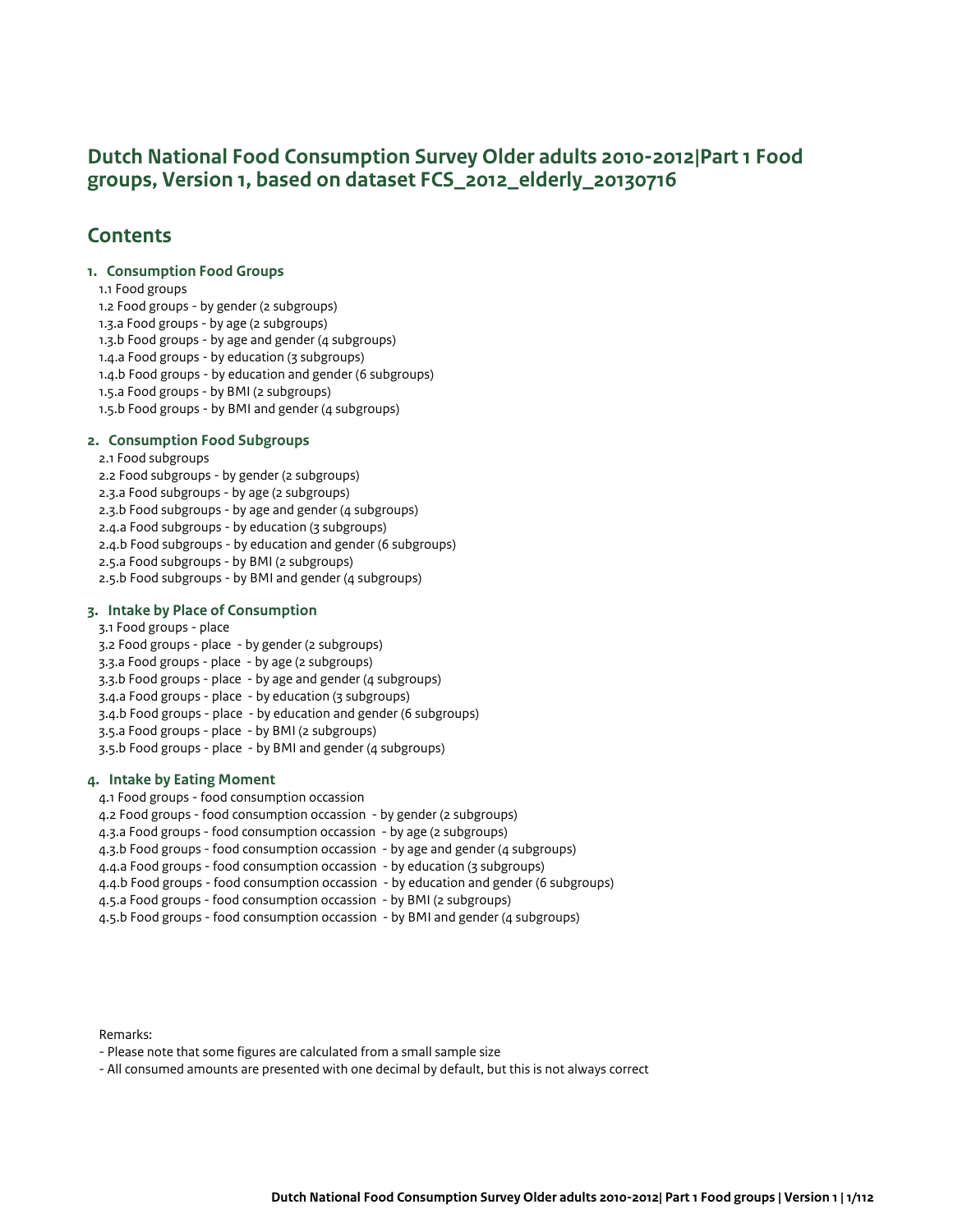**Table 1.1** Food consumption (main food groups) of the Dutch population aged 70 years and older (DNFCS-Older adults 2010-2012), weighted for socio-demographic factors, season and day of the week.

#### **Total Population (n=739)**

|                                 |         |             |                |                 |               |         |         | On consumption days |                 |  |  |  |
|---------------------------------|---------|-------------|----------------|-----------------|---------------|---------|---------|---------------------|-----------------|--|--|--|
|                                 |         |             |                |                 | $\frac{9}{0}$ |         |         |                     |                 |  |  |  |
| Food groups based on EPIC-Soft  |         | Mean Median | P <sub>5</sub> | P <sub>95</sub> | Consumption   | Mean    | Median  | P <sub>5</sub>      | P <sub>95</sub> |  |  |  |
| Classification                  | g/day   | g/day       | g/day          | g/day           | days          | g/day   | g/day   | g/day               | g/day           |  |  |  |
| 01. Potatoes and other tubers   | 95.2    | 77.6        | 0.0            | 229.9           | 72.3          | 137.4   | 128.3   | 49.3                | 288.0           |  |  |  |
| o2. Vegetables                  | 143.5   | 134.1       | 25.2           | 276.0           | 92.3          | 165.2   | 155.5   | 33.1                | 337.7           |  |  |  |
| 03. Legumes                     | 3.4     | 0.0         | 0.0            | 28.6            | 3.7           | 99.7    | 79.5    | 3.4                 | 242.7           |  |  |  |
| 04. Fruits, nuts and olives     | 163.1   | 153.3       | 0.0            | 380.2           | 84.9          | 197.5   | 174.4   | 30.2                | 430.0           |  |  |  |
| 05. Dairy products              | 348.1   | 334.7       | 61.6           | 749.3           | 98.7          | 355.5   | 328.8   | 39.8                | 761.3           |  |  |  |
| 06. Cereals and cereal products | 159.4   | 150.2       | 73.5           | 289.8           | 99.6          | 159.6   | 140.0   | 60.4                | 315.6           |  |  |  |
| 07. Meat and meat products      | 88.5    | 82.5        | 11.6           | 178.8           | 89.2          | 99.3    | 93.0    | 15.3                | 208.0           |  |  |  |
| 08. Fish and shellfish          | 22.0    | 0.0         | 0.0            | 100.1           | 17.8          | 120.8   | 107.9   | 29.0                | 223.2           |  |  |  |
| og. Eggs and egg products       | 11.6    | 0.0         | 0.0            | 49.4            | 26.0          | 42.9    | 49.4    | 4.7                 | 98.3            |  |  |  |
| 10. Fat                         | 28.8    | 26.3        | 7.9            | 58.7            | 99.2          | 29.3    | 25.7    | 5.9                 | 63.0            |  |  |  |
| 11. Sugar and confectionery     | 38.7    | 27.8        | 0.0            | 105.5           | 87.0          | 45.4    | 33.2    | 5.8                 | 123.3           |  |  |  |
| 12. Cakes                       | 45.9    | 36.6        | 0.0            | 120.0           | 82.7          | 53.4    | 41.3    | 9.1                 | 144.4           |  |  |  |
| 13. Non-alcoholic beverages     | 1,424.9 | 1,331.2     |                | 703.3 2,597.3   | 100.0         | 1,411.2 | 1,319.1 | 653.7               | 2,475.0         |  |  |  |
| 14. Alcoholic beverages         | 111.8   | 13.8        | 0.0            | 494.9           | 42.5          | 268.7   | 167.8   | 36.2                | 889.7           |  |  |  |
| 15. Condiments and sauces       | 25.1    | 16.0        | 0.0            | 72.4            | 64.8          | 37.1    | 25.0    | 2.4                 | 108.4           |  |  |  |
| 16. Soups, bouillon             | 87.9    | 0.0         | 0.0            | 323.5           | 33.0          | 262.5   | 234.7   | 105.5               | 498.7           |  |  |  |
| 17. Miscellaneous               | 11.8    | 0.0         | 0.0            | 71.1            | 8.9           | 126.5   | 87.1    | 35.5                | 297.9           |  |  |  |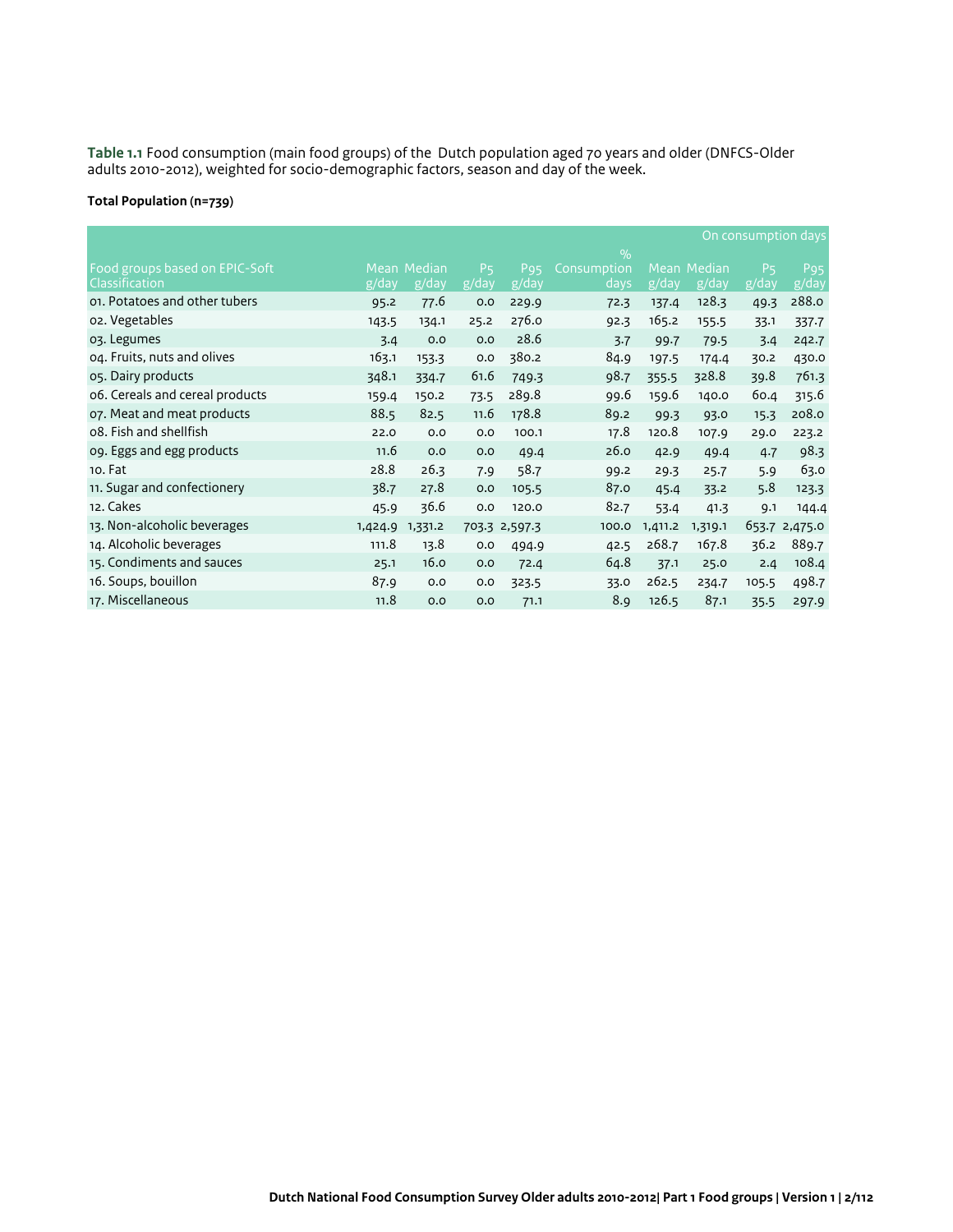**Table 1.2** Food consumption (main food groups) of the Dutch aged 70 years and older stratified by gender (DNFCS-Older adults 2010-2012), weighted for socio-demographic factors, season and day of the week.

### **Group=Male older adults (n=373)**

|                                                         | On consumption days |                      |                         |                          |                     |         |                      |                         |                          |
|---------------------------------------------------------|---------------------|----------------------|-------------------------|--------------------------|---------------------|---------|----------------------|-------------------------|--------------------------|
|                                                         |                     |                      |                         |                          | $\frac{9}{0}$       |         |                      |                         |                          |
| Food groups based on EPIC-Soft<br><b>Classification</b> | g/day               | Mean Median<br>g/day | P <sub>5</sub><br>g/day | P <sub>95</sub><br>g/day | Consumption<br>days | g/day   | Mean Median<br>g/day | P <sub>5</sub><br>g/day | P <sub>95</sub><br>g/day |
| 01. Potatoes and other tubers                           | 116.1               | 100.9                | 0.0                     | 305.7                    | 71.6                | 164.7   | 139.7                | 59.7                    | 331.7                    |
| 02. Vegetables                                          | 147.7               | 135.8                | 22.0                    | 287.9                    | 92.8                | 169.3   | 159.7                | 38.2                    | 344.1                    |
| 03. Legumes                                             | 4.1                 | O.O                  | 0.0                     | 37.0                     | 4.6                 | 108.1   | 74.2                 | 7.9                     | 249.8                    |
| 04. Fruits, nuts and olives                             | 154.7               | 140.7                | 0.0                     | 385.6                    | 83.0                | 189.3   | 164.8                | 29.9                    | 439.8                    |
| 05. Dairy products                                      | 374.0               | 344.8                | 90.8                    | 752.4                    | 98.9                | 387.6   | 364.3                | 57.9                    | 776.0                    |
| o6. Cereals and cereal products                         | 188.1               | 177.5                | 77.3                    | 323.3                    | 99.7                | 184.6   | 169.9                | 68.o                    | 371.6                    |
| 07. Meat and meat products                              | 99.3                | 88.7                 | 30.0                    | 200.4                    | 94.5                | 108.8   | 97.8                 | 19.6                    | 238.7                    |
| o8. Fish and shellfish                                  | 22.0                | O.O                  | 0.0                     | 97.8                     | 16.3                | 118.9   | 97.5                 | 35.7                    | 227.7                    |
| og. Eggs and egg products                               | 13.0                | 0.0                  | 0.0                     | 53.9                     | 24.9                | 48.8    | 49.5                 | 6.1                     | 99.4                     |
| 10. Fat                                                 | 33.8                | 31.6                 | 9.2                     | 69.8                     | 99.7                | 34.4    | 31.4                 | 5.8                     | 73.0                     |
| 11. Sugar and confectionery                             | 51.3                | 40.7                 | 0.0                     | 149.2                    | 86.2                | 56.2    | 40.9                 | 6.9                     | 159.0                    |
| 12. Cakes                                               | 46.0                | 37.0                 | 0.0                     | 120.5                    | 78.4                | 57.7    | 45.0                 | 8.6                     | 150.9                    |
| 13. Non-alcoholic beverages                             | 1,295.3             | 1,234.1              | 632.7                   | 2,137.2                  | 100.0               | 1,297.3 | 1,214.5              | 603.9                   | 2,292.7                  |
| 14. Alcoholic beverages                                 | 189.3               | 96.0                 | 0.0                     | 804.0                    | 55.8                | 344.7   | 247.7                | 55.3                    | 990.1                    |
| 15. Condiments and sauces                               | 29.0                | 19.9                 | 0.0                     | 81.5                     | 66.o                | 39.7    | 29.1                 | 2.8                     | 107.6                    |
| 16. Soups, bouillon                                     | 94.0                | 0.0                  | 0.0                     | 370.3                    | 32.8                | 281.3   | 242.6                | 120.3                   | 527.1                    |
| 17. Miscellaneous                                       | 12.8                | 0.0                  | 0.0                     | 71.4                     | 8.9                 | 112.9   | 80.9                 | 44.1                    | 240.5                    |

|                                                  |         |                      |                         |                          |                             | On consumption days           |                      |                         |                          |  |
|--------------------------------------------------|---------|----------------------|-------------------------|--------------------------|-----------------------------|-------------------------------|----------------------|-------------------------|--------------------------|--|
| Food groups based on EPIC-Soft<br>Classification | g/day   | Mean Median<br>g/day | P <sub>5</sub><br>g/day | P <sub>95</sub><br>g/day | $\%$<br>Consumption<br>days | $\overline{g}/\overline{day}$ | Mean Median<br>g/day | P <sub>5</sub><br>g/day | P <sub>95</sub><br>g/day |  |
| 01. Potatoes and other tubers                    | 81.5    | 69.6                 | 0.0                     | 173.8                    | 72.8                        | 116.8                         | 104.4                | 36.4                    | 221.0                    |  |
| 02. Vegetables                                   | 140.7   | 128.4                | 26.3                    | 272.6                    | 92.0                        | 162.1                         | 152.6                | 28.2                    | 318.3                    |  |
| 03. Legumes                                      | 2.9     | 0.0                  | 0.0                     | 20.4                     | 3.0                         | 89.7                          | 89.4                 | 1.6                     | 214.8                    |  |
| o4. Fruits, nuts and olives                      | 168.6   | 163.7                | 0.1                     | 365.5                    | 86.4                        | 203.4                         | 190.4                | 31.9                    | 421.6                    |  |
| 05. Dairy products                               | 331.1   | 306.1                | 59.7                    | 735.1                    | 98.6                        | 330.9                         | 313.1                | 31.6                    | 738.1                    |  |
| 06. Cereals and cereal products                  | 140.5   | 138.9                | 69.7                    | 231.4                    | 99.6                        | 140.4                         | 129.1                | 59.3                    | 249.8                    |  |
| 07. Meat and meat products                       | 81.4    | 77.2                 | 7.4                     | 160.5                    | 85.2                        | 91.2                          | 84.8                 | 11.8                    | 186.0                    |  |
| 08. Fish and shellfish                           | 22.0    | 0.0                  | 0.0                     | 100.4                    | 18.9                        | 122.1                         | 114.0                | 20.8                    | 207.5                    |  |
| og. Eggs and egg products                        | 10.7    | 0.0                  | 0.0                     | 39.1                     | 26.7                        | 38.7                          | 47.5                 | 4.5                     | 71.9                     |  |
| 10. Fat                                          | 25.4    | 24.4                 | 7.9                     | 50.7                     | 98.8                        | 25.4                          | 23.0                 | 6.0                     | 54.5                     |  |
| 11. Sugar and confectionery                      | 30.4    | 21.9                 | 1.2                     | 82.9                     | 87.6                        | 37.3                          | 28.6                 | 5.5                     | 101.8                    |  |
| 12. Cakes                                        | 45.8    | 34.8                 | 0.0                     | 119.9                    | 86.0                        | 50.4                          | 39.9                 | 8.0                     | 144.2                    |  |
| 13. Non-alcoholic beverages                      | 1,509.9 | 1,367.7              |                         | 767.6 2,581.5            | 100.0                       | 1,498.1                       | 1,372.7              | 715.1                   | 2,612.3                  |  |
| 14. Alcoholic beverages                          | 60.9    | 0.0                  | 0.0                     | 267.5                    | 32.3                        | 168.5                         | 126.8                | 27.7                    | 376.3                    |  |
| 15. Condiments and sauces                        | 22.6    | 14.4                 | 0.0                     | 62.7                     | 63.8                        | 35.1                          | 24.3                 | 2.0                     | 106.1                    |  |
| 16. Soups, bouillon                              | 84.0    | 0.0                  | 0.0                     | 318.7                    | 33.2                        | 248.4                         | 231.7                | 105.3                   | 486.7                    |  |
| 17. Miscellaneous                                | 11.1    | 0.0                  | 0.0                     | 65.4                     | 8.9                         | 137.0                         | 101.0                | 31.7                    | 321.4                    |  |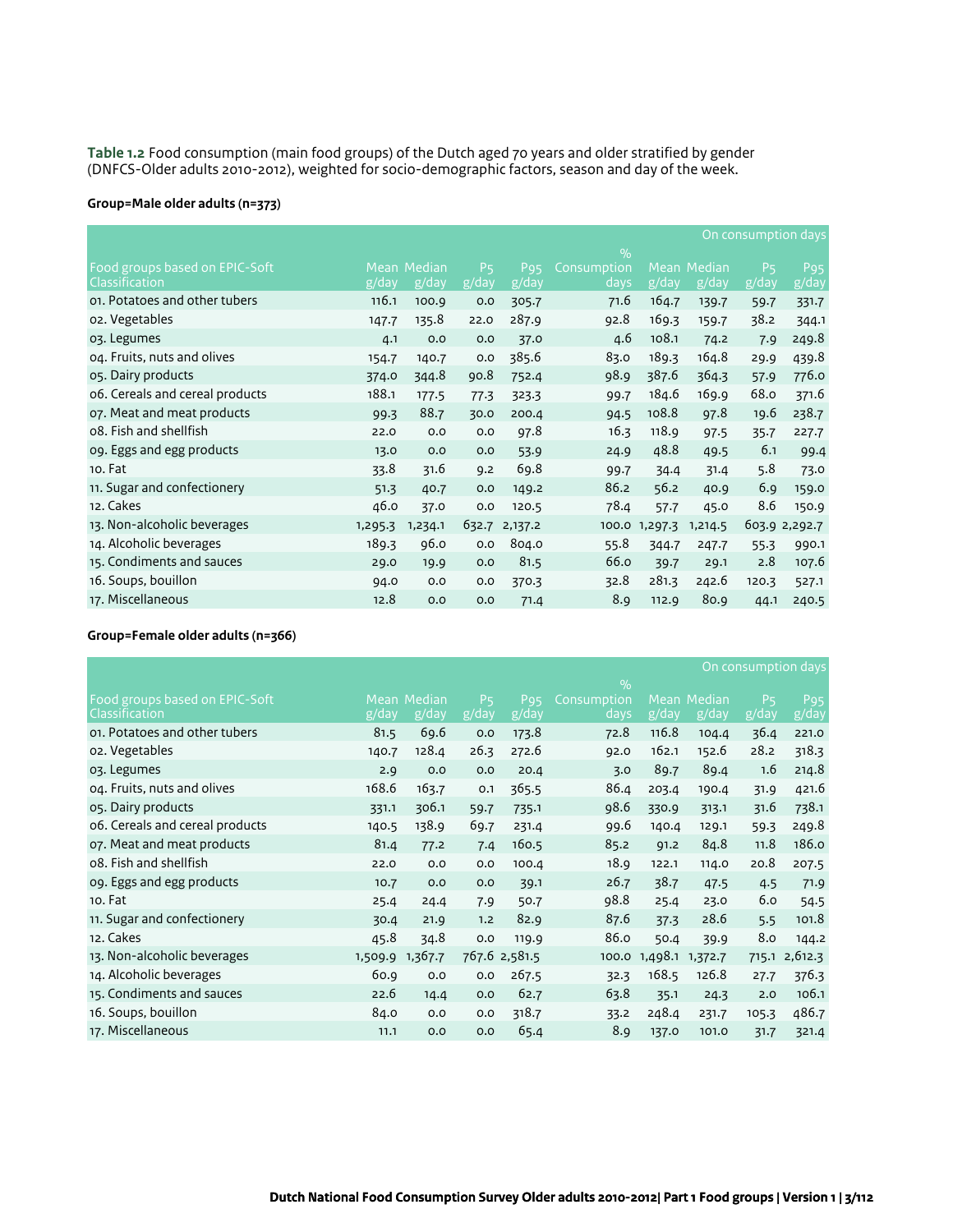**Table 1.3.a** Food consumption (main food groups) of the Dutch aged 70 years and older stratified by age (DNFCS-Older adults 2010-2012), weighted for socio-demographic factors, season and day of the week.

### **Group=Older adults - 70-79 years (n=514)**

|                                                  | On consumption days |                      |                         |                          |                     |         |                      |                               |                          |
|--------------------------------------------------|---------------------|----------------------|-------------------------|--------------------------|---------------------|---------|----------------------|-------------------------------|--------------------------|
|                                                  |                     |                      |                         |                          | $\frac{9}{0}$       |         |                      |                               |                          |
| Food groups based on EPIC-Soft<br>Classification | g/day               | Mean Median<br>g/day | P <sub>5</sub><br>g/day | P <sub>95</sub><br>g/day | Consumption<br>days | g/day   | Mean Median<br>g/day | <b>P<sub>5</sub></b><br>g/day | P <sub>95</sub><br>g/day |
| 01. Potatoes and other tubers                    | 96.4                | 85.2                 | 0.0                     | 226.9                    | 71.1                | 140.0   | 133.4                | 49.0                          | 290.3                    |
| o2. Vegetables                                   | 155.9               | 152.4                | 36.5                    | 283.9                    | 93.2                | 173.6   | 165.9                | 39.6                          | 346.0                    |
| 03. Legumes                                      | 3.4                 | 0.0                  | 0.0                     | 25.8                     | 4.0                 | 100.1   | 74.1                 | 3.8                           | 241.3                    |
| 04. Fruits, nuts and olives                      | 170.9               | 158.7                | 0.0                     | 381.8                    | 86.2                | 202.0   | 178.6                | 35.1                          | 425.2                    |
| 05. Dairy products                               | 371.4               | 345.6                | 69.5                    | 768.9                    | 98.3                | 365.1   | 336.9                | 40.1                          | 785.4                    |
| 06. Cereals and cereal products                  | 164.4               | 150.2                | 73.6                    | 296.8                    | 99.6                | 164.3   | 146.0                | 59.9                          | 326.0                    |
| 07. Meat and meat products                       | 90.7                | 83.7                 | 11.6                    | 183.6                    | 91.3                | 101.1   | 93.2                 | 14.4                          | 215.5                    |
| 08. Fish and shellfish                           | 24.6                | 0.0                  | 0.0                     | 100.9                    | 17.7                | 126.7   | 117.3                | 35.4                          | 227.4                    |
| og. Eggs and egg products                        | 13.2                | 0.0                  | 0.0                     | 49.7                     | 27.7                | 43.6    | 49.4                 | 4.4                           | 98.4                     |
| 10. Fat                                          | 29.9                | 26.5                 | 7.2                     | 60.3                     | 98.9                | 29.6    | 26.2                 | 5.9                           | 62.7                     |
| 11. Sugar and confectionery                      | 40.1                | 28.6                 | 0.0                     | 120.1                    | 84.7                | 47.8    | 34.0                 | 5.6                           | 132.3                    |
| 12. Cakes                                        | 44.5                | 33.9                 | 0.0                     | 120.5                    | 79.6                | 53.8    | 41.3                 | 8.7                           | 144.2                    |
| 13. Non-alcoholic beverages                      | 1,411.4             | 1,341.2              |                         | 711.9 2,326.6            | 100.0               | 1,427.1 | 1,344.3              |                               | 660.4 2,448.3            |
| 14. Alcoholic beverages                          | 140.7               | 43.7                 | 0.0                     | 648.2                    | 46.7                | 298.7   | 185.6                | 50.8                          | 907.7                    |
| 15. Condiments and sauces                        | 22.7                | 13.1                 | 0.0                     | 71.1                     | 63.0                | 36.0    | 24.3                 | 2.6                           | 105.1                    |
| 16. Soups, bouillon                              | 92.4                | 0.0                  | 0.0                     | 328.1                    | 33.3                | 272.3   | 252.4                | 105.6                         | 497.9                    |
| 17. Miscellaneous                                | 13.2                | 0.0                  | 0.0                     | 75.1                     | 10.3                | 132.0   | 99.9                 | 31.8                          | 298.0                    |

|                                                  | On consumption days |                      |                         |                          |                                      |                      |                 |                         |                          |
|--------------------------------------------------|---------------------|----------------------|-------------------------|--------------------------|--------------------------------------|----------------------|-----------------|-------------------------|--------------------------|
| Food groups based on EPIC-Soft<br>Classification | g/day               | Mean Median<br>g/day | P <sub>5</sub><br>g/day | P <sub>95</sub><br>g/day | $\frac{9}{0}$<br>Consumption<br>days | <b>Mean</b><br>g/day | Median<br>g/day | P <sub>5</sub><br>g/day | P <sub>95</sub><br>g/day |
| 01. Potatoes and other tubers                    | 92.9                | 70.9                 | 0.0                     | 257.0                    | 74.8                                 | 132.4                | 120.0           | 52.3                    | 271.4                    |
| 02. Vegetables                                   | 120.2               | 110.4                | 11.1                    | 273.3                    | 90.4                                 | 148.0                | 141.3           | 23.7                    | 301.5                    |
| 03. Legumes                                      | 3.3                 | 0.0                  | 0.0                     | 36.4                     | 3.1                                  | 98.6                 | 93.9            | 4.6                     | 219.5                    |
| 04. Fruits, nuts and olives                      | 148.4               | 141.8                | 0.0                     | 349.5                    | 82.5                                 | 187.9                | 163.0           | 24.1                    | 458.0                    |
| 05. Dairy products                               | 304.3               | 290.0                | 43.3                    | 674.0                    | 99.6                                 | 336.6                | 315.7           | 31.7                    | 743.0                    |
| 06. Cereals and cereal products                  | 149.9               | 149.8                | 67.8                    | 260.0                    | 99.6                                 | 150.2                | 138.9           | 64.5                    | 282.4                    |
| 07. Meat and meat products                       | 84.3                | 78.9                 | 10.6                    | 155.9                    | 85.1                                 | 95.4                 | 90.7            | 18.3                    | 199.7                    |
| 08. Fish and shellfish                           | 17.0                | 0.0                  | 0.0                     | 92.5                     | 17.9                                 | 109.2                | 88.5            | 13.8                    | 200.5                    |
| og. Eggs and egg products                        | 8.6                 | 0.0                  | 0.0                     | 36.7                     | 22.5                                 | 41.0                 | 45.7            | 4.6                     | 86.3                     |
| 10. Fat                                          | 26.7                | 26.0                 | 8.5                     | 48.5                     | 99.8                                 | 28.7                 | 24.2            | 5.9                     | 62.9                     |
| 11. Sugar and confectionery                      | 36.0                | 26.8                 | 3.7                     | 88.7                     | 91.6                                 | 41.0                 | 31.5            | 7.1                     | 114.1                    |
| 12. Cakes                                        | 48.5                | 39.1                 | 1.2                     | 112.2                    | 88.9                                 | 52.7                 | 41.2            | 7.7                     | 144.1                    |
| 13. Non-alcoholic beverages                      |                     | 1,450.3 1,307.9      | 675.9                   | 2,582.<br>9              | 100.0                                | 1,379.3              | 1,247.2         |                         | 649.9 2,795.6            |
| 14. Alcoholic beverages                          | 57.4                | 0.0                  | 0.0                     | 279.5                    | 34.1                                 | 186.7                | 124.0           | 27.4                    | 612.9                    |
| 15. Condiments and sauces                        | 29.6                | 23.3                 | 0.0                     | 73.0                     | 68.2                                 | 39.3                 | 25.0            | 2.1                     | 107.9                    |
| 16. Soups, bouillon                              | 79.7                | 0.0                  | 0.0                     | 287.6                    | 32.5                                 | 242.6                | 203.4           | 94.9                    | 517.1                    |
| 17. Miscellaneous                                | 9.1                 | 0.0                  | 0.0                     | 62.9                     | 6.1                                  | 108.4                | 71.9            | 44.1                    | 224.8                    |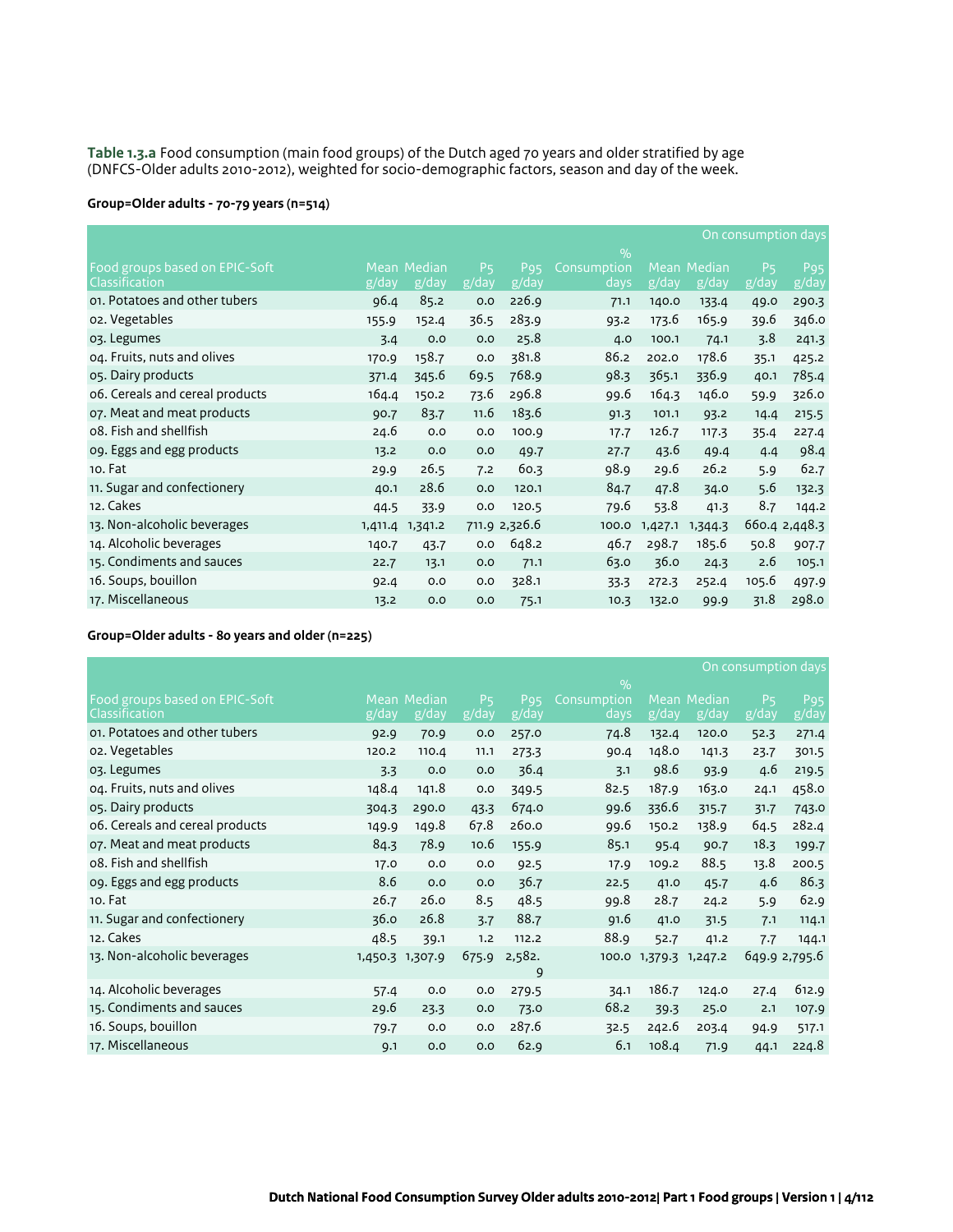**Table 1.3.b** Food consumption (main food groups) of the Dutch aged 70 years and older stratified by age and gender (DNFCS-Older adults 2010-2012), weighted for socio-demographic factors, season and day of the week.

### **Group=Male older adults - 70-79 years (n=270)**

|                                 |         |             |                |                 |               |       |                 |                | On consumption days |
|---------------------------------|---------|-------------|----------------|-----------------|---------------|-------|-----------------|----------------|---------------------|
|                                 |         |             |                |                 | $\frac{9}{0}$ |       |                 |                |                     |
| Food groups based on EPIC-Soft  |         | Mean Median | P <sub>5</sub> | P <sub>95</sub> | Consumption   |       | Mean Median     | P <sub>5</sub> | P <sub>95</sub>     |
| Classification                  | g/day   | g/day       | g/day          | g/day           | days          | g/day | g/day           | g/day          | g/day               |
| 01. Potatoes and other tubers   | 112.7   | 94.7        | 0.0            | 310.4           | 71.2          | 165.1 | 139.7           | 62.2           | 337.0               |
| o2. Vegetables                  | 151.9   | 146.0       | 16.9           | 283.6           | 92.9          | 173.9 | 164.7           | 39.9           | 355.5               |
| 03. Legumes                     | 4.6     | O.O         | 0.0            | 37.0            | 5.6           | 99.5  | 74.1            | 6.1            | 247.6               |
| 04. Fruits, nuts and olives     | 152.8   | 140.7       | 0.0            | 330.8           | 84.0          | 189.4 | 165.8           | 32.6           | 424.2               |
| 05. Dairy products              | 373.2   | 353.7       | 77.6           | 735.3           | 98.7          | 387.9 | 381.0           | 52.4           | 794.5               |
| o6. Cereals and cereal products | 191.7   | 180.4       | 76.8           | 338.5           | 99.8          | 187.8 | 174.1           | 60.7           | 372.2               |
| 07. Meat and meat products      | 103.7   | 94.2        | 35.8           | 214.4           | 95.6          | 112.4 | 99.6            | 18.4           | 246.9               |
| 08. Fish and shellfish          | 24.1    | 0.0         | 0.0            | 98.3            | 16.2          | 124.0 | 111.6           | 34.9           | 251.2               |
| og. Eggs and egg products       | 14.7    | O.O         | 0.0            | 54.5            | 27.4          | 48.7  | 49.5            | 6.4            | 99.3                |
| 10. Fat                         | 34.0    | 31.4        | 10.1           | 65.8            | 99.7          | 33.9  | 31.0            | 5.8            | 68.3                |
| 11. Sugar and confectionery     | 52.0    | 40.7        | 0.0            | 151.3           | 84.5          | 57.6  | 42.2            | 6.9            | 169.4               |
| 12. Cakes                       | 44.0    | 34.0        | 0.0            | 118.0           | 75.7          | 58.0  | 43.1            | 9.1            | 154.9               |
| 13. Non-alcoholic beverages     | 1,316.5 | 1,231.0     |                | 639.2 2,152.5   | 100.0         |       | 1,329.1 1,255.0 |                | 604.3 2,335.4       |
| 14. Alcoholic beverages         | 217.8   | 132.4       | 0.0            | 828.3           | 58.4          | 376.9 | 274.7           |                | 62.7 1,085.7        |
| 15. Condiments and sauces       | 28.4    | 19.7        | 0.0            | 80.8            | 65.0          | 38.8  | 27.7            | 3.1            | 107.9               |
| 16. Soups, bouillon             | 102.8   | 0.0         | 0.0            | 370.8           | 33.4          | 288.6 | 247.5           | 149.7          | 513.3               |
| 17. Miscellaneous               | 12.7    | 0.0         | 0.0            | 75.5            | 8.5           | 122.7 | 99.8            | 39.3           | 247.9               |

|                                                         |       |                      |                                      |                          |                     |               |                 | On consumption days     |              |
|---------------------------------------------------------|-------|----------------------|--------------------------------------|--------------------------|---------------------|---------------|-----------------|-------------------------|--------------|
|                                                         |       |                      |                                      |                          | $\frac{9}{0}$       |               |                 |                         |              |
| Food groups based on EPIC-Soft<br><b>Classification</b> | g/day | Mean Median<br>g/day | P <sub>5</sub><br>$\overline{g}/day$ | P <sub>95</sub><br>g/day | Consumption<br>days | Mean<br>g/day | Median<br>g/day | P <sub>5</sub><br>g/day | P95<br>g/day |
| 01. Potatoes and other tubers                           | 83.6  | 72.2                 | 0.0                                  | 161.7                    | 71.0                | 118.3         | 110.8           | 35.9                    | 226.1        |
| o2. Vegetables                                          | 159.1 | 155.4                | 54.9                                 | 283.3                    | 93.5                | 173.3         | 169.7           | 38.2                    | 331.9        |
| 03. Legumes                                             | 2.5   | O.O                  | 0.0                                  | 0.0                      | 2.7                 | 101.2         | 98.2            | 1.0                     | 224.6        |
| oq. Fruits, nuts and olives                             | 185.1 | 178.2                | 4.0                                  | 382.1                    | 88.o                | 212.4         | 199.5           | 48.8                    | 426.2        |
| 05. Dairy products                                      | 370.0 | 340.2                | 61.7                                 | 802.6                    | 97.9                | 345.4         | 314.0           | 33.4                    | 785.3        |
| 06. Cereals and cereal products                         | 142.9 | 136.7                | 73.1                                 | 265.2                    | 99.5                | 143.9         | 131.5           | 57.8                    | 252.1        |
| 07. Meat and meat products                              | 80.5  | 77.5                 | 7.1                                  | 172.5                    | 87.6                | 90.4          | 84.4            | 10.3                    | 177.2        |
| 08. Fish and shellfish                                  | 25.1  | 0.0                  | 0.0                                  | 102.6                    | 19.0                | 128.8         | 126.9           | 30.8                    | 218.8        |
| og. Eggs and egg products                               | 12.0  | 2.3                  | 0.0                                  | 44.1                     | 28.0                | 39.4          | 45.0            | 3.8                     | 73.5         |
| 10. Fat                                                 | 26.6  | 25.0                 | 6.2                                  | 52.2                     | 98.2                | 25.9          | 23.8            | 5.9                     | 54.7         |
| 11. Sugar and confectionery                             | 30.7  | 21.6                 | 0.0                                  | 79.0                     | 84.9                | 39.5          | 29.7            | 4.7                     | 106.2        |
| 12. Cakes                                               | 44.9  | 33.9                 | 0.0                                  | 120.8                    | 83.0                | 50.5          | 41.1            | 8.2                     | 137.1        |
| 13. Non-alcoholic beverages                             |       | 1,486.2 1,381.6      | 853.3                                | 2,365.<br>8              | 100.0               | 1,511.5       | 1,426.7         | 732.9                   | 2,504.<br>8  |
| 14. Alcoholic beverages                                 | 80.0  | 0.0                  | 0.0                                  | 389.6                    | 36.7                | 191.4         | 141.1           | 41.1                    | 476.9        |
| 15. Condiments and sauces                               | 18.2  | 10.0                 | 0.0                                  | 62.3                     | 61.3                | 33.3          | 24.3            | 2.2                     | 99.3         |
| 16. Soups, bouillon                                     | 84.1  | 0.0                  | 0.0                                  | 320.1                    | 33.2                | 258.2         | 257.5           | 65.3                    | 465.9        |
| 17. Miscellaneous                                       | 13.7  | 0.0                  | 0.0                                  | 73.9                     | 11.8                | 137.7         | 103.1           | 20.4                    | 304.5        |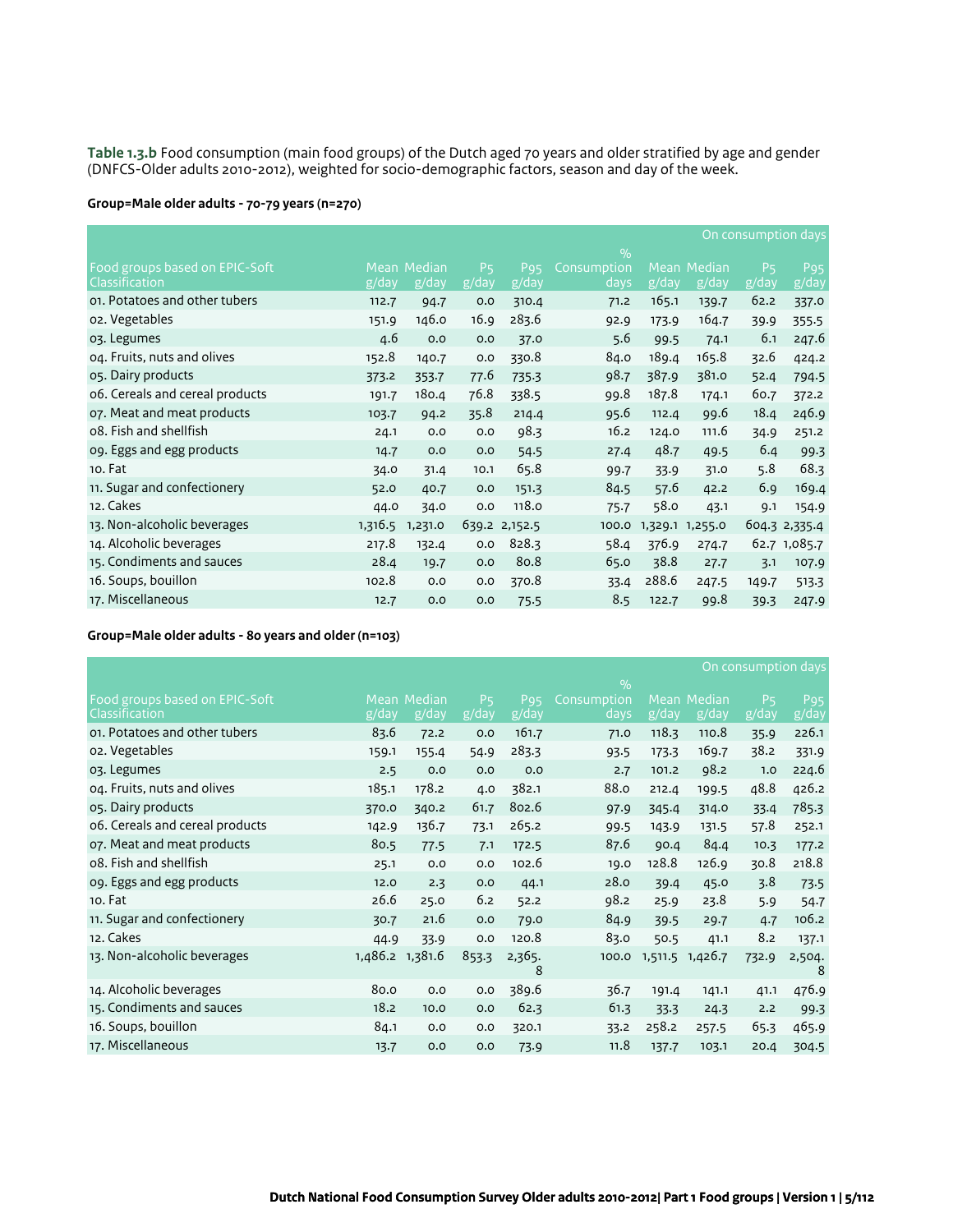# **Group=Female older adults - 70-79 years (n=244)**

|                                                  | On consumption days |                      |                         |                          |                                      |       |                      |                         |                          |
|--------------------------------------------------|---------------------|----------------------|-------------------------|--------------------------|--------------------------------------|-------|----------------------|-------------------------|--------------------------|
| Food groups based on EPIC-Soft<br>Classification | g/day               | Mean Median<br>g/day | P <sub>5</sub><br>g/day | P <sub>95</sub><br>g/day | $\frac{9}{0}$<br>Consumption<br>days | g/day | Mean Median<br>g/day | P <sub>5</sub><br>g/day | P <sub>95</sub><br>g/day |
| 01. Potatoes and other tubers                    | 125.0               | 115.1                | 0.0                     | 301.3                    | 72.8                                 | 163.7 | 139.7                | 44.6                    | 310.3                    |
| o2. Vegetables                                   | 136.6               | 117.4                | 32.7                    | 291.0                    | 92.4                                 | 158.0 | 149.0                | 23.8                    | 334.2                    |
| 03. Legumes                                      | 2.8                 | 0.0                  | O.O                     | 0.0                      | 2.3                                  | 158.7 | 117.5                | 12.2                    | 274.0                    |
| 04. Fruits, nuts and olives                      | 159.7               | 130.7                | 0.0                     | 465.0                    | 80.3                                 | 189.0 | 152.0                | 22.3                    | 489.6                    |
| 05. Dairy products                               | 376.0               | 329.8                | 123.8                   | 755.1                    | 99.5                                 | 387.0 | 333.6                | 65.6                    | 761.6                    |
| 06. Cereals and cereal products                  | 178.6               | 162.0                | 83.4                    | 314.8                    | 99.5                                 | 176.8 | 164.2                | 73.8                    | 349.0                    |
| 07. Meat and meat products                       | 87.7                | 80.6                 | 2.5                     | 182.2                    | 91.7                                 | 99.6  | 94.8                 | 19.7                    | 209.6                    |
| 08. Fish and shellfish                           | 16.3                | O.O                  | 0.0                     | 87.9                     | 16.7                                 | 106.6 | 79.5                 | 41.0                    | 199.9                    |
| og. Eggs and egg products                        | 8.6                 | 0.0                  | 0.0                     | 48.5                     | 19.0                                 | 48.8  | 46.5                 | 3.8                     | 100.0                    |
| 10. Fat                                          | 33.5                | 32.3                 | 4.0                     | 80.6                     | 99.7                                 | 35.5  | 32.2                 | 5.7                     | 80.2                     |
| 11. Sugar and confectionery                      | 49.3                | 45.1                 | 3.1                     | 97.5                     | 90.4                                 | 53.1  | 39.6                 | 5.7                     | 142.1                    |
| 12. Cakes                                        | 51.1                | 45.8                 | 0.0                     | 123.6                    | 85.1                                 | 57.1  | 49.0                 | 6.6                     | 135.9                    |
| 13. Non-alcoholic beverages                      |                     | 1,239.3 1,252.3      |                         | 628.9 1,852.0            | 100.0                                |       | 1,218.5 1,087.0      | 582.3                   | 2,116.2                  |
| 14. Alcoholic beverages                          | 113.6               | 14.9                 | 0.0                     | 445.0                    | 49.5                                 | 250.6 | 154.5                | 53.3                    | 658.4                    |
| 15. Condiments and sauces                        | 30.6                | 19.7                 | O.O                     | 82.6                     | 68.3                                 | 41.8  | 34.4                 | 2.4                     | 105.7                    |
| 16. Soups, bouillon                              | 70.8                | 0.0                  | 0.0                     | 264.5                    | 31.3                                 | 262.2 | 206.0                | 91.0                    | 740.1                    |
| 17. Miscellaneous                                | 13.3                | 0.0                  | 0.0                     | 70.3                     | 10.0                                 | 92.4  | 71.3                 | 40.2                    | 173.5                    |

|                                                         |         |                      |                               |                          |                                      |       |                                              | On consumption days     |                          |
|---------------------------------------------------------|---------|----------------------|-------------------------------|--------------------------|--------------------------------------|-------|----------------------------------------------|-------------------------|--------------------------|
| Food groups based on EPIC-Soft<br><b>Classification</b> | g/day   | Mean Median<br>g/day | <b>P<sub>5</sub></b><br>g/day | P <sub>95</sub><br>g/day | $\frac{9}{0}$<br>Consumption<br>days | g/day | Mean Median<br>$\overline{g}/\overline{day}$ | P <sub>5</sub><br>g/day | P <sub>95</sub><br>g/day |
| 01. Potatoes and other tubers                           | 78.4    | 67.7                 | 0.0                           | 184.3                    | 75.9                                 | 114.5 | 100.1                                        | 52.1                    | 199.8                    |
| 02. Vegetables                                          | 112.8   | 92.3                 | 9.4                           | 234.8                    | 89.3                                 | 141.9 | 140.1                                        | 19.2                    | 295.7                    |
| 03. Legumes                                             | 3.6     | 0.0                  | 0.0                           | 44.3                     | 3.5                                  | 74.8  | 80.9                                         | 4.6                     | 152.3                    |
| 04. Fruits, nuts and olives                             | 143.3   | 142.4                | 0.0                           | 325.3                    | 83.8                                 | 187.3 | 163.8                                        | 23.2                    | 400.1                    |
| 05. Dairy products                                      | 271.8   | 277.4                | 26.0                          | 581.9                    | 99.7                                 | 306.7 | 295.0                                        | 28.6                    | 673.2                    |
| 06. Cereals and cereal products                         | 136.9   | 142.5                | 64.3                          | 206.4                    | 99.7                                 | 134.4 | 120.0                                        | 58.6                    | 240.1                    |
| 07. Meat and meat products                              | 82.7    | 73.0                 | 11.2                          | 153.5                    | 81.2                                 | 92.5  | 85.6                                         | 15.5                    | 195.6                    |
| 08. Fish and shellfish                                  | 17.3    | 0.0                  | 0.0                           | 94.1                     | 18.7                                 | 110.6 | 93.4                                         | 10.0                    | 197.4                    |
| og. Eggs and egg products                               | 8.6     | 0.0                  | 0.0                           | 30.5                     | 24.6                                 | 37.4  | 45.3                                         | 4.8                     | 56.8                     |
| 10. Fat                                                 | 23.6    | 23.9                 | 8.6                           | 36.4                     | 99.8                                 | 24.6  | 21.2                                         | 6.0                     | 48.4                     |
| 11. Sugar and confectionery                             | 30.0    | 22.0                 | 3.6                           | 82.9                     | 92.3                                 | 33.9  | 24.6                                         | 7.1                     | 95.3                     |
| 12. Cakes                                               | 47.3    | $35 - 7$             | 5.8                           | 104.3                    | 91.2                                 | 50.2  | 39.4                                         | 7.9                     | 145.0                    |
| 13. Non-alcoholic beverages                             | 1,545.9 | 1,339.6              | 687.5                         | 2,600.<br>5              | 100.0                                |       | 1,475.1 1,338.0                              | 654.8                   | 2,849.<br>2              |
| 14. Alcoholic beverages                                 | 32.0    | 0.0                  | 0.0                           | 174.8                    | 24.9                                 | 111.1 | 83.0                                         | 26.7                    | 273.7                    |
| 15. Condiments and sauces                               | 29.1    | 24.1                 | 0.0                           | 64.6                     | 68.2                                 | 37.8  | 24.3                                         | 1.9                     | 106.8                    |
| 16. Soups, bouillon                                     | 83.7    | 0.0                  | 0.0                           | 287.7                    | 33.2                                 | 231.5 | 190.6                                        | 123.7                   | 476.1                    |
| 17. Miscellaneous                                       | 7.2     | 0.0                  | 0.0                           | 28.4                     | 3.8                                  | 133.5 | 81.7                                         | 53.2                    | 333.5                    |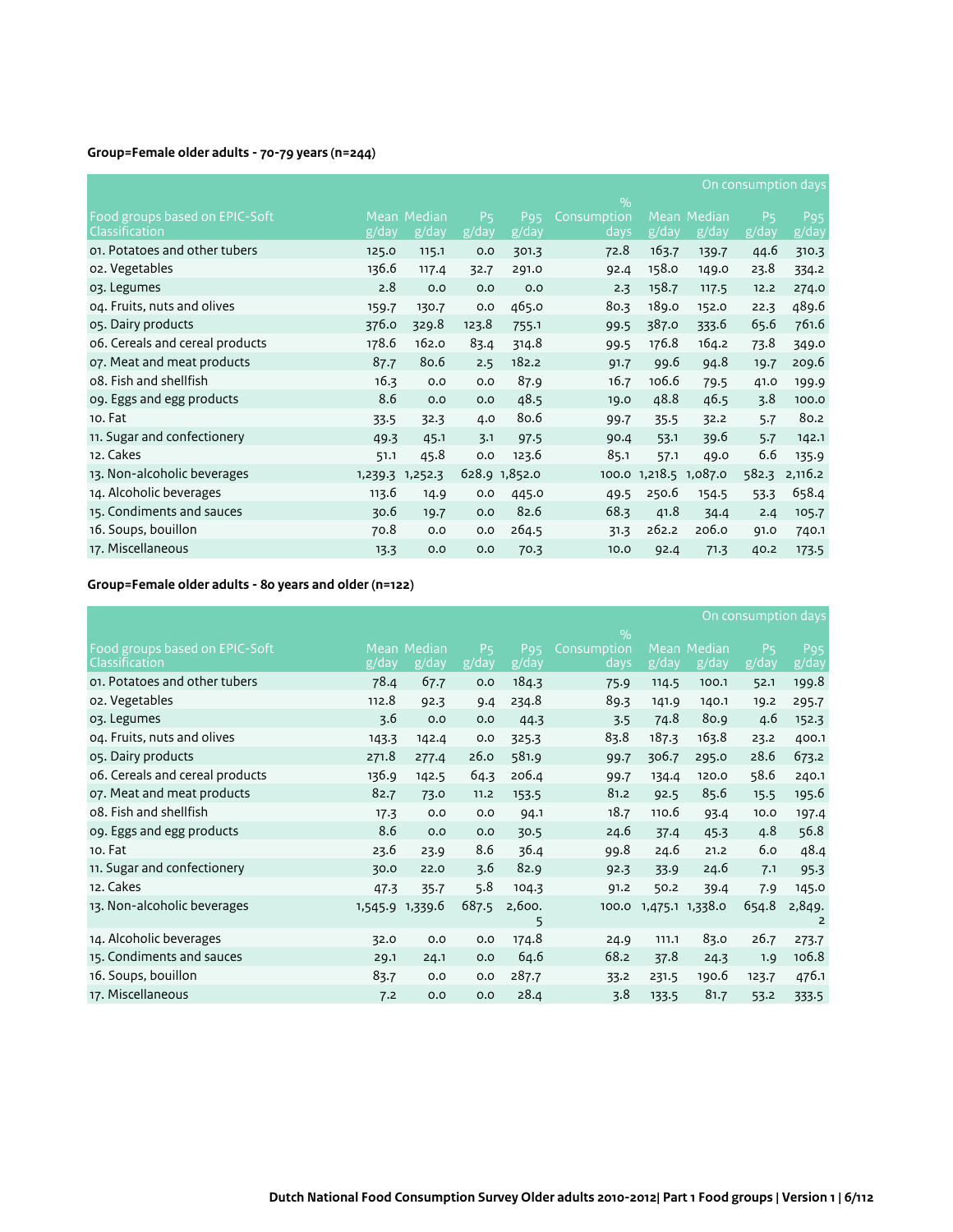**Table 1.4.a** Food consumption (main food groups) of the Dutch aged 70 years and older stratified by educational level (DNFCS-Older adults 2010-2012), weighted for socio-demographic factors, season and day of the week.

### **Group=Older adults - Low education (n=293)**

|                                                  | On consumption days |                      |                         |                          |                             |                 |                      |                               |              |
|--------------------------------------------------|---------------------|----------------------|-------------------------|--------------------------|-----------------------------|-----------------|----------------------|-------------------------------|--------------|
| Food groups based on EPIC-Soft<br>Classification | g/day               | Mean Median<br>g/day | P <sub>5</sub><br>g/day | P <sub>95</sub><br>g/day | $\%$<br>Consumption<br>days | g/day           | Mean Median<br>g/day | <b>P<sub>5</sub></b><br>g/day | P95<br>g/day |
| 01. Potatoes and other tubers                    | 101.7               | 85.4                 | 0.0                     | 229.7                    | 80.2                        | 133.6           | 117.7                | 49.1                          | 299.3        |
| 02. Vegetables                                   | 133.1               | 122.0                | 21.2                    | 260.0                    | 92.1                        | 153.8           | 144.1                | 32.7                          | 303.7        |
| 03. Legumes                                      | 2.3                 | 0.0                  | 0.0                     | 1.4                      | 3.5                         | 88.6            | 74.1                 | 4.6                           | 198.5        |
| 04. Fruits, nuts and olives                      | 169.7               | 154.0                | 0.0                     | 357.1                    | 83.7                        | 198.7           | 174.6                | 29.9                          | 423.4        |
| 05. Dairy products                               | 369.2               | 332.1                | 67.3                    | 808.7                    | 98.9                        | 353.3           | 317.6                | 41.1                          | 764.6        |
| 06. Cereals and cereal products                  | 157.5               | 150.2                | 73.4                    | 281.4                    | 100.0                       | 153.9           | 139.4                | 58.6                          | 294.6        |
| 07. Meat and meat products                       | 87.4                | 84.9                 | 11.6                    | 171.6                    | 92.6                        | 100.4           | 95.8                 | 15.4                          | 206.8        |
| 08. Fish and shellfish                           | 19.6                | 0.0                  | 0.0                     | 99.2                     | 13.5                        | 132.8           | 133.5                | 49.4                          | 220.2        |
| og. Eggs and egg products                        | 12.7                | 2.8                  | 0.0                     | 45.2                     | 27.6                        | 42.0            | 49.4                 | 4.7                           | 88.6         |
| 10. Fat                                          | 30.5                | 28.5                 | 8.0                     | 60.6                     | 99.7                        | 30.5            | 26.2                 | 7.7                           | 68.3         |
| 11. Sugar and confectionery                      | 37.5                | 24.8                 | 0.0                     | 105.5                    | 87.6                        | 43.8            | 29.9                 | 5.3                           | 129.3        |
| 12. Cakes                                        | 48.6                | 38.8                 | 0.0                     | 129.0                    | 85.7                        | 52.4            | 39.5                 | 9.1                           | 144.9        |
| 13. Non-alcoholic beverages                      | 1,402.7             | 1,341.1              | 636.3                   | 2,328.<br>2              | 100.0                       | 1,380.1 1,285.1 |                      | 601.2                         | 2,411.6      |
| 14. Alcoholic beverages                          | 83.9                | 0.0                  | 0.0                     | 453.3                    | 27.1                        | 292.6           | 183.3                | 38.7                          | 907.1        |
| 15. Condiments and sauces                        | 26.4                | 15.0                 | 0.0                     | 88.8                     | 66.5                        | 38.1            | 25.0                 | 2.1                           | 119.0        |
| 16. Soups, bouillon                              | 119.1               | 92.2                 | 0.0                     | 399.8                    | 43.8                        | 263.1           | 230.5                | 107.0                         | 502.7        |
| 17. Miscellaneous                                | 9.7                 | 0.0                  | 0.0                     | 62.3                     | 6.4                         | 115.1           | 95.1                 | 34.3                          | 239.2        |

### **Group=Older adults - Moderate education (n=250)**

|                                                  |         |             |                |                   |             |                       |        |                | On consumption days |
|--------------------------------------------------|---------|-------------|----------------|-------------------|-------------|-----------------------|--------|----------------|---------------------|
|                                                  |         |             |                |                   | $\%$        |                       |        |                |                     |
| Food groups based on EPIC-Soft<br>Classification |         | Mean Median | P <sub>5</sub> | P <sub>95</sub>   | Consumption | Mean                  | Median | P <sub>5</sub> | P <sub>95</sub>     |
|                                                  | g/day   | g/day       | g/day          | g/day             | days        | g/day                 | g/day  | g/day          | g/day               |
| 01. Potatoes and other tubers                    | 99.5    | 77.8        | 0.0            | 244.5             | 72.6        | 139.1                 | 137.7  | 48.8           | 279.9               |
| o2. Vegetables                                   | 146.0   | 135.7       | 24.1           | 303.1             | 91.5        | 173.5                 | 162.0  | 27.4           | 345.4               |
| 03. Legumes                                      | 4.8     | 0.0         | 0.0            | 44.8              | 3.3         | 111.0                 | 88.7   | 32.4           | 247.0               |
| 04. Fruits, nuts and olives                      | 155.6   | 153.7       | 1.0            | 382.9             | 85.8        | 193.9                 | 173.9  | 27.4           | 426.8               |
| 05. Dairy products                               | 311.3   | 298.2       | 42.1           | 652.0             | 98.2        | 342.3                 | 330.0  | 36.9           | 719.9               |
| o6. Cereals and cereal products                  | 152.5   | 139.9       | 69.7           | 293.5             | 99.7        | 154.5                 | 139.9  | 54.7           | 296.0               |
| 07. Meat and meat products                       | 95.8    | 85.5        | 17.0           | 193.3             | 86.7        | 101.6                 | 93.0   | 17.4           | 250.7               |
| 08. Fish and shellfish                           | 21.3    | 0.0         | 0.0            | 100.1             | 20.2        | 112.0                 | 98.3   | 14.2           | 201.6               |
| og. Eggs and egg products                        | 11.7    | 0.0         | 0.0            | 48.7              | 29.7        | 42.6                  | 49.3   | 4.0            | 95.3                |
| 10. Fat                                          | 28.8    | 26.6        | 8.8            | 57.2              | 99.0        | 28.6                  | 25.3   | 5.7            | 58.9                |
| 11. Sugar and confectionery                      | 37.9    | 27.9        | 1.6            | 104.9             | 89.8        | 44.9                  | 34.6   | 6.0            | 122.1               |
| 12. Cakes                                        | 44.8    | 32.8        | 0.0            | 110.4             | 82.0        | 54.6                  | 44.2   | 7.9            | 144.5               |
| 13. Non-alcoholic beverages                      | 1,536.9 | 1,383.9     |                | 760.0 2,568.<br>O |             | 100.0 1,489.0 1,376.6 |        |                | 738.2 2,574.2       |
| 14. Alcoholic beverages                          | 113.1   | 13.7        | 0.0            | 575.9             | 49.0        | 246.6                 | 149.8  | 26.8           | 782.4               |
| 15. Condiments and sauces                        | 24.4    | 16.3        | 0.0            | 59.2              | 63.5        | 36.6                  | 25.0   | 2.8            | 108.1               |
| 16. Soups, bouillon                              | 69.3    | 0.0         | 0.0            | 299.8             | 25.2        | 264.4                 | 245.9  | 83.1           | 490.9               |
| 17. Miscellaneous                                | 11.9    | 0.0         | 0.0            | 70.4              | 8.8         | 147.9                 | 100.0  | 31.8           | 380.8               |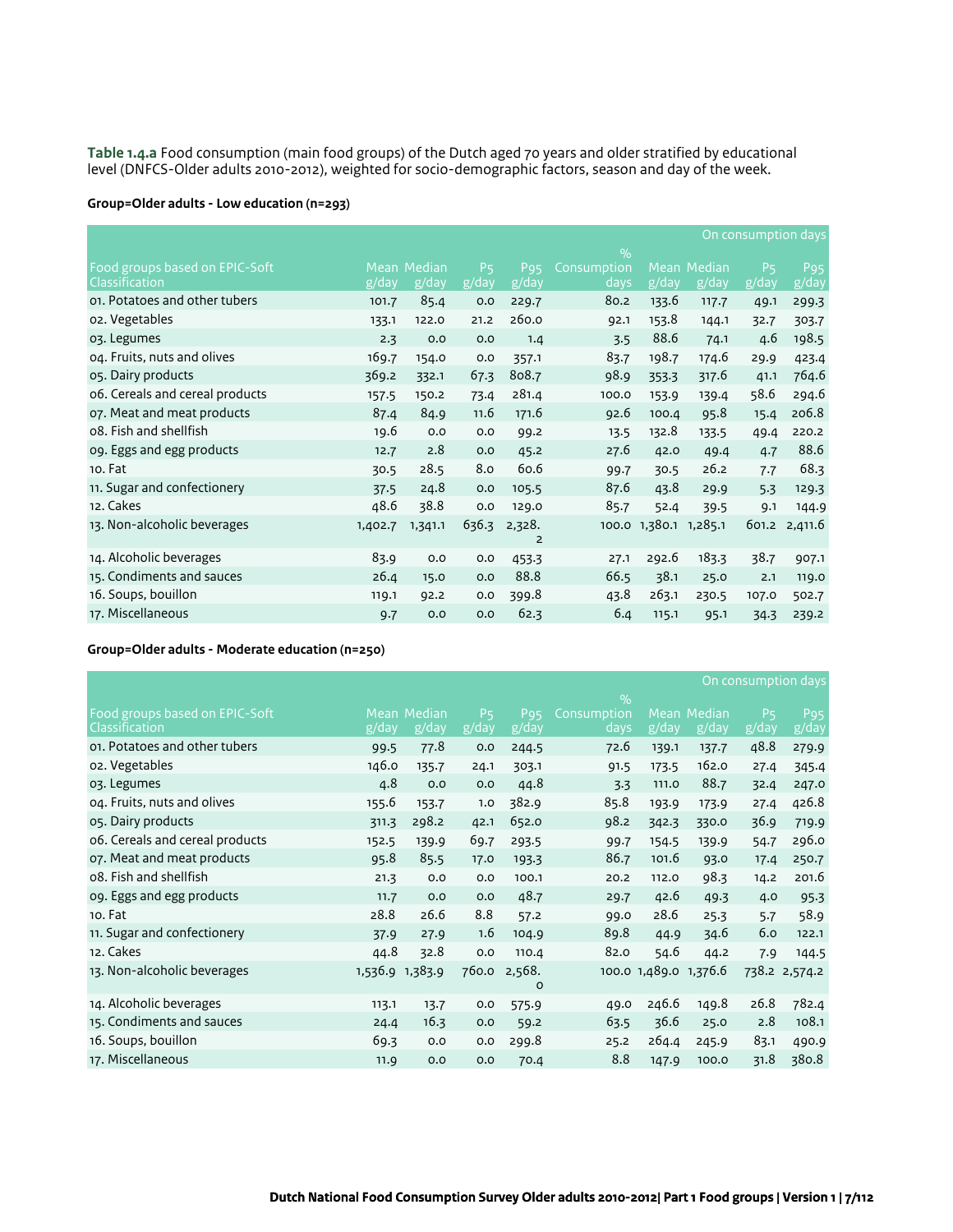# **Group=Older adults - High education (n=156)**

|                                                  |         |                      |                         |                          |                                      |               |                      |                               | On consumption days      |
|--------------------------------------------------|---------|----------------------|-------------------------|--------------------------|--------------------------------------|---------------|----------------------|-------------------------------|--------------------------|
| Food groups based on EPIC-Soft<br>Classification | g/day   | Mean Median<br>g/day | P <sub>5</sub><br>g/day | P <sub>95</sub><br>g/day | $\frac{9}{0}$<br>Consumption<br>days | g/day         | Mean Median<br>g/day | <b>P<sub>5</sub></b><br>g/day | P <sub>95</sub><br>g/day |
| 01. Potatoes and other tubers                    | 81.4    | 70.0                 | 0.0                     | 226.1                    | 62.5                                 | 142.3         | 131.0                | 50.9                          | 255.8                    |
| o2. Vegetables                                   | 158.7   | 147.9                | 39.2                    | 273.5                    | 92.9                                 | 169.0         | 160.8                | 39.8                          | 335.6                    |
| 03. Legumes                                      | 3.7     | O.O                  | 0.0                     | 27.6                     | 4.3                                  | 111.5         | 110.1                | 27.3                          | 213.5                    |
| 04. Fruits, nuts and olives                      | 172.7   | 158.0                | 0.0                     | 377.2                    | 85.4                                 | 208.1         | 179.9                | 32.4                          | 468.3                    |
| 05. Dairy products                               | 360.2   | 346.7                | 71.9                    | 733.2                    | 99.2                                 | 362.5         | 332.2                | 33.5                          | 776.1                    |
| 06. Cereals and cereal products                  | 158.5   | 145.9                | 71.2                    | 267.9                    | 98.8                                 | 161.4         | 142.6                | 68.4                          | 298.3                    |
| 07. Meat and meat products                       | 79.4    | 71.5                 | 6.3                     | 177.1                    | 87.1                                 | 95.9          | 85.8                 | 14.4                          | 190.4                    |
| 08. Fish and shellfish                           | 27.2    | 0.0                  | 0.0                     | 112.6                    | 20.2                                 | 132.6         | 122.7                | 28.0                          | 261.1                    |
| og. Eggs and egg products                        | 10.1    | 0.0                  | 0.0                     | 55.0                     | 18.8                                 | 44.4          | 45.6                 | 6.3                           | 93.0                     |
| 10. Fat                                          | 25.1    | 22.6                 | 4.7                     | 53.5                     | 98.2                                 | 28.3          | 24.2                 | 4.9                           | 60.5                     |
| 11. Sugar and confectionery                      | 31.9    | 28.5                 | 0.0                     | 81.4                     | 82.1                                 | 43.0          | 33.2                 | 6.0                           | 109.9                    |
| 12. Cakes                                        | 47.4    | 40.6                 | 0.0                     | 121.4                    | 82.5                                 | 53.9          | 41.0                 | 9.0                           | 140.5                    |
| 13. Non-alcoholic beverages                      | 1,333.3 | 1,285.1              | 652.9                   | 2,086.<br>5              |                                      | 100.0 1,384.9 | 1,313.6              |                               | 640.7 2,367.2            |
| 14. Alcoholic beverages                          | 133.8   | 60.0                 | 0.0                     | 493.6                    | 52.7                                 | 268.0         | 188.7                | 34.1                          | 627.8                    |
| 15. Condiments and sauces                        | 21.6    | 13.9                 | 0.0                     | 74.2                     | 61.1                                 | 34.9          | 23.3                 | 3.4                           | 107.0                    |
| 16. Soups, bouillon                              | 58.6    | 0.0                  | 0.0                     | 227.1                    | 26.7                                 | 238.9         | 225.1                | 7.0                           | 390.6                    |
| 17. Miscellaneous                                | 18.9    | 0.0                  | 0.0                     | 109.9                    | 13.8                                 | 116.1         | 76.0                 | 43.1                          | 248.4                    |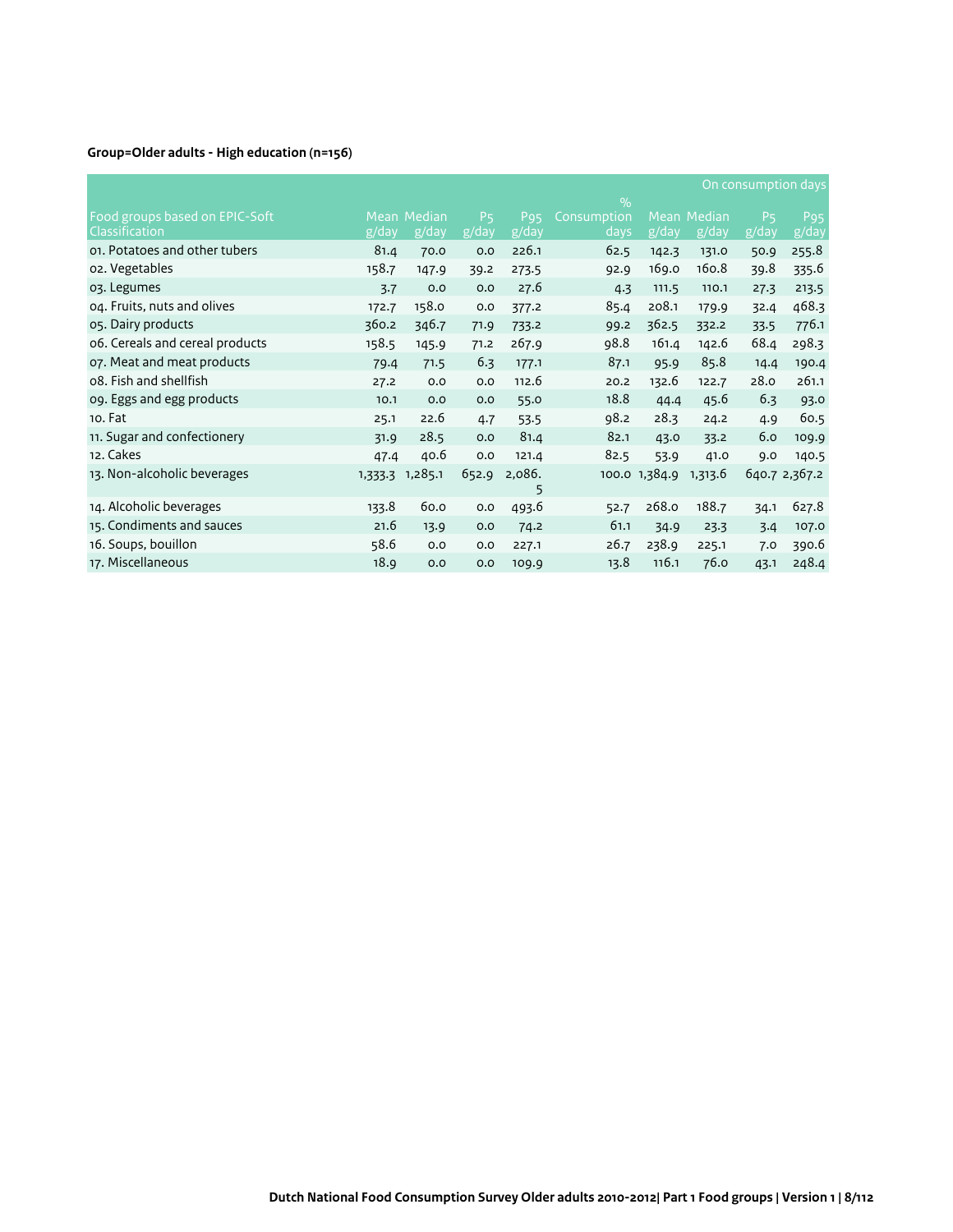**Table 1.4.b** Food consumption (main food groups) of the Dutch aged 70 years and older stratified by educational level and gender (DNFCS-Older adults 2010-2012), weighted for socio-demographic factors, season and day of the week.

#### **Group=Male older adults - Low Education (n=124)**

|                                 | On consumption days |             |                |                 |               |             |         |                      |                 |
|---------------------------------|---------------------|-------------|----------------|-----------------|---------------|-------------|---------|----------------------|-----------------|
|                                 |                     |             |                |                 | $\frac{9}{0}$ |             |         |                      |                 |
| Food groups based on EPIC-Soft  |                     | Mean Median | P <sub>5</sub> | P <sub>95</sub> | Consumption   | <b>Mean</b> | Median  | <b>P<sub>5</sub></b> | P <sub>95</sub> |
| Classification                  | g/day               | g/day       | g/day          | g/day           | days          | g/day       | g/day   | g/day                | g/day           |
| 01. Potatoes and other tubers   | 136.0               | 117.5       | 0.0            | 330.6           | 78.3          | 169.8       | 139.2   | 51.7                 | 381.4           |
| 02. Vegetables                  | 130.3               | 118.4       | 9.2            | 260.3           | 88.8          | 153.4       | 156.1   | 32.8                 | 282.9           |
| 03. Legumes                     | 5.9                 | 0.0         | 0.0            | 35.4            | 6.9           | 102.1       | 68.3    | 14.0                 | 199.3           |
| 04. Fruits, nuts and olives     | 137.6               | 124.0       | 0.0            | 319.1           | 80.3          | 177.9       | 149.3   | 25.3                 | 424.2           |
| 05. Dairy products              | 360.9               | 324.7       | 41.2           | 753.4           | 98.3          | 378.9       | 313.0   | 38.7                 | 839.3           |
| 06. Cereals and cereal products | 189.3               | 176.6       | 79.7           | 371.4           | 100.0         | 186.7       | 173.6   | 68.5                 | 362.5           |
| 07. Meat and meat products      | 108.9               | 95.9        | 40.2           | 211.7           | 96.6          | 114.8       | 97.0    | 17.1                 | 252.0           |
| 08. Fish and shellfish          | 21.5                | 0.0         | 0.0            | 102.9           | 15.0          | 133.4       | 132.6   | 39.4                 | 223.7           |
| og. Eggs and egg products       | 12.7                | 0.0         | 0.0            | 51.4            | 23.5          | 53.9        | 49.7    | 3.0                  | 105.4           |
| 10. Fat                         | 38.1                | 37.4        | 14.1           | 79.9            | 99.7          | 37.6        | 33.2    | 7.3                  | 82.2            |
| 11. Sugar and confectionery     | 54.2                | 44.4        | 0.0            | 122.0           | 86.7          | 56.7        | 35.9    | 5.5                  | 151.9           |
| 12. Cakes                       | 47.6                | 37.6        | 0.0            | 119.5           | 79.3          | 54.5        | 39.8    | 7.6                  | 135.9           |
| 13. Non-alcoholic beverages     | 1,334.1             | 1,383.9     | 604.7          | 2,113.6         | 100.0         | 1,271.5     | 1,247.4 | 541.7                | 2,103.6         |
| 14. Alcoholic beverages         | 170.1               | 0.0         | 0.0            | 767.6           | 45.5          | 385.0       | 297.8   | 49.4                 | 1,147.6         |
| 15. Condiments and sauces       | 36.5                | 27.8        | 0.0            | 97.7            | 67.7          | 43.8        | 34.7    | 2.3                  | 117.5           |
| 16. Soups, bouillon             | 127.4               | 72.2        | 0.0            | 479.5           | 44.3          | 275.3       | 229.9   | 92.4                 | 510.5           |
| 17. Miscellaneous               | 16.4                | 0.0         | 0.0            | 95.0            | 9.0           | 126.0       | 83.4    | 34.4                 | 243.1           |

#### **Group=Male older adults - Moderate Education (n=129)**

|                                                  | On consumption days |                      |                         |                          |                             |         |                      |                         |                                      |
|--------------------------------------------------|---------------------|----------------------|-------------------------|--------------------------|-----------------------------|---------|----------------------|-------------------------|--------------------------------------|
| Food groups based on EPIC-Soft<br>Classification | g/day               | Mean Median<br>g/day | P <sub>5</sub><br>g/day | P <sub>95</sub><br>g/day | $\%$<br>Consumption<br>days | g/day   | Mean Median<br>g/day | P <sub>5</sub><br>g/day | P95<br>$\overline{g}/\overline{day}$ |
| 01. Potatoes and other tubers                    | 126.3               | 112.5                | 0.0                     | 322.4                    | 74.3                        | 163.9   | 139.8                | 69.2                    | 319.5                                |
| o2. Vegetables                                   | 153.3               | 150.6                | 26.5                    | 283.6                    | 93.8                        | 175.9   | 161.6                | 37.5                    | 366.3                                |
| 03. Legumes                                      | 4.2                 | 0.0                  | 0.0                     | 38.4                     | 4.3                         | 115.1   | 81.0                 | 31.8                    | 248.4                                |
| 04. Fruits, nuts and olives                      | 179.2               | 154.6                | 8.7                     | 403.2                    | 86.3                        | 202.5   | 174.5                | 45.5                    | 460.1                                |
| 05. Dairy products                               | 399.1               | 412.6                | 114.9                   | 757.4                    | 99.1                        | 404.2   | 390.7                | 62.9                    | 807.6                                |
| 06. Cereals and cereal products                  | 180.5               | 163.7                | 70.3                    | 319.3                    | 99.7                        | 178.5   | 165.0                | 54.2                    | 339.6                                |
| 07. Meat and meat products                       | 103.5               | 94.0                 | 24.9                    | 214.4                    | 93.9                        | 110.8   | 98.0                 | 23.8                    | 251.4                                |
| 08. Fish and shellfish                           | 18.5                | 0.0                  | 0.0                     | 96.3                     | 14.6                        | 116.0   | 92.5                 | 44.3                    | 227.4                                |
| og. Eggs and egg products                        | 13.9                | 0.0                  | 0.0                     | 49.2                     | 31.7                        | 48.0    | 45.4                 | 9.0                     | 98.1                                 |
| 10. Fat                                          | 35.7                | 32.7                 | 3.8                     | 76.6                     | 99.9                        | 34.7    | 31.7                 | 5.5                     | 68.6                                 |
| 11. Sugar and confectionery                      | 48.9                | 41.0                 | 0.0                     | 115.3                    | 88.7                        | 56.2    | 39.9                 | 8.6                     | 166.4                                |
| 12. Cakes                                        | 47.0                | 38.1                 | 0.0                     | 132.9                    | 75.0                        | 65.2    | 52.6                 | 8.7                     | 170.1                                |
| 13. Non-alcoholic beverages                      | 1,361.0             | 1,320.3              |                         | 606.7 2,287.4            | 100.0                       | 1,373.7 | 1,283.6              | 686.9                   | 2,451.6                              |
| 14. Alcoholic beverages                          | 181.7               | 76.3                 | 0.0                     | 881.9                    | 56.9                        | 330.6   | 197.5                | 54.0                    | 929.0                                |
| 15. Condiments and sauces                        | 22.9                | 13.3                 | 0.0                     | 67.0                     | 61.3                        | 35.5    | 23.9                 | 2.6                     | 102.6                                |
| 16. Soups, bouillon                              | 85.9                | 0.0                  | 0.0                     | 356.2                    | 28.8                        | 281.9   | 246.1                | 127.2                   | 494.4                                |
| 17. Miscellaneous                                | 7.9                 | 0.0                  | 0.0                     | 50.2                     | 7.1                         | 106.1   | 99.9                 | 38.9                    | 185.0                                |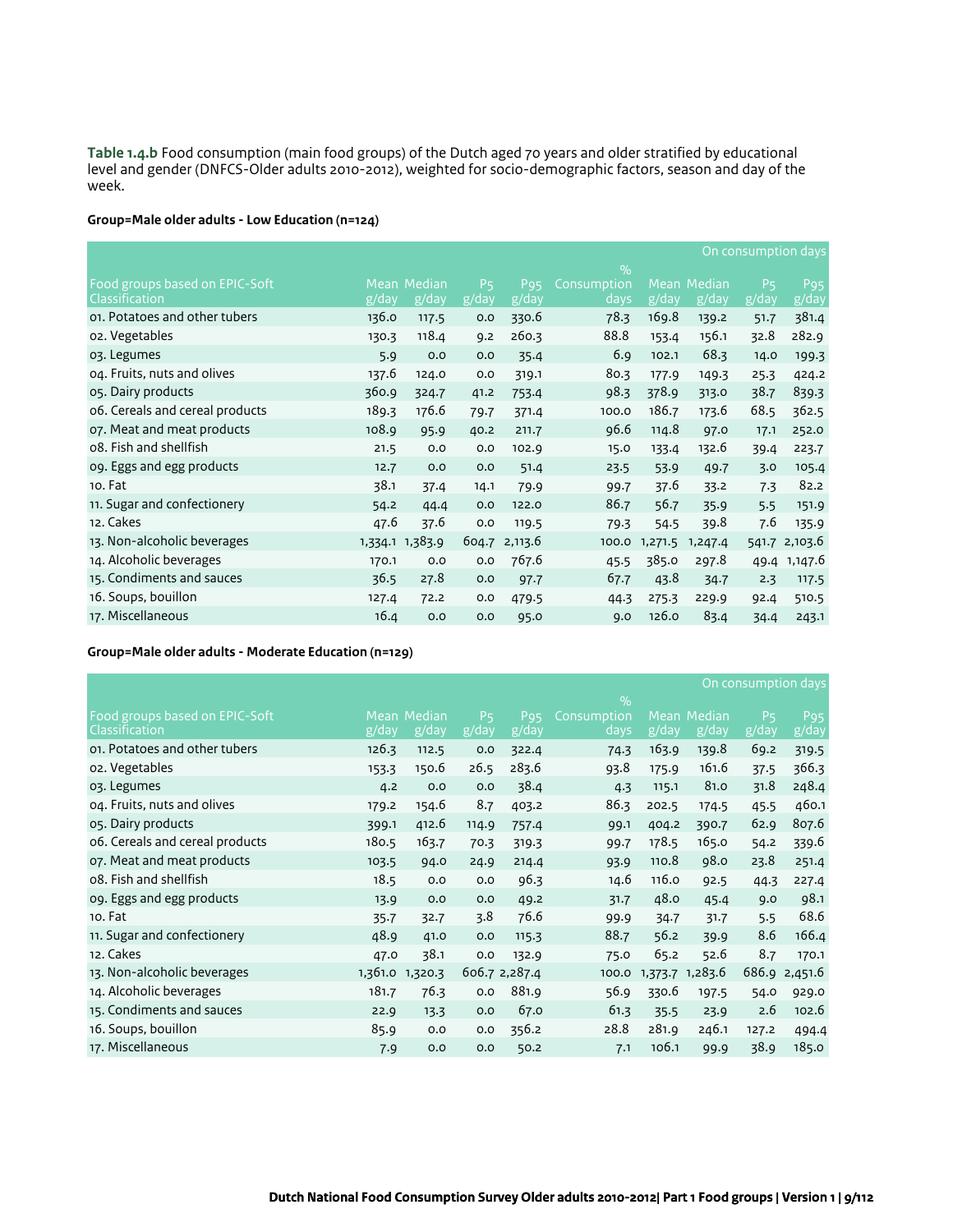# **Group=Male older adults - High Education (n=86)**

|                                                  | On consumption days |                      |                         |                          |                     |               |                 |                               |                          |
|--------------------------------------------------|---------------------|----------------------|-------------------------|--------------------------|---------------------|---------------|-----------------|-------------------------------|--------------------------|
|                                                  |                     |                      |                         |                          | $\frac{9}{0}$       |               |                 |                               |                          |
| Food groups based on EPIC-Soft<br>Classification | g/day               | Mean Median<br>g/day | P <sub>5</sub><br>g/day | P <sub>95</sub><br>g/day | Consumption<br>days | Mean<br>g/day | Median<br>g/day | <b>P<sub>5</sub></b><br>g/day | P <sub>95</sub><br>g/day |
| 01. Potatoes and other tubers                    | 98.3                | 83.7                 | 0.0                     | 228.9                    | 66.2                | 166.1         | 165.1           | 42.5                          | 274.9                    |
| o2. Vegetables                                   | 160.9               | 145.9                | 31.8                    | 294.5                    | 94.2                | 177.2         | 161.5           | 39.6                          | 343.3                    |
| 03. Legumes                                      | 3.1                 | O.O                  | 0.0                     | 19.5                     | 2.8                 | 99.0          | 64.7            | 53.7                          | 218.0                    |
| 04. Fruits, nuts and olives                      | 149.2               | 121.6                | 0.0                     | 362.1                    | 79.7                | 190.8         | 164.9           | 19.8                          | 454.0                    |
| 05. Dairy products                               | 343.9               | 314.9                | 104.2                   | 665.4                    | 99.5                | 365.6         | 327.3           | 67.1                          | 717.9                    |
| 06. Cereals and cereal products                  | 179.1               | 172.0                | 84.7                    | 297.8                    | 99.2                | 175.7         | 160.2           | 63.5                          | 341.0                    |
| 07. Meat and meat products                       | 93.8                | 83.5                 | 33.8                    | 177.5                    | 95.6                | 105.6         | 99.7            | 18.4                          | 194.9                    |
| 08. Fish and shellfish                           | 24.1                | 0.0                  | 0.0                     | 88.8                     | 16.7                | 126.4         | 119.0           | 17.9                          | 265.8                    |
| og. Eggs and egg products                        | 15.3                | 0.0                  | 0.0                     | 60.5                     | 20.9                | 45.0          | 46.1            | 6.0                           | 93.3                     |
| 10. Fat                                          | 27.8                | 25.3                 | 4.0                     | 57.9                     | 99.6                | 31.5          | 30.0            | 4.7                           | 67.1                     |
| 11. Sugar and confectionery                      | 35.5                | 33.0                 | 0.0                     | 87.3                     | 82.1                | 47.0          | 38.8            | 5.8                           | 106.8                    |
| 12. Cakes                                        | 50.5                | 44.1                 | 5.4                     | 116.2                    | 86.1                | 53.6          | 41.6            | 8.2                           | 140.3                    |
| 13. Non-alcoholic beverages                      | 1,238.4 1,222.8     |                      |                         | 774.5 1,903.4            | 100.0               | 1,274.0       | 1,224.2         | 613.2                         | 2,246.1                  |
| 14. Alcoholic beverages                          | 193.4               | 123.6                | 0.0                     | 575.0                    | 58.9                | 329.7         | 291.0           |                               | 48.1 1,095.6             |
| 15. Condiments and sauces                        | 25.9                | 16.1                 | 0.0                     | 81.7                     | 68.o                | 38.8          | 23.4            | 4.3                           | 114.2                    |
| 16. Soups, bouillon                              | 72.4                | O.O                  | 0.0                     | 262.0                    | 25.4                | 265.0         | 231.9           | 157.7                         | 401.2                    |
| 17. Miscellaneous                                | 20.6                | O.O                  | 0.0                     | 99.9                     | 10.1                | 107.0         | 73.9            | 20.1                          | 188.8                    |

**Group=Female older adults - Low Education (n=169)**

|                                                         |       |                      |                         |                          |                                      |       |                               |                               | On consumption days      |
|---------------------------------------------------------|-------|----------------------|-------------------------|--------------------------|--------------------------------------|-------|-------------------------------|-------------------------------|--------------------------|
| Food groups based on EPIC-Soft<br><b>Classification</b> | g/day | Mean Median<br>g/day | P <sub>5</sub><br>g/day | P <sub>95</sub><br>g/day | $\frac{9}{0}$<br>Consumption<br>days | g/day | Mean Median<br>$\sqrt{g/day}$ | <b>P<sub>5</sub></b><br>g/day | P <sub>95</sub><br>g/day |
| 01. Potatoes and other tubers                           | 87.5  | 73.8                 | 0.0                     | 163.3                    | 81.1                                 | 116.8 | 104.0                         | 39.4                          | 224.2                    |
| 02. Vegetables                                          | 134.2 | 122.1                | 25.3                    | 253.7                    | 93.6                                 | 154.0 | 140.2                         | 26.8                          | 305.8                    |
| 03. Legumes                                             | 0.8   | 0.0                  | O.O                     | 0.0                      | 1.9                                  | 65.1  | 45.3                          | 4.6                           | 153.3                    |
| 04. Fruits, nuts and olives                             | 183.1 | 177.7                | 0.0                     | 386.5                    | 85.3                                 | 208.1 | 187.5                         | 32.5                          | 415.4                    |
| 05. Dairy products                                      | 372.6 | 332.2                | 83.1                    | 856.4                    | 99.2                                 | 341.1 | 320.9                         | 40.8                          | 761.2                    |
| 06. Cereals and cereal products                         | 144.2 | 143.7                | 71.7                    | 239.1                    | 100.0                                | 138.2 | 130.3                         | 51.5                          | 243.8                    |
| 07. Meat and meat products                              | 78.5  | 77.8                 | 10.8                    | 140.9                    | 90.7                                 | 93.1  | 94.0                          | 14.5                          | 148.8                    |
| 08. Fish and shellfish                                  | 18.8  | 0.0                  | 0.0                     | 92.4                     | 12.8                                 | 132.5 | 132.1                         | 63.2                          | 207.0                    |
| og. Eggs and egg products                               | 12.7  | 4.6                  | 0.0                     | 41.3                     | 29.5                                 | 37.5  | 45.0                          | 4.7                           | 57.4                     |
| 10. Fat                                                 | 27.4  | 25.3                 | 7.9                     | 52.4                     | 99.7                                 | 27.1  | 23.7                          | 8.3                           | 57.2                     |
| 11. Sugar and confectionery                             | 30.5  | 21.6                 | 0.0                     | 85.5                     | 88.o                                 | 37.6  | 28.4                          | 4.9                           | 103.0                    |
| 12. Cakes                                               | 49.0  | 39.2                 | 1.8                     | 126.0                    | 88.8                                 | 51.5  | 39.3                          | 8.0                           | 145.1                    |
| 13. Non-alcoholic beverages                             |       | 1,431.3 1,338.0      | 650.4                   | 2,608.<br>9              | 100.0                                |       | 1,432.3 1,336.0               |                               | 652.8 2,554.3            |
| 14. Alcoholic beverages                                 | 48.0  | 0.0                  | 0.0                     | 236.1                    | 18.4                                 | 182.8 | 130.2                         | 35.7                          | 444.6                    |
| 15. Condiments and sauces                               | 22.2  | 12.3                 | 0.0                     | 75.9                     | 66.o                                 | 35.3  | 24.3                          | 1.9                           | 112.7                    |
| 16. Soups, bouillon                                     | 115.7 | 105.5                | 0.0                     | 355.3                    | 43.5                                 | 257.1 | 230.1                         | 113.2                         | 499.9                    |
| 17. Miscellaneous                                       | 6.9   | 0.0                  | 0.0                     | 50.3                     | 5.1                                  | 105.9 | 98.0                          | 6.0                           | 143.9                    |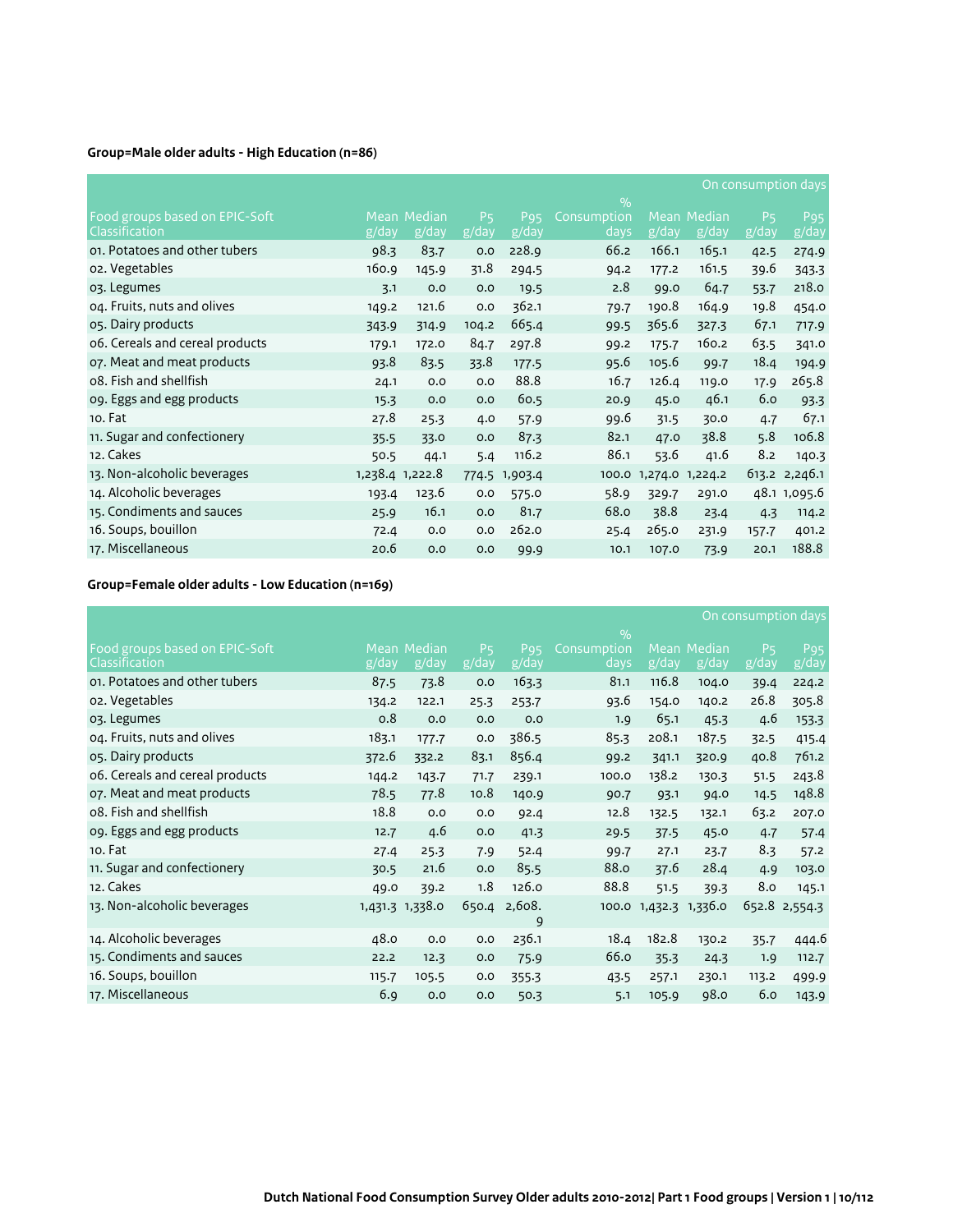# **Group=Female older adults - Moderate Education (n=121)**

|                                                  | On consumption days |                      |                         |                          |                                      |               |                      |                         |                          |
|--------------------------------------------------|---------------------|----------------------|-------------------------|--------------------------|--------------------------------------|---------------|----------------------|-------------------------|--------------------------|
| Food groups based on EPIC-Soft<br>Classification | g/day               | Mean Median<br>g/day | P <sub>5</sub><br>g/day | P <sub>95</sub><br>g/day | $\frac{9}{0}$<br>Consumption<br>days | g/day         | Mean Median<br>g/day | P <sub>5</sub><br>g/day | P <sub>95</sub><br>g/day |
| on. Potatoes and other tubers                    | 82.6                | 68.6                 | 0.0                     | 184.4                    | 71.2                                 | 118.6         | 112.0                | 33.6                    | 212.9                    |
| o2. Vegetables                                   | 141.4               | 125.3                | 10.2                    | 317.0                    | 89.8                                 | 171.4         | 168.1                | 20.8                    | 327.5                    |
| 03. Legumes                                      | 5.1                 | O.O                  | 0.0                     | 46.1                     | 2.5                                  | 105.4         | 91.1                 | 23.3                    | 220.4                    |
| 04. Fruits, nuts and olives                      | 140.7               | 141.6                | 0.7                     | 351.6                    | 85.3                                 | 187.1         | 165.5                | 23.3                    | 414.3                    |
| 05. Dairy products                               | 256.0               | 220.1                | 27.7                    | 602.5                    | 97.5                                 | 292.7         | 286.8                | 29.1                    | 646.5                    |
| 06. Cereals and cereal products                  | 134.9               | 134.7                | 68.4                    | 193.1                    | 99.7                                 | 135.7         | 123.9                | 56.3                    | 219.9                    |
| 07. Meat and meat products                       | 90.9                | 77.3                 | 4.4                     | 177.2                    | 81.1                                 | 93.2          | 78.5                 | 10.5                    | 201.8                    |
| 08. Fish and shellfish                           | 23.2                | 0.0                  | 0.0                     | 100.6                    | 24.6                                 | 110.1         | 96.6                 | 10.3                    | 200.7                    |
| og. Eggs and egg products                        | 10.2                | 0.0                  | 0.0                     | 38.7                     | 28.2                                 | 37.8          | 49.3                 | 2.2                     | 57.0                     |
| 10. Fat                                          | 24.4                | 25.3                 | 9.0                     | 42.1                     | 98.4                                 | 23.7          | 22.0                 | $5 - 7$                 | 49.2                     |
| 11. Sugar and confectionery                      | 31.0                | 26.0                 | 3.6                     | 82.6                     | 90.6                                 | 36.1          | 29.1                 | 5.5                     | 87.8                     |
| 12. Cakes                                        | 43.3                | 32.5                 | 5.5                     | 100.6                    | 87.6                                 | 47.5          | 40.2                 | 7.7                     | 117.1                    |
| 13. Non-alcoholic beverages                      | 1,647.9             | 1,493.7              | 873.4                   | 2,578.<br>O              |                                      | 100.0 1,580.0 | 1,437.4              |                         | 783.7 2,773.5            |
| 14. Alcoholic beverages                          | 69.8                | 9.4                  | 0.0                     | 267.6                    | 42.8                                 | 158.4         | 125.6                | 15.2                    | 376.5                    |
| 15. Condiments and sauces                        | 25.3                | 18.4                 | 0.0                     | 54.5                     | 65.2                                 | 37.4          | 25.0                 | 2.9                     | 104.2                    |
| 16. Soups, bouillon                              | 58.9                | 0.0                  | 0.0                     | 242.5                    | 22.3                                 | 246.5         | 235.5                | 63.6                    | 380.4                    |
| 17. Miscellaneous                                | 14.5                | 0.0                  | 0.0                     | 75.9                     | 10.2                                 | 170.8         | 133.1                | 2.0                     | 397.9                    |

### **Group=Female older adults - High Education (n=70)**

|                                 |         |             |                |                 |               |               |         | On consumption days |                 |
|---------------------------------|---------|-------------|----------------|-----------------|---------------|---------------|---------|---------------------|-----------------|
|                                 |         |             |                |                 | $\frac{0}{0}$ |               |         |                     |                 |
| Food groups based on EPIC-Soft  |         | Mean Median | P <sub>5</sub> | P <sub>95</sub> | Consumption   | <b>Mean</b>   | Median  | P <sub>5</sub>      | P <sub>95</sub> |
| Classification                  | g/day   | g/day       | g/day          | g/day           | days          | g/day         | g/day   | g/day               | g/day           |
| 01. Potatoes and other tubers   | 65.8    | 52.3        | 0.0            | 152.8           | 58.4          | 112.2         | 104.0   | 50.0                | 199.6           |
| o2. Vegetables                  | 156.7   | 153.0       | 63.5           | 260.1           | 91.4          | 159.5         | 160.6   | 39.0                | 295.7           |
| 03. Legumes                     | 4.3     | 0.0         | 0.0            | 46.9            | 6.0           | 118.1         | 110.6   | 27.3                | 199.2           |
| oq. Fruits, nuts and olives     | 194.4   | 171.9       | 26.1           | 374.9           | 91.7          | 225.0         | 199.3   | 42.9                | 473.3           |
| 05. Dairy products              | 375.2   | 353.4       | 62.8           | 734.4           | 98.9          | 359.0         | 335.9   | 23.1                | 811.6           |
| 06. Cereals and cereal products | 139.6   | 135.8       | 55.9           | 265.1           | 98.3          | 145.3         | 129.9   | 68.8                | 252.0           |
| 07. Meat and meat products      | 66.2    | 56.5        | 0.0            | 143.4           | 77.6          | 82.4          | 73.4    | 10.4                | 175.5           |
| 08. Fish and shellfish          | 30.1    | 0.0         | 0.0            | 115.4           | 24.1          | 137.4         | 133.3   | 36.4                | 243.8           |
| og. Eggs and egg products       | 5.3     | 0.0         | 0.0            | 24.5            | 16.5          | 43.5          | 45.1    | 7.1                 | 87.8            |
| 10. Fat                         | 22.6    | 20.5        | 4.1            | 53.0            | 96.7          | 24.7          | 22.1    | 6.2                 | 53.0            |
| 11. Sugar and confectionery     | 28.7    | 18.5        | 0.0            | 76.2            | 82.2          | 38.5          | 26.7    | 6.6                 | 108.1           |
| 12. Cakes                       | 44.7    | 38.9        | 0.0            | 122.3           | 78.4          | 54.3          | 39.8    | 14.2                | 138.8           |
| 13. Non-alcoholic beverages     | 1,420.6 | 1,476.5     |                | 507.0 2,241.3   |               | 100.0 1,509.0 | 1,382.4 | 792.9               | 2,554.<br>8     |
| 14. Alcoholic beverages         | 79.0    | 40.3        | 0.0            | 283.1           | 45.8          | 179.0         | 157.4   | 24.3                | 357.2           |
| 15. Condiments and sauces       | 17.6    | 11.2        | 0.0            | 58.1            | 53.4          | 29.3          | 22.8    | 1.9                 | 94.7            |
| 16. Soups, bouillon             | 45.9    | 0.0         | 0.0            | 189.8           | 28.1          | 212.5         | 218.5   | 4.0                 | 375.0           |
| 17. Miscellaneous               | 17.2    | 0.0         | 0.0            | 89.9            | 17.9          | 121.8         | 74.5    | 52.0                | 248.7           |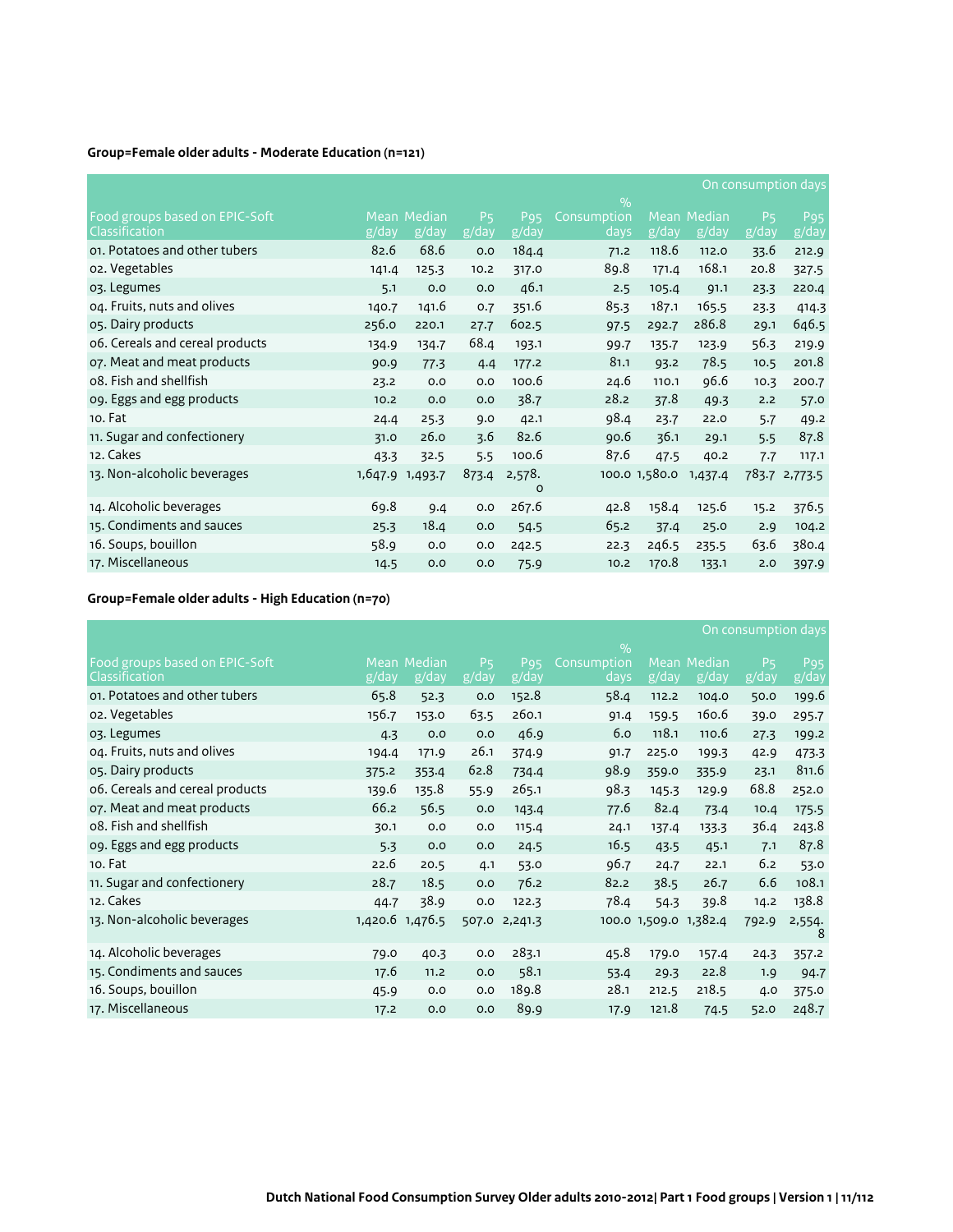**Table 1.5.a** Food consumption (main food groups) of the Dutch aged 70 years and older stratified by BMI category (DNFCS-Older adults 2010-2012), weighted for socio-demographic factors, season and day of the week.

### **Group=Older adults - Under and normal weight (n=186)**

|                                 | On consumption days |                 |                |                 |               |       |                 |                |                 |
|---------------------------------|---------------------|-----------------|----------------|-----------------|---------------|-------|-----------------|----------------|-----------------|
|                                 |                     |                 |                |                 | $\frac{9}{0}$ |       |                 |                |                 |
| Food groups based on EPIC-Soft  |                     | Mean Median     | P <sub>5</sub> | P <sub>95</sub> | Consumption   | Mean  | Median          | P <sub>5</sub> | P <sub>95</sub> |
| Classification                  | g/day               | g/day           | g/day          | g/day           | days          | g/day | g/day           | g/day          | g/day           |
| 01. Potatoes and other tubers   | 86.0                | 67.8            | 0.0            | 267.4           | 67.2          | 131.4 | 118.2           | 37.3           | 275.8           |
| o2. Vegetables                  | 137.1               | 121.9           | 35.7           | 272.4           | 92.0          | 162.5 | 152.7           | 39.7           | 303.6           |
| 03. Legumes                     | 2.5                 | 0.0             | 0.0            | 24.7            | 3.8           | 82.6  | 72.2            | 1.0            | 196.4           |
| 04. Fruits, nuts and olives     | 143.5               | 139.4           | 0.0            | 299.4           | 85.8          | 185.9 | 163.9           | 32.3           | 419.8           |
| 05. Dairy products              | 366.5               | 329.6           | 71.3           | 844.1           | 99.2          | 373.0 | 330.7           | 51.5           | 846.8           |
| 06. Cereals and cereal products | 163.2               | 153.9           | 75.4           | 275.1           | 99.7          | 160.9 | 139.3           | 66.5           | 346.2           |
| 07. Meat and meat products      | 90.7                | 84.6            | 2.0            | 155.9           | 85.1          | 96.0  | 88.0            | 18.8           | 194.6           |
| 08. Fish and shellfish          | 16.7                | 0.0             | 0.0            | 83.4            | 19.4          | 109.4 | 91.9            | 13.0           | 209.6           |
| og. Eggs and egg products       | 8.7                 | 0.0             | 0.0            | 47.2            | 19.8          | 44.3  | 49.3            | 8.1            | 96.8            |
| 10. Fat                         | 30.2                | 27.5            | 6.1            | 50.2            | 98.0          | 29.1  | 26.1            | 6.3            | 58.7            |
| 11. Sugar and confectionery     | 49.5                | 37.8            | 4.9            | 115.8           | 91.0          | 54.8  | 43.6            | 9.4            | 133.0           |
| 12. Cakes                       | 40.7                | 32.2            | 0.0            | 104.3           | 80.7          | 51.7  | 40.0            | 7.5            | 142.8           |
| 13. Non-alcoholic beverages     |                     | 1,471.2 1,291.2 | 724.9          | 2,600.1         | 100.0         |       | 1,434.7 1,285.5 | 693.9          | 2,453.3         |
| 14. Alcoholic beverages         | 104.0               | 11.5            | 0.0            | 434.4           | 46.6          | 242.7 | 155.7           | 22.7           | 787.6           |
| 15. Condiments and sauces       | 25.4                | 16.9            | 0.0            | 54.3            | 67.7          | 33.6  | 23.3            | 1.9            | 108.2           |
| 16. Soups, bouillon             | 76.3                | 0.0             | 0.0            | 318.9           | 29.5          | 271.5 | 247.3           | 110.0          | 495.5           |
| 17. Miscellaneous               | 19.2                | 0.0             | 0.0            | 117.2           | 12.9          | 136.9 | 123.3           | 52.5           | 249.7           |

### **Group=Older adults - Overweight and obese (n=523)**

|                                                  | On consumption days |                      |                         |                          |                             |         |                      |                         |               |
|--------------------------------------------------|---------------------|----------------------|-------------------------|--------------------------|-----------------------------|---------|----------------------|-------------------------|---------------|
| Food groups based on EPIC-Soft<br>Classification | g/day               | Mean Median<br>g/day | P <sub>5</sub><br>g/day | P <sub>95</sub><br>g/day | $\%$<br>Consumption<br>days | g/day   | Mean Median<br>g/day | P <sub>5</sub><br>g/day | P95<br>g/day  |
| 01. Potatoes and other tubers                    | 99.6                | 87.5                 | 0.0                     | 225.9                    | 74.2                        | 140.3   | 138.0                | 60.2                    | 289.7         |
| 02. Vegetables                                   | 149.9               | 144.5                | 33.6                    | 291.1                    | 92.2                        | 169.8   | 161.3                | 36.1                    | 343.8         |
| 03. Legumes                                      | 3.2                 | 0.0                  | 0.0                     | 16.3                     | 3.3                         | 115.6   | 96.5                 | 30.1                    | 244.8         |
| 04. Fruits, nuts and olives                      | 174.4               | 157.4                | 0.0                     | 387.5                    | 85.4                        | 202.6   | 179.6                | 28.3                    | 458.1         |
| 05. Dairy products                               | 343.9               | 344.8                | 67.0                    | 660.3                    | 98.5                        | 350.3   | 330.0                | 41.0                    | 739.9         |
| 06. Cereals and cereal products                  | 157.9               | 144.7                | 73.6                    | 289.6                    | 99.7                        | 160.1   | 145.0                | 64.5                    | 310.5         |
| 07. Meat and meat products                       | 87.9                | 81.1                 | 14.5                    | 179.4                    | 91.3                        | 100.8   | 94.7                 | 14.9                    | 214.4         |
| 08. Fish and shellfish                           | 25.1                | 0.0                  | 0.0                     | 105.5                    | 17.7                        | 126.0   | 123.6                | 40.4                    | 223.3         |
| og. Eggs and egg products                        | 13.4                | 2.3                  | 0.0                     | 49.0                     | 28.2                        | 42.7    | 49.4                 | 4.3                     | 94.4          |
| 10. Fat                                          | 28.1                | 25.1                 | 7.9                     | 59.9                     | 99.6                        | 29.6    | 25.8                 | 5.9                     | 63.0          |
| 11. Sugar and confectionery                      | 33.9                | 26.1                 | 0.0                     | 97.5                     | 85.1                        | 41.7    | 29.9                 | 5.3                     | 116.5         |
| 12. Cakes                                        | 49.2                | 43.4                 | 0.0                     | 127.4                    | 83.7                        | 54.7    | 41.8                 | 9.4                     | 144.7         |
| 13. Non-alcoholic beverages                      |                     | 1,419.7 1,352.6      |                         | 754.2 2,395.1            | 100.0                       | 1,413.8 | 1,331.5              |                         | 659.0 2,516.5 |
| 14. Alcoholic beverages                          | 121.1               | 25.1                 | 0.0                     | 590.7                    | 42.3                        | 281.3   | 176.1                | 47.3                    | 898.6         |
| 15. Condiments and sauces                        | 25.6                | 15.2                 | 0.0                     | 80.4                     | 64.0                        | 38.8    | 27.4                 | 2.5                     | 107.9         |
| 16. Soups, bouillon                              | 92.5                | 0.0                  | 0.0                     | 325.8                    | 33.9                        | 262.9   | 244.2                | 97.4                    | 498.1         |
| 17. Miscellaneous                                | 8.5                 | O.O                  | 0.0                     | 67.1                     | 7.3                         | 119.7   | 74.7                 | 21.7                    | 299.7         |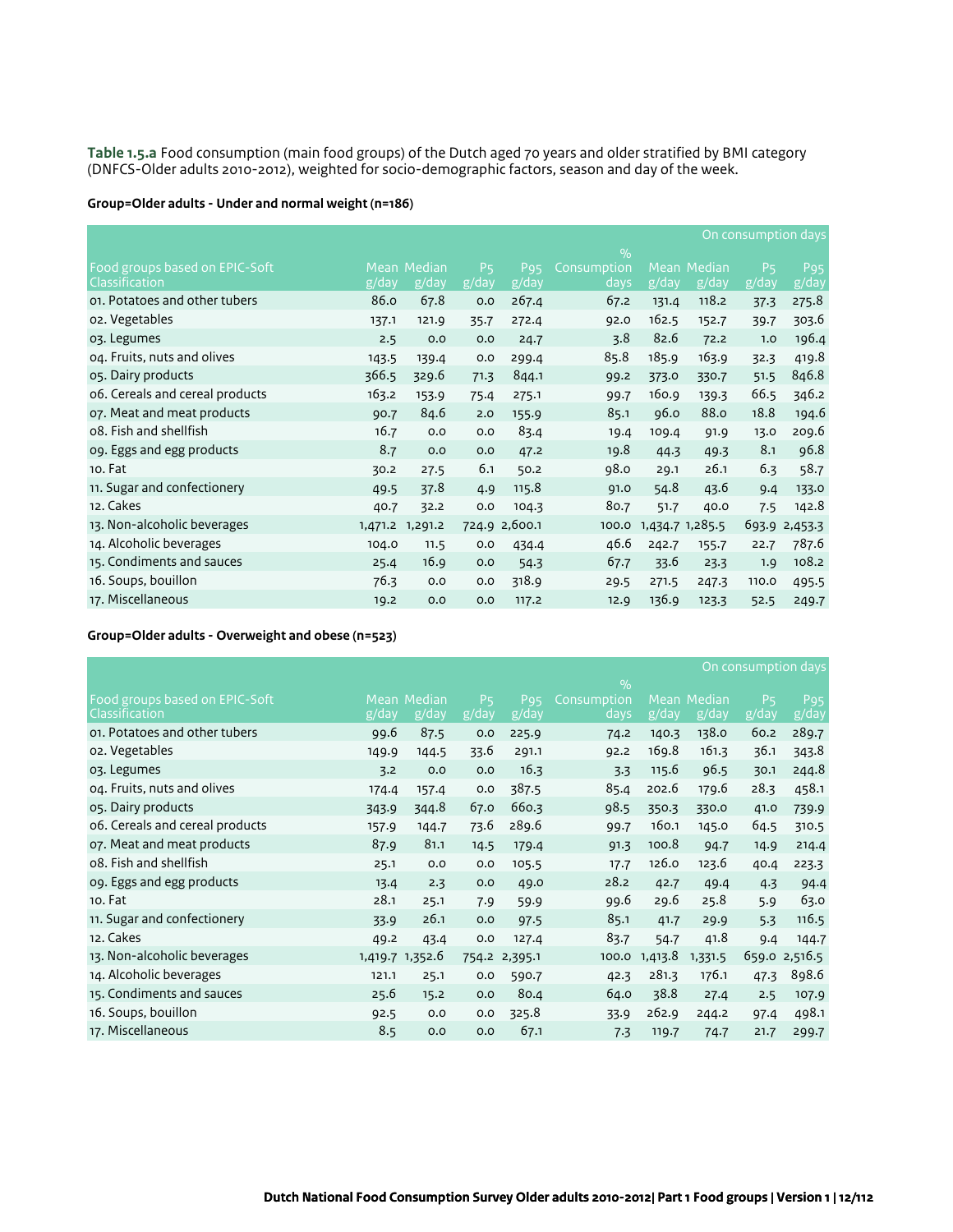**Table 1.5.b** Food consumption (main food groups) of the Dutch aged 70 years and older stratified by BMI category and gender (DNFCS-Older adults 2010-2012), weighted for socio-demographic factors, season and day of the week.

### **Group=Male older adults - under and normal weight (n=84)**

|                                 | On consumption days |             |                |                 |               |       |                 |                      |                 |
|---------------------------------|---------------------|-------------|----------------|-----------------|---------------|-------|-----------------|----------------------|-----------------|
|                                 |                     |             |                |                 | $\frac{9}{0}$ |       |                 |                      |                 |
| Food groups based on EPIC-Soft  |                     | Mean Median | P <sub>5</sub> | P <sub>95</sub> | Consumption   | Mean  | Median          | <b>P<sub>5</sub></b> | P <sub>95</sub> |
| Classification                  | g/day               | g/day       | g/day          | g/day           | days          | g/day | g/day           | g/day                | g/day           |
| 01. Potatoes and other tubers   | 112.6               | 93.4        | 0.0            | 300.9           | 68.4          | 167.5 | 140.7           | 51.9                 | 351.3           |
| 02. Vegetables                  | 145.1               | 128.0       | 7.4            | 273.0           | 93.1          | 164.2 | 156.8           | 41.6                 | 302.9           |
| 03. Legumes                     | 5.0                 | 0.0         | 0.0            | 36.7            | 6.9           | 86.3  | 72.6            | 6.1                  | 210.8           |
| 04. Fruits, nuts and olives     | 136.6               | 138.3       | 0.0            | 297.2           | 84.9          | 176.2 | 150.2           | 33.2                 | 419.9           |
| 05. Dairy products              | 370.1               | 333.5       | 125.2          | 745.1           | 99.6          | 379.6 | 393.9           | 57.9                 | 806.5           |
| o6. Cereals and cereal products | 189.9               | 182.3       | 87.6           | 299.3           | 100.0         | 184.6 | 153.5           | 59.7                 | 379.4           |
| 07. Meat and meat products      | 91.3                | 83.5        | 18.8           | 164.5           | 92.0          | 101.4 | 91.3            | 20.1                 | 183.9           |
| 08. Fish and shellfish          | 21.5                | O.O         | 0.0            | 74.8            | 17.1          | 121.1 | 95.5            | 45.5                 | 255.7           |
| og. Eggs and egg products       | 10.3                | 0.0         | 0.0            | 49.8            | 22.6          | 43.5  | 42.8            | 8.7                  | 98.8            |
| 10. Fat                         | 33.8                | 32.7        | 7.9            | 50.3            | 99.6          | 33.9  | 31.4            | 6.4                  | 62.5            |
| 11. Sugar and confectionery     | 73.8                | 73.7        | 0.0            | 151.0           | 92.2          | 76.2  | 66.2            | 14.8                 | 172.3           |
| 12. Cakes                       | 44.0                | 36.9        | 0.0            | 106.6           | 76.2          | 61.7  | 48.3            | 11.4                 | 140.8           |
| 13. Non-alcoholic beverages     | 1,305.6             | 1,210.5     | 734.4          | 2,121.2         | 100.0         |       | 1,305.5 1,209.6 | 667.6                | 2,187.0         |
| 14. Alcoholic beverages         | 188.6               | 129.1       | 0.0            | 808.7           | 59.6          | 348.3 | 225.7           | 76.6                 | 898.5           |
| 15. Condiments and sauces       | 29.3                | 24.9        | 0.0            | 74.2            | 67.8          | 38.7  | 28.1            | 3.8                  | 101.6           |
| 16. Soups, bouillon             | 95.3                | 0.0         | 0.0            | 460.8           | 27.8          | 333.9 | 263.3           | 163.7                | 527.9           |
| 17. Miscellaneous               | 22.5                | 0.0         | 0.0            | 104.2           | 13.3          | 136.5 | 123.3           | 42.6                 | 232.3           |

#### **Group=Male older adults - overweight and obese (n=278)**

|                                                  | On consumption days |                      |                         |                          |                                      |                 |                      |                         |                          |
|--------------------------------------------------|---------------------|----------------------|-------------------------|--------------------------|--------------------------------------|-----------------|----------------------|-------------------------|--------------------------|
| Food groups based on EPIC-Soft<br>Classification | g/day               | Mean Median<br>g/day | P <sub>5</sub><br>g/day | P <sub>95</sub><br>g/day | $\frac{9}{0}$<br>Consumption<br>days | g/day           | Mean Median<br>g/day | P <sub>5</sub><br>g/day | P <sub>95</sub><br>g/day |
| 01. Potatoes and other tubers                    | 116.0               | 106.4                | 0.0                     | 252.9                    | 72.8                                 | 163.3           | 139.6                | 68.7                    | 315.2                    |
| o2. Vegetables                                   | 149.1               | 136.8                | 32.5                    | 300.3                    | 92.7                                 | 172.0           | 161.6                | 37.6                    | 359.9                    |
| 03. Legumes                                      | 3.8                 | 0.0                  | 0.0                     | 26.3                     | 3.9                                  | 121.6           | 87.1                 | 36.3                    | 248.8                    |
| 04. Fruits, nuts and olives                      | 161.5               | 149.4                | 0.0                     | 388.8                    | 82.4                                 | 193.8           | 169.6                | 23.0                    | 449.4                    |
| 05. Dairy products                               | 372.6               | 371.7                | 51.9                    | 749.2                    | 98.6                                 | 387.9           | 359.2                | 56.1                    | 774.4                    |
| 06. Cereals and cereal products                  | 184.4               | 170.4                | 76.9                    | 340.8                    | 99.6                                 | 184.3           | 171.7                | 68.7                    | 350.7                    |
| 07. Meat and meat products                       | 103.1               | 93.5                 | 36.5                    | 195.0                    | 96.1                                 | 111.3           | 99.7                 | 19.4                    | 240.3                    |
| 08. Fish and shellfish                           | 21.6                | 0.0                  | 0.0                     | 100.2                    | 16.0                                 | 117.4           | 97.0                 | 32.0                    | 225.9                    |
| og. Eggs and egg products                        | 14.5                | 0.0                  | 0.0                     | 53.4                     | 26.0                                 | 49.8            | 49.6                 | 5.8                     | 98.5                     |
| 10. Fat                                          | 32.9                | 31.3                 | 8.2                     | 70.2                     | 99.7                                 | 34.4            | 31.5                 | 5.5                     | 73.5                     |
| 11. Sugar and confectionery                      | 40.6                | 31.9                 | 0.0                     | 102.7                    | 83.7                                 | 48.1            | 34.1                 | 5.7                     | 134.8                    |
| 12. Cakes                                        | 46.9                | 39.6                 | 0.0                     | 127.4                    | 79.1                                 | 56.3            | 42.0                 | 8.5                     | 155.8                    |
| 13. Non-alcoholic beverages                      | 1,302.6             | 1,276.9              |                         | 628.9 2,137.8            | 100.0                                | 1,302.3 1,225.3 |                      |                         | 600.7 2,330.1            |
| 14. Alcoholic beverages                          | 193.4               | 95.2                 | 0.0                     | 802.6                    | 54.8                                 | 344.3           | 248.5                | 54.0                    | 990.4                    |
| 15. Condiments and sauces                        | 29.6                | 18.8                 | 0.0                     | 81.7                     | 65.8                                 | 40.0            | 29.6                 | 2.5                     | 109.6                    |
| 16. Soups, bouillon                              | 97.5                | 0.0                  | 0.0                     | 356.7                    | 35.4                                 | 266.9           | 227.6                | 94.2                    | 495.9                    |
| 17. Miscellaneous                                | 8.3                 | 0.0                  | 0.0                     | 70.6                     | 7.2                                  | 98.3            | 70.7                 | 35.2                    | 225.4                    |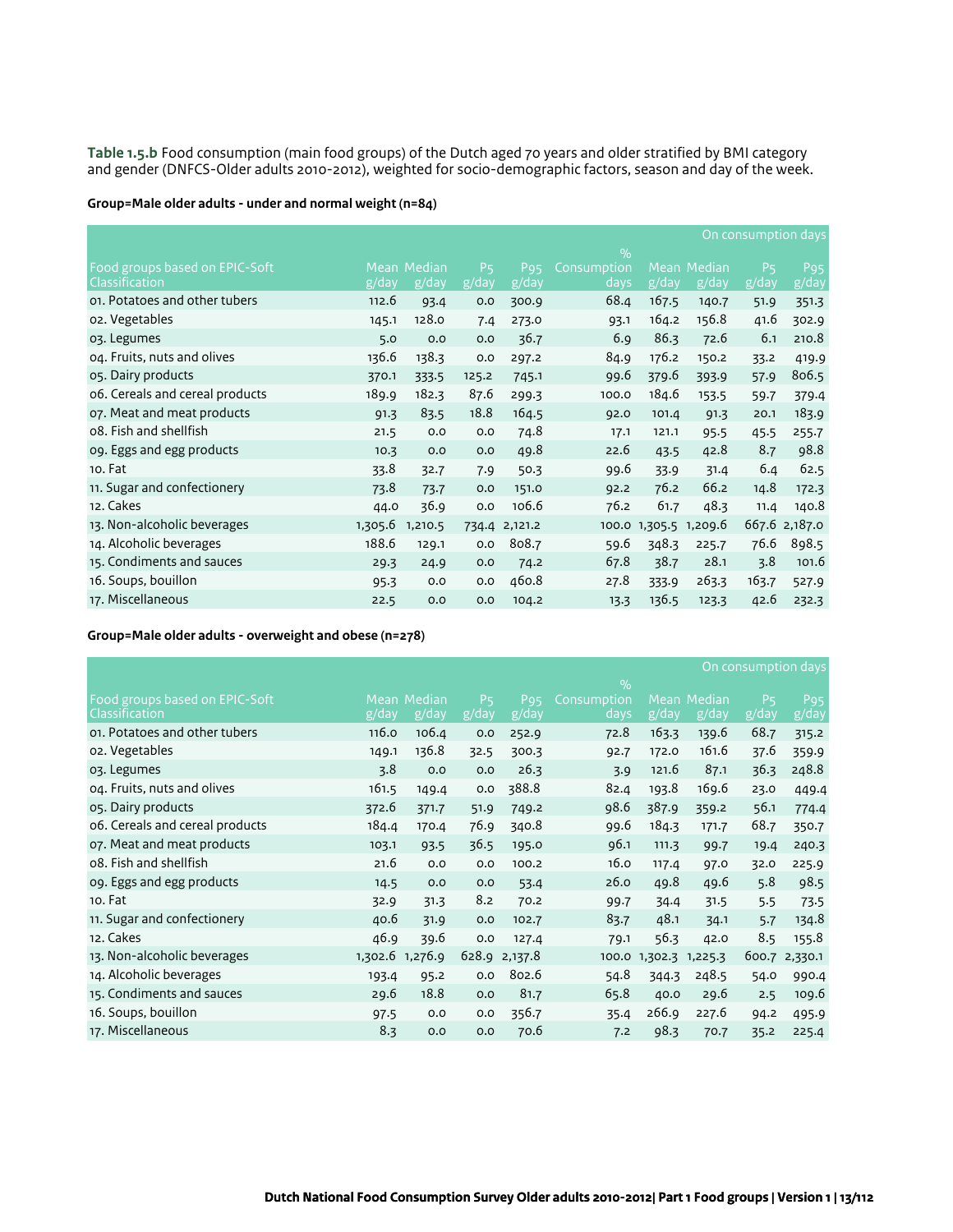# **Group=Female older adults - under and normal weight (n=102)**

|                                 | On consumption days |             |                |                 |                              |                 |        |                      |                 |
|---------------------------------|---------------------|-------------|----------------|-----------------|------------------------------|-----------------|--------|----------------------|-----------------|
| Food groups based on EPIC-Soft  |                     | Mean Median | P <sub>5</sub> | P <sub>95</sub> | $\frac{9}{0}$<br>Consumption | Mean            | Median | <b>P<sub>5</sub></b> | P <sub>95</sub> |
| Classification                  | g/day               | g/day       | g/day          | g/day           | days                         | g/day           | g/day  | g/day                | g/day           |
| 01. Potatoes and other tubers   | 69.6                | 63.8        | 0.0            | 175.6           | 66.5                         | 107.7           | 98.7   | 34.1                 | 206.4           |
| o2. Vegetables                  | 132.2               | 105.5       | 57.1           | 263.7           | 91.3                         | 161.4           | 150.0  | 39.6                 | 301.8           |
| 03. Legumes                     | 1.0                 | O.O         | O.O            | 0.0             | 1.8                          | 73.4            | 30.0   | 1.0                  | 168.3           |
| 04. Fruits, nuts and olives     | 147.7               | 164.4       | 3.6            | 298.1           | 86.4                         | 192.1           | 178.2  | 32.0                 | 417.1           |
| 05. Dairy products              | 364.3               | 290.9       | 66.0           | 969.4           | 98.9                         | 368.7           | 307.5  | 46.9                 | 853.6           |
| 06. Cereals and cereal products | 146.7               | 151.9       | 70.2           | 227.6           | 99.6                         | 145.8           | 124.0  | 67.9                 | 285.2           |
| 07. Meat and meat products      | 90.3                | 86.6        | 0.2            | 154.7           | 80.7                         | 92.0            | 81.7   | 12.9                 | 195.7           |
| 08. Fish and shellfish          | 13.8                | 0.0         | 0.0            | 82.7            | 20.8                         | 103.3           | 86.3   | 10.0                 | 178.7           |
| og. Eggs and egg products       | 7.7                 | 0.0         | 0.0            | 25.0            | 18.0                         | 44.9            | 49.4   | 5.6                  | 89.9            |
| 10. Fat                         | 28.0                | 27.4        | 6.0            | 47.7            | 97.0                         | 26.1            | 23.4   | 6.0                  | 54.2            |
| 11. Sugar and confectionery     | 34.5                | 24.4        | 5.1            | 85.6            | 90.3                         | 40.8            | 34.3   | 7.2                  | 103.0           |
| 12. Cakes                       | 38.6                | 32.1        | 0.0            | 100.4           | 83.6                         | 45.8            | 35.2   | 7.3                  | 142.4           |
| 13. Non-alcoholic beverages     | 1,573.3             | 1,390.4     |                | 715.1 2,563.9   | 100.0                        | 1,516.9 1,362.6 |        |                      | 712.0 2,709.6   |
| 14. Alcoholic beverages         | 51.8                | 8.0         | 0.0            | 232.2           | 38.3                         | 138.0           | 124.3  | 15.8                 | 303.6           |
| 15. Condiments and sauces       | 23.1                | 14.1        | 0.0            | 54.3            | 67.7                         | 30.4            | 23.3   | 1.8                  | 107.2           |
| 16. Soups, bouillon             | 64.6                | 0.0         | 0.0            | 240.4           | 30.6                         | 235.5           | 231.7  | 89.7                 | 366.1           |
| 17. Miscellaneous               | 17.2                | 0.0         | 0.0            | 107.5           | 12.6                         | 137.1           | 118.3  | 52.1                 | 284.6           |

# **Group=Female older adults - overweight and obese (n=245)**

|                                                         | On consumption days           |                      |                         |                          |                                      |         |                      |                         |                          |
|---------------------------------------------------------|-------------------------------|----------------------|-------------------------|--------------------------|--------------------------------------|---------|----------------------|-------------------------|--------------------------|
| Food groups based on EPIC-Soft<br><b>Classification</b> | $\overline{g}/\overline{day}$ | Mean Median<br>g/day | P <sub>5</sub><br>g/day | P <sub>95</sub><br>g/day | $\frac{0}{0}$<br>Consumption<br>days | g/day   | Mean Median<br>g/day | P <sub>5</sub><br>g/day | P <sub>95</sub><br>g/day |
| 01. Potatoes and other tubers                           | 88.1                          | 76.0                 | 0.0                     | 173.5                    | 75.4                                 | 121.1   | 109.0                | 49.2                    | 225.5                    |
| 02. Vegetables                                          | 150.4                         | 150.0                | 33.3                    | 274.0                    | 91.8                                 | 167.8   | 160.5                | 30.5                    | 328.5                    |
| 03. Legumes                                             | 2.7                           | 0.0                  | 0.0                     | 0.0                      | 2.7                                  | 108.2   | 106.1                | 27.3                    | 224.0                    |
| 04. Fruits, nuts and olives                             | 183.6                         | 167.0                | 0.5                     | 381.9                    | 88.o                                 | 209.7   | 192.2                | 28.4                    | 458.0                    |
| 05. Dairy products                                      | 323.7                         | 325.5                | 67.1                    | 622.4                    | 98.3                                 | 317.8   | 314.6                | 35.5                    | 628.0                    |
| 06. Cereals and cereal products                         | 139.3                         | 136.0                | 69.8                    | 240.9                    | 99.7                                 | 139.2   | 130.0                | 58.3                    | 239.4                    |
| 07. Meat and meat products                              | 77.2                          | 71.0                 | 10.9                    | 161.9                    | 87.3                                 | 90.8    | 84.8                 | 11.5                    | 171.9                    |
| 08. Fish and shellfish                                  | 27.5                          | O.O                  | 0.0                     | 103.9                    | 19.1                                 | 132.1   | 130.6                | 47.1                    | 215.2                    |
| og. Eggs and egg products                               | 12.7                          | 3.8                  | 0.0                     | 44.2                     | 30.1                                 | 37.5    | 45.0                 | 4.1                     | 64.4                     |
| 10. Fat                                                 | 24.7                          | 22.1                 | 7.9                     | 51.7                     | 99.5                                 | 25.5    | 23.2                 | 6.1                     | 54.5                     |
| 11. Sugar and confectionery                             | 29.3                          | 21.5                 | 0.0                     | 77.4                     | 86.3                                 | 36.4    | 25.5                 | 4.8                     | 101.7                    |
| 12. Cakes                                               | 50.9                          | 45.6                 | 3.4                     | 126.2                    | 87.6                                 | 53.5    | 41.7                 | 9.5                     | 144.4                    |
| 13. Non-alcoholic beverages                             | 1,502.2 1,392.8               |                      |                         | 856.4 2,508.1            | 100.0                                | 1,510.0 | 1,420.4              |                         | 746.2 2,577.5            |
| 14. Alcoholic beverages                                 | 70.1                          | 0.0                  | 0.0                     | 363.0                    | 31.5                                 | 186.9   | 137.0                | 38.7                    | 480.0                    |
| 15. Condiments and sauces                               | 22.7                          | 14.5                 | 0.0                     | 69.6                     | 62.5                                 | 37.7    | 25.4                 | 2.2                     | 102.4                    |
| 16. Soups, bouillon                                     | 89.1                          | 0.0                  | 0.0                     | 310.5                    | 32.6                                 | 259.1   | 257.7                | 75.0                    | 491.6                    |
| 17. Miscellaneous                                       | 8.6                           | 0.0                  | 0.0                     | 50.6                     | 7.3                                  | 138.0   | 100.2                | 3.0                     | 325.0                    |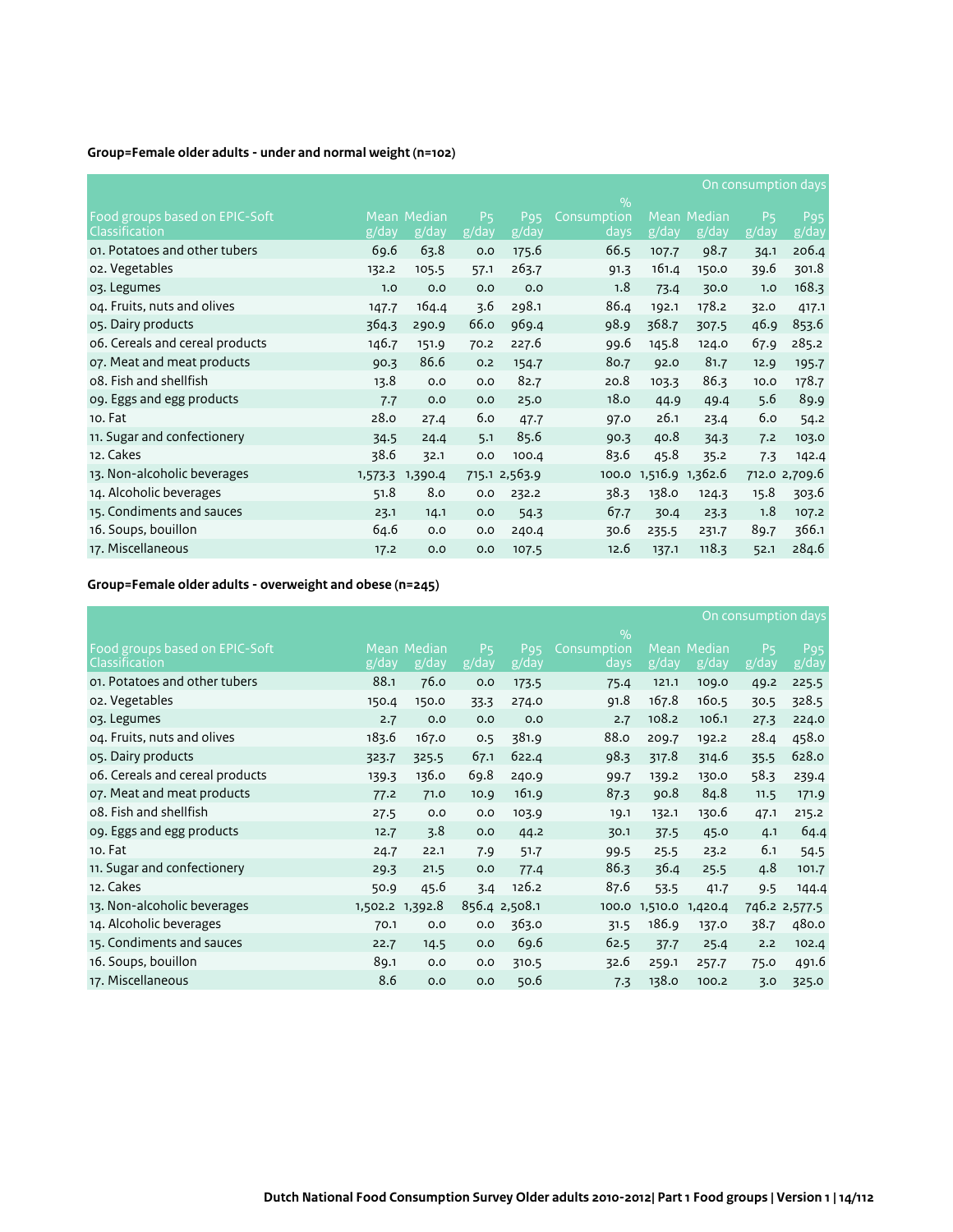**Table 2.1** Food consumption (food groups and subgroups) of the Dutch population aged 70 years and older (DNFCS-Older adults 2010-2012), weighted for socio-demographic factors, season and day of the week.

#### **Total Population (n=739)**

|                                                       |       |              |                |                               |             |       |                | On consumption days  |                 |
|-------------------------------------------------------|-------|--------------|----------------|-------------------------------|-------------|-------|----------------|----------------------|-----------------|
|                                                       |       |              |                |                               | $\%$        |       |                |                      |                 |
| Food groups based on EPIC-Soft                        |       | Mean Median  | P <sub>5</sub> | P <sub>95</sub>               | Consumption |       | Mean Median    | <b>P<sub>5</sub></b> | P <sub>95</sub> |
| Classification<br>01. Potatoes and other tubers       | g/day | g/day        | g/day          | $\overline{g}/\overline{day}$ | days        | g/day | $\sqrt{g/day}$ | $\overline{g}/day$   | g/day           |
| 01-01. Potatoes                                       | 95.2  | 77.6         | 0.0            | 229.9                         | 72.3        | 137.4 | 128.3          | 49.3                 | 288.0           |
|                                                       | 95.2  | 77.6         | 0.0            | 229.9                         | 72.3        | 137.4 | 128.8          | 49.2                 | 288.2           |
| 01-02. Other tubers                                   | 0.0   | 0.0          | 0.0            | 0.0                           | 0.1         | 120.0 | 120.0          | 120.0                | 120.0           |
| o2. Vegetables                                        | 143.5 | 134.1        | 25.2           | 276.0                         | 92.3        | 165.2 | 155.5          | 33.1                 | 337.7           |
| 02-01. Leafy vegetables (except cabbages)             | 28.0  | 0.0          | 0.0            | 116.6                         | 29.4        | 95.5  | 76.5           | 14.3                 | 240.4           |
| 02-02. Fruiting vegetables                            | 41.2  | 25.0         | 0.0            | 156.7                         | 47.6        | 98.6  | 74.4           | 6.4                  | 255.6           |
| 02-03. Root vegetables                                | 16.3  | 0.0          | 0.0            | 93.9                          | 16.6        | 98.8  | 95.6           | 2.2                  | 227.7           |
| 02-04. Cabbages                                       | 30.5  | 0.0          | 0.0            | 118.8                         | 24.8        | 130.0 | 135.3          | 4.0                  | 244.3           |
| 02-05. Mushrooms                                      | 1.9   | 0.0          | 0.0            | 14.2                          | 6.1         | 28.1  | 25.8           | 1.3                  | 75.2            |
| o2-o6. Grain and pod vegetables                       | 3.6   | 0.0          | 0.0            | 18.3                          | 4.6         | 89.6  | 68.9           | 0.9                  | 234.7           |
| 02-07. Onion, garlic                                  | 9.3   | 0.0          | 0.0            | 44.9                          | 29.6        | 35.6  | 23.7           | 2.1                  | 113.5           |
| 02-08. Stalk vegetables, sprouts                      | 3.4   | 0.0          | 0.0            | 11.8                          | 5.7         | 63.4  | 16.3           | 0.6                  | 266.5           |
| 02-09. Mixed salad, mixed vegetables                  | 9.4   | 0.0          | 0.0            | 64.6                          | 9.2         | 96.3  | 77.5           | 12.8                 | 225.5           |
| 03. Legumes                                           | 3.4   | 0.0          | 0.0            | 28.6                          | 3.7         | 99.7  | 79.5           | 3.4                  | 242.7           |
| 03-01. Legumes                                        | 3.4   | 0.0          | 0.0            | 28.6                          | 3.7         | 99.7  | 79.5           | 3.4                  | 242.7           |
| 04. Fruits, nuts and olives                           | 163.1 | 153.3        | 0.0            | 380.2                         | 84.9        | 197.5 | 174.4          | 30.2                 | 430.0           |
| 04-01. Fruits                                         | 156.1 | 148.1        | 0.0            | 375.9                         | 81.6        | 196.1 | 171.6          | 34.4                 | 421.7           |
| 04-02. Nuts and seeds (+nut spread)                   | 5.6   | 0.0          | 0.0            | 25.5                          | 20.6        | 28.1  | 19.9           | 5.2                  | 66.1            |
| 04-03. Mixed fruits                                   | 1.1   | 0.0          | 0.0            | 0.0                           | 2.2         | 66.3  | 46.2           | 16.2                 | 189.5           |
| 04-04. Olives                                         | 0.3   | 0.0          | 0.0            | 0.0                           | 1.7         | 15.1  | 7.4            | 1.6                  | 51.9            |
| 05. Dairy products                                    | 348.1 | 334.7        | 61.6           | 749.3                         | 98.7        | 355.5 | 328.8          | 39.8                 | 761.3           |
| 05-00. Unclassified                                   | O.1   | 0.0          | 0.0            | 0.0                           | O.1         | 100.0 | 100.0          | 100.0                | 100.0           |
| 05-01. Milk                                           | 162.1 | 124.5        | 0.0            | 499.8                         | 60.7        | 262.1 | 220.6          | 35.9                 | 568.2           |
| 05-02. Milk beverages                                 | 12.5  | 0.0          | 0.0            | 107.2                         | 6.0         | 217.6 | 199.3          | 117.9                | 378.0           |
| 05-03. Yoghurt                                        | 72.4  | 38.9         | 0.0            | 253.7                         | 41.8        | 184.2 | 155.0          | 51.9                 | 382.5           |
| 05-04. Fromage blanc, petit suisse                    | 10.6  | 0.0          | 0.0            | 74.3                          | 9.6         | 126.4 | 122.9          | 19.9                 | 235.6           |
| 05-05. Cheese (including fresh cheeses)               | 34.2  | 29.8         | 0.0            | 75.2                          | 78.6        | 41.9  | 30.0           | 12.0                 | 93.2            |
| 05-06. Cream desserts, puddings (milk                 | 44.2  | 0.0          | 0.0            | 175.0                         | 26.9        | 166.8 | 149.8          | 50.9                 | 298.6           |
| based)                                                |       |              |                |                               |             |       |                |                      |                 |
| 05-07. Dairy and non-dairy creams                     | 1.3   | 0.0          | 0.0            | 8.0                           | 9.8         | 14.8  | 10.6           | 3.0                  | 37.4            |
| 05-07-01. Dairy creams                                | 1.3   | 0.0          | 0.0            | 7.3                           | 9.3         | 14.7  | 9.9            | 3.0                  | 37.2            |
| 05-07-02. Non-dairy creams                            | 0.1   | 0.0          | 0.0            | 0.0                           | 0.5         | 16.0  | 10.0           | 3.0                  | 36.3            |
| 05-08. Milk for coffee and creamers                   | 10.7  | 3.5          | 0.0            | 39.4                          | 47.1        | 22.3  | 17.7           | 4.2                  | 51.3            |
| 06. Cereals and cereal products                       | 159.4 | 150.2        | 73.5           | 289.8                         | 99.6        | 159.6 | 140.0          | 60.4                 | 315.6           |
| 06-01. Flour, flakes, starches, semolina              | 1.0   | $_{\rm 0.0}$ | 0.0            | 3.3                           | 7.7         | 13.1  | 5.4            | 0.8                  | 64.2            |
| 06-02. Pasta, rice, other grain                       | 22.6  | 0.0          | 0.0            | 112.8                         | 17.4        | 121.8 | 107.4          | 28.3                 | 258.5           |
| 06-03. Bread, crisp bread, rusks                      | 126.3 | 119.6        | 52.8           | 224.6                         | 98.8        | 128.8 | 120.0          | 47.2                 | 232.0           |
| 06-03-01. Bread                                       | 119.2 | 111.2        | 50.4           | 212.2                         | 97.3        | 123.7 | 109.7          | 44.3                 | 227.2           |
| 06-03-02. Crispbread, rusks                           | 7.0   | 1.4          | 0.0            | 29.9                          | 40.5        | 17.0  | 12.9           | 3.6                  | 41.9            |
| 06-04. Breakfast cereals                              | 3.9   | $_{\rm 0.0}$ | 0.0            | 24.3                          | 14.4        | 28.7  | 22.9           | 5.0                  | 75.6            |
| 06-05. Salty biscuits, aperitif biscuits,<br>crackers | 2.8   | $_{0.0}$     | 0.0            | 15.0                          | 14.4        | 20.0  | 15.9           | 3.4                  | 59.4            |
| 06-06. Dough and pastry (puff, shortcrust,<br>pizza)  | 2.7   | 0.0          | 0.0            | 0.0                           | 2.4         | 106.8 | 91.6           | 25.4                 | 193.7           |
| 07. Meat and meat products                            | 88.5  | 82.5         | 11.6           | 178.8                         | 89.2        | 99.3  | 93.0           | 15.3                 | 208.0           |
| 07-01.Fresh meat                                      | 43.7  | 37.2         | 0.0            | 150.1                         | 49.2        | 88.6  | 78.6           | 19.6                 | 198.0           |
| 07-01-00. Unclassified                                | 5.0   | $_{0.0}$     | 0.0            | 37.9                          | 8.6         | 64.2  | 61.4           | 10.1                 | 140.4           |
| 07-01-01. Beef                                        | 24.2  | 0.0          | 0.0            | 109.0                         | 25.2        | 88.9  | 80.0           | 24.8                 | 178.7           |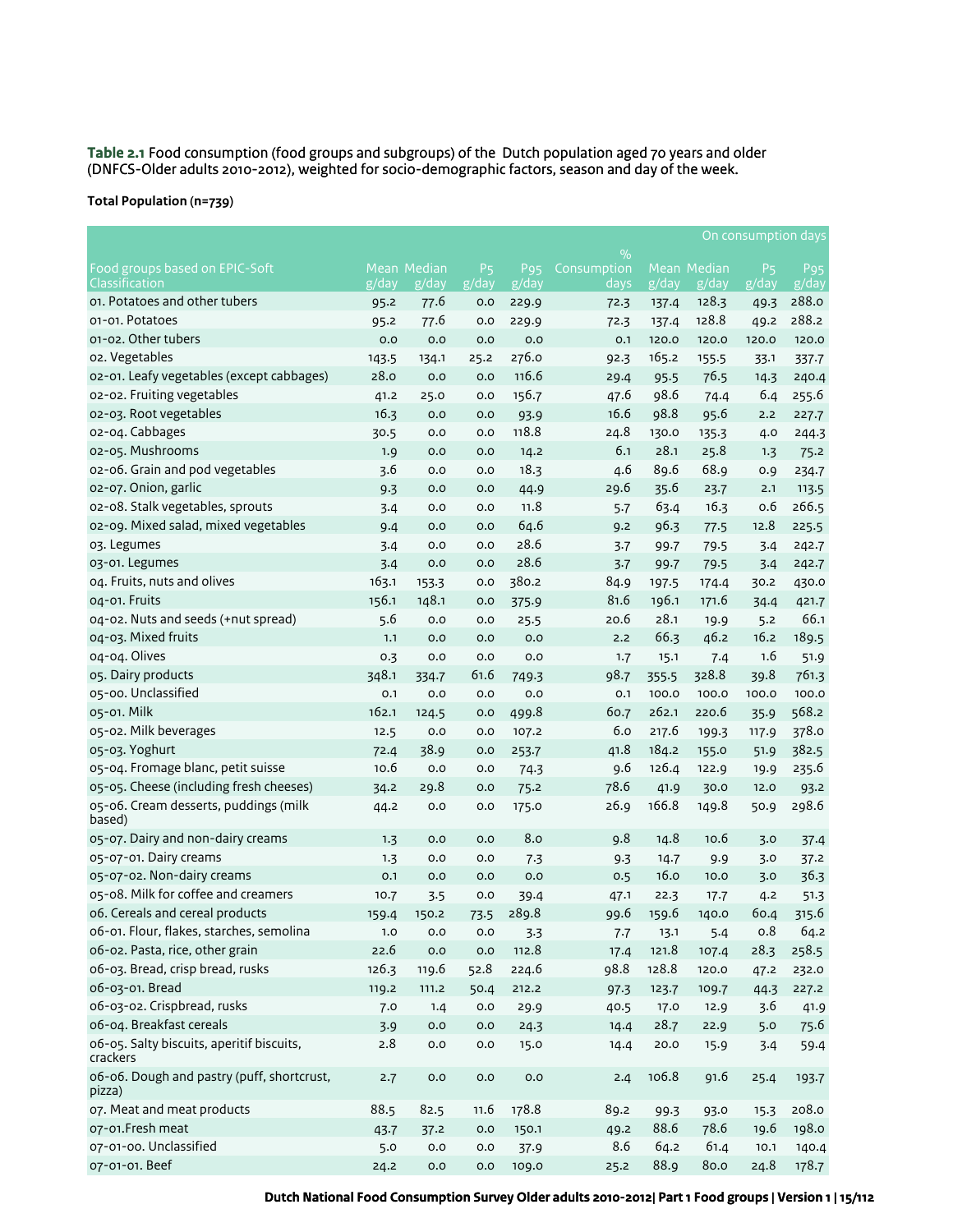|                                                                   |         |                      |                         |                                   |                                  |         |                         |                         | On consumption days      |
|-------------------------------------------------------------------|---------|----------------------|-------------------------|-----------------------------------|----------------------------------|---------|-------------------------|-------------------------|--------------------------|
|                                                                   |         |                      |                         |                                   | %                                |         |                         |                         |                          |
| Food groups based on EPIC-Soft<br>Classification                  | g/day   | Mean Median<br>g/day | P <sub>5</sub><br>g/day | P <sub>95</sub><br>$\sqrt{g/day}$ | Consumption<br>$\overline{days}$ | g/day   | Mean Median<br>$g$ /day | P <sub>5</sub><br>g/day | P <sub>95</sub><br>g/day |
| 07-01-02. Veal                                                    | 0.4     | 0.0                  | 0.0                     | 0.0                               | 0.5                              | 82.2    | 74.6                    | 8.5                     | 149.9                    |
| 07-01-03. Pork                                                    | 13.8    | 0.0                  | 0.0                     | 67.2                              | 16.5                             | 89.6    | 76.7                    | 11.7                    | 199.8                    |
| 07-01-04. Mutton/Lamb                                             | 0.5     | 0.0                  | 0.0                     | 0.0                               | 0.5                              | 82.1    | 71.5                    | 31.1                    | 111.3                    |
| 07-02. Poultry                                                    | 11.2    | 0.0                  | 0.0                     | 58.7                              | 12.9                             | 84.6    | 75.9                    | 15.4                    | 145.5                    |
| 07-02-00. Unclassified and other poultry                          | 0.0     | 0.0                  | 0.0                     | 0.0                               | 0.0                              | $\cdot$ | $\ddot{\phantom{0}}$    | $\ddot{\phantom{a}}$    |                          |
| 07-02-01. Chicken, hen                                            | 10.6    | 0.0                  | 0.0                     | 58.2                              | 12.0                             | 85.1    | 79.0                    | 15.0                    | 151.5                    |
| 07-02-02. Turkey, young turkey                                    | 0.2     | 0.0                  | 0.0                     | 0.0                               | 0.5                              | 76.6    | 66.0                    | 29.5                    | 102.2                    |
| 07-02-03. Duck                                                    | 0.2     | 0.0                  | 0.0                     | 0.0                               | 0.2                              | 63.2    | 57.3                    | 42.0                    | 74.2                     |
| 07-02-05. Rabbit (domestic)                                       | 0.1     | 0.0                  | 0.0                     | 0.0                               | 0.2                              | 101.9   | 101.9                   | 101.9                   | 101.9                    |
| 07-03. Game                                                       | 0.0     | 0.0                  | 0.0                     | 0.0                               | 0.0                              | 264.0   | 264.0                   | 264.0                   | 264.0                    |
| 07-04. Processed meat                                             | 32.9    | 22.1                 | 0.0                     | 96.2                              | 66.3                             | 50.5    | 32.0                    | 9.6                     | 135.6                    |
| 07-05. Offals                                                     | 0.7     | 0.0                  | 0.0                     | 0.0                               | 0.6                              | 83.3    | 100.6                   | 6.8                     | 156.7                    |
| o8. Fish and shellfish                                            | 22.0    | 0.0                  | 0.0                     | 100.1                             | 17.8                             | 120.8   | 107.9                   | 29.0                    | 223.2                    |
| 08-01. Fish                                                       | 18.6    | 0.0                  | 0.0                     | 96.6                              | 15.0                             | 115.3   | 99.8                    | 24.3                    | 224.6                    |
| 08-02. Crustaceans, molluscs                                      | 0.9     | 0.0                  | 0.0                     | 0.0                               | 1.6                              | 74.3    | 60.2                    | 13.4                    | 154.3                    |
| 08-03. Fish products, fish in crumbs                              | 2.5     | 0.0                  | 0.0                     | 0.0                               | 2.5                              | 119.0   | 108.3                   | 36.8                    | 200.9                    |
| og. Eggs and egg products                                         | 11.6    | 0.0                  | 0.0                     | 49.4                              | 26.0                             | 42.9    | 49.4                    | 4.7                     | 98.3                     |
| 09-01. Egg                                                        | 11.6    | 0.0                  | 0.0                     | 49.4                              | 26.0                             | 42.9    | 49.4                    | 4.7                     | 98.3                     |
| 10. Fat                                                           | 28.8    | 26.3                 | 7.9                     | 58.7                              | 99.2                             | 29.3    | 25.7                    | 5.9                     | 63.0                     |
| 10-00. Unclassified                                               | 1.2     | 0.0                  | 0.0                     | 6.9                               | 16.8                             | 7.1     | 5.8                     | 0.7                     | 19.8                     |
| 10-01. Vegetable oils                                             | 2.8     | 0.0                  | 0.0                     | 12.7                              | 27.8                             | 9.8     | 6.4                     | 0.8                     | 27.6                     |
| 10-02. Butter                                                     | 4.9     | 0.0                  | 0.0                     | 26.6                              | 27.4                             | 16.6    | 11.9                    | 3.0                     | 41.0                     |
| 10-03. Margarines                                                 | 19.5    | 17.9                 | 0.0                     | 52.2                              | 84.8                             | 24.0    | 20.9                    | 2.0                     | 57.4                     |
| 10-04. Deep frying fats                                           | 0.4     | 0.0                  | 0.0                     | 0.0                               | 1.8                              | 16.2    | 13.8                    | 1.2                     | 31.4                     |
| 10-06. Other animal fat                                           | 0.0     | 0.0                  | 0.0                     | 0.0                               | 0.2                              | 5.5     | 1.5                     | 1.3                     | 15.1                     |
| 11. Sugar and confectionery                                       | 38.5    | 27.7                 | 0.0                     | 105.5                             | 87.0                             | 45.2    | 33.1                    | 5.8                     | 123.4                    |
| 11-00. Unclassified                                               | O.1     | 0.0                  | 0.0                     | 0.0                               | 1.8                              | 8.8     | 4.7                     | 0.5                     | 25.3                     |
| 11-01. Sugar, honey, jam                                          | 18.3    | 11.2                 | 0.0                     | 64.3                              | 65.6                             | 28.9    | 20.0                    | 3.5                     | 82.4                     |
| 11-02. Chocolate, candy bars, paste,<br>chocolate confetti/flocks | 7.8     | 2.1                  | 0.0                     | 26.0                              | 38.7                             | 20.4    | 14.3                    | 4.5                     | 51.6                     |
| 11-03. Confectionery non-chocolate                                | 2.1     | 0.0                  | 0.0                     | 11.8                              | 22.2                             | 10.3    | 7.8                     | 1.8                     | 29.5                     |
| 11-04. Syrup                                                      | 5.2     | 0.0                  | 0.0                     | 28.7                              | 22.1                             | 24.0    | 19.3                    | 7.5                     | 61.5                     |
| 11-05. Ice cream, water ice                                       | 5.2     | 0.0                  | 0.0                     | 36.7                              | 5.9                              | 83.0    | 70.9                    | 28.7                    | 146.8                    |
| 11-05-00. Unclassified                                            | 0.1     | 0.0                  | 0.0                     | 0.0                               | 0.3                              | 53.4    | 40.4                    | 32.0                    | 80.5                     |
| 11-05-01. Ice cream                                               | 4.7     | 0.0                  | 0.0                     | 36.5                              | 5.3                              | 82.5    | 71.9                    | 31.7                    | 142.6                    |
| 11-05-02. Sorbet                                                  | 0.3     | 0.0                  | 0.0                     | $_{\rm 0.0}$                      | 0.5                              | $55-7$  | 41.9                    | 32.0                    | 81.1                     |
| 11-05-03. Water ice                                               | 0.1     | 0.0                  | 0.0                     | 0.0                               | 0.1                              | 60.0    | 50.0                    | 50.0                    | 92.1                     |
| 12. Cakes                                                         | 45.9    | 36.6                 | 0.0                     | 120.0                             | 82.7                             | 53.4    | 41.3                    | 9.1                     | 144.4                    |
| 12-01. Cakes, pies, pastries, etc.                                | 28.8    | 19.5                 | 0.0                     | 100.2                             | 48.5                             | 56.1    | 39.7                    | 19.0                    | 140.0                    |
| 12-02. Dry cakes, biscuits                                        | 17.1    | 12.9                 | $_{\rm 0.0}$            | 51.5                              | 62.6                             | 27.1    | 19.9                    | 6.7                     | 70.5                     |
| 13. Non-alcoholic beverages                                       | 1,424.9 | 1,331.2              |                         | 703.3 2,597.3                     | 100.0                            | 1,411.2 | 1,319.1                 |                         | 653.7 2,475.0            |
| 13-00. Unclassified                                               | 3.5     | 0.0                  | 0.0                     | 0.0                               | 1.4                              | 232.1   | 151.4                   | 13.7                    | 621.7                    |
| 13-01. Fruit and vegetable containing drinks                      | 65.5    | 0.0                  | 0.0                     | 265.8                             | 35.8                             | 184.0   | 155.1                   | 23.8                    | 429.0                    |
| 13-02. Carbonated/soft/isotonic drinks,<br>diluted syrups         | 45.4    | 0.0                  | 0.0                     | 261.8                             | 15.8                             | 264.6   | 196.6                   | 90.9                    | 662.6                    |
| 13-03. Coffee, tea and herbal teas                                | 830.2   | 755.5                |                         | 234.7 1,670.2                     | 99.6                             | 837.2   | 767.7                   |                         | 282.8 1,606.4            |
| 13-03-01. Coffee                                                  | 394.5   | 391.2                | $_{\rm 0.0}$            | 822.7                             | 92.1                             | 443.7   | 417.6                   | 114.7                   | 888.6                    |
| 13-03-02. Tea                                                     | 374.5   | 243.7                | 0.0                     | 1,116.1                           | 69.4                             | 520.5   | 414.8                   | 135.8                   | 1,181.1                  |
| 13-03-03. Herbal tea                                              | 60.0    | 0.0                  | 0.0                     | 379.2                             | 16.7                             | 375.9   | 325.3                   | 70.3                    | 920.9                    |
| 13-03-04. Chicory, substitutes                                    | 1.3     | 0.0                  | 0.0                     | 0.0                               | 1.1                              | 151.6   | 88.3                    | 2.0                     | 421.8                    |
| 13-04. Waters                                                     | 480.3   | 407.4                |                         | 0.0 1,229.1                       | 88.0                             | 529.6   | 419.2                   |                         | 82.8 1,330.8             |
| 14. Alcoholic beverages                                           | 111.8   | 13.8                 | 0.0                     | 494.9                             | 42.5                             | 268.7   | 167.8                   | 36.2                    | 889.7                    |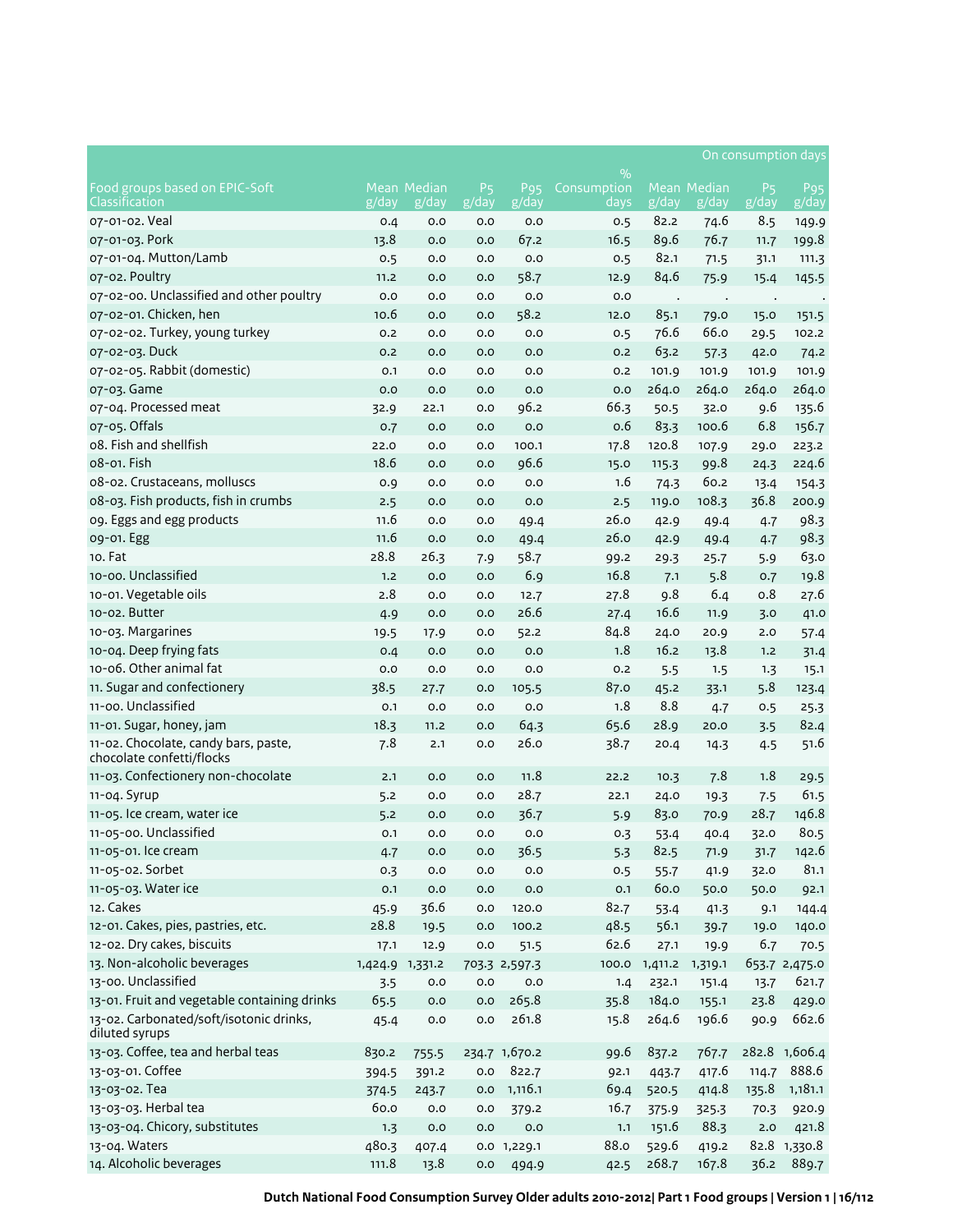|                                                    |       |                      |                                  |                                 |                     |                    |                      |                               | On consumption days      |
|----------------------------------------------------|-------|----------------------|----------------------------------|---------------------------------|---------------------|--------------------|----------------------|-------------------------------|--------------------------|
|                                                    |       |                      |                                  |                                 | $\frac{9}{0}$       |                    |                      |                               |                          |
| Food groups based on EPIC-Soft<br>Classification   | g/day | Mean Median<br>g/day | P <sub>5</sub><br>$\sqrt{g/day}$ | <b>P</b> <sub>95</sub><br>g/day | Consumption<br>days | $\overline{g}/day$ | Mean Median<br>g/day | <b>P<sub>5</sub></b><br>g/day | P <sub>95</sub><br>g/day |
| 14-00. Unclassified                                | 0.1   | 0.0                  | 0.0                              | 0.0                             | 0.1                 | 86.2               | 60.9                 | 24.0                          | 117.9                    |
| 14-01. Wine                                        | 56.8  | O.O                  | 0.0                              | 280.3                           | 25.7                | 219.7              | 154.0                | 78.8                          | 497.1                    |
| 14-02. Fortified wines (sherry, port,<br>vermouth) | 6.8   | 0.0                  | 0.0                              | 56.0                            | 5.7                 | 103.6              | 84.5                 | 10.8                          | 229.2                    |
| 14-03. Beer, cider                                 | 38.6  | O.O                  | 0.0                              | 295.1                           | 8.4                 | 503.4              | 316.3                |                               | 245.1 1,135.5            |
| 14-04. Spirits, brandy                             | 8.0   | 0.0                  | 0.0                              | 57.6                            | 10.8                | 72.5               | 57.4                 | 27.0                          | 171.9                    |
| 14-05. Aniseed drinks (pastis, ouzo)               | O.1   | 0.0                  | 0.0                              | 0.0                             | O.1                 | 31.1               | 25.3                 | 25.3                          | 49.7                     |
| 14-06. Liqueurs                                    | 1.3   | O.O                  | 0.0                              | 0.0                             | 2.7                 | 56.8               | 52.7                 | 6.5                           | 133.5                    |
| 15. Condiments and sauces                          | 25.1  | 16.0                 | 0.0                              | 72.4                            | 64.8                | 37.1               | 25.0                 | 2.4                           | 108.4                    |
| 15-01. Sauces                                      | 24.5  | 15.1                 | 0.0                              | 71.1                            | 60.1                | 38.8               | 26.0                 | 3.5                           | 108.5                    |
| 15-01-00. Unclassified and other sauces            | 15.4  | 7.1                  | 0.0                              | 58.0                            | 43.7                | 37.6               | 24.9                 | 4.3                           | 101.4                    |
| 15-01-01. Tomato sauces                            | 2.1   | 0.0                  | 0.0                              | 6.3                             | 4.3                 | 37.1               | 14.0                 | 2.6                           | 123.9                    |
| 15-01-02. Dressing sauces                          | 1.5   | O.O                  | 0.0                              | 9.6                             | 11.0                | 13.0               | 11.3                 | 1.8                           | 38.6                     |
| 15-01-03. Mayonnaises and similars                 | 5.2   | 0.0                  | 0.0                              | 36.7                            | 12.3                | 30.0               | 17.5                 | 2.2                           | 103.3                    |
| 15-01-04. Dessert sauces                           | 0.3   | O.O                  | 0.0                              | 0.0                             | 0.7                 | 28.0               | 25.4                 | 9.3                           | 40.5                     |
| 15-02. Yeast                                       | 0.0   | 0.0                  | 0.0                              | 0.0                             | 0.7                 | 5.1                | 3.4                  | 1.4                           | 9.2                      |
| 15-04. Condiments                                  | 0.6   | 0.0                  | 0.0                              | 5.0                             | 11.3                | 5.8                | 3.9                  | 0.5                           | 18.4                     |
| 16. Soups, bouillon                                | 87.9  | 0.0                  | 0.0                              | 323.5                           | 33.0                | 262.5              | 234.7                | 105.5                         | 498.7                    |
| 16-01. Soups                                       | 78.6  | O.O                  | 0.0                              | 300.8                           | 29.3                | 262.7              | 245.7                | 125.5                         | 497.1                    |
| 16-02. Bouillon                                    | 9.3   | 0.0                  | 0.0                              | 95.1                            | 5.2                 | 186.7              | 184.8                | 4.0                           | 396.1                    |
| 17. Miscellaneous                                  | 11.8  | O.O                  | 0.0                              | 71.1                            | 8.9                 | 126.5              | 87.1                 | 35.5                          | 297.9                    |
| 17-00. Unclassified                                | 0.2   | O.O                  | 0.0                              | 0.0                             | 0.3                 | 78.6               | 76.0                 | 28.2                          | 107.4                    |
| 17-01. Soya products                               | 4.3   | 0.0                  | 0.0                              | 0.0                             | 3.2                 | 171.1              | 133.7                | 51.9                          | 374.8                    |
| 17-02. Dietetic products                           | 2.5   | O.O                  | 0.0                              | 0.0                             | 1.0                 | 170.9              | 162.0                | 2.0                           | 256.9                    |
| 17-02-00. Unclassified                             | 2.5   | O.O                  | 0.0                              | 0.0                             | 0.8                 | 210.1              | 192.2                | 34.3                          | 257.4                    |
| 17-02-01. Artificial sweeteners                    | 0.0   | 0.0                  | 0.0                              | 0.0                             | 0.2                 | 3.5                | 2.0                  | 2.0                           | 5.5                      |
| 17-03. Snacks                                      | 4.9   | 0.0                  | 0.0                              | 37.1                            | 4.4                 | 88.0               | 70.5                 | 46.6                          | 148.4                    |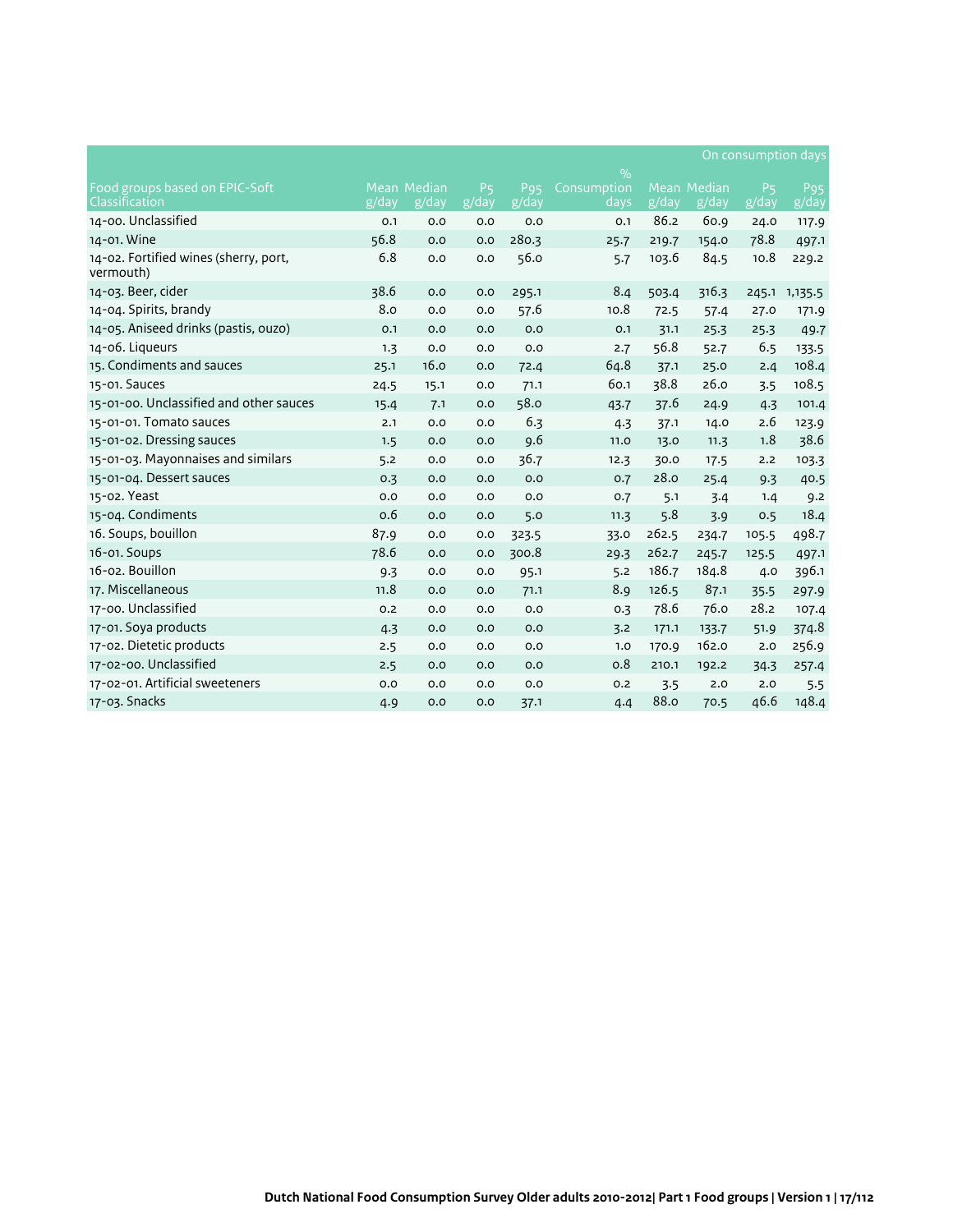**Table 2.2** Food consumption (food groups and subgroups) of the Dutch aged 70 years and older stratified by gender (DNFCS-Older adults 2010-2012), weighted for socio-demographic factors, season and day of the week.

### **Group=Male older adults (n=373)**

|                                                       |               |                                   |                         |                                   |                     |                |                      | On consumption days                                   |                                                  |
|-------------------------------------------------------|---------------|-----------------------------------|-------------------------|-----------------------------------|---------------------|----------------|----------------------|-------------------------------------------------------|--------------------------------------------------|
|                                                       |               |                                   |                         |                                   | $\%$                |                |                      |                                                       |                                                  |
| Food groups based on EPIC-Soft<br>Classification      | g/day         | Mean Median<br>$\overline{g}/day$ | P <sub>5</sub><br>g/day | P <sub>95</sub><br>$\sqrt{g/day}$ | Consumption<br>days | g/day          | Mean Median<br>g/day | <b>P<sub>5</sub></b><br>$\overline{g}/\overline{day}$ | P <sub>95</sub><br>$\overline{g}/\overline{day}$ |
| 01. Potatoes and other tubers                         | 116.1         | 100.9                             | 0.0                     | 305.7                             | 71.6                | 164.7          |                      |                                                       |                                                  |
| 01-01. Potatoes                                       | 116.1         | 100.9                             | 0.0                     | 305.7                             | 71.6                | 164.7          | 139.7<br>139.7       | 59.7<br>59.7                                          | 331.7                                            |
| 01-02. Other tubers                                   | 0.0           | 0.0                               | 0.0                     | 0.0                               | 0.0                 |                |                      |                                                       | 331.7                                            |
| o2. Vegetables                                        |               | 135.8                             | 22.0                    | 287.9                             | 92.8                | 169.3          | $\bullet$            | 38.2                                                  |                                                  |
| 02-01. Leafy vegetables (except cabbages)             | 147.7<br>30.5 | 0.0                               | 0.0                     | 132.1                             | 28.6                | 106.6          | 159.7<br>90.8        | 9.4                                                   | 344.1<br>254.5                                   |
| 02-02. Fruiting vegetables                            | 45.9          | 26.1                              | 0.0                     | 166.4                             | 47.5                | 106.6          | 89.9                 | 10.1                                                  | 267.9                                            |
| 02-03. Root vegetables                                | 17.1          | 0.0                               | 0.0                     | 101.6                             | 16.2                | 100.2          | 99.8                 |                                                       | 228.0                                            |
| 02-04. Cabbages                                       | 24.5          | 0.0                               | 0.0                     | 120.4                             | 20.4                | 140.6          | 140.9                | 3.9<br>4.8                                            | 275.8                                            |
| 02-05. Mushrooms                                      | 1.6           | 0.0                               | 0.0                     | 12.5                              | 6.9                 | 22.8           | 17.7                 |                                                       | 53.6                                             |
| o2-o6. Grain and pod vegetables                       |               | 0.0                               | 0.0                     | 18.2                              |                     |                | 96.9                 | 3.0<br>1.2                                            | 216.4                                            |
| 02-07. Onion, garlic                                  | 4.1<br>10.1   | 0.0                               | 0.0                     |                                   | 4.9                 | 93.2           | 25.8                 |                                                       |                                                  |
| 02-08. Stalk vegetables, sprouts                      |               | 0.0                               |                         | 45.1                              | 30.9                | 37.3           |                      | 2.1<br>0.8                                            | 99.7                                             |
| 02-09. Mixed salad, mixed vegetables                  | 2.0           |                                   | 0.0                     | 2.9                               | 5.1                 | 46.1           | 15.7<br>77.8         | 16.0                                                  | 210.2<br>261.6                                   |
|                                                       | 12.0          | 0.0                               | 0.0                     | 75.2                              | 10.9                | 100.9<br>108.1 |                      |                                                       |                                                  |
| 03. Legumes                                           | 4.1           | 0.0                               | 0.0                     | 37.0                              | 4.6                 | 108.1          | 74.2                 | 7.9                                                   | 249.8                                            |
| 03-01. Legumes                                        | 4.1           | 0.0                               | 0.0                     | 37.0                              | 4.6                 |                | 74.2                 | 7.9                                                   | 249.8                                            |
| 04. Fruits, nuts and olives                           | 154.7         | 140.7                             | 0.0                     | 385.6                             | 83.0                | 189.3          | 164.8                | 29.9                                                  | 439.8                                            |
| 04-01. Fruits                                         | 147.0<br>6.6  | 140.0                             | 0.0                     | 380.7                             | 79.7                | 188.1          | 164.8                | 34.0                                                  | 415.3                                            |
| 04-02. Nuts and seeds (+nut spread)                   |               | 0.0                               | 0.0                     | 34.7                              | 17.8                | 33.5           | 24.9                 | 6.6                                                   | 78.6                                             |
| 04-03. Mixed fruits                                   | 1.0           | 0.0                               | 0.0                     | 0.0                               | 1.7                 | 51.5           | 26.0                 | 14.0                                                  | 103.3                                            |
| 04-04. Olives                                         | 0.2           | 0.0                               | 0.0                     | 0.0                               | 2.1                 | 12.2           | 5.9                  | 2.1                                                   | 38.2                                             |
| 05. Dairy products                                    | 374.0         | 344.8                             | 90.8                    | 752.4                             | 98.9                | 387.6          | 364.3                | 57.9                                                  | 776.0                                            |
| 05-00. Unclassified                                   | 0.3           | 0.0                               | 0.0                     | 0.0                               | 0.2                 | 100.0          | 100.0                | 100.0                                                 | 100.0                                            |
| 05-01. Milk                                           | 164.9         | 111.0                             | 0.0                     | 495.2                             | 62.4                | 279.9          | 241.9                | 37.7                                                  | 558.1                                            |
| 05-02. Milk beverages                                 | 16.0          | 0.0                               | 0.0                     | 109.5                             | 7.2                 | 216.8          | 200.3                | 116.0                                                 | 376.0                                            |
| 05-03. Yoghurt                                        | 74.9          | 38.2                              | 0.0                     | 256.9                             | 39.2                | 198.9          | 170.2                | 54.1                                                  | 535.6                                            |
| 05-04. Fromage blanc, petit suisse                    | 9.9           | 0.0                               | 0.0                     | 73.6                              | 7.8                 | 132.1          | 123.4                | 18.2                                                  | 228.8                                            |
| 05-05. Cheese (including fresh cheeses)               | 34.8          | 32.8                              | 0.0                     | 76.7                              | 77.7                | 45.7           | 41.6                 | 12.4                                                  | 96.9                                             |
| 05-06. Cream desserts, puddings (milk<br>based)       | 60.3          | 0.0                               | 0.0                     | 227.9                             | 31.1                | 182.9          | 164.0                | 70.4                                                  | 340.0                                            |
| 05-07. Dairy and non-dairy creams                     | 1.2           | 0.0                               | 0.0                     | 8.0                               | 10.2                | 15.2           | 10.1                 | 3.0                                                   | 36.6                                             |
| 05-07-01. Dairy creams                                | 1.1           | 0.0                               | 0.0                     | 7.2                               | 9.4                 | 15.0           | 10.0                 | 3.2                                                   | 35.3                                             |
| 05-07-02. Non-dairy creams                            | 0.1           | 0.0                               | 0.0                     | 0.0                               | 0.8                 | 17.8           | 10.0                 | 3.0                                                   | 45.1                                             |
| 05-08. Milk for coffee and creamers                   | 11.8          | 3.5                               | 0.0                     | 44.0                              | 45.5                | 23.8           | 19.4                 | $3-7$                                                 | 56.1                                             |
| 06. Cereals and cereal products                       | 188.1         | 177.5                             | 77.3                    | 323.3                             | 99.7                | 184.6          | 169.9                | 68.o                                                  | 371.6                                            |
| 06-01. Flour, flakes, starches, semolina              | 1.3           | $_{\rm 0.0}$                      | 0.0                     | 5.2                               | 7.1                 | 17.2           | 6.4                  | 0.6                                                   | 80.2                                             |
| 06-02. Pasta, rice, other grain                       | 31.4          | $_{\rm 0.0}$                      | 0.0                     | 131.0                             | 18.4                | 137.7          | 125.6                | 36.0                                                  | 244.4                                            |
| 06-03. Bread, crisp bread, rusks                      | 142.5         | 134.4                             | 57.2                    | 252.9                             | 98.7                | 147.1          | 138.7                | 54.8                                                  | 268.4                                            |
| 06-03-01. Bread                                       | 136.7         | 126.6                             | 49.6                    | 244.8                             | 97.6                | 142.4          | 135.7                | 51.5                                                  | 258.5                                            |
| 06-03-02. Crispbread, rusks                           | 5.9           | $_{\rm 0.0}$                      | 0.0                     | 24.5                              | 37.3                | 16.4           | 12.0                 | 2.9                                                   | 40.4                                             |
| 06-04. Breakfast cereals                              | 4.9           | 0.0                               | 0.0                     | 32.9                              | 16.9                | 32.1           | 26.2                 | 4.5                                                   | 79.9                                             |
| 06-05. Salty biscuits, aperitif biscuits,<br>crackers | 3.5           | $_{0.0}$                          | 0.0                     | 19.5                              | 14.2                | 21.0           | 18.5                 | 2.6                                                   | 64.5                                             |
| 06-06. Dough and pastry (puff, shortcrust,<br>pizza)  | 4.4           | 0.0                               | 0.0                     | 13.0                              | 3.0                 | 128.5          | 96.7                 | 25.1                                                  | 275.1                                            |
| 07. Meat and meat products                            | 99.3          | 88.7                              | 30.0                    | 200.4                             | 94.5                | 108.8          | 97.8                 | 19.6                                                  | 238.7                                            |
| 07-01.Fresh meat                                      | 42.6          | 32.9                              | 0.0                     | 131.3                             | 49.5                | 95.4           | 81.2                 | 20.1                                                  | 218.3                                            |
| 07-01-00. Unclassified                                | 6.4           | 0.0                               | 0.0                     | 44.5                              | 11.4                | 72.4           | 71.6                 | 10.6                                                  | 151.9                                            |
| 07-01-01. Beef                                        | 19.4          | 0.0                               | 0.0                     | 88.4                              | 22.5                | 90.8           | 79.9                 | 21.8                                                  | 167.4                                            |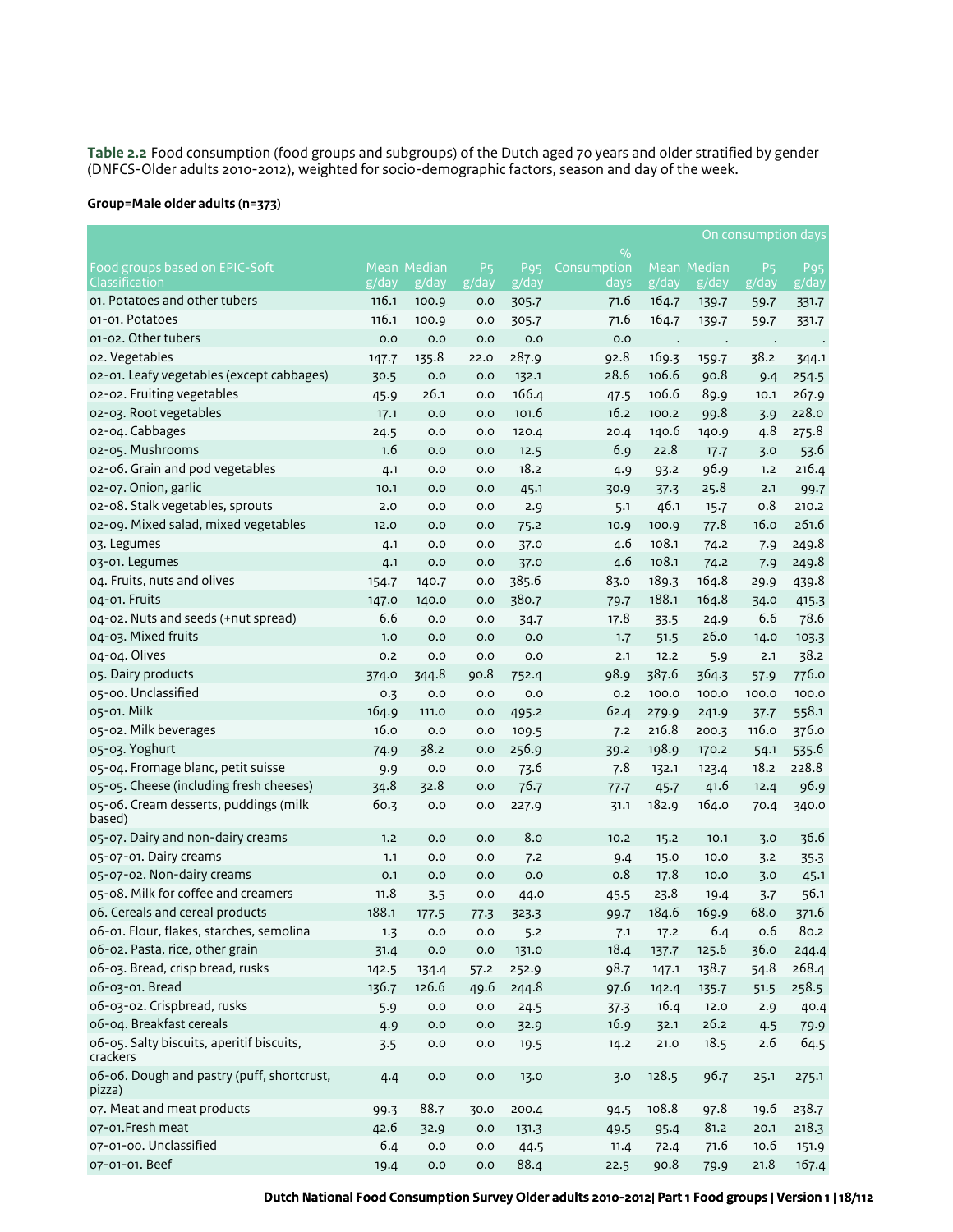# **Group=Male older adults (n=373)**

|                                                                   |         |                      |                         |                                 |                     |                       |                      |                                                       | On consumption days      |
|-------------------------------------------------------------------|---------|----------------------|-------------------------|---------------------------------|---------------------|-----------------------|----------------------|-------------------------------------------------------|--------------------------|
|                                                                   |         |                      |                         |                                 | $\%$                |                       |                      |                                                       |                          |
| Food groups based on EPIC-Soft<br>Classification                  | g/day   | Mean Median<br>g/day | P <sub>5</sub><br>g/day | <b>P</b> <sub>95</sub><br>g/day | Consumption<br>days | g/day                 | Mean Median<br>g/day | <b>P<sub>5</sub></b><br>$\overline{g}/\overline{day}$ | P <sub>95</sub><br>g/day |
| 07-01-02. Veal                                                    | 0.3     | 0.0                  | 0.0                     | 0.0                             | 0.3                 | 111.2                 | 78.1                 | 48.2                                                  | 144.5                    |
| 07-01-03. Pork                                                    | 16.2    | 0.0                  | 0.0                     | 88.9                            | 17.1                | 104.9                 | 91.1                 | 16.9                                                  | 219.7                    |
| 07-01-04. Mutton/Lamb                                             | 0.2     | 0.0                  | 0.0                     | 0.0                             | 0.3                 | 79.8                  | 68.o                 | 66.1                                                  | 109.9                    |
| 07-02. Poultry                                                    | 11.6    | 0.0                  | 0.0                     | 56.8                            | 15.8                | 73.9                  | 74.8                 | 15.9                                                  | 131.8                    |
| 07-02-00. Unclassified and other poultry                          | 0.0     | 0.0                  | 0.0                     | 0.0                             | 0.0                 | $\blacksquare$        |                      | $\bullet$                                             |                          |
| 07-02-01. Chicken, hen                                            | 11.1    | 0.0                  | 0.0                     | 56.1                            | 14.4                | 74.2                  | 74.9                 | 15.6                                                  | 134.4                    |
| 07-02-02. Turkey, young turkey                                    | 0.4     | 0.0                  | 0.0                     | 0.0                             | 1.1                 | 75.5                  | 64.7                 | 29.5                                                  | 100.7                    |
| 07-02-03. Duck                                                    | 0.1     | 0.0                  | 0.0                     | 0.0                             | 0.3                 | 51.3                  | 44.0                 | 42.0                                                  | 56.8                     |
| 07-02-05. Rabbit (domestic)                                       | 0.0     | 0.0                  | 0.0                     | 0.0                             | 0.0                 |                       |                      |                                                       |                          |
| 07-03. Game                                                       | 0.0     | 0.0                  | 0.0                     | 0.0                             | 0.0                 |                       |                      | $\bullet$                                             |                          |
| 07-04. Processed meat                                             | 44.1    | 31.7                 | 0.0                     | 112.8                           | 74.5                | 58.3                  | 39.8                 | 9.3                                                   | 146.7                    |
| 07-05. Offals                                                     | 1.1     | 0.0                  | 0.0                     | 0.0                             | 0.5                 | 95.0                  | 55.4                 | 6.8                                                   | 165.6                    |
| 08. Fish and shellfish                                            | 22.0    | 0.0                  | 0.0                     | 97.8                            | 16.3                | 118.9                 | 97.5                 | $35 - 7$                                              | 227.7                    |
| 08-01. Fish                                                       | 18.8    | 0.0                  | 0.0                     | 89.2                            | 14.1                | 112.8                 | 95.8                 | 37.5                                                  | 226.4                    |
| 08-02. Crustaceans, molluscs                                      | 0.7     | 0.0                  | 0.0                     | 0.0                             | 1.2                 | 81.1                  | 45.8                 | 10.3                                                  | 180.7                    |
| 08-03. Fish products, fish in crumbs                              | 2.4     | 0.0                  | 0.0                     | 0.0                             | 2.1                 | 116.2                 | 97.8                 | 1.8                                                   | 212.3                    |
| og. Eggs and egg products                                         | 13.0    | 0.0                  | 0.0                     | 53.9                            | 24.9                | 48.8                  | 49.5                 | 6.1                                                   | 99.4                     |
| 09-01. Egg                                                        | 13.0    | 0.0                  | 0.0                     | 53.9                            | 24.9                | 48.8                  | 49.5                 | 6.1                                                   | 99.4                     |
| 10. Fat                                                           | 33.8    | 31.6                 | 9.2                     | 69.8                            | 99.7                | 34.4                  | 31.4                 | 5.8                                                   | 73.0                     |
| 10-00. Unclassified                                               | 1.0     | 0.0                  | 0.0                     | 6.7                             | 16.5                | 7.2                   | 5.1                  | 0.7                                                   | 20.0                     |
| 10-01. Vegetable oils                                             | 3.8     | 0.0                  | 0.0                     | 14.0                            | 31.6                | 10.4                  | 6.4                  | 1.2                                                   | 27.5                     |
| 10-02. Butter                                                     | 3.7     | 0.0                  | 0.0                     | 23.2                            | 24.3                | 16.1                  | 11.7                 | 2.2                                                   | 42.8                     |
| 10-03. Margarines                                                 | 24.6    | 21.0                 | 0.0                     | 62.0                            | 88.9                | 28.6                  | 24.6                 | 2.1                                                   | 67.9                     |
| 10-04. Deep frying fats                                           | 0.7     | 0.0                  | 0.0                     | 4.3                             | 2.5                 | 17.5                  | 16.8                 | 6.3                                                   | 31.6                     |
| 10-06. Other animal fat                                           | 0.0     | 0.0                  | 0.0                     | 0.0                             | 0.2                 | 9.5                   | 5.5                  | 4.1                                                   | 17.5                     |
| 11. Sugar and confectionery                                       | 51.1    | 40.7                 | 0.0                     | 149.2                           | 86.2                | 56.1                  | 40.8                 | 6.9                                                   | 159.0                    |
| 11-00. Unclassified                                               | 0.0     | 0.0                  | 0.0                     | 0.0                             | 1.3                 | 4.6                   | 2.3                  | 0.4                                                   | 11.6                     |
| 11-01. Sugar, honey, jam                                          | 26.0    | 19.0                 | 0.0                     | 83.1                            | 69.9                | 35.7                  | 27.6                 | 3.6                                                   | 97.5                     |
| 11-02. Chocolate, candy bars, paste,<br>chocolate confetti/flocks | 10.3    | 0.0                  | 0.0                     | 43.0                            | 35.4                | 25.7                  | 19.5                 | 6.1                                                   | 64.2                     |
| 11-03. Confectionery non-chocolate                                | 2.3     | 0.0                  | 0.0                     | 13.5                            | 21.8                | 12.6                  | 9.6                  | 1.6                                                   | 31.7                     |
| 11-04. Syrup                                                      | 6.0     | 0.0                  | 0.0                     | 30.7                            | 23.0                | 25.0                  | 19.6                 | 7.5                                                   | 61.0                     |
| 11-05. Ice cream, water ice                                       | 6.6     | 0.0                  | 0.0                     | 48.2                            | 6.3                 | 92.7                  | 72.8                 | 48.1                                                  | 149.6                    |
| 11-05-00. Unclassified                                            | 0.1     | 0.0                  | 0.0                     | 0.0                             | 0.1                 | 96.0                  | 96.0                 | 96.0                                                  | 96.0                     |
| 11-05-01. Ice cream                                               | 6.0     | 0.0                  | 0.0                     | 37.4                            | 5.9                 | 86.0                  | 71.9                 | 48.1                                                  | 148.8                    |
| 11-05-02. Sorbet                                                  | 0.4     | 0.0                  | 0.0                     | 0.0                             | 0.9                 | 58.6                  | 50.0                 | 50.0                                                  | 85.4                     |
| 11-05-03. Water ice                                               | 0.1     | 0.0                  | 0.0                     | 0.0                             | 0.1                 | 63.4                  | 50.0                 | 50.0                                                  | 96.5                     |
| 12. Cakes                                                         | 46.0    | 37.0                 | 0.0                     | 120.5                           | 78.4                | 57.7                  | 45.0                 | 8.6                                                   | 150.9                    |
| 12-01. Cakes, pies, pastries, etc.                                | 27.8    | 19.3                 | 0.0                     | 95.9                            | 44.3                | 60.9                  | 46.2                 | 18.5                                                  | 150.8                    |
| 12-02. Dry cakes, biscuits                                        | 18.1    | 14.5                 | 0.0                     | 57.4                            | 60.6                | 30.2                  | 24.1                 | 6.8                                                   | 73.2                     |
| 13. Non-alcoholic beverages                                       | 1,295.3 | 1,234.1              |                         | 632.7 2,137.2                   |                     | 100.0 1,297.3 1,214.5 |                      |                                                       | 603.9 2,292.7            |
| 13-00. Unclassified                                               | 5.7     | 0.0                  | 0.0                     | 0.0                             | 1.5                 | 304.2                 | 211.6                | 10.6                                                  | 643.2                    |
| 13-01. Fruit and vegetable containing drinks                      | 60.2    | 0.0                  | 0.0                     | 236.7                           | 31.0                | 172.0                 | 145.3                | 21.9                                                  | 383.4                    |
| 13-02. Carbonated/soft/isotonic drinks,<br>diluted syrups         | 75.5    | 0.0                  | 0.0                     | 460.6                           | 21.4                | 296.0                 | 205.9                | 98.2                                                  | 727.5                    |
| 13-03. Coffee, tea and herbal teas                                | 808.5   | 773.0                |                         | 269.3 1,482.2                   | 99.8                | 822.6                 | 763.6                |                                                       | 286.1 1,517.7            |
| 13-03-01. Coffee                                                  | 467.0   | 445.0                | 72.5                    | 947.6                           | 96.3                | 497.3                 | 461.0                | 133.8                                                 | 933.3                    |
| 13-03-02. Tea                                                     | 292.9   | 192.0                |                         | 0.0 1,069.1                     | 64.4                | 455.2                 | 365.0                | 121.9                                                 | 1,103.4                  |
| 13-03-03. Herbal tea                                              | 48.5    | 0.0                  | 0.0                     | 323.0                           | 13.2                | 374.9                 | 300.9                | 3.9                                                   | 879.8                    |
| 13-03-04. Chicory, substitutes                                    | 0.1     | 0.0                  | 0.0                     | 0.0                             | 0.1                 | 78.2                  | 78.0                 | 78.0                                                  | 78.4                     |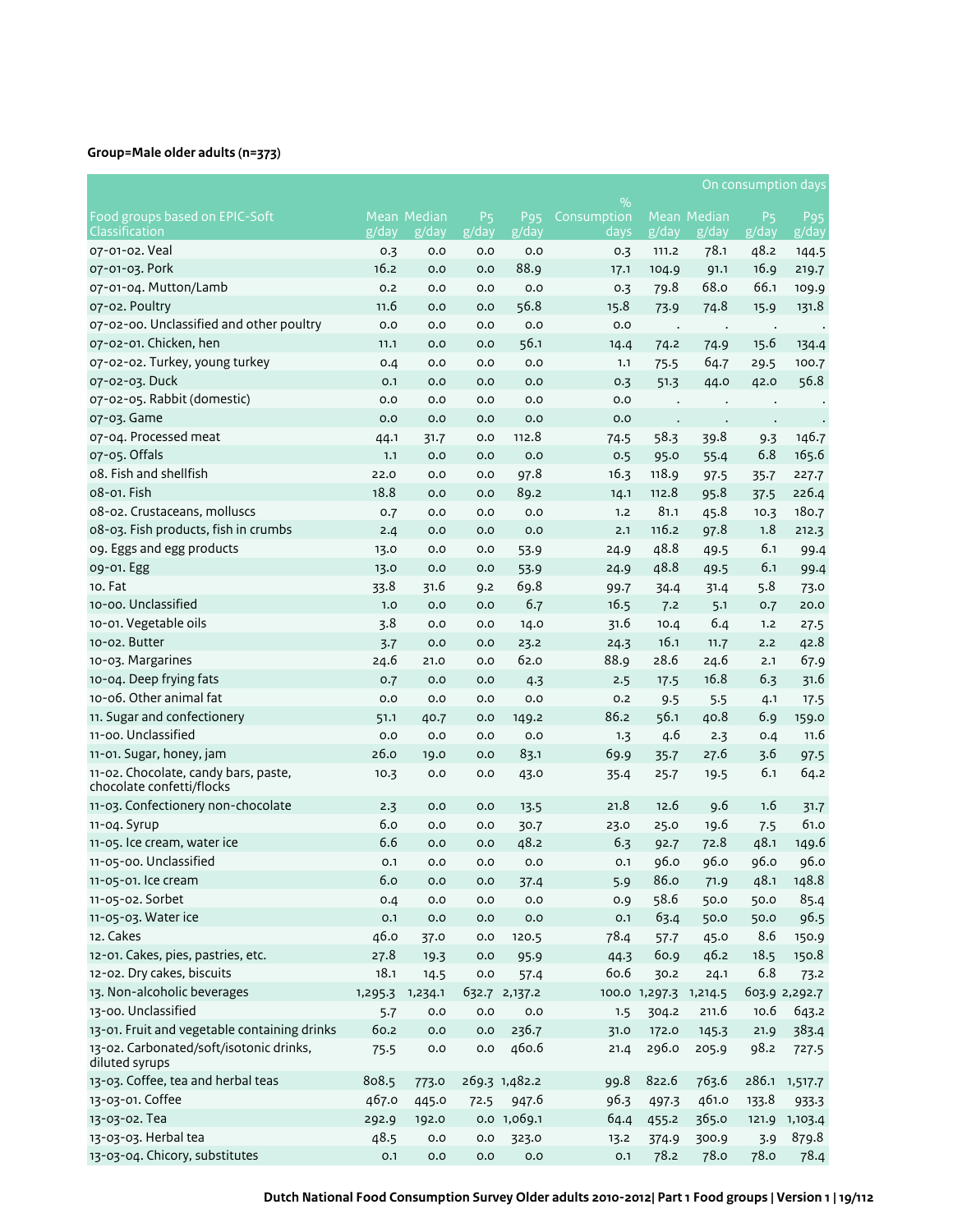# **Group=Male older adults (n=373)**

|                                                    |       |             |                    |                           |                              |       |                    | On consumption days  |                 |
|----------------------------------------------------|-------|-------------|--------------------|---------------------------|------------------------------|-------|--------------------|----------------------|-----------------|
| Food groups based on EPIC-Soft                     |       | Mean Median | P <sub>5</sub>     | P <sub>95</sub>           | $\frac{9}{0}$<br>Consumption |       | <b>Mean Median</b> | <b>P<sub>5</sub></b> | P <sub>95</sub> |
| Classification                                     | g/day | g/day       | $\overline{g}/day$ | $\overline{g}/\text{day}$ | days                         | g/day | g/day              | $\overline{g}/day$   | g/day           |
| 13-04. Waters                                      | 345.4 | 283.8       |                    | 0.0 1,038.4               | 82.7                         | 429.1 | 327.4              | 65.0                 | 1,155.9         |
| 14. Alcoholic beverages                            | 189.3 | 96.0        | 0.0                | 804.0                     | 55.8                         | 344.7 | 247.7              | 55.3                 | 990.1           |
| 14-00. Unclassified                                | 0.4   | 0.0         | 0.0                | O.O                       | 0.3                          | 86.2  | 60.9               | 24.0                 | 117.9           |
| 14-01. Wine                                        | 81.6  | 0.0         | 0.0                | 370.1                     | 32.1                         | 249.6 | 182.7              | 86.5                 | 658.8           |
| 14-02. Fortified wines (sherry, port,<br>vermouth) | 4.6   | 0.0         | 0.0                | 14.6                      | 4.2                          | 88.8  | 80.1               | 1.8                  | 204.1           |
| 14-03. Beer, cider                                 | 84.4  | 0.0         | 0.0                | 515.8                     | 17.5                         | 519.1 | 316.7              | 248.3                | 1,149.3         |
| 14-04. Spirits, brandy                             | 17.4  | 0.0         | 0.0                | 95.2                      | 20.3                         | 79.6  | 67.0               | 30.5                 | 173.2           |
| 14-05. Aniseed drinks (pastis, ouzo)               | 0.2   | O.O         | 0.0                | 0.0                       | 0.2                          | 31.1  | 25.3               | 25.3                 | 49.7            |
| 14-06. Liqueurs                                    | 0.7   | 0.0         | 0.0                | 0.0                       | 2.0                          | 49.2  | 41.6               | 13.2                 | 123.8           |
| 15. Condiments and sauces                          | 29.0  | 19.9        | 0.0                | 81.5                      | 66.0                         | 39.7  | 29.1               | 2.8                  | 107.6           |
| 15-01. Sauces                                      | 28.0  | 17.6        | 0.0                | 80.5                      | 61.1                         | 41.4  | 31.1               | 4.6                  | 108.7           |
| 15-01-00. Unclassified and other sauces            | 18.7  | 11.6        | 0.0                | 61.6                      | 45.0                         | 40.2  | 34.1               | 5.1                  | 102.1           |
| 15-01-01. Tomato sauces                            | 2.5   | 0.0         | 0.0                | 10.1                      | 4.3                          | 42.4  | 15.8               | 1.9                  | 135.5           |
| 15-01-02. Dressing sauces                          | 2.3   | 0.0         | 0.0                | 11.6                      | 12.5                         | 16.0  | 11.5               | 2.8                  | 40.0            |
| 15-01-03. Mayonnaises and similars                 | 4.2   | O.O         | 0.0                | 25.0                      | 12.0                         | 26.6  | 19.3               | 3.0                  | 56.9            |
| 15-01-04. Dessert sauces                           | 0.3   | 0.0         | 0.0                | 0.0                       | 0.5                          | 33.5  | 24.6               | 15.0                 | 43.0            |
| 15-02. Yeast                                       | 0.0   | 0.0         | 0.0                | 0.0                       | 1.3                          | 3.9   | 2.7                | 1.4                  | 4.9             |
| 15-04. Condiments                                  | 0.9   | 0.0         | 0.0                | 6.0                       | 13.3                         | 6.7   | 4.7                | 0.5                  | 20.2            |
| 16. Soups, bouillon                                | 94.0  | O.O         | 0.0                | 370.3                     | 32.8                         | 281.3 | 242.6              | 120.3                | 527.1           |
| 16-01. Soups                                       | 79.4  | 0.0         | 0.0                | 307.8                     | 29.6                         | 268.1 | 243.8              | 135.0                | 495.4           |
| 16-02. Bouillon                                    | 14.7  | 0.0         | 0.0                | 166.1                     | 5.7                          | 225.9 | 199.0              | 5.3                  | 416.6           |
| 17. Miscellaneous                                  | 12.8  | 0.0         | 0.0                | 71.4                      | 8.9                          | 112.9 | 80.9               | 44.1                 | 240.5           |
| 17-00. Unclassified                                | 0.0   | 0.0         | 0.0                | 0.0                       | 0.0                          | 169.2 | 169.2              | 169.2                | 169.2           |
| 17-01. Soya products                               | 1.5   | 0.0         | 0.0                | O.O                       | 1.6                          | 124.4 | 99.9               | 67.9                 | 240.7           |
| 17-02. Dietetic products                           | 3.6   | 0.0         | 0.0                | 0.0                       | 1.1                          | 210.8 | 181.5              | 30.0                 | 244.4           |
| 17-02-00. Unclassified                             | 3.6   | 0.0         | 0.0                | 0.0                       | 1.1                          | 210.8 | 181.5              | 30.0                 | 244.4           |
| 17-02-01. Artificial sweeteners                    | 0.0   | 0.0         | 0.0                | 0.0                       | 0.0                          |       |                    |                      |                 |
| 17-03. Snacks                                      | 7.7   | 0.0         | 0.0                | 61.0                      | 6.1                          | 92.1  | 71.2               | 37.3                 | 186.1           |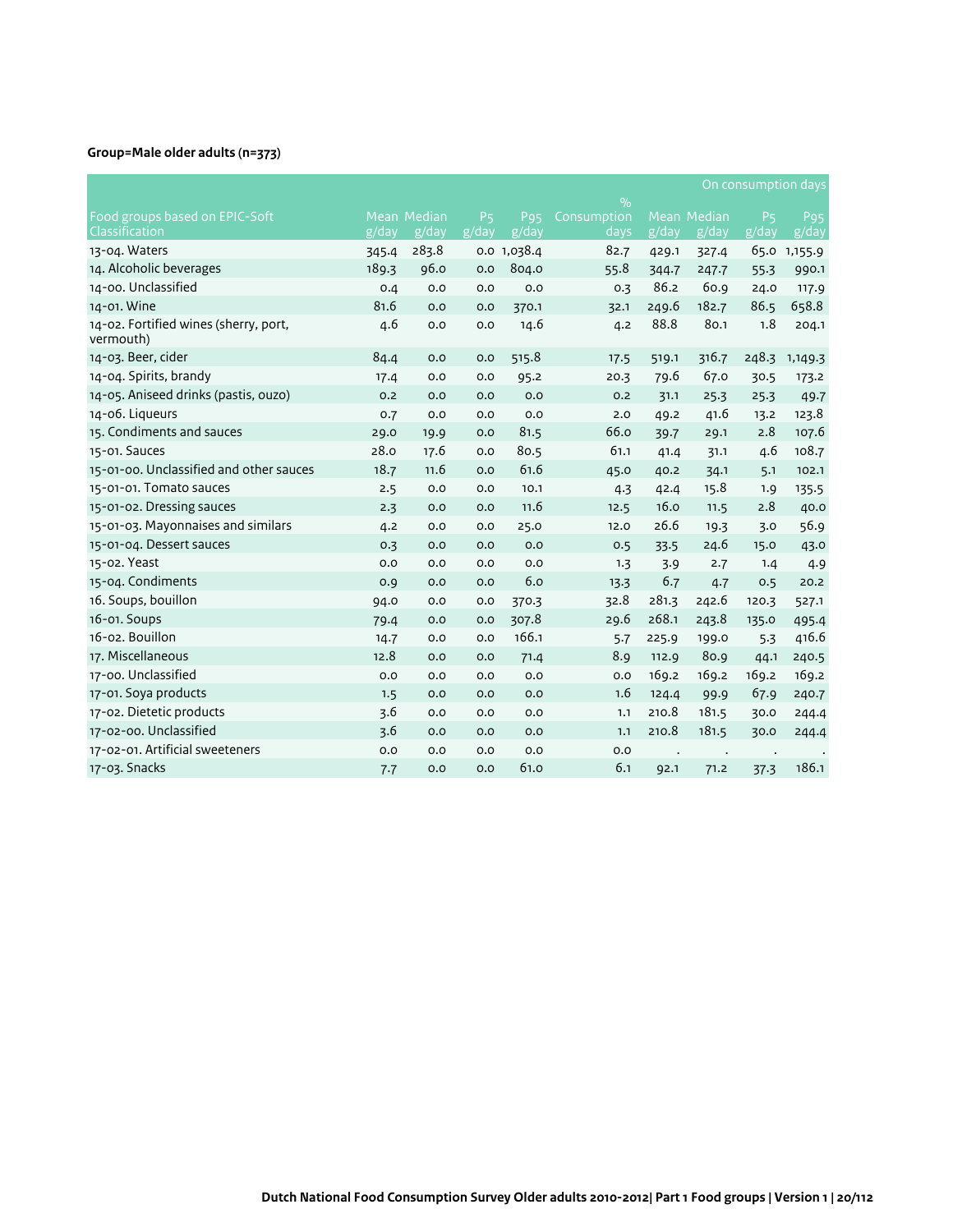|                                                                               |              |                      |                         |                          |                     |                |                      | On consumption days                             |                          |
|-------------------------------------------------------------------------------|--------------|----------------------|-------------------------|--------------------------|---------------------|----------------|----------------------|-------------------------------------------------|--------------------------|
|                                                                               |              |                      |                         |                          | $\%$                |                |                      |                                                 |                          |
| Food groups based on EPIC-Soft<br>Classification                              | g/day        | Mean Median<br>g/day | P <sub>5</sub><br>g/day | P <sub>95</sub><br>g/day | Consumption<br>days | g/day          | Mean Median<br>g/day | P <sub>5</sub><br>$\overline{g}/\overline{day}$ | P <sub>95</sub><br>g/day |
| 01. Potatoes and other tubers                                                 | 81.5         | 69.6                 | 0.0                     | 173.8                    | 72.8                | 116.8          | 104.4                | 36.4                                            | 221.0                    |
| 01-01. Potatoes                                                               | 81.5         | 69.6                 | 0.0                     | 173.8                    | 72.7                | 116.8          | 104.4                | 36.4                                            | 221.0                    |
| 01-02. Other tubers                                                           | 0.0          | 0.0                  | 0.0                     | 0.0                      | 0.1                 | 120.0          | 120.0                | 120.0                                           | 120.0                    |
| o2. Vegetables                                                                | 140.7        | 128.4                | 26.3                    | 272.6                    | 92.0                | 162.1          | 152.6                | 28.2                                            | 318.3                    |
| 02-01. Leafy vegetables (except cabbages)                                     | 26.3         | 0.0                  | 0.0                     | 106.5                    | 30.0                | 87.4           | 60.0                 | 15.0                                            | 197.8                    |
| 02-02. Fruiting vegetables                                                    | 38.1         | 22.2                 | 0.0                     | 146.9                    | 47.6                | 92.5           | 66.5                 | 4.9                                             | 237.9                    |
| 02-03. Root vegetables                                                        | 15.8         | 0.0                  | 0.0                     | 89.9                     | 16.9                | 97.7           | 87.2                 | 2.0                                             | 226.4                    |
| 02-04. Cabbages                                                               | 34.4         | 1.5                  | 0.0                     | 117.9                    | 28.2                | 124.2          | 134.2                | 4.0                                             | 240.7                    |
| 02-05. Mushrooms                                                              | 2.1          | 0.0                  | 0.0                     | 14.6                     | 5.5                 | 33.1           | 28.1                 | 1.1                                             | 80.5                     |
| o2-o6. Grain and pod vegetables                                               | 3.4          | 0.0                  | 0.0                     | 13.3                     | 4.4                 | 86.6           | 58.0                 | 0.9                                             | 226.7                    |
| 02-07. Onion, garlic                                                          | 8.7          | 0.0                  | 0.0                     | 43.4                     | 28.6                | 34.2           | 21.7                 | 2.0                                             | 121.1                    |
| 02-08. Stalk vegetables, sprouts                                              | 4.3          | 0.0                  | 0.0                     | 24.3                     | 6.2                 | 74.2           | 24.2                 | 0.3                                             | 278.4                    |
| 02-09. Mixed salad, mixed vegetables                                          | 7.6          | 0.0                  | 0.0                     | 59.6                     | 7.8                 | 91.5           | 75.5                 | 12.7                                            | 199.4                    |
| 03. Legumes                                                                   | 2.9          | 0.0                  | 0.0                     | 20.4                     | 3.0                 | 89.7           | 89.4                 | 1.6                                             | 214.8                    |
| 03-01. Legumes                                                                | 2.9          | 0.0                  | 0.0                     | 20.4                     | 3.0                 | 89.7           | 89.4                 | 1.6                                             | 214.8                    |
| 04. Fruits, nuts and olives                                                   | 168.6        | 163.7                | 0.1                     | 365.5                    | 86.4                | 203.4          | 190.4                |                                                 | 421.6                    |
| 04-01. Fruits                                                                 | 162.1        | 154.1                | 0.0                     | 364.7                    | 83.1                | 202.0          | 182.5                | 31.9<br>34.2                                    |                          |
| 04-02. Nuts and seeds (+nut spread)                                           |              | 0.0                  | 0.0                     | 24.7                     | 22.8                | 24.9           | 19.8                 | 5.0                                             | 427.1<br>50.0            |
| 04-03. Mixed fruits                                                           | 4.9<br>1.2   | 0.0                  | 0.0                     | 0.0                      | 2.6                 |                | 50.0                 | 19.6                                            |                          |
| 04-04. Olives                                                                 |              | 0.0                  | 0.0                     | 0.0                      | 1.4                 | 73.9<br>18.6   | 16.1                 |                                                 | 172.5                    |
| 05. Dairy products                                                            | 0.4          | 306.1                |                         |                          | 98.6                |                |                      | 1.3<br>31.6                                     | 50.4<br>738.1            |
| 05-00. Unclassified                                                           | 331.1<br>0.0 | 0.0                  | 59.7<br>0.0             | 735.1<br>0.0             | 0.0                 | 330.9          | 313.1                |                                                 |                          |
| 05-01. Milk                                                                   | 160.2        | 128.2                | 0.0                     |                          |                     |                |                      | $\bullet$<br>28.3                               |                          |
| 05-02. Milk beverages                                                         | 10.1         | 0.0                  | 0.0                     | 507.5<br>84.3            | 59.4                | 247.9<br>218.5 | 213.3                | 116.8                                           | 619.3<br>365.1           |
| 05-03. Yoghurt                                                                |              |                      |                         |                          | 5.1                 |                | 194.9                |                                                 |                          |
|                                                                               | 70.7         | 39.8                 | 0.0                     | 251.1                    | 43.7                | 174.1          | 150.5                | 51.9                                            | 333.1                    |
| 05-04. Fromage blanc, petit suisse<br>05-05. Cheese (including fresh cheeses) | 11.1         | 0.0<br>28.0          | 0.0                     | 73.4                     | 10.9                | 123.2          | 122.4<br>28.7        | 19.6                                            | 236.6<br>87.7            |
| 05-06. Cream desserts, puddings (milk                                         | 33.8         |                      | 0.5                     | 72.9                     | 79.3                | 39.1           |                      | 11.5                                            | 276.5                    |
| based)                                                                        | 33.7         | 0.0                  | 0.0                     | 139.1                    | 23.6                | 150.5          | 139.0                | 47.6                                            |                          |
| 05-07. Dairy and non-dairy creams                                             | 1.4          | 0.0                  | 0.0                     | 8.0                      | 9.5                 | 14.5           | 10.5                 | 3.0                                             | 37.1                     |
| 05-07-01. Dairy creams                                                        | 1.3          | 0.0                  | 0.0                     | 7.6                      | 9.2                 | 14.5           | 9.6                  | 3.0                                             | 37.4                     |
| 05-07-02. Non-dairy creams                                                    | O.1          | 0.0                  | 0.0                     | 0.0                      | 0.3                 | 12.0           | 12.0                 | 12.0                                            | 12.0                     |
| 05-08. Milk for coffee and creamers                                           | 10.0         | 3.4                  | 0.0                     | 35.0                     | 48.2                | 21.3           | 16.0                 | 4.4                                             | 46.6                     |
| o6. Cereals and cereal products                                               | 140.5        | 138.9                | 69.7                    | 231.4                    | 99.6                | 140.4          | 129.1                | 59.3                                            | 249.8                    |
| 06-01. Flour, flakes, starches, semolina                                      | 0.9          | $_{0.0}$             | $_{\rm 0.0}$            | 3.1                      | 8.1                 | 10.3           | 3.8                  | 0.8                                             | 36.1                     |
| 06-02. Pasta, rice, other grain                                               | 16.8         | 0.0                  | $_{\rm 0.0}$            | 79.7                     | 16.6                | 108.2          | 91.8                 | 11.9                                            | 264.0                    |
| 06-03. Bread, crisp bread, rusks                                              | 115.6        | 114.7                | 52.3                    | 188.2                    | 98.9                | 114.8          | 104.8                | 42.7                                            | 190.9                    |
| 06-03-01. Bread                                                               | 107.8        | 104.5                | 46.1                    | 174.7                    | 97.1                | 109.3          | 103.6                | 35.7                                            | 187.1                    |
| 06-03-02. Crispbread, rusks                                                   | 7.8          | 3.5                  | 0.0                     | 30.7                     | 42.9                | 17.4           | 13.4                 | 5.4                                             | 44.3                     |
| 06-04. Breakfast cereals                                                      | 3.3          | $_{\rm 0.0}$         | 0.0                     | 19.9                     | 12.6                | 25.2           | 19.9                 | 4.5                                             | 54.3                     |
| 06-05. Salty biscuits, aperitif biscuits,<br>crackers                         | 2.4          | $_{\rm 0.0}$         | 0.0                     | 12.3                     | 14.6                | 19.2           | 14.4                 | 4.5                                             | 59.1                     |
| o6-o6. Dough and pastry (puff, shortcrust,<br>pizza)                          | 1.5          | 0.0                  | 0.0                     | $_{\rm 0.0}$             | 1.9                 | 80.0           | 57.9                 | 18.0                                            | 159.0                    |
| 07. Meat and meat products                                                    | 81.4         | 77.2                 | 7.4                     | 160.5                    | 85.2                | 91.2           | 84.8                 | 11.8                                            | 186.0                    |
| 07-01.Fresh meat                                                              | 44.5         | 37.5                 | $_{\rm 0.0}$            | 148.0                    | 49.0                | 83.4           | 77.2                 | 19.1                                            | 175.5                    |
| 07-01-00. Unclassified                                                        | 4.1          | $_{\rm 0.0}$         | $_{\rm 0.0}$            | 30.9                     | 6.5                 | 53.1           | 42.4                 | 8.6                                             | 112.4                    |
| 07-01-01. Beef                                                                | 27.3         | 0.0                  | 0.0                     | 139.6                    | 27.3                | 87.8           | 82.0                 | 24.9                                            | 183.8                    |
| 07-01-02. Veal                                                                | 0.4          | 0.0                  | 0.0                     | $_{\rm 0.0}$             | 0.7                 | 71.4           | 71.9                 | 8.5                                             | 121.2                    |
| 07-01-03. Pork                                                                | 12.1         | $_{\rm 0.0}$         | $_{\rm 0.0}$            | 55.6                     | 16.0                | 77.2           | 75.7                 | 8.2                                             | 155.0                    |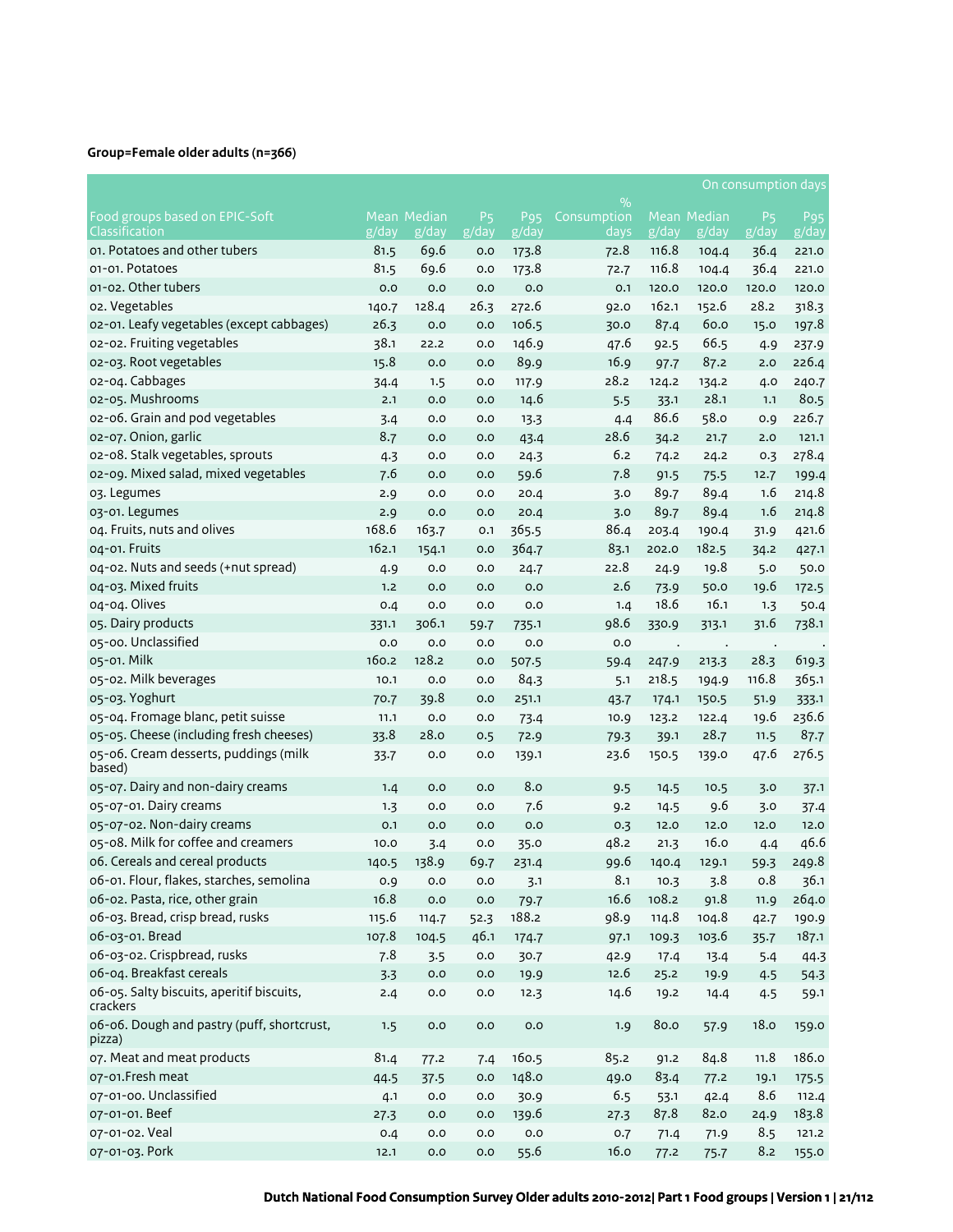|                                                                   |                 |                      |                         |               |                     |                       |                      |                                      | On consumption days      |
|-------------------------------------------------------------------|-----------------|----------------------|-------------------------|---------------|---------------------|-----------------------|----------------------|--------------------------------------|--------------------------|
|                                                                   |                 |                      |                         |               | $\frac{9}{0}$       |                       |                      |                                      |                          |
| Food groups based on EPIC-Soft<br>Classification                  | g/day           | Mean Median<br>g/day | P <sub>5</sub><br>g/day | P95<br>g/day  | Consumption<br>days | g/day                 | Mean Median<br>g/day | P <sub>5</sub><br>$\overline{g}/day$ | P <sub>95</sub><br>g/day |
| 07-01-04. Mutton/Lamb                                             |                 | 0.0                  | 0.0                     | 0.0           |                     | 82.8                  | 71.1                 |                                      | 111.0                    |
| 07-02. Poultry                                                    | 0.7             | 0.0                  | 0.0                     | 60.1          | 0.7                 | 96.6                  | 80.2                 | 31.1                                 |                          |
| 07-02-00. Unclassified and other poultry                          | 10.9<br>0.0     | 0.0                  | 0.0                     | 0.0           | 10.7<br>0.0         |                       |                      | 9.2                                  | 233.2                    |
| 07-02-01. Chicken, hen                                            |                 |                      |                         | 60.1          |                     | $\cdot$<br>96.8       | 80.0                 | 8.8                                  |                          |
|                                                                   | 10.3            | 0.0                  | 0.0                     |               | 10.2                |                       |                      |                                      | 243.6                    |
| 07-02-02. Turkey, young turkey                                    | 0.1             | 0.0                  | 0.0                     | 0.0           | 0.0                 | 112.0<br>76.0         | 112.0<br>76.0        | 112.0<br>76.0                        | 112.0<br>76.0            |
| 07-02-03. Duck                                                    | 0.3             | 0.0                  | 0.0                     | 0.0           | 0.2                 |                       |                      |                                      |                          |
| 07-02-05. Rabbit (domestic)                                       | 0.2             | 0.0                  | 0.0                     | 0.0           | 0.3                 | 101.9                 | 101.9                | 101.9                                | 101.9                    |
| 07-03. Game<br>07-04. Processed meat                              | 0.1             | 0.0                  | 0.0                     | 0.0<br>78.0   | 0.0<br>60.1         | 264.0                 | 264.0                | 264.0                                | 264.0<br>118.2           |
| 07-05. Offals                                                     | 25.5            | 14.7                 | 0.0                     |               |                     | 43.0                  | 29.4                 | 9.6<br>6.8                           |                          |
| 08. Fish and shellfish                                            | 0.4             | 0.0                  | 0.0                     | 0.0           | 0.7                 | 76.9                  | 105.6                |                                      | 123.1                    |
| 08-01. Fish                                                       | 22.0            | 0.0                  | 0.0                     | 100.4         | 18.9                | 122.1                 | 114.0                | 20.8                                 | 207.5                    |
|                                                                   | 18.5            | 0.0                  | 0.0                     | 100.3         | 15.7                | 117.0                 | 99.9                 | 17.2                                 | 215.1                    |
| 08-02. Crustaceans, molluscs                                      | 0.9             | 0.0                  | 0.0                     | 0.0           | 1.9                 | 71.1                  | 60.9                 | 13.6                                 | 146.8                    |
| 08-03. Fish products, fish in crumbs                              | 2.6             | 0.0                  | 0.0                     | 0.0           | 2.8                 | 120.7                 | 113.0                | 60.7                                 | 200.3                    |
| og. Eggs and egg products                                         | 10.7            | 0.0                  | 0.0                     | 39.1          | 26.7                | 38.7                  | 47.5                 | 4.5                                  | 71.9                     |
| 09-01. Egg                                                        | 10.7            | 0.0                  | 0.0                     | 39.1          | 26.7                | 38.7                  | 47.5                 | 4.5                                  | 71.9                     |
| 10. Fat                                                           | 25.4            | 24.4                 | 7.9                     | 50.7          | 98.8                | 25.4                  | 23.0                 | 6.0                                  | 54.5                     |
| 10-00. Unclassified                                               | 1.2             | 0.0                  | 0.0                     | 7.1           | 17.1                | 6.9                   | 5.9                  | 0.7                                  | 19.5                     |
| 10-01. Vegetable oils                                             | 2.2             | 0.0                  | 0.0                     | 11.4          | 24.8                | 9.1                   | 6.0                  | 0.8                                  | 29.9                     |
| 10-02. Butter                                                     | 5.7             | 0.0                  | 0.0                     | 26.7          | 29.8                | 16.9                  | 12.0                 | 3.3                                  | 40.3                     |
| 10-03. Margarines                                                 | 16.2            | 15.8                 | 0.0                     | 41.0          | 81.7                | 20.1                  | 18.4                 | 2.0                                  | 46.4                     |
| 10-04. Deep frying fats                                           | 0.1             | 0.0                  | 0.0                     | 0.0           | 1.2                 | 14.0                  | 11.2                 | 1.2                                  | 27.9                     |
| 10-06. Other animal fat                                           | 0.0             | 0.0                  | 0.0                     | 0.0           | 0.1                 | 1.3                   | 1.3                  | 1.3                                  | 1.3                      |
| 11. Sugar and confectionery                                       | 30.3            | 21.6                 | 1.2                     | 82.9          | 87.6                | 37.1                  | 28.1                 | 5.5                                  | 101.4                    |
| 11-00. Unclassified                                               | 0.1             | 0.0                  | 0.0                     | 0.0           | 2.1                 | 10.9                  | 6.7                  | 1.3                                  | 26.8                     |
| 11-01. Sugar, honey, jam                                          | 13.2            | 9.8                  | 0.0                     | 44.5          | 62.3                | 23.1                  | 19.6                 | 3.4                                  | 53.3                     |
| 11-02. Chocolate, candy bars, paste,<br>chocolate confetti/flocks | 6.1             | 3.1                  | 0.0                     | 21.3          | 41.2                | 17.0                  | 13.3                 | 4.4                                  | 47.2                     |
| 11-03. Confectionery non-chocolate                                | 1.9             | 0.0                  | 0.0                     | 8.1           | 22.5                | 8.6                   | 5.9                  | 2.5                                  | 22.1                     |
| 11-04. Syrup                                                      | 4.7             | 0.0                  | 0.0                     | 27.3          | 21.3                | 23.1                  | 18.2                 | 7.5                                  | 65.4                     |
| 11-05. Ice cream, water ice                                       | 4.3             | 0.0                  | 0.0                     | 36.0          | 5.6                 | 74.7                  | 69.6                 | 22.9                                 | 117.9                    |
| 11-05-00. Unclassified                                            | 0.2             | 0.0                  | 0.0                     | 0.0           | 0.5                 | 45.9                  | 38.4                 | 32.0                                 | 48.8                     |
| 11-05-01. Ice cream                                               | 3.9             | 0.0                  | 0.0                     | 36.0          | 4.8                 | 79.3                  | 71.9                 | 23.9                                 | 118.9                    |
| 11-05-02. Sorbet                                                  | 0.2             | 0.0                  | 0.0                     | 0.0           | 0.2                 | 45.9                  | 38.4                 | 32.0                                 | 48.8                     |
| 11-05-03. Water ice                                               | 0.0             | 0.0                  | 0.0                     | 0.0           | O.1                 | 52.6                  | 50.1                 | 50.0                                 | 54.5                     |
| 12. Cakes                                                         | 45.8            | 34.8                 | 0.0                     | 119.9         | 86.0                | 50.4                  | 39.9                 | 8.0                                  | 144.2                    |
| 12-01. Cakes, pies, pastries, etc.                                | 29.5            | 19.5                 | 0.0                     | 104.0         | 51.7                | 52.9                  | 39.4                 | 18.9                                 | 135.8                    |
| 12-02. Dry cakes, biscuits                                        | 16.4            | 12.5                 | 0.0                     | 44.6          | 64.1                | 25.0                  | 19.4                 | 6.1                                  | 59.3                     |
| 13. Non-alcoholic beverages                                       | 1,509.9 1,367.7 |                      |                         | 767.6 2,581.5 |                     | 100.0 1,498.1 1,372.7 |                      |                                      | 715.1 2,612.3            |
| 13-00. Unclassified                                               | 2.1             | 0.0                  | 0.0                     | 0.0           | 1.4                 | 175.6                 | 118.0                | 100.0                                | 276.2                    |
| 13-01. Fruit and vegetable containing drinks                      | 69.0            | 0.0                  | 0.0                     | 285.0         | 39.4                | 191.1                 | 166.0                | 26.8                                 | 481.3                    |
| 13-02. Carbonated/soft/isotonic drinks,<br>diluted syrups         | 25.7            | 0.0                  | 0.0                     | 176.0         | 11.5                | 220.2                 | 184.4                | 82.1                                 | 399.0                    |
| 13-03. Coffee, tea and herbal teas                                | 844.4           | 746.4                | 233.9                   | 2,091.1       | 99.5                | 848.4                 | 770.3                |                                      | 280.6 1,760.8            |
| 13-03-01. Coffee                                                  | 346.9           | 322.9                | 0.0                     | 750.9         | 88.9                | 399.5                 | 373.4                | 85.3                                 | 829.3                    |
| 13-03-02. Tea                                                     | 427.9           | 291.4                |                         | 0.0 1,727.0   | 73.2                | 564.2                 | 460.9                |                                      | 145.9 1,205.6            |
| 13-03-03. Herbal tea                                              | 67.5            | $_{\rm 0.0}$         | 0.0                     | 403.0         | 19.3                | 376.5                 | 329.3                | 90.6                                 | 920.7                    |
| 13-03-04. Chicory, substitutes                                    | 2.0             | 0.0                  | 0.0                     | 0.0           | 1.8                 | 154.8                 | 89.6                 | 2.0                                  | 423.9                    |
| 13-04. Waters                                                     | 568.7           | 500.9                |                         | 0.0 1,510.6   | 92.0                | 598.6                 | 493.4                | 99.2                                 | 1,512.1                  |
| 14. Alcoholic beverages                                           | 60.9            | 0.0                  | 0.0                     | 267.5         | 32.3                | 168.5                 | 126.8                | 27.7                                 | 376.3                    |
|                                                                   |                 |                      |                         |               |                     |                       |                      |                                      |                          |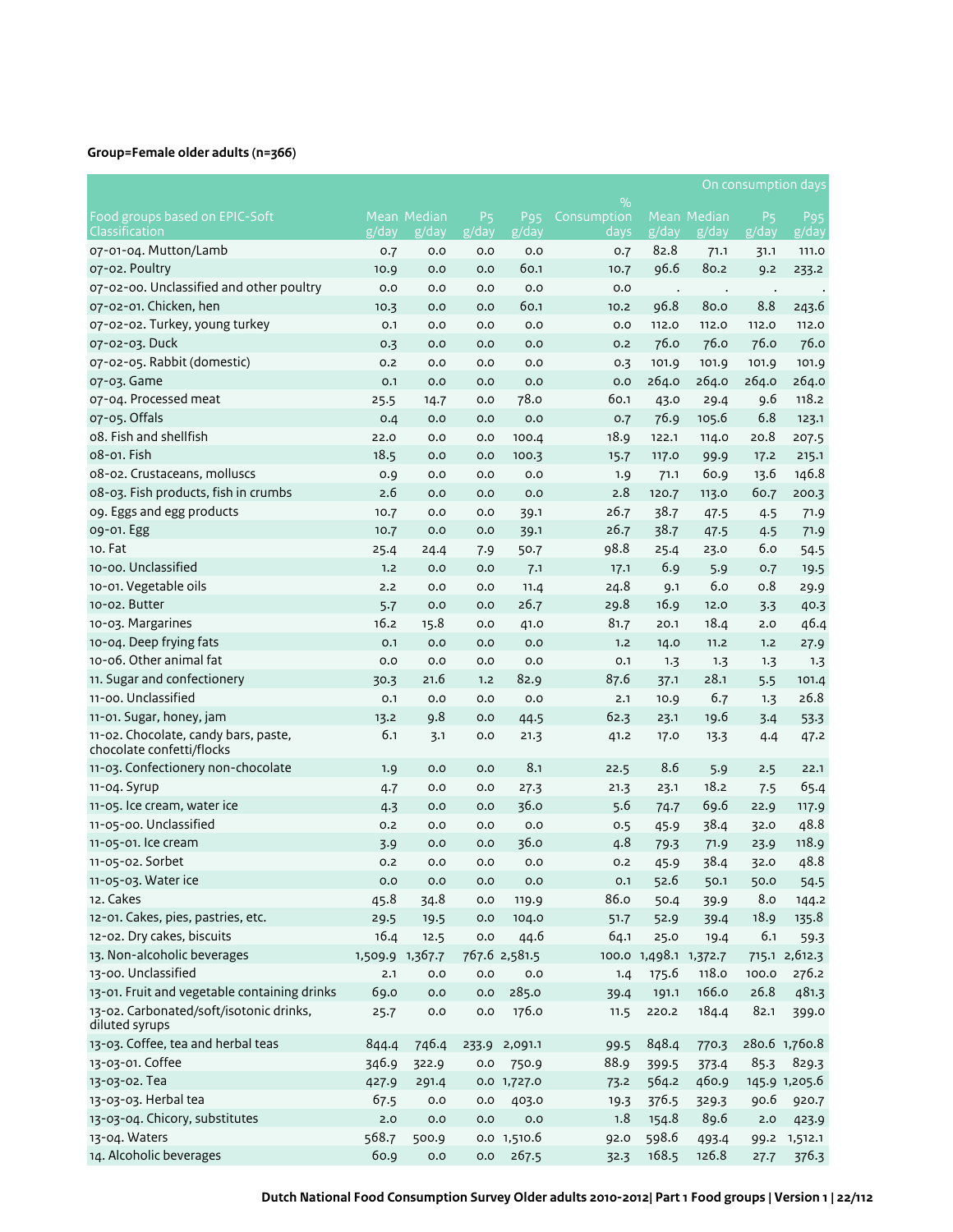|                                                    |                       |             |                         |                 |                              |       |             | On consumption days |              |
|----------------------------------------------------|-----------------------|-------------|-------------------------|-----------------|------------------------------|-------|-------------|---------------------|--------------|
| Food groups based on EPIC-Soft                     |                       | Mean Median |                         | P <sub>95</sub> | $\frac{9}{0}$<br>Consumption |       | Mean Median | P <sub>5</sub>      |              |
| Classification                                     | $\sqrt{g}/\sqrt{day}$ | g/day       | P <sub>5</sub><br>g/day | g/day           | days                         | g/day | g/day       | $\sqrt{g/d}$ ay     | P95<br>g/day |
| 14-00. Unclassified                                | 0.0                   | 0.0         | 0.0                     | O.O             | 0.0                          |       |             | $\bullet$           |              |
| 14-01. Wine                                        | 40.6                  | 0.0         | 0.0                     | 230.1           | 20.8                         | 184.5 | 140.9       | 64.2                | 373.6        |
| 14-02. Fortified wines (sherry, port,<br>vermouth) | 8.3                   | 0.0         | 0.0                     | 70.5            | 6.9                          | 110.5 | 86.5        | 37.8                | 233.3        |
| 14-03. Beer, cider                                 | 8.5                   | 0.0         | 0.0                     | 0.0             | 1.4                          | 355.3 | 291.2       | 29.1                | 563.5        |
| 14-04. Spirits, brandy                             | 1.9                   | 0.0         | 0.0                     | 9.9             | 3.5                          | 41.3  | 28.3        | 21.5                | 85.5         |
| 14-05. Aniseed drinks (pastis, ouzo)               | 0.0                   | O.O         | 0.0                     | O.O             | 0.0                          |       |             | $\bullet$           |              |
| 14-06. Liqueurs                                    | 1.7                   | 0.0         | 0.0                     | 0.0             | 3.3                          | 60.4  | 54.0        | 4.4                 | 130.5        |
| 15. Condiments and sauces                          | 22.6                  | 14.4        | 0.0                     | 62.7            | 63.8                         | 35.1  | 24.3        | 2.0                 | 106.1        |
| 15-01. Sauces                                      | 22.1                  | 14.4        | 0.0                     | 62.4            | 59.4                         | 36.9  | 24.3        | 2.3                 | 107.8        |
| 15-01-00. Unclassified and other sauces            | 13.3                  | 2.1         | 0.0                     | 52.6            | 42.7                         | 35.6  | 24.3        | 2.2                 | 100.2        |
| 15-01-01. Tomato sauces                            | 1.8                   | 0.0         | 0.0                     | 2.0             | 4.3                          | 33.0  | 10.9        | 2.8                 | 82.1         |
| 15-01-02. Dressing sauces                          | 0.9                   | 0.0         | 0.0                     | 5.7             | 9.9                          | 10.2  | 8.5         | 1.5                 | 24.9         |
| 15-01-03. Mayonnaises and similars                 | 5.8                   | 0.0         | 0.0                     | 52.9            | 12.5                         | 32.5  | 15.3        | 1.7                 | 105.9        |
| 15-01-04. Dessert sauces                           | 0.3                   | 0.0         | 0.0                     | 0.0             | 0.9                          | 25.7  | 17.9        | 9.0                 | 28.8         |
| 15-02. Yeast                                       | 0.0                   | 0.0         | 0.0                     | 0.0             | 0.3                          | 10.0  | 10.0        | 10.0                | 10.0         |
| 15-04. Condiments                                  | 0.4                   | 0.0         | 0.0                     | 2.9             | 9.8                          | 4.8   | 2.6         | 0.3                 | 12.0         |
| 16. Soups, bouillon                                | 84.0                  | 0.0         | 0.0                     | 318.7           | 33.2                         | 248.4 | 231.7       | 105.3               | 486.7        |
| 16-01. Soups                                       | 78.1                  | 0.0         | 0.0                     | 290.4           | 29.1                         | 258.5 | 256.2       | 114.2               | 487.5        |
| 16-02. Bouillon                                    | 5.8                   | 0.0         | 0.0                     | 24.6            | 4.8                          | 150.8 | 172.2       | 4.0                 | 260.0        |
| 17. Miscellaneous                                  | 11.1                  | O.O         | 0.0                     | 65.4            | 8.9                          | 137.0 | 101.0       | 31.7                | 321.4        |
| 17-00. Unclassified                                | 0.2                   | 0.0         | 0.0                     | 0.0             | 0.5                          | 72.8  | 74.9        | 28.2                | 92.0         |
| 17-01. Soya products                               | 6.0                   | 0.0         | 0.0                     | 26.2            | 4.4                          | 184.5 | 146.3       | 37.7                | 387.3        |
| 17-02. Dietetic products                           | 1.8                   | 0.0         | 0.0                     | 0.0             | 0.9                          | 132.9 | 55.1        | 2.0                 | 307.6        |
| 17-02-00. Unclassified                             | 1.8                   | 0.0         | 0.0                     | 0.0             | 0.5                          | 209.1 | 126.1       | 125.0               | 341.9        |
| 17-02-01. Artificial sweeteners                    | 0.0                   | 0.0         | 0.0                     | 0.0             | 0.3                          | 3.5   | 2.0         | 2.0                 | 5.5          |
| 17-03. Snacks                                      | 3.0                   | 0.0         | 0.0                     | 31.2            | 3.1                          | 81.9  | 68.8        | 60.0                | 135.7        |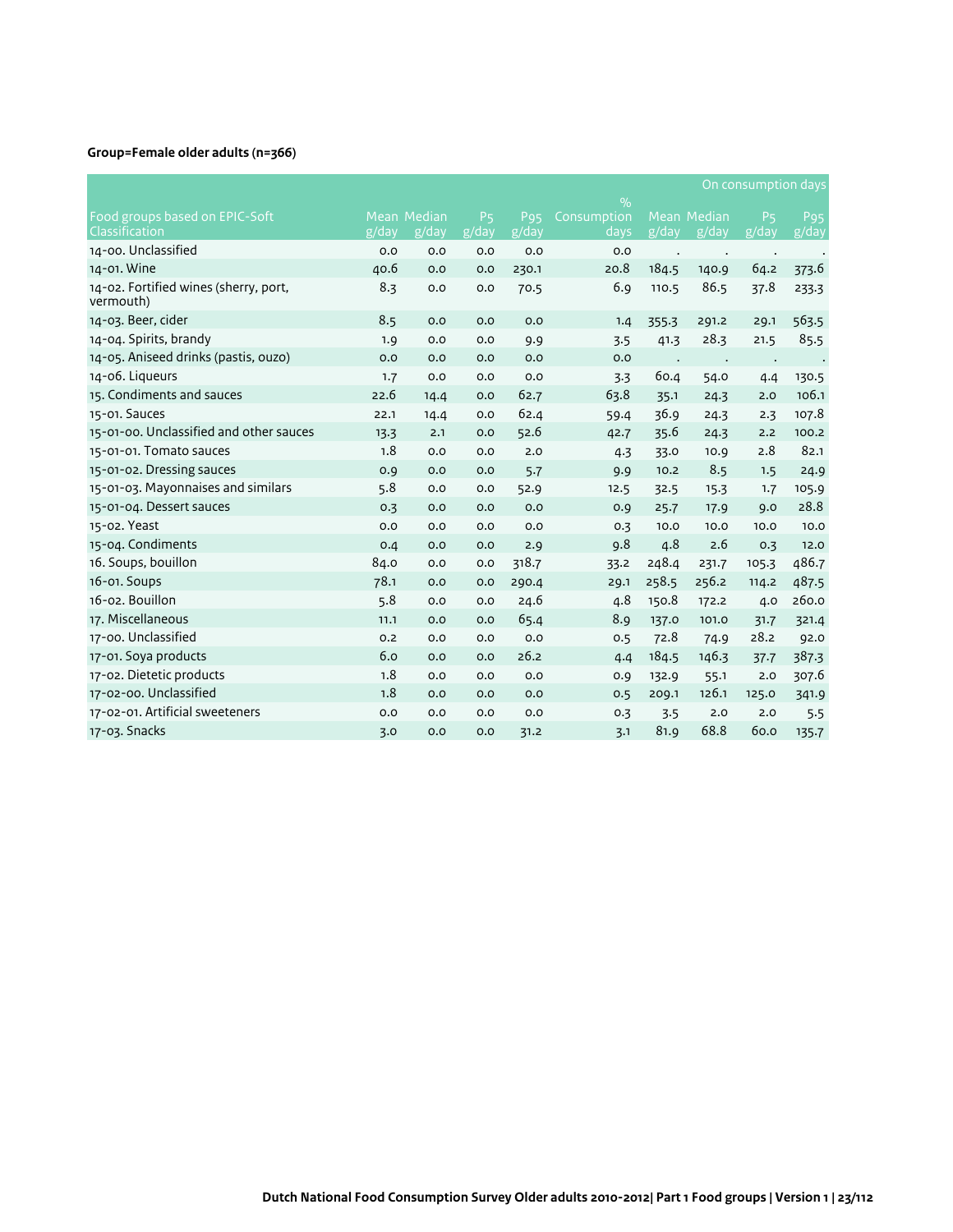**Table 2.3.a** Food consumption (food groups and subgroups) of the Dutch aged 70 years and older stratified by age (DNFCS-Older adults 2010-2012), weighted for socio-demographic factors, season and day of the week.

### **Group=Older adults - 70-79 years (n=514)**

|                                                       |       |                             |                         |                                 |                     |       |                      | On consumption days                                   |                                                  |
|-------------------------------------------------------|-------|-----------------------------|-------------------------|---------------------------------|---------------------|-------|----------------------|-------------------------------------------------------|--------------------------------------------------|
|                                                       |       |                             |                         |                                 | $\%$                |       |                      |                                                       |                                                  |
| Food groups based on EPIC-Soft<br>Classification      | g/day | <b>Mean Median</b><br>g/day | P <sub>5</sub><br>g/day | <b>P</b> <sub>95</sub><br>g/day | Consumption<br>days | g/day | Mean Median<br>g/day | <b>P<sub>5</sub></b><br>$\overline{g}/\overline{day}$ | P <sub>95</sub><br>$\overline{g}/\overline{day}$ |
| 01. Potatoes and other tubers                         | 96.4  | 85.2                        | 0.0                     | 226.9                           | 71.1                | 140.0 | 133.4                | 49.0                                                  | 290.3                                            |
| 01-01. Potatoes                                       | 96.4  | 85.2                        | 0.0                     | 226.9                           | 71.0                | 140.0 | 134.3                | 49.0                                                  | 290.3                                            |
| 01-02. Other tubers                                   | 0.0   | 0.0                         | 0.0                     | 0.0                             | 0.1                 | 120.0 | 120.0                | 120.0                                                 | 120.0                                            |
| o2. Vegetables                                        | 155.9 | 152.4                       | 36.5                    | 283.9                           | 93.2                | 173.6 | 165.9                | 39.6                                                  | 346.0                                            |
| 02-01. Leafy vegetables (except cabbages)             | 29.7  | 8.4                         | 0.0                     | 120.8                           | 30.6                | 94.6  | 67.4                 | 11.4                                                  | 239.3                                            |
| 02-02. Fruiting vegetables                            | 47.4  | 31.4                        | 0.0                     | 166.3                           | 53.0                | 99.4  | 72.0                 | 6.7                                                   | 263.4                                            |
| 02-03. Root vegetables                                | 18.6  | 0.0                         | 0.0                     | 98.5                            | 17.0                | 99.8  | 99.8                 | 2.0                                                   | 226.8                                            |
| 02-04. Cabbages                                       | 28.5  | 0.0                         | 0.0                     | 115.3                           | 24.0                | 128.5 | 135.1                | 4.0                                                   | 241.9                                            |
| 02-05. Mushrooms                                      | 2.4   | 0.0                         | 0.0                     | 16.5                            | 7.5                 | 29.3  | 26.9                 | 1.2                                                   | 77.2                                             |
| o2-o6. Grain and pod vegetables                       | 4.7   | 0.0                         | 0.0                     | 29.9                            | 5.3                 | 96.5  | 69.9                 | 1.5                                                   | 236.1                                            |
| 02-07. Onion, garlic                                  | 10.4  | 0.0                         | 0.0                     | 46.2                            | 32.5                | 34.9  | 23.7                 | 2.0                                                   | 105.9                                            |
| 02-08. Stalk vegetables, sprouts                      | 3.1   | 0.0                         | 0.0                     | 16.7                            | 6.2                 | 52.0  | 15.8                 | 0.7                                                   | 211.3                                            |
| 02-09. Mixed salad, mixed vegetables                  | 11.0  | 0.0                         | 0.0                     | 73.2                            | 10.4                | 102.0 | 78.7                 | 12.7                                                  | 229.3                                            |
| 03. Legumes                                           | 3.4   | 0.0                         | 0.0                     | 25.8                            | 4.0                 | 100.1 | 74.1                 | 3.8                                                   | 241.3                                            |
| 03-01. Legumes                                        | 3.4   | 0.0                         | 0.0                     | 25.8                            | 4.0                 | 100.1 | 74.1                 | 3.8                                                   | 241.3                                            |
| 04. Fruits, nuts and olives                           | 170.9 | 158.7                       | 0.0                     | 381.8                           | 86.2                | 202.0 | 178.6                | 35.1                                                  | 425.2                                            |
| 04-01. Fruits                                         | 164.0 | 153.1                       | 0.0                     | 376.5                           | 83.2                | 200.4 | 175.0                | 51.2                                                  | 411.8                                            |
| 04-02. Nuts and seeds (+nut spread)                   | 5.4   | 0.0                         | 0.0                     | 24.8                            | 21.1                | 26.5  | 19.9                 | 5.0                                                   | 61.6                                             |
| 04-03. Mixed fruits                                   | 1.0   | 0.0                         | 0.0                     | 0.0                             | 2.0                 | 74.0  | 53.2                 | 15.2                                                  | 194.7                                            |
| 04-04. Olives                                         | 0.5   | 0.0                         | 0.0                     | 0.0                             | 2.4                 | 15.5  | 6.9                  | 1.5                                                   | 53.2                                             |
| 05. Dairy products                                    | 371.4 | 345.6                       | 69.5                    | 768.9                           | 98.3                | 365.1 | 336.9                | 40.1                                                  | 785.4                                            |
| 05-00. Unclassified                                   | 0.2   | 0.0                         | 0.0                     | 0.0                             | 0.1                 | 100.0 | 100.0                | 100.0                                                 | 100.0                                            |
| 05-01. Milk                                           | 178.8 | 146.4                       | 0.0                     | 508.9                           | 61.7                | 268.5 | 224.8                | 36.1                                                  | 588.4                                            |
| 05-02. Milk beverages                                 | 11.8  | 0.0                         | 0.0                     | 110.3                           | 5.6                 | 225.3 | 203.7                | 143.2                                                 | 367.6                                            |
| 05-03. Yoghurt                                        | 80.2  | 61.2                        | 0.0                     | 278.4                           | 42.5                | 192.3 | 158.4                | 64.8                                                  | 408.9                                            |
| 05-04. Fromage blanc, petit suisse                    | 12.5  | 0.0                         | 0.0                     | 90.6                            | 10.7                | 128.7 | 123.6                | 17.8                                                  | 233.2                                            |
| 05-05. Cheese (including fresh cheeses)               | 34.6  | 29.9                        | 0.0                     | 81.1                            | 77.8                | 44.0  | 32.4                 | 11.9                                                  | 99.8                                             |
| 05-06. Cream desserts, puddings (milk<br>based)       | 40.5  | 0.0                         | 0.0                     | 164.5                           | 23.5                | 162.2 | 144.0                | 50.9                                                  | 286.2                                            |
| 05-07. Dairy and non-dairy creams                     | 1.3   | 0.0                         | 0.0                     | 6.0                             | 8.3                 | 16.6  | 9.9                  | 3.0                                                   | 52.3                                             |
| 05-07-01. Dairy creams                                | 1.2   | 0.0                         | 0.0                     | 6.0                             | 7.9                 | 16.3  | 9.4                  | 3.0                                                   | 44.3                                             |
| 05-07-02. Non-dairy creams                            | 0.1   | 0.0                         | 0.0                     | 0.0                             | 0.4                 | 21.2  | 11.0                 | 8.0                                                   | 48.8                                             |
| 05-08. Milk for coffee and creamers                   | 11.5  | 1.5                         | 0.0                     | 41.3                            | 45.5                | 24.6  | 22.3                 | 6.1                                                   | 60.0                                             |
| o6. Cereals and cereal products                       | 164.4 | 150.2                       | 73.6                    | 296.8                           | 99.6                | 164.3 | 146.0                | 59.9                                                  | 326.0                                            |
| 06-01. Flour, flakes, starches, semolina              | 0.9   | $_{\rm 0.0}$                | 0.0                     | 1.9                             | 6.4                 | 15.6  | 5.6                  | 0.6                                                   | 77.7                                             |
| 06-02. Pasta, rice, other grain                       | 22.9  | 0.0                         | 0.0                     | 116.7                           | 18.7                | 114.7 | 102.4                | 17.8                                                  | 247.6                                            |
| 06-03. Bread, crisp bread, rusks                      | 128.8 | 119.4                       | 54.9                    | 233.2                           | 98.6                | 131.8 | 120.0                | 47.1                                                  | 242.7                                            |
| 06-03-01. Bread                                       | 121.2 | 109.6                       | 48.9                    | 226.7                           | 97.2                | 126.3 | 110.0                | 36.7                                                  | 238.6                                            |
| 06-03-02. Crispbread, rusks                           | 7.5   | 1.7                         | 0.0                     | 32.0                            | 39.7                | 18.0  | 13.9                 | 4.1                                                   | 48.7                                             |
| 06-04. Breakfast cereals                              | 4.3   | $_{\rm 0.0}$                | 0.0                     | 24.6                            | 15.2                | 28.8  | 22.5                 | 5.4                                                   | 62.9                                             |
| 06-05. Salty biscuits, aperitif biscuits,<br>crackers | 3.6   | $_{\rm 0.0}$                | 0.0                     | 19.1                            | 17.0                | 21.2  | 18.1                 | 3.5                                                   | 59.9                                             |
| 06-06. Dough and pastry (puff, shortcrust,<br>pizza)  | 3.8   | $_{\rm 0.0}$                | $_{\rm 0.0}$            | 16.9                            | 2.9                 | 113.1 | 93.7                 | 27.1                                                  | 196.7                                            |
| 07. Meat and meat products                            | 90.7  | 83.7                        | 11.6                    | 183.6                           | 91.3                | 101.1 | 93.2                 | 14.4                                                  | 215.5                                            |
| 07-01.Fresh meat                                      | 41.6  | 35.9                        | 0.0                     | 125.8                           | 48.4                | 89.8  | 79.7                 | 18.8                                                  | 180.5                                            |
| 07-01-00. Unclassified                                | 4.9   | 0.0                         | 0.0                     | 35.8                            | 7.9                 | 64.3  | 59.3                 | 9.5                                                   | 154.7                                            |
| 07-01-01. Beef                                        | 20.0  | $_{0.0}$                    | $_{\rm 0.0}$            | 83.9                            | 25.0                | 83.6  | 79.3                 | 19.9                                                  | 135.4                                            |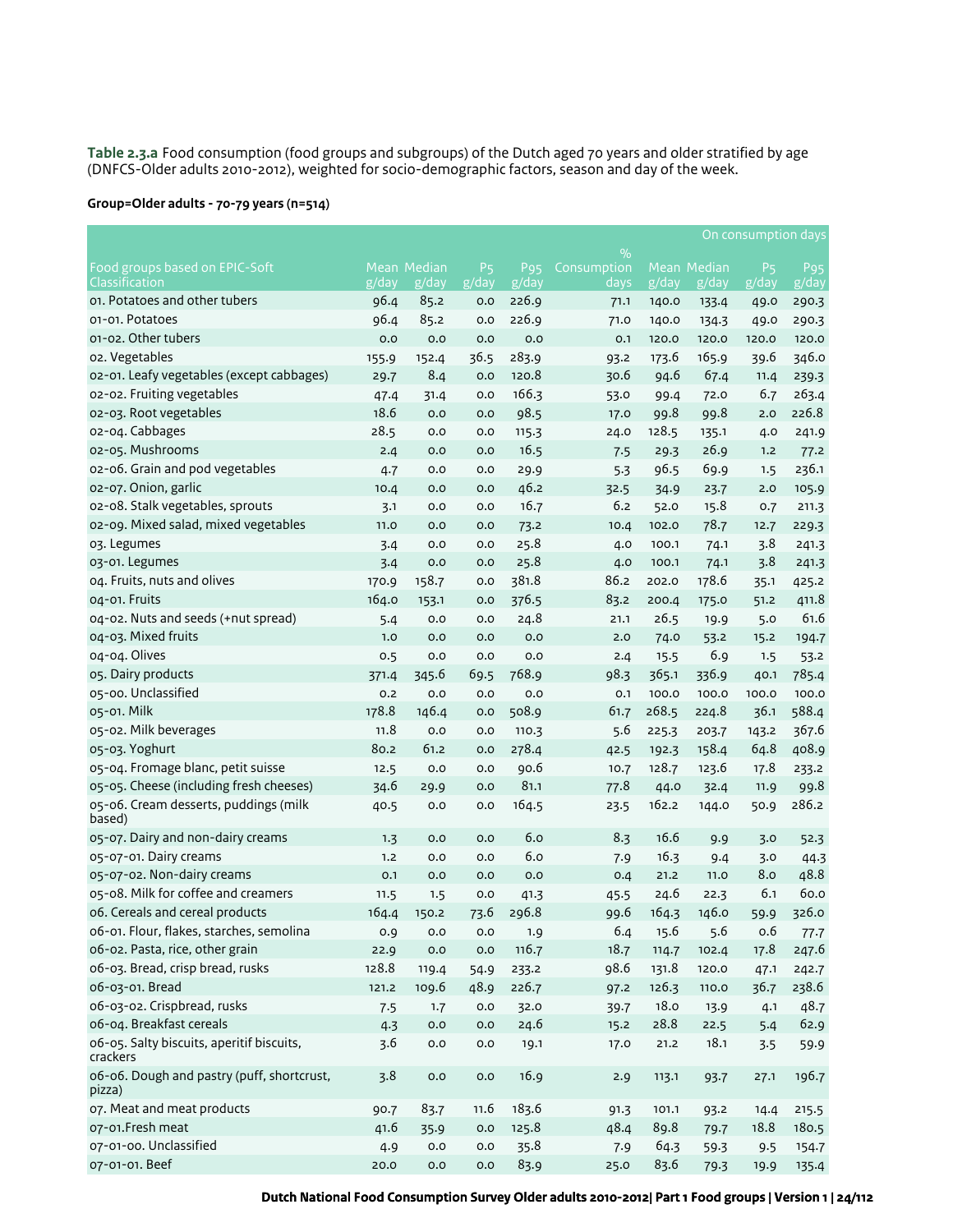# **Group=Older adults - 70-79 years (n=514)**

|                                                                   |             |                      |                         |                          |                     |                    |                             | On consumption days                  |                          |
|-------------------------------------------------------------------|-------------|----------------------|-------------------------|--------------------------|---------------------|--------------------|-----------------------------|--------------------------------------|--------------------------|
|                                                                   |             |                      |                         |                          | $\%$                |                    |                             |                                      |                          |
| Food groups based on EPIC-Soft<br>Classification                  | g/day       | Mean Median<br>g/day | P <sub>5</sub><br>g/day | P <sub>95</sub><br>g/day | Consumption<br>days | $\overline{g}/day$ | <b>Mean Median</b><br>g/day | P <sub>5</sub><br>$\overline{g}/day$ | P <sub>95</sub><br>g/day |
| 07-01-02. Veal                                                    |             |                      |                         |                          |                     |                    |                             | 8.5                                  |                          |
| 07-01-03. Pork                                                    | 0.3<br>15.8 | 0.0<br>0.0           | 0.0<br>0.0              | 0.0<br>88.4              | 0.5<br>16.4         | 73.1<br>100.4      | 74.4<br>81.7                | 16.4                                 | 133.5                    |
| 07-01-04. Mutton/Lamb                                             | 0.6         | 0.0                  | 0.0                     | 0.0                      | 0.6                 |                    |                             |                                      | 219.4                    |
| 07-02. Poultry                                                    |             |                      |                         |                          |                     | 90.7<br>86.0       | 102.1                       | 52.5                                 | 111.7<br>182.2           |
|                                                                   | 13.0        | 0.0                  | 0.0                     | 64.3                     | 14.3                |                    | 75.5                        | 12.3                                 |                          |
| 07-02-00. Unclassified and other poultry                          | 0.0         | 0.0                  | 0.0                     | 0.0                      | 0.0                 | $\bullet$          | $\cdot$                     | $\bullet$                            |                          |
| 07-02-01. Chicken, hen                                            | 12.6        | 0.0                  | 0.0                     | 63.5                     | 13.5                | 86.6               | 76.6                        | 11.6                                 | 189.1                    |
| 07-02-02. Turkey, young turkey                                    | 0.2         | 0.0                  | 0.0                     | 0.0                      | 0.4                 | 67.4               | 48.1                        | 29.5                                 | 70.8                     |
| 07-02-03. Duck                                                    | O.1         | 0.0                  | 0.0                     | 0.0                      | 0.1                 | 42.0               | 42.0                        | 42.0                                 | 42.0                     |
| 07-02-05. Rabbit (domestic)                                       | 0.2         | 0.0                  | 0.0                     | 0.0                      | 0.2                 | 101.9              | 101.9                       | 101.9                                | 101.9                    |
| 07-03. Game                                                       | O.1         | 0.0                  | 0.0                     | 0.0                      | 0.0                 | 264.0              | 264.0                       | 264.0                                | 264.0                    |
| 07-04. Processed meat                                             | 35.1        | 25.0                 | 0.0                     | 94.1                     | 71.3                | 50.2               | 33.6                        | 9.6                                  | 136.3                    |
| 07-05. Offals                                                     | 0.9         | 0.0                  | 0.0                     | 0.0                      | 0.7                 | 98.7               | 104.6                       | 6.8                                  | 161.2                    |
| 08. Fish and shellfish                                            | 24.6        | 0.0                  | 0.0                     | 100.9                    | 17.7                | 126.7              | 117.3                       | 35.4                                 | 227.4                    |
| 08-01. Fish                                                       | 21.0        | 0.0                  | 0.0                     | 100.2                    | 14.6                | 122.1              | 111.3                       | 34.0                                 | 227.0                    |
| 08-02. Crustaceans, molluscs                                      | 1.2         | 0.0                  | 0.0                     | 0.0                      | 1.9                 | 83.7               | 64.0                        | 19.1                                 | 156.9                    |
| 08-03. Fish products, fish in crumbs                              | 2.5         | 0.0                  | 0.0                     | 0.0                      | 2.6                 | 115.9              | 126.7                       | 19.1                                 | 203.2                    |
| og. Eggs and egg products                                         | 13.2        | 0.0                  | 0.0                     | 49.7                     | 27.7                | 43.6               | 49.4                        | 4.4                                  | 98.4                     |
| 09-01. Egg                                                        | 13.2        | 0.0                  | 0.0                     | 49.7                     | 27.7                | 43.6               | 49.4                        | 4.4                                  | 98.4                     |
| 10. Fat                                                           | 29.9        | 26.5                 | 7.2                     | 60.3                     | 98.9                | 29.6               | 26.2                        | 5.9                                  | 62.7                     |
| 10-00. Unclassified                                               | 1.0         | 0.0                  | 0.0                     | 6.1                      | 15.1                | 7.5                | 5.9                         | 0.6                                  | 19.8                     |
| 10-01. Vegetable oils                                             | 3.3         | 0.0                  | 0.0                     | 14.4                     | 31.8                | 10.0               | 6.2                         | 0.8                                  | 29.8                     |
| 10-02. Butter                                                     | 3.6         | 0.0                  | 0.0                     | 20.3                     | 25.4                | 14.4               | 9.8                         | 3.0                                  | 39.6                     |
| 10-03. Margarines                                                 | 21.6        | 19.1                 | 0.0                     | 52.4                     | 85.3                | 24.6               | 21.9                        | 3.0                                  | 57.1                     |
| 10-04. Deep frying fats                                           | 0.3         | 0.0                  | 0.0                     | 0.0                      | 1.8                 | 16.4               | 13.2                        | 6.3                                  | 31.0                     |
| 10-06. Other animal fat                                           | 0.0         | 0.0                  | 0.0                     | 0.0                      | 0.2                 | 2.1                | 1.3                         | 1.3                                  | 3.6                      |
| 11. Sugar and confectionery                                       | 40.0        | 28.5                 | 0.0                     | 120.1                    | 84.7                | 47.6               | 33.8                        | 5.6                                  | 132.3                    |
| 11-00. Unclassified                                               | 0.1         | 0.0                  | 0.0                     | 0.0                      | 1.8                 | 7.8                | 5.6                         | 0.4                                  | 17.0                     |
| 11-01. Sugar, honey, jam                                          | 18.0        | 11.3                 | 0.0                     | 61.0                     | 63.5                | 28.9               | 20.0                        | 3.4                                  | 83.1                     |
| 11-02. Chocolate, candy bars, paste,<br>chocolate confetti/flocks | 8.0         | 0.0                  | 0.0                     | 28.2                     | 34.2                | 23.2               | 14.8                        | 4.7                                  | $55 - 7$                 |
| 11-03. Confectionery non-chocolate                                | 2.0         | 0.0                  | 0.0                     | 12.1                     | 22.2                | 9.9                | 7.5                         | 1.5                                  | 26.1                     |
| 11-04. Syrup                                                      | 5.5         | 0.0                  | 0.0                     | 28.6                     | 25.0                | 23.7               | 19.3                        | 6.9                                  | 59.6                     |
| 11-05. Ice cream, water ice                                       | 6.5         | 0.0                  | 0.0                     | 48.7                     | 7.0                 | 85.7               | 71.2                        | 30.8                                 | 147.2                    |
| 11-05-00. Unclassified                                            | 0.1         | O.O                  | 0.0                     | 0.0                      | 0.4                 | 58.5               | 50.0                        | 50.0                                 | 83.5                     |
| 11-05-01. Ice cream                                               | 5.8         | 0.0                  | $_{\rm 0.0}$            | 44.9                     | 6.2                 | 85.0               | 72.5                        | 30.6                                 | 142.1                    |
| 11-05-02. Sorbet                                                  | 0.4         | 0.0                  | 0.0                     | 0.0                      | 0.8                 | 55.7               | 41.9                        | 32.0                                 | 81.1                     |
| 11-05-03. Water ice                                               | 0.1         | 0.0                  | 0.0                     | 0.0                      | 0.1                 | 50.9               | 50.0                        | 50.0                                 | 53.7                     |
| 12. Cakes                                                         | 44.5        | 33.9                 | 0.0                     | 120.5                    | 79.6                | 53.8               | 41.3                        | 8.7                                  | 144.2                    |
| 12-01. Cakes, pies, pastries, etc.                                | 30.3        | 19.5                 | 0.0                     | 105.2                    | 48.5                | 57.1               | 39.6                        | 18.3                                 | 135.8                    |
| 12-02. Dry cakes, biscuits                                        | 14.2        | 9.9                  | 0.0                     | 43.7                     | 59.4                | 25.5               | 19.8                        | 6.6                                  | 59.7                     |
| 13. Non-alcoholic beverages                                       |             | 1,411.4 1,341.2      |                         | 711.9 2,326.6            | 100.0               | 1,427.1 1,344.3    |                             |                                      | 660.4 2,448.3            |
| 13-00. Unclassified                                               | 3.5         | 0.0                  | 0.0                     | 0.0                      | 1.3                 | 232.8              | 173.4                       | 14.5                                 | 329.1                    |
| 13-01. Fruit and vegetable containing drinks                      | 70.6        | 0.0                  | 0.0                     | 279.9                    | 36.7                | 191.3              | 157.5                       | 19.2                                 | 484.7                    |
| 13-02. Carbonated/soft/isotonic drinks,<br>diluted syrups         | 49.7        | 0.0                  | 0.0                     | 321.9                    | 16.1                | 278.2              | 205.2                       | 99.7                                 | 687.7                    |
| 13-03. Coffee, tea and herbal teas                                | 813.1       | 773.5                |                         | 303.4 1,502.8            | 99.6                | 844.1              | 779.6                       |                                      | 332.8 1,532.1            |
| 13-03-01. Coffee                                                  | 454.9       | 447.6                | 6.5                     | 922.3                    | 94.8                | 481.2              | 450.0                       | 134.7                                | 896.1                    |
| 13-03-02. Tea                                                     | 289.5       | 213.8                | $_{\rm 0.0}$            | 846.3                    | 64.5                | 479.0              | 400.0                       |                                      | 145.1 1,018.7            |
| 13-03-03. Herbal tea                                              | 67.3        | 0.0                  | 0.0                     | 349.4                    | 19.5                | 377.1              | 318.6                       | 16.5                                 | 924.8                    |
| 13-03-04. Chicory, substitutes                                    | 1.4         | 0.0                  | 0.0                     | 0.0                      | 1.2                 | 142.5              | 3.8                         | 2.0                                  | 406.7                    |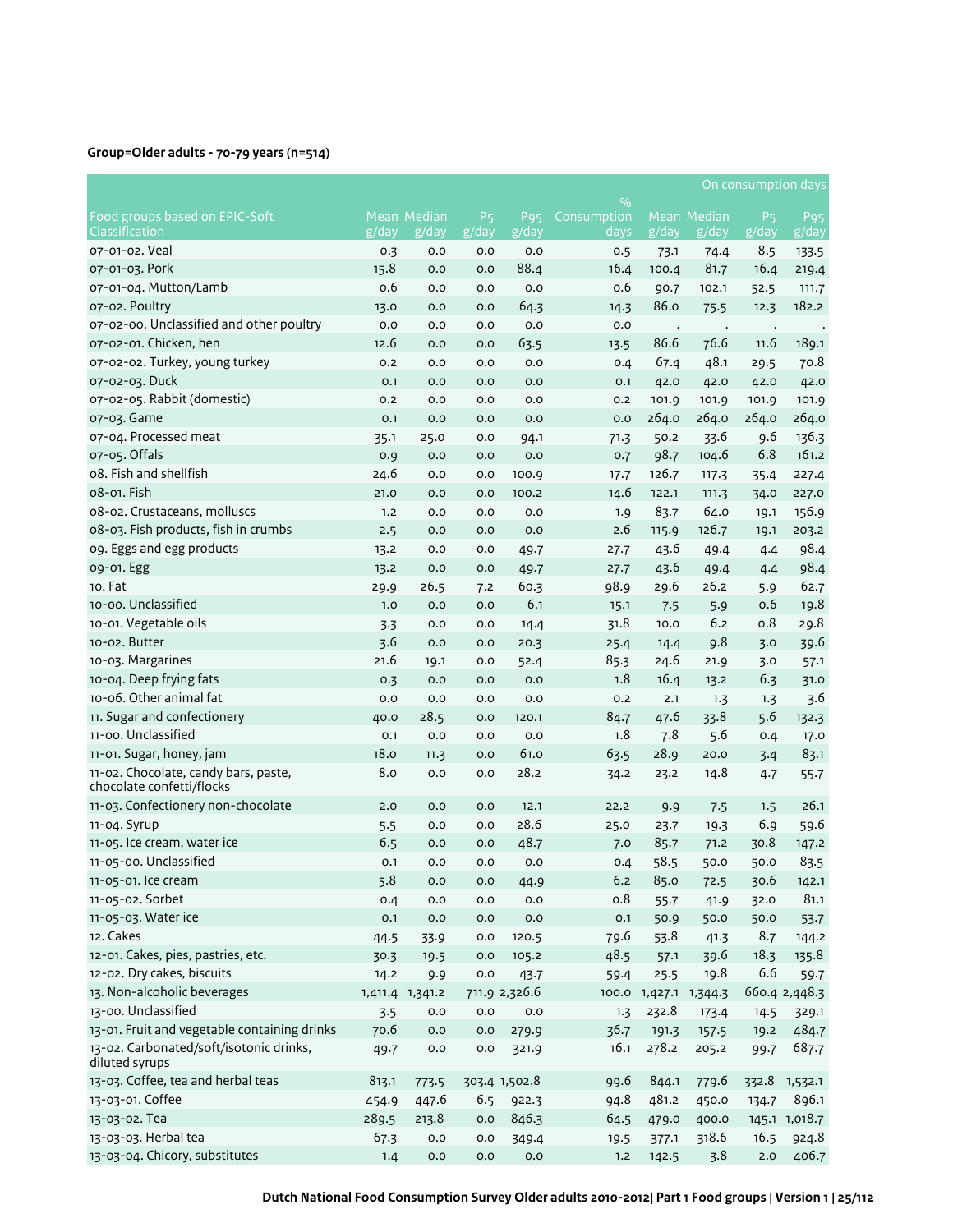# **Group=Older adults - 70-79 years (n=514)**

|                                                    |       |                      |                         |                          |                     |       |                             | On consumption days     |                                                  |
|----------------------------------------------------|-------|----------------------|-------------------------|--------------------------|---------------------|-------|-----------------------------|-------------------------|--------------------------------------------------|
|                                                    |       |                      |                         |                          | $\frac{9}{0}$       |       |                             |                         |                                                  |
| Food groups based on EPIC-Soft<br>Classification   | g/day | Mean Median<br>g/day | P <sub>5</sub><br>g/day | Pg <sub>5</sub><br>g/day | Consumption<br>days | g/day | <b>Mean Median</b><br>g/day | P <sub>5</sub><br>g/day | P <sub>95</sub><br>$\overline{g}/\overline{day}$ |
| 13-04. Waters                                      | 474.5 | 393.8                |                         | 0.0 1,223.7              | 86.4                | 542.2 | 450.4                       | 84.6                    | 1,330.0                                          |
| 14. Alcoholic beverages                            | 140.7 | 43.7                 | 0.0                     | 648.2                    | 46.7                | 298.7 | 185.6                       | 50.8                    | 907.7                                            |
| 14-00. Unclassified                                | 0.0   | 0.0                  | 0.0                     | 0.0                      | 0.0                 | 24.0  | 24.0                        | 24.0                    | 24.0                                             |
| 14-01. Wine                                        | 70.6  | 0.0                  | 0.0                     | 346.2                    | 29.6                | 229.8 | 153.0                       | 84.6                    | 605.1                                            |
| 14-02. Fortified wines (sherry, port,<br>vermouth) | 9.0   | 0.0                  | 0.0                     | 80.1                     | 7.0                 | 112.2 | 94.8                        | 37.6                    | 234.5                                            |
| 14-03. Beer, cider                                 | 51.9  | 0.0                  | 0.0                     | 437.9                    | 10.2                | 528.3 | 397.4                       | 243.6                   | 1,161.3                                          |
| 14-04. Spirits, brandy                             | 8.0   | O.O                  | 0.0                     | 62.6                     | 10.1                | 77.6  | 66.7                        | 27.2                    | 173.1                                            |
| 14-05. Aniseed drinks (pastis, ouzo)               | O.1   | O.O                  | 0.0                     | O.O                      | O.1                 | 31.1  | 25.3                        | 25.3                    | 49.7                                             |
| 14-06. Liqueurs                                    | 1.1   | O.O                  | 0.0                     | O.O                      | 2.5                 | 63.1  | 53.7                        | 3.9                     | 132.4                                            |
| 15. Condiments and sauces                          | 22.7  | 13.1                 | 0.0                     | 71.1                     | 63.0                | 36.0  | 24.3                        | 2.6                     | 105.1                                            |
| 15-01. Sauces                                      | 21.9  | 12.1                 | 0.0                     | 68.2                     | 57.9                | 37.6  | 25.0                        | 3.6                     | 106.5                                            |
| 15-01-00. Unclassified and other sauces            | 14.8  | 5.8                  | 0.0                     | 57.8                     | 40.2                | 38.4  | 26.1                        | 5.4                     | 107.7                                            |
| 15-01-01. Tomato sauces                            | 1.6   | O.O                  | 0.0                     | 3.4                      | 4.3                 | 32.7  | 15.4                        | 2.3                     | 101.0                                            |
| 15-01-02. Dressing sauces                          | 1.7   | O.O                  | 0.0                     | 9.7                      | 13.6                | 12.9  | 11.3                        | 1.8                     | 34.9                                             |
| 15-01-03. Mayonnaises and similars                 | 3.5   | 0.0                  | 0.0                     | 22.4                     | 12.1                | 24.4  | 17.0                        | 2.1                     | 59.4                                             |
| 15-01-04. Dessert sauces                           | 0.4   | 0.0                  | 0.0                     | 0.0                      | 1.0                 | 29.1  | 25.7                        | 9.7                     | 39.9                                             |
| 15-02. Yeast                                       | 0.0   | 0.0                  | 0.0                     | 0.0                      | 1.1                 | 5.1   | 3.4                         | 1.4                     | 9.2                                              |
| 15-04. Condiments                                  | 0.8   | O.O                  | 0.0                     | 5.9                      | 12.9                | 6.2   | 4.0                         | 0.4                     | 20.3                                             |
| 16. Soups, bouillon                                | 92.4  | 0.0                  | 0.0                     | 328.1                    | 33.3                | 272.3 | 252.4                       | 105.6                   | 497.9                                            |
| 16-01. Soups                                       | 80.9  | 0.0                  | 0.0                     | 319.7                    | 29.3                | 271.5 | 257.3                       | 131.5                   | 495.7                                            |
| 16-02. Bouillon                                    | 11.5  | 0.0                  | 0.0                     | 112.6                    | 5.9                 | 188.7 | 195.0                       | 3.7                     | 407.9                                            |
| 17. Miscellaneous                                  | 13.2  | O.O                  | 0.0                     | 75.1                     | 10.3                | 132.0 | 99.9                        | 31.8                    | 298.0                                            |
| 17-00. Unclassified                                | O.1   | 0.0                  | 0.0                     | 0.0                      | 0.2                 | 61.6  | 50.3                        | 28.2                    | 90.1                                             |
| 17-01. Soya products                               | 4.5   | 0.0                  | 0.0                     | 0.0                      | 4.0                 | 172.3 | 135.0                       | 42.6                    | 360.1                                            |
| 17-02. Dietetic products                           | 3.7   | O.O                  | 0.0                     | O.O                      | 1.3                 | 168.5 | 161.8                       | 2.0                     | 257.1                                            |
| 17-02-00. Unclassified                             | 3.7   | O.O                  | 0.0                     | 0.0                      | 1.1                 | 211.2 | 203.0                       | 32.1                    | 267.5                                            |
| 17-02-01. Artificial sweeteners                    | 0.0   | O.O                  | 0.0                     | 0.0                      | 0.3                 | 3.5   | 2.0                         | 2.0                     | 5.5                                              |
| 17-03. Snacks                                      | 4.9   | O.O                  | 0.0                     | 36.7                     | 4.7                 | 89.9  | 69.9                        | 42.6                    | 172.3                                            |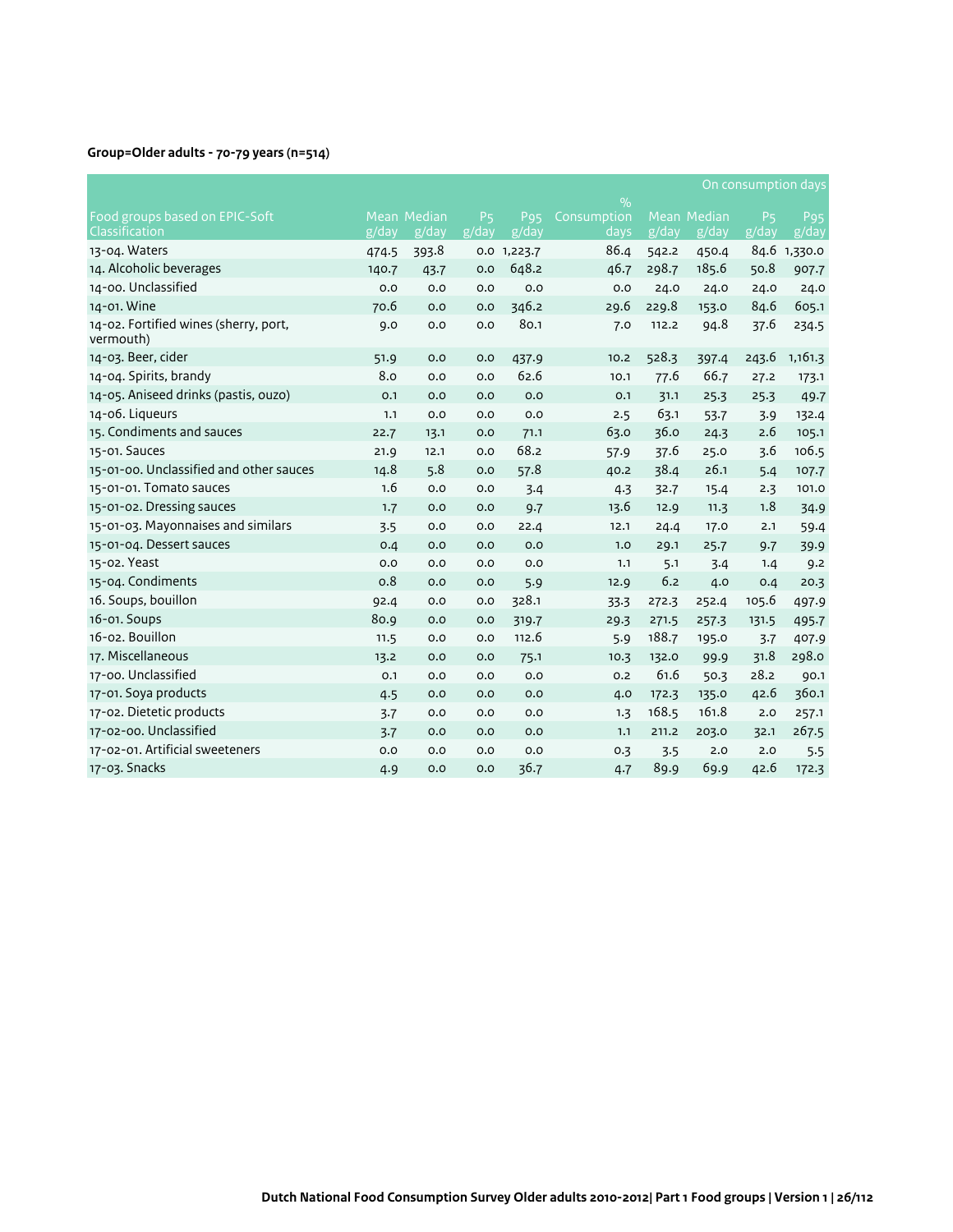|                                                       |       |                    |                |                 |             |       |             | On consumption days |                 |
|-------------------------------------------------------|-------|--------------------|----------------|-----------------|-------------|-------|-------------|---------------------|-----------------|
|                                                       |       |                    |                |                 | $\%$        |       |             |                     |                 |
| Food groups based on EPIC-Soft                        |       | <b>Mean Median</b> | P <sub>5</sub> | P <sub>95</sub> | Consumption |       | Mean Median | P <sub>5</sub>      | P <sub>95</sub> |
| Classification                                        | g/day | g/day              | g/day          | g/day           | days        | g/day | g/day       | g/day               | g/day           |
| 01. Potatoes and other tubers                         | 92.9  | 70.9               | 0.0            | 257.0           | 74.8        | 132.4 | 120.0       | 52.3                | 271.4           |
| 01-01. Potatoes                                       | 92.9  | 70.9               | 0.0            | 257.0           | 74.8        | 132.4 | 120.0       | 52.3                | 271.4           |
| 01-02. Other tubers                                   | 0.0   | 0.0                | 0.0            | 0.0             | 0.0         |       |             |                     |                 |
| o2. Vegetables                                        | 120.2 | 110.4              | 11.1           | 273.3           | 90.4        | 148.0 | 141.3       | 23.7                | 301.5           |
| 02-01. Leafy vegetables (except cabbages)             | 24.7  | 0.0                | 0.0            | 114.3           | 27.1        | 97.4  | 84.7        | 14.9                | 201.6           |
| 02-02. Fruiting vegetables                            | 29.6  | 2.0                | 0.0            | 125.4           | 36.7        | 96.3  | 80.5        | 5.0                 | 231.4           |
| 02-03. Root vegetables                                | 12.0  | 0.0                | 0.0            | 86.2            | 15.8        | 96.6  | 90.0        | 2.6                 | 239.8           |
| 02-04. Cabbages                                       | 34.2  | 2.3                | 0.0            | 124.4           | 26.4        | 132.9 | 133.7       | 5.3                 | 283.5           |
| 02-05. Mushrooms                                      | 0.8   | 0.0                | 0.0            | 1.7             | 3.3         | 22.5  | 17.2        | 2.5                 | 49.6            |
| o2-o6. Grain and pod vegetables                       | 1.6   | 0.0                | 0.0            | 0.3             | 3.2         | 67.2  | 37.4        | 0.9                 | 171.4           |
| 02-07. Onion, garlic                                  | 7.1   | 0.0                | 0.0            | 38.7            | 23.7        | 37.6  | 20.5        | 2.7                 | 121.8           |
| 02-08. Stalk vegetables, sprouts                      | 3.9   | 0.0                | 0.0            | 3.2             | 4.9         | 92.0  | 22.7        | 0.6                 | 288.5           |
| o2-o9. Mixed salad, mixed vegetables                  | 6.3   | 0.0                | 0.0            | 57.4            | 6.8         | 79.2  | 67.4        | 13.3                | 168.9           |
| 03. Legumes                                           | 3.3   | 0.0                | 0.0            | 36.4            | 3.1         | 98.6  | 93.9        | 4.6                 | 219.5           |
| 03-01. Legumes                                        | 3.3   | 0.0                | 0.0            | 36.4            | 3.1         | 98.6  | 93.9        | 4.6                 | 219.5           |
| 04. Fruits, nuts and olives                           | 148.4 | 141.8              | 0.0            | 349.5           | 82.5        | 187.9 | 163.0       | 24.1                | 458.0           |
| 04-01. Fruits                                         | 141.3 | 128.2              | 0.0            | 349.5           | 78.6        | 187.3 | 164.3       | 32.1                | 457.7           |
| 04-02. Nuts and seeds (+nut spread)                   | 5.9   | 0.0                | 0.0            | 31.0            | 19.8        | 31.4  | 20.0        | 6.7                 | 78.5            |
| 04-03. Mixed fruits                                   | 1.2   | 0.0                | 0.0            | 0.0             | 2.6         | 54.5  | 42.7        | 15.0                | 101.3           |
| 04-04. Olives                                         | 0.1   | 0.0                | 0.0            | 0.0             | 0.3         | 9.7   | 5.8         | 2.3                 | 16.2            |
| 05. Dairy products                                    | 304.3 | 290.0              | 43.3           | 674.0           | 99.6        | 336.6 | 315.7       | 31.7                | 743.0           |
| 05-00. Unclassified                                   | 0.0   | 0.0                | 0.0            | 0.0             | 0.0         |       |             |                     |                 |
| 05-01. Milk                                           | 130.7 | 85.2               | 0.0            | 395.0           | 58.7        | 248.7 | 216.8       | 34.1                | 554.7           |
| 05-02. Milk beverages                                 | 13.7  | 0.0                | 0.0            | 85.3            | 6.9         | 205.1 | 175.2       | 115.2               | 384.3           |
| 05-03. Yoghurt                                        | 57.6  | 0.0                | 0.0            | 216.8           | 40.4        | 167.2 | 150.6       | 51.9                | 285.1           |
| 05-04. Fromage blanc, petit suisse                    | 7.1   | 0.0                | 0.0            | 58.8            | 7.3         | 119.5 | 117.1       | 30.0                | 238.3           |
| 05-05. Cheese (including fresh cheeses)               | 33.4  | 29.1               | 0.0            | 71.4            | 80.3        | 37.9  | 28.7        | 12.2                | 84.2            |
| 05-06. Cream desserts, puddings (milk<br>based)       | 51.1  | 0.0                | 0.0            | 192.9           | 33.5        | 173.2 | 154.5       | 50.5                | 340.1           |
| 05-07. Dairy and non-dairy creams                     | 1.4   | 0.0                | 0.0            | 9.1             | 12.7        | 12.5  | 10.9        | 3.0                 | 25.4            |
| 05-07-01. Dairy creams                                | 1.3   | 0.0                | 0.0            | 8.0             | 12.0        | 12.6  | 10.8        | 3.0                 | 26.6            |
| 05-07-02. Non-dairy creams                            | 0.1   | 0.0                | 0.0            | 0.0             | 0.7         | 9.3   | 5.6         | 3.0                 | 11.4            |
| 05-08. Milk for coffee and creamers                   | 9.3   | 5.4                | 0.0            | 31.2            | 50.1        | 18.3  | 15.5        | 3.3                 | 40.7            |
| o6. Cereals and cereal products                       | 149.9 | 149.8              | 67.8           | 260.0           | 99.6        | 150.2 | 138.9       | 64.5                | 282.4           |
| 06-01. Flour, flakes, starches, semolina              | 1.2   | $_{\rm 0.0}$       | 0.0            | 6.2             | 10.2        | 10.0  | 5.0         | 0.8                 | 29.3            |
| 06-02. Pasta, rice, other grain                       | 22.0  | 0.0                | 0.0            | 112.7           | 14.7        | 139.7 | 111.7       | 35.5                | 335.0           |
| 06-03. Bread, crisp bread, rusks                      | 121.6 | 119.5              | 45.3           | 213.2           | 99.2        | 122.8 | 119.0       | 49.6                | 207.3           |
| 06-03-01. Bread                                       | 115.5 | 111.7              | 34.6           | 210.3           | 97.6        | 118.4 | 104.9       | 47.3                | 206.4           |
| 06-03-02. Crispbread, rusks                           | 6.1   | 0.6                | 0.0            | 22.9            | 42.0        | 15.1  | 12.6        | 3.5                 | 31.8            |
| 06-04. Breakfast cereals                              | 3.2   | $_{\rm 0.0}$       | 0.0            | 20.5            | 12.8        | 28.5  | 21.4        | 3.7                 | 76.5            |
| 06-05. Salty biscuits, aperitif biscuits,<br>crackers | 1.4   | 0.0                | 0.0            | 7.7             | 9.3         | 15.5  | 10.4        | 4.0                 | 47.0            |
| 06-06. Dough and pastry (puff, shortcrust,<br>pizza)  | 0.5   | $_{\rm 0.0}$       | $_{\rm 0.0}$   | $_{\rm 0.0}$    | 1.4         | 82.1  | 58.1        | 17.6                | 159.1           |
| 07. Meat and meat products                            | 84.3  | 78.9               | 10.6           | 155.9           | 85.1        | 95.4  | 90.7        | 18.3                | 199.7           |
| 07-01.Fresh meat                                      | 47.7  | 37.5               | 0.0            | 147.0           | 50.8        | 86.5  | 75.9        | 20.5                | 198.2           |
| 07-01-00. Unclassified                                | 5.1   | 0.0                | 0.0            | 43.8            | 10.0        | 64.0  | 62.8        | 7.6                 | 129.9           |
| 07-01-01. Beef                                        | 32.0  | 0.0                | 0.0            | 145.9           | 25.7        | 99.3  | 83.1        | 25.0                | 192.8           |
| 07-01-02. Veal                                        | 0.5   | 0.0                | 0.0            | $_{\rm 0.0}$    | 0.5         | 100.7 | 75.8        | 70.0                | 152.5           |
| 07-01-03. Pork                                        | 9.9   | $_{\rm 0.0}$       | 0.0            | 53.1            | 16.5        | 68.1  | 73.1        | 6.3                 | 111.7           |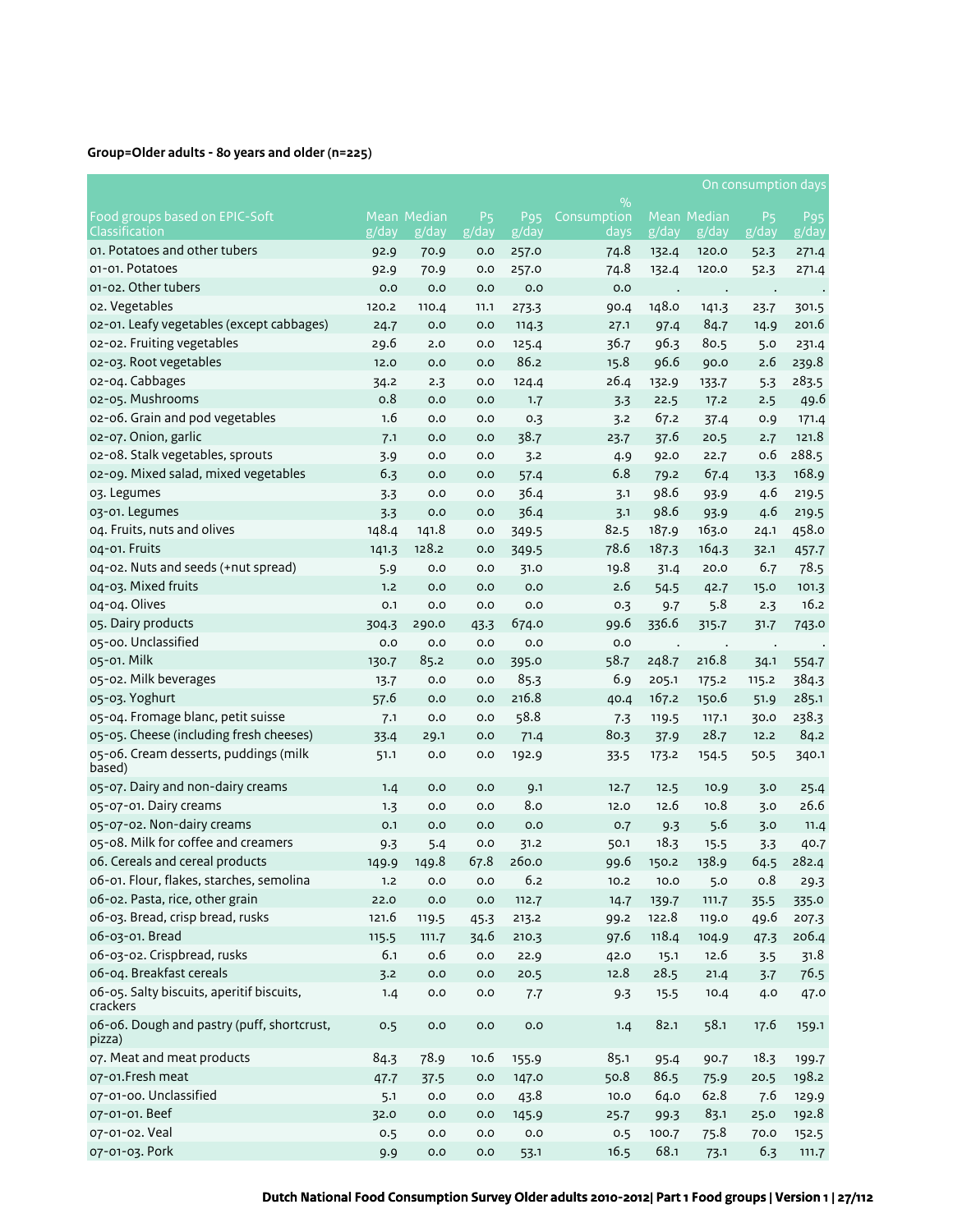|                                                                   |                 |                      |                               |                          |                     |                       |                             |                                      | On consumption days      |
|-------------------------------------------------------------------|-----------------|----------------------|-------------------------------|--------------------------|---------------------|-----------------------|-----------------------------|--------------------------------------|--------------------------|
|                                                                   |                 |                      |                               |                          | $\%$                |                       |                             |                                      |                          |
| Food groups based on EPIC-Soft<br>Classification                  | g/day           | Mean Median<br>g/day | <b>P<sub>5</sub></b><br>g/day | P <sub>95</sub><br>g/day | Consumption<br>days | g/day                 | <b>Mean Median</b><br>g/day | P <sub>5</sub><br>$\overline{g}/day$ | P <sub>95</sub><br>g/day |
| 07-01-04. Mutton/Lamb                                             | 0.2             | 0.0                  | 0.0                           | 0.0                      | 0.5                 | 61.0                  | 59.6                        | 31.1                                 | 69.5                     |
| 07-02. Poultry                                                    | 7.8             | 0.0                  | 0.0                           | 46.6                     | 10.2                | 80.5                  | 76.0                        | 17.4                                 | 128.1                    |
| 07-02-00. Unclassified and other poultry                          | 0.0             | 0.0                  | 0.0                           | 0.0                      | 0.0                 | $\cdot$               | $\cdot$                     | $\cdot$                              |                          |
| 07-02-01. Chicken, hen                                            | 6.9             | 0.0                  | 0.0                           | 46.4                     | 9.0                 | 80.5                  | 90.1                        | 17.1                                 | 128.6                    |
| 07-02-02. Turkey, young turkey                                    | 0.3             | 0.0                  | 0.0                           | 0.0                      | о.6                 | 89.1                  | 76.0                        | 76.0                                 | 107.1                    |
| 07-02-03. Duck                                                    | 0.6             | 0.0                  | 0.0                           | 0.0                      | 0.5                 | 69.3                  | 61.7                        | 58.2                                 | 74.6                     |
| 07-02-05. Rabbit (domestic)                                       | 0.0             | 0.0                  | 0.0                           | 0.0                      | 0.0                 |                       |                             |                                      |                          |
| 07-03. Game                                                       | 0.0             | 0.0                  | 0.0                           | 0.0                      | 0.0                 |                       |                             | $\bullet$                            |                          |
| 07-04. Processed meat                                             | 28.7            | 14.7                 | 0.0                           | 113.8                    | 56.5                | 51.2                  | 31.2                        | 9.5                                  | 130.0                    |
| 07-05. Offals                                                     | 0.1             | 0.0                  | 0.0                           | 0.0                      | 0.4                 | 32.7                  | 10.0                        | 10.0                                 | 85.1                     |
| o8. Fish and shellfish                                            | 17.0            | 0.0                  | 0.0                           | 92.5                     | 17.9                | 109.2                 | 88.5                        | 13.8                                 | 200.5                    |
| 08-01. Fish                                                       | 14.1            | 0.0                  | 0.0                           | 86.0                     | 15.9                | 102.9                 | 82.3                        | 11.6                                 | 197.5                    |
| 08-02. Crustaceans, molluscs                                      | 0.3             | 0.0                  | 0.0                           | 0.0                      | 0.9                 | 34.5                  | 14.8                        | 10.0                                 | 91.8                     |
| 08-03. Fish products, fish in crumbs                              | 2.6             | 0.0                  | 0.0                           | 0.0                      | 2.3                 | 126.0                 | 95.5                        | 67.5                                 | 194.1                    |
| og. Eggs and egg products                                         | 8.6             | 0.0                  | 0.0                           | 36.7                     | 22.5                | 41.0                  | 45.7                        | 4.6                                  | 86.3                     |
| 09-01. Egg                                                        | 8.6             | 0.0                  | 0.0                           | 36.7                     | 22.5                | 41.0                  | 45.7                        | 4.6                                  | 86.3                     |
| 10. Fat                                                           | 26.7            | 26.0                 | 8.5                           | 48.5                     | 99.8                | 28.7                  | 24.2                        | 5.9                                  | 62.9                     |
| 10-00. Unclassified                                               | 1.4             | 0.0                  | 0.0                           | 8.9                      | 20.2                | 6.5                   | 5.0                         | 0.8                                  | 19.4                     |
| 10-01. Vegetable oils                                             | 1.9             | 0.0                  | 0.0                           | 10.6                     | 19.7                | 9.0                   | 7.2                         | 0.8                                  | 22.7                     |
| 10-02. Butter                                                     | 7.2             | 0.0                  | 0.0                           | 26.8                     | 31.4                | 20.2                  | 17.8                        | 2.9                                  | 42.8                     |
| 10-03. Margarines                                                 | 15.6            | 13.6                 | 0.0                           | 40.6                     | 83.8                | 22.6                  | 18.8                        | 1.1                                  | 57.9                     |
| 10-04. Deep frying fats                                           | 0.5             | 0.0                  | 0.0                           | 1.1                      | 1.7                 | 15.6                  | 11.4                        | 1.2                                  | 29.7                     |
| 10-06. Other animal fat                                           | 0.0             | 0.0                  | 0.0                           | 0.0                      | 0.2                 | 12.4                  | 7.9                         | 7.9                                  | 18.4                     |
| 11. Sugar and confectionery                                       | 35.9            | 25.0                 | 3.7                           | 88.7                     | 91.6                | 40.9                  | 31.4                        | 7.1                                  | 114.1                    |
| 11-00. Unclassified                                               | 0.1             | 0.0                  | 0.0                           | 0.0                      | 1.8                 | 10.7                  | 4.2                         | 1.3                                  | 34.9                     |
| 11-01. Sugar, honey, jam                                          | 18.7            | 9.9                  | 0.0                           | 74.1                     | 69.7                | 29.1                  | 19.9                        | 3.6                                  | 73.6                     |
| 11-02. Chocolate, candy bars, paste,<br>chocolate confetti/flocks | 7.4             | 6.2                  | 0.0                           | 23.5                     | 47.7                | 16.4                  | 13.6                        | 4.4                                  | 36.4                     |
| 11-03. Confectionery non-chocolate                                | 2.2             | 0.0                  | 0.0                           | 9.8                      | 22.3                | 11.2                  | 8.0                         | 2.0                                  | 32.2                     |
| 11-04. Syrup                                                      | 4.8             | 0.0                  | 0.0                           | 28.7                     | 16.3                | 24.9                  | 16.4                        | 7.0                                  | 70.9                     |
| 11-05. Ice cream, water ice                                       | 2.9             | 0.0                  | 0.0                           | 25.7                     | 3.7                 | 72.9                  | 65.1                        | 32.0                                 | 133.6                    |
| 11-05-00. Unclassified                                            | 0.2             | 0.0                  | 0.0                           | 0.0                      | 0.2                 | 32.0                  | 32.0                        | 32.0                                 | 32.0                     |
| 11-05-01. Ice cream                                               | 2.7             | 0.0                  | 0.0                           | 25.1                     | 3.5                 | 73.9                  | 65.9                        | 32.9                                 | 129.8                    |
| 11-05-02. Sorbet                                                  | 0.0             | 0.0                  | 0.0                           | 0.0                      | 0.0                 |                       |                             |                                      |                          |
| 11-05-03. Water ice                                               | 0.0             | 0.0                  | 0.0                           | 0.0                      | 0.0                 | 110.0                 | 110.0                       | 110.0                                | 110.0                    |
| 12. Cakes                                                         | 48.5            | 39.1                 | 1.2                           | 112.2                    | 88.9                | 52.7                  | 41.2                        | 7.7                                  | 144.1                    |
| 12-01. Cakes, pies, pastries, etc.                                | 26.1            | 19.2                 | 0.0                           | 89.7                     | 48.5                | 54.1                  | 39.8                        | 18.9                                 | 144.1                    |
| 12-02. Dry cakes, biscuits                                        | 22.4            | 18.9                 | 0.0                           | 56.0                     | 68.9                | 29.9                  | 23.4                        | 6.6                                  | 73.4                     |
| 13. Non-alcoholic beverages                                       | 1,450.3 1,307.9 |                      | 675.9                         | 2,582.<br>9              |                     | 100.0 1,379.3 1,247.2 |                             |                                      | 649.9 2,795.6            |
| 13-00. Unclassified                                               | 3.5             | 0.0                  | 0.0                           | 0.0                      | 1.6                 | 230.8                 | 102.5                       | 12.5                                 | 547.9                    |
| 13-01. Fruit and vegetable containing drinks                      | 56.0            | 0.0                  | 0.0                           | 224.7                    | 34.0                | 168.2                 | 150.4                       | 26.7                                 | 346.3                    |
| 13-02. Carbonated/soft/isotonic drinks,<br>diluted syrups         | 37.5            | 0.0                  | 0.0                           | 202.1                    | 15.1                | 235.5                 | 177.6                       | 78.6                                 | 542.0                    |
| 13-03. Coffee, tea and herbal teas                                | 862.2           | 724.1                |                               | 167.0 2,130.3            | 99.8                | 823.5                 | 718.4                       |                                      | 219.1 1,863.4            |
| 13-03-01. Coffee                                                  | 281.3           | 268.4                | 0.0                           | 678.1                    | 86.8                | 362.3                 | 339.1                       | 85.1                                 | 751.2                    |
| 13-03-02. Tea                                                     | 533.6           | 314.5                |                               | 0.0 1,905.0              | 79.1                | 587.9                 | 432.9                       |                                      | 123.5 1,785.9            |
| 13-03-03. Herbal tea                                              | 46.2            | 0.0                  | 0.0                           | 394.4                    | 11.0                | 371.8                 | 338.3                       | 148.3                                | 703.4                    |
| 13-03-04. Chicory, substitutes                                    | 1.1             | 0.0                  | 0.0                           | 0.0                      | 0.7                 | 184.8                 | 90.0                        | 89.5                                 | 266.6                    |
| 13-04. Waters                                                     | 491.1           | 416.2                |                               | 0.0 1,218.2              | 91.2                | 505.9                 | 372.7                       |                                      | 71.6 1,330.6             |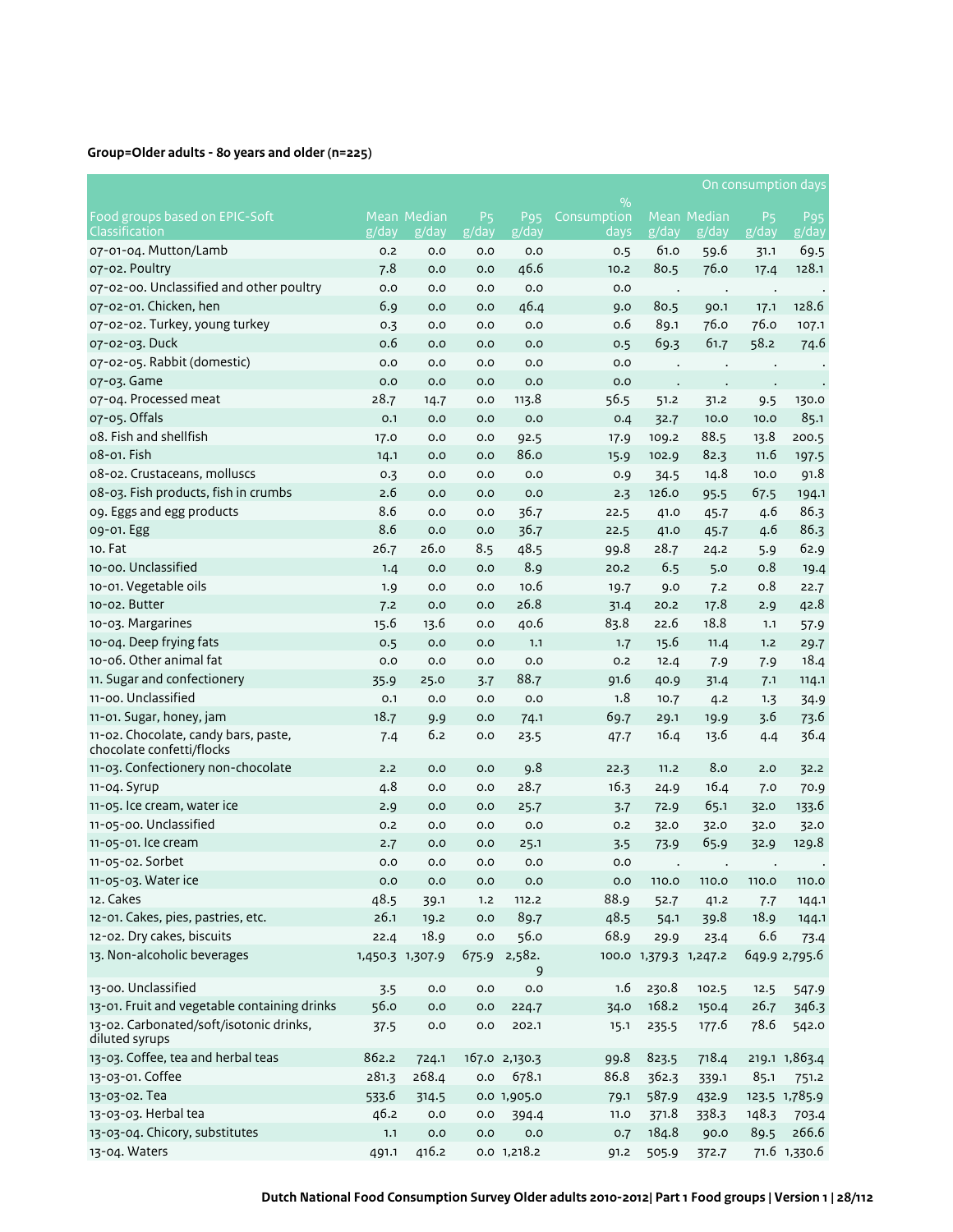|                                                    |       |                                              |                         |                                 |                                      |                  |                      | On consumption days     |              |
|----------------------------------------------------|-------|----------------------------------------------|-------------------------|---------------------------------|--------------------------------------|------------------|----------------------|-------------------------|--------------|
| Food groups based on EPIC-Soft<br>Classification   | g/day | Mean Median<br>$\overline{g}/\overline{day}$ | P <sub>5</sub><br>g/day | <b>P</b> <sub>95</sub><br>g/day | $\frac{9}{0}$<br>Consumption<br>days | g/day            | Mean Median<br>g/day | P <sub>5</sub><br>g/day | P95<br>g/day |
| 14. Alcoholic beverages                            | 57.4  | 0.0                                          | 0.0                     | 279.5                           | 34.1                                 | 186.7            | 124.0                | 27.4                    | 612.9        |
| 14-00. Unclassified                                | 0.4   | 0.0                                          | 0.0                     | O.O                             | 0.3                                  | 96.1             | 78.0                 | 78.0                    | 118.9        |
| 14-01. Wine                                        | 31.1  | O.O                                          | 0.0                     | 200.4                           | 17.9                                 | 186.5            | 154.7                | 76.3                    | 374.0        |
| 14-02. Fortified wines (sherry, port,<br>vermouth) | 2.7   | 0.0                                          | 0.0                     | 8.1                             | 3.1                                  | 65.2             | 46.8                 | 9.0                     | 150.8        |
| 14-03. Beer, cider                                 | 13.6  | 0.0                                          | 0.0                     | 0.0                             | 4.7                                  | 395.7            | 295.7                | 250.0                   | 857.1        |
| 14-04. Spirits, brandy                             | 8.0   | 0.0                                          | 0.0                     | 37.7                            | 12.2                                 | 64.2             | 46.6                 | 28.5                    | 138.2        |
| 14-05. Aniseed drinks (pastis, ouzo)               | 0.0   | 0.0                                          | 0.0                     | 0.0                             | 0.0                                  |                  |                      |                         | $\,$ .       |
| 14-06. Liqueurs                                    | 1.7   | 0.0                                          | 0.0                     | 0.6                             | 3.1                                  | 46.7             | 49.6                 | 11.0                    | 122.1        |
| 15. Condiments and sauces                          | 29.6  | 23.3                                         | 0.0                     | 73.0                            | 68.2                                 | 39.3             | 25.0                 | 2.1                     | 107.9        |
| 15-01. Sauces                                      | 29.3  | 23.3                                         | 0.0                     | 73.0                            | 64.5                                 | 41.0             | 26.9                 | 2.4                     | 108.0        |
| 15-01-00. Unclassified and other sauces            | 16.7  | 11.7                                         | 0.0                     | 58.7                            | 50.7                                 | 36.5             | 24.7                 | 2.1                     | 97.0         |
| 15-01-01. Tomato sauces                            | 3.1   | O.O                                          | 0.0                     | 6.7                             | 4.3                                  | 45.9             | 13.4                 | 3.1                     | 177.6        |
| 15-01-02. Dressing sauces                          | 1.1   | O.O                                          | 0.0                     | 6.2                             | 5.8                                  | 13.5             | 8.9                  | 1.2                     | 41.6         |
| 15-01-03. Mayonnaises and similars                 | 8.3   | 0.0                                          | 0.0                     | 52.0                            | 12.7                                 | 40.7             | 18.0                 | 2.0                     | 106.3        |
| 15-01-04. Dessert sauces                           | 0.1   | 0.0                                          | 0.0                     | O.O                             | 0.3                                  | 21.4             | 11.3                 | 11.3                    | 39.4         |
| 15-02. Yeast                                       | 0.0   | 0.0                                          | 0.0                     | 0.0                             | 0.0                                  | $\blacksquare$ . | $\cdot$              | $\bullet$               |              |
| 15-04. Condiments                                  | 0.3   | 0.0                                          | 0.0                     | 2.8                             | 8.1                                  | 4.4              | 2.5                  | 0.8                     | 11.7         |
| 16. Soups, bouillon                                | 79.7  | 0.0                                          | 0.0                     | 287.6                           | 32.5                                 | 242.6            | 203.4                | 94.9                    | 517.1        |
| 16-01. Soups                                       | 74.3  | 0.0                                          | 0.0                     | 287.5                           | 29.3                                 | 245.1            | 208.3                | 94.1                    | 550.3        |
| 16-02. Bouillon                                    | 5.3   | 0.0                                          | 0.0                     | 0.0                             | 3.9                                  | 180.7            | 175.6                | 71.9                    | 194.1        |
| 17. Miscellaneous                                  | 9.1   | 0.0                                          | 0.0                     | 62.9                            | 6.1                                  | 108.4            | 71.9                 | 44.1                    | 224.8        |
| 17-00. Unclassified                                | 0.3   | 0.0                                          | 0.0                     | O.O                             | 0.4                                  | 96.4             | 84.6                 | 84.6                    | 138.9        |
| 17-01. Soya products                               | 3.8   | 0.0                                          | 0.0                     | 0.0                             | 1.5                                  | 164.8            | 91.5                 | 53.2                    | 358.2        |
| 17-02. Dietetic products                           | 0.3   | 0.0                                          | 0.0                     | O.O                             | 0.2                                  | 200.0            | 200.0                | 200.0                   | 200.0        |
| 17-02-00. Unclassified                             | 0.3   | 0.0                                          | 0.0                     | 0.0                             | 0.2                                  | 200.0            | 200.0                | 200.0                   | 200.0        |
| 17-02-01. Artificial sweeteners                    | 0.0   | 0.0                                          | 0.0                     | 0.0                             | 0.0                                  |                  |                      |                         |              |
| 17-03. Snacks                                      | 4.8   | 0.0                                          | 0.0                     | 42.9                            | 4.0                                  | 83.5             | 70.9                 | 43.2                    | 129.9        |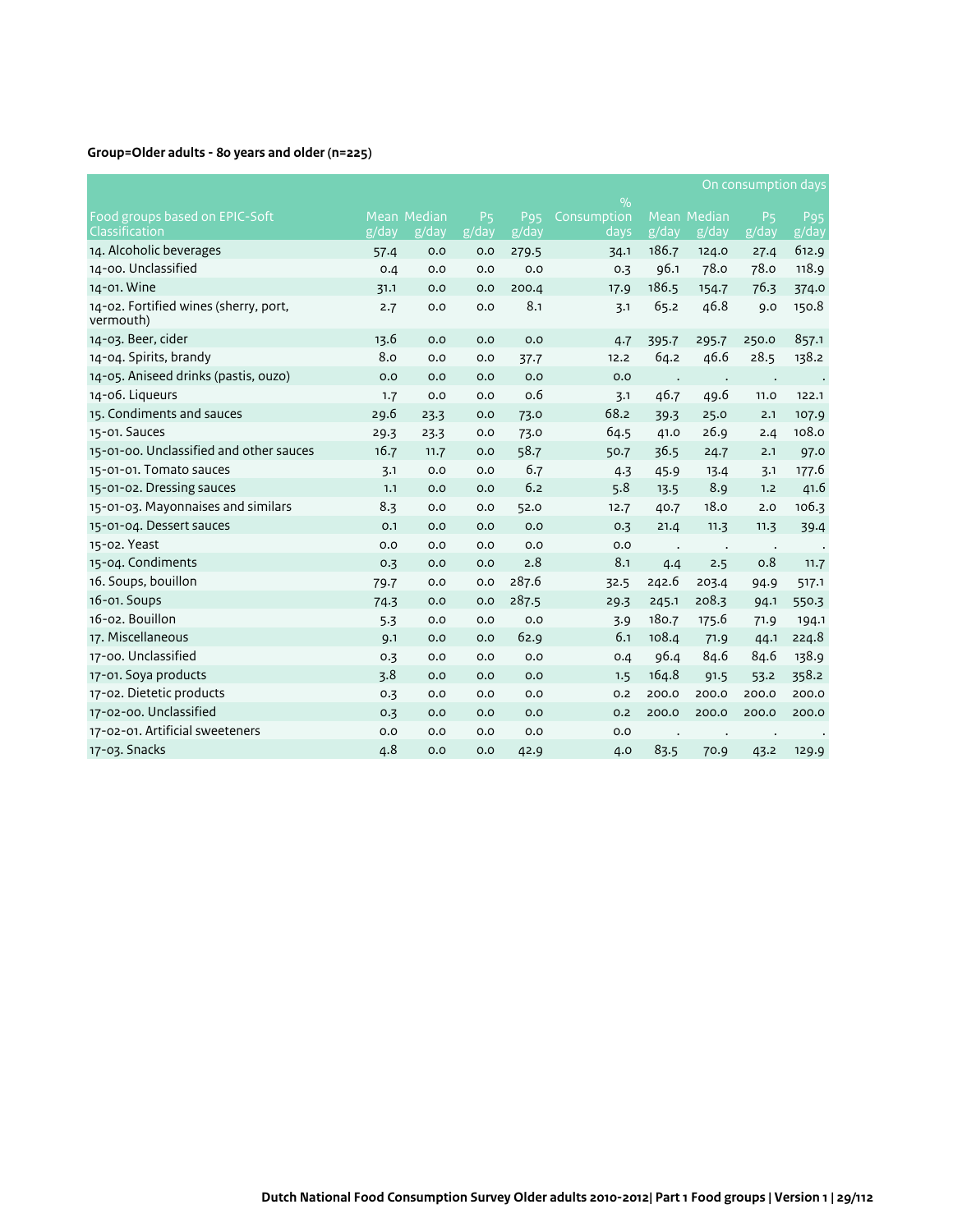**Table 2.3.b** Food consumption (food groups and subgroups) of the Dutch aged 70 years and older stratified by age and gender (DNFCS-Older adults 2010-2012), weighted for socio-demographic factors, season and day of the week.

### **Group=Male older adults - 70-79 years (n=270)**

|                                                       |       |             |                |                 |                     |       |             | On consumption days           |                 |
|-------------------------------------------------------|-------|-------------|----------------|-----------------|---------------------|-------|-------------|-------------------------------|-----------------|
| Food groups based on EPIC-Soft                        |       | Mean Median | P <sub>5</sub> | P <sub>95</sub> | $\%$<br>Consumption |       | Mean Median | P <sub>5</sub>                | P <sub>95</sub> |
| <b>Classification</b>                                 | g/day | g/day       | g/day          | g/day           | days                | g/day | g/day       | $\overline{g}/\overline{day}$ | g/day           |
| 01. Potatoes and other tubers                         | 112.7 | 94.7        | 0.0            | 310.4           | 71.2                | 165.1 | 139.7       | 62.2                          | 337.0           |
| 01-01. Potatoes                                       | 112.7 | 94.7        | 0.0            | 310.4           | 71.2                | 165.1 | 139.7       | 62.2                          | 337.0           |
| 01-02. Other tubers                                   | 0.0   | 0.0         | 0.0            | 0.0             | 0.0                 |       |             |                               |                 |
| o2. Vegetables                                        | 151.9 | 146.0       | 16.9           | 283.6           | 92.9                | 173.9 | 164.7       | 39.9                          | 355.5           |
| 02-01. Leafy vegetables (except cabbages)             | 26.2  | 0.0         | 0.0            | 121.7           | 27.5                | 104.7 | 82.7        | 9.4                           | 295.9           |
| 02-02. Fruiting vegetables                            | 50.6  | 33.0        | 0.0            | 170.0           | 51.6                | 107.4 | 79.5        | 7.2                           | 283.2           |
| 02-03. Root vegetables                                | 17.0  | 0.0         | 0.0            | 100.1           | 14.3                | 104.5 | 99.9        | 3.5                           | 228.6           |
| 02-04. Cabbages                                       | 25.2  | 0.0         | 0.0            | 119.0           | 20.3                | 143.4 | 144.7       | 3.9                           | 246.3           |
| 02-05. Mushrooms                                      | 1.7   | 0.0         | 0.0            | 13.7            | 7.6                 | 23.7  | 20.2        | 2.8                           | 56.2            |
| o2-o6. Grain and pod vegetables                       | 4.7   | 0.0         | 0.0            | 18.2            | 5.6                 | 94.6  | 100.4       | 1.0                           | 222.6           |
| 02-07. Onion, garlic                                  | 10.6  | 0.0         | 0.0            | 45.6            | 33.0                | 35.2  | 24.8        | 1.7                           | 86.4            |
| 02-08. Stalk vegetables, sprouts                      | 2.2   | 0.0         | 0.0            | 3.0             | 5.4                 | 39.2  | 9.6         | 0.8                           | 187.3           |
| 02-09. Mixed salad, mixed vegetables                  | 13.7  | 0.0         | 0.0            | 80.7            | 11.5                | 109.0 | 87.9        | 14.8                          | 275.6           |
| 03. Legumes                                           | 4.6   | 0.0         | 0.0            | 37.0            | 5.6                 | 99.5  | 74.1        | 6.1                           | 247.6           |
| 03-01. Legumes                                        | 4.6   | 0.0         | 0.0            | 37.0            | 5.6                 | 99.5  | 74.1        | 6.1                           | 247.6           |
| 04. Fruits, nuts and olives                           | 152.8 | 140.7       | 0.0            | 330.8           | 84.0                | 189.4 | 165.8       | 32.6                          | 424.2           |
| 04-01. Fruits                                         | 145.9 | 140.2       | 0.0            | 330.1           | 81.1                | 187.8 | 164.9       | 46.7                          | 407.6           |
| 04-02. Nuts and seeds (+nut spread)                   | 5.5   | 0.0         | 0.0            | 29.7            | 17.1                | 31.4  | 20.0        | 6.8                           | 82.9            |
| 04-03. Mixed fruits                                   | 1.2   | 0.0         | 0.0            | 0.0             | 2.2                 | 52.2  | 25.6        | 14.0                          | 112.5           |
| 04-04. Olives                                         | 0.3   | 0.0         | 0.0            | 0.0             | 2.9                 | 12.5  | 6.0         | 2.1                           | 38.8            |
| 05. Dairy products                                    | 373.2 | 353.7       | 77.6           | 735.3           | 98.7                | 387.9 | 381.0       | 52.4                          | 794.5           |
| 05-00. Unclassified                                   | 0.4   | 0.0         | 0.0            | 0.0             | 0.3                 | 100.0 | 100.0       | 100.0                         | 100.0           |
| 05-01. Milk                                           | 161.8 | 111.0       | 0.0            | 459.7           | 60.9                | 281.7 | 250.1       | 37.8                          | 551.0           |
| 05-02. Milk beverages                                 | 17.2  | 0.0         | 0.0            | 110.2           | 7.0                 | 231.5 | 210.8       | 144.6                         | 375.6           |
| 05-03. Yoghurt                                        | 82.6  | 60.3        | 0.0            | 269.5           | 42.4                | 202.7 | 175.8       | 64.9                          | 456.6           |
| 05-04. Fromage blanc, petit suisse                    | 11.9  | 0.0         | 0.0            | 84.5            | 8.5                 | 141.5 | 131.1       | 16.3                          | 230.6           |
| 05-05. Cheese (including fresh cheeses)               | 36.5  | 34.4        | 0.0            | 78.3            | 77.4                | 47.6  | 40.9        | 12.4                          | 101.8           |
| 05-06. Cream desserts, puddings (milk<br>based)       | 49.7  | 0.0         | 0.0            | 211.4           | 25.9                | 181.9 | 164.3       | 76.4                          | 305.3           |
| 05-07. Dairy and non-dairy creams                     | 1.1   | 0.0         | 0.0            | 6.7             | 9.2                 | 16.6  | 11.0        | 3.0                           | 44.9            |
| 05-07-01. Dairy creams                                | 1.0   | 0.0         | 0.0            | 5.9             | 8.3                 | 16.1  | 10.3        | 3.0                           | 40.5            |
| 05-07-02. Non-dairy creams                            | 0.2   | 0.0         | 0.0            | 0.0             | 1.0                 | 21.2  | 11.0        | 8.0                           | 48.8            |
| 05-08. Milk for coffee and creamers                   | 12.0  | 0.0         | 0.0            | 45.6            | 43.3                | 25.9  | 23.8        | 6.1                           | 58.9            |
| 06. Cereals and cereal products                       | 191.7 | 180.4       | 76.8           | 338.5           | 99.8                | 187.8 | 174.1       | 60.7                          | 372.2           |
| 06-01. Flour, flakes, starches, semolina              | 1.0   | 0.0         | $_{\rm 0.0}$   | 1.4             | 5.2                 | 20.7  | 5.9         | 0.6                           | 83.8            |
| 06-02. Pasta, rice, other grain                       | 30.7  | 0.0         | 0.0            | 119.3           | 18.8                | 134.2 | 118.1       | 38.1                          | 239.8           |
| 06-03. Bread, crisp bread, rusks                      | 144.8 | 134.7       | 54.1           | 278.9           | 98.5                | 149.8 | 138.0       | 54.2                          | 276.8           |
| 06-03-01. Bread                                       | 138.6 | 132.2       | 44.7           | 263.0           | 97.2                | 145.3 | 136.6       | 48.3                          | 269.2           |
| 06-03-02. Crispbread, rusks                           | 6.2   | 0.0         | 0.0            | 25.9            | 38.5                | 16.8  | 12.5        | 4.0                           | 41.2            |
| 06-04. Breakfast cereals                              | 5.0   | 0.0         | 0.0            | 32.8            | 14.5                | 33.8  | 28.9        | 10.1                          | 79.9            |
| 06-05. Salty biscuits, aperitif biscuits,<br>crackers | 4.4   | 0.0         | 0.0            | 20.4            | 16.4                | 22.8  | 19.1        | 2.9                           | 70.7            |
| 06-06. Dough and pastry (puff, shortcrust,<br>pizza)  | 5.8   | 0.0         | 0.0            | 41.1            | 3.5                 | 134.2 | 96.5        | 30.0                          | 313.0           |
| 07. Meat and meat products                            | 103.7 | 94.2        | 35.8           | 214.4           | 95.6                | 112.4 | 99.6        | 18.4                          | 246.9           |
| 07-01.Fresh meat                                      | 44.2  | 36.3        | 0.0            | 133.4           | 49.3                | 99.8  | 85.0        | 25.6                          | 221.5           |
| 07-01-00. Unclassified                                | 6.1   | 0.0         | 0.0            | 44.4            | 9.9                 | 78.3  | 73.8        | 11.3                          | 163.3           |
| 07-01-01. Beef                                        | 18.8  | 0.0         | 0.0            | 81.9            | 23.0                | 87.0  | 79.7        | 23.5                          | 144.2           |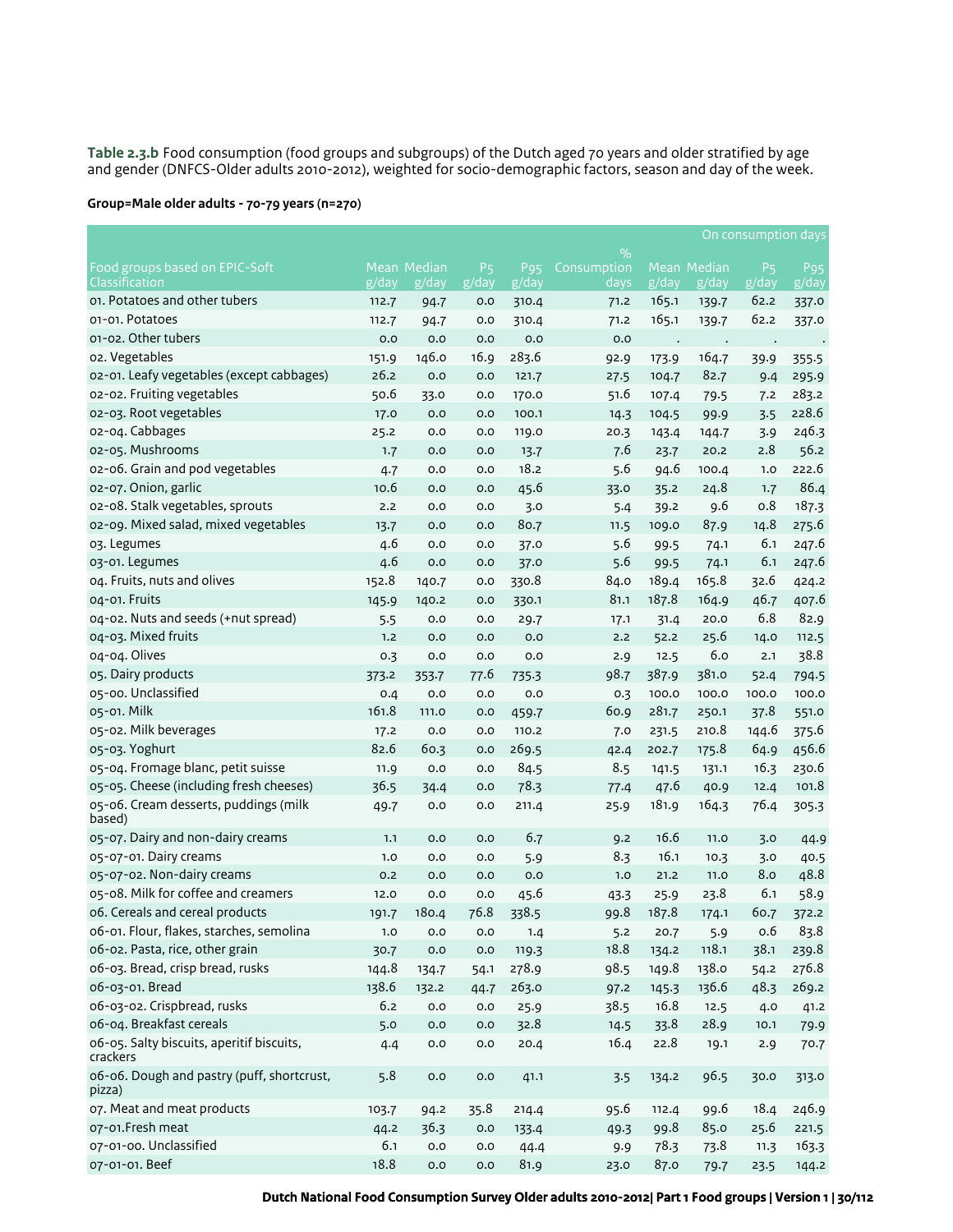# **Group=Male older adults - 70-79 years (n=270)**

|                                                                   |         |                      |                         |                                                  |                     |                 |                      | On consumption days     |                          |
|-------------------------------------------------------------------|---------|----------------------|-------------------------|--------------------------------------------------|---------------------|-----------------|----------------------|-------------------------|--------------------------|
|                                                                   |         |                      |                         |                                                  | $\%$                |                 |                      |                         |                          |
| Food groups based on EPIC-Soft<br>Classification                  | g/day   | Mean Median<br>g/day | P <sub>5</sub><br>g/day | P <sub>95</sub><br>$\overline{g}/\overline{day}$ | Consumption<br>days | g/day           | Mean Median<br>g/day | P <sub>5</sub><br>g/day | P <sub>95</sub><br>g/day |
| 07-01-02. Veal                                                    | 0.4     | 0.0                  | 0.0                     | 0.0                                              | 0.5                 | 111.2           | 78.1                 | 48.2                    | 144.5                    |
| 07-01-03. Pork                                                    | 18.8    | 0.0                  | 0.0                     | 105.0                                            | 17.9                | 116.1           | 106.3                | 18.4                    | 229.8                    |
| 07-01-04. Mutton/Lamb                                             | 0.2     | 0.0                  | 0.0                     | 0.0                                              | 0.2                 | 90.9            | 76.0                 | 76.0                    | 114.4                    |
| 07-02. Poultry                                                    | 11.6    | 0.0                  | 0.0                     | 55.2                                             | 16.4                | 69.7            | 56.7                 | 15.6                    | 136.9                    |
| 07-02-00. Unclassified and other poultry                          | 0.0     | 0.0                  | 0.0                     | 0.0                                              | 0.0                 |                 |                      |                         |                          |
| 07-02-01. Chicken, hen                                            | 11.3    | 0.0                  | 0.0                     | 55.2                                             |                     | $\cdot$<br>70.3 | $\cdot$              | $\bullet$<br>15.4       | 138.6                    |
| 07-02-02. Turkey, young turkey                                    | 0.2     | 0.0                  | 0.0                     | 0.0                                              | 15.3                |                 | 55.9<br>46.9         |                         |                          |
| 07-02-03. Duck                                                    |         |                      |                         |                                                  | 0.9                 | 65.0            |                      | 29.5                    | 67.7                     |
| 07-02-05. Rabbit (domestic)                                       | 0.1     | 0.0                  | 0.0                     | 0.0                                              | 0.2                 | 42.0            | 42.0                 | 42.0                    | 42.0                     |
|                                                                   | 0.0     | 0.0                  | 0.0                     | 0.0                                              | 0.0                 |                 |                      |                         |                          |
| 07-03. Game                                                       | 0.0     | 0.0                  | 0.0                     | 0.0                                              | 0.0                 |                 |                      | $\bullet$               |                          |
| 07-04. Processed meat                                             | 46.4    | 35.4                 | 0.0                     | 110.6                                            | 78.4                | 58.9            | 41.0                 | 9.3                     | 147.2                    |
| 07-05. Offals                                                     | 1.5     | 0.0                  | 0.0                     | 0.0                                              | 0.7                 | 95.0            | 55.4                 | 6.8                     | 165.6                    |
| 08. Fish and shellfish                                            | 24.1    | 0.0                  | 0.0                     | 98.3                                             | 16.2                | 124.0           | 111.6                | 34.9                    | 251.2                    |
| 08-01. Fish                                                       | 20.7    | 0.0                  | 0.0                     | 90.1                                             | 14.0                | 118.1           | 111.3                | 37.4                    | 227.3                    |
| 08-02. Crustaceans, molluscs                                      | 0.9     | 0.0                  | 0.0                     | 0.0                                              | 1.5                 | 81.2            | 45.3                 | 15.8                    | 187.2                    |
| 08-03. Fish products, fish in crumbs                              | 2.5     | 0.0                  | 0.0                     | 0.0                                              | 2.1                 | 108.5           | 97.8                 | 1.8                     | 215.4                    |
| og. Eggs and egg products                                         | 14.7    | 0.0                  | 0.0                     | 54.5                                             | 27.4                | 48.7            | 49.5                 | 6.4                     | 99.3                     |
| 09-01. Egg                                                        | 14.7    | 0.0                  | 0.0                     | 54.5                                             | 27.4                | 48.7            | 49.5                 | 6.4                     | 99.3                     |
| 10. Fat                                                           | 34.0    | 31.4                 | 10.1                    | 65.8                                             | 99.7                | 33.9            | 31.0                 | 5.8                     | 68.3                     |
| 10-00. Unclassified                                               | 1.0     | 0.0                  | 0.0                     | 6.3                                              | 14.6                | 7.4             | 5.8                  | 0.6                     | 21.0                     |
| 10-01. Vegetable oils                                             | 4.1     | 1.0                  | 0.0                     | 14.6                                             | 34.4                | 10.5            | 5.9                  | 1.2                     | 29.1                     |
| 10-02. Butter                                                     | 3.5     | 0.0                  | 0.0                     | 21.1                                             | 24.2                | 15.3            | 11.6                 | 2.7                     | 40.3                     |
| 10-03. Margarines                                                 | 24.9    | 20.5                 | 0.0                     | 60.5                                             | 89.0                | 28.1            | 24.6                 | 2.1                     | 65.3                     |
| 10-04. Deep frying fats                                           | 0.5     | 0.0                  | 0.0                     | 3.2                                              | 2.7                 | 14.3            | 10.6                 | 6.3                     | 23.2                     |
| 10-06. Other animal fat                                           | 0.0     | 0.0                  | 0.0                     | 0.0                                              | 0.1                 | 4.1             | 4.1                  | 4.1                     | 4.1                      |
| 11. Sugar and confectionery                                       | 51.8    | 40.7                 | 0.0                     | 151.3                                            | 84.5                | 57.4            | 42.1                 | 6.9                     | 169.4                    |
| 11-00. Unclassified                                               | 0.0     | 0.0                  | 0.0                     | 0.0                                              | 1.6                 | 3.3             | 2.2                  | 0.4                     | 7.9                      |
| 11-01. Sugar, honey, jam                                          | 25.2    | 21.1                 | 0.0                     | 75.9                                             | 68.3                | 36.4            | 28.7                 | 3.3                     | 93.6                     |
| 11-02. Chocolate, candy bars, paste,<br>chocolate confetti/flocks | 10.6    | 0.0                  | 0.0                     | 48.9                                             | 32.2                | 27.8            | 19.8                 | 6.3                     | 75.6                     |
| 11-03. Confectionery non-chocolate                                | 2.0     | O.O                  | 0.0                     | 12.5                                             | 18.5                | 11.0            | 8.9                  | 1.5                     | 24.8                     |
| 11-04. Syrup                                                      | 6.1     | 0.0                  | 0.0                     | 30.9                                             | 24.9                | 24.4            | 19.5                 | 6.1                     | 60.5                     |
| 11-05. Ice cream, water ice                                       | 8.1     | 0.0                  | 0.0                     | 54.6                                             | 6.7                 | 99.9            | 96.3                 | 48.9                    | 150.0                    |
| 11-05-00. Unclassified                                            | 0.2     | O.O                  | 0.0                     | O.O                                              | 0.2                 | 96.0            | 96.0                 | 96.0                    | 96.0                     |
| 11-05-01. Ice cream                                               | 7.3     | 0.0                  | 0.0                     | 46.7                                             | 6.1                 | 92.3            | 86.o                 | 48.8                    | 152.2                    |
| 11-05-02. Sorbet                                                  | 0.5     | 0.0                  | 0.0                     | 0.0                                              | 1.3                 | 58.6            | 50.0                 | 50.0                    | 85.4                     |
| 11-05-03. Water ice                                               | 0.1     | 0.0                  | 0.0                     | 0.0                                              | 0.2                 | 50.0            | 50.0                 | 50.0                    | 50.0                     |
| 12. Cakes                                                         | 44.0    | 34.0                 | 0.0                     | 118.0                                            | 75.7                | 58.0            | 43.1                 | 9.1                     | 154.9                    |
| 12-01. Cakes, pies, pastries, etc.                                | 28.8    | 18.5                 | 0.0                     | 94.8                                             | 45.0                | 62.4            | 49.1                 | 18.5                    | 152.6                    |
| 12-02. Dry cakes, biscuits                                        | 15.2    | 10.3                 | 0.0                     | 50.5                                             | 55.4                | 28.6            | 23.3                 | 7.6                     | 68.1                     |
| 13. Non-alcoholic beverages                                       | 1,316.5 | 1,231.0              |                         | 639.2 2,152.5                                    | 100.0               | 1,329.1 1,255.0 |                      |                         | 604.3 2,335.4            |
| 13-00. Unclassified                                               | 4.2     | 0.0                  | 0.0                     | 0.0                                              | 1.1                 | 294.1           | 148.9                | 10.0                    | 627.6                    |
| 13-01. Fruit and vegetable containing drinks                      | 53.6    | 0.0                  | 0.0                     | 197.1                                            | 28.5                | 164.0           | 145.2                | 2.0                     | 365.3                    |
| 13-02. Carbonated/soft/isotonic drinks,<br>diluted syrups         | 85.5    | 0.0                  | 0.0                     | 466.2                                            | 23.0                | 301.1           | 211.8                | 97.0                    | 724.0                    |
| 13-03. Coffee, tea and herbal teas                                | 831.8   | 775.3                |                         | 354.7 1,536.2                                    | 99.8                | 850.5           | 775.8                |                         | 341.6 1,557.1            |
| 13-03-01. Coffee                                                  | 514.4   | 484.5                | 122.6                   | 959.7                                            | 97.1                | 540.2           | 507.3                |                         | 205.6 1,013.1            |
| 13-03-02. Tea                                                     | 266.3   | 172.8                | 0.0                     | 846.3                                            | 57.4                | 463.7           | 371.8                |                         | 156.6 1,023.2            |
| 13-03-03. Herbal tea                                              | 51.0    | 0.0                  | 0.0                     | 323.4                                            | 15.1                | 383.2           | 314.5                |                         | 3.1 1,005.2              |
| 13-03-04. Chicory, substitutes                                    | 0.1     | 0.0                  | 0.0                     | 0.0                                              | 0.1                 | 78.2            | 78.0                 | 78.0                    | 78.4                     |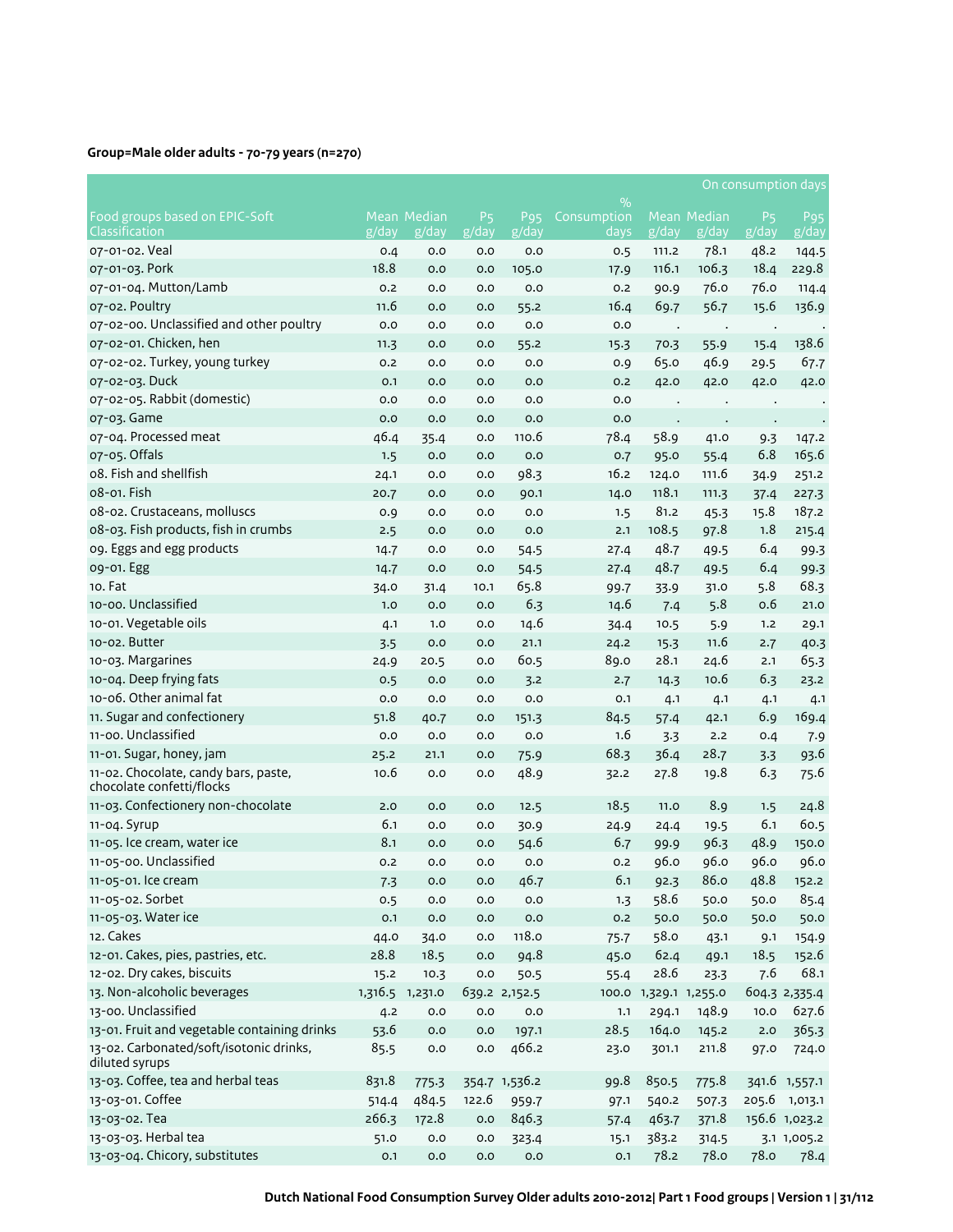# **Group=Male older adults - 70-79 years (n=270)**

|                                                    |       |             |                         |                               |                              |       |                    | On consumption days     |                          |
|----------------------------------------------------|-------|-------------|-------------------------|-------------------------------|------------------------------|-------|--------------------|-------------------------|--------------------------|
| Food groups based on EPIC-Soft                     |       | Mean Median |                         | P <sub>95</sub>               | $\frac{9}{0}$<br>Consumption |       | <b>Mean Median</b> |                         |                          |
| Classification                                     | g/day | g/day       | P <sub>5</sub><br>g/day | $\overline{g}/\overline{day}$ | days                         | g/day | g/day              | P <sub>5</sub><br>g/day | P <sub>95</sub><br>g/day |
| 13-04. Waters                                      | 341.4 | 249.5       | 0.0                     | 1,059.1                       | 79.5                         | 454.3 | 342.8              |                         | 71.1 1,188.7             |
| 14. Alcoholic beverages                            | 217.8 | 132.4       | 0.0                     | 828.3                         | 58.4                         | 376.9 | 274.7              |                         | 62.7 1,085.7             |
| 14-00. Unclassified                                | 0.0   | 0.0         | 0.0                     | O.O                           | O.O                          | 24.0  | 24.0               | 24.0                    | 24.0                     |
| 14-01. Wine                                        | 94.8  | 0.0         | 0.0                     | 383.5                         | 34.5                         | 263.6 | 185.0              | 96.4                    | 733.3                    |
| 14-02. Fortified wines (sherry, port,<br>vermouth) | 5.9   | 0.0         | 0.0                     | 16.7                          | 4.9                          | 96.2  | 82.7               | 0.3                     | 208.8                    |
| 14-03. Beer, cider                                 | 100.1 | 0.0         | 0.0                     | 587.9                         | 19.7                         | 548.8 | 366.5              |                         | 248.1 1,167.9            |
| 14-04. Spirits, brandy                             | 16.3  | 0.0         | 0.0                     | 93.0                          | 19.1                         | 80.6  | 66.9               | 28.5                    | 173.3                    |
| 14-05. Aniseed drinks (pastis, ouzo)               | 0.2   | O.O         | 0.0                     | 0.0                           | 0.3                          | 31.1  | 25.3               | 25.3                    | 49.7                     |
| 14-06. Liqueurs                                    | 0.5   | 0.0         | 0.0                     | 0.0                           | 1.5                          | 43.7  | 41.4               | 13.2                    | 61.0                     |
| 15. Condiments and sauces                          | 28.4  | 19.7        | 0.0                     | 80.8                          | 65.0                         | 38.8  | 27.7               | 3.1                     | 107.9                    |
| 15-01. Sauces                                      | 27.3  | 17.4        | 0.0                     | 79.2                          | 59.8                         | 40.3  | 28.1               | 5.1                     | 108.6                    |
| 15-01-00. Unclassified and other sauces            | 17.9  | 8.1         | 0.0                     | 61.8                          | 41.1                         | 40.5  | 28.8               | 8.7                     | 108.3                    |
| 15-01-01. Tomato sauces                            | 2.1   | 0.0         | 0.0                     | 10.0                          | 4.3                          | 38.3  | 16.7               | 1.7                     | 112.8                    |
| 15-01-02. Dressing sauces                          | 2.2   | 0.0         | 0.0                     | 11.1                          | 14.5                         | 15.6  | 11.5               | 3.6                     | 36.7                     |
| 15-01-03. Mayonnaises and similars                 | 4.7   | O.O         | 0.0                     | 24.9                          | 12.3                         | 27.3  | 22.9               | 2.7                     | 54.9                     |
| 15-01-04. Dessert sauces                           | 0.4   | 0.0         | 0.0                     | 0.0                           | 0.6                          | 31.7  | 22.1               | 15.0                    | 42.7                     |
| 15-02. Yeast                                       | 0.0   | 0.0         | 0.0                     | 0.0                           | 1.8                          | 3.9   | 2.7                | 1.4                     | 4.9                      |
| 15-04. Condiments                                  | 1.1   | O.O         | 0.0                     | 8.1                           | 14.5                         | 7.2   | 4.8                | 0.5                     | 21.5                     |
| 16. Soups, bouillon                                | 102.8 | 0.0         | 0.0                     | 370.8                         | 33.4                         | 288.6 | 247.5              | 149.7                   | 513.3                    |
| 16-01. Soups                                       | 83.3  | 0.0         | 0.0                     | 323.8                         | 29.2                         | 271.3 | 246.1              | 149.9                   | 494.8                    |
| 16-02. Bouillon                                    | 19.5  | 0.0         | 0.0                     | 199.0                         | 7.4                          | 230.9 | 227.2              | 4.8                     | 419.5                    |
| 17. Miscellaneous                                  | 12.7  | 0.0         | 0.0                     | 75.5                          | 8.5                          | 122.7 | 99.8               | 39.3                    | 247.9                    |
| 17-00. Unclassified                                | 0.0   | 0.0         | 0.0                     | 0.0                           | 0.0                          |       | $\cdot$            | $\cdot$                 |                          |
| 17-01. Soya products                               | 2.1   | O.O         | 0.0                     | O.O                           | 2.3                          | 124.4 | 99.9               | 67.9                    | 240.7                    |
| 17-02. Dietetic products                           | 4.6   | 0.0         | 0.0                     | 0.0                           | 1.3                          | 212.8 | 202.7              | 30.0                    | 245.3                    |
| 17-02-00. Unclassified                             | 4.6   | O.O         | 0.0                     | O.O                           | 1.3                          | 212.8 | 202.7              | 30.0                    | 245.3                    |
| 17-02-01. Artificial sweeteners                    | 0.0   | 0.0         | 0.0                     | 0.0                           | 0.0                          |       | $\cdot$            |                         |                          |
| 17-03. Snacks                                      | 6.0   | 0.0         | 0.0                     | 44.3                          | 4.9                          | 98.0  | 72.8               | 34.5                    | 210.7                    |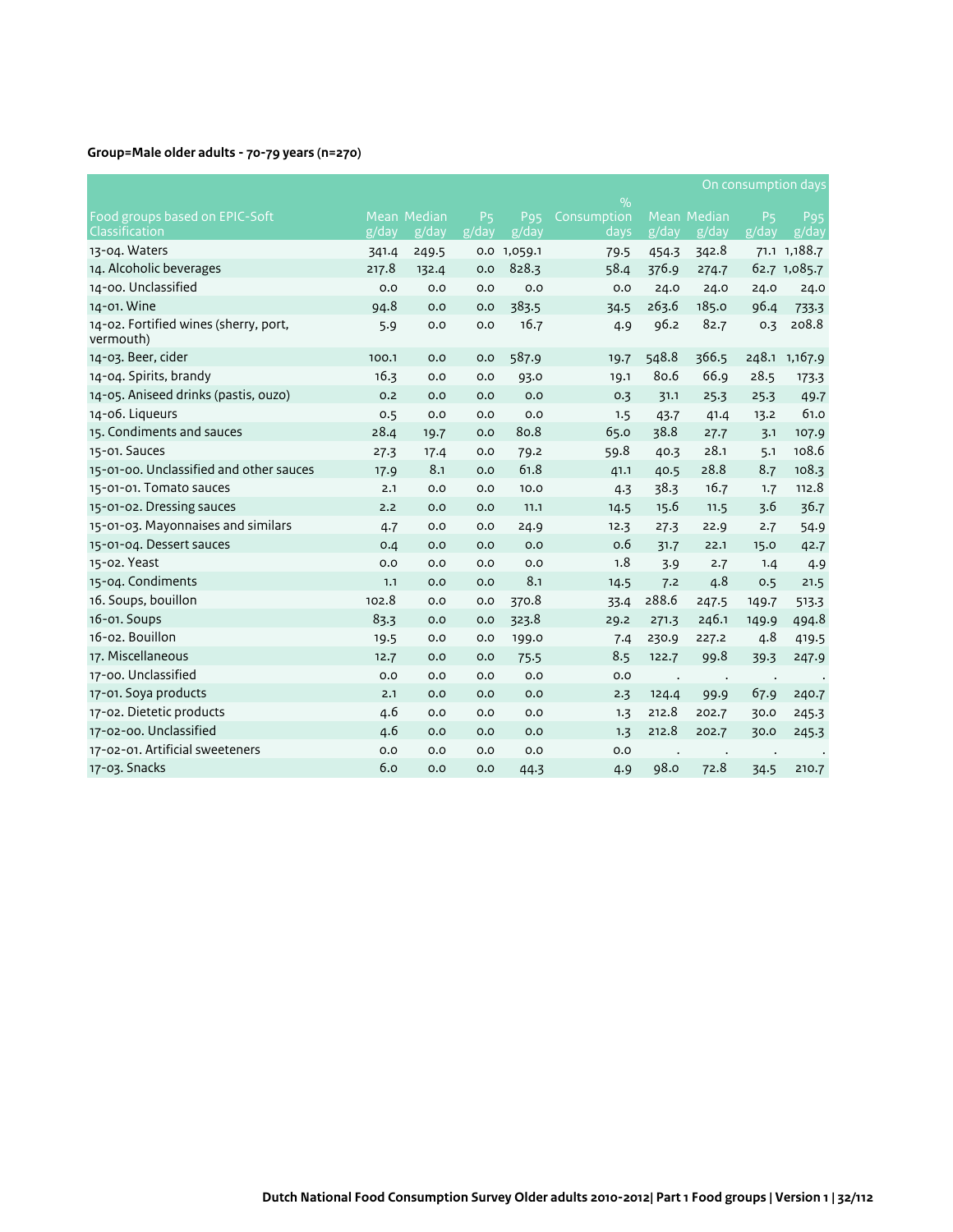|                                                                               |              |                      |                                       |                      |                     |                |                      | On consumption days                             |                          |
|-------------------------------------------------------------------------------|--------------|----------------------|---------------------------------------|----------------------|---------------------|----------------|----------------------|-------------------------------------------------|--------------------------|
|                                                                               |              |                      |                                       |                      | $\%$                |                |                      |                                                 |                          |
| Food groups based on EPIC-Soft<br>Classification                              | g/day        | Mean Median<br>g/day | P <sub>5</sub><br>$\overline{g/d}$ ay | <b>P</b> 95<br>g/day | Consumption<br>days | g/day          | Mean Median<br>g/day | P <sub>5</sub><br>$\overline{g}/\overline{day}$ | P <sub>95</sub><br>g/day |
| 01. Potatoes and other tubers                                                 | 83.6         | 72.2                 | 0.0                                   | 161.7                | 71.0                | 118.3          | 110.8                |                                                 | 226.1                    |
| 01-01. Potatoes                                                               | 83.5         | 72.2                 | 0.0                                   | 161.7                | 70.8                | 118.3          | 110.0                | 35.9<br>35.9                                    | 226.2                    |
| 01-02. Other tubers                                                           | O.1          | 0.0                  | 0.0                                   | 0.0                  | 0.2                 | 120.0          | 120.0                | 120.0                                           | 120.0                    |
| o2. Vegetables                                                                | 159.1        | 155.4                | 54.9                                  | 283.3                | 93.5                | 173.3          | 169.7                | 38.2                                            | 331.9                    |
| 02-01. Leafy vegetables (except cabbages)                                     | 32.5         | 19.8                 | 0.0                                   | 120.6                | 33.3                | 87.4           | 59.7                 | 14.6                                            | 218.1                    |
| 02-02. Fruiting vegetables                                                    | 44.8         | 29.7                 | 0.0                                   | 151.7                | 54.3                | 92.8           | 66.4                 | 5.3                                             | 243.6                    |
| 02-03. Root vegetables                                                        | 19.9         | 0.0                  | 0.0                                   | 91.2                 | 19.3                | 96.7           | 86.1                 | 2.0                                             | 223.0                    |
| 02-04. Cabbages                                                               | 31.1         | 0.0                  | 0.0                                   | 113.9                | 27.3                | 118.9          | 133.2                | 3.9                                             | 237.7                    |
| 02-05. Mushrooms                                                              | 3.0          | 0.0                  | 0.0                                   | 17.0                 | 7.3                 | 34.3           | 28.4                 | 1.1                                             | 80.2                     |
| o2-o6. Grain and pod vegetables                                               | 4.7          | 0.0                  | 0.0                                   | 34.6                 | 5.1                 | 98.3           | 64.6                 | 1.3                                             | 230.3                    |
| 02-07. Onion, garlic                                                          | 10.3         | 0.0                  | 0.0                                   | 45.5                 | 32.1                | 34.5           | 22.5                 | 2.1                                             | 121.8                    |
| 02-08. Stalk vegetables, sprouts                                              | 3.9          | 0.0                  | 0.0                                   | 24.5                 | 6.8                 | 60.7           | 26.2                 | 0.3                                             | 222.4                    |
| 02-09. Mixed salad, mixed vegetables                                          | 8.9          | 0.0                  | 0.0                                   | 63.3                 |                     | 94.6           | 75.9                 | 12.7                                            | 202.1                    |
| 03. Legumes                                                                   | 2.5          | 0.0                  | 0.0                                   | 0.0                  | 9.4<br>2.7          | 101.2          | 98.2                 | 1.0                                             | 224.6                    |
| 03-01. Legumes                                                                |              | 0.0                  | 0.0                                   | 0.0                  |                     | 101.2          | 98.2                 | 1.0                                             | 224.6                    |
| 04. Fruits, nuts and olives                                                   | 2.5<br>185.1 | 178.2                |                                       | 382.1                | 2.7<br>88.o         |                |                      | 48.8                                            | 426.2                    |
| 04-01. Fruits                                                                 | 178.3        |                      | 4.0                                   | 380.6                |                     | 212.4          | 199.5                |                                                 |                          |
| 04-02. Nuts and seeds (+nut spread)                                           |              | 173.4                | 0.0                                   |                      | 84.9                | 210.7          | 197.4                | 54.5                                            | 430.8                    |
| 04-03. Mixed fruits                                                           | 5.3          | 0.0<br>0.0           | 0.0<br>0.0                            | 24.7<br>0.0          | 24.5                | 23.5           | 19.8<br>63.0         | 5.0                                             | 49.5                     |
| 04-04. Olives                                                                 | 0.9<br>0.6   |                      |                                       | 0.0                  | 1.9                 | 95.2           | 18.1                 | 24.2                                            | 193.7<br>51.8            |
| 05. Dairy products                                                            |              | 0.0                  | 0.0                                   | 802.6                | 1.9                 | 19.3           |                      | 1.3                                             | 785.3                    |
| 05-00. Unclassified                                                           | 370.0        | 340.2                | 61.7                                  | 0.0                  | 97.9<br>O.O         | 345.4          | 314.0                | 33.4                                            |                          |
| 05-01. Milk                                                                   | 0.0          | 0.0                  | 0.0                                   | 650.1                | 62.4                |                | $\cdot$              |                                                 |                          |
| 05-02. Milk beverages                                                         | 192.3        | 153.1                | 0.0                                   | 81.6                 |                     | 257.4<br>216.7 | 205.7                | 24.7                                            | 637.6                    |
| 05-03. Yoghurt                                                                | 7.5<br>78.3  | 0.0                  | 0.0                                   | 278.5                | 4.3                 |                | 196.1                | 104.7                                           | 340.5                    |
|                                                                               |              | 57.4                 | 0.0                                   |                      | 42.5                | 183.3          | 151.1                | 53.6                                            | 345.2                    |
| 05-04. Fromage blanc, petit suisse<br>05-05. Cheese (including fresh cheeses) | 13.0         | 0.0                  | 0.0                                   | 92.9                 | 12.7                | 121.3          | 123.0                | 14.9                                            | 230.9                    |
| 05-06. Cream desserts, puddings (milk                                         | 33.1         | 27.5                 | 0.0                                   | 81.3                 | 78.1                | 40.9           | 28.7                 | 11.1                                            | 97.9                     |
| based)                                                                        | 33.3         | 0.0                  | 0.0                                   | 130.0                | 21.5                | 141.6          | 130.9                | 46.9                                            | 240.3                    |
| 05-07. Dairy and non-dairy creams                                             | 1.4          | 0.0                  | 0.0                                   | 6.0                  | 7.6                 | 16.5           | 8.9                  | 3.0                                             | 59.0                     |
| 05-07-01. Dairy creams                                                        | 1.4          | 0.0                  | 0.0                                   | 6.0                  | 7.6                 | 16.5           | 8.9                  | 3.0                                             | 59.0                     |
| 05-07-02. Non-dairy creams                                                    | 0.0          | 0.0                  | 0.0                                   | 0.0                  | 0.0                 |                |                      |                                                 |                          |
| 05-08. Milk for coffee and creamers                                           | 11.1         | 3.1                  | 0.0                                   | 38.6                 | 47.5                | 23.5           | 17.5                 | 6.0                                             | 58.6                     |
| o6. Cereals and cereal products                                               | 142.9        | 136.7                | 73.1                                  | 265.2                | 99.5                | 143.9          | 131.5                | 57.8                                            | 252.1                    |
| 06-01. Flour, flakes, starches, semolina                                      | 0.9          | $_{0.0}$             | $_{\rm 0.0}$                          | 2.4                  | 7.4                 | 12.5           | 5.4                  | 0.6                                             | 35.9                     |
| 06-02. Pasta, rice, other grain                                               | 16.8         | 0.0                  | 0.0                                   | 75.0                 | 18.6                | 97.7           | 81.5                 | 10.9                                            | 245.8                    |
| 06-03. Bread, crisp bread, rusks                                              | 116.1        | 109.4                | 54.8                                  | 189.3                | 98.7                | 116.2          | 104.8                | 43.4                                            | 199.3                    |
| 06-03-01. Bread                                                               | 107.5        | 103.6                | 48.8                                  | 186.8                | 97.2                | 110.0          | 103.6                | 34.7                                            | 190.1                    |
| 06-03-02. Crispbread, rusks                                                   | 8.6          | 3.6                  | $_{\rm 0.0}$                          | 47.2                 | 40.7                | 18.9           | 13.9                 | 4.9                                             | 50.4                     |
| 06-04. Breakfast cereals                                                      | 3.8          | 0.0                  | $_{0.0}$                              | 20.2                 | 15.9                | 24.8           | 19.8                 | 4.4                                             | 54.5                     |
| 06-05. Salty biscuits, aperitif biscuits,<br>crackers                         | 3.0          | 0.0                  | $_{\rm 0.0}$                          | 12.4                 | 17.6                | 19.9           | 15.7                 | 4.2                                             | 56.1                     |
| 06-06. Dough and pastry (puff, shortcrust,<br>pizza)                          | 2.3          | $_{\rm 0.0}$         | 0.0                                   | 5.9                  | 2.3                 | 85.3           | 74.8                 | 18.0                                            | 167.6                    |
| 07. Meat and meat products                                                    | 80.5         | 77.5                 | 7.1                                   | 172.5                | 87.6                | 90.4           | 84.4                 | 10.3                                            | 177.2                    |
| 07-01.Fresh meat                                                              | 39.6         | 33.8                 | $_{\rm 0.0}$                          | 122.9                | 47.6                | 80.8           | 77.1                 | 11.2                                            | 162.1                    |
| 07-01-00. Unclassified                                                        | 3.9          | 0.0                  | $_{\rm 0.0}$                          | 21.8                 | 6.2                 | 45.1           | 33.7                 | 7.8                                             | 113.8                    |
| 07-01-01. Beef                                                                | 21.0         | 0.0                  | 0.0                                   | 82.9                 | 26.8                | 81.1           | 75.8                 | 18.1                                            | 127.2                    |
| 07-01-02. Veal                                                                | 0.2          | 0.0                  | 0.0                                   | 0.0                  | 0.6                 | 47.4           | 57.4                 | 8.5                                             | 76.5                     |
| 07-01-03. Pork                                                                | 13.5         | $_{\rm 0.0}$         | 0.0                                   | 63.1                 | 15.2                | 84.5           | 77.6                 | 8.7                                             | 164.4                    |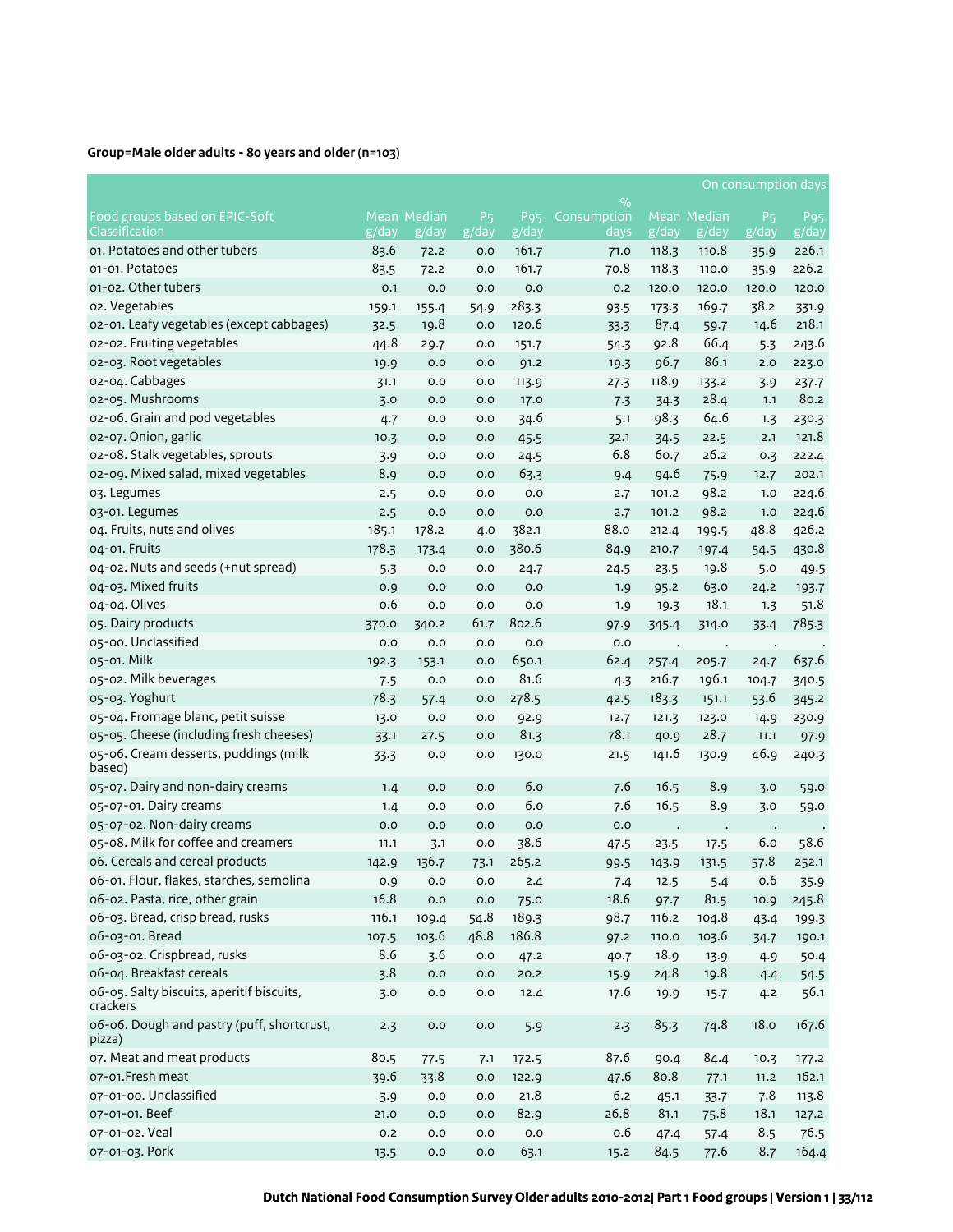| $\%$<br><b>Mean Median</b><br>Food groups based on EPIC-Soft<br>Mean Median<br>P <sub>5</sub><br>P <sub>95</sub><br>Consumption<br>P <sub>5</sub><br>P <sub>95</sub><br>g/day<br>g/day<br>$\overline{g}/day$<br>Classification<br>g/day<br>g/day<br>days<br>g/day<br>g/day<br>g/day<br>07-01-04. Mutton/Lamb<br>90.6<br>1.0<br>0.0<br>0.0<br>0.0<br>0.9<br>93.2<br>52.5<br>111.2<br>07-02. Poultry<br>6.9<br>278.1<br>64.9<br>91.6<br>104.4<br>14.0<br>0.0<br>0.0<br>12.5<br>07-02-00. Unclassified and other poultry<br>0.0<br>0.0<br>0.0<br>0.0<br>0.0<br>$\cdot$<br>$\cdot$<br>$\cdot$<br>07-02-01. Chicken, hen<br>6.6<br>280.7<br>13.6<br>64.9<br>0.0<br>87.9<br>0.0<br>12.0<br>104.5<br>07-02-02. Turkey, young turkey<br>0.1<br>0.0<br>0.0<br>0.0<br>0.0<br>112.0<br>112.0<br>112.0<br>112.0<br>07-02-03. Duck<br>0.0<br>0.0<br>0.0<br>0.0<br>0.0<br>$\cdot$<br>07-02-05. Rabbit (domestic)<br>0.3<br>0.0<br>0.0<br>0.0<br>0.5<br>101.9<br>101.9<br>101.9<br>101.9<br>07-03. Game<br>264.0<br>264.0<br>264.0<br>264.0<br>O.1<br>0.0<br>0.0<br>0.1<br>0.0<br>07-04. Processed meat<br>28.9<br>118.0<br>26.3<br>65.2<br>17.0<br>0.0<br>75.2<br>41.1<br>9.2<br>07-05. Offals<br>6.8<br>0.5<br>0.0<br>0.7<br>101.9<br>51.5<br>117.7<br>0.0<br>0.0<br>08. Fish and shellfish<br>128.8<br>102.6<br>126.9<br>218.8<br>30.8<br>25.1<br>0.0<br>0.0<br>19.0<br>08-01. Fish<br>108.2<br>21.2<br>102.1<br>15.0<br>125.3<br>24.0<br>224.7<br>0.0<br>0.0<br>08-02. Crustaceans, molluscs<br>85.1<br>64.9<br>16.4<br>0.0<br>150.0<br>1.4<br>0.0<br>0.0<br>2.3<br>08-03. Fish products, fish in crumbs<br>60.0<br>2.5<br>0.0<br>120.3<br>107.3<br>0.0<br>0.0<br>3.1<br>149.5<br>og. Eggs and egg products<br>28.0<br>3.8<br>12.0<br>2.3<br>45.0<br>0.0<br>44.1<br>39.4<br>73.5<br>09-01. Egg<br>28.0<br>2.3<br>3.8<br>45.0<br>73.5<br>12.0<br>0.0<br>44.1<br>39.4<br>10. Fat<br>26.6<br>98.2<br>6.2<br>23.8<br>25.0<br>52.2<br>25.9<br>54.7<br>5.9<br>10-00. Unclassified<br>6.1<br>15.6<br>0.6<br>1.0<br>0.0<br>0.0<br>7.5<br>5.9<br>19.4<br>10-01. Vegetable oils<br>6.6<br>0.8<br>30.8<br>29.6<br>0.0<br>2.7<br>0.0<br>12.4<br>9.5<br>10-02. Butter<br>26.5<br>3.7<br>20.1<br>0.0<br>0.0<br>13.7<br>9.5<br>3.1<br>35.1<br>10-03. Margarines<br>82.1<br>19.8<br>51.6<br>3.6<br>19.0<br>21.4<br>50.5<br>17.5<br>0.0<br>10-04. Deep frying fats<br>15.8<br>0.0<br>0.0<br>1.0<br>29.3<br>0.1<br>0.0<br>21.2<br>7.4<br>10-06. Other animal fat<br>0.0<br>0.0<br>0.0<br>0.0<br>0.2<br>1.3<br>1.3<br>1.3<br>1.3<br>11. Sugar and confectionery<br>21.6<br>84.8<br>29.6<br>106.0<br>30.6<br>79.0<br>4.7<br>0.0<br>39.1<br>11-00. Unclassified<br>8.7<br>18.3<br>0.2<br>0.0<br>0.0<br>0.0<br>1.9<br>11.2<br>5.0<br>11-01. Sugar, honey, jam<br>9.8<br>52.5<br>12.4<br>0.0<br>41.0<br>59.4<br>21.5<br>19.1<br>3.4<br>11-02. Chocolate, candy bars, paste,<br>13.8<br>0.0<br>0.0<br>24.6<br>5.9<br>35.9<br>19.7<br>4.0<br>54.4<br>chocolate confetti/flocks<br>11-03. Confectionery non-chocolate<br>1.6<br>2.1<br>0.0<br>11.0<br>0.0<br>25.3<br>9.2<br>5.9<br>27.0<br>11-04. Syrup<br>18.5<br>58.6<br>5.0<br>0.0<br>25.1<br>0.0<br>27.2<br>23.1<br>7.5<br>11-05. Ice cream, water ice<br>68.1<br>5.2<br>119.0<br>0.0<br>0.0<br>37.0<br>7.2<br>74.4<br>22.4<br>11-05-00. Unclassified<br>0.6<br>0.1<br>0.0<br>0.0<br>50.0<br>50.0<br>0.0<br>50.0<br>50.0<br>11-05-01. Ice cream<br>6.2<br>78.8<br>120.0<br>4.7<br>0.0<br>0.0<br>37.0<br>71.0<br>21.5<br>48.8<br>11-05-02. Sorbet<br>38.4<br>0.3<br>0.0<br>0.0<br>0.0<br>45.9<br>32.0<br>0.3<br>11-05-03. Water ice<br>0.0<br>0.0<br>52.6<br>0.1<br>0.0<br>50.1<br>50.0<br>0.1<br>54.5<br>12. Cakes<br>120.8<br>8.2<br>83.0<br>50.5<br>41.1<br>44.9<br>33.9<br>0.0<br>137.1<br>12-01. Cakes, pies, pastries, etc.<br>19.6<br>18.2<br>51.5<br>31.5<br>0.0<br>111.0<br>53.0<br>37.1<br>135.2<br>12-02. Dry cakes, biscuits<br>9.8<br>62.9<br>5.6<br>13.4<br>0.0<br>23.2<br>19.2<br>41.5<br>57.1<br>13. Non-alcoholic beverages<br>1,486.2 1,381.6<br>2,365.<br>100.0 1,511.5 1,426.7<br>853.3<br>732.9<br>2,504.<br>8<br>8<br>13-00. Unclassified<br>282.7<br>0.0<br>0.0<br>194.3<br>127.8<br>100.0<br>3.0<br>0.0<br>1.5<br>13-01. Fruit and vegetable containing drinks<br>206.6<br>84.0<br>25.6<br>315.6<br>529.6<br>0.0<br>43.7<br>174.4<br>25.4<br>13-02. Carbonated/soft/isotonic drinks,<br>141.6<br>0.0<br>$_{\rm 0.0}$<br>10.2<br>397.6<br>21.4<br>233.9<br>194.5<br>119.2<br>diluted syrups<br>13-03. Coffee, tea and herbal teas<br>838.5<br>798.3<br>301.3 1,406.6<br>755.2<br>99.4<br>790.0<br>321.9 1,524.2<br>408.0<br>13-03-01. Coffee<br>800.1<br>92.8<br>428.0<br>410.4<br>416.7<br>103.5<br>821.3<br>1.9<br>13-03-02. Tea<br>307.8<br>262.3<br>489.6<br>841.2<br>70.7<br>0.0<br>415.4<br>134.5 1,007.9<br>13-03-03. Herbal tea<br>80.2<br>0.0<br>0.0<br>399.9<br>321.0<br>50.4<br>922.5<br>23.3<br>373.7<br>13-03-04. Chicory, substitutes<br>146.1<br>0.0<br>0.0<br>0.0<br>2.2<br>2.0<br>410.3<br>2.3<br>3.5<br>13-04. Waters<br>0.0 1,481.0<br>579.6<br>542.6<br>607.3<br>544.8<br>92.3<br>99.7 1,427.0 |  |  |  |  | On consumption days |
|---------------------------------------------------------------------------------------------------------------------------------------------------------------------------------------------------------------------------------------------------------------------------------------------------------------------------------------------------------------------------------------------------------------------------------------------------------------------------------------------------------------------------------------------------------------------------------------------------------------------------------------------------------------------------------------------------------------------------------------------------------------------------------------------------------------------------------------------------------------------------------------------------------------------------------------------------------------------------------------------------------------------------------------------------------------------------------------------------------------------------------------------------------------------------------------------------------------------------------------------------------------------------------------------------------------------------------------------------------------------------------------------------------------------------------------------------------------------------------------------------------------------------------------------------------------------------------------------------------------------------------------------------------------------------------------------------------------------------------------------------------------------------------------------------------------------------------------------------------------------------------------------------------------------------------------------------------------------------------------------------------------------------------------------------------------------------------------------------------------------------------------------------------------------------------------------------------------------------------------------------------------------------------------------------------------------------------------------------------------------------------------------------------------------------------------------------------------------------------------------------------------------------------------------------------------------------------------------------------------------------------------------------------------------------------------------------------------------------------------------------------------------------------------------------------------------------------------------------------------------------------------------------------------------------------------------------------------------------------------------------------------------------------------------------------------------------------------------------------------------------------------------------------------------------------------------------------------------------------------------------------------------------------------------------------------------------------------------------------------------------------------------------------------------------------------------------------------------------------------------------------------------------------------------------------------------------------------------------------------------------------------------------------------------------------------------------------------------------------------------------------------------------------------------------------------------------------------------------------------------------------------------------------------------------------------------------------------------------------------------------------------------------------------------------------------------------------------------------------------------------------------------------------------------------------------------------------------------------------------------------------------------------------------------------------------------------------------------------------------------------------------------------------------------------------------------------------------------------------------------------------------------------------------------------------------------------------------------------------------------------------------------------------------------------------------------------------------------------------------------------------------------------------------------------------------------------------------------------------------------------------------------------------------------------------------------------------------------------------------------------------------------------------------------------------|--|--|--|--|---------------------|
|                                                                                                                                                                                                                                                                                                                                                                                                                                                                                                                                                                                                                                                                                                                                                                                                                                                                                                                                                                                                                                                                                                                                                                                                                                                                                                                                                                                                                                                                                                                                                                                                                                                                                                                                                                                                                                                                                                                                                                                                                                                                                                                                                                                                                                                                                                                                                                                                                                                                                                                                                                                                                                                                                                                                                                                                                                                                                                                                                                                                                                                                                                                                                                                                                                                                                                                                                                                                                                                                                                                                                                                                                                                                                                                                                                                                                                                                                                                                                                                                                                                                                                                                                                                                                                                                                                                                                                                                                                                                                                                                                                                                                                                                                                                                                                                                                                                                                                                                                                                                                                                         |  |  |  |  |                     |
|                                                                                                                                                                                                                                                                                                                                                                                                                                                                                                                                                                                                                                                                                                                                                                                                                                                                                                                                                                                                                                                                                                                                                                                                                                                                                                                                                                                                                                                                                                                                                                                                                                                                                                                                                                                                                                                                                                                                                                                                                                                                                                                                                                                                                                                                                                                                                                                                                                                                                                                                                                                                                                                                                                                                                                                                                                                                                                                                                                                                                                                                                                                                                                                                                                                                                                                                                                                                                                                                                                                                                                                                                                                                                                                                                                                                                                                                                                                                                                                                                                                                                                                                                                                                                                                                                                                                                                                                                                                                                                                                                                                                                                                                                                                                                                                                                                                                                                                                                                                                                                                         |  |  |  |  |                     |
|                                                                                                                                                                                                                                                                                                                                                                                                                                                                                                                                                                                                                                                                                                                                                                                                                                                                                                                                                                                                                                                                                                                                                                                                                                                                                                                                                                                                                                                                                                                                                                                                                                                                                                                                                                                                                                                                                                                                                                                                                                                                                                                                                                                                                                                                                                                                                                                                                                                                                                                                                                                                                                                                                                                                                                                                                                                                                                                                                                                                                                                                                                                                                                                                                                                                                                                                                                                                                                                                                                                                                                                                                                                                                                                                                                                                                                                                                                                                                                                                                                                                                                                                                                                                                                                                                                                                                                                                                                                                                                                                                                                                                                                                                                                                                                                                                                                                                                                                                                                                                                                         |  |  |  |  |                     |
|                                                                                                                                                                                                                                                                                                                                                                                                                                                                                                                                                                                                                                                                                                                                                                                                                                                                                                                                                                                                                                                                                                                                                                                                                                                                                                                                                                                                                                                                                                                                                                                                                                                                                                                                                                                                                                                                                                                                                                                                                                                                                                                                                                                                                                                                                                                                                                                                                                                                                                                                                                                                                                                                                                                                                                                                                                                                                                                                                                                                                                                                                                                                                                                                                                                                                                                                                                                                                                                                                                                                                                                                                                                                                                                                                                                                                                                                                                                                                                                                                                                                                                                                                                                                                                                                                                                                                                                                                                                                                                                                                                                                                                                                                                                                                                                                                                                                                                                                                                                                                                                         |  |  |  |  |                     |
|                                                                                                                                                                                                                                                                                                                                                                                                                                                                                                                                                                                                                                                                                                                                                                                                                                                                                                                                                                                                                                                                                                                                                                                                                                                                                                                                                                                                                                                                                                                                                                                                                                                                                                                                                                                                                                                                                                                                                                                                                                                                                                                                                                                                                                                                                                                                                                                                                                                                                                                                                                                                                                                                                                                                                                                                                                                                                                                                                                                                                                                                                                                                                                                                                                                                                                                                                                                                                                                                                                                                                                                                                                                                                                                                                                                                                                                                                                                                                                                                                                                                                                                                                                                                                                                                                                                                                                                                                                                                                                                                                                                                                                                                                                                                                                                                                                                                                                                                                                                                                                                         |  |  |  |  |                     |
|                                                                                                                                                                                                                                                                                                                                                                                                                                                                                                                                                                                                                                                                                                                                                                                                                                                                                                                                                                                                                                                                                                                                                                                                                                                                                                                                                                                                                                                                                                                                                                                                                                                                                                                                                                                                                                                                                                                                                                                                                                                                                                                                                                                                                                                                                                                                                                                                                                                                                                                                                                                                                                                                                                                                                                                                                                                                                                                                                                                                                                                                                                                                                                                                                                                                                                                                                                                                                                                                                                                                                                                                                                                                                                                                                                                                                                                                                                                                                                                                                                                                                                                                                                                                                                                                                                                                                                                                                                                                                                                                                                                                                                                                                                                                                                                                                                                                                                                                                                                                                                                         |  |  |  |  |                     |
|                                                                                                                                                                                                                                                                                                                                                                                                                                                                                                                                                                                                                                                                                                                                                                                                                                                                                                                                                                                                                                                                                                                                                                                                                                                                                                                                                                                                                                                                                                                                                                                                                                                                                                                                                                                                                                                                                                                                                                                                                                                                                                                                                                                                                                                                                                                                                                                                                                                                                                                                                                                                                                                                                                                                                                                                                                                                                                                                                                                                                                                                                                                                                                                                                                                                                                                                                                                                                                                                                                                                                                                                                                                                                                                                                                                                                                                                                                                                                                                                                                                                                                                                                                                                                                                                                                                                                                                                                                                                                                                                                                                                                                                                                                                                                                                                                                                                                                                                                                                                                                                         |  |  |  |  |                     |
|                                                                                                                                                                                                                                                                                                                                                                                                                                                                                                                                                                                                                                                                                                                                                                                                                                                                                                                                                                                                                                                                                                                                                                                                                                                                                                                                                                                                                                                                                                                                                                                                                                                                                                                                                                                                                                                                                                                                                                                                                                                                                                                                                                                                                                                                                                                                                                                                                                                                                                                                                                                                                                                                                                                                                                                                                                                                                                                                                                                                                                                                                                                                                                                                                                                                                                                                                                                                                                                                                                                                                                                                                                                                                                                                                                                                                                                                                                                                                                                                                                                                                                                                                                                                                                                                                                                                                                                                                                                                                                                                                                                                                                                                                                                                                                                                                                                                                                                                                                                                                                                         |  |  |  |  |                     |
|                                                                                                                                                                                                                                                                                                                                                                                                                                                                                                                                                                                                                                                                                                                                                                                                                                                                                                                                                                                                                                                                                                                                                                                                                                                                                                                                                                                                                                                                                                                                                                                                                                                                                                                                                                                                                                                                                                                                                                                                                                                                                                                                                                                                                                                                                                                                                                                                                                                                                                                                                                                                                                                                                                                                                                                                                                                                                                                                                                                                                                                                                                                                                                                                                                                                                                                                                                                                                                                                                                                                                                                                                                                                                                                                                                                                                                                                                                                                                                                                                                                                                                                                                                                                                                                                                                                                                                                                                                                                                                                                                                                                                                                                                                                                                                                                                                                                                                                                                                                                                                                         |  |  |  |  |                     |
|                                                                                                                                                                                                                                                                                                                                                                                                                                                                                                                                                                                                                                                                                                                                                                                                                                                                                                                                                                                                                                                                                                                                                                                                                                                                                                                                                                                                                                                                                                                                                                                                                                                                                                                                                                                                                                                                                                                                                                                                                                                                                                                                                                                                                                                                                                                                                                                                                                                                                                                                                                                                                                                                                                                                                                                                                                                                                                                                                                                                                                                                                                                                                                                                                                                                                                                                                                                                                                                                                                                                                                                                                                                                                                                                                                                                                                                                                                                                                                                                                                                                                                                                                                                                                                                                                                                                                                                                                                                                                                                                                                                                                                                                                                                                                                                                                                                                                                                                                                                                                                                         |  |  |  |  |                     |
|                                                                                                                                                                                                                                                                                                                                                                                                                                                                                                                                                                                                                                                                                                                                                                                                                                                                                                                                                                                                                                                                                                                                                                                                                                                                                                                                                                                                                                                                                                                                                                                                                                                                                                                                                                                                                                                                                                                                                                                                                                                                                                                                                                                                                                                                                                                                                                                                                                                                                                                                                                                                                                                                                                                                                                                                                                                                                                                                                                                                                                                                                                                                                                                                                                                                                                                                                                                                                                                                                                                                                                                                                                                                                                                                                                                                                                                                                                                                                                                                                                                                                                                                                                                                                                                                                                                                                                                                                                                                                                                                                                                                                                                                                                                                                                                                                                                                                                                                                                                                                                                         |  |  |  |  |                     |
|                                                                                                                                                                                                                                                                                                                                                                                                                                                                                                                                                                                                                                                                                                                                                                                                                                                                                                                                                                                                                                                                                                                                                                                                                                                                                                                                                                                                                                                                                                                                                                                                                                                                                                                                                                                                                                                                                                                                                                                                                                                                                                                                                                                                                                                                                                                                                                                                                                                                                                                                                                                                                                                                                                                                                                                                                                                                                                                                                                                                                                                                                                                                                                                                                                                                                                                                                                                                                                                                                                                                                                                                                                                                                                                                                                                                                                                                                                                                                                                                                                                                                                                                                                                                                                                                                                                                                                                                                                                                                                                                                                                                                                                                                                                                                                                                                                                                                                                                                                                                                                                         |  |  |  |  |                     |
|                                                                                                                                                                                                                                                                                                                                                                                                                                                                                                                                                                                                                                                                                                                                                                                                                                                                                                                                                                                                                                                                                                                                                                                                                                                                                                                                                                                                                                                                                                                                                                                                                                                                                                                                                                                                                                                                                                                                                                                                                                                                                                                                                                                                                                                                                                                                                                                                                                                                                                                                                                                                                                                                                                                                                                                                                                                                                                                                                                                                                                                                                                                                                                                                                                                                                                                                                                                                                                                                                                                                                                                                                                                                                                                                                                                                                                                                                                                                                                                                                                                                                                                                                                                                                                                                                                                                                                                                                                                                                                                                                                                                                                                                                                                                                                                                                                                                                                                                                                                                                                                         |  |  |  |  |                     |
|                                                                                                                                                                                                                                                                                                                                                                                                                                                                                                                                                                                                                                                                                                                                                                                                                                                                                                                                                                                                                                                                                                                                                                                                                                                                                                                                                                                                                                                                                                                                                                                                                                                                                                                                                                                                                                                                                                                                                                                                                                                                                                                                                                                                                                                                                                                                                                                                                                                                                                                                                                                                                                                                                                                                                                                                                                                                                                                                                                                                                                                                                                                                                                                                                                                                                                                                                                                                                                                                                                                                                                                                                                                                                                                                                                                                                                                                                                                                                                                                                                                                                                                                                                                                                                                                                                                                                                                                                                                                                                                                                                                                                                                                                                                                                                                                                                                                                                                                                                                                                                                         |  |  |  |  |                     |
|                                                                                                                                                                                                                                                                                                                                                                                                                                                                                                                                                                                                                                                                                                                                                                                                                                                                                                                                                                                                                                                                                                                                                                                                                                                                                                                                                                                                                                                                                                                                                                                                                                                                                                                                                                                                                                                                                                                                                                                                                                                                                                                                                                                                                                                                                                                                                                                                                                                                                                                                                                                                                                                                                                                                                                                                                                                                                                                                                                                                                                                                                                                                                                                                                                                                                                                                                                                                                                                                                                                                                                                                                                                                                                                                                                                                                                                                                                                                                                                                                                                                                                                                                                                                                                                                                                                                                                                                                                                                                                                                                                                                                                                                                                                                                                                                                                                                                                                                                                                                                                                         |  |  |  |  |                     |
|                                                                                                                                                                                                                                                                                                                                                                                                                                                                                                                                                                                                                                                                                                                                                                                                                                                                                                                                                                                                                                                                                                                                                                                                                                                                                                                                                                                                                                                                                                                                                                                                                                                                                                                                                                                                                                                                                                                                                                                                                                                                                                                                                                                                                                                                                                                                                                                                                                                                                                                                                                                                                                                                                                                                                                                                                                                                                                                                                                                                                                                                                                                                                                                                                                                                                                                                                                                                                                                                                                                                                                                                                                                                                                                                                                                                                                                                                                                                                                                                                                                                                                                                                                                                                                                                                                                                                                                                                                                                                                                                                                                                                                                                                                                                                                                                                                                                                                                                                                                                                                                         |  |  |  |  |                     |
|                                                                                                                                                                                                                                                                                                                                                                                                                                                                                                                                                                                                                                                                                                                                                                                                                                                                                                                                                                                                                                                                                                                                                                                                                                                                                                                                                                                                                                                                                                                                                                                                                                                                                                                                                                                                                                                                                                                                                                                                                                                                                                                                                                                                                                                                                                                                                                                                                                                                                                                                                                                                                                                                                                                                                                                                                                                                                                                                                                                                                                                                                                                                                                                                                                                                                                                                                                                                                                                                                                                                                                                                                                                                                                                                                                                                                                                                                                                                                                                                                                                                                                                                                                                                                                                                                                                                                                                                                                                                                                                                                                                                                                                                                                                                                                                                                                                                                                                                                                                                                                                         |  |  |  |  |                     |
|                                                                                                                                                                                                                                                                                                                                                                                                                                                                                                                                                                                                                                                                                                                                                                                                                                                                                                                                                                                                                                                                                                                                                                                                                                                                                                                                                                                                                                                                                                                                                                                                                                                                                                                                                                                                                                                                                                                                                                                                                                                                                                                                                                                                                                                                                                                                                                                                                                                                                                                                                                                                                                                                                                                                                                                                                                                                                                                                                                                                                                                                                                                                                                                                                                                                                                                                                                                                                                                                                                                                                                                                                                                                                                                                                                                                                                                                                                                                                                                                                                                                                                                                                                                                                                                                                                                                                                                                                                                                                                                                                                                                                                                                                                                                                                                                                                                                                                                                                                                                                                                         |  |  |  |  |                     |
|                                                                                                                                                                                                                                                                                                                                                                                                                                                                                                                                                                                                                                                                                                                                                                                                                                                                                                                                                                                                                                                                                                                                                                                                                                                                                                                                                                                                                                                                                                                                                                                                                                                                                                                                                                                                                                                                                                                                                                                                                                                                                                                                                                                                                                                                                                                                                                                                                                                                                                                                                                                                                                                                                                                                                                                                                                                                                                                                                                                                                                                                                                                                                                                                                                                                                                                                                                                                                                                                                                                                                                                                                                                                                                                                                                                                                                                                                                                                                                                                                                                                                                                                                                                                                                                                                                                                                                                                                                                                                                                                                                                                                                                                                                                                                                                                                                                                                                                                                                                                                                                         |  |  |  |  |                     |
|                                                                                                                                                                                                                                                                                                                                                                                                                                                                                                                                                                                                                                                                                                                                                                                                                                                                                                                                                                                                                                                                                                                                                                                                                                                                                                                                                                                                                                                                                                                                                                                                                                                                                                                                                                                                                                                                                                                                                                                                                                                                                                                                                                                                                                                                                                                                                                                                                                                                                                                                                                                                                                                                                                                                                                                                                                                                                                                                                                                                                                                                                                                                                                                                                                                                                                                                                                                                                                                                                                                                                                                                                                                                                                                                                                                                                                                                                                                                                                                                                                                                                                                                                                                                                                                                                                                                                                                                                                                                                                                                                                                                                                                                                                                                                                                                                                                                                                                                                                                                                                                         |  |  |  |  |                     |
|                                                                                                                                                                                                                                                                                                                                                                                                                                                                                                                                                                                                                                                                                                                                                                                                                                                                                                                                                                                                                                                                                                                                                                                                                                                                                                                                                                                                                                                                                                                                                                                                                                                                                                                                                                                                                                                                                                                                                                                                                                                                                                                                                                                                                                                                                                                                                                                                                                                                                                                                                                                                                                                                                                                                                                                                                                                                                                                                                                                                                                                                                                                                                                                                                                                                                                                                                                                                                                                                                                                                                                                                                                                                                                                                                                                                                                                                                                                                                                                                                                                                                                                                                                                                                                                                                                                                                                                                                                                                                                                                                                                                                                                                                                                                                                                                                                                                                                                                                                                                                                                         |  |  |  |  |                     |
|                                                                                                                                                                                                                                                                                                                                                                                                                                                                                                                                                                                                                                                                                                                                                                                                                                                                                                                                                                                                                                                                                                                                                                                                                                                                                                                                                                                                                                                                                                                                                                                                                                                                                                                                                                                                                                                                                                                                                                                                                                                                                                                                                                                                                                                                                                                                                                                                                                                                                                                                                                                                                                                                                                                                                                                                                                                                                                                                                                                                                                                                                                                                                                                                                                                                                                                                                                                                                                                                                                                                                                                                                                                                                                                                                                                                                                                                                                                                                                                                                                                                                                                                                                                                                                                                                                                                                                                                                                                                                                                                                                                                                                                                                                                                                                                                                                                                                                                                                                                                                                                         |  |  |  |  |                     |
|                                                                                                                                                                                                                                                                                                                                                                                                                                                                                                                                                                                                                                                                                                                                                                                                                                                                                                                                                                                                                                                                                                                                                                                                                                                                                                                                                                                                                                                                                                                                                                                                                                                                                                                                                                                                                                                                                                                                                                                                                                                                                                                                                                                                                                                                                                                                                                                                                                                                                                                                                                                                                                                                                                                                                                                                                                                                                                                                                                                                                                                                                                                                                                                                                                                                                                                                                                                                                                                                                                                                                                                                                                                                                                                                                                                                                                                                                                                                                                                                                                                                                                                                                                                                                                                                                                                                                                                                                                                                                                                                                                                                                                                                                                                                                                                                                                                                                                                                                                                                                                                         |  |  |  |  |                     |
|                                                                                                                                                                                                                                                                                                                                                                                                                                                                                                                                                                                                                                                                                                                                                                                                                                                                                                                                                                                                                                                                                                                                                                                                                                                                                                                                                                                                                                                                                                                                                                                                                                                                                                                                                                                                                                                                                                                                                                                                                                                                                                                                                                                                                                                                                                                                                                                                                                                                                                                                                                                                                                                                                                                                                                                                                                                                                                                                                                                                                                                                                                                                                                                                                                                                                                                                                                                                                                                                                                                                                                                                                                                                                                                                                                                                                                                                                                                                                                                                                                                                                                                                                                                                                                                                                                                                                                                                                                                                                                                                                                                                                                                                                                                                                                                                                                                                                                                                                                                                                                                         |  |  |  |  |                     |
|                                                                                                                                                                                                                                                                                                                                                                                                                                                                                                                                                                                                                                                                                                                                                                                                                                                                                                                                                                                                                                                                                                                                                                                                                                                                                                                                                                                                                                                                                                                                                                                                                                                                                                                                                                                                                                                                                                                                                                                                                                                                                                                                                                                                                                                                                                                                                                                                                                                                                                                                                                                                                                                                                                                                                                                                                                                                                                                                                                                                                                                                                                                                                                                                                                                                                                                                                                                                                                                                                                                                                                                                                                                                                                                                                                                                                                                                                                                                                                                                                                                                                                                                                                                                                                                                                                                                                                                                                                                                                                                                                                                                                                                                                                                                                                                                                                                                                                                                                                                                                                                         |  |  |  |  |                     |
|                                                                                                                                                                                                                                                                                                                                                                                                                                                                                                                                                                                                                                                                                                                                                                                                                                                                                                                                                                                                                                                                                                                                                                                                                                                                                                                                                                                                                                                                                                                                                                                                                                                                                                                                                                                                                                                                                                                                                                                                                                                                                                                                                                                                                                                                                                                                                                                                                                                                                                                                                                                                                                                                                                                                                                                                                                                                                                                                                                                                                                                                                                                                                                                                                                                                                                                                                                                                                                                                                                                                                                                                                                                                                                                                                                                                                                                                                                                                                                                                                                                                                                                                                                                                                                                                                                                                                                                                                                                                                                                                                                                                                                                                                                                                                                                                                                                                                                                                                                                                                                                         |  |  |  |  |                     |
|                                                                                                                                                                                                                                                                                                                                                                                                                                                                                                                                                                                                                                                                                                                                                                                                                                                                                                                                                                                                                                                                                                                                                                                                                                                                                                                                                                                                                                                                                                                                                                                                                                                                                                                                                                                                                                                                                                                                                                                                                                                                                                                                                                                                                                                                                                                                                                                                                                                                                                                                                                                                                                                                                                                                                                                                                                                                                                                                                                                                                                                                                                                                                                                                                                                                                                                                                                                                                                                                                                                                                                                                                                                                                                                                                                                                                                                                                                                                                                                                                                                                                                                                                                                                                                                                                                                                                                                                                                                                                                                                                                                                                                                                                                                                                                                                                                                                                                                                                                                                                                                         |  |  |  |  |                     |
|                                                                                                                                                                                                                                                                                                                                                                                                                                                                                                                                                                                                                                                                                                                                                                                                                                                                                                                                                                                                                                                                                                                                                                                                                                                                                                                                                                                                                                                                                                                                                                                                                                                                                                                                                                                                                                                                                                                                                                                                                                                                                                                                                                                                                                                                                                                                                                                                                                                                                                                                                                                                                                                                                                                                                                                                                                                                                                                                                                                                                                                                                                                                                                                                                                                                                                                                                                                                                                                                                                                                                                                                                                                                                                                                                                                                                                                                                                                                                                                                                                                                                                                                                                                                                                                                                                                                                                                                                                                                                                                                                                                                                                                                                                                                                                                                                                                                                                                                                                                                                                                         |  |  |  |  |                     |
|                                                                                                                                                                                                                                                                                                                                                                                                                                                                                                                                                                                                                                                                                                                                                                                                                                                                                                                                                                                                                                                                                                                                                                                                                                                                                                                                                                                                                                                                                                                                                                                                                                                                                                                                                                                                                                                                                                                                                                                                                                                                                                                                                                                                                                                                                                                                                                                                                                                                                                                                                                                                                                                                                                                                                                                                                                                                                                                                                                                                                                                                                                                                                                                                                                                                                                                                                                                                                                                                                                                                                                                                                                                                                                                                                                                                                                                                                                                                                                                                                                                                                                                                                                                                                                                                                                                                                                                                                                                                                                                                                                                                                                                                                                                                                                                                                                                                                                                                                                                                                                                         |  |  |  |  |                     |
|                                                                                                                                                                                                                                                                                                                                                                                                                                                                                                                                                                                                                                                                                                                                                                                                                                                                                                                                                                                                                                                                                                                                                                                                                                                                                                                                                                                                                                                                                                                                                                                                                                                                                                                                                                                                                                                                                                                                                                                                                                                                                                                                                                                                                                                                                                                                                                                                                                                                                                                                                                                                                                                                                                                                                                                                                                                                                                                                                                                                                                                                                                                                                                                                                                                                                                                                                                                                                                                                                                                                                                                                                                                                                                                                                                                                                                                                                                                                                                                                                                                                                                                                                                                                                                                                                                                                                                                                                                                                                                                                                                                                                                                                                                                                                                                                                                                                                                                                                                                                                                                         |  |  |  |  |                     |
|                                                                                                                                                                                                                                                                                                                                                                                                                                                                                                                                                                                                                                                                                                                                                                                                                                                                                                                                                                                                                                                                                                                                                                                                                                                                                                                                                                                                                                                                                                                                                                                                                                                                                                                                                                                                                                                                                                                                                                                                                                                                                                                                                                                                                                                                                                                                                                                                                                                                                                                                                                                                                                                                                                                                                                                                                                                                                                                                                                                                                                                                                                                                                                                                                                                                                                                                                                                                                                                                                                                                                                                                                                                                                                                                                                                                                                                                                                                                                                                                                                                                                                                                                                                                                                                                                                                                                                                                                                                                                                                                                                                                                                                                                                                                                                                                                                                                                                                                                                                                                                                         |  |  |  |  |                     |
|                                                                                                                                                                                                                                                                                                                                                                                                                                                                                                                                                                                                                                                                                                                                                                                                                                                                                                                                                                                                                                                                                                                                                                                                                                                                                                                                                                                                                                                                                                                                                                                                                                                                                                                                                                                                                                                                                                                                                                                                                                                                                                                                                                                                                                                                                                                                                                                                                                                                                                                                                                                                                                                                                                                                                                                                                                                                                                                                                                                                                                                                                                                                                                                                                                                                                                                                                                                                                                                                                                                                                                                                                                                                                                                                                                                                                                                                                                                                                                                                                                                                                                                                                                                                                                                                                                                                                                                                                                                                                                                                                                                                                                                                                                                                                                                                                                                                                                                                                                                                                                                         |  |  |  |  |                     |
|                                                                                                                                                                                                                                                                                                                                                                                                                                                                                                                                                                                                                                                                                                                                                                                                                                                                                                                                                                                                                                                                                                                                                                                                                                                                                                                                                                                                                                                                                                                                                                                                                                                                                                                                                                                                                                                                                                                                                                                                                                                                                                                                                                                                                                                                                                                                                                                                                                                                                                                                                                                                                                                                                                                                                                                                                                                                                                                                                                                                                                                                                                                                                                                                                                                                                                                                                                                                                                                                                                                                                                                                                                                                                                                                                                                                                                                                                                                                                                                                                                                                                                                                                                                                                                                                                                                                                                                                                                                                                                                                                                                                                                                                                                                                                                                                                                                                                                                                                                                                                                                         |  |  |  |  |                     |
|                                                                                                                                                                                                                                                                                                                                                                                                                                                                                                                                                                                                                                                                                                                                                                                                                                                                                                                                                                                                                                                                                                                                                                                                                                                                                                                                                                                                                                                                                                                                                                                                                                                                                                                                                                                                                                                                                                                                                                                                                                                                                                                                                                                                                                                                                                                                                                                                                                                                                                                                                                                                                                                                                                                                                                                                                                                                                                                                                                                                                                                                                                                                                                                                                                                                                                                                                                                                                                                                                                                                                                                                                                                                                                                                                                                                                                                                                                                                                                                                                                                                                                                                                                                                                                                                                                                                                                                                                                                                                                                                                                                                                                                                                                                                                                                                                                                                                                                                                                                                                                                         |  |  |  |  |                     |
|                                                                                                                                                                                                                                                                                                                                                                                                                                                                                                                                                                                                                                                                                                                                                                                                                                                                                                                                                                                                                                                                                                                                                                                                                                                                                                                                                                                                                                                                                                                                                                                                                                                                                                                                                                                                                                                                                                                                                                                                                                                                                                                                                                                                                                                                                                                                                                                                                                                                                                                                                                                                                                                                                                                                                                                                                                                                                                                                                                                                                                                                                                                                                                                                                                                                                                                                                                                                                                                                                                                                                                                                                                                                                                                                                                                                                                                                                                                                                                                                                                                                                                                                                                                                                                                                                                                                                                                                                                                                                                                                                                                                                                                                                                                                                                                                                                                                                                                                                                                                                                                         |  |  |  |  |                     |
|                                                                                                                                                                                                                                                                                                                                                                                                                                                                                                                                                                                                                                                                                                                                                                                                                                                                                                                                                                                                                                                                                                                                                                                                                                                                                                                                                                                                                                                                                                                                                                                                                                                                                                                                                                                                                                                                                                                                                                                                                                                                                                                                                                                                                                                                                                                                                                                                                                                                                                                                                                                                                                                                                                                                                                                                                                                                                                                                                                                                                                                                                                                                                                                                                                                                                                                                                                                                                                                                                                                                                                                                                                                                                                                                                                                                                                                                                                                                                                                                                                                                                                                                                                                                                                                                                                                                                                                                                                                                                                                                                                                                                                                                                                                                                                                                                                                                                                                                                                                                                                                         |  |  |  |  |                     |
|                                                                                                                                                                                                                                                                                                                                                                                                                                                                                                                                                                                                                                                                                                                                                                                                                                                                                                                                                                                                                                                                                                                                                                                                                                                                                                                                                                                                                                                                                                                                                                                                                                                                                                                                                                                                                                                                                                                                                                                                                                                                                                                                                                                                                                                                                                                                                                                                                                                                                                                                                                                                                                                                                                                                                                                                                                                                                                                                                                                                                                                                                                                                                                                                                                                                                                                                                                                                                                                                                                                                                                                                                                                                                                                                                                                                                                                                                                                                                                                                                                                                                                                                                                                                                                                                                                                                                                                                                                                                                                                                                                                                                                                                                                                                                                                                                                                                                                                                                                                                                                                         |  |  |  |  |                     |
|                                                                                                                                                                                                                                                                                                                                                                                                                                                                                                                                                                                                                                                                                                                                                                                                                                                                                                                                                                                                                                                                                                                                                                                                                                                                                                                                                                                                                                                                                                                                                                                                                                                                                                                                                                                                                                                                                                                                                                                                                                                                                                                                                                                                                                                                                                                                                                                                                                                                                                                                                                                                                                                                                                                                                                                                                                                                                                                                                                                                                                                                                                                                                                                                                                                                                                                                                                                                                                                                                                                                                                                                                                                                                                                                                                                                                                                                                                                                                                                                                                                                                                                                                                                                                                                                                                                                                                                                                                                                                                                                                                                                                                                                                                                                                                                                                                                                                                                                                                                                                                                         |  |  |  |  |                     |
|                                                                                                                                                                                                                                                                                                                                                                                                                                                                                                                                                                                                                                                                                                                                                                                                                                                                                                                                                                                                                                                                                                                                                                                                                                                                                                                                                                                                                                                                                                                                                                                                                                                                                                                                                                                                                                                                                                                                                                                                                                                                                                                                                                                                                                                                                                                                                                                                                                                                                                                                                                                                                                                                                                                                                                                                                                                                                                                                                                                                                                                                                                                                                                                                                                                                                                                                                                                                                                                                                                                                                                                                                                                                                                                                                                                                                                                                                                                                                                                                                                                                                                                                                                                                                                                                                                                                                                                                                                                                                                                                                                                                                                                                                                                                                                                                                                                                                                                                                                                                                                                         |  |  |  |  |                     |
|                                                                                                                                                                                                                                                                                                                                                                                                                                                                                                                                                                                                                                                                                                                                                                                                                                                                                                                                                                                                                                                                                                                                                                                                                                                                                                                                                                                                                                                                                                                                                                                                                                                                                                                                                                                                                                                                                                                                                                                                                                                                                                                                                                                                                                                                                                                                                                                                                                                                                                                                                                                                                                                                                                                                                                                                                                                                                                                                                                                                                                                                                                                                                                                                                                                                                                                                                                                                                                                                                                                                                                                                                                                                                                                                                                                                                                                                                                                                                                                                                                                                                                                                                                                                                                                                                                                                                                                                                                                                                                                                                                                                                                                                                                                                                                                                                                                                                                                                                                                                                                                         |  |  |  |  |                     |
|                                                                                                                                                                                                                                                                                                                                                                                                                                                                                                                                                                                                                                                                                                                                                                                                                                                                                                                                                                                                                                                                                                                                                                                                                                                                                                                                                                                                                                                                                                                                                                                                                                                                                                                                                                                                                                                                                                                                                                                                                                                                                                                                                                                                                                                                                                                                                                                                                                                                                                                                                                                                                                                                                                                                                                                                                                                                                                                                                                                                                                                                                                                                                                                                                                                                                                                                                                                                                                                                                                                                                                                                                                                                                                                                                                                                                                                                                                                                                                                                                                                                                                                                                                                                                                                                                                                                                                                                                                                                                                                                                                                                                                                                                                                                                                                                                                                                                                                                                                                                                                                         |  |  |  |  |                     |
|                                                                                                                                                                                                                                                                                                                                                                                                                                                                                                                                                                                                                                                                                                                                                                                                                                                                                                                                                                                                                                                                                                                                                                                                                                                                                                                                                                                                                                                                                                                                                                                                                                                                                                                                                                                                                                                                                                                                                                                                                                                                                                                                                                                                                                                                                                                                                                                                                                                                                                                                                                                                                                                                                                                                                                                                                                                                                                                                                                                                                                                                                                                                                                                                                                                                                                                                                                                                                                                                                                                                                                                                                                                                                                                                                                                                                                                                                                                                                                                                                                                                                                                                                                                                                                                                                                                                                                                                                                                                                                                                                                                                                                                                                                                                                                                                                                                                                                                                                                                                                                                         |  |  |  |  |                     |
|                                                                                                                                                                                                                                                                                                                                                                                                                                                                                                                                                                                                                                                                                                                                                                                                                                                                                                                                                                                                                                                                                                                                                                                                                                                                                                                                                                                                                                                                                                                                                                                                                                                                                                                                                                                                                                                                                                                                                                                                                                                                                                                                                                                                                                                                                                                                                                                                                                                                                                                                                                                                                                                                                                                                                                                                                                                                                                                                                                                                                                                                                                                                                                                                                                                                                                                                                                                                                                                                                                                                                                                                                                                                                                                                                                                                                                                                                                                                                                                                                                                                                                                                                                                                                                                                                                                                                                                                                                                                                                                                                                                                                                                                                                                                                                                                                                                                                                                                                                                                                                                         |  |  |  |  |                     |
|                                                                                                                                                                                                                                                                                                                                                                                                                                                                                                                                                                                                                                                                                                                                                                                                                                                                                                                                                                                                                                                                                                                                                                                                                                                                                                                                                                                                                                                                                                                                                                                                                                                                                                                                                                                                                                                                                                                                                                                                                                                                                                                                                                                                                                                                                                                                                                                                                                                                                                                                                                                                                                                                                                                                                                                                                                                                                                                                                                                                                                                                                                                                                                                                                                                                                                                                                                                                                                                                                                                                                                                                                                                                                                                                                                                                                                                                                                                                                                                                                                                                                                                                                                                                                                                                                                                                                                                                                                                                                                                                                                                                                                                                                                                                                                                                                                                                                                                                                                                                                                                         |  |  |  |  |                     |
|                                                                                                                                                                                                                                                                                                                                                                                                                                                                                                                                                                                                                                                                                                                                                                                                                                                                                                                                                                                                                                                                                                                                                                                                                                                                                                                                                                                                                                                                                                                                                                                                                                                                                                                                                                                                                                                                                                                                                                                                                                                                                                                                                                                                                                                                                                                                                                                                                                                                                                                                                                                                                                                                                                                                                                                                                                                                                                                                                                                                                                                                                                                                                                                                                                                                                                                                                                                                                                                                                                                                                                                                                                                                                                                                                                                                                                                                                                                                                                                                                                                                                                                                                                                                                                                                                                                                                                                                                                                                                                                                                                                                                                                                                                                                                                                                                                                                                                                                                                                                                                                         |  |  |  |  |                     |
|                                                                                                                                                                                                                                                                                                                                                                                                                                                                                                                                                                                                                                                                                                                                                                                                                                                                                                                                                                                                                                                                                                                                                                                                                                                                                                                                                                                                                                                                                                                                                                                                                                                                                                                                                                                                                                                                                                                                                                                                                                                                                                                                                                                                                                                                                                                                                                                                                                                                                                                                                                                                                                                                                                                                                                                                                                                                                                                                                                                                                                                                                                                                                                                                                                                                                                                                                                                                                                                                                                                                                                                                                                                                                                                                                                                                                                                                                                                                                                                                                                                                                                                                                                                                                                                                                                                                                                                                                                                                                                                                                                                                                                                                                                                                                                                                                                                                                                                                                                                                                                                         |  |  |  |  |                     |
|                                                                                                                                                                                                                                                                                                                                                                                                                                                                                                                                                                                                                                                                                                                                                                                                                                                                                                                                                                                                                                                                                                                                                                                                                                                                                                                                                                                                                                                                                                                                                                                                                                                                                                                                                                                                                                                                                                                                                                                                                                                                                                                                                                                                                                                                                                                                                                                                                                                                                                                                                                                                                                                                                                                                                                                                                                                                                                                                                                                                                                                                                                                                                                                                                                                                                                                                                                                                                                                                                                                                                                                                                                                                                                                                                                                                                                                                                                                                                                                                                                                                                                                                                                                                                                                                                                                                                                                                                                                                                                                                                                                                                                                                                                                                                                                                                                                                                                                                                                                                                                                         |  |  |  |  |                     |
|                                                                                                                                                                                                                                                                                                                                                                                                                                                                                                                                                                                                                                                                                                                                                                                                                                                                                                                                                                                                                                                                                                                                                                                                                                                                                                                                                                                                                                                                                                                                                                                                                                                                                                                                                                                                                                                                                                                                                                                                                                                                                                                                                                                                                                                                                                                                                                                                                                                                                                                                                                                                                                                                                                                                                                                                                                                                                                                                                                                                                                                                                                                                                                                                                                                                                                                                                                                                                                                                                                                                                                                                                                                                                                                                                                                                                                                                                                                                                                                                                                                                                                                                                                                                                                                                                                                                                                                                                                                                                                                                                                                                                                                                                                                                                                                                                                                                                                                                                                                                                                                         |  |  |  |  |                     |
|                                                                                                                                                                                                                                                                                                                                                                                                                                                                                                                                                                                                                                                                                                                                                                                                                                                                                                                                                                                                                                                                                                                                                                                                                                                                                                                                                                                                                                                                                                                                                                                                                                                                                                                                                                                                                                                                                                                                                                                                                                                                                                                                                                                                                                                                                                                                                                                                                                                                                                                                                                                                                                                                                                                                                                                                                                                                                                                                                                                                                                                                                                                                                                                                                                                                                                                                                                                                                                                                                                                                                                                                                                                                                                                                                                                                                                                                                                                                                                                                                                                                                                                                                                                                                                                                                                                                                                                                                                                                                                                                                                                                                                                                                                                                                                                                                                                                                                                                                                                                                                                         |  |  |  |  |                     |
|                                                                                                                                                                                                                                                                                                                                                                                                                                                                                                                                                                                                                                                                                                                                                                                                                                                                                                                                                                                                                                                                                                                                                                                                                                                                                                                                                                                                                                                                                                                                                                                                                                                                                                                                                                                                                                                                                                                                                                                                                                                                                                                                                                                                                                                                                                                                                                                                                                                                                                                                                                                                                                                                                                                                                                                                                                                                                                                                                                                                                                                                                                                                                                                                                                                                                                                                                                                                                                                                                                                                                                                                                                                                                                                                                                                                                                                                                                                                                                                                                                                                                                                                                                                                                                                                                                                                                                                                                                                                                                                                                                                                                                                                                                                                                                                                                                                                                                                                                                                                                                                         |  |  |  |  |                     |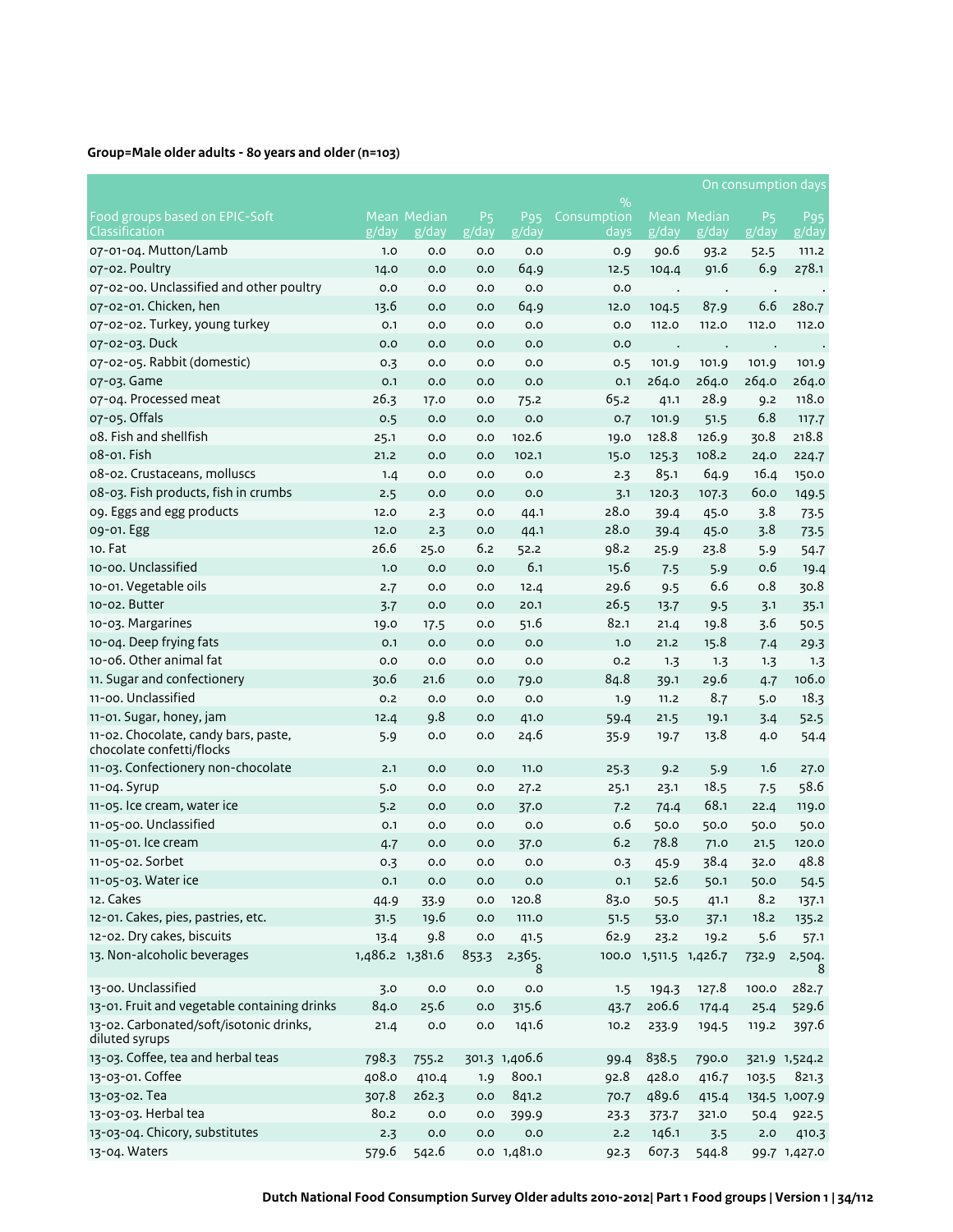|                                                    |                               |                |                         |                 |                     |       |                      | On consumption days     |                          |
|----------------------------------------------------|-------------------------------|----------------|-------------------------|-----------------|---------------------|-------|----------------------|-------------------------|--------------------------|
| Food groups based on EPIC-Soft                     |                               | Mean Median    |                         | P <sub>95</sub> | $\%$<br>Consumption |       | Mean Median          |                         |                          |
| Classification                                     | $\overline{g}/\overline{day}$ | $\sqrt{g/day}$ | P <sub>5</sub><br>g/day | $\sqrt{g/day}$  | days                | g/day | g/day                | P <sub>5</sub><br>g/day | P <sub>95</sub><br>g/day |
| 14. Alcoholic beverages                            | 80.0                          | 0.0            | 0.0                     | 389.6           | 36.7                | 191.4 | 141.1                | 41.1                    | 476.9                    |
| 14-00. Unclassified                                | 0.0                           | 0.0            | 0.0                     | 0.0             | 0.0                 |       | $\ddot{\phantom{a}}$ |                         |                          |
| 14-01. Wine                                        | 51.5                          | 0.0            | 0.0                     | 265.3           | 25.4                | 190.3 | 140.6                | 61.9                    | 375.5                    |
| 14-02. Fortified wines (sherry, port,<br>vermouth) | 11.5                          | 0.0            | 0.0                     | 94.4            | 8.9                 | 119.7 | 108.1                | 78.2                    | 237.0                    |
| 14-03. Beer, cider                                 | 13.8                          | 0.0            | 0.0                     | 0.0             | 2.1                 | 360.2 | 326.5                | 29.1                    | 566.5                    |
| 14-04. Spirits, brandy                             | 1.5                           | 0.0            | 0.0                     | 0.0             | 2.3                 | 56.2  | 56.3                 | 11.7                    | 89.0                     |
| 14-05. Aniseed drinks (pastis, ouzo)               | 0.0                           | 0.0            | 0.0                     | 0.0             | 0.0                 |       |                      | $\bullet$               |                          |
| 14-06. Liqueurs                                    | 1.6                           | 0.0            | 0.0                     | 0.0             | 3.5                 | 70.3  | 52.2                 | 2.6                     | 138.1                    |
| 15. Condiments and sauces                          | 18.2                          | 10.0           | 0.0                     | 62.3            | 61.3                | 33.3  | 24.3                 | 2.2                     | 99.3                     |
| 15-01. Sauces                                      | 17.7                          | 9.7            | 0.0                     | 62.0            | 56.3                | 35.1  | 24.3                 | 2.7                     | 100.2                    |
| 15-01-00. Unclassified and other sauces            | 12.3                          | 1.5            | 0.0                     | 48.3            | 39.4                | 36.4  | 24.3                 | 4.5                     | 103.9                    |
| 15-01-01. Tomato sauces                            | 1.2                           | 0.0            | 0.0                     | 1.8             | 4.4                 | 27.9  | 11.8                 | 2.3                     | 71.8                     |
| 15-01-02. Dressing sauces                          | 1.3                           | 0.0            | 0.0                     | 5.8             | 12.8                | 10.3  | 8.3                  | 1.4                     | 24.5                     |
| 15-01-03. Mayonnaises and similars                 | 2.6                           | 0.0            | 0.0                     | 16.4            | 11.8                | 21.8  | 14.0                 | 0.6                     | 72.4                     |
| 15-01-04. Dessert sauces                           | 0.4                           | 0.0            | 0.0                     | 0.0             | 1.2                 | 27.9  | 19.5                 | 9.0                     | 29.0                     |
| 15-02. Yeast                                       | 0.0                           | 0.0            | 0.0                     | 0.0             | 0.4                 | 10.0  | 10.0                 | 10.0                    | 10.0                     |
| 15-04. Condiments                                  | 0.5                           | 0.0            | 0.0                     | 4.0             | 11.6                | 5.2   | 3.4                  | 0.3                     | 12.5                     |
| 16. Soups, bouillon                                | 84.1                          | 0.0            | 0.0                     | 320.1           | 33.2                | 258.2 | 257.5                | 65.3                    | 465.9                    |
| 16-01. Soups                                       | 79.0                          | 0.0            | 0.0                     | 319.5           | 29.4                | 271.7 | 258.6                | 108.6                   | 462.2                    |
| 16-02. Bouillon                                    | 5.1                           | 0.0            | 0.0                     | 12.2            | 4.5                 | 128.5 | 66.2                 | 4.0                     | 267.0                    |
| 17. Miscellaneous                                  | 13.7                          | 0.0            | 0.0                     | 73.9            | 11.8                | 137.7 | 103.1                | 20.4                    | 304.5                    |
| 17-00. Unclassified                                | O.1                           | 0.0            | 0.0                     | 0.0             | 0.4                 | 61.6  | 50.3                 | 28.2                    | 90.1                     |
| 17-01. Soya products                               | 6.4                           | 0.0            | 0.0                     | 37.1            | 5.5                 | 189.4 | 148.3                | 34.5                    | 361.9                    |
| 17-02. Dietetic products                           | 3.1                           | 0.0            | 0.0                     | 0.0             | 1.4                 | 132.9 | 55.1                 | 2.0                     | 307.6                    |
| 17-02-00. Unclassified                             | 3.0                           | 0.0            | 0.0                     | 0.0             | 0.9                 | 209.1 | 126.1                | 125.0                   | 341.9                    |
| 17-02-01. Artificial sweeteners                    | 0.0                           | 0.0            | 0.0                     | O.O             | 0.5                 | 3.5   | 2.0                  | 2.0                     | 5.5                      |
| 17-03. Snacks                                      | 4.1                           | 0.0            | 0.0                     | 36.1            | 4.5                 | 82.4  | 69.0                 | 60.0                    | 137.1                    |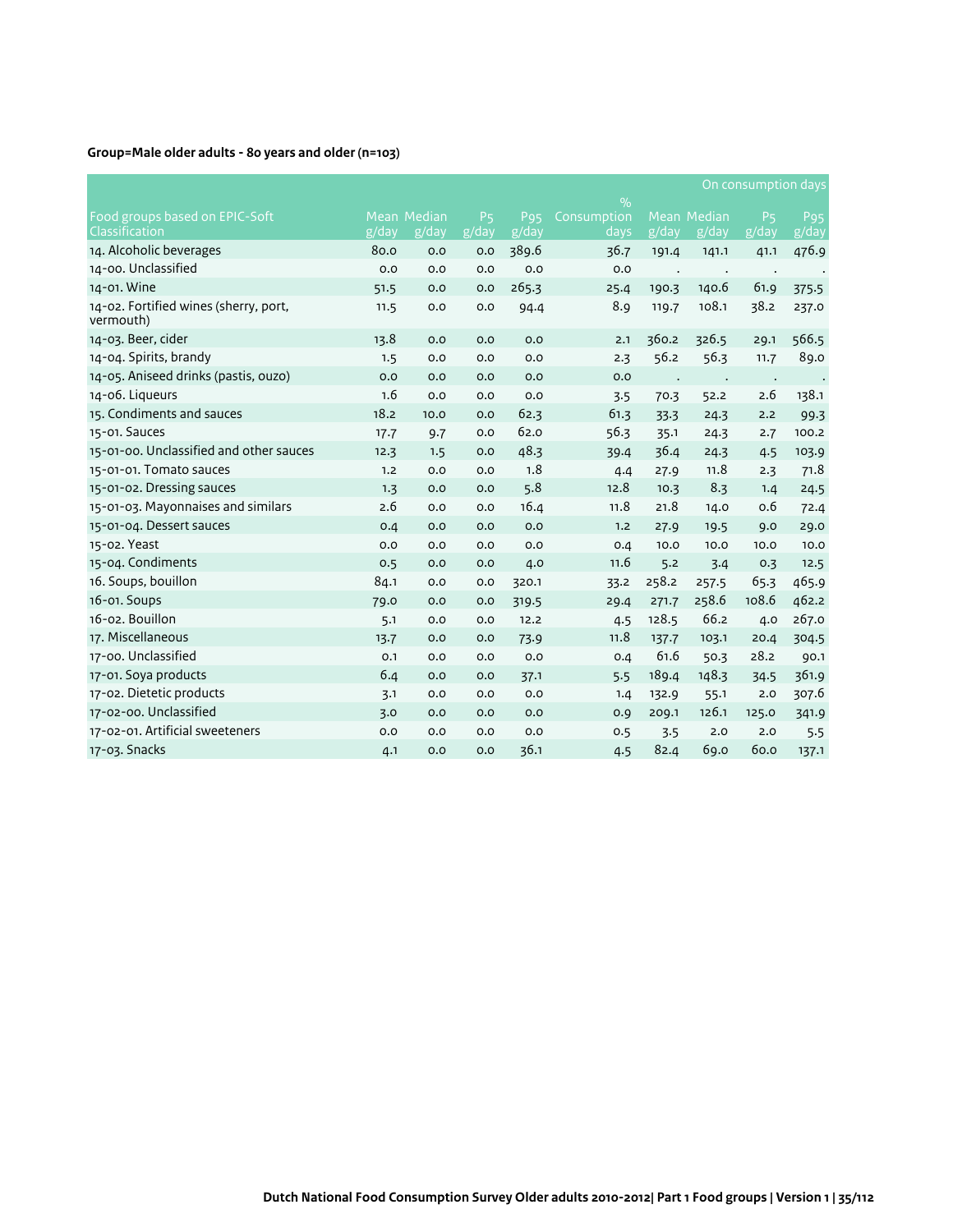# **Group=Female older adults - 70-79 years (n=244)**

|                                                       |       |                             |                               |                          |                     |       |                      | On consumption days     |                          |
|-------------------------------------------------------|-------|-----------------------------|-------------------------------|--------------------------|---------------------|-------|----------------------|-------------------------|--------------------------|
|                                                       |       |                             |                               |                          | $\%$                |       |                      |                         |                          |
| Food groups based on EPIC-Soft<br>Classification      | g/day | <b>Mean Median</b><br>g/day | <b>P<sub>5</sub></b><br>g/day | P <sub>95</sub><br>g/day | Consumption<br>days | g/day | Mean Median<br>g/day | P <sub>5</sub><br>g/day | P <sub>95</sub><br>g/day |
| 01. Potatoes and other tubers                         | 125.0 | 115.1                       | 0.0                           | 301.3                    | 72.8                | 163.7 | 139.7                | 44.6                    | 310.3                    |
| 01-01. Potatoes                                       | 125.0 | 115.1                       | 0.0                           | 301.3                    | 72.8                | 163.7 | 139.7                | 44.6                    | 310.3                    |
| 01-02. Other tubers                                   | 0.0   | 0.0                         | 0.0                           | 0.0                      | 0.0                 |       |                      |                         |                          |
| o2. Vegetables                                        | 136.6 | 117.4                       | 32.7                          | 291.0                    | 92.4                | 158.0 | 149.0                | 23.8                    | 334.2                    |
| 02-01. Leafy vegetables (except cabbages)             | 42.1  | 9.2                         | 0.0                           | 163.4                    | 31.3                | 110.7 | 90.9                 | 8.0                     | 229.1                    |
| 02-02. Fruiting vegetables                            | 33.2  | 10.8                        | 0.0                           | 131.7                    | 37.4                | 104.2 | 96.6                 | 13.9                    | 247.4                    |
| 02-03. Root vegetables                                | 17.6  | 0.0                         | 0.0                           | 113.3                    | 20.9                | 92.8  | 84.4                 | 5.6                     | 219.9                    |
| 02-04. Cabbages                                       | 22.6  | 0.0                         | 0.0                           | 127.8                    | 20.6                | 134.0 | 120.7                | 5.3                     | 294.8                    |
| 02-05. Mushrooms                                      | 1.2   | 0.0                         | 0.0                           | 5.3                      | 5.0                 | 19.1  | 16.8                 | 4.1                     | 37.8                     |
| o2-o6. Grain and pod vegetables                       | 2.3   | 0.0                         | 0.0                           | 9.5                      | 3.2                 | 87.0  | 67.3                 | 4.0                     | 147.3                    |
| 02-07. Onion, garlic                                  | 8.8   | 0.0                         | 0.0                           | 38.7                     | 25.7                | 44.0  | 30.8                 | 6.2                     | 116.2                    |
| 02-08. Stalk vegetables, sprouts                      | 1.4   | 0.0                         | 0.0                           | 1.0                      | 4.4                 | 67.2  | 29.2                 | 0.5                     | 204.9                    |
| o2-o9. Mixed salad, mixed vegetables                  | 7.5   | 0.0                         | 0.0                           | 64.7                     | 9.5                 | 76.7  | 60.0                 | 16.0                    | 106.7                    |
| 03. Legumes                                           | 2.8   | 0.0                         | 0.0                           | 0.0                      | 2.3                 | 158.7 | 117.5                | 12.2                    | 274.0                    |
| 03-01. Legumes                                        | 2.8   | 0.0                         | 0.0                           | 0.0                      | 2.3                 | 158.7 | 117.5                | 12.2                    | 274.0                    |
| 04. Fruits, nuts and olives                           | 159.7 | 130.7                       | 0.0                           | 465.0                    | 80.3                | 189.0 | 152.0                | 22.3                    | 489.6                    |
| 04-01. Fruits                                         | 149.9 | 125.3                       | 0.0                           | 439.0                    | 76.2                | 188.9 | 156.5                | 23.1                    | 488.0                    |
| 04-02. Nuts and seeds (+nut spread)                   | 9.3   | 0.0                         | 0.0                           | 38.5                     | 19.5                | 37.9  | 29.1                 | 4.4                     | 77.5                     |
| 04-03. Mixed fruits                                   | 0.4   | 0.0                         | 0.0                           | 0.0                      | 0.7                 | 45.8  | 27.7                 | 24.0                    | 69.3                     |
| 04-04. Olives                                         | 0.0   | 0.0                         | 0.0                           | 0.0                      | 0.3                 | 2.3   | 2.3                  | 2.3                     | 2.3                      |
| 05. Dairy products                                    | 376.0 | 329.8                       | 123.8                         | 755.1                    | 99.5                | 387.0 | 333.6                | 65.6                    | 761.6                    |
| 05-00. Unclassified                                   | 0.0   | 0.0                         | 0.0                           | 0.0                      | 0.0                 |       |                      | $\bullet$               |                          |
| 05-01. Milk                                           | 173.1 | 109.6                       | 0.0                           | 562.5                    | 66.1                | 275.8 | 217.4                | 37.5                    | 562.3                    |
| 05-02. Milk beverages                                 | 12.7  | 0.0                         | 0.0                           | 72.4                     | 7.5                 | 182.9 | 143.2                | 114.0                   | 348.1                    |
| 05-03. Yoghurt                                        | 54.4  | 0.0                         | 0.0                           | 220.7                    | 31.2                | 186.2 | 160.7                | 13.4                    | 461.0                    |
| 05-04. Fromage blanc, petit suisse                    | 4.6   | 0.0                         | 0.0                           | 21.4                     | 6.3                 | 100.7 | 100.7                | 6.5                     | 170.5                    |
| 05-05. Cheese (including fresh cheeses)               | 30.1  | 28.2                        | 0.0                           | 66.4                     | 78.5                | 41.0  | 41.6                 | 12.1                    | 82.5                     |
| 05-06. Cream desserts, puddings (milk                 | 88.3  | 59.0                        | 0.0                           | 296.1                    | 43.7                | 184.5 | 155.3                | 67.6                    | 439.5                    |
| based)                                                |       |                             |                               |                          |                     |       |                      |                         |                          |
| 05-07. Dairy and non-dairy creams                     | 1.5   | 0.0                         | 0.0                           | 8.5                      | 12.7                | 12.6  | 8.0                  | 3.0                     | 24.9                     |
| 05-07-01. Dairy creams                                | 1.5   | 0.0                         | 0.0                           | 8.5                      | 12.1                | 13.1  | 8.6                  | 3.3                     | 24.9                     |
| 05-07-02. Non-dairy creams                            | 0.0   | 0.0                         | 0.0                           | 0.0                      | 0.5                 | 3.0   | 3.0                  | 3.0                     | 3.0                      |
| 05-08. Milk for coffee and creamers                   | 11.2  | 7.1                         | 0.0                           | 36.7                     | 51.1                | 19.4  | 14.9                 | 3.1                     | 46.9                     |
| o6. Cereals and cereal products                       | 178.6 | 162.0                       | 83.4                          | 314.8                    | 99.5                | 176.8 | 164.2                | 73.8                    | 349.0                    |
| 06-01. Flour, flakes, starches, semolina              | 2.3   | $_{\rm 0.0}$                | 0.0                           | 9.2                      | 11.8                | 13.5  | 7.7                  | 1.9                     | 28.7                     |
| 06-02. Pasta, rice, other grain                       | 33.3  | 0.0                         | 0.0                           | 178.7                    | 17.4                | 147.1 | 129.4                | 28.2                    | 328.9                    |
| 06-03. Bread, crisp bread, rusks                      | 136.5 | 125.9                       | 61.5                          | 237.1                    | 99.1                | 140.3 | 133.8                | 61.5                    | 250.2                    |
| 06-03-01. Bread                                       | 131.5 | 119.0                       | 52.6                          | 229.0                    | 98.7                | 135.6 | 129.4                | 65.5                    | 238.5                    |
| 06-03-02. Crispbread, rusks                           | 5.1   | 0.0                         | 0.0                           | 22.2                     | 34.4                | 15.1  | 9.7                  | 1.1                     | 32.6                     |
| 06-04. Breakfast cereals                              | 4.6   | 0.0                         | 0.0                           | 29.2                     | 22.7                | 29.4  | 24.2                 | 3.8                     | 76.9                     |
| 06-05. Salty biscuits, aperitif biscuits,<br>crackers | 1.0   | 0.0                         | 0.0                           | 6.3                      | 8.9                 | 13.1  | 10.1                 | 4.0                     | 24.6                     |
| 06-06. Dough and pastry (puff, shortcrust,<br>pizza)  | 0.9   | $_{\rm 0.0}$                | 0.0                           | $_{\rm 0.0}$             | 1.9                 | 102.6 | 76.9                 | 17.6                    | 162.4                    |
| 07. Meat and meat products                            | 87.7  | 80.6                        | 2.5                           | 182.2                    | 91.7                | 99.6  | 94.8                 | 19.7                    | 209.6                    |
| 07-01.Fresh meat                                      | 38.1  | 26.8                        | 0.0                           | 129.7                    | 49.9                | 84.6  | 75.2                 | 16.9                    | 164.6                    |
| 07-01-00. Unclassified                                | 7.0   | $_{\rm 0.0}$                | 0.0                           | 43.8                     | 15.1                | 62.9  | 56.6                 | 7.7                     | 137.3                    |
| 07-01-01. Beef                                        | 21.2  | $_{\rm 0.0}$                | 0.0                           | 88.6                     | 21.4                | 101.0 | 86.9                 | 19.4                    | 190.1                    |
| 07-01-02. Veal                                        | 0.0   | 0.0                         | 0.0                           | $_{\rm 0.0}$             | 0.0                 |       |                      | $\bullet$               |                          |
| 07-01-03. Pork                                        | 9.5   | 0.0                         | 0.0                           | 55.1                     | 15.0                | 71.8  | 72.3                 | 3.5                     | 111.9                    |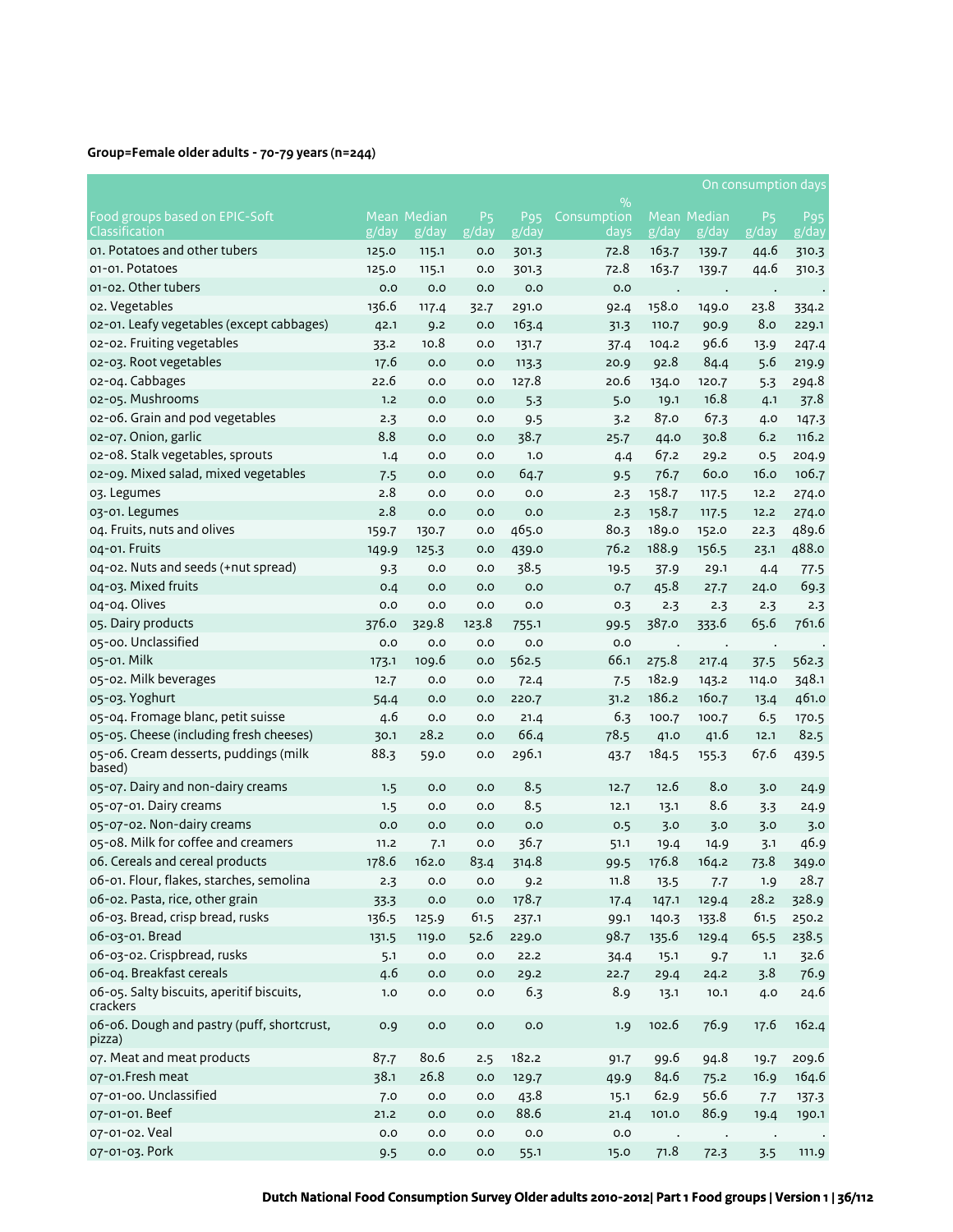# **Group=Female older adults - 70-79 years (n=244)**

|                                                                  |       |                      |                               |                                                  |                     |                       |                             |                               | On consumption days      |
|------------------------------------------------------------------|-------|----------------------|-------------------------------|--------------------------------------------------|---------------------|-----------------------|-----------------------------|-------------------------------|--------------------------|
|                                                                  |       |                      |                               |                                                  | $\%$                |                       |                             |                               |                          |
| Food groups based on EPIC-Soft<br>Classification                 | g/day | Mean Median<br>g/day | <b>P<sub>5</sub></b><br>g/day | P <sub>95</sub><br>$\overline{g}/\overline{day}$ | Consumption<br>days | g/day                 | <b>Mean Median</b><br>g/day | <b>P<sub>5</sub></b><br>g/day | P <sub>95</sub><br>g/day |
| 07-01-04. Mutton/Lamb                                            | 0.3   | 0.0                  | 0.0                           | 0.0                                              | 0.5                 | 66.1                  | 66.1                        | 66.1                          | 66.1                     |
| 07-02. Poultry                                                   | 11.6  | 0.0                  | 0.0                           | 57.0                                             | 14.4                | 85.8                  | 90.4                        | 17.1                          | 119.9                    |
| 07-02-00. Unclassified and other poultry                         | 0.0   | 0.0                  | 0.0                           | 0.0                                              | 0.0                 |                       |                             |                               |                          |
| 07-02-01. Chicken, hen                                           | 10.5  | 0.0                  | 0.0                           | 57.0                                             | 12.2                | $\cdot$<br>86.5       | $\cdot$<br>90.6             | $\cdot$<br>14.7               | 122.4                    |
| 07-02-02. Turkey, young turkey                                   | 0.9   | 0.0                  | 0.0                           | 0.0                                              | 1.7                 | 89.1                  | 76.0                        | 76.0                          | 107.1                    |
| 07-02-03. Duck                                                   | 0.2   | 0.0                  | 0.0                           | 0.0                                              | 0.5                 | 58.2                  | 58.2                        | 58.2                          | 58.2                     |
| 07-02-05. Rabbit (domestic)                                      | 0.0   | 0.0                  | 0.0                           | 0.0                                              | 0.0                 |                       |                             |                               |                          |
| 07-03. Game                                                      | 0.0   | 0.0                  | 0.0                           | 0.0                                              | 0.0                 |                       |                             |                               |                          |
| 07-04. Processed meat                                            | 38.1  | 28.7                 | 0.0                           | 116.9                                            | 64.9                | 56.5                  | 34.3                        | 8.5                           | 137.7                    |
| 07-05. Offals                                                    | 0.0   | 0.0                  | 0.0                           | 0.0                                              | 0.0                 |                       |                             |                               |                          |
| o8. Fish and shellfish                                           | 16.3  | 0.0                  | 0.0                           | 87.9                                             | 16.7                | 106.6                 | 79.5                        | 41.0                          | 199.9                    |
| 08-01. Fish                                                      | 13.8  | 0.0                  | 0.0                           | 81.2                                             | 14.4                | 99.9                  | 73.4                        | 30.2                          | 200.4                    |
| 08-02. Crustaceans, molluscs                                     | 0.3   | 0.0                  | 0.0                           | 0.0                                              | 0.4                 | 79.5                  | 26.4                        | 10.0                          | 119.6                    |
| 08-03. Fish products, fish in crumbs                             | 2.2   | 0.0                  | 0.0                           | 0.0                                              | 2.2                 | 133.9                 | 90.0                        | 67.5                          | 195.7                    |
| og. Eggs and egg products                                        | 8.6   | 0.0                  | 0.0                           | 48.5                                             | 19.0                | 48.8                  | 46.5                        | 3.8                           | 100.0                    |
| 09-01. Egg                                                       | 8.6   | 0.0                  | 0.0                           | 48.5                                             | 19.0                | 48.8                  | 46.5                        | 3.8                           | 100.0                    |
| 10. Fat                                                          | 33.5  | 32.3                 | 4.0                           | 80.6                                             | 99.7                | 35.5                  | 32.2                        | 5.7                           | 80.2                     |
| 10-00. Unclassified                                              | 1.2   | 0.0                  | 0.0                           | 7.8                                              | 21.0                | 6.9                   | 4.1                         | 1.1                           | 18.2                     |
| 10-01. Vegetable oils                                            | 3.0   | 0.0                  | 0.0                           | 11.1                                             | 24.7                | 10.3                  | 10.1                        | 1.5                           | 22.4                     |
| 10-02. Butter                                                    | 4.1   | 0.0                  | 0.0                           | 23.4                                             | 24.5                | 18.2                  | 11.7                        | 1.5                           | 43.1                     |
| 10-03. Margarines                                                | 23.8  | 21.1                 | 0.0                           | 74.1                                             | 88.5                | 29.8                  | 24.4                        | 1.9                           | 77.6                     |
| 10-04. Deep frying fats                                          | 1.4   | 0.0                  | 0.0                           | 11.6                                             | 1.9                 | 28.7                  | 22.6                        | 13.9                          | 30.9                     |
| 10-06. Other animal fat                                          | 0.0   | 0.0                  | 0.0                           | 0.0                                              | 0.5                 | 12.4                  | 7.9                         | 7.9                           | 18.4                     |
| 11. Sugar and confectionery                                      | 49.3  | 45.1                 | 3.1                           | 97.5                                             | 90.4                | 53.1                  | 39.6                        | 5.7                           | 142.1                    |
| 11-00. Unclassified                                              | 0.1   | 0.0                  | 0.0                           | 0.0                                              | 0.7                 | 12.5                  | 4.6                         | 3.4                           | 22.4                     |
| 11-01. Sugar, honey, jam                                         | 28.0  | 16.5                 | 0.0                           | 84.3                                             | 73.7                | 34.3                  | 21.3                        | 4.5                           | 102.6                    |
| 11-02. Chocolate, candy bars, paste,                             | 9.6   | 6.5                  | 0.0                           | 28.6                                             | 43.3                | 21.7                  | 17.2                        | 4.9                           | 49.2                     |
| chocolate confetti/flocks                                        |       |                      |                               |                                                  |                     |                       |                             |                               |                          |
| 11-03. Confectionery non-chocolate                               | 3.3   | 0.0                  | 0.0                           | 15.9                                             | 30.0                | 15.1                  | 9.8                         | 2.0                           | 35.8                     |
| 11-04. Syrup                                                     | 5.7   | 0.0                  | 0.0                           | 29.2                                             | 18.5                | 27.0                  | 19.2                        | 8.2                           | 63.2                     |
| 11-05. Ice cream, water ice                                      | 2.7   | 0.0                  | 0.0                           | 24.6                                             | 5.3                 | 70.2                  | 49.6                        | 32.0                          | 133.9                    |
| 11-05-00. Unclassified                                           | 0.0   | 0.0                  | 0.0                           | 0.0                                              | 0.0                 | $\cdot$               |                             | $\bullet$                     |                          |
| 11-05-01. Ice cream                                              | 2.6   | 0.0                  | 0.0                           | 24.6                                             | 5.3                 | 67.8                  | 49.6                        | 32.0                          | 121.6                    |
| 11-05-02. Sorbet                                                 | 0.0   | 0.0                  | 0.0                           | 0.0                                              | 0.0                 |                       |                             |                               |                          |
| 11-05-03. Water ice                                              | 0.1   | 0.0                  | 0.0                           | 0.0                                              | 0.1                 | 110.0                 | 110.0                       | 110.0                         | 110.0                    |
| 12. Cakes                                                        | 51.1  | 45.8                 | 0.0                           | 123.6                                            | 85.1                | 57.1                  | 49.0                        | 6.6                           | 135.9                    |
| 12-01. Cakes, pies, pastries, etc.<br>12-02. Dry cakes, biscuits | 25.3  | 19.3                 | 0.0                           | 98.0                                             | 42.5                | 57.0                  | 40.0                        | 12.9                          | 139.6                    |
| 13. Non-alcoholic beverages                                      | 25.8  | 21.7                 | 0.0                           | 58.3                                             | 73.5                | 33.1                  | 25.3                        | 5.8                           | 74.1                     |
| 13-00. Unclassified                                              |       | 1,239.3 1,252.3      |                               | 628.9 1,852.0                                    |                     | 100.0 1,218.5 1,087.0 | 162.5                       |                               | 582.3 2,116.2            |
| 13-01. Fruit and vegetable containing drinks                     | 9.7   | 0.0                  | 0.0                           | 0.0                                              | 2.3                 | 316.3                 |                             | 12.5                          | 601.1                    |
| 13-02. Carbonated/soft/isotonic drinks,                          | 77.7  | 0.0                  | 0.0                           | 325.2<br>259.8                                   | 37.1                | 187.3                 | 151.2                       | 36.8<br>86.3                  | 391.9                    |
| diluted syrups                                                   | 49.0  | 0.0                  | 0.0                           |                                                  | 17.3                | 279.2                 | 192.6                       |                               | 912.1                    |
| 13-03. Coffee, tea and herbal teas                               | 746.8 | 696.0                |                               | 133.5 1,376.9                                    | 100.0               | 753.8                 | 687.5                       |                               | 167.4 1,377.5            |
| 13-03-01. Coffee                                                 | 341.6 | 300.1                | 2.3                           | 728.0                                            | 94.2                | 388.2                 | 379.7                       | 122.8                         | 750.6                    |
| 13-03-02. Tea                                                    | 363.3 | 236.8                | 0.0                           | 1,112.9                                          | 81.7                | 440.5                 | 343.6                       |                               | 108.1 1,104.9            |
| 13-03-03. Herbal tea                                             | 41.8  | 0.0                  | 0.0                           | 303.1                                            | 8.3                 | 337.5                 | 232.0                       | 122.0                         | 618.2                    |
| 13-03-04. Chicory, substitutes                                   | 0.0   | 0.0                  | 0.0                           | 0.0                                              | 0.0                 |                       |                             |                               |                          |
| 13-04. Waters                                                    | 356.2 | 326.7                | 3.0                           | 762.3                                            | 90.7                | 374.5                 | 311.3                       |                               | 55.3 1,006.6             |
| 14. Alcoholic beverages                                          | 113.6 | 14.9                 | 0.0                           | 445.0                                            | 49.5                | 250.6                 | 154.5                       | 53.3                          | 658.4                    |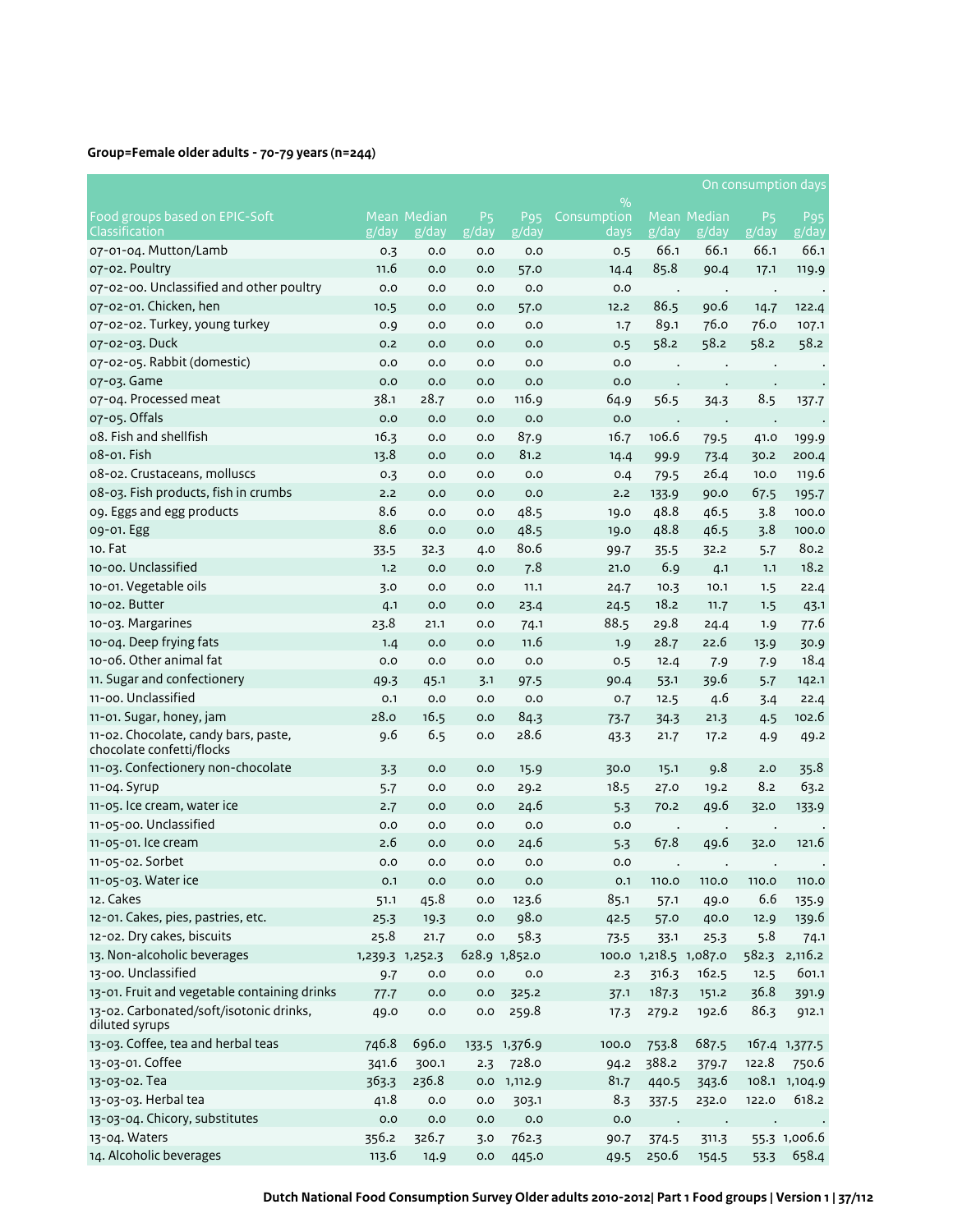# **Group=Female older adults - 70-79 years (n=244)**

|                                                    |       |             |                               |                          |                     |       |             | On consumption days                        |                          |
|----------------------------------------------------|-------|-------------|-------------------------------|--------------------------|---------------------|-------|-------------|--------------------------------------------|--------------------------|
| Food groups based on EPIC-Soft                     |       | Mean Median |                               |                          | $\frac{9}{0}$       |       | Mean Median |                                            |                          |
| Classification                                     | g/day | g/day       | <b>P<sub>5</sub></b><br>g/day | P <sub>95</sub><br>g/day | Consumption<br>days | g/day | g/day       | <b>P<sub>5</sub></b><br>$\overline{g}/day$ | P <sub>95</sub><br>g/day |
| 14-00. Unclassified                                | 1.3   | 0.0         | 0.0                           | 0.0                      | 0.8                 | 96.1  | 78.0        | 78.0                                       | 118.9                    |
| 14-01. Wine                                        | 46.8  | 0.0         | 0.0                           | 249.4                    | 26.1                | 204.3 | 153.8       | 73.8                                       | 509.0                    |
| 14-02. Fortified wines (sherry, port,<br>vermouth) | 1.2   | 0.0         | 0.0                           | 0.0                      | 2.6                 | 55.0  | 9.9         | 9.0                                        | 140.9                    |
| 14-03. Beer, cider                                 | 42.8  | 0.0         | 0.0                           | 363.4                    | 12.1                | 399.8 | 297.6       | 250.0                                      | 886.3                    |
| 14-04. Spirits, brandy                             | 20.2  | 0.0         | 0.0                           | 98.3                     | 23.4                | 77.6  | 62.7        | 33.3                                       | 150.8                    |
| 14-05. Aniseed drinks (pastis, ouzo)               | 0.0   | 0.0         | 0.0                           | 0.0                      | 0.0                 |       | $\cdot$     | $\cdot$                                    | $\bullet$                |
| 14-06. Liqueurs                                    | 1.3   | 0.0         | 0.0                           | 0.0                      | 3.3                 | 55.4  | 29.3        | 13.2                                       | 128.1                    |
| 15. Condiments and sauces                          | 30.6  | 19.7        | 0.0                           | 82.6                     | 68.3                | 41.8  | 34.4        | 2.4                                        | 105.7                    |
| 15-01. Sauces                                      | 30.1  | 18.7        | 0.0                           | 82.6                     | 64.1                | 43.7  | 34.8        | 2.4                                        | 107.3                    |
| 15-01-00. Unclassified and other sauces            | 20.7  | 14.0        | 0.0                           | 59.5                     | 54.5                | 39.6  | 34.4        | 2.5                                        | 96.9                     |
| 15-01-01. Tomato sauces                            | 3.8   | 0.0         | 0.0                           | 7.5                      | 4.4                 | 52.1  | 13.8        | 13.8                                       | 158.4                    |
| 15-01-02. Dressing sauces                          | 2.6   | 0.0         | 0.0                           | 20.6                     | 7.3                 | 17.9  | 11.7        | 1.0                                        | 42.1                     |
| 15-01-03. Mayonnaises and similars                 | 2.9   | 0.0         | 0.0                           | 20.9                     | 11.0                | 24.7  | 13.8        | 2.6                                        | 65.8                     |
| 15-01-04. Dessert sauces                           | O.1   | 0.0         | 0.0                           | 0.0                      | 0.2                 | 45.0  | 45.0        | 45.0                                       | 45.0                     |
| 15-02. Yeast                                       | 0.0   | 0.0         | 0.0                           | 0.0                      | 0.0                 |       | $\cdot$     | $\bullet$                                  |                          |
| 15-04. Condiments                                  | 0.6   | 0.0         | 0.0                           | 3.6                      | 10.4                | 5.1   | 3.2         | 0.6                                        | 14.0                     |
| 16. Soups, bouillon                                | 70.8  | 0.0         | 0.0                           | 264.5                    | 31.3                | 262.2 | 206.0       | 91.0                                       | 740.1                    |
| 16-01. Soups                                       | 68.8  | 0.0         | 0.0                           | 263.7                    | 30.5                | 260.7 | 204.6       | 91.0                                       | 741.3                    |
| 16-02. Bouillon                                    | 2.0   | 0.0         | 0.0                           | 0.0                      | 1.5                 | 165.6 | 123.5       | 65.0                                       | 211.6                    |
| 17. Miscellaneous                                  | 13.3  | 0.0         | 0.0                           | 70.3                     | 10.0                | 92.4  | 71.3        | 40.2                                       | 173.5                    |
| 17-00. Unclassified                                | O.1   | 0.0         | 0.0                           | 0.0                      | O.1                 | 169.2 | 169.2       | 169.2                                      | 169.2                    |
| 17-01. Soya products                               | 0.0   | 0.0         | 0.0                           | O.O                      | O.O                 |       |             |                                            |                          |
| 17-02. Dietetic products                           | 0.9   | 0.0         | 0.0                           | O.O                      | 0.6                 | 200.0 | 200.0       | 200.0                                      | 200.0                    |
| 17-02-00. Unclassified                             | 0.9   | 0.0         | 0.0                           | 0.0                      | 0.6                 | 200.0 | 200.0       | 200.0                                      | 200.0                    |
| 17-02-01. Artificial sweeteners                    | 0.0   | 0.0         | 0.0                           | 0.0                      | 0.0                 |       |             |                                            |                          |
| 17-03. Snacks                                      | 12.3  | 0.0         | 0.0                           | 69.7                     | 9.3                 | 84.5  | 70.9        | 39.5                                       | 131.2                    |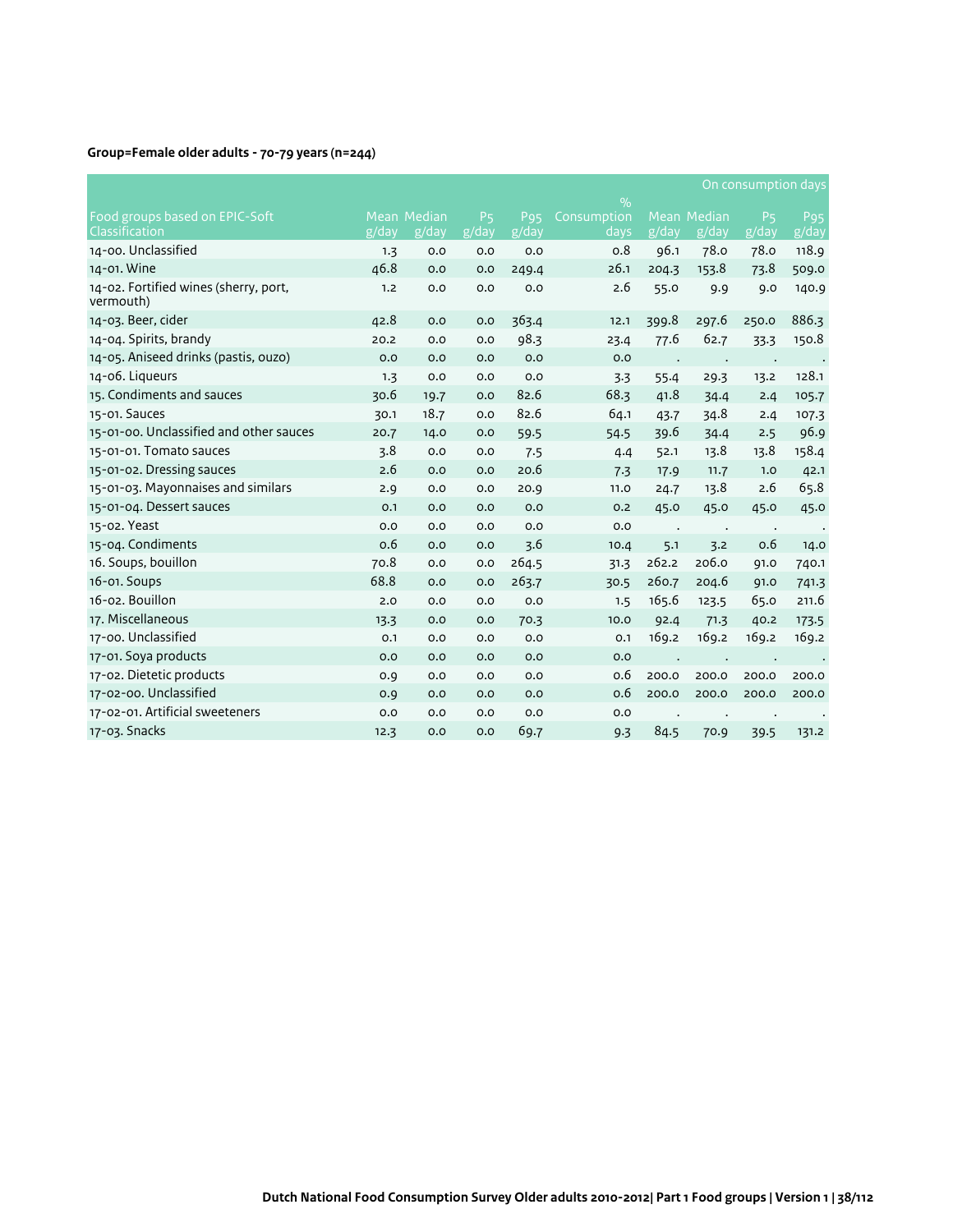# **Group=Female older adults - 80 years and older (n=122)**

|                                                       |               |                    |                |                 |             |       |             | On consumption days                  |                                                  |
|-------------------------------------------------------|---------------|--------------------|----------------|-----------------|-------------|-------|-------------|--------------------------------------|--------------------------------------------------|
|                                                       |               |                    |                |                 | $\%$        |       |             |                                      |                                                  |
| Food groups based on EPIC-Soft<br>Classification      |               | <b>Mean Median</b> | P <sub>5</sub> | P <sub>95</sub> | Consumption |       | Mean Median | P <sub>5</sub><br>$\overline{g}/day$ | P <sub>95</sub><br>$\overline{g}/\overline{day}$ |
| 01. Potatoes and other tubers                         | g/day<br>78.4 | g/day              | g/day          | g/day           | days        | g/day | g/day       |                                      |                                                  |
| 01-01. Potatoes                                       |               | 67.7               | 0.0            | 184.3           | 75.9        | 114.5 | 100.1       | 52.1                                 | 199.8                                            |
| 01-02. Other tubers                                   | 78.4          | 67.7<br>0.0        | 0.0            | 184.3<br>0.0    | 75.9        | 114.5 | 100.1       | 52.1                                 | 199.8                                            |
| o2. Vegetables                                        | 0.0<br>112.8  |                    | 0.0            |                 | 0.0         |       |             |                                      |                                                  |
| 02-01. Leafy vegetables (except cabbages)             | 16.8          | 92.3               | 9.4            | 234.8<br>86.0   | 89.3        | 141.9 | 140.1       | 19.2                                 | 295.7                                            |
|                                                       | 28.0          | 0.0                | 0.0            |                 | 24.6        | 87.4  | 73.3        | 15.1                                 | 173.5                                            |
| 02-02. Fruiting vegetables                            |               | 1.9                | 0.0            | 93.7            | 36.3        | 91.6  | 73.6        | 4.0                                  | 189.4                                            |
| 02-03. Root vegetables<br>02-04. Cabbages             | 9.4           | 0.0                | 0.0            | 83.0            | 12.8        | 100.4 | 95.4        | 2.3                                  | 256.8                                            |
|                                                       | 39.5          | 22.8               | 0.0            | 122.9           | 29.9        | 132.4 | 141.3       | 4.0                                  | 245.8                                            |
| 02-05. Mushrooms                                      | 0.7           | 0.0                | 0.0            | 0.0             | 2.3         | 26.8  | 25.2        | 2.0                                  | 58.9                                             |
| o2-o6. Grain and pod vegetables                       | 1.3           | 0.0                | 0.0            | 0.2             | 3.2         | 55.4  | 5.4         | 0.9                                  | 178.5                                            |
| 02-07. Onion, garlic                                  | 6.3           | 0.0                | 0.0            | 38.7            | 22.5        | 33.3  | 16.6        | 1.7                                  | 110.1                                            |
| 02-08. Stalk vegetables, sprouts                      | 5.1           | 0.0                | 0.0            | 5.7             | 5.2         | 104.6 | 11.7        | 0.6                                  | 282.8                                            |
| o2-o9. Mixed salad, mixed vegetables                  | 5.7           | 0.0                | 0.0            | 52.9            | 5.2         | 81.8  | 64.5        | 13.3                                 | 180.6                                            |
| 03. Legumes                                           | 3.6           | 0.0                | 0.0            | 44.3            | 3.5         | 74.8  | 80.9        | 4.6                                  | 152.3                                            |
| 03-01. Legumes                                        | 3.6           | 0.0                | 0.0            | 44.3            | 3.5         | 74.8  | 80.9        | 4.6                                  | 152.3                                            |
| 04. Fruits, nuts and olives                           | 143.3         | 142.4              | 0.0            | 325.3           | 83.8        | 187.3 | 163.8       | 23.2                                 | 400.1                                            |
| 04-01. Fruits                                         | 137.3         | 128.3              | 0.0            | 305.7           | 80.1        | 186.3 | 165.4       | 29.5                                 | 392.9                                            |
| 04-02. Nuts and seeds (+nut spread)                   | 4.3           | 0.0                | 0.0            | 27.1            | 20.0        | 27.7  | 19.9        | 4.9                                  | 64.1                                             |
| 04-03. Mixed fruits                                   | 1.6           | 0.0                | 0.0            | 1.5             | 3.8         | 55.4  | 39.0        | 15.0                                 | 93.7                                             |
| 04-04. Olives                                         | 0.1           | 0.0                | 0.0            | 0.0             | 0.4         | 12.5  | 10.4        | 10.4                                 | 16.7                                             |
| 05. Dairy products                                    | 271.8         | 277.4              | 26.0           | 581.9           | 99.7        | 306.7 | 295.0       | 28.6                                 | 673.2                                            |
| 05-00. Unclassified                                   | 0.0           | 0.0                | 0.0            | 0.0             | 0.0         |       | $\cdot$     |                                      |                                                  |
| 05-01. Milk                                           | 111.5         | 70.4               | 0.0            | 313.8           | 54.3        | 229.1 | 215.8       | 26.9                                 | 458.9                                            |
| 05-02. Milk beverages                                 | 14.2          | 0.0                | 0.0            | 90.6            | 6.5         | 220.5 | 190.2       | 130.0                                | 383.3                                            |
| 05-03. Yoghurt                                        | 59.1          | 24.8               | 0.0            | 215.0           | 45.8        | 159.5 | 150.1       | 51.9                                 | 268.4                                            |
| 05-04. Fromage blanc, petit suisse                    | 8.2           | 0.0                | 0.0            | 62.1            | 7.9         | 128.4 | 114.6       | 21.7                                 | 246.3                                            |
| 05-05. Cheese (including fresh cheeses)               | 34.9          | 29.5               | 3.9            | 69.9            | 81.3        | 36.0  | 28.1        | 12.1                                 | 84.5                                             |
| 05-06. Cream desserts, puddings (milk<br>based)       | 34.2          | 0.0                | 0.0            | 149.9           | 27.4        | 162.4 | 152.2       | 49.5                                 | 285.1                                            |
| 05-07. Dairy and non-dairy creams                     | 1.4           | 0.0                | 0.0            | 9.2             | 12.7        | 12.4  | 11.1        | 3.0                                  | 24.3                                             |
| 05-07-01. Dairy creams                                | 1.2           | 0.0                | 0.0            | 7.8             | 12.0        | 12.4  | 11.0        | 3.0                                  | 24.9                                             |
| 05-07-02. Non-dairy creams                            | 0.2           | 0.0                | 0.0            | 0.0             | 0.8         | 12.0  | 12.0        | 12.0                                 | 12.0                                             |
| 05-08. Milk for coffee and creamers                   | 8.4           | 3.6                | 0.0            | 26.5            | 49.4        | 17.6  | 15.6        | 3.3                                  | 36.0                                             |
| o6. Cereals and cereal products                       | 136.9         | 142.5              | 64.3           | 206.4           | 99.7        | 134.4 | 120.0       | 58.6                                 | 240.1                                            |
| 06-01. Flour, flakes, starches, semolina              | 0.8           | 0.0                | 0.0            | 3.5             | 9.2         | 7.3   | 2.8         | 0.8                                  | 20.3                                             |
| 06-02. Pasta, rice, other grain                       | 16.9          | 0.0                | 0.0            | 87.2            | 13.0        | 133.9 | 105.4       | 26.9                                 | 319.8                                            |
| 06-03. Bread, crisp bread, rusks                      | 114.9         | 118.9              | 34.5           | 172.4           | 99.3        | 112.4 | 104.7       | 35.0                                 | 188.9                                            |
| 06-03-01. Bread                                       | 108.3         | 110.4              | 30.0           | 164.2           | 96.9        | 108.0 | 102.1       | 43.9                                 | 186.4                                            |
| 06-03-02. Crispbread, rusks                           | 6.6           | 2.9                | 0.0            | 22.8            | 46.5        | 15.1  | 12.8        | 6.2                                  | 31.2                                             |
| 06-04. Breakfast cereals                              | 2.6           | 0.0                | 0.0            | 15.0            | 6.9         | 26.7  | 20.7        | 4.1                                  | 43.7                                             |
| 06-05. Salty biscuits, aperitif biscuits,<br>crackers | 1.5           | 0.0                | 0.0            | 11.4            | 9.5         | 16.9  | 10.3        | 7.0                                  | 47.2                                             |
| 06-06. Dough and pastry (puff, shortcrust,<br>pizza)  | 0.3           | $_{\rm 0.0}$       | 0.0            | 0.0             | 1.2         | 62.2  | 62.2        | 62.2                                 | 62.2                                             |
| 07. Meat and meat products                            | 82.7          | 73.0               | 11.2           | 153.5           | 81.2        | 92.5  | 85.6        | 15.5                                 | 195.6                                            |
| 07-01.Fresh meat                                      | 52.1          | 38.5               | 0.0            | 149.3           | 51.3        | 87.6  | 76.8        | 24.9                                 | 198.6                                            |
| 07-01-00. Unclassified                                | 4.3           | $_{\rm 0.0}$       | 0.0            | 43.4            | 6.9         | 65.4  | 65.6        | 10.3                                 | 112.1                                            |
| 07-01-01. Beef                                        | 36.8          | 0.0                | 0.0            | 149.3           | 28.2        | 98.5  | 82.9        | 28.0                                 | 192.2                                            |
| 07-01-02. Veal                                        | 0.7           | 0.0                | 0.0            | $_{\rm 0.0}$    | 0.8         | 100.7 | 75.8        | 70.0                                 | 152.5                                            |
| 07-01-03. Pork                                        | 10.1          | 0.0                | 0.0            | 39.3            | 17.4        | 66.2  | 63.9        | 7.0                                  | 107.6                                            |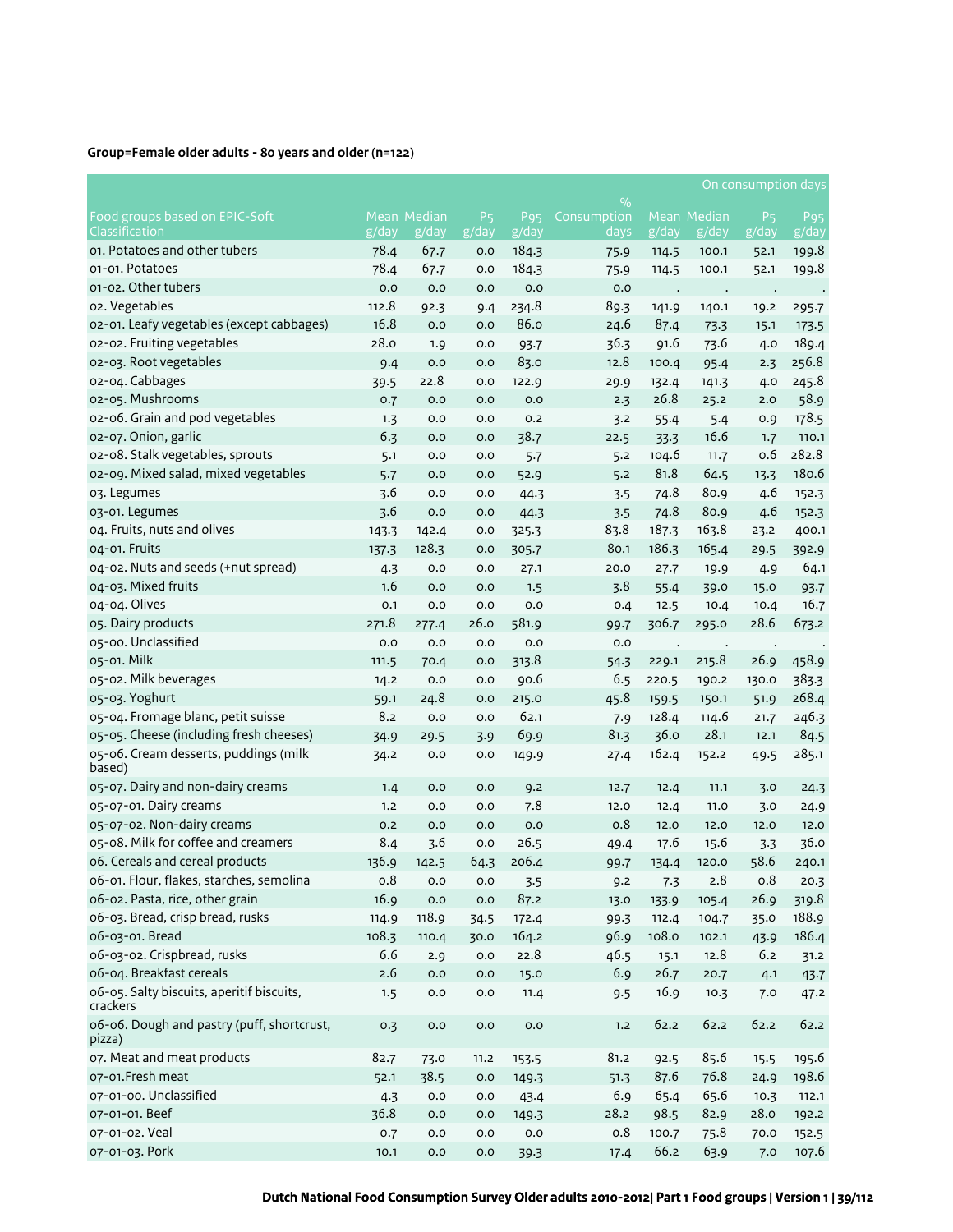# **Group=Female older adults - 80 years and older (n=122)**

|                                                                   |                 |                    |                |                 |             |                       |             |                    | On consumption days |
|-------------------------------------------------------------------|-----------------|--------------------|----------------|-----------------|-------------|-----------------------|-------------|--------------------|---------------------|
|                                                                   |                 |                    |                |                 | $\%$        |                       |             |                    |                     |
| Food groups based on EPIC-Soft                                    |                 | <b>Mean Median</b> | P <sub>5</sub> | P <sub>95</sub> | Consumption |                       | Mean Median | P <sub>5</sub>     | P <sub>95</sub>     |
| Classification                                                    | g/day           | g/day              | g/day          | g/day           | days        | $\sqrt{g}/\sqrt{day}$ | g/day       | $\overline{g}/day$ | g/day               |
| 07-01-04. Mutton/Lamb                                             | 0.2             | 0.0                | 0.0            | 0.0             | 0.5         | 58.0                  | 41.9        | 31.1<br>18.6       | 67.2                |
| 07-02. Poultry                                                    | 6.1             | 0.0                | 0.0            | 37.8            | 7.6         | 74.6                  | 71.4        |                    | 128.9               |
| 07-02-00. Unclassified and other poultry                          | 0.0             | 0.0                | 0.0            | 0.0             | 0.0         | $\cdot$               | $\cdot$     | $\cdot$            |                     |
| 07-02-01. Chicken, hen                                            | 5.3             | 0.0                | 0.0            | 35.3            | 7.1         | 74.5                  | 68.8        | 18.6               | 129.0               |
| 07-02-02. Turkey, young turkey                                    | 0.0             | 0.0                | 0.0            | 0.0             | 0.0         | $\cdot$               | $\cdot$     | $\bullet$          |                     |
| 07-02-03. Duck                                                    | 0.8             | 0.0                | 0.0            | 0.0             | 0.5         | 76.0                  | 76.0        | 76.0               | 76.0                |
| 07-02-05. Rabbit (domestic)                                       | 0.0             | 0.0                | 0.0            | 0.0             | 0.0         |                       |             |                    |                     |
| 07-03. Game                                                       | 0.0             | 0.0                | 0.0            | 0.0             | 0.0         |                       |             | $\bullet$          |                     |
| 07-04. Processed meat                                             | 24.4            | 9.5                | 0.0            | 92.7            | 51.5        | 47.2                  | 29.9        | 9.7                | 117.9               |
| 07-05. Offals                                                     | 0.2             | 0.0                | 0.0            | 0.0             | 0.7         | 32.7                  | 10.0        | 10.0               | 85.1                |
| 08. Fish and shellfish                                            | 17.3            | 0.0                | 0.0            | 94.1            | 18.7        | 110.6                 | 93.4        | 10.0               | 197.4               |
| 08-01. Fish                                                       | 14.3            | 0.0                | 0.0            | 84.1            | 16.7        | 104.4                 | 83.9        | 10.0               | 179.9               |
| 08-02. Crustaceans, molluscs                                      | 0.3             | 0.0                | 0.0            | 0.0             | 1.2         | 24.3                  | 14.8        | 14.5               | 42.6                |
| 08-03. Fish products, fish in crumbs                              | 2.8             | 0.0                | 0.0            | 0.0             | 2.4         | 121.6                 | 95.5        | 69.4               | 189.1               |
| og. Eggs and egg products                                         | 8.6             | 0.0                | 0.0            | 30.5            | 24.6        | 37.4                  | 45.3        | 4.8                | 56.8                |
| 09-01. Egg                                                        | 8.6             | 0.0                | 0.0            | 30.5            | 24.6        | 37.4                  | 45.3        | 4.8                | 56.8                |
| 10. Fat                                                           | 23.6            | 23.9               | 8.6            | 36.4            | 99.8        | 24.6                  | 21.2        | 6.0                | 48.4                |
| 10-00. Unclassified                                               | 1.6             | 0.0                | 0.0            | 9.1             | 19.8        | 6.2                   | 5.5         | 0.8                | 18.3                |
| 10-01. Vegetable oils                                             | 1.4             | 0.0                | 0.0            | 5.8             | 16.7        | 7.8                   | 5.5         | 0.7                | 23.0                |
| 10-02. Butter                                                     | 8.6             | 0.0                | 0.0            | 26.9            | 35.6        | 21.0                  | 17.8        | 3.3                | 41.2                |
| 10-03. Margarines                                                 | 11.9            | 9.4                | 0.0            | 29.6            | 80.9        | 17.9                  | 17.9        | 1.0                | 36.1                |
| 10-04. Deep frying fats                                           | 0.1             | 0.0                | 0.0            | 0.0             | 1.5         | 5.7                   | 2.8         | 1.2                | 13.9                |
| 10-06. Other animal fat                                           | 0.0             | 0.0                | 0.0            | 0.0             | 0.0         | $\,$ .                | $\cdot$     | $\,$ .             |                     |
| 11. Sugar and confectionery                                       | 29.7            | 21.3               | 3.6            | 82.9            | 92.3        | 33.8                  | 24.2        | 7.1                | 95.3                |
| 11-00. Unclassified                                               | 0.1             | 0.0                | 0.0            | 0.0             | 2.4         | 10.5                  | 4.1         | 1.3                | 31.1                |
| 11-01. Sugar, honey, jam                                          | 14.5            | 8.7                | 0.0            | 55.5            | 67.3        | 25.6                  | 19.8        | 3.3                | 60.4                |
| 11-02. Chocolate, candy bars, paste,<br>chocolate confetti/flocks | 6.4             | 6.2                | 0.0            | 19.1            | 50.4        | 13.7                  | 9.9         | 4.3                | 30.4                |
| 11-03. Confectionery non-chocolate                                | 1.7             | 0.0                | 0.0            | 4.7             | 17.7        | 7.3                   | 5.9         | 2.3                | 11.6                |
| 11-04. Syrup                                                      | 4.3             | 0.0                | 0.0            | 19.8            | 15.0        | 23.3                  | 14.0        | 6.7                | 58.0                |
| 11-05. Ice cream, water ice                                       | 2.9             | 0.0                | 0.0            | 25.9            | 2.8         | 76.0                  | 73.6        | 32.0               | 113.6               |
| 11-05-00. Unclassified                                            | 0.2             | 0.0                | 0.0            | 0.0             | 0.3         | 32.0                  | 32.0        | 32.0               | 32.0                |
| 11-05-01. Ice cream                                               | 2.7             | 0.0                | 0.0            | 25.3            | 2.5         | 81.7                  | 77.0        | 50.0               | 114.3               |
| 11-05-02. Sorbet                                                  | 0.0             | 0.0                | 0.0            | 0.0             | 0.0         |                       |             |                    |                     |
| 11-05-03. Water ice                                               | $_{\rm 0.0}$    | 0.0                | 0.0            | 0.0             | 0.0         |                       |             |                    |                     |
| 12. Cakes                                                         | 47.3            | 35.7               | 5.8            | 104.3           | 91.2        | 50.2                  | 39.4        | 7.9                | 145.0               |
| 12-01. Cakes, pies, pastries, etc.                                | 26.4            | 18.2               | 0.0            | 88.8            | 52.0        | 52.7                  | 39.6        | 18.9               | 144.3               |
| 12-02. Dry cakes, biscuits                                        | 20.9            | 17.8               | 0.0            | 54.0            | 66.2        | 27.8                  | 20.6        | 7.0                | 67.9                |
| 13. Non-alcoholic beverages                                       | 1,545.9 1,339.6 |                    | 687.5          | 2,600.<br>5     |             | 100.0 1,475.1 1,338.0 |             | 654.8              | 2,849.<br>2         |
| 13-00. Unclassified                                               | 0.7             | 0.0                | 0.0            | 0.0             | 1.2         | 136.5                 | 125.0       | 125.0              | 166.6               |
| 13-01. Fruit and vegetable containing drinks                      | 46.2            | 0.0                | 0.0            | 207.2           | 32.1        | 155.1                 | 149.5       | 12.0               | 273.8               |
| 13-02. Carbonated/soft/isotonic drinks,<br>diluted syrups         | 32.3            | 0.0                | 0.0            | 177.4           | 13.7        | 202.7                 | 175.9       | 62.8               | 439.6               |
| 13-03. Coffee, tea and herbal teas                                | 914.5           | 722.6              |                | 187.2 2,146.9   | 99.6        | 865.2                 | 724.8       | 219.8              | 2,058.              |
| 13-03-01. Coffee                                                  | 254.0           | 233.6              | 0.0            | 634.8           | 82.3        | 344.6                 | 315.2       | 53.9               | 755.9               |
| 13-03-02. Tea                                                     | 610.8           | 403.9              |                | 0.0 1,991.8     | 77.6        | 680.4                 | 530.0       | 166.2              | 1,931.7             |
| 13-03-03. Herbal tea                                              | 48.2            | 0.0                | 0.0            | 403.1           | 12.6        | 385.3                 | 341.0       | 160.6              | 720.9               |
| 13-03-04. Chicory, substitutes                                    | 1.6             | 0.0                | 0.0            | 0.0             | 1.1         | 184.8                 | 90.0        | 89.5               | 266.6               |
| 13-04. Waters                                                     | 552.2           | 418.9              |                | 0.0 1,723.0     | 91.5        | 583.4                 | 462.6       |                    | 87.0 1,746.9        |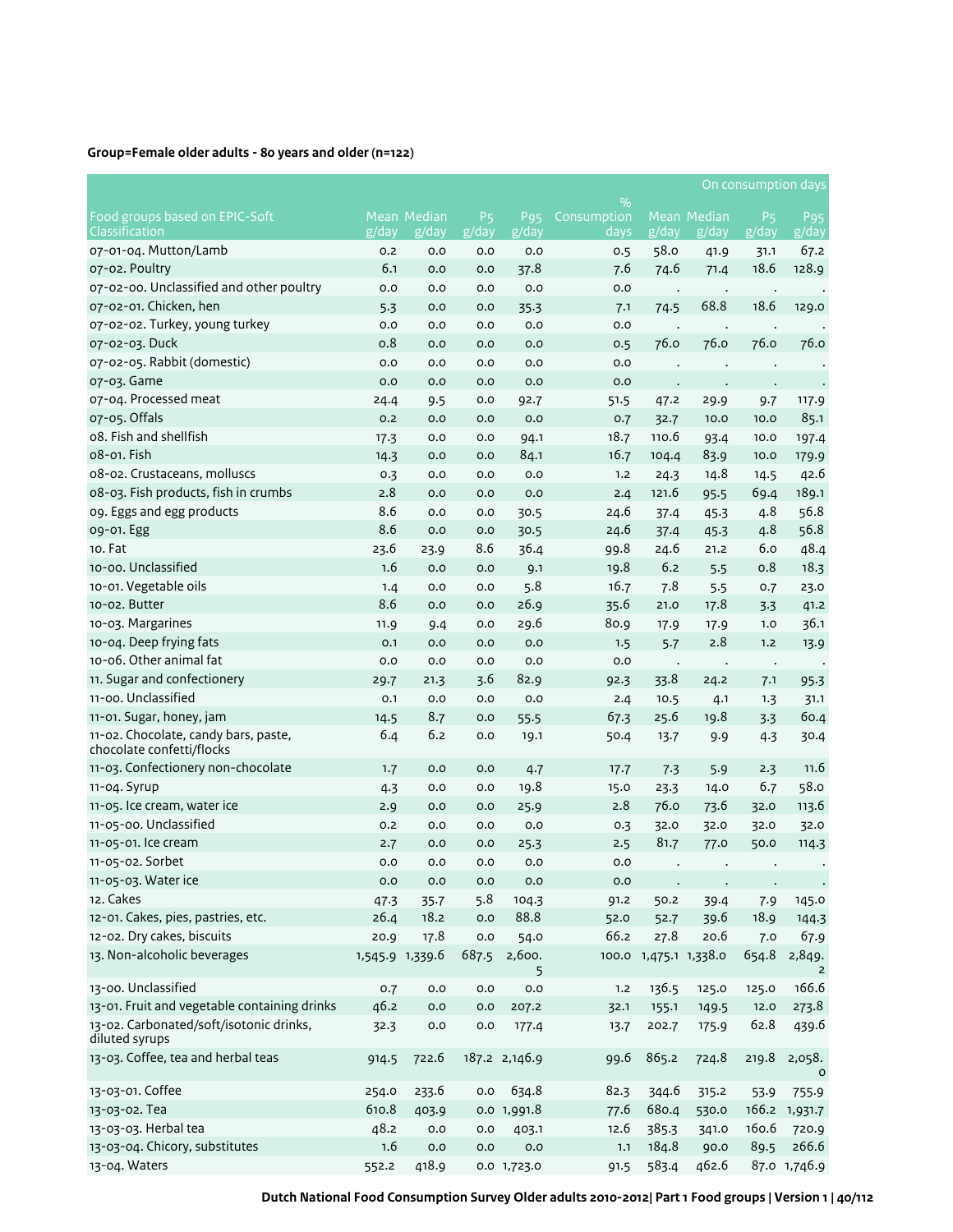# **Group=Female older adults - 80 years and older (n=122)**

|                                                    |                |                               |                |                 |                     |       |             | On consumption days |                    |
|----------------------------------------------------|----------------|-------------------------------|----------------|-----------------|---------------------|-------|-------------|---------------------|--------------------|
| Food groups based on EPIC-Soft                     |                | Mean Median                   | P <sub>5</sub> | P <sub>95</sub> | $\%$<br>Consumption |       | Mean Median | P <sub>5</sub>      | P <sub>95</sub>    |
| Classification                                     | $\sqrt{g/day}$ | $\overline{g}/\overline{day}$ | g/day          | g/day           | days                | g/day | g/day       | g/day               | $\overline{g}/day$ |
| 14. Alcoholic beverages                            | 32.0           | 0.0                           | 0.0            | 174.8           | 24.9                | 111.1 | 83.0        | 26.7                | 273.7              |
| 14-00. Unclassified                                | 0.0            | 0.0                           | 0.0            | O.O             | O.O                 |       |             |                     |                    |
| 14-01. Wine                                        | 23.9           | O.O                           | 0.0            | 161.1           | 13.0                | 165.1 | 154.6       | 57.0                | 276.4              |
| 14-02. Fortified wines (sherry, port,<br>vermouth) | 3.4            | 0.0                           | 0.0            | 28.8            | 3.4                 | 69.7  | 47.4        | 35.1                | 145.6              |
| 14-03. Beer, cider                                 | 0.5            | 0.0                           | 0.0            | O.O             | 0.3                 | 300.0 | 300.0       | 300.0               | 300.0              |
| 14-04. Spirits, brandy                             | 2.4            | 0.0                           | 0.0            | 10.6            | 5.5                 | 30.7  | 28.5        | 28.5                | 37.2               |
| 14-05. Aniseed drinks (pastis, ouzo)               | 0.0            | 0.0                           | 0.0            | O.O             | 0.0                 |       |             |                     |                    |
| 14-06. Liqueurs                                    | 1.8            | O.O                           | 0.0            | 8.8             | 3.0                 | 41.1  | 50.0        | 11.0                | 61.6               |
| 15. Condiments and sauces                          | 29.1           | 24.1                          | 0.0            | 64.6            | 68.2                | 37.8  | 24.3        | 1.9                 | 106.8              |
| 15-01. Sauces                                      | 28.9           | 24.1                          | 0.0            | 64.6            | 64.7                | 39.5  | 24.3        | 2.1                 | 107.0              |
| 15-01-00. Unclassified and other sauces            | 14.8           | 5.5                           | 0.0            | 53.4            | 48.4                | 34.4  | 24.3        | 1.9                 | 97.3               |
| 15-01-01. Tomato sauces                            | 2.8            | 0.0                           | 0.0            | 2.6             | 4.3                 | 42.0  | 10.2        | 3.0                 | 140.0              |
| 15-01-02. Dressing sauces                          | 0.5            | 0.0                           | 0.0            | 4.0             | 4.9                 | 9.6   | 6.8         | 2.0                 | 28.4               |
| 15-01-03. Mayonnaises and similars                 | 10.7           | O.O                           | 0.0            | 52.8            | 13.7                | 48.3  | 22.9        | 1.8                 | 107.7              |
| 15-01-04. Dessert sauces                           | 0.1            | 0.0                           | 0.0            | O.O             | 0.3                 | 11.3  | 11.3        | 11.3                | 11.3               |
| 15-02. Yeast                                       | 0.0            | 0.0                           | 0.0            | 0.0             | 0.0                 |       | $\cdot$     | $\bullet$           |                    |
| 15-04. Condiments                                  | 0.2            | 0.0                           | 0.0            | 1.3             | 6.8                 | 3.8   | 2.0         | 1.0                 | 10.3               |
| 16. Soups, bouillon                                | 83.7           | 0.0                           | 0.0            | 287.7           | 33.2                | 231.5 | 190.6       | 123.7               | 476.1              |
| 16-01. Soups                                       | 76.9           | 0.0                           | 0.0            | 287.5           | 28.5                | 235.2 | 203.0       | 118.1               | 484.5              |
| 16-02. Bouillon                                    | 6.9            | 0.0                           | 0.0            | 94.4            | 5.3                 | 183.3 | 175.1       | 100.0               | 192.6              |
| 17. Miscellaneous                                  | 7.2            | 0.0                           | 0.0            | 28.4            | 3.8                 | 133.5 | 81.7        | 53.2                | 333.5              |
| 17-00. Unclassified                                | 0.4            | 0.0                           | 0.0            | O.O             | 0.6                 | 86.0  | 84.6        | 84.6                | 90.9               |
| 17-01. Soya products                               | 5.5            | 0.0                           | 0.0            | 0.0             | 2.4                 | 164.8 | 91.5        | 53.2                | 358.2              |
| 17-02. Dietetic products                           | 0.0            | 0.0                           | 0.0            | O.O             | 0.0                 |       |             |                     |                    |
| 17-02-00. Unclassified                             | 0.0            | 0.0                           | 0.0            | O.O             | O.O                 |       |             |                     |                    |
| 17-02-01. Artificial sweeteners                    | 0.0            | 0.0                           | 0.0            | 0.0             | 0.0                 |       |             |                     |                    |
| 17-03. Snacks                                      | 1.4            | 0.0                           | 0.0            | 0.0             | 0.8                 | 76.4  | 63.0        | 63.0                | 100.4              |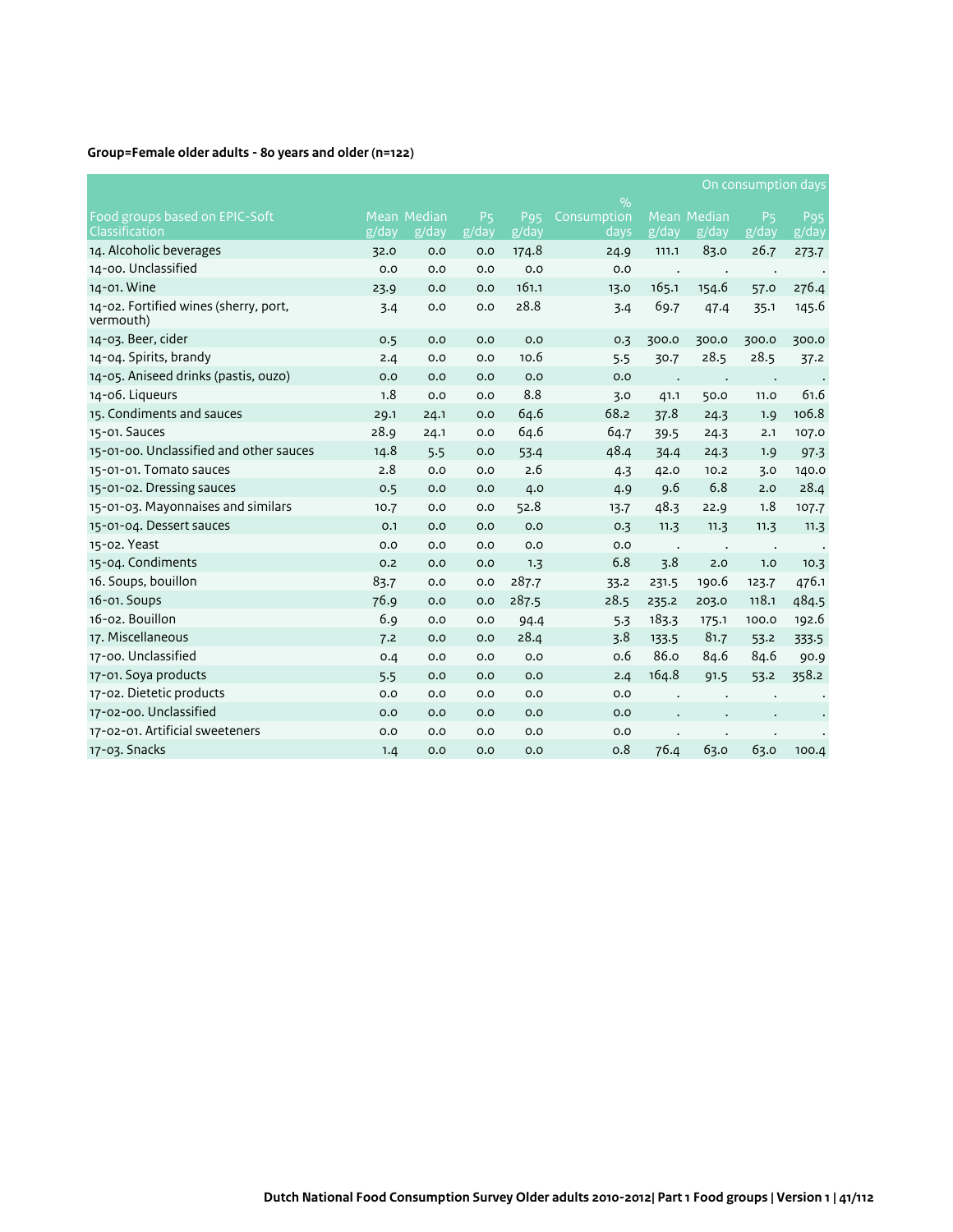**Table 2.4.a** Food consumption (food groups and subgroups) of the Dutch aged 70 years and older stratified by educational level (DNFCS-Older adults 2010-2012), weighted for socio-demographic factors, season and day of the week.

## **Group=Older adults - Low education (n=293)**

|                                                       |       |              |                |                               |             |       |                    | On consumption days           |                               |
|-------------------------------------------------------|-------|--------------|----------------|-------------------------------|-------------|-------|--------------------|-------------------------------|-------------------------------|
|                                                       |       |              |                |                               | $\%$        |       |                    |                               |                               |
| Food groups based on EPIC-Soft                        |       | Mean Median  | P <sub>5</sub> | <b>P95</b>                    | Consumption |       | <b>Mean Median</b> | P <sub>5</sub>                | P <sub>95</sub>               |
| Classification                                        | g/day | g/day        | g/day          | $\overline{g}/\overline{day}$ | days        | g/day | g/day              | $\overline{g}/\overline{day}$ | $\overline{g}/\overline{day}$ |
| 01. Potatoes and other tubers                         | 101.7 | 85.4         | 0.0            | 229.7                         | 80.2        | 133.6 | 117.7              | 49.1                          | 299.3                         |
| 01-01. Potatoes                                       | 101.7 | 85.4         | 0.0            | 229.7                         | 80.2        | 133.6 | 117.7              | 49.1                          | 299.3                         |
| 01-02. Other tubers                                   | 0.0   | 0.0          | 0.0            | 0.0                           | 0.0         |       |                    |                               |                               |
| o2. Vegetables                                        | 133.1 | 122.0        | 21.2           | 260.0                         | 92.1        | 153.8 | 144.1              | 32.7                          | 303.7                         |
| 02-01. Leafy vegetables (except cabbages)             | 25.1  | 0.0          | 0.0            | 107.4                         | 27.6        | 89.2  | 59.7               | 17.3                          | 203.3                         |
| 02-02. Fruiting vegetables                            | 40.2  | 20.1         | 0.0            | 155.8                         | 44.8        | 99.6  | 79.5               | 4.2                           | 246.3                         |
| 02-03. Root vegetables                                | 15.1  | 0.0          | 0.0            | 90.3                          | 15.8        | 102.5 | 95.2               | 1.9                           | 229.4                         |
| 02-04. Cabbages                                       | 26.8  | 0.0          | 0.0            | 114.6                         | 25.3        | 120.4 | 102.1              | 4.0                           | 241.8                         |
| 02-05. Mushrooms                                      | 1.4   | 0.0          | 0.0            | 13.2                          | 5.5         | 22.7  | 13.7               | 1.0                           | 52.4                          |
| o2-o6. Grain and pod vegetables                       | 2.4   | 0.0          | 0.0            | 0.0                           | 2.6         | 83.9  | 64.4               | 0.7                           | 195.3                         |
| 02-07. Onion, garlic                                  | 7.7   | 0.0          | 0.0            | 32.7                          | 25.3        | 34.2  | 23.0               | 3.3                           | 98.7                          |
| 02-08. Stalk vegetables, sprouts                      | 6.7   | 0.0          | 0.0            | 50.1                          | 6.6         | 96.2  | 24.3               | 0.6                           | 296.2                         |
| 02-09. Mixed salad, mixed vegetables                  | 7.8   | 0.0          | 0.0            | 49.7                          | 8.2         | 88.9  | 70.2               | 16.0                          | 219.5                         |
| 03. Legumes                                           | 2.3   | 0.0          | 0.0            | 1.4                           | 3.5         | 88.6  | 74.1               | 4.6                           | 198.5                         |
| 03-01. Legumes                                        | 2.3   | 0.0          | 0.0            | 1.4                           | 3.5         | 88.6  | 74.1               | 4.6                           | 198.5                         |
| 04. Fruits, nuts and olives                           | 169.7 | 154.0        | 0.0            | 357.1                         | 83.7        | 198.7 | 174.6              | 29.9                          | 423.4                         |
| 04-01. Fruits                                         | 162.9 | 152.9        | 0.0            | 359.1                         | 82.0        | 194.1 | 165.7              | 34.2                          | 408.0                         |
| 04-02. Nuts and seeds (+nut spread)                   | 5.1   | 0.0          | 0.0            | 24.6                          | 20.9        | 24.2  | 19.8               | 5.6                           | 49.8                          |
| 04-03. Mixed fruits                                   | 1.6   | 0.0          | 0.0            | 8.4                           | 3.5         | 56.5  | 43.6               | 15.1                          | 136.5                         |
| 04-04. Olives                                         | 0.0   | 0.0          | 0.0            | 0.0                           | O.1         | 21.4  | 10.0               | 2.6                           | 28.0                          |
| 05. Dairy products                                    | 369.2 | 332.1        | 67.3           | 808.7                         | 98.9        | 353.3 | 317.6              | 41.1                          | 764.6                         |
| 05-00. Unclassified                                   | 0.3   | 0.0          | 0.0            | 0.0                           | 0.2         | 100.0 | 100.0              | 100.0                         | 100.0                         |
| 05-01. Milk                                           | 181.5 | 145.1        | 0.0            | 661.1                         | 61.4        | 258.3 | 214.6              | 29.2                          | 703.7                         |
| 05-02. Milk beverages                                 | 9.4   | 0.0          | 0.0            | 88.3                          | 5.2         | 221.5 | 200.1              | 112.6                         | 344.8                         |
| 05-03. Yoghurt                                        | 67.1  | 26.5         | 0.0            | 250.1                         | 38.0        | 176.4 | 150.1              | 52.0                          | 331.3                         |
| 05-04. Fromage blanc, petit suisse                    | 10.2  | 0.0          | 0.0            | 68.6                          | 7.5         | 123.8 | 123.5              | 27.7                          | 219.9                         |
| 05-05. Cheese (including fresh cheeses)               | 29.9  | 25.1         | 0.0            | 72.7                          | 73.9        | 37.6  | 28.7               | 11.9                          | 86.3                          |
| 05-06. Cream desserts, puddings (milk<br>based)       | 55.9  | 0.0          | 0.0            | 175.1                         | 38.8        | 155.9 | 144.6              | 50.4                          | 277.3                         |
| 05-07. Dairy and non-dairy creams                     | 1.1   | 0.0          | 0.0            | 7.4                           | 8.0         | 13.5  | 11.3               | 3.0                           | 30.2                          |
| 05-07-01. Dairy creams                                | 1.0   | 0.0          | 0.0            | 5.9                           | 7.6         | 13.5  | 11.2               | 3.0                           | 30.4                          |
| 05-07-02. Non-dairy creams                            | O.1   | 0.0          | 0.0            | 0.0                           | 0.4         | 12.0  | 12.0               | 12.0                          | 12.0                          |
| 05-08. Milk for coffee and creamers                   | 13.9  | 11.8         | 0.0            | 41.5                          | 58.3        | 23.1  | 17.9               | 4.0                           | 51.1                          |
| o6. Cereals and cereal products                       | 157.5 | 150.2        | 73.4           | 281.4                         | 100.0       | 153.9 | 139.4              | 58.6                          | 294.6                         |
| 06-01. Flour, flakes, starches, semolina              | 1.3   | $_{\rm 0.0}$ | $_{\rm 0.0}$   | 6.4                           | 6.7         | 15.9  | 4.9                | 0.6                           | 77.8                          |
| 06-02. Pasta, rice, other grain                       | 16.6  | 0.0          | $_{\rm 0.0}$   | 85.6                          | 11.2        | 131.6 | 102.5              | 31.1                          | 330.9                         |
| 06-03. Bread, crisp bread, rusks                      | 130.2 | 122.6        | 54.9           | 217.2                         | 99.9        | 130.4 | 119.1              | 47.3                          | 224.9                         |
| 06-03-01. Bread                                       | 122.2 | 120.0        | 51.3           | 210.9                         | 98.2        | 125.2 | 107.6              | 37.4                          | 210.0                         |
| 06-03-02. Crispbread, rusks                           | 8.0   | 5.0          | $_{\rm 0.0}$   | 31.8                          | 44.5        | 16.7  | 12.4               | 4.6                           | 46.2                          |
| 06-04. Breakfast cereals                              | 3.5   | 0.0          | 0.0            | 19.9                          | 11.8        | 27.2  | 18.7               | 4.2                           | 68.7                          |
| 06-05. Salty biscuits, aperitif biscuits,<br>crackers | 1.6   | 0.0          | 0.0            | 11.0                          | 9.6         | 17.7  | 10.8               | 3.6                           | 54.2                          |
| 06-06. Dough and pastry (puff, shortcrust,<br>pizza)  | 4.3   | $_{\rm 0.0}$ | 0.0            | 0.0                           | 1.8         | 155.0 | 105.1              | 33.0                          | 374.0                         |
| 07. Meat and meat products                            | 87.4  | 84.9         | 11.6           | 171.6                         | 92.6        | 100.4 | 95.8               | 15.4                          | 206.8                         |
| 07-01.Fresh meat                                      | 44.2  | 37.9         | $_{\rm 0.0}$   | 110.1                         | 54.4        | 87.5  | 79.7               | 18.5                          | 171.7                         |
| 07-01-00. Unclassified                                | 6.0   | $_{0.0}$     | 0.0            | 43.2                          | 9.5         | 66.2  | 70.9               | 9.3                           | 120.8                         |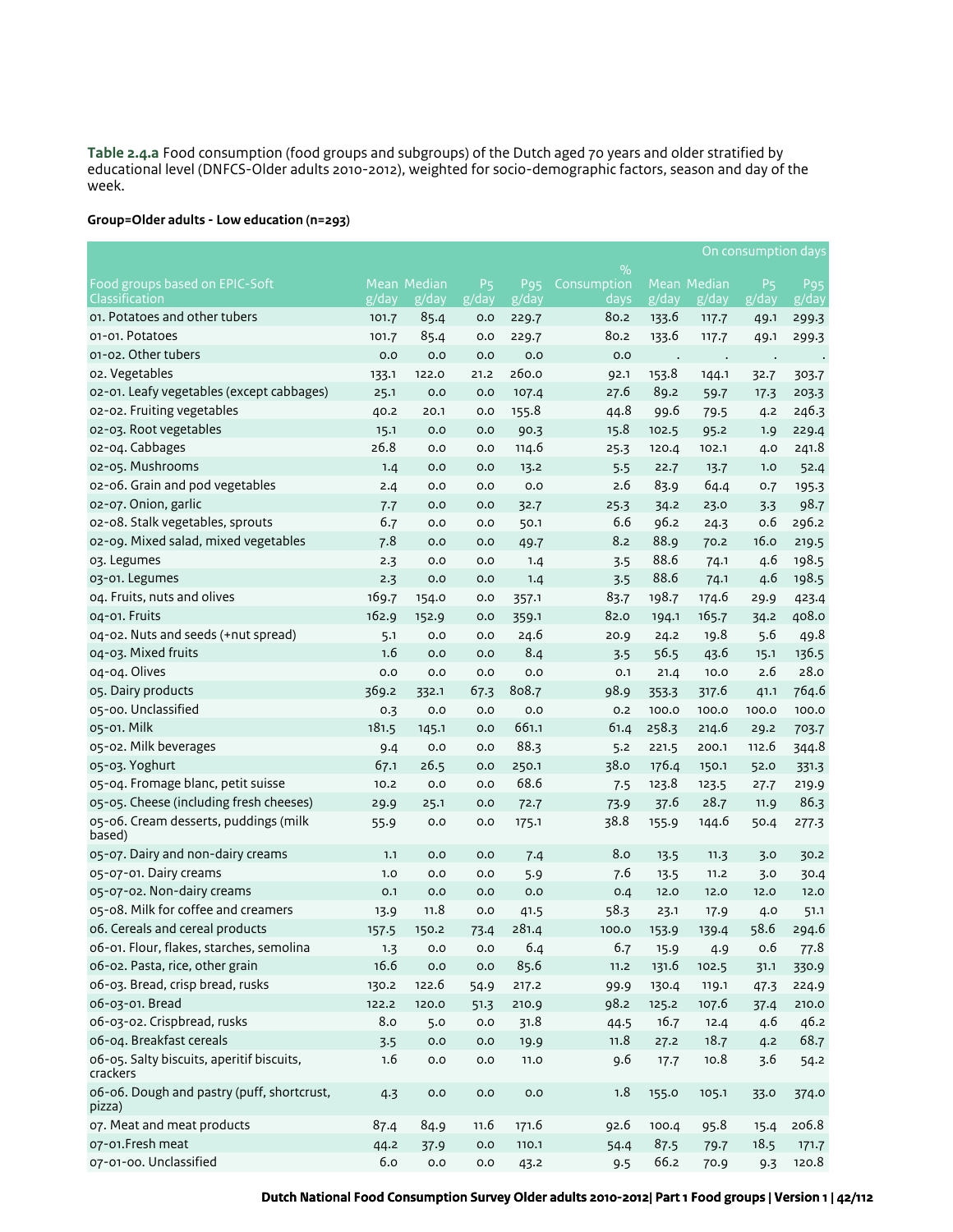# **Group=Older adults - Low education (n=293)**

|                                                                   |         |                      |                               |                          |                     |                       |                      |                                            | On consumption days      |
|-------------------------------------------------------------------|---------|----------------------|-------------------------------|--------------------------|---------------------|-----------------------|----------------------|--------------------------------------------|--------------------------|
|                                                                   |         |                      |                               |                          | $\%$                |                       |                      |                                            |                          |
| Food groups based on EPIC-Soft<br>Classification                  | g/day   | Mean Median<br>g/day | <b>P<sub>5</sub></b><br>g/day | P <sub>95</sub><br>g/day | Consumption<br>days | g/day                 | Mean Median<br>g/day | <b>P<sub>5</sub></b><br>$\overline{g}/day$ | P <sub>95</sub><br>g/day |
| 07-01-01. Beef                                                    | 19.5    | 0.0                  | 0.0                           | 74.3                     | 26.0                | 84.0                  | 83.4                 | 19.7                                       | 162.2                    |
| 07-01-02. Veal                                                    | 0.4     | 0.0                  | 0.0                           | 0.0                      | 0.7                 | 70.7                  | 68.3                 | 8.5                                        | 138.3                    |
| 07-01-03. Pork                                                    | 17.7    | 0.0                  | 0.0                           | 66.4                     | 21.0                | 89.1                  | 75.9                 | 9.5                                        | 181.8                    |
| 07-01-04. Mutton/Lamb                                             | 0.5     | 0.0                  | 0.0                           | 0.0                      | 0.3                 | 96.0                  | 78.1                 | 53.0                                       | 110.1                    |
| 07-02. Poultry                                                    | 11.5    | 0.0                  | 0.0                           | 63.2                     | 13.3                | 85.5                  | 81.5                 | 22.2                                       | 132.6                    |
| 07-02-00. Unclassified and other poultry                          | 0.0     | 0.0                  | 0.0                           | 0.0                      | 0.0                 |                       | $\cdot$              | $\bullet$                                  |                          |
| 07-02-01. Chicken, hen                                            | 11.3    | 0.0                  | 0.0                           | 63.2                     | 12.9                | 85.7                  | 86.2                 | 21.2                                       | 133.2                    |
| 07-02-02. Turkey, young turkey                                    | 0.2     | 0.0                  | 0.0                           | 0.0                      | 0.4                 | 79.6                  | 76.0                 | 76.0                                       | 93.8                     |
| 07-02-03. Duck                                                    | 0.0     | 0.0                  | 0.0                           | 0.0                      | 0.0                 |                       |                      |                                            |                          |
| 07-02-05. Rabbit (domestic)                                       | 0.0     | 0.0                  | 0.0                           | 0.0                      | 0.0                 |                       |                      |                                            |                          |
| 07-03. Game                                                       | 0.0     | 0.0                  | 0.0                           | 0.0                      | 0.0                 |                       |                      | $\bullet$                                  |                          |
| 07-04. Processed meat                                             | 31.8    | 26.1                 | 0.0                           | 88.1                     | 72.7                | 46.7                  | 31.4                 | 8.7                                        | 131.0                    |
| 07-05. Offals                                                     | 0.1     | 0.0                  | 0.0                           | 0.0                      | 0.1                 | 105.0                 | 105.0                | 105.0                                      | 105.0                    |
| 08. Fish and shellfish                                            | 19.6    | 0.0                  | 0.0                           | 99.2                     | 13.5                | 132.8                 | 133.5                | 49.4                                       | 220.2                    |
| 08-01. Fish                                                       | 16.2    | 0.0                  | 0.0                           | 81.5                     | 11.5                | 123.6                 | 112.1                | 49.1                                       | 220.0                    |
| 08-02. Crustaceans. molluscs                                      | 0.8     | 0.0                  | 0.0                           | 0.0                      | 1.2                 | 70.0                  | 49.3                 | 10.0                                       | 129.2                    |
| 08-03. Fish products, fish in crumbs                              | 2.6     | 0.0                  | 0.0                           | 0.0                      | 2.2                 | 131.2                 | 97.6                 | 72.5                                       | 212.8                    |
| og. Eggs and egg products                                         | 12.7    | 2.8                  | 0.0                           | 45.2                     | 27.6                | 42.0                  | 49.4                 | 4.7                                        | 88.6                     |
| 09-01. Egg                                                        | 12.7    | 2.8                  | 0.0                           | 45.2                     | 27.6                | 42.0                  | 49.4                 | 4.7                                        | 88.6                     |
| 10. Fat                                                           | 30.5    | 28.5                 | 8.0                           | 60.6                     | 99.7                | 30.5                  | 26.2                 | 7.7                                        | 68.3                     |
| 10-00. Unclassified                                               | 1.3     | 0.0                  | 0.0                           | 6.0                      | 20.4                | 6.3                   | 4.2                  | 0.7                                        | 15.8                     |
| 10-01. Vegetable oils                                             | 2.1     | 0.0                  | 0.0                           | 11.1                     | 19.8                | 8.6                   | 4.9                  | 0.4                                        | 30.4                     |
| 10-02. Butter                                                     | 3.2     | 0.0                  | 0.0                           | 16.6                     | 20.0                | 15.8                  | 11.9                 | 2.1                                        | 40.1                     |
| 10-03. Margarines                                                 | 23.3    | 21.0                 | 0.0                           | 52.4                     | 90.5                | 26.2                  | 22.0                 | 3.9                                        | 61.2                     |
| 10-04. Deep frying fats                                           | 0.7     | 0.0                  | 0.0                           | 5.3                      | 2.8                 | 18.0                  | 17.1                 | 1.2                                        | 31.6                     |
| 10-06. Other animal fat                                           | 0.0     | 0.0                  | 0.0                           | 0.0                      | 0.0                 | $\cdot$               |                      | $\cdot$                                    |                          |
| 11. Sugar and confectionery                                       | 37.3    | 24.8                 | 0.0                           | 105.5                    | 87.6                | 43.5                  | 29.8                 | 5.3                                        | 129.3                    |
| 11-00. Unclassified                                               | 0.1     | 0.0                  | 0.0                           | 0.0                      | 1.2                 | 5.4                   | 4.3                  | 0.4                                        | 9.3                      |
| 11-01. Sugar, honey, jam                                          | 21.0    | 11.8                 | 0.0                           | 75.9                     | 70.0                | 29.2                  | 19.3                 | 3.5                                        | 84.8                     |
| 11-02. Chocolate, candy bars, paste,<br>chocolate confetti/flocks | 5.1     | 0.0                  | 0.0                           | 24.5                     | 32.7                | 18.7                  | 14.6                 | 4.0                                        | 39.8                     |
| 11-03. Confectionery non-chocolate                                | 1.5     | 0.0                  | 0.0                           | 9.7                      | 20.5                | 8.6                   | 5.5                  | 2.5                                        | 23.2                     |
| 11-04. Syrup                                                      | 4.8     | 0.0                  | 0.0                           | 26.7                     | 22.6                | 21.5                  | 18.4                 | 6.8                                        | 40.8                     |
| 11-05. Ice cream, water ice                                       | 4.9     | 0.0                  | 0.0                           | 43.0                     | 5.4                 | 94.7                  | 81.4                 | 50.0                                       | 143.2                    |
| 11-05-00. Unclassified                                            | O.1     | 0.0                  | 0.0                           | 0.0                      | 0.3                 | 71.6                  | 50.0                 | 50.0                                       | 91.1                     |
| 11-05-01. Ice cream                                               | 4.7     | 0.0                  | 0.0                           | 40.6                     | 5.1                 | 95.4                  | 81.2                 | 50.0                                       | 142.3                    |
| 11-05-02. Sorbet                                                  | 0.0     | 0.0                  | 0.0                           | 0.0                      | 0.0                 | $\cdot$               | $\ddot{\phantom{a}}$ | $\bullet$                                  |                          |
| 11-05-03. Water ice                                               | 0.1     | 0.0                  | 0.0                           | 0.0                      | O.1                 | 82.1                  | 55.0                 | 55.0                                       | 104.4                    |
| 12. Cakes                                                         | 48.6    | 38.8                 | 0.0                           | 129.0                    | 85.7                | 52.4                  | 39.5                 | 9.1                                        | 144.9                    |
| 12-01. Cakes, pies, pastries, etc.                                | 34.1    | 22.3                 | 0.0                           | 118.5                    | 51.2                | 58.6                  | 39.0                 | 19.0                                       | 144.9                    |
| 12-02. Dry cakes, biscuits                                        | 14.5    | 10.0                 | 0.0                           | 42.5                     | 62.6                | 23.8                  | 17.6                 | 5.9                                        | 59.8                     |
| 13. Non-alcoholic beverages                                       | 1,402.7 | 1,341.1              | 636.3                         | 2,328.<br>$\overline{2}$ |                     | 100.0 1,380.1 1,285.1 |                      |                                            | 601.2 2,411.6            |
| 13-00. Unclassified                                               | 0.5     | 0.0                  | 0.0                           | 0.0                      | 0.2                 | 239.6                 | 133.4                | 46.0                                       | 283.3                    |
| 13-01. Fruit and vegetable containing drinks                      | 59.4    | 0.0                  | 0.0                           | 270.5                    | 33.0                | 171.3                 | 150.6                | 27.8                                       | 395.3                    |
| 13-02. Carbonated/soft/isotonic drinks,<br>diluted syrups         | 41.2    | 0.0                  | 0.0                           | 197.2                    | 16.2                | 259.1                 | 192.8                | 95.6                                       | 675.6                    |
| 13-03. Coffee, tea and herbal teas                                | 773.6   | 719.3                |                               | 305.2 1,407.8            | 100.0               | 780.2                 | 699.6                |                                            | 292.5 1,460.0            |
| 13-03-01. Coffee                                                  | 402.4   | 403.8                | 2.1                           | 766.3                    | 93.1                | 429.1                 | 401.5                | 82.7                                       | 897.9                    |
| 13-03-02. Tea                                                     | 310.9   | 249.9                | 0.0                           | 886.2                    | 69.8                | 460.3                 | 380.4                |                                            | 115.5 1,019.9            |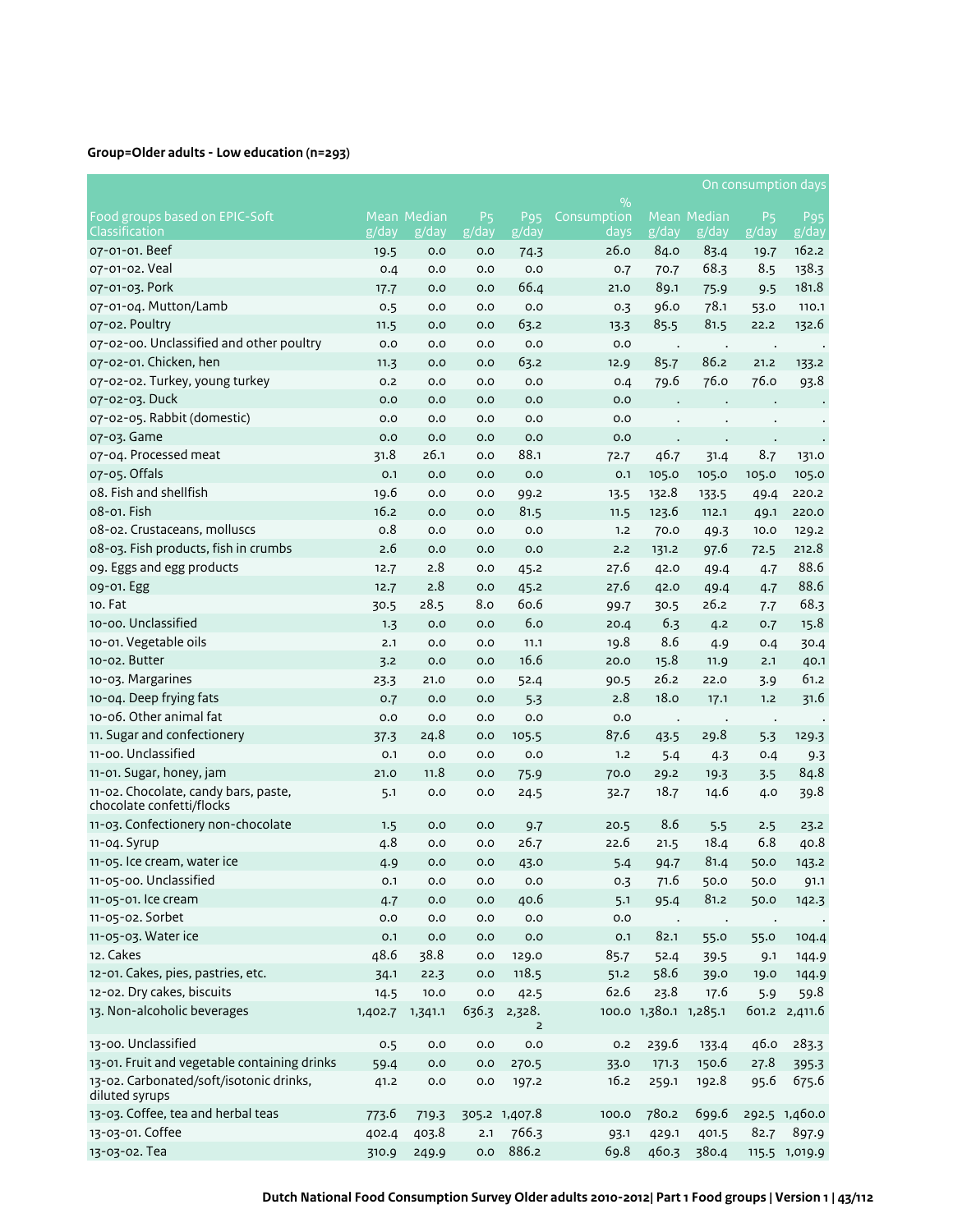# **Group=Older adults - Low education (n=293)**

|                                                    |       |                      |                         |                          |                     |                |                         | On consumption days     |                          |
|----------------------------------------------------|-------|----------------------|-------------------------|--------------------------|---------------------|----------------|-------------------------|-------------------------|--------------------------|
|                                                    |       |                      |                         |                          | $\frac{9}{0}$       |                |                         |                         |                          |
| Food groups based on EPIC-Soft<br>Classification   | g/day | Mean Median<br>g/day | P <sub>5</sub><br>g/day | P <sub>95</sub><br>g/day | Consumption<br>days | g/day          | Mean Median<br>$g$ /day | P <sub>5</sub><br>g/day | P <sub>95</sub><br>g/day |
| 13-03-03. Herbal tea                               | 58.4  | 0.0                  | 0.0                     | 375.5                    | 15.6                | 363.2          | 328.5                   | 126.0                   | 756.2                    |
| 13-03-04. Chicory, substitutes                     | 1.9   | 0.0                  | 0.0                     | 0.0                      | 0.6                 | 408.0          | 257.4                   | 122.0                   | 452.3                    |
| 13-04. Waters                                      | 528.0 | 465.0                |                         | 0.0 1,521.8              | 88.8                | 564.0          | 450.2                   |                         | 75.4 1,534.8             |
| 14. Alcoholic beverages                            | 83.9  | 0.0                  | 0.0                     | 453.3                    | 27.1                | 292.6          | 183.3                   | 38.7                    | 907.1                    |
| 14-00. Unclassified                                | 0.0   | O.O                  | O.O                     | 0.0                      | 0.0                 |                | $\cdot$                 | $\bullet$               |                          |
| 14-01. Wine                                        | 36.8  | 0.0                  | 0.0                     | 247.0                    | 12.2                | 233.4          | 184.3                   | 73.3                    | 670.3                    |
| 14-02. Fortified wines (sherry, port,<br>vermouth) | 4.2   | 0.0                  | 0.0                     | 0.1                      | 2.9                 | 105.3          | 84.5                    | 0.2                     | 162.0                    |
| 14-03. Beer, cider                                 | 38.2  | 0.0                  | 0.0                     | 241.4                    | 8.0                 | 525.4          | 296.9                   |                         | 247.6 1,166.2            |
| 14-04. Spirits, brandy                             | 3.0   | 0.0                  | O.O                     | 0.0                      | 5.8                 | 74.1           | 66.3                    | 29.6                    | 143.9                    |
| 14-05. Aniseed drinks (pastis, ouzo)               | 0.0   | 0.0                  | 0.0                     | 0.0                      | 0.0                 |                | ۰                       | $\ddot{\phantom{a}}$    |                          |
| 14-06. Liqueurs                                    | 1.7   | 0.0                  | 0.0                     | 9.0                      | 2.8                 | 55.6           | 53.5                    | 18.2                    | 121.5                    |
| 15. Condiments and sauces                          | 26.4  | 15.0                 | 0.0                     | 88.8                     | 66.5                | 38.1           | 25.0                    | 2.1                     | 119.0                    |
| 15-01. Sauces                                      | 25.9  | 14.6                 | 0.0                     | 88.1                     | 61.3                | 40.5           | 28.9                    | 3.4                     | 123.3                    |
| 15-01-00. Unclassified and other sauces            | 18.0  | 9.6                  | 0.0                     | 66.4                     | 46.7                | 40.0           | 29.1                    | 5.5                     | 106.7                    |
| 15-01-01. Tomato sauces                            | 3.0   | 0.0                  | 0.0                     | 6.5                      | 3.4                 | 52.6           | 12.5                    | 2.2                     | 179.8                    |
| 15-01-02. Dressing sauces                          | 1.4   | O.O                  | 0.0                     | 9.8                      | 9.8                 | 11.7           | 7.6                     | 1.5                     | 41.7                     |
| 15-01-03. Mayonnaises and similars                 | 2.9   | 0.0                  | 0.0                     | 17.1                     | 10.5                | 26.7           | 22.0                    | 0.7                     | 68.1                     |
| 15-01-04. Dessert sauces                           | 0.7   | 0.0                  | 0.0                     | 0.0                      | 1.5                 | 28.2           | 21.7                    | 9.1                     | 40.2                     |
| 15-02. Yeast                                       | 0.0   | 0.0                  | 0.0                     | 0.0                      | 0.0                 | $\blacksquare$ | $\cdot$                 | $\cdot$                 |                          |
| 15-04. Condiments                                  | 0.5   | 0.0                  | 0.0                     | 4.1                      | 9.7                 | 5.5            | 3.1                     | 1.0                     | 17.1                     |
| 16. Soups, bouillon                                | 119.1 | 92.2                 | 0.0                     | 399.8                    | 43.8                | 263.1          | 230.5                   | 107.0                   | 502.7                    |
| 16-01. Soups                                       | 109.7 | 80.6                 | 0.0                     | 339.4                    | 41.6                | 254.5          | 243.9                   | 105.9                   | 498.0                    |
| 16-02. Bouillon                                    | 9.5   | 0.0                  | 0.0                     | 94.2                     | 4.5                 | 208.7          | 197.3                   | 38.7                    | 249.3                    |
| 17. Miscellaneous                                  | 9.7   | 0.0                  | 0.0                     | 62.3                     | 6.4                 | 115.1          | 95.1                    | 34.3                    | 239.2                    |
| 17-00. Unclassified                                | 0.1   | 0.0                  | 0.0                     | 0.0                      | 0.2                 | 82.7           | 71.4                    | 70.5                    | 91.7                     |
| 17-01. Soya products                               | 1.0   | O.O                  | 0.0                     | 0.0                      | 1.0                 | 163.4          | 136.8                   | 132.0                   | 252.5                    |
| 17-02. Dietetic products                           | 2.4   | 0.0                  | 0.0                     | 0.0                      | 1.2                 | 157.1          | 111.0                   | 6.0                     | 236.1                    |
| 17-02-00. Unclassified                             | 2.4   | 0.0                  | 0.0                     | 0.0                      | 1.0                 | 183.6          | 132.1                   | 30.0                    | 238.2                    |
| 17-02-01. Artificial sweeteners                    | 0.0   | 0.0                  | 0.0                     | 0.0                      | 0.2                 | 6.0            | 6.0                     | 6.0                     | 6.0                      |
| 17-03. Snacks                                      | 6.2   | O.O                  | 0.0                     | 51.7                     | 4.0                 | 93.0           | 76.2                    | 41.1                    | 133.4                    |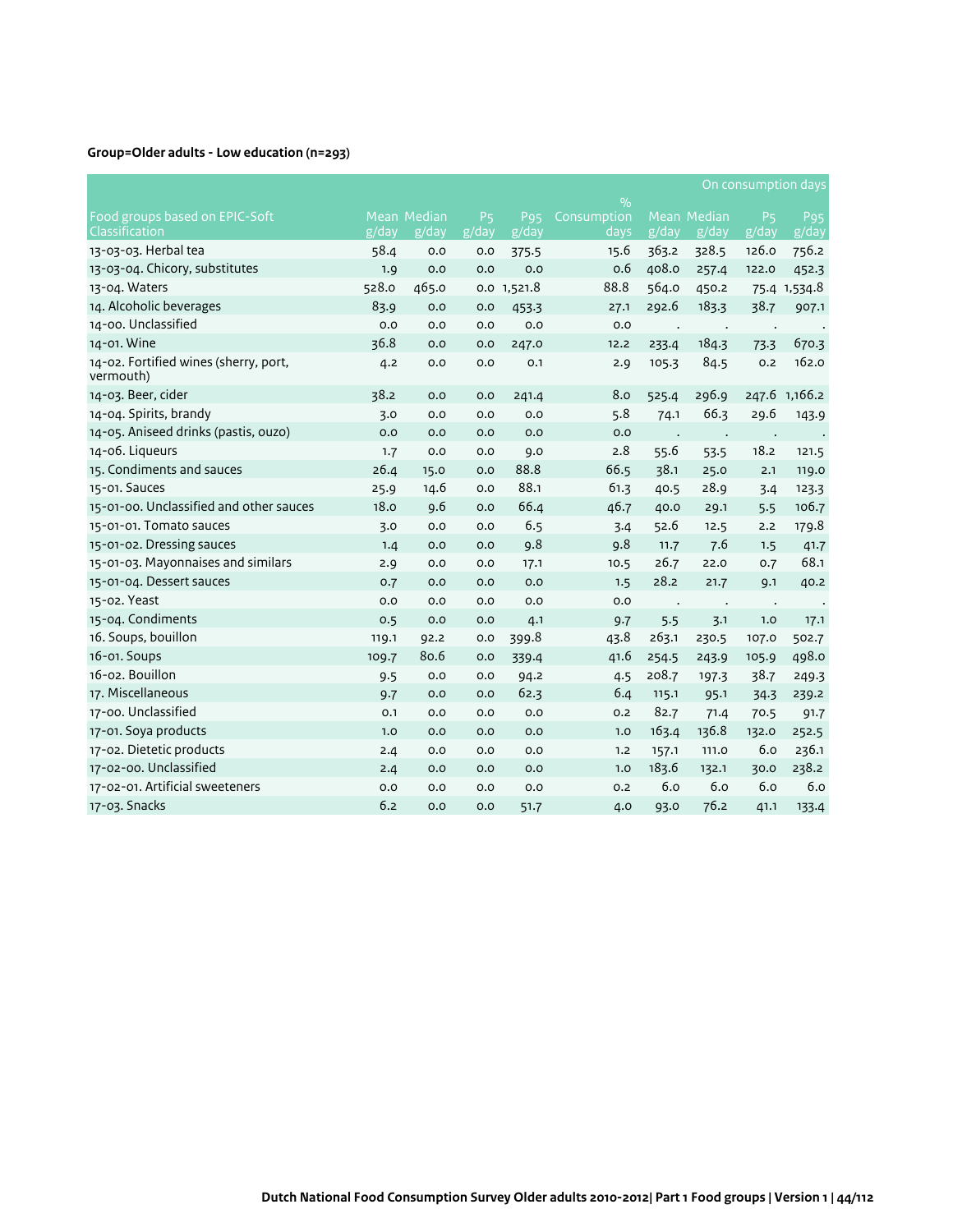# **Group=Older adults - Moderate education (n=250)**

|                                                       |       |                             |                         |                          |                     |         |                      | On consumption days                                   |                          |
|-------------------------------------------------------|-------|-----------------------------|-------------------------|--------------------------|---------------------|---------|----------------------|-------------------------------------------------------|--------------------------|
|                                                       |       |                             |                         |                          | $\%$                |         |                      |                                                       |                          |
| Food groups based on EPIC-Soft<br>Classification      | g/day | <b>Mean Median</b><br>g/day | P <sub>5</sub><br>g/day | P <sub>95</sub><br>g/day | Consumption<br>days | g/day   | Mean Median<br>g/day | <b>P<sub>5</sub></b><br>$\overline{g}/\overline{day}$ | P <sub>95</sub><br>g/day |
| 01. Potatoes and other tubers                         | 99.5  | 77.8                        | 0.0                     | 244.5                    | 72.6                | 139.1   | 137.7                | 48.8                                                  | 279.9                    |
| 01-01. Potatoes                                       | 99.5  | 77.8                        | 0.0                     | 244.5                    | 72.6                | 139.1   | 137.7                | 48.8                                                  | 279.9                    |
| 01-02. Other tubers                                   | 0.0   | 0.0                         | 0.0                     | 0.0                      | 0.0                 |         |                      |                                                       |                          |
| o2. Vegetables                                        | 146.0 | 135.7                       | 24.1                    | 303.1                    | 91.5                | 173.5   | 162.0                | 27.4                                                  | 345.4                    |
| 02-01. Leafy vegetables (except cabbages)             | 29.4  | 0.0                         | 0.0                     | 120.3                    | 32.0                | 99.1    | 94.6                 | 10.0                                                  | 228.9                    |
| 02-02. Fruiting vegetables                            | 37.8  | 18.0                        | 0.0                     | 152.0                    | 47.9                | 98.3    | 71.7                 | 7.0                                                   | 257.3                    |
| 02-03. Root vegetables                                | 16.0  | 0.0                         | 0.0                     | 93.7                     | 15.5                | 104.9   | 99.3                 | 2.1                                                   | 228.3                    |
| 02-04. Cabbages                                       | 36.0  | 0.0                         | 0.0                     | 121.1                    | 26.1                | 141.1   | 143.0                | 4.0                                                   | 243.6                    |
| 02-05. Mushrooms                                      | 2.5   | 0.0                         | 0.0                     | 16.1                     | 4.9                 | 38.9    | 32.2                 | 6.7                                                   | 80.3                     |
| o2-o6. Grain and pod vegetables                       | 4.8   | 0.0                         | 0.0                     | 33.5                     | 5.9                 | 94.2    | 61.0                 | 0.9                                                   | 232.2                    |
| 02-07. Onion, garlic                                  | 9.6   | 0.0                         | 0.0                     | 47.0                     | 32.3                | 33.7    | 22.7                 | 1.4                                                   | 120.1                    |
| 02-08. Stalk vegetables, sprouts                      | 0.7   | 0.0                         | 0.0                     | 0.5                      | 4.2                 | 28.8    | 13.2                 | 0.3                                                   | 85.2                     |
| 02-09. Mixed salad, mixed vegetables                  | 9.2   | 0.0                         | 0.0                     | 62.7                     | 7.0                 | 103.7   | 101.7                | 11.8                                                  | 201.3                    |
| 03. Legumes                                           | 4.8   | 0.0                         | 0.0                     | 44.8                     | 3.3                 | 111.0   | 88.7                 | 32.4                                                  | 247.0                    |
| 03-01. Legumes                                        | 4.8   | 0.0                         | 0.0                     | 44.8                     | 3.3                 | 111.0   | 88.7                 | 32.4                                                  | 247.0                    |
| 04. Fruits, nuts and olives                           | 155.6 | 153.7                       | 1.0                     | 382.9                    | 85.8                | 193.9   | 173.9                | 27.4                                                  | 426.8                    |
| 04-01. Fruits                                         | 151.2 | 144.7                       | 0.0                     | 384.2                    | 81.5                | 197.5   | 174.6                | 33.7                                                  | 427.1                    |
| 04-02. Nuts and seeds (+nut spread)                   | 3.9   | 0.0                         | 0.0                     | 24.7                     | 18.9                | 26.4    | 19.7                 | 5.1                                                   | 71.9                     |
| 04-03. Mixed fruits                                   | 0.2   | 0.0                         | 0.0                     | 0.0                      | 0.6                 | 45.7    | 48.7                 | 15.0                                                  | 63.2                     |
| 04-04. Olives                                         | 0.3   | 0.0                         | 0.0                     | 0.0                      | 1.8                 | 12.6    | 7.6                  | 1.3                                                   | 30.1                     |
| 05. Dairy products                                    | 311.3 | 298.2                       | 42.1                    | 652.0                    | 98.2                | 342.3   | 330.0                | 36.9                                                  | 719.9                    |
| 05-00. Unclassified                                   | 0.0   | 0.0                         | 0.0                     | 0.0                      | 0.0                 | $\cdot$ | $\cdot$              | $\cdot$                                               |                          |
| 05-01. Milk                                           | 139.0 | 97.4                        | 0.0                     | 422.2                    | 59.9                | 255.3   | 221.5                | 35.3                                                  | 551.4                    |
| 05-02. Milk beverages                                 | 8.1   | 0.0                         | 0.0                     | 81.6                     | 5.1                 | 219.5   | 201.7                | 130.0                                                 | 365.1                    |
| 05-03. Yoghurt                                        | 66.9  | 5.3                         | 0.0                     | 260.2                    | 40.7                | 182.9   | 154.3                | 48.5                                                  | 335.5                    |
| 05-04. Fromage blanc, petit suisse                    | 12.2  | 0.0                         | 0.0                     | 96.2                     | 10.8                | 147.7   | 122.8                | 12.0                                                  | 246.8                    |
| 05-05. Cheese (including fresh cheeses)               | 36.5  | 30.9                        | 0.0                     | 73.4                     | 78.2                | 43.3    | 34.2                 | 12.3                                                  | 86.7                     |
| 05-06. Cream desserts, puddings (milk<br>based)       | 38.0  | 0.0                         | 0.0                     | 205.4                    | 20.0                | 189.6   | 168.5                | 70.1                                                  | 333.2                    |
| 05-07. Dairy and non-dairy creams                     | 1.6   | 0.0                         | 0.0                     | 8.6                      | 10.9                | 14.6    | 10.0                 | 3.3                                                   | 33.1                     |
| 05-07-01. Dairy creams                                | 1.5   | 0.0                         | 0.0                     | 7.8                      | 10.2                | 14.6    | 9.3                  | 3.2                                                   | 33.4                     |
| 05-07-02. Non-dairy creams                            | 0.1   | 0.0                         | 0.0                     | 0.0                      | 0.7                 | 14.8    | 10.4                 | 8.0                                                   | 22.0                     |
| 05-08. Milk for coffee and creamers                   | 8.9   | 0.0                         | 0.0                     | 32.0                     | 38.6                | 21.7    | 17.5                 | 4.4                                                   | 47.8                     |
| o6. Cereals and cereal products                       | 152.5 | 139.9                       | 69.7                    | 293.5                    | 99.7                | 154.5   | 139.9                | 54.7                                                  | 296.0                    |
| 06-01. Flour, flakes, starches, semolina              | 0.6   | 0.0                         | 0.0                     | 2.7                      | 6.6                 | 10.2    | 4.2                  | 0.5                                                   | 34.0                     |
| 06-02. Pasta, rice, other grain                       | 18.9  | 0.0                         | 0.0                     | 94.8                     | 16.4                | 115.7   | 92.7                 | 25.9                                                  | 262.6                    |
| 06-03. Bread, crisp bread, rusks                      | 125.6 | 118.9                       | 49.5                    | 212.3                    | 98.6                | 127.6   | 120.0                | 41.4                                                  | 220.2                    |
| 06-03-01. Bread                                       | 118.3 | 110.9                       | 41.0                    | 204.1                    | 96.9                | 122.8   | 114.9                | 34.6                                                  | 220.1                    |
| 06-03-02. Crispbread, rusks                           | 7.3   | 0.0                         | 0.0                     | 33.1                     | 39.4                | 17.6    | 13.9                 | 3.6                                                   | 42.3                     |
| 06-04. Breakfast cereals                              | 3.5   | 0.0                         | 0.0                     | 23.6                     | 11.2                | 30.0    | 21.9                 | 7.3                                                   | 66.1                     |
| 06-05. Salty biscuits, aperitif biscuits,<br>crackers | 3.1   | 0.0                         | 0.0                     | 16.9                     | 17.2                | 20.0    | 17.3                 | 4.0                                                   | 37.4                     |
| 06-06. Dough and pastry (puff, shortcrust,<br>pizza)  | 0.8   | $_{\rm 0.0}$                | 0.0                     | $_{\rm 0.0}$             | 2.2                 | 79.5    | 62.2                 | 18.0                                                  | 154.6                    |
| 07. Meat and meat products                            | 95.8  | 85.5                        | 17.0                    | 193.3                    | 86.7                | 101.6   | 93.0                 | 17.4                                                  | 250.7                    |
| 07-01.Fresh meat                                      | 49.4  | 36.9                        | 0.0                     | 151.4                    | 47.8                | 92.6    | 80.5                 | 20.2                                                  | 195.6                    |
| 07-01-00. Unclassified                                | 2.5   | 0.0                         | 0.0                     | 18.0                     | 6.2                 | 57.9    | 38.6                 | 9.0                                                   | 160.4                    |
| 07-01-01. Beef                                        | 34.0  | 0.0                         | 0.0                     | 138.8                    | 26.9                | 98.0    | 88.0                 | 24.9                                                  | 190.4                    |
| 07-01-02. Veal                                        | 0.4   | 0.0                         | 0.0                     | 0.0                      | 0.5                 | 72.6    | 75.1                 | 48.2                                                  | 78.5                     |
| 07-01-03. Pork                                        | 12.3  | 0.0                         | 0.0                     | 68.7                     | 15.8                | 87.3    | 77.1                 | 12.4                                                  | 209.7                    |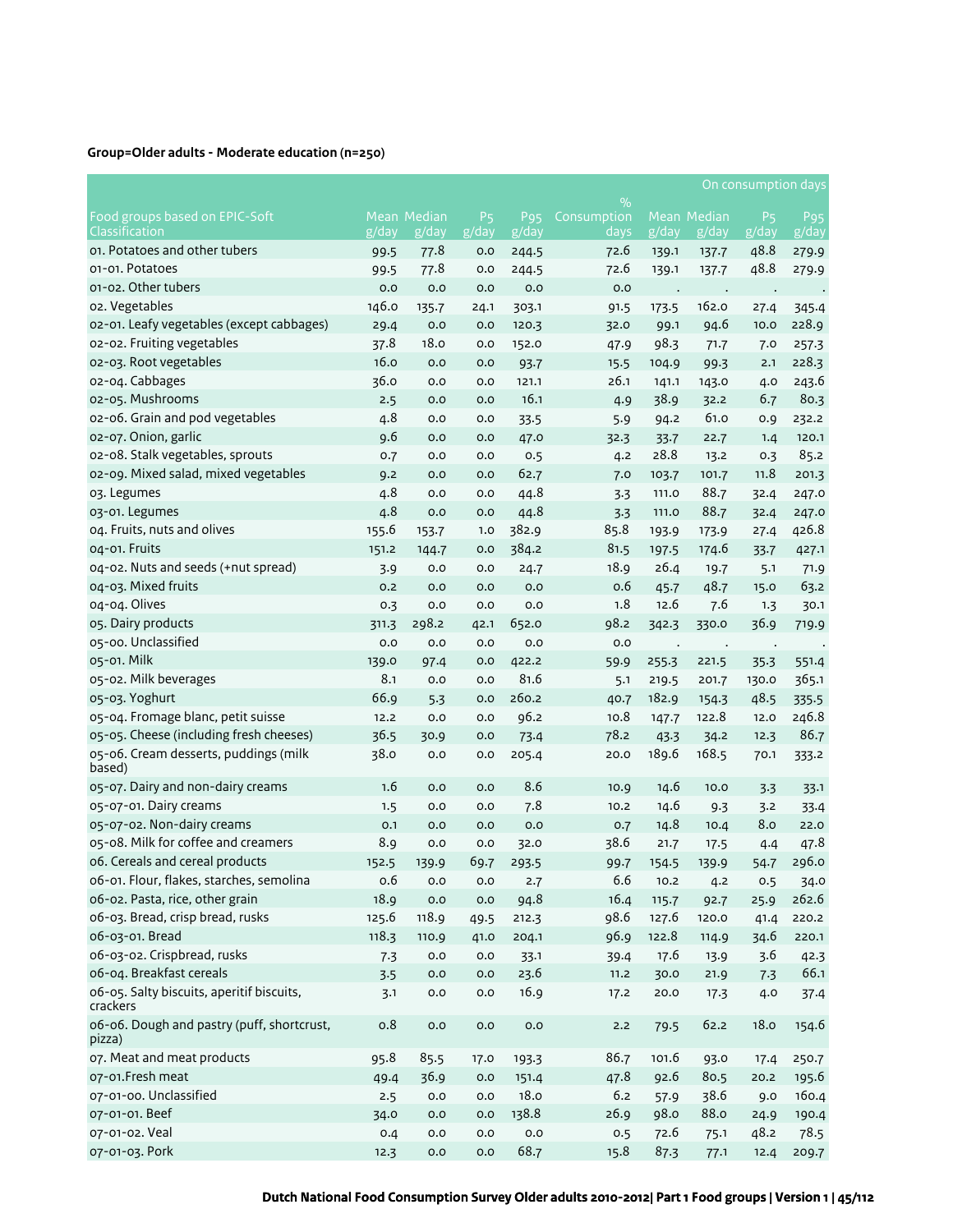# **Group=Older adults - Moderate education (n=250)**

|                                                                   |                 |                      |                         |                                                  |                     |                       |                      |                         | On consumption days      |
|-------------------------------------------------------------------|-----------------|----------------------|-------------------------|--------------------------------------------------|---------------------|-----------------------|----------------------|-------------------------|--------------------------|
|                                                                   |                 |                      |                         |                                                  | $\%$                |                       |                      |                         |                          |
| Food groups based on EPIC-Soft<br>Classification                  | g/day           | Mean Median<br>g/day | P <sub>5</sub><br>g/day | P <sub>95</sub><br>$\overline{g}/\overline{day}$ | Consumption<br>days | $\overline{g}/day$    | Mean Median<br>g/day | P <sub>5</sub><br>g/day | P <sub>95</sub><br>g/day |
| 07-01-04. Mutton/Lamb                                             | 0.1             | 0.0                  | 0.0                     | 0.0                                              | 0.2                 | 70.0                  | 70.0                 | 70.0                    | 70.0                     |
| 07-02. Poultry                                                    | 12.0            | 0.0                  | 0.0                     | 56.2                                             | 11.9                | 98.0                  | 80.1                 | 14.2                    | 282.5                    |
| 07-02-00. Unclassified and other poultry                          | 0.0             | 0.0                  | 0.0                     | 0.0                                              | 0.0                 | $\cdot$               | $\cdot$              |                         |                          |
| 07-02-01. Chicken, hen                                            | 11.2            | 0.0                  | 0.0                     | 56.1                                             | 10.6                | 100.2                 | 81.5                 | 13.3                    | 288.8                    |
| 07-02-02. Turkey, young turkey                                    | 0.3             | 0.0                  | 0.0                     | 0.0                                              | 0.9                 | 80.2                  | 70.0                 | 70.0                    | 103.4                    |
| 07-02-03. Duck                                                    | 0.5             | 0.0                  | 0.0                     | 0.0                                              | 0.3                 | 76.0                  | 76.0                 | 76.0                    | 76.0                     |
| 07-02-05. Rabbit (domestic)                                       | 0.0             | 0.0                  | 0.0                     | 0.0                                              | 0.0                 |                       |                      |                         |                          |
| 07-03. Game                                                       | 0.0             | 0.0                  | 0.0                     | 0.0                                              | 0.0                 |                       |                      |                         |                          |
| 07-04. Processed meat                                             | 34.2            | 19.9                 | 0.0                     | 112.0                                            | 60.0                | 53.6                  | 37.8                 | 9.1                     | 142.9                    |
| 07-05. Offals                                                     | 0.1             | 0.0                  | 0.0                     | 0.0                                              | 0.5                 | 12.8                  | 10.0                 | 10.0                    | 16.5                     |
| 08. Fish and shellfish                                            | 21.3            | 0.0                  | 0.0                     | 100.1                                            | 20.2                | 112.0                 | 98.3                 | 14.2                    | 201.6                    |
| 08-01. Fish                                                       | 17.9            | 0.0                  | 0.0                     | 97.0                                             | 17.1                | 108.4                 | 89.1                 | 12.2                    | 202.0                    |
| 08-02. Crustaceans, molluscs                                      | 0.4             | 0.0                  | 0.0                     | 0.0                                              | 0.9                 | 41.2                  | 23.6                 | 13.0                    | 74.2                     |
| 08-03. Fish products, fish in crumbs                              | 3.1             | 0.0                  | 0.0                     | 0.0                                              | 3.1                 | 121.6                 | 120.0                | 37.5                    | 185.3                    |
| og. Eggs and egg products                                         | 11.7            | 0.0                  | 0.0                     | 48.7                                             | 29.7                | 42.6                  | 49.3                 | 4.0                     | 95.3                     |
| 09-01. Egg                                                        | 11.7            | 0.0                  | 0.0                     | 48.7                                             | 29.7                | 42.6                  | 49.3                 | 4.0                     | 95.3                     |
| 10. Fat                                                           | 28.8            | 26.6                 | 8.8                     | 57.2                                             | 99.0                | 28.6                  | 25.3                 | 5.7                     | 58.9                     |
| 10-00. Unclassified                                               | 1.2             | 0.0                  | 0.0                     | 9.9                                              | 13.5                | 8.5                   | 6.2                  | 0.6                     | 21.1                     |
| 10-01. Vegetable oils                                             | 3.5             | 0.0                  | 0.0                     | 13.7                                             | 32.8                | 10.7                  | 6.6                  | 0.9                     | 27.6                     |
| 10-02. Butter                                                     | 6.9             | 0.0                  | 0.0                     | 26.8                                             | 33.3                | 17.8                  | 12.6                 | 3.4                     | 40.3                     |
| 10-03. Margarines                                                 | 16.9            | 14.0                 | 0.0                     | 50.6                                             | 83.2                | 21.1                  | 17.9                 | 1.0                     | 47.9                     |
| 10-04. Deep frying fats                                           | 0.3             | 0.0                  | 0.0                     | 0.0                                              | 1.7                 | 12.9                  | 10.2                 | 3.6                     | 24.0                     |
| 10-06. Other animal fat                                           | 0.0             | 0.0                  | 0.0                     | 0.0                                              | 0.4                 | 5.8                   | 1.3                  | 1.3                     | 16.0                     |
| 11. Sugar and confectionery                                       | 37.7            | 27.9                 | 1.6                     | 104.9                                            | 89.8                | 44.6                  | 33.9                 | 6.0                     | 122.1                    |
| 11-00. Unclassified                                               | 0.1             | 0.0                  | 0.0                     | 0.0                                              | 2.3                 | 5.3                   | 2.6                  | 1.3                     | 9.8                      |
| 11-01. Sugar, honey, jam                                          | 16.4            | 9.9                  | 0.0                     | 52.8                                             | 62.5                | 30.7                  | 23.6                 | 3.0                     | 88.8                     |
| 11-02. Chocolate, candy bars, paste,<br>chocolate confetti/flocks | 7.5             | 6.2                  | 0.0                     | 24.8                                             | 42.2                | 17.7                  | 13.2                 | 4.4                     | 49.3                     |
| 11-03. Confectionery non-chocolate                                | 2.7             | 0.0                  | 0.0                     | 13.5                                             | 25.2                | 10.9                  | 8.2                  | 2.0                     | 29.2                     |
| 11-04. Syrup                                                      | 5.8             | 0.0                  | 0.0                     | 35.4                                             | 20.5                | 27.9                  | 19.2                 | 7.6                     | 71.1                     |
| 11-05. Ice cream, water ice                                       | 5.5             | 0.0                  | 0.0                     | 36.1                                             | 6.2                 | 80.4                  | 67.4                 | 19.9                    | 146.2                    |
| 11-05-00. Unclassified                                            | 0.2             | 0.0                  | 0.0                     | 0.0                                              | 0.6                 | 44.5                  | 37.0                 | 32.0                    | 48.7                     |
| 11-05-01. Ice cream                                               | 4.5             | 0.0                  | 0.0                     | 36.1                                             | 5.2                 | 77.7                  | 71.3                 | 19.2                    | 117.5                    |
| 11-05-02. Sorbet                                                  | 0.7             | 0.0                  | 0.0                     | 0.0                                              | 1.2                 | 50.0                  | 50.0                 | 50.0                    | 50.0                     |
| 11-05-03. Water ice                                               | 0.1             | 0.0                  | 0.0                     | 0.0                                              | O.1                 | 50.0                  | 50.0                 | 50.0                    | 50.0                     |
| 12. Cakes                                                         | 44.8            | 32.8                 | 0.0                     | 110.4                                            | 82.0                | 54.6                  | 44.2                 | 7.9                     | 144.5                    |
| 12-01. Cakes, pies, pastries, etc.                                | 24.9            | 17.7                 | 0.0                     | 80.1                                             | 48.2                | 54.2                  | 39.9                 | 15.9                    | 128.4                    |
| 12-02. Dry cakes, biscuits                                        | 19.9            | 18.1                 | 0.0                     | 50.9                                             | 63.8                | 29.3                  | 23.8                 | 7.2                     | 67.2                     |
| 13. Non-alcoholic beverages                                       | 1,536.9 1,383.9 |                      |                         | 760.0 2,568.<br>$\mathsf O$                      |                     | 100.0 1,489.0 1,376.6 |                      |                         | 738.2 2,574.2            |
| 13-00. Unclassified                                               | 6.0             | 0.0                  | 0.0                     | 0.0                                              | 2.8                 | 201.1                 | 119.8                | 17.9                    | 292.4                    |
| 13-01. Fruit and vegetable containing drinks                      | 54.8            | 0.0                  | 0.0                     | 239.5                                            | 33.4                | 196.3                 | 159.5                | 22.3                    | 510.6                    |
| 13-02. Carbonated/soft/isotonic drinks,<br>diluted syrups         | 46.2            | $_{\rm 0.0}$         | 0.0                     | 288.0                                            | 14.3                | 283.9                 | 208.4                | 78.4                    | 678.5                    |
| 13-03. Coffee, tea and herbal teas                                | 937.9           | 838.1                |                         | 232.9 2,177.7                                    | 99.7                | 915.8                 | 857.2                |                         | 282.6 1,846.8            |
| 13-03-01. Coffee                                                  | 382.7           | 338.2                | 0.0                     | 904.9                                            | 91.5                | 453.6                 | 419.0                |                         | 109.9 895.3              |
| 13-03-02. Tea                                                     | 513.0           | 340.2                |                         | 0.02,021.6                                       | 72.7                | 602.7                 | 459.5                |                         | 150.8 1,829.9            |
| 13-03-03. Herbal tea                                              | 41.2            | 0.0                  | 0.0                     | 278.4                                            | 16.0                | 367.5                 | 242.1                |                         | 5.9 1,023.3              |
| 13-03-04. Chicory, substitutes                                    | 1.1             | 0.0                  | 0.0                     | 0.0                                              | 0.8                 | 166.3                 | 90.0                 | $2.0$                   | 264.1                    |
| 13-04. Waters                                                     | 492.0           | 416.5                |                         | 0.0 1,206.6                                      | 86.9                | 534.0                 | 441.0                |                         | 88.4 1,382.3             |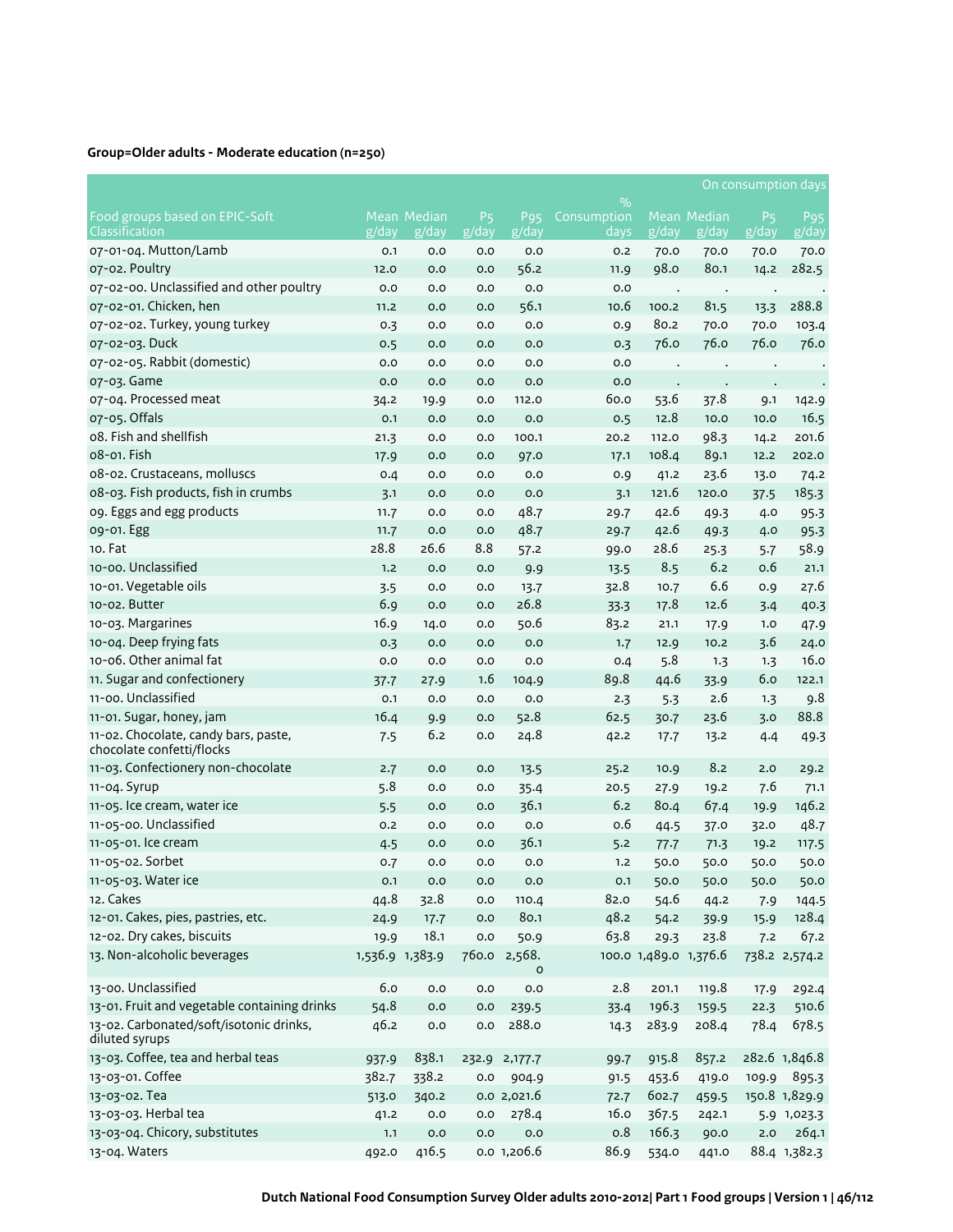# **Group=Older adults - Moderate education (n=250)**

|                                                    |       |             |                               |                        |                              |       |             |                       | On consumption days |
|----------------------------------------------------|-------|-------------|-------------------------------|------------------------|------------------------------|-------|-------------|-----------------------|---------------------|
| Food groups based on EPIC-Soft                     |       | Mean Median | P <sub>5</sub>                | <b>P</b> <sub>95</sub> | $\frac{9}{0}$<br>Consumption |       | Mean Median | <b>P<sub>5</sub></b>  | P95                 |
| Classification                                     | g/day | g/day       | $\overline{g}/\overline{day}$ | g/day                  | days                         | g/day | g/day       | $\sqrt{g}/\sqrt{day}$ | g/day               |
| 14. Alcoholic beverages                            | 113.1 | 13.7        | 0.0                           | 575.9                  | 49.0                         | 246.6 | 149.8       | 26.8                  | 782.4               |
| 14-00. Unclassified                                | 0.0   | O.O         | 0.0                           | O.O                    | O.O                          | 24.0  | 24.0        | 24.0                  | 24.0                |
| 14-01. Wine                                        | 58.4  | O.O         | 0.0                           | 264.6                  | 30.3                         | 216.8 | 141.6       | 59.9                  | 626.4               |
| 14-02. Fortified wines (sherry, port,<br>vermouth) | 7.8   | O.O         | 0.0                           | 60.4                   | 7.1                          | 112.8 | 107.5       | 9.4                   | 244.7               |
| 14-03. Beer, cider                                 | 35.1  | 0.0         | 0.0                           | 280.7                  | 6.2                          | 576.8 | 480.1       |                       | 250.0 1,077.0       |
| 14-04. Spirits, brandy                             | 10.8  | O.O         | 0.0                           | 62.2                   | 13.4                         | 70.3  | 50.8        | 24.0                  | 173.4               |
| 14-05. Aniseed drinks (pastis, ouzo)               | 0.0   | 0.0         | 0.0                           | 0.0                    | 0.0                          |       |             | $\bullet$             |                     |
| 14-06. Liqueurs                                    | 1.0   | 0.0         | 0.0                           | 0.0                    | 3.2                          | 60.7  | 51.4        | 7.0                   | 124.5               |
| 15. Condiments and sauces                          | 24.4  | 16.3        | 0.0                           | 59.2                   | 63.5                         | 36.6  | 25.0        | 2.8                   | 108.1               |
| 15-01. Sauces                                      | 23.7  | 15.7        | 0.0                           | 59.1                   | 60.2                         | 37.3  | 25.0        | 3.8                   | 108.0               |
| 15-01-00. Unclassified and other sauces            | 13.8  | 5.8         | 0.0                           | 53.4                   | 43.2                         | 35.8  | 24.3        | 6.4                   | 96.1                |
| 15-01-01. Tomato sauces                            | 1.3   | 0.0         | 0.0                           | 3.2                    | 4.2                          | 31.4  | 16.8        | 2.5                   | 99.0                |
| 15-01-02. Dressing sauces                          | 1.5   | O.O         | 0.0                           | 8.6                    | 12.0                         | 12.8  | 11.3        | 2.1                   | 36.0                |
| 15-01-03. Mayonnaises and similars                 | 7.0   | 0.0         | 0.0                           | 47.1                   | 11.2                         | 36.0  | 14.6        | 2.3                   | 101.1               |
| 15-01-04. Dessert sauces                           | 0.0   | O.O         | 0.0                           | 0.0                    | 0.2                          | 30.1  | 22.5        | 22.5                  | 41.7                |
| 15-02. Yeast                                       | 0.0   | 0.0         | 0.0                           | 0.0                    | 1.7                          | 5.3   | 3.5         | 2.5                   | 8.8                 |
| 15-04. Condiments                                  | 0.6   | O.O         | 0.0                           | 5.0                    | 10.8                         | 6.7   | 4.9         | 0.5                   | 19.6                |
| 16. Soups, bouillon                                | 69.3  | 0.0         | 0.0                           | 299.8                  | 25.2                         | 264.4 | 245.9       | 83.1                  | 490.9               |
| 16-01. Soups                                       | 61.1  | O.O         | 0.0                           | 300.3                  | 21.3                         | 267.8 | 251.3       | 141.9                 | 457.1               |
| 16-02. Bouillon                                    | 8.2   | O.O         | 0.0                           | 85.3                   | 4.3                          | 219.8 | 188.6       | 6.3                   | 440.7               |
| 17. Miscellaneous                                  | 11.9  | O.O         | 0.0                           | 70.4                   | 8.8                          | 147.9 | 100.0       | 31.8                  | 380.8               |
| 17-00. Unclassified                                | 0.2   | O.O         | 0.0                           | O.O                    | 0.3                          | 98.4  | 84.6        | 84.6                  | 143.2               |
| 17-01. Soya products                               | 6.6   | O.O         | 0.0                           | 9.5                    | 4.2                          | 186.8 | 133.9       | 32.9                  | 397.9               |
| 17-02. Dietetic products                           | 1.7   | O.O         | O.O                           | 0.0                    | 0.8                          | 170.0 | 48.1        | 2.0                   | 349.5               |
| 17-02-00. Unclassified                             | 1.7   | 0.0         | 0.0                           | 0.0                    | 0.4                          | 292.2 | 257.5       | 257.5                 | 370.8               |
| 17-02-01. Artificial sweeteners                    | 0.0   | 0.0         | 0.0                           | 0.0                    | 0.3                          | 2.0   | 2.0         | 2.0                   | 2.0                 |
| 17-03. Snacks                                      | 3.3   | 0.0         | 0.0                           | 30.1                   | 3.5                          | 100.7 | 74.1        | 39.3                  | 176.2               |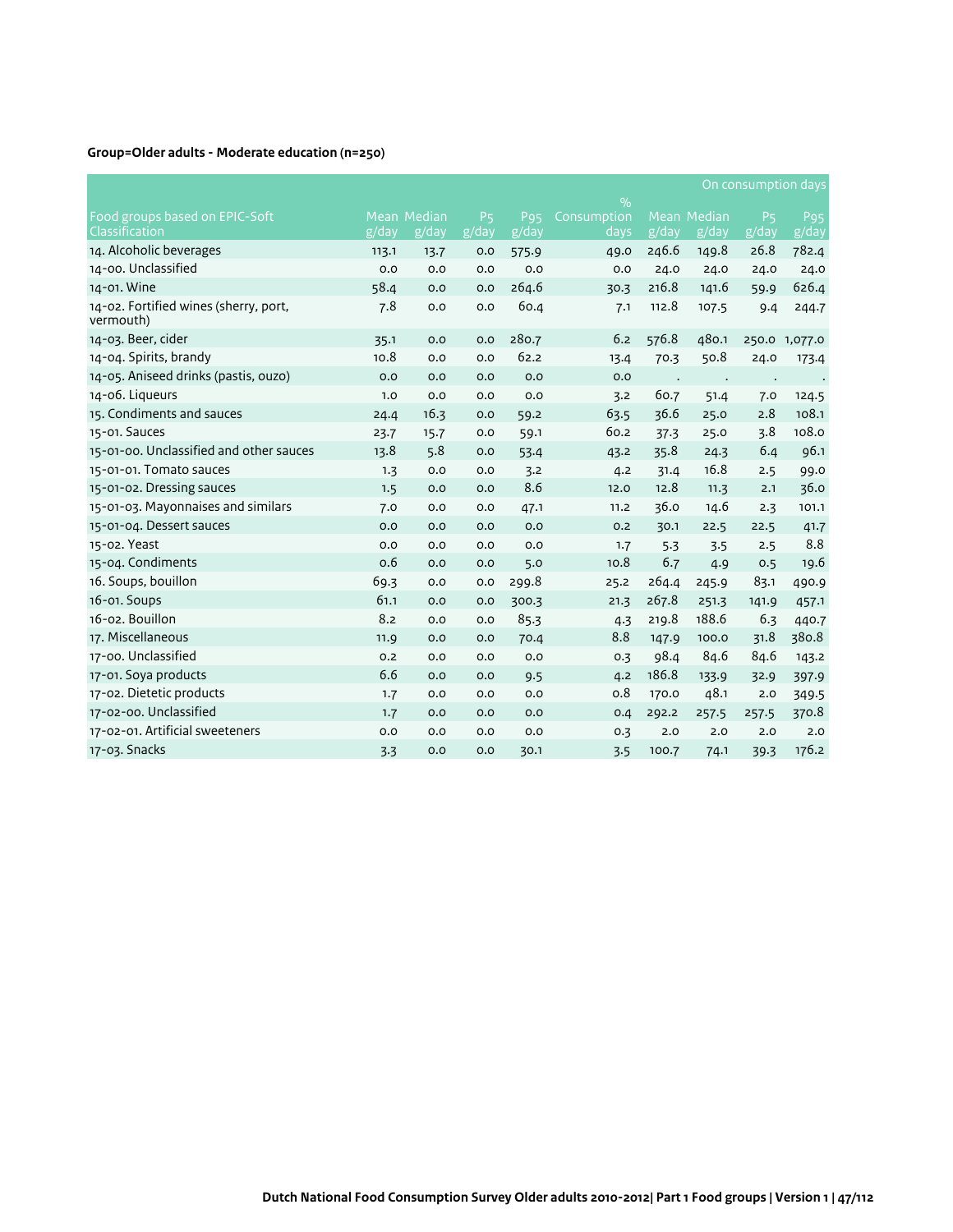# **Group=Older adults - High education (n=156)**

|                                                       |             |                      |                               |              |                     |                |                      | On consumption days     |                          |
|-------------------------------------------------------|-------------|----------------------|-------------------------------|--------------|---------------------|----------------|----------------------|-------------------------|--------------------------|
|                                                       |             |                      |                               |              | $\%$                |                |                      |                         |                          |
| Food groups based on EPIC-Soft<br>Classification      | g/day       | Mean Median<br>g/day | <b>P<sub>5</sub></b><br>g/day | P95<br>g/day | Consumption<br>days | $\sqrt{g/day}$ | Mean Median<br>g/day | P <sub>5</sub><br>g/day | P <sub>95</sub><br>g/day |
| 01. Potatoes and other tubers                         | 81.4        | 70.0                 | 0.0                           | 226.1        | 62.5                | 142.3          | 131.0                |                         | 255.8                    |
| 01-01. Potatoes                                       | 81.2        | 70.0                 | 0.0                           | 226.1        | 62.2                | 142.4          | 131.8                | 50.9<br>50.5            | 255.8                    |
| 01-02. Other tubers                                   | 0.2         | 0.0                  | 0.0                           | 0.0          | 0.3                 | 120.0          | 120.0                | 120.0                   | 120.0                    |
| o2. Vegetables                                        | 158.7       | 147.9                | 39.2                          | 273.5        | 92.9                | 169.0          | 160.8                | 39.8                    | 335.6                    |
| 02-01. Leafy vegetables (except cabbages)             | 29.7        | 0.0                  | 0.0                           | 121.5        | 29.3                | 97.3           | 67.0                 | 11.3                    | 244.6                    |
| 02-02. Fruiting vegetables                            | 51.0        |                      | 0.0                           | 164.4        | 51.1                | 97.3           | 69.6                 | 9.8                     | 262.2                    |
| 02-03. Root vegetables                                | 14.6        | 32.4<br>0.0          | 0.0                           | 89.3         | 16.9                | 88.9           | 85.8                 | 4.0                     | 209.7                    |
| 02-04. Cabbages                                       | 31.1        | 0.0                  | 0.0                           | 112.4        | 23.3                | 121.4          | 112.8                |                         | 236.3                    |
| 02-05. Mushrooms                                      | 1.5         | 0.0                  | 0.0                           | 9.4          | 9.9                 | 22.1           | 17.6                 | 3.3<br>4.1              | 46.3                     |
| o2-o6. Grain and pod vegetables                       |             | 0.0                  | 0.0                           | 20.2         | 5.9                 | 97.6           | 91.2                 | 1.6                     | 166.3                    |
| 02-07. Onion, garlic                                  | 4.9<br>14.0 | 4.5                  | 0.0                           | 63.9         | 36.3                | 41.5           | 33.0                 | 2.1                     | 94.5                     |
| 02-08. Stalk vegetables, sprouts                      | 2.1         | 0.0                  | 0.0                           |              | 6.2                 |                |                      | 0.8                     | 167.2                    |
| o2-o9. Mixed salad, mixed vegetables                  | 9.8         | 0.0                  | 0.0                           | 3.1<br>80.3  |                     | 42.3<br>104.2  | 12.3<br>60.5         |                         |                          |
|                                                       |             |                      |                               |              | 9.2                 |                |                      | 12.7                    | 253.9                    |
| 03. Legumes                                           | 3.7         | 0.0                  | 0.0                           | 27.6         | 4.3                 | 111.5          | 110.1                | 27.3                    | 213.5                    |
| 03-01. Legumes                                        | 3.7         | 0.0                  | 0.0                           | 27.6         | 4.3                 | 111.5          | 110.1                | 27.3                    | 213.5                    |
| 04. Fruits, nuts and olives                           | 172.7       | 158.0                | 0.0                           | 377.2        | 85.4                | 208.1          | 179.9                | 32.4                    | 468.3                    |
| 04-01. Fruits                                         | 160.9       | 151.1                | 0.0                           | 375.8        | 82.0                | 203.7          | 175.9                | 34.8                    | 456.5                    |
| 04-02. Nuts and seeds (+nut spread)                   | 8.8         | 0.0                  | 0.0                           | 37.5         | 21.0                | 33.8           | 24.5                 | 5.1                     | 86.1                     |
| 04-03. Mixed fruits                                   | 1.8         | 0.0                  | 0.0                           | 0.0          | 2.8                 | 102.9          | 77.4                 | 30.0                    | 176.1                    |
| 04-04. Olives                                         | 1.2         | 0.0                  | 0.0                           | 4.5          | 4.5                 | 18.1           | 7.3                  | 2.1                     | 59.0                     |
| 05. Dairy products                                    | 360.2       | 346.7                | 71.9                          | 733.2        | 99.2                | 362.5          | 332.2                | 33.5                    | 776.1                    |
| 05-00. Unclassified                                   | 0.0         | 0.0                  | 0.0                           | 0.0          | 0.0                 |                | $\cdot$              |                         |                          |
| 05-01. Milk                                           | 154.1       | 125.8                | 0.0                           | 508.6        | 55.8                | 280.1          | 227.5                | 47.0                    | 597.9                    |
| 05-02. Milk beverages                                 | 21.6        | 0.0                  | 0.0                           | 105.6        | 7.3                 | 224.7          | 184.2                | 109.2                   | 385.5                    |
| 05-03. Yoghurt                                        | 91.9        | 62.3                 | 0.0                           | 273.1        | 48.6                | 193.9          | 166.4                | 58.0                    | 507.0                    |
| 05-04. Fromage blanc, petit suisse                    | 9.6         | 0.0                  | 0.0                           | 69.9         | 12.3                | 98.2           | 74.5                 | 24.0                    | 191.9                    |
| 05-05. Cheese (including fresh cheeses)               | 38.1        | 32.3                 | 6.2                           | 92.5         | 87.9                | 45.7           | 30.0                 | 12.0                    | 138.8                    |
| 05-06. Cream desserts, puddings (milk<br>based)       | 34.8        | 0.0                  | 0.0                           | 157.2        | 18.1                | 163.2          | 152.5                | 47.9                    | 297.9                    |
| 05-07. Dairy and non-dairy creams                     | 1.6         | 0.0                  | 0.0                           | 8.5          | 11.0                | 18.3           | 9.1                  | 3.0                     | 68.7                     |
| 05-07-01. Dairy creams                                | 1.6         | 0.0                  | 0.0                           | 8.5          | 10.7                | 18.8           | 9.2                  | 3.0                     | 69.2                     |
| 05-07-02. Non-dairy creams                            | 0.0         | 0.0                  | 0.0                           | 0.0          | 0.4                 | 3.0            | 3.0                  | 3.0                     | 3.0                      |
| 05-08. Milk for coffee and creamers                   | 8.5         | 0.0                  | 0.0                           | 30.0         | 40.4                | 22.5           | 15.5                 | 3.2                     | 65.5                     |
| 06. Cereals and cereal products                       | 158.5       | 145.9                | 71.2                          | 267.9        | 98.8                | 161.4          | 142.6                | 68.4                    | 298.3                    |
| 06-01. Flour, flakes, starches, semolina              | 0.6         | $_{\rm 0.0}$         | $_{\rm 0.0}$                  | 2.7          | 10.5                | 11.0           | 6.0                  | 1.5                     | 28.6                     |
| 06-02. Pasta, rice, other grain                       | 29.2        | $_{\rm 0.0}$         | 0.0                           | 93.3         | 24.3                | 100.6          | 100.1                | 8.0                     | 198.6                    |
| 06-03. Bread, crisp bread, rusks                      | 116.4       | 98.4                 | 52.1                          | 232.2        | 96.7                | 125.3          | 104.9                | 52.5                    | 242.3                    |
| 06-03-01. Bread                                       | 111.3       | 95.8                 | 39.8                          | 230.6        | 95.6                | 120.8          | 103.9                | 49.7                    | 237.2                    |
| 06-03-02. Crispbread, rusks                           | 5.1         | $_{\rm 0.0}$         | 0.0                           | 22.9         | 34.8                | 16.4           | 13.4                 | 4.4                     | $35 - 7$                 |
| 06-04. Breakfast cereals                              | 5.8         | 0.0                  | 0.0                           | 37.9         | 22.1                | 28.8           | 27.4                 | 3.7                     | 56.9                     |
| 06-05. Salty biscuits, aperitif biscuits,<br>crackers | 4.5         | 0.0                  | 0.0                           | 12.5         | 20.2                | 18.3           | 15.6                 | 4.2                     | 27.9                     |
| 06-06. Dough and pastry (puff, shortcrust,<br>pizza)  | 2.0         | 0.0                  | 0.0                           | 14.3         | 3.0                 | 86.1           | 84.1                 | 28.4                    | 140.4                    |
| 07. Meat and meat products                            | 79.4        | 71.5                 | 6.3                           | 177.1        | 87.1                | 95.9           | 85.8                 | 14.4                    | 190.4                    |
| 07-01.Fresh meat                                      | 35.1        | 22.9                 | 0.0                           | 122.7        | 44.1                | 83.7           | 72.0                 | 25.8                    | 169.4                    |
| 07-01-00. Unclassified                                | 7.8         | 0.0                  | 0.0                           | 44.9         | 9.5                 | 73.1           | 61.3                 | 12.4                    | 161.4                    |
| 07-01-01. Beef                                        | 14.3        | 0.0                  | 0.0                           | 59.1         | 22.1                | 75.3           | 70.0                 | 35.1                    | 128.7                    |
| 07-01-02. Veal                                        | 0.2         | 0.0                  | 0.0                           | $_{\rm 0.0}$ | 0.4                 | 152.0          | 152.0                | 152.0                   | 152.0                    |
| 07-01-03. Pork                                        | 11.4        | $_{\rm 0.0}$         | 0.0                           | 82.0         | 11.7                | 96.7           | 88.5                 | 3.9                     | 175.4                    |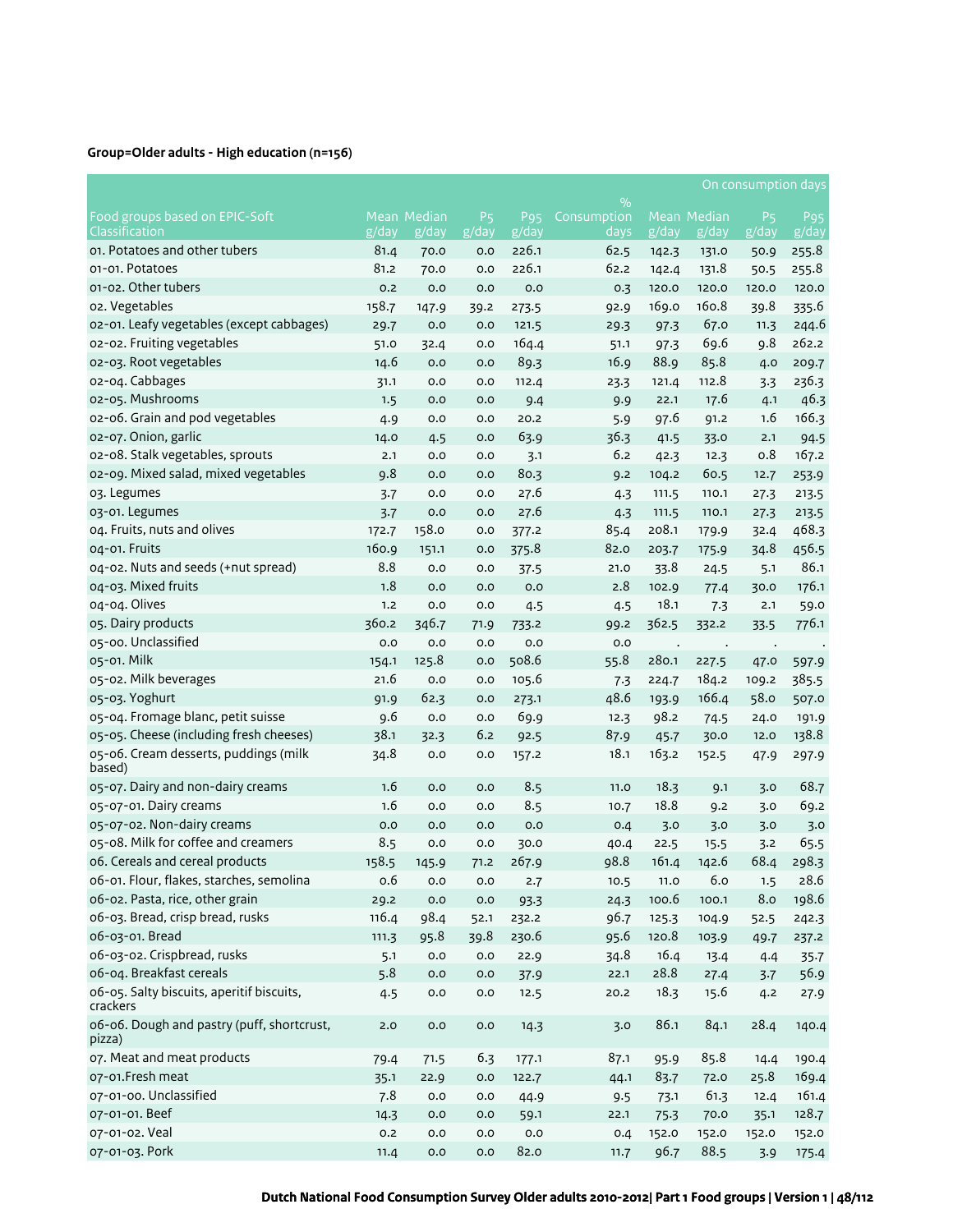# **Group=Older adults - High education (n=156)**

|                                                                   |       |                      |                         |                                                  |                     |                       |                      |                                      | On consumption days      |
|-------------------------------------------------------------------|-------|----------------------|-------------------------|--------------------------------------------------|---------------------|-----------------------|----------------------|--------------------------------------|--------------------------|
|                                                                   |       |                      |                         |                                                  | $\%$                |                       |                      |                                      |                          |
| Food groups based on EPIC-Soft<br>Classification                  | g/day | Mean Median<br>g/day | P <sub>5</sub><br>g/day | P <sub>95</sub><br>$\overline{g}/\overline{day}$ | Consumption<br>days | g/day                 | Mean Median<br>g/day | P <sub>5</sub><br>$\overline{g}/day$ | P <sub>95</sub><br>g/day |
| 07-01-04. Mutton/Lamb                                             | 1.4   | 0.0                  | 0.0                     | 0.0                                              | 1.8                 | 78.8                  | 67.3                 | 31.1                                 | 110.2                    |
| 07-02. Poultry                                                    | 6.2   | 0.0                  | 0.0                     | 40.0                                             | 11.2                | 66.0                  | 51.6                 | 10.6                                 | 110.4                    |
| 07-02-00. Unclassified and other poultry                          | 0.0   | 0.0                  | 0.0                     | 0.0                                              | 0.0                 | $\cdot$               | $\cdot$              | $\cdot$                              |                          |
| 07-02-01. Chicken, hen                                            | 5.4   | 0.0                  | 0.0                     | 36.9                                             | 9.8                 | 63.9                  | 49.4                 | 10.6                                 | 127.8                    |
| 07-02-02. Turkey, young turkey                                    | 0.0   | 0.0                  | 0.0                     | 0.0                                              | 0.2                 | 29.5                  | 29.5                 | 29.5                                 | 29.5                     |
| 07-02-03. Duck                                                    | O.1   | 0.0                  | 0.0                     | 0.0                                              | 0.3                 | 58.2                  | 58.2                 | 58.2                                 | 58.2                     |
| 07-02-05. Rabbit (domestic)                                       | 0.7   | 0.0                  | 0.0                     | 0.0                                              | 0.8                 | 101.9                 | 101.9                | 101.9                                | 101.9                    |
| 07-03. Game                                                       | 0.2   | 0.0                  | 0.0                     | 0.0                                              | 0.1                 | 264.0                 | 264.0                | 264.0                                | 264.0                    |
| 07-04. Processed meat                                             | 34.5  | 21.6                 | 0.0                     | 89.8                                             | 67.8                | 54.0                  | 35.6                 | 9.7                                  | 134.9                    |
| 07-05. Offals                                                     | 3.4   | 0.0                  | 0.0                     | 0.0                                              | 2.0                 | 116.9                 | 110.2                | 6.8                                  | 163.9                    |
| 08. Fish and shellfish                                            | 27.2  | 0.0                  | 0.0                     | 112.6                                            | 20.2                | 132.6                 | 122.7                | 28.0                                 | 261.1                    |
| 08-01. Fish                                                       | 23.6  | 0.0                  | 0.0                     | 112.4                                            | 16.8                | 127.0                 | 120.7                | 23.3                                 | 251.5                    |
| 08-02. Crustaceans, molluscs                                      | 1.8   | 0.0                  | 0.0                     | 0.0                                              | 2.9                 | 97.0                  | 86.9                 | 12.5                                 | 156.1                    |
| 08-03. Fish products, fish in crumbs                              | 1.9   | 0.0                  | 0.0                     | 0.0                                              | 2.7                 | 103.9                 | 84.7                 | 60.0                                 | 149.2                    |
| og. Eggs and egg products                                         | 10.1  | 0.0                  | 0.0                     | 55.0                                             | 18.8                | 44.4                  | 45.6                 | 6.3                                  | 93.0                     |
| 09-01. Egg                                                        | 10.1  | 0.0                  | 0.0                     | 55.0                                             | 18.8                | 44.4                  | 45.6                 | 6.3                                  | 93.0                     |
| 10. Fat                                                           | 25.1  | 22.6                 | 4.7                     | 53.5                                             | 98.2                | 28.3                  | 24.2                 | 4.9                                  | 60.5                     |
| 10-00. Unclassified                                               | 0.9   | 0.0                  | 0.0                     | 5.8                                              | 16.0                | 7.4                   | 6.3                  | 1.1                                  | 16.7                     |
| 10-01. Vegetable oils                                             | 3.1   | 0.0                  | 0.0                     | 11.1                                             | 32.1                | 9.8                   | 8.3                  | 1.2                                  | 21.2                     |
| 10-02. Butter                                                     | 5.0   | 0.0                  | 0.0                     | 25.5                                             | 33.4                | 15.1                  | 9.8                  | 2.7                                  | 41.9                     |
| 10-03. Margarines                                                 | 16.1  | 14.1                 | 0.0                     | 42.9                                             | 77.3                | 23.8                  | 20.9                 | 3.5                                  | 51.6                     |
| 10-04. Deep frying fats                                           | 0.0   | 0.0                  | 0.0                     | 0.0                                              | 0.3                 | 12.9                  | 11.8                 | 11.6                                 | 13.7                     |
| 10-06. Other animal fat                                           | 0.0   | 0.0                  | 0.0                     | 0.0                                              | 0.2                 | 4.1                   | 4.1                  | 4.1                                  | 4.1                      |
| 11. Sugar and confectionery                                       | 31.9  | 28.5                 | 0.0                     | 81.4                                             | 82.0                | 43.0                  | 33.2                 | 6.0                                  | 109.9                    |
| 11-00. Unclassified                                               | 0.2   | 0.0                  | 0.0                     | 0.0                                              | 2.4                 | 18.5                  | 13.3                 | 2.3                                  | 34.7                     |
| 11-01. Sugar, honey, jam                                          | 13.8  | 9.9                  | 0.0                     | 50.0                                             | 60.1                | 24.4                  | 19.2                 | 3.2                                  | 59.3                     |
| 11-02. Chocolate, candy bars, paste,<br>chocolate confetti/flocks | 6.7   | 0.0                  | 0.0                     | 25.2                                             | 39.4                | 21.7                  | 15.6                 | 5.6                                  | 47.7                     |
| 11-03. Confectionery non-chocolate                                | 2.3   | 0.0                  | 0.0                     | 11.9                                             | 21.6                | 12.8                  | 9.8                  | 1.0                                  | 31.8                     |
| 11-04. Syrup                                                      | 5.5   | 0.0                  | 0.0                     | 22.2                                             | 24.3                | 22.9                  | 19.2                 | 3.8                                  | 56.1                     |
| 11-05. Ice cream, water ice                                       | 3.5   | 0.0                  | 0.0                     | 32.2                                             | 4.4                 | 76.5                  | 64.4                 | 33.8                                 | 118.8                    |
| 11-05-00. Unclassified                                            | 0.0   | 0.0                  | 0.0                     | 0.0                                              | 0.1                 | 50.0                  | 50.0                 | 50.0                                 | 50.0                     |
| 11-05-01. Ice cream                                               | 3.2   | 0.0                  | 0.0                     | 32.1                                             | 3.7                 | 77.1                  | 64.4                 | 50.0                                 | 123.7                    |
| 11-05-02. Sorbet                                                  | 0.2   | 0.0                  | 0.0                     | 0.0                                              | 0.5                 | 81.0                  | 52.8                 | 32.0                                 | 95.3                     |
| 11-05-03. Water ice                                               | 0.0   | 0.0                  | 0.0                     | 0.0                                              | O.1                 | 50.0                  | 50.0                 | 50.0                                 | 50.0                     |
| 12. Cakes                                                         | 47.4  | 40.6                 | 0.0                     | 121.4                                            | 82.5                | 53.9                  | 41.0                 | 9.0                                  | 140.5                    |
| 12-01. Cakes, pies, pastries, etc.                                | 28.6  | 20.6                 | 0.0                     | 92.5                                             | 46.9                | 56.4                  | 39.4                 | 18.2                                 | 156.6                    |
| 12-02. Dry cakes, biscuits                                        | 18.9  | 14.5                 | 0.0                     | 55.1                                             | 62.6                | 28.8                  | 19.9                 | 6.4                                  | 71.1                     |
| 13. Non-alcoholic beverages                                       |       | 1,333.3 1,285.1      | 652.9                   | 2,086.<br>5                                      |                     | 100.0 1,384.9 1,313.6 |                      |                                      | 640.7 2,367.2            |
| 13-00. Unclassified                                               | 0.7   | 0.0                  | 0.0                     | 0.0                                              | 0.8                 | 136.7                 | 41.5                 | 9.5                                  | 351.3                    |
| 13-01. Fruit and vegetable containing drinks                      | 94.7  | 67.5                 | 0.0                     | 354.5                                            | 43.1                | 192.7                 | 157.4                | 13.0                                 | 497.7                    |
| 13-02. Carbonated/soft/isotonic drinks,<br>diluted syrups         | 54.2  | $_{\rm 0.0}$         | $_{\rm 0.0}$            | 290.8                                            | 17.8                | 256.9                 | 179.3                | 85.0                                 | 578.5                    |
| 13-03. Coffee, tea and herbal teas                                | 759.9 | 733.3                |                         | 126.5 1,374.5                                    | 98.7                | 813.9                 | 777.8                |                                      | 232.1 1,560.8            |
| 13-03-01. Coffee                                                  | 405.1 | 413.2                | 0.0                     | 735.4                                            | 90.2                | 460.3                 | 424.2                | 129.2                                | 827.1                    |
| 13-03-02. Tea                                                     | 265.2 | 166.2                | 0.0                     | 928.1                                            | 61.2                | 506.1                 | 413.9                |                                      | 154.0 1,079.5            |
| 13-03-03. Herbal tea                                              | 89.0  | 0.0                  | 0.0                     | 533.3                                            | 19.1                | 405.5                 | 376.8                | 4.1                                  | 942.7                    |
| 13-03-04. Chicory, substitutes                                    | 0.6   | 0.0                  | 0.0                     | 0.0                                              | 2.9                 | 37.5                  | 2.2                  | 2.0                                  | 141.7                    |
| 13-04. Waters                                                     | 423.8 | 356.8                | 0.0                     | 959.1                                            | 90.2                | 501.1                 | 399.4                |                                      | 99.2 1,155.3             |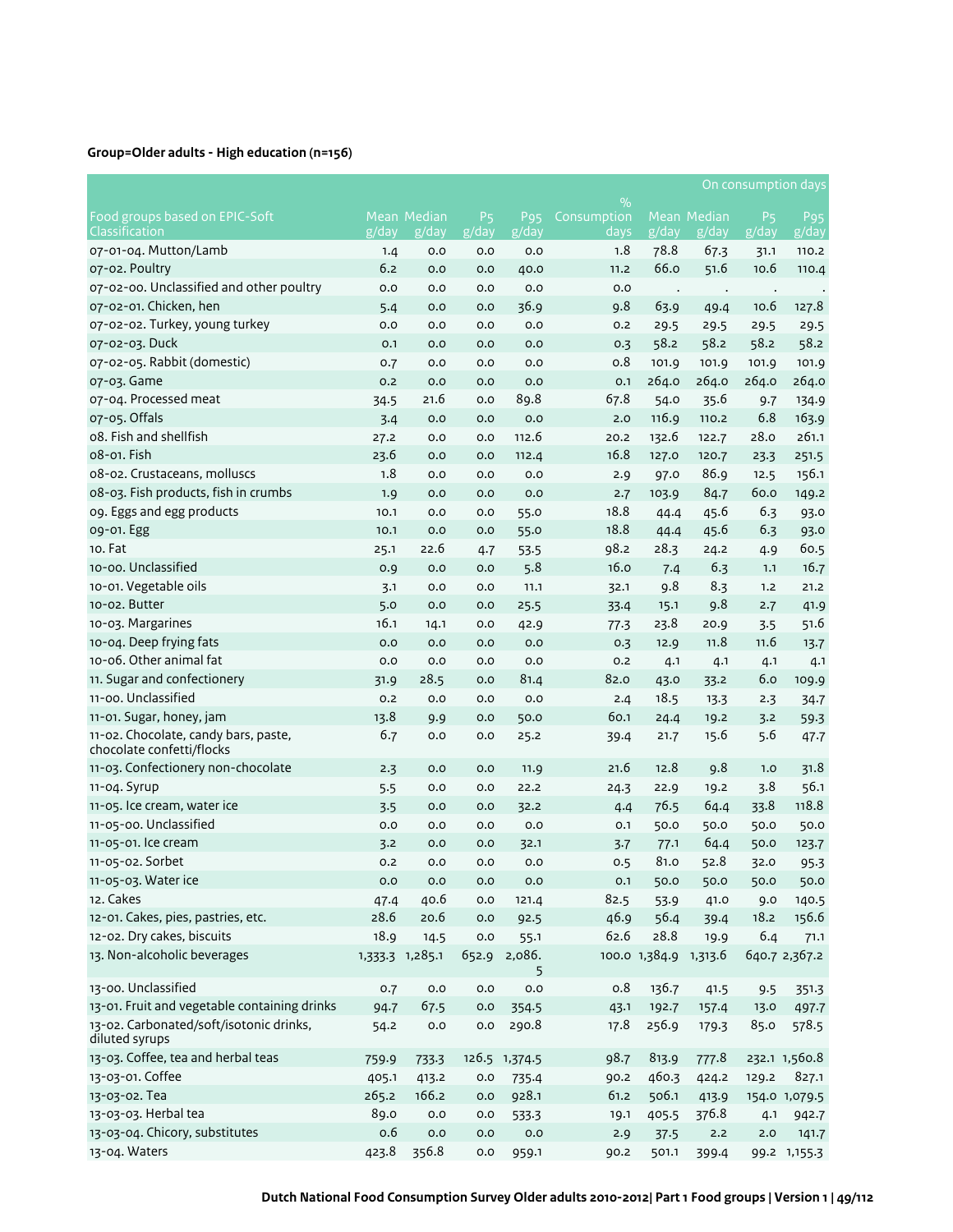# **Group=Older adults - High education (n=156)**

|                                                    |       |             |                         |       |                     |       |             |                         | On consumption days      |
|----------------------------------------------------|-------|-------------|-------------------------|-------|---------------------|-------|-------------|-------------------------|--------------------------|
| Food groups based on EPIC-Soft                     |       | Mean Median |                         | P95   | $\%$<br>Consumption |       | Mean Median |                         |                          |
| Classification                                     | g/day | g/day       | P <sub>5</sub><br>g/day | g/day | days                | g/day | g/day       | P <sub>5</sub><br>g/day | P <sub>95</sub><br>g/day |
| 14. Alcoholic beverages                            | 133.8 | 60.0        | 0.0                     | 493.6 | 52.7                | 268.0 | 188.7       | 34.1                    | 627.8                    |
| 14-00. Unclassified                                | 0.0   | O.O         | 0.0                     | O.O   | O.O                 |       |             |                         |                          |
| 14-01. Wine                                        | 72.2  | O.O         | 0.0                     | 334.6 | 32.4                | 222.7 | 171.0       | 94.2                    | 480.1                    |
| 14-02. Fortified wines (sherry, port,<br>vermouth) | 10.8  | 0.0         | 0.0                     | 81.8  | 8.6                 | 102.9 | 81.6        | 27.8                    | 231.6                    |
| 14-03. Beer, cider                                 | 38.0  | 0.0         | 0.0                     | 294.2 | 10.6                | 442.0 | 299.9       |                         | 29.1 1,019.8             |
| 14-04. Spirits, brandy                             | 11.1  | O.O         | 0.0                     | 72.8  | 15.3                | 76.4  | 66.6        | 29.5                    | 169.6                    |
| 14-05. Aniseed drinks (pastis, ouzo)               | 0.3   | 0.0         | 0.0                     | 0.0   | 0.4                 | 25.3  | 25.3        | 25.3                    | 25.3                     |
| 14-06. Liqueurs                                    | 1.5   | O.O         | 0.0                     | O.O   | 2.7                 | 51.2  | 31.2        | 2.2                     | 119.7                    |
| 15. Condiments and sauces                          | 21.6  | 13.9        | 0.0                     | 74.2  | 61.1                | 34.9  | 23.3        | 3.4                     | 107.0                    |
| 15-01. Sauces                                      | 20.7  | 13.2        | 0.0                     | 74.2  | 54.4                | 37.6  | 24.3        | 3.4                     | 112.9                    |
| 15-01-00. Unclassified and other sauces            | 12.0  | 1.9         | 0.0                     | 48.5  | 37.4                | 35.4  | 24.3        | 3.0                     | 99.2                     |
| 15-01-01. Tomato sauces                            | 1.4   | 0.0         | 0.0                     | 2.3   | 5.7                 | 24.3  | 4.7         | 0.9                     | 88.5                     |
| 15-01-02. Dressing sauces                          | 1.3   | 0.0         | 0.0                     | 7.7   | 11.4                | 14.8  | 11.3        | 2.0                     | 35.3                     |
| 15-01-03. Mayonnaises and similars                 | 6.1   | 0.0         | 0.0                     | 35.6  | 13.6                | 30.5  | 19.2        | 1.8                     | 85.4                     |
| 15-01-04. Dessert sauces                           | 0.1   | 0.0         | 0.0                     | O.O   | 0.3                 | 22.5  | 15.0        | 15.0                    | 28.5                     |
| 15-02. Yeast                                       | 0.0   | 0.0         | 0.0                     | 0.0   | 0.6                 | 4.5   | 1.4         | 1.4                     | 11.0                     |
| 15-04. Condiments                                  | 0.9   | 0.0         | 0.0                     | 5.8   | 16.4                | 5.0   | 3.7         | 0.3                     | 17.1                     |
| 16. Soups, bouillon                                | 58.6  | 0.0         | 0.0                     | 227.1 | 26.7                | 238.9 | 225.1       | 7.0                     | 390.6                    |
| 16-01. Soups                                       | 44.4  | 0.0         | 0.0                     | 208.6 | 19.3                | 262.8 | 251.8       | 135.0                   | 407.3                    |
| 16-02. Bouillon                                    | 14.1  | 0.0         | 0.0                     | 156.3 | 9.3                 | 140.6 | 165.0       | 4.0                     | 268.2                    |
| 17. Miscellaneous                                  | 18.9  | 0.0         | 0.0                     | 109.9 | 13.8                | 116.1 | 76.0        | 43.1                    | 248.4                    |
| 17-00. Unclassified                                | 0.2   | 0.0         | 0.0                     | O.O   | 0.5                 | 52.7  | 32.2        | 28.2                    | 91.6                     |
| 17-01. Soya products                               | 7.4   | 0.0         | 0.0                     | 40.3  | 5.9                 | 147.8 | 123.8       | 53.6                    | 249.8                    |
| 17-02. Dietetic products                           | 5.3   | 0.0         | 0.0                     | O.O   | 1.2                 | 200.0 | 200.0       | 200.0                   | 200.0                    |
| 17-02-00. Unclassified                             | 5.3   | O.O         | 0.0                     | O.O   | 1.2                 | 200.0 | 200.0       | 200.0                   | 200.0                    |
| 17-02-01. Artificial sweeteners                    | 0.0   | 0.0         | 0.0                     | O.O   | 0.0                 |       |             |                         |                          |
| 17-03. Snacks                                      | 5.9   | 0.0         | 0.0                     | 34.4  | 6.1                 | 74.3  | 66.9        | 30.9                    | 126.7                    |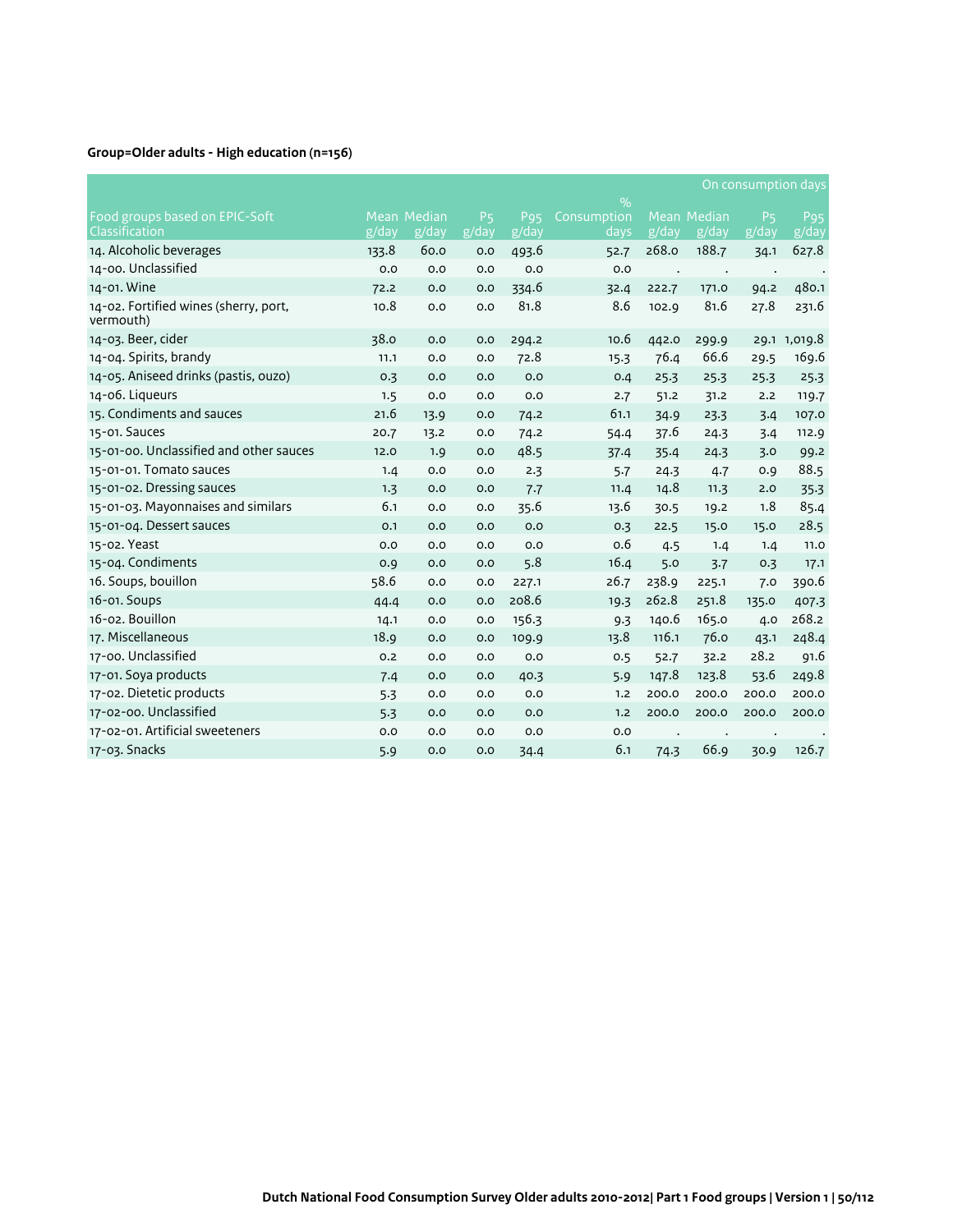**Table 2.4.b** Food consumption (food groups and subgroups) of the Dutch aged 70 years and older stratified by educational level and gender (DNFCS-Older adults 2010-2012), weighted for socio-demographic factors, season and day of the week.

## **Group=Male older adults - Low Education (n=124)**

|                                                       |       |              |                |                 |             |       |             | On consumption days |                        |
|-------------------------------------------------------|-------|--------------|----------------|-----------------|-------------|-------|-------------|---------------------|------------------------|
|                                                       |       |              |                |                 | $\%$        |       |             |                     |                        |
| Food groups based on EPIC-Soft                        |       | Mean Median  | P <sub>5</sub> | P <sub>95</sub> | Consumption |       | Mean Median | P <sub>5</sub>      | <b>P</b> <sub>95</sub> |
| Classification                                        | g/day | g/day        | g/day          | g/day           | days        | g/day | g/day       | g/day               | g/day                  |
| 01. Potatoes and other tubers                         | 136.0 | 117.5        | 0.0            | 330.6           | 78.3        | 169.8 | 139.2       | 51.7                | 381.4                  |
| 01-01. Potatoes                                       | 136.0 | 117.5        | 0.0            | 330.6           | 78.3        | 169.8 | 139.2       | 51.7                | 381.4                  |
| 01-02. Other tubers                                   | 0.0   | 0.0          | 0.0            | 0.0             | 0.0         |       |             |                     |                        |
| o2. Vegetables                                        | 130.3 | 118.4        | 9.2            | 260.3           | 88.8        | 153.4 | 156.1       | 32.8                | 282.9                  |
| 02-01. Leafy vegetables (except cabbages)             | 24.6  | 0.0          | 0.0            | 114.3           | 23.7        | 81.5  | 53.7        | 9.4                 | 207.7                  |
| 02-02. Fruiting vegetables                            | 46.2  | 16.4         | 0.0            | 169.1           | 43.2        | 113.0 | 96.6        | 10.0                | 257.9                  |
| 02-03. Root vegetables                                | 12.4  | 0.0          | 0.0            | 90.2            | 14.1        | 107.5 | 99.9        | 3.0                 | 216.9                  |
| 02-04. Cabbages                                       | 22.4  | 0.0          | 0.0            | 123.6           | 15.8        | 162.4 | 173.3       | 4.1                 | 280.3                  |
| 02-05. Mushrooms                                      | 1.1   | 0.0          | 0.0            | 4.1             | 5.8         | 14.9  | 12.4        | 0.8                 | 33.8                   |
| o2-o6. Grain and pod vegetables                       | 3.6   | 0.0          | 0.0            | 0.0             | 3.2         | 115.1 | 124.2       | 0.4                 | 216.6                  |
| 02-07. Onion, garlic                                  | 9.4   | 0.0          | 0.0            | 38.1            | 29.1        | 39.3  | 25.1        | 2.3                 | 106.9                  |
| 02-08. Stalk vegetables, sprouts                      | 4.7   | 0.0          | 0.0            | 18.7            | 4.6         | 91.5  | 28.6        | 1.1                 | 246.3                  |
| 02-09. Mixed salad, mixed vegetables                  | 6.1   | 0.0          | 0.0            | 47.7            | 9.6         | 72.2  | 49.8        | 12.8                | 174.8                  |
| 03. Legumes                                           | 5.9   | 0.0          | 0.0            | 35.4            | 6.9         | 102.1 | 68.3        | 14.0                | 199.3                  |
| 03-01. Legumes                                        | 5.9   | 0.0          | 0.0            | 35.4            | 6.9         | 102.1 | 68.3        | 14.0                | 199.3                  |
| 04. Fruits, nuts and olives                           | 137.6 | 124.0        | 0.0            | 319.1           | 80.3        | 177.9 | 149.3       | 25.3                | 424.2                  |
| 04-01. Fruits                                         | 131.4 | 117.3        | 0.0            | 319.1           | 78.6        | 173.2 | 135.9       | 23.1                | 407.1                  |
| 04-02. Nuts and seeds (+nut spread)                   | 4.4   | 0.0          | 0.0            | 28.4            | 17.7        | 30.1  | 20.0        | 7.9                 | 58.4                   |
| 04-03. Mixed fruits                                   | 1.8   | 0.0          | 0.0            | 9.5             | 3.4         | 38.9  | 21.2        | 13.4                | 98.6                   |
| 04-04. Olives                                         | 0.0   | 0.0          | 0.0            | 0.0             | 0.3         | 21.4  | 10.0        | 2.6                 | 28.0                   |
| 05. Dairy products                                    | 360.9 | 324.7        | 41.2           | 753.4           | 98.3        | 378.9 | 313.0       | 38.7                | 839.3                  |
| 05-00. Unclassified                                   | 0.9   | 0.0          | 0.0            | 0.0             | 0.7         | 100.0 | 100.0       | 100.0               | 100.0                  |
| 05-01. Milk                                           | 146.1 | 82.3         | 0.0            | 562.8           | 59.5        | 267.9 | 219.8       | 37.1                | 629.0                  |
| 05-02. Milk beverages                                 | 14.2  | 0.0          | 0.0            | 121.0           | 6.7         | 229.7 | 198.2       | 107.9               | 439.8                  |
| 05-03. Yoghurt                                        | 66.3  | 0.0          | 0.0            | 250.0           | 28.7        | 219.9 | 189.9       | 97.3                | 489.6                  |
| 05-04. Fromage blanc, petit suisse                    | 3.6   | 0.0          | 0.0            | 0.0             | 4.0         | 106.8 | 97.4        | 8.2                 | 221.0                  |
| 05-05. Cheese (including fresh cheeses)               | 31.0  | 24.6         | 0.0            | 78.0            | 68.6        | 43.1  | 35.4        | 11.9                | 89.8                   |
| 05-06. Cream desserts, puddings (milk                 | 82.5  | 64.6         | 0.0            | 235.8           | 49.4        | 173.7 | 161.6       | 70.5                | 296.3                  |
| based)                                                |       |              |                |                 |             |       |             |                     |                        |
| 05-07. Dairy and non-dairy creams                     | 0.7   | 0.0          | 0.0            | 5.0             | 4.9         | 17.4  | 11.1        | 3.1                 | 41.2                   |
| 05-07-01. Dairy creams                                | 0.7   | 0.0          | 0.0            | 5.0             | 4.9         | 17.4  | 11.1        | 3.1                 | 41.2                   |
| 05-07-02. Non-dairy creams                            | 0.0   | 0.0          | 0.0            | 0.0             | 0.0         |       |             |                     |                        |
| 05-08. Milk for coffee and creamers                   | 15.8  | 12.5         | 0.0            | 45.6            | 58.4        | 23.5  | 19.0        | 3.5                 | 54.3                   |
| 06. Cereals and cereal products                       | 189.3 | 176.6        | 79.7           | 371.4           | 100.0       | 186.7 | 173.6       | 68.5                | 362.5                  |
| 06-01. Flour, flakes, starches, semolina              | 1.7   | 0.0          | $_{\rm 0.0}$   | 8.1             | 7.8         | 20.6  | 6.3         | 0.6                 | 65.8                   |
| 06-02. Pasta, rice, other grain                       | 18.8  | 0.0          | $_{0.0}$       | 120.4           | 10.3        | 171.8 | 128.7       | 30.1                | 332.6                  |
| 06-03. Bread, crisp bread, rusks                      | 153.4 | 140.9        | 64.5           | 243.7           | 99.8        | 155.4 | 139.3       | 59.6                | 272.8                  |
| 06-03-01. Bread                                       | 148.9 | 136.9        | 59.5           | 241.1           | 98.7        | 151.9 | 136.0       | 55.8                | 263.1                  |
| 06-03-02. Crispbread, rusks                           | 4.5   | 0.0          | $_{\rm 0.0}$   | 20.2            | 30.1        | 17.5  | 10.0        | 2.3                 | 45.0                   |
| 06-04. Breakfast cereals                              | 4.3   | 0.0          | 0.0            | 21.0            | 15.9        | 29.4  | 17.9        | 6.8                 | 77.0                   |
| 06-05. Salty biscuits, aperitif biscuits,<br>crackers | 1.7   | 0.0          | 0.0            | 11.8            | 9.1         | 20.8  | 18.7        | 2.0                 | 36.2                   |
| 06-06. Dough and pastry (puff, shortcrust,<br>pizza)  | 9.4   | $_{\rm 0.0}$ | $_{0.0}$       | 14.6            | 3.0         | 185.0 | 94.9        | 33.0                | 410.0                  |
| 07. Meat and meat products                            | 108.9 | 95.9         | 40.2           | 211.7           | 96.6        | 114.8 | 97.0        | 17.1                | 252.0                  |
| 07-01.Fresh meat                                      | 49.2  | 37.2         | $_{0.0}$       | 156.9           | 50.0        | 107.2 | 89.3        | 26.9                | 263.5                  |
| 07-01-00. Unclassified                                | 6.9   | $_{0.0}$     | $_{\rm 0.0}$   | 48.6            | 10.1        | 88.7  | 81.9        | 34.3                | 140.7                  |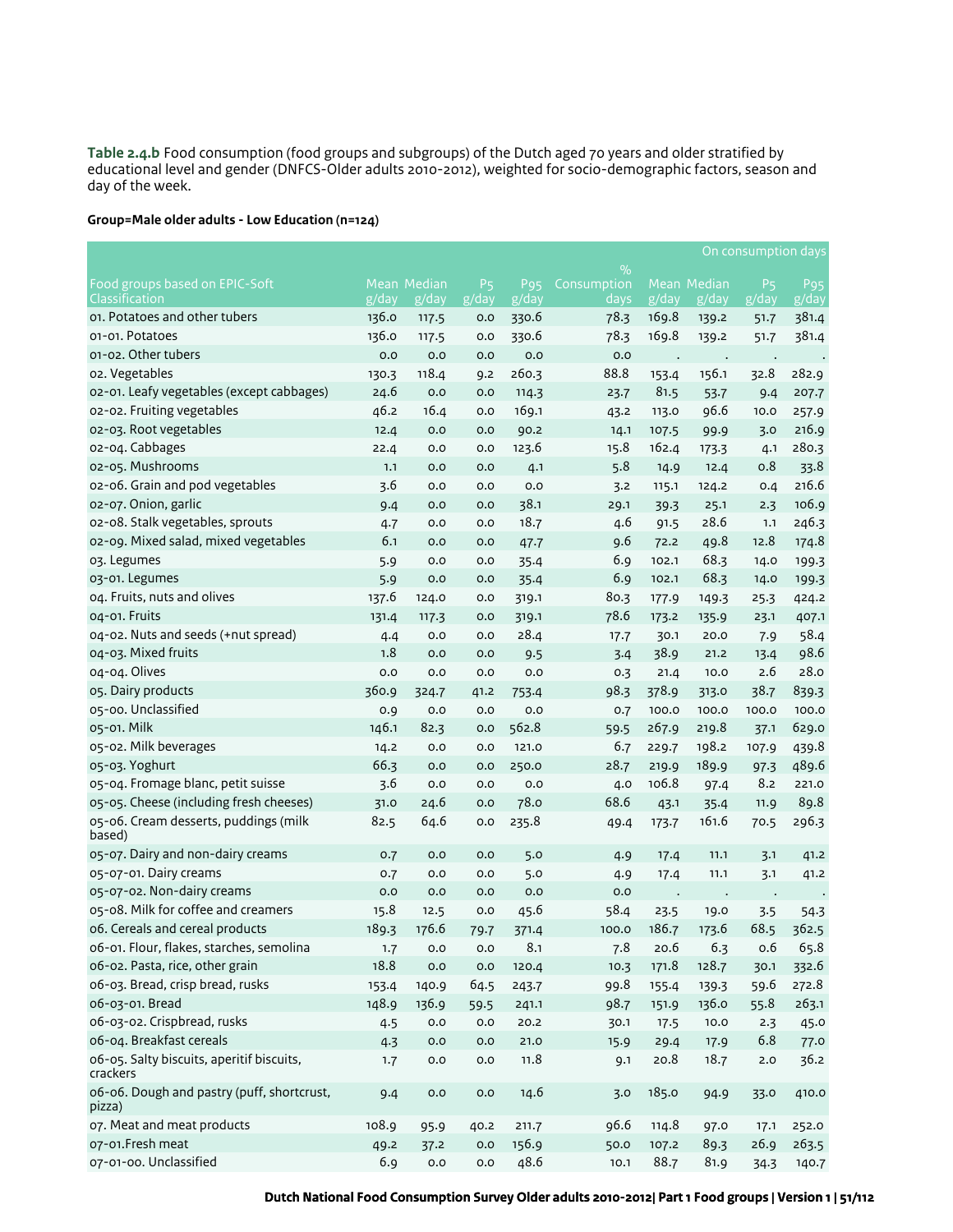# **Group=Male older adults - Low Education (n=124)**

|                                                                   |       |                      |                         |                          |                     |                  |                      | On consumption days                  |                                                  |
|-------------------------------------------------------------------|-------|----------------------|-------------------------|--------------------------|---------------------|------------------|----------------------|--------------------------------------|--------------------------------------------------|
|                                                                   |       |                      |                         |                          | $\%$                |                  |                      |                                      |                                                  |
| Food groups based on EPIC-Soft<br>Classification                  | g/day | Mean Median<br>g/day | P <sub>5</sub><br>g/day | P <sub>95</sub><br>g/day | Consumption<br>days | g/day            | Mean Median<br>g/day | P <sub>5</sub><br>$\overline{g}/day$ | P <sub>95</sub><br>$\overline{g}/\overline{day}$ |
| 07-01-01. Beef                                                    | 19.6  | 0.0                  | 0.0                     | 108.8                    | 23.0                | 98.2             | 88.4                 | 16.6                                 | 229.9                                            |
| 07-01-02. Veal                                                    | 0.0   | 0.0                  | 0.0                     | 0.0                      | 0.0                 |                  |                      |                                      |                                                  |
| 07-01-03. Pork                                                    | 22.7  | 0.0                  | 0.0                     | 118.9                    | 19.4                | $\cdot$<br>114.0 | $\cdot$<br>91.5      | $\bullet$<br>14.5                    | 288.3                                            |
| 07-01-04. Mutton/Lamb                                             | 0.0   | 0.0                  | 0.0                     | 0.0                      | 0.0                 |                  |                      |                                      |                                                  |
| 07-02. Poultry                                                    | 15.6  | 0.0                  | 0.0                     | 70.0                     | 20.3                | $\cdot$<br>70.5  | $\cdot$<br>72.0      | $\bullet$<br>12.0                    | 143.6                                            |
| 07-02-00. Unclassified and other poultry                          | 0.0   | 0.0                  | 0.0                     | 0.0                      | 0.0                 | $\cdot$          |                      |                                      |                                                  |
| 07-02-01. Chicken, hen                                            | 15.3  | 0.0                  | 0.0                     | 70.0                     | 19.2                | 70.2             | $\cdot$<br>70.4      | $\cdot$<br>12.0                      | 144.1                                            |
| 07-02-02. Turkey, young turkey                                    | 0.3   | 0.0                  | 0.0                     | 0.0                      | 1.1                 | 76.0             | 76.0                 | 76.0                                 | 76.0                                             |
| 07-02-03. Duck                                                    | 0.0   | 0.0                  | 0.0                     | 0.0                      | 0.0                 |                  |                      |                                      |                                                  |
| 07-02-05. Rabbit (domestic)                                       | 0.0   | 0.0                  | 0.0                     | 0.0                      | 0.0                 |                  |                      |                                      |                                                  |
| 07-03. Game                                                       | 0.0   | 0.0                  | 0.0                     | 0.0                      | 0.0                 |                  |                      |                                      |                                                  |
| 07-04. Processed meat                                             | 44.1  | 29.8                 | 0.0                     | 129.8                    | 77.1                | 55.7             | 38.7                 | 7.4                                  | 146.5                                            |
| 07-05. Offals                                                     | 0.0   | 0.0                  | 0.0                     | 0.0                      | 0.0                 |                  |                      |                                      |                                                  |
| o8. Fish and shellfish                                            | 21.5  | 0.0                  | 0.0                     | 102.9                    | 15.0                | 133.4            | 132.6                | 39.4                                 | 223.7                                            |
| 08-01. Fish                                                       | 16.2  | 0.0                  | 0.0                     | 76.6                     | 11.4                | 126.5            | 118.0                | 45.1                                 | 222.9                                            |
| 08-02. Crustaceans, molluscs                                      | 1.0   | 0.0                  | 0.0                     | 0.0                      | 1.7                 | 56.4             | 35.9                 | 10.0                                 | 138.1                                            |
| 08-03. Fish products, fish in crumbs                              | 4.3   | 0.0                  | 0.0                     | 22.4                     | 3.0                 | 152.5            | 103.7                | 72.5                                 | 247.3                                            |
| og. Eggs and egg products                                         | 12.7  | 0.0                  | 0.0                     | 51.4                     | 23.5                | 53.9             | 49.7                 | 3.0                                  | 105.4                                            |
| 09-01. Egg                                                        | 12.7  | 0.0                  | 0.0                     | 51.4                     | 23.5                | 53.9             | 49.7                 | 3.0                                  | 105.4                                            |
| 10. Fat                                                           | 38.1  | 37.4                 | 14.1                    | 79.9                     | 99.7                | 37.6             | 33.2                 | 7.3                                  | 82.2                                             |
| 10-00. Unclassified                                               | 1.3   | 0.0                  | 0.0                     | 7.4                      | 16.1                | 7.6              | 3.8                  | 0.6                                  | 19.6                                             |
| 10-01. Vegetable oils                                             | 2.7   | 0.0                  | 0.0                     | 10.4                     | 23.2                | 9.2              | 6.5                  | 0.4                                  | 26.2                                             |
| 10-02. Butter                                                     | 1.8   | 0.0                  | 0.0                     | 10.8                     | 12.7                | 17.2             | 14.5                 | 0.3                                  | 42.5                                             |
| 10-03. Margarines                                                 | 30.5  | 26.1                 | 2.4                     | 69.9                     | 94.6                | 32.6             | 27.3                 | 3.2                                  | 78.0                                             |
| 10-04. Deep frying fats                                           | 1.8   | 0.0                  | 0.0                     | 13.2                     | $5-7$               | 18.7             | 17.5                 | 6.3                                  | 30.2                                             |
| 10-06. Other animal fat                                           | 0.0   | 0.0                  | 0.0                     | 0.0                      | 0.0                 | $\blacksquare$   | $\cdot$              | $\blacksquare$                       |                                                  |
| 11. Sugar and confectionery                                       | 53.8  | 43.7                 | 0.0                     | 122.0                    | 86.7                | 56.3             | 35.8                 | 5.5                                  | 151.9                                            |
| 11-00. Unclassified                                               | 0.0   | 0.0                  | 0.0                     | 0.0                      | 0.9                 | 2.5              | 0.4                  | 0.4                                  | 5.2                                              |
| 11-01. Sugar, honey, jam                                          | 34.4  | 20.9                 | 0.0                     | 90.3                     | 71.1                | 41.1             | 21.6                 | 4.3                                  | 129.6                                            |
| 11-02. Chocolate, candy bars, paste,<br>chocolate confetti/flocks | 6.8   | 0.0                  | 0.0                     | 26.0                     | 29.6                | 25.1             | 22.5                 | 6.6                                  | 53.8                                             |
| 11-03. Confectionery non-chocolate                                | 2.2   | 0.0                  | 0.0                     | 13.9                     | 18.6                | 12.2             | 7.5                  | 3.0                                  | 31.2                                             |
| 11-04. Syrup                                                      | 5.3   | 0.0                  | 0.0                     | 26.6                     | 18.2                | 26.6             | 18.3                 | 9.0                                  | 69.6                                             |
| 11-05. Ice cream, water ice                                       | 5.5   | 0.0                  | 0.0                     | 36.9                     | 5.3                 | 101.8            | 74.7                 | 50.0                                 | 176.5                                            |
| 11-05-00. Unclassified                                            | 0.4   | 0.0                  | $_{\rm 0.0}$            | 0.0                      | 0.4                 | 96.0             | 96.0                 | 96.0                                 | 96.0                                             |
| 11-05-01. Ice cream                                               | 5.1   | 0.0                  | 0.0                     | 36.3                     | 4.9                 | 99.8             | 73.4                 | 50.0                                 | 162.8                                            |
| 11-05-02. Sorbet                                                  | 0.0   | 0.0                  | 0.0                     | 0.0                      | 0.0                 | $\cdot$          | $\cdot$              | $\bullet$                            |                                                  |
| 11-05-03. Water ice                                               | 0.0   | 0.0                  | 0.0                     | 0.0                      | 0.1                 | 110.0            | 110.0                | 110.0                                | 110.0                                            |
| 12. Cakes                                                         | 47.6  | 37.6                 | 0.0                     | 119.5                    | 79.3                | 54.5             | 39.8                 | 7.6                                  | 135.9                                            |
| 12-01. Cakes, pies, pastries, etc.                                | 28.6  | 17.9                 | 0.0                     | 106.6                    | 42.7                | 61.7             | 48.0                 | 18.4                                 | 145.6                                            |
| 12-02. Dry cakes, biscuits                                        | 18.9  | 15.0                 | 0.0                     | 57.4                     | 60.2                | 28.0             | 20.8                 | 6.7                                  | 70.1                                             |
| 13. Non-alcoholic beverages                                       |       | 1,334.1 1,383.9      |                         | 604.7 2,113.6            | 100.0               | 1,271.5 1,247.4  |                      |                                      | 541.7 2,103.6                                    |
| 13-00. Unclassified                                               | 1.4   | $_{\rm 0.0}$         | $_{\rm 0.0}$            | 0.0                      | 0.6                 | 226.5            | 121.2                | 46.0                                 | 282.1                                            |
| 13-01. Fruit and vegetable containing drinks                      | 32.7  | 0.0                  | 0.0                     | 171.3                    | 25.4                | 139.6            | 114.2                | $2.0$                                | 332.9                                            |
| 13-02. Carbonated/soft/isotonic drinks,<br>diluted syrups         | 81.1  | 0.0                  | 0.0                     | 482.5                    | 24.2                | 304.0            | 213.7                | 100.0                                | 733.3                                            |
| 13-03. Coffee, tea and herbal teas                                | 862.9 | 765.9                |                         | 352.7 1,538.4            | 100.0               | 821.5            | 718.7                |                                      | 309.7 1,532.2                                    |
| 13-03-01. Coffee                                                  | 489.2 | 460.7                | 187.6                   | 939.1                    | 97.9                | 516.0            | 463.2                |                                      | 135.3 1,083.3                                    |
| 13-03-02. Tea                                                     | 320.2 | 213.3                |                         | 0.0 1,093.6              | 64.4                | 412.5            | 321.8                |                                      | 79.5 1,105.4                                     |
| 13-03-03. Herbal tea                                              | 53.5  | 0.0                  | $_{\rm 0.0}$            | 415.3                    | 12.2                | 411.2            | 292.3                | 147.3                                | 784.4                                            |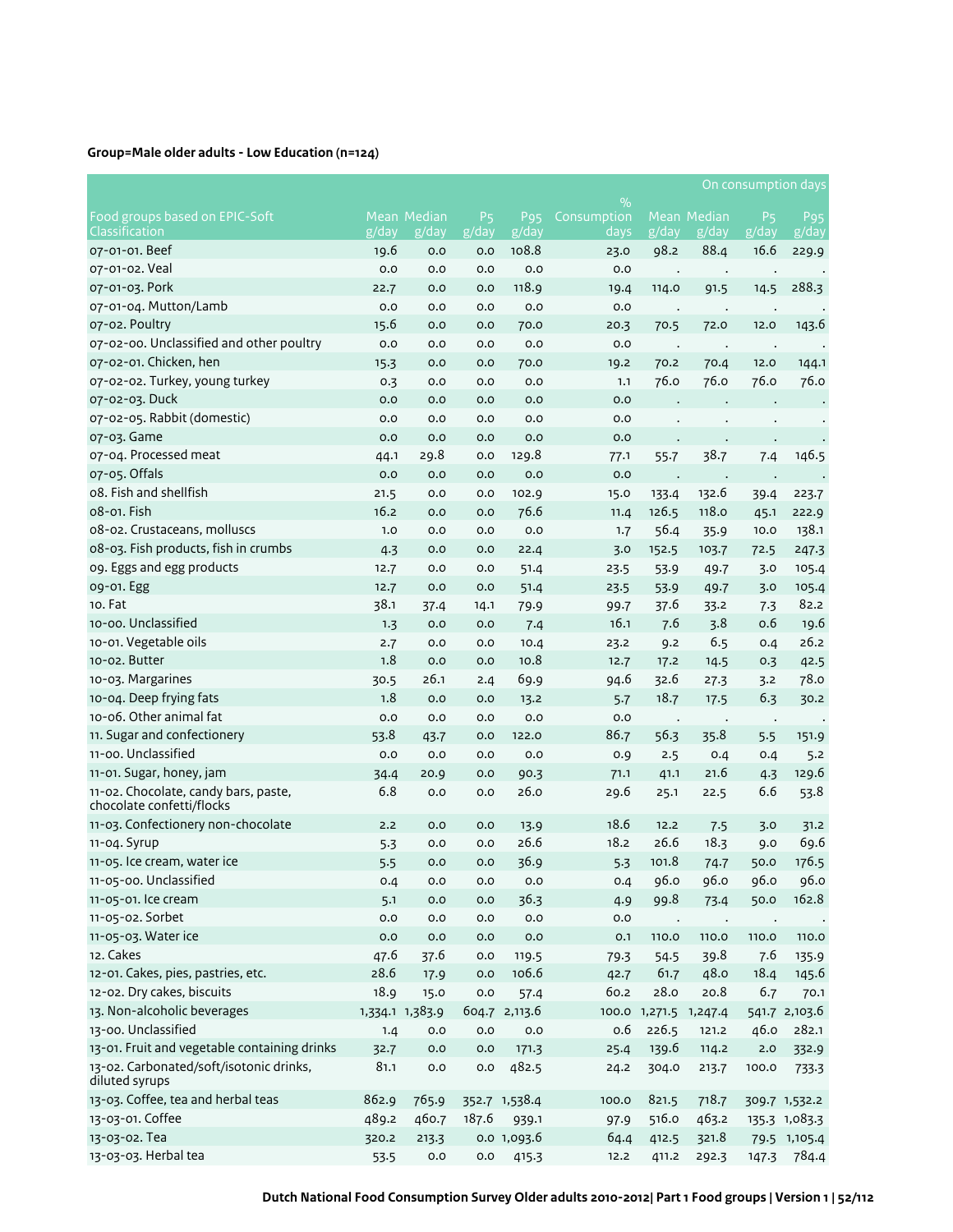# **Group=Male older adults - Low Education (n=124)**

|                                                    |       |             |                         |                        |                              |         |                    | On consumption days     |                                                  |
|----------------------------------------------------|-------|-------------|-------------------------|------------------------|------------------------------|---------|--------------------|-------------------------|--------------------------------------------------|
| Food groups based on EPIC-Soft                     |       | Mean Median |                         | <b>P</b> <sub>95</sub> | $\frac{9}{0}$<br>Consumption |         | <b>Mean Median</b> |                         |                                                  |
| Classification                                     | g/day | g/day       | P <sub>5</sub><br>g/day | g/day                  | days                         | g/day   | g/day              | P <sub>5</sub><br>g/day | P <sub>95</sub><br>$\overline{g}/\overline{day}$ |
| 13-03-04. Chicory, substitutes                     | 0.0   | 0.0         | 0.0                     | 0.0                    | 0.0                          |         |                    |                         |                                                  |
| 13-04. Waters                                      | 356.0 | 332.4       | 0.0                     | 994.5                  | 77.9                         | 435.8   | 347.9              | 81.5                    | 988.9                                            |
| 14. Alcoholic beverages                            | 170.1 | 0.0         | 0.0                     | 767.6                  | 45.5                         | 385.0   | 297.8              |                         | 49.4 1, 147.6                                    |
| 14-00. Unclassified                                | 0.0   | 0.0         | 0.0                     | O.O                    | O.O                          |         |                    |                         |                                                  |
| 14-01. Wine                                        | 38.4  | 0.0         | 0.0                     | 261.3                  | 18.9                         | 213.6   | 181.3              | 68.3                    | 364.4                                            |
| 14-02. Fortified wines (sherry, port,<br>vermouth) | 2.5   | 0.0         | 0.0                     | 0.0                    | 1.2                          | 82.2    | 6.2                | 0.2                     | 142.8                                            |
| 14-03. Beer, cider                                 | 119.0 | 0.0         | 0.0                     | 598.2                  | 22.0                         | 544.7   | 298.7              |                         | 244.4 1,173.8                                    |
| 14-04. Spirits, brandy                             | 9.6   | 0.0         | 0.0                     | 67.4                   | 16.2                         | 77.9    | 71.3               | 29.1                    | 146.1                                            |
| 14-05. Aniseed drinks (pastis, ouzo)               | 0.0   | O.O         | 0.0                     | 0.0                    | 0.0                          |         |                    |                         |                                                  |
| 14-06. Liqueurs                                    | 0.6   | 0.0         | 0.0                     | 0.0                    | 1.2                          | 81.9    | 60.3               | 13.2                    | 130.5                                            |
| 15. Condiments and sauces                          | 36.5  | 27.8        | 0.0                     | 97.7                   | 67.7                         | 43.8    | 34.7               | 2.3                     | 117.5                                            |
| 15-01. Sauces                                      | 35.7  | 24.9        | 0.0                     | 97.7                   | 62.5                         | 46.1    | 35.1               | 4.9                     | 121.2                                            |
| 15-01-00. Unclassified and other sauces            | 23.4  | 12.4        | 0.0                     | 73.8                   | 49.6                         | 42.2    | 34.8               | 7.5                     | 101.5                                            |
| 15-01-01. Tomato sauces                            | 4.2   | 0.0         | 0.0                     | 9.7                    | 4.6                          | 55.7    | 12.5               | 3.3                     | 157.4                                            |
| 15-01-02. Dressing sauces                          | 2.6   | 0.0         | 0.0                     | 19.0                   | 10.0                         | 14.7    | 10.4               | 1.0                     | 38.1                                             |
| 15-01-03. Mayonnaises and similars                 | 4.7   | 0.0         | 0.0                     | 25.0                   | 11.0                         | 32.4    | 24.9               | 4.0                     | 55.4                                             |
| 15-01-04. Dessert sauces                           | 0.8   | 0.0         | 0.0                     | 0.0                    | 0.9                          | 40.3    | 27.2               | 15.0                    | 43.2                                             |
| 15-02. Yeast                                       | 0.0   | 0.0         | 0.0                     | O.O                    | 0.0                          | $\cdot$ | $\cdot$            | $\bullet$               |                                                  |
| 15-04. Condiments                                  | 0.8   | 0.0         | 0.0                     | 5.6                    | 12.9                         | 6.3     | 3.3                | 0.5                     | 17.3                                             |
| 16. Soups, bouillon                                | 127.4 | 72.2        | 0.0                     | 479.5                  | 44.3                         | 275.3   | 229.9              | 92.4                    | 510.5                                            |
| 16-01. Soups                                       | 103.0 | 69.6        | 0.0                     | 329.7                  | 41.2                         | 246.0   | 238.7              | 92.0                    | 459.4                                            |
| 16-02. Bouillon                                    | 24.4  | 0.0         | 0.0                     | 242.9                  | 9.6                          | 215.1   | 229.7              | 4.0                     | 249.4                                            |
| 17. Miscellaneous                                  | 16.4  | 0.0         | 0.0                     | 95.0                   | 9.0                          | 126.0   | 83.4               | 34.4                    | 243.1                                            |
| 17-00. Unclassified                                | 0.0   | 0.0         | 0.0                     | 0.0                    | 0.0                          |         |                    |                         |                                                  |
| 17-01. Soya products                               | 0.0   | 0.0         | 0.0                     | 0.0                    | 0.0                          |         |                    |                         |                                                  |
| 17-02. Dietetic products                           | 4.2   | 0.0         | 0.0                     | 0.0                    | 1.9                          | 221.0   | 123.3              | 30.0                    | 237.3                                            |
| 17-02-00. Unclassified                             | 4.2   | 0.0         | 0.0                     | 0.0                    | 1.9                          | 221.0   | 123.3              | 30.0                    | 237.3                                            |
| 17-02-01. Artificial sweeteners                    | 0.0   | 0.0         | 0.0                     | 0.0                    | 0.0                          |         |                    | $\bullet$               |                                                  |
| 17-03. Snacks                                      | 12.2  | 0.0         | 0.0                     | 66.4                   | 7.1                          | 101.1   | 77.1               | 44.8                    | 172.4                                            |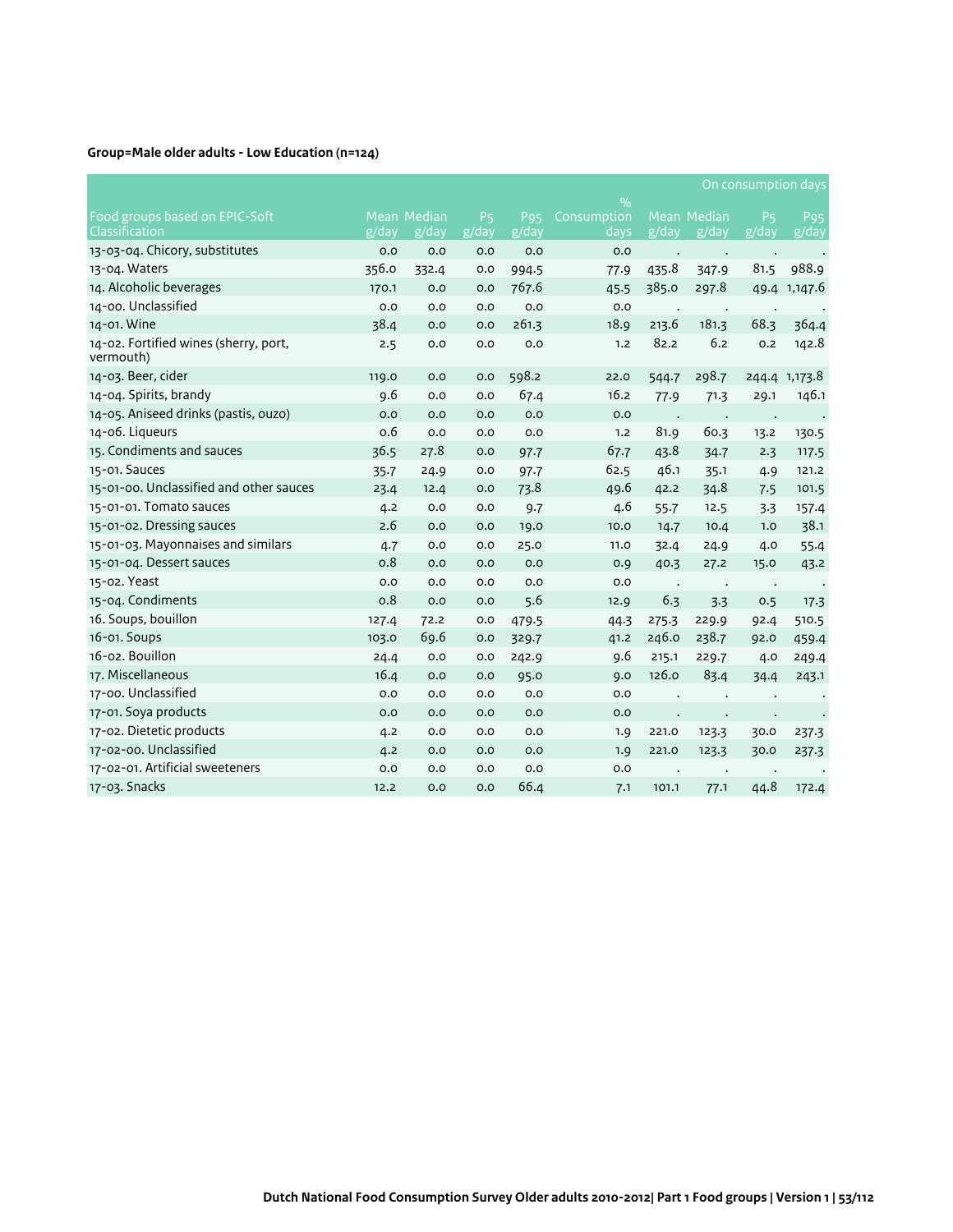# **Group=Male older adults - Moderate Education (n=129)**

|                                                       |               |                             |                               |                          |                     |                |                      | On consumption days                  |                          |
|-------------------------------------------------------|---------------|-----------------------------|-------------------------------|--------------------------|---------------------|----------------|----------------------|--------------------------------------|--------------------------|
|                                                       |               |                             |                               |                          | $\%$                |                |                      |                                      |                          |
| Food groups based on EPIC-Soft<br>Classification      | g/day         | <b>Mean Median</b><br>g/day | <b>P<sub>5</sub></b><br>g/day | P <sub>95</sub><br>g/day | Consumption<br>days | g/day          | Mean Median<br>g/day | P <sub>5</sub><br>$\overline{g}/day$ | P <sub>95</sub><br>g/day |
| 01. Potatoes and other tubers                         | 126.3         |                             |                               |                          |                     | 163.9          | 139.8                |                                      |                          |
| 01-01. Potatoes                                       | 126.3         | 112.5                       | 0.0                           | 322.4                    | 74.3                | 163.9          | 139.8                | 69.2<br>69.2                         | 319.5                    |
| 01-02. Other tubers                                   |               | 112.5<br>0.0                | 0.0<br>0.0                    | 322.4<br>0.0             | 74.3<br>0.0         |                |                      |                                      | 319.5                    |
| o2. Vegetables                                        | 0.0           | 150.6                       | 26.5                          | 283.6                    | 93.8                |                | 161.6                |                                      | 366.3                    |
| 02-01. Leafy vegetables (except cabbages)             | 153.3<br>35.2 |                             |                               | 160.6                    |                     | 175.9<br>116.9 |                      | 37.5<br>8.2                          |                          |
| 02-02. Fruiting vegetables                            | 46.2          | 0.4<br>26.2                 | 0.0                           | 163.1                    | 33.9                |                | 99.9<br>86.4         |                                      | 327.1<br>267.5           |
| 02-03. Root vegetables                                | 16.0          | 0.0                         | 0.0                           |                          | 49.4                | 107.5<br>116.7 |                      | 7.2                                  | 264.3                    |
| 02-04. Cabbages                                       | 27.2          | 0.0                         | 0.0<br>0.0                    | 97.6<br>120.9            | 12.4                |                | 104.1                | 3.9                                  |                          |
| 02-05. Mushrooms                                      |               | 0.0                         |                               | 12.4                     | 22.5                | 142.9          | 143.1                | 4.0<br>2.6                           | 242.2<br>58.1            |
| o2-o6. Grain and pod vegetables                       | 1.4           | 0.0                         | 0.0<br>0.0                    | 24.8                     | 5.7                 | 29.9<br>60.4   | 25.6<br>46.4         |                                      |                          |
| 02-07. Onion, garlic                                  | 3.3           | 0.0                         |                               |                          | 4.5<br>30.0         |                |                      | 1.4                                  | 137.7                    |
| 02-08. Stalk vegetables, sprouts                      | 9.0<br>0.3    | 0.0                         | 0.0<br>0.0                    | 41.4<br>0.6              |                     | 32.7<br>12.1   | 23.3                 | 0.9                                  | 105.2<br>28.1            |
| 02-09. Mixed salad, mixed vegetables                  | 14.6          | 0.0                         | 0.0                           | 80.8                     | 4.3<br>9.8          |                | 11.7                 | 0.5                                  |                          |
| 03. Legumes                                           |               |                             |                               | 38.4                     |                     | 113.0          | 103.1<br>81.0        | 14.0<br>31.8                         | 244.7<br>248.4           |
|                                                       | 4.2           | 0.0                         | 0.0                           | 38.4                     | 4.3                 | 115.1          | 81.0                 |                                      |                          |
| 03-01. Legumes<br>04. Fruits, nuts and olives         | 4.2           | 0.0                         | 0.0<br>8.7                    |                          | 4.3<br>86.3         | 115.1          |                      | 31.8                                 | 248.4                    |
| 04-01. Fruits                                         | 179.2         | 154.6                       |                               | 403.2                    | 82.7                | 202.5<br>206.7 | 174.5<br>180.0       | 45.5                                 | 460.1<br>461.3           |
| 04-02. Nuts and seeds (+nut spread)                   | 174.7         | 154.1                       | 0.0                           | 401.4                    |                     |                |                      | 59.0                                 |                          |
| 04-03. Mixed fruits                                   | 4.2           | 0.0                         | 0.0                           | 25.3                     | 14.5                | 25.5           | 17.5                 | 7.0                                  | 59.5                     |
| 04-04. Olives                                         | 0.1<br>0.2    | 0.0<br>0.0                  | 0.0                           | 0.0                      | 0.2<br>1.6          | 57.2<br>8.4    | 57.2                 | 57.2                                 | 57.2                     |
| 05. Dairy products                                    |               |                             | 0.0                           | 0.0                      |                     |                | 5.2                  | 4.5                                  | 15.3                     |
| 05-00. Unclassified                                   | 399.1<br>0.0  | 412.6                       | 114.9                         | 757.4                    | 99.1                | 404.2          | 390.7                | 62.9                                 | 807.6                    |
| 05-01. Milk                                           | 181.3         | 0.0<br>180.2                | 0.0                           | 0.0                      | 0.0                 | 288.4          | $\cdot$              | $\cdot$                              |                          |
| 05-02. Milk beverages                                 | 6.8           | 0.0                         | 0.0                           | 477.0<br>0.0             | 65.7                | 268.3          | 239.4                | 37.4                                 | 522.6                    |
| 05-03. Yoghurt                                        | 82.3          |                             | 0.0                           |                          | 3.3                 |                | 220.4                | 200.0                                | 416.7<br>668.7           |
| 05-04. Fromage blanc, petit suisse                    |               | 50.5                        | 0.0                           | 290.3                    | 39.9                | 209.9          | 170.5<br>186.3       | 65.5                                 |                          |
| 05-05. Cheese (including fresh cheeses)               | 17.7<br>36.3  | 0.0                         | 0.0                           | 119.7<br>78.2            | 10.2                | 175.2<br>48.1  |                      | 48.0                                 | 231.9<br>96.8            |
| 05-06. Cream desserts, puddings (milk                 | 61.0          | 34.5<br>0.0                 | 0.0                           | 238.3                    | 77.3                |                | 42.2<br>185.2        | 12.6<br>92.8                         |                          |
| based)                                                |               |                             | 0.0                           |                          | 25.3                | 202.2          |                      |                                      | 525.9                    |
| 05-07. Dairy and non-dairy creams                     | 1.7           | 0.0                         | 0.0                           | 14.4                     | 11.9                | 15.7           | 11.7                 | 3.9                                  | 33.0                     |
| 05-07-01. Dairy creams                                | 1.5           | 0.0                         | 0.0                           | 8.6                      | 10.2                | 15.8           | 11.8                 | 3.7                                  | 33.3                     |
| 05-07-02. Non-dairy creams                            | 0.3           | 0.0                         | 0.0                           | 0.0                      | 1.7                 | 14.8           | 10.4                 | 8.0                                  | 22.0                     |
| 05-08. Milk for coffee and creamers                   | 12.0          | 0.0                         | 0.0                           | 47.7                     | 37.9                | 27.5           | 23.8                 | 6.4                                  | 63.3                     |
| 06. Cereals and cereal products                       | 180.5         | 163.7                       | 70.3                          | 319.3                    | 99.7                | 178.5          | 165.0                | 54.2                                 | 339.6                    |
| 06-01. Flour, flakes, starches, semolina              | 0.6           | $_{\rm 0.0}$                | 0.0                           | 0.0                      | 3.4                 | 15.3           | 2.4                  | 0.6                                  | 59.3                     |
| 06-02. Pasta, rice, other grain                       | 26.2          | $_{\rm 0.0}$                | 0.0                           | 124.1                    | 17.7                | 121.5          | 107.6                | 26.7                                 | 239.7                    |
| 06-03. Bread, crisp bread, rusks                      | 144.4         | 135.9                       | 43.3                          | 283.5                    | 99.6                | 147.2          | 139.8                | 42.6                                 | 270.4                    |
| 06-03-01. Bread                                       | 135.8         | 129.8                       | 32.5                          | 261.6                    | 97.8                | 142.3          | 137.2                | 34.1                                 | 274.7                    |
| 06-03-02. Crispbread, rusks                           | 8.6           | 4.5                         | $_{\rm 0.0}$                  | 39.6                     | 45.5                | 16.3           | 10.0                 | 4.7                                  | 41.2                     |
| 06-04. Breakfast cereals                              | 4.5           | $_{\rm 0.0}$                | 0.0                           | 30.2                     | 11.1                | 35.1           | 28.0                 | 12.6                                 | 73.8                     |
| 06-05. Salty biscuits, aperitif biscuits,<br>crackers | 3.3           | $_{\rm 0.0}$                | 0.0                           | 17.7                     | 17.0                | 16.3           | 17.2                 | 4.0                                  | 28.5                     |
| 06-06. Dough and pastry (puff, shortcrust,<br>pizza)  | 1.5           | $_{\rm 0.0}$                | $_{\rm 0.0}$                  | $_{\rm 0.0}$             | 2.7                 | 99.4           | 73.1                 | 30.0                                 | 157.1                    |
| 07. Meat and meat products                            | 103.5         | 94.0                        | 24.9                          | 214.4                    | 93.9                | 110.8          | 98.0                 | 23.8                                 | 251.4                    |
| 07-01.Fresh meat                                      | 45.1          | 41.5                        | 0.0                           | 111.8                    | 50.2                | 94.9           | 83.9                 | 17.1                                 | 207.9                    |
| 07-01-00. Unclassified                                | 5.5           | $_{\rm 0.0}$                | 0.0                           | 41.1                     | 9.6                 | 69.7           | 48.4                 | 7.9                                  | 179.8                    |
| 07-01-01. Beef                                        | 20.6          | $_{\rm 0.0}$                | 0.0                           | 86.8                     | 22.9                | 87.3           | 83.0                 | 24.4                                 | 130.9                    |
| 07-01-02. Veal                                        | 0.6           | 0.0                         | 0.0                           | 0.0                      | 0.5                 | 72.0           | 59.1                 | 48.2                                 | 76.8                     |
| 07-01-03. Pork                                        | 18.4          | $_{\rm 0.0}$                | 0.0                           | 99.3                     | 19.9                | 103.5          | 90.7                 | 11.3                                 | 216.9                    |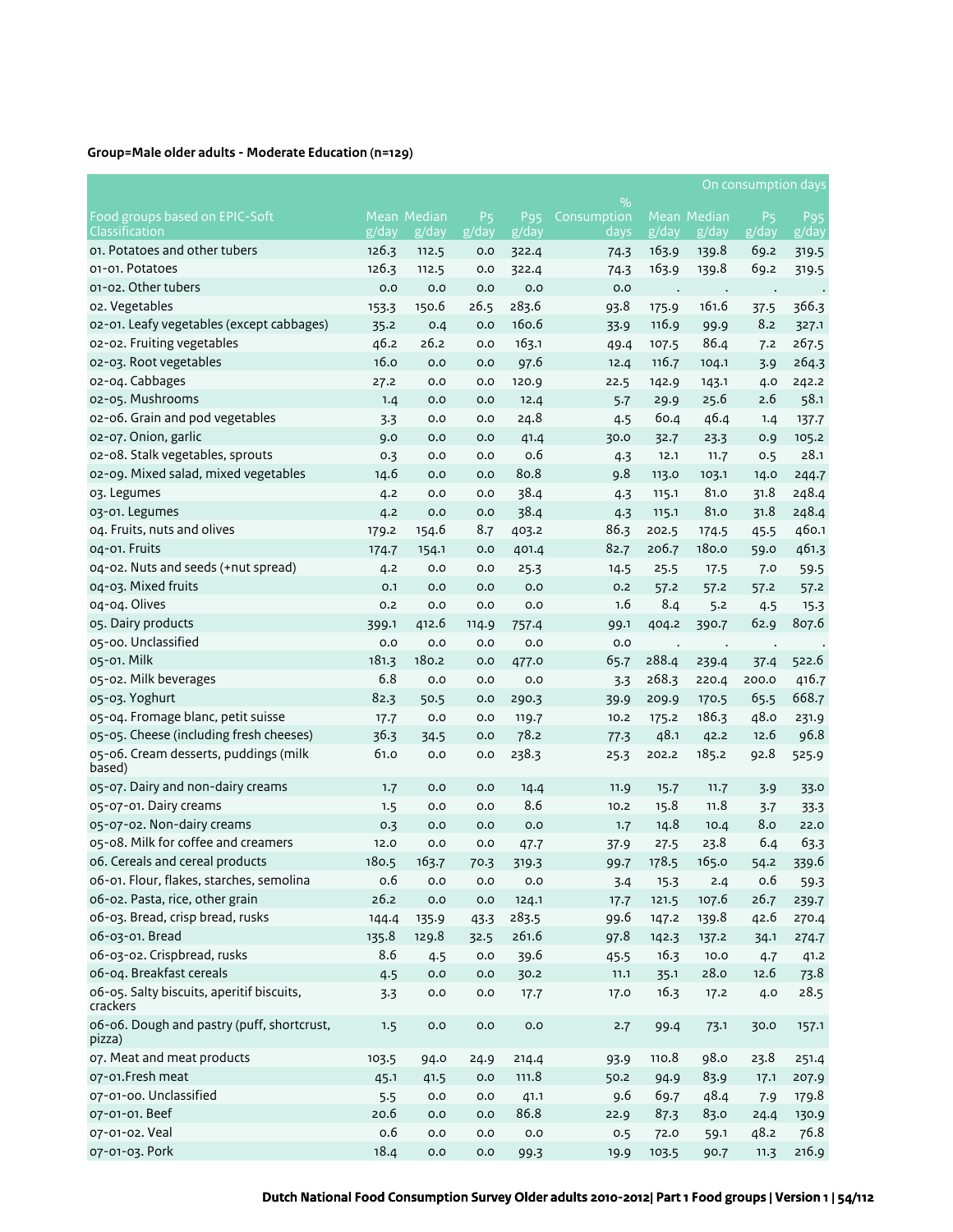# **Group=Male older adults - Moderate Education (n=129)**

|                                                           |       |                      |                         |                                                  |                     |                 |                      |                         | On consumption days |
|-----------------------------------------------------------|-------|----------------------|-------------------------|--------------------------------------------------|---------------------|-----------------|----------------------|-------------------------|---------------------|
|                                                           |       |                      |                         |                                                  | $\%$                |                 |                      |                         |                     |
| Food groups based on EPIC-Soft<br>Classification          | g/day | Mean Median<br>g/day | P <sub>5</sub><br>g/day | P <sub>95</sub><br>$\overline{g}/\overline{day}$ | Consumption<br>days | g/day           | Mean Median<br>g/day | P <sub>5</sub><br>g/day | P95<br>g/day        |
| 07-01-04. Mutton/Lamb                                     | 0.0   | 0.0                  | 0.0                     | 0.0                                              | 0.0                 | $\cdot$         | $\cdot$              | $\bullet$               |                     |
| 07-02. Poultry                                            | 8.2   | 0.0                  | 0.0                     | 51.7                                             | 13.7                | 81.2            | 83.7                 | 15.1                    | 124.2               |
| 07-02-00. Unclassified and other poultry                  | 0.0   | 0.0                  | 0.0                     | 0.0                                              | 0.0                 | $\cdot$         | $\cdot$              | $\bullet$               |                     |
| 07-02-01. Chicken, hen                                    | 7.4   | 0.0                  | 0.0                     | 50.0                                             | 11.6                | 81.4            | 90.2                 | 14.5                    | 126.1               |
| 07-02-02. Turkey, young turkey                            | 0.9   | 0.0                  | 0.0                     | 0.0                                              | 2.1                 | 80.2            | 70.0                 | 70.0                    | 103.4               |
| 07-02-03. Duck                                            | 0.0   | 0.0                  | 0.0                     | 0.0                                              | 0.0                 |                 |                      |                         |                     |
| 07-02-05. Rabbit (domestic)                               | 0.0   | 0.0                  | 0.0                     | 0.0                                              | 0.0                 |                 |                      |                         |                     |
| 07-03. Game                                               | 0.0   | 0.0                  | 0.0                     | 0.0                                              | 0.0                 |                 |                      |                         |                     |
| 07-04. Processed meat                                     | 49.9  | 45.4                 | 0.0                     | 105.3                                            | 74.3                | 61.0            | 55.6                 | 8.9                     | 143.1               |
| 07-05. Offals                                             | 0.2   | 0.0                  | 0.0                     | 0.0                                              | 0.4                 | 17.5            | 17.5                 | 17.5                    | 17.5                |
| o8. Fish and shellfish                                    | 18.5  | 0.0                  | 0.0                     | 96.3                                             | 14.6                | 116.0           | 92.5                 | 44.3                    | 227.4               |
| 08-01. Fish                                               | 15.4  | 0.0                  | 0.0                     | 94.8                                             | 12.8                | 111.3           | 89.3                 | 34.5                    | 220.8               |
| 08-02. Crustaceans, molluscs                              | 0.6   | 0.0                  | 0.0                     | 0.0                                              | 0.8                 | 65.6            | 26.9                 | 25.0                    | 163.6               |
| 08-03. Fish products, fish in crumbs                      | 2.5   | 0.0                  | 0.0                     | 0.0                                              | 2.3                 | 94.6            | 67.0                 | 37.5                    | 161.0               |
| og. Eggs and egg products                                 | 13.9  | 0.0                  | 0.0                     | 49.2                                             | 31.7                | 48.0            | 45.4                 | 9.0                     | 98.1                |
| 09-01. Egg                                                | 13.9  | 0.0                  | 0.0                     | 49.2                                             | 31.7                | 48.0            | 45.4                 | 9.0                     | 98.1                |
| 10. Fat                                                   | 35.7  | 32.7                 | 3.8                     | 76.6                                             | 99.9                | 34.7            | 31.7                 | 5.5                     | 68.6                |
| 10-00. Unclassified                                       | 0.8   | 0.0                  | 0.0                     | 5.2                                              | 14.5                | 7.2             | 4.3                  | 0.6                     | 20.4                |
| 10-01. Vegetable oils                                     | 5.4   | 1.5                  | 0.0                     | 16.2                                             | 37.4                | 12.7            | 8.3                  | 1.4                     | 28.9                |
| 10-02. Butter                                             | 4.9   | 0.0                  | 0.0                     | 23.8                                             | 31.7                | 16.7            | 9.7                  | 3.6                     | 44.6                |
| 10-03. Margarines                                         | 24.0  | 19.3                 | 0.0                     | 63.3                                             | 87.7                | 26.5            | 23.8                 | 0.9                     | 58.7                |
| 10-04. Deep frying fats                                   | 0.5   | 0.0                  | 0.0                     | 1.5                                              | 1.8                 | 15.2            | 10.2                 | 6.3                     | 27.6                |
| 10-06. Other animal fat                                   | 0.0   | 0.0                  | 0.0                     | 0.0                                              | 0.4                 | 12.4            | 7.9                  | 7.9                     | 18.4                |
| 11. Sugar and confectionery                               | 48.9  | 41.0                 | 0.0                     | 115.3                                            | 88.7                | 56.2            | 39.9                 | 8.6                     | 166.4               |
| 11-00. Unclassified                                       | 0.1   | 0.0                  | 0.0                     | 0.0                                              | 2.7                 | 5.3             | 2.5                  | 2.5                     | 15.3                |
| 11-01. Sugar, honey, jam                                  | 23.2  | 15.4                 | 0.0                     | 66.5                                             | 67.0                | 37.6            | 29.5                 | 5.7                     | 109.1               |
| 11-02. Chocolate, candy bars, paste,                      | 7.0   | 0.0                  | 0.0                     | 28.4                                             | 31.5                | 23.8            | 18.5                 | 6.0                     | 56.8                |
| chocolate confetti/flocks                                 |       |                      |                         |                                                  |                     |                 |                      |                         |                     |
| 11-03. Confectionery non-chocolate                        | 2.4   | 0.0                  | 0.0                     | 13.5                                             | 22.1                | 13.1            | 9.8                  | 1.7                     | 29.9                |
| 11-04. Syrup                                              | 7.1   | 0.0                  | 0.0                     | 32.3                                             | 26.4                | 25.1            | 19.1                 | 3.4                     | 61.4                |
| 11-05. Ice cream, water ice                               | 9.1   | 0.0                  | 0.0                     | 63.1                                             | 6.9                 | 107.3           | 107.0                | 33.6                    | 154.0               |
| 11-05-00. Unclassified                                    | 0.0   | 0.0                  | 0.0                     | 0.0                                              | 0.0                 | $\cdot$         | $\cdot$              |                         |                     |
| 11-05-01. Ice cream                                       | 8.0   | 0.0                  | 0.0                     | 53.0                                             | 6.6                 | 93.5            | 84.5                 | 32.8                    | 131.8               |
| 11-05-02. Sorbet                                          | 0.9   | 0.0                  | 0.0                     | 0.0                                              | 2.2                 | 50.0            | 50.0                 | 50.0                    | 50.0                |
| 11-05-03. Water ice                                       | 0.2   | 0.0                  | 0.0                     | 0.0                                              | 0.3                 | 50.0            | 50.0                 | 50.0                    | 50.0                |
| 12. Cakes                                                 | 47.0  | 38.1                 | 0.0                     | 132.9                                            | 75.0                | 65.2            | 52.6                 | 8.7                     | 170.1               |
| 12-01. Cakes, pies, pastries, etc.                        | 27.9  | 19.2                 | 0.0                     | 79.9                                             | 47.8                | 65.0            | 53.6                 | 7.8                     | 140.3               |
| 12-02. Dry cakes, biscuits                                | 19.1  | 12.8                 | 0.0                     | 57.2                                             | 57.7                | 31.0            | 25.4                 | 7.6                     | 73.8                |
| 13. Non-alcoholic beverages                               |       | 1,361.0 1,320.3      |                         | 606.7 2,287.4                                    | 100.0               | 1,373.7 1,283.6 |                      |                         | 686.9 2,451.6       |
| 13-00. Unclassified                                       | 7.1   | 0.0                  | $_{\rm 0.0}$            | 0.0                                              | 1.9                 | 263.5           | 126.5                | 17.4                    | 495.7               |
| 13-01. Fruit and vegetable containing drinks              | 46.0  | 0.0                  | 0.0                     | 231.2                                            | 25.8                | 179.8           | 152.4                | 0.9                     | 386.4               |
| 13-02. Carbonated/soft/isotonic drinks,<br>diluted syrups | 76.5  | 0.0                  | 0.0                     | 457.5                                            | 17.3                | 337.6           | 239.6                | 98.5                    | 700.1               |
| 13-03. Coffee, tea and herbal teas                        | 840.0 | 812.7                |                         | 336.8 1,503.9                                    | 100.0               | 883.5           | 850.6                |                         | 333.7 1,552.3       |
| 13-03-01. Coffee                                          | 504.7 | 506.3                | 72.9                    | 942.4                                            | 95.6                | 523.6           | 489.3                | 166.2                   | 944.1               |
| 13-03-02. Tea                                             | 292.3 | 191.8                | 0.0                     | 842.4                                            | 64.9                | 495.6           | 396.8                |                         | 149.0 1,101.9       |
| 13-03-03. Herbal tea                                      | 43.0  | 0.0                  | 0.0                     | 318.5                                            | 14.8                | 412.0           | 426.4                |                         | 1.4 1,045.1         |
| 13-03-04. Chicory, substitutes                            | 0.0   | 0.0                  | 0.0                     | 0.0                                              | 0.0                 |                 |                      |                         |                     |
| 13-04. Waters                                             | 391.6 | 321.6                |                         | 0.0 1,125.9                                      | 83.5                | 455.6           | 318.7                |                         | 65.8 1,429.7        |
| 14. Alcoholic beverages                                   | 181.7 | 76.3                 | 0.0                     | 881.9                                            | 56.9                | 330.6           | 197.5                | 54.0                    | 929.0               |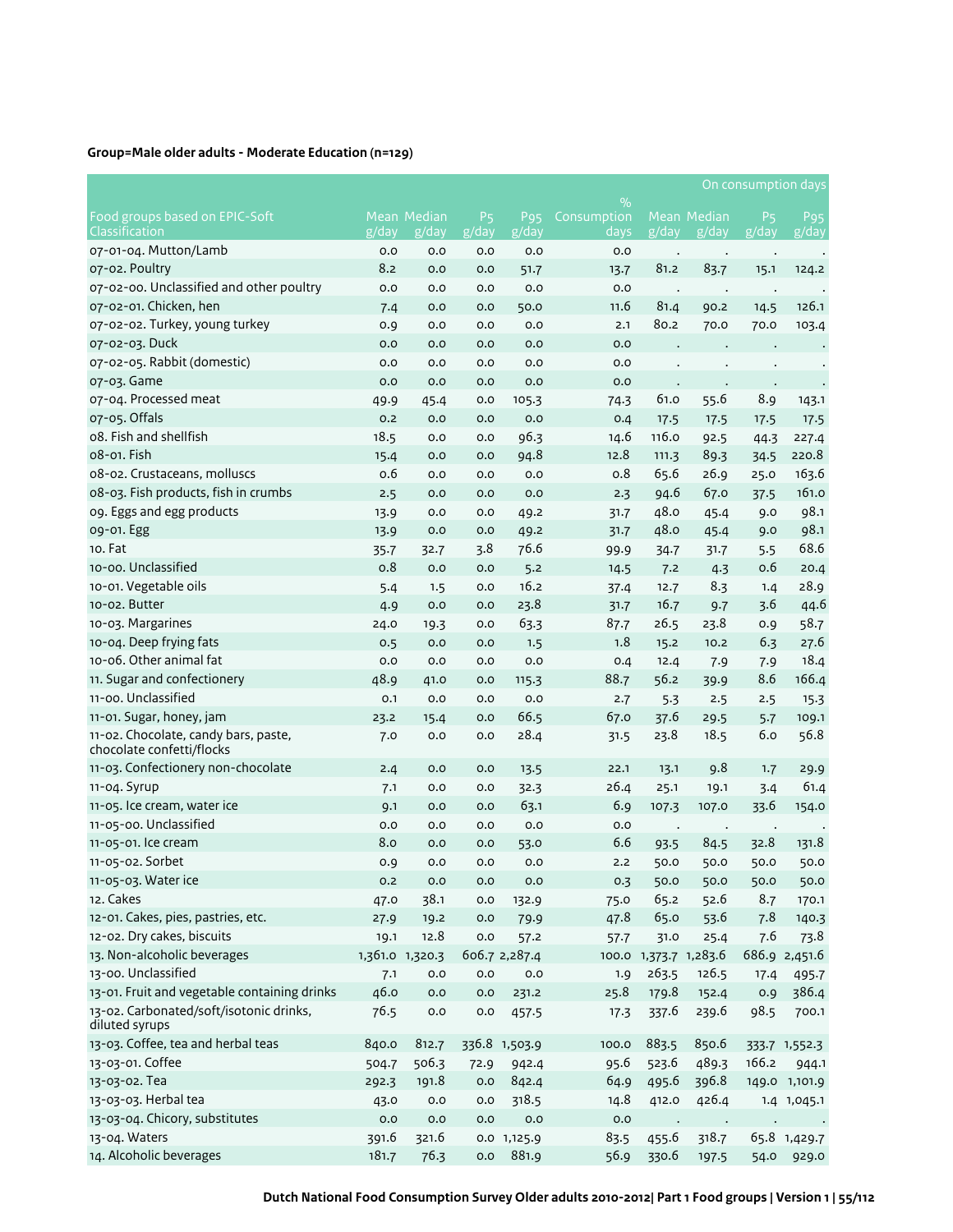# **Group=Male older adults - Moderate Education (n=129)**

|                                                    |       |             |                         |                 |                              |       |                      |                         | On consumption days |
|----------------------------------------------------|-------|-------------|-------------------------|-----------------|------------------------------|-------|----------------------|-------------------------|---------------------|
| Food groups based on EPIC-Soft                     |       | Mean Median |                         | P <sub>95</sub> | $\frac{9}{0}$<br>Consumption |       | Mean Median          |                         |                     |
| Classification                                     | g/day | g/day       | P <sub>5</sub><br>g/day | g/day           | days                         | g/day | g/day                | P <sub>5</sub><br>g/day | P95<br>g/day        |
| 14-00. Unclassified                                | 0.0   | 0.0         | 0.0                     | O.O             | 0.1                          | 24.0  | 24.0                 | 24.0                    | 24.0                |
| 14-01. Wine                                        | 83.4  | 0.0         | 0.0                     | 336.2           | 31.7                         | 282.3 | 183.0                | 82.9                    | 749.3               |
| 14-02. Fortified wines (sherry, port,<br>vermouth) | 7.2   | 0.0         | 0.0                     | 52.1            | 6.2                          | 111.6 | 95.8                 | 9.0                     | 215.2               |
| 14-03. Beer, cider                                 | 69.3  | 0.0         | 0.0                     | 441.2           | 12.6                         | 579.9 | 473.2                |                         | 250.0 1,087.8       |
| 14-04. Spirits, brandy                             | 20.5  | 0.0         | 0.0                     | 96.4            | 19.6                         | 86.7  | 71.3                 | 36.2                    | 173.8               |
| 14-05. Aniseed drinks (pastis, ouzo)               | 0.0   | O.O         | 0.0                     | O.O             | 0.0                          |       | $\ddot{\phantom{0}}$ | $\bullet$               |                     |
| 14-06. Liqueurs                                    | 1.3   | 0.0         | 0.0                     | 9.3             | 3.7                          | 39.0  | 34.3                 | 13.2                    | 62.7                |
| 15. Condiments and sauces                          | 22.9  | 13.3        | 0.0                     | 67.0            | 61.3                         | 35.5  | 23.9                 | 2.6                     | 102.6               |
| 15-01. Sauces                                      | 21.7  | 12.4        | 0.0                     | 67.0            | 56.8                         | 36.2  | 23.7                 | 3.9                     | 103.2               |
| 15-01-00. Unclassified and other sauces            | 15.4  | 6.0         | 0.0                     | 55.6            | 37.4                         | 39.5  | 28.2                 | 8.8                     | 96.4                |
| 15-01-01. Tomato sauces                            | 2.3   | 0.0         | 0.0                     | 13.6            | 5.0                          | 34.6  | 15.5                 | 2.8                     | 101.7               |
| 15-01-02. Dressing sauces                          | 2.3   | 0.0         | 0.0                     | 11.6            | 15.0                         | 15.8  | 11.5                 | 1.9                     | 38.3                |
| 15-01-03. Mayonnaises and similars                 | 1.5   | 0.0         | 0.0                     | 9.6             | 9.9                          | 15.7  | 13.8                 | 2.4                     | 43.7                |
| 15-01-04. Dessert sauces                           | O.1   | 0.0         | 0.0                     | 0.0             | 0.6                          | 30.1  | 22.5                 | 22.5                    | 41.7                |
| 15-02. Yeast                                       | O.1   | 0.0         | 0.0                     | 0.0             | 3.0                          | 4.0   | 2.9                  | 2.5                     | 4.8                 |
| 15-04. Condiments                                  | 1.1   | 0.0         | 0.0                     | 10.0            | 13.4                         | 8.0   | 5.0                  | 0.5                     | 23.3                |
| 16. Soups, bouillon                                | 85.9  | 0.0         | 0.0                     | 356.2           | 28.8                         | 281.9 | 246.1                | 127.2                   | 494.4               |
| 16-01. Soups                                       | 75.9  | 0.0         | 0.0                     | 337.0           | 25.5                         | 270.5 | 221.1                | 144.8                   | 482.2               |
| 16-02. Bouillon                                    | 10.0  | 0.0         | 0.0                     | 14.0            | 4.4                          | 282.2 | 274.5                | 3.5                     | 440.2               |
| 17. Miscellaneous                                  | 7.9   | 0.0         | 0.0                     | 50.2            | 7.1                          | 106.1 | 99.9                 | 38.9                    | 185.0               |
| 17-00. Unclassified                                | 0.1   | 0.0         | 0.0                     | O.O             | 0.1                          | 169.2 | 169.2                | 169.2                   | 169.2               |
| 17-01. Soya products                               | 1.3   | 0.0         | 0.0                     | 0.0             | 2.4                          | 107.0 | 99.9                 | 99.8                    | 126.2               |
| 17-02. Dietetic products                           | 0.0   | 0.0         | 0.0                     | 0.0             | 0.0                          |       |                      |                         |                     |
| 17-02-00. Unclassified                             | 0.0   | 0.0         | 0.0                     | 0.0             | 0.0                          |       |                      |                         |                     |
| 17-02-01. Artificial sweeteners                    | 0.0   | 0.0         | 0.0                     | O.O             | O.O                          |       |                      |                         |                     |
| 17-03. Snacks                                      | 6.5   | 0.0         | 0.0                     | 43.3            | 4.6                          | 104.0 | 72.2                 | 37.5                    | 201.0               |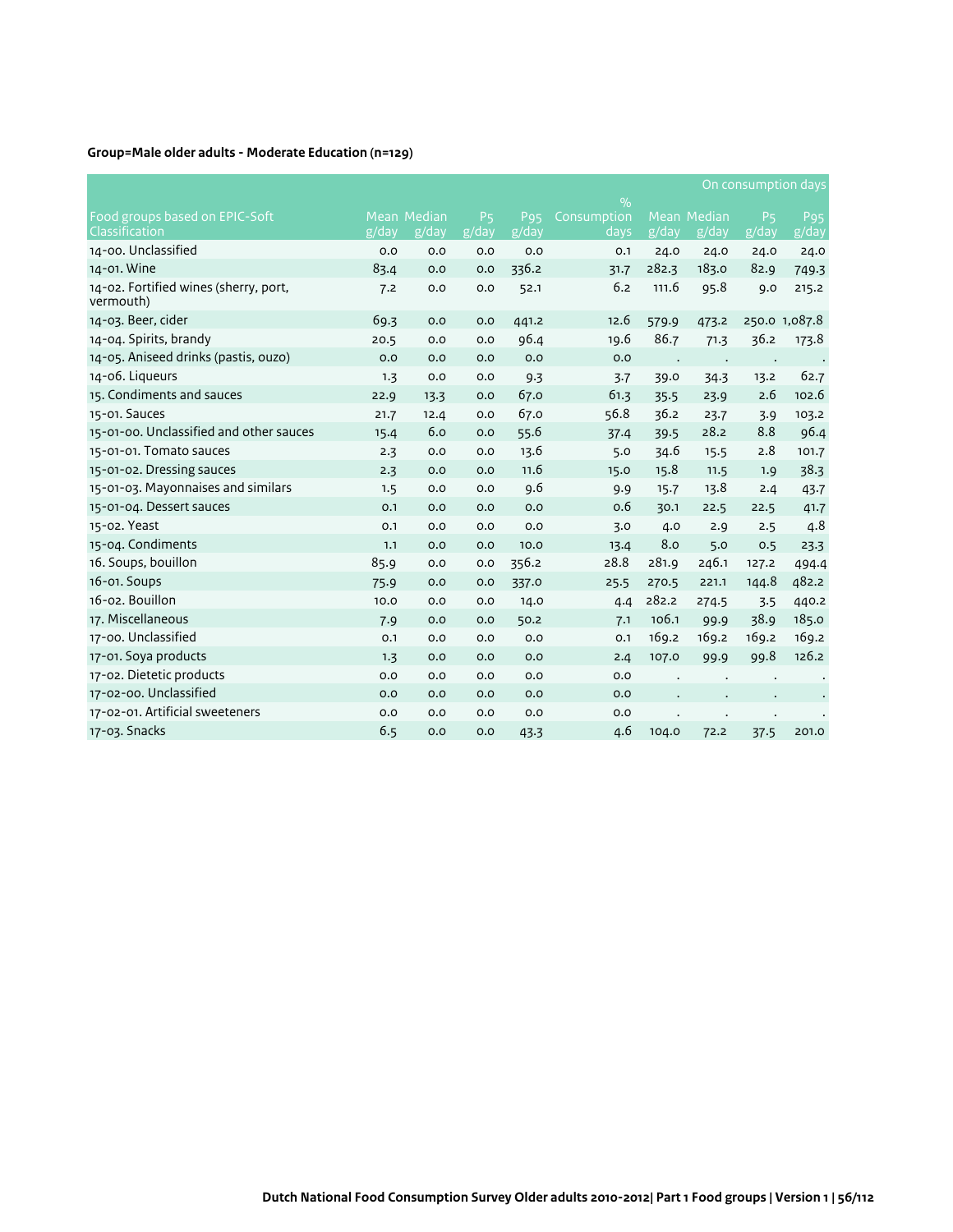# **Group=Male older adults - High Education (n=86)**

|                                                       |       |                             |                                               |                      |                     |       |                      | On consumption days                  |                          |
|-------------------------------------------------------|-------|-----------------------------|-----------------------------------------------|----------------------|---------------------|-------|----------------------|--------------------------------------|--------------------------|
|                                                       |       |                             |                                               |                      | $\frac{9}{0}$       |       |                      |                                      |                          |
| Food groups based on EPIC-Soft<br>Classification      | g/day | <b>Mean Median</b><br>g/day | <b>P<sub>5</sub></b><br>$\sqrt{g}/\sqrt{day}$ | <b>P</b> 95<br>g/day | Consumption<br>days | g/day | Mean Median<br>g/day | P <sub>5</sub><br>$\overline{g}/day$ | P <sub>95</sub><br>g/day |
| 01. Potatoes and other tubers                         | 98.3  | 83.7                        | 0.0                                           | 228.9                | 66.2                | 166.1 | 165.1                | 42.5                                 | 274.9                    |
| 01-01. Potatoes                                       | 98.3  | 83.7                        | 0.0                                           | 228.9                | 66.2                | 166.1 | 165.1                | 42.5                                 | 274.9                    |
| 01-02. Other tubers                                   | 0.0   | 0.0                         | 0.0                                           | 0.0                  | 0.0                 |       |                      |                                      |                          |
| o2. Vegetables                                        | 160.9 | 145.9                       | 31.8                                          | 294.5                | 94.2                | 177.2 | 161.5                | 39.6                                 | 343.3                    |
| 02-01. Leafy vegetables (except cabbages)             | 29.4  | 0.0                         | 0.0                                           | 98.0                 | 27.0                | 112.9 | 95.5                 | 6.2                                  | 262.8                    |
| 02-02. Fruiting vegetables                            | 51.4  | 27.8                        | 0.0                                           | 155.6                | 50.3                | 107.3 | 79.1                 | 9.7                                  | 280.2                    |
| 02-03. Root vegetables                                | 14.8  | 0.0                         | 0.0                                           | 102.6                | 18.3                | 86.4  | 62.0                 | 4.1                                  | 217.1                    |
| 02-04. Cabbages                                       | 26.4  | 1.1                         | 0.0                                           | 97.1                 | 23.1                | 111.9 | 92.8                 | $3-7$                                | 227.9                    |
| 02-05. Mushrooms                                      | 1.6   | 0.0                         | 0.0                                           | 9.1                  | 10.7                | 17.2  | 12.1                 | 4.1                                  | 32.3                     |
| o2-o6. Grain and pod vegetables                       | 7.8   | 0.0                         | 0.0                                           | 42.5                 | 8.0                 | 112.8 | 98.5                 | 14.1                                 | 182.7                    |
| 02-07. Onion, garlic                                  | 16.9  | 5.5                         | 0.0                                           | 63.5                 | 39.5                | 41.7  | 37.1                 | 4.0                                  | 83.5                     |
| 02-08. Stalk vegetables, sprouts                      | 1.6   | 0.0                         | 0.0                                           | 3.0                  | 6.5                 | 44.3  | 6.5                  | 0.8                                  | 158.7                    |
| o2-o9. Mixed salad, mixed vegetables                  | 11.1  | 0.0                         | 0.0                                           | 74.0                 | 7.4                 | 142.9 | 76.7                 | 23.0                                 | 320.9                    |
| 03. Legumes                                           | 3.1   | 0.0                         | 0.0                                           | 19.5                 | 2.8                 | 99.0  | 64.7                 | 53.7                                 | 218.0                    |
| 03-01. Legumes                                        | 3.1   | 0.0                         | 0.0                                           | 19.5                 | 2.8                 | 99.0  | 64.7                 | 53.7                                 | 218.0                    |
| 04. Fruits, nuts and olives                           | 149.2 | 121.6                       | 0.0                                           | 362.1                | 79.7                | 190.8 | 164.9                | 19.8                                 | 454.0                    |
| 04-01. Fruits                                         | 135.2 | 120.4                       | 0.0                                           | 375.8                | 77.5                | 184.5 | 164.8                | 19.8                                 | 432.7                    |
| 04-02. Nuts and seeds (+nut spread)                   | 11.7  | 0.0                         | 0.0                                           | 71.8                 | 17.0                | 39.9  | 26.3                 | 3.3                                  | 141.2                    |
| 04-03. Mixed fruits                                   | 1.7   | 0.0                         | 0.0                                           | 0.0                  | 2.4                 | 70.2  | 62.3                 | 32.6                                 | 96.2                     |
| 04-04. Olives                                         | 0.5   | 0.0                         | 0.0                                           | 3.0                  | 4.8                 | 14.9  | 4.8                  | 2.1                                  | 46.3                     |
| 05. Dairy products                                    | 343.9 | 314.9                       | 104.2                                         | 665.4                | 99.5                | 365.6 | 327.3                | 67.1                                 | 717.9                    |
| 05-00. Unclassified                                   | 0.0   | 0.0                         | 0.0                                           | 0.0                  | 0.0                 |       |                      |                                      |                          |
| 05-01. Milk                                           | 142.7 | 82.6                        | 0.0                                           | 401.9                | 53.6                | 289.0 | $\cdot$<br>257.2     | $\bullet$<br>46.3                    | 511.6                    |
| 05-02. Milk beverages                                 | 20.4  | 0.0                         | 0.0                                           | 101.3                | 9.7                 | 200.1 | 179.5                | 114.0                                | 356.6                    |
| 05-03. Yoghurt                                        | 78.9  | 58.1                        | 0.0                                           | 243.7                | 48.7                | 189.9 | 144.0                | 37.9                                 | 427.5                    |
| 05-04. Fromage blanc, petit suisse                    | 7.1   | 0.0                         | 0.0                                           | 34.1                 | 8.2                 | 77.2  | 48.7                 | 24.0                                 | 186.9                    |
| 05-05. Cheese (including fresh cheeses)               | 36.2  | 33.0                        | 2.2                                           | 82.8                 | 88.6                | 44.6  | 37.8                 | 12.4                                 | 126.5                    |
| 05-06. Cream desserts, puddings (milk                 | 48.5  | 0.0                         | 0.0                                           | 162.4                | 23.4                | 171.9 | 165.7                | 46.5                                 | 306.1                    |
| based)                                                |       |                             |                                               |                      |                     |       |                      |                                      |                          |
| 05-07. Dairy and non-dairy creams                     | 1.5   | 0.0                         | 0.0                                           | 8.5                  | 13.2                | 15.6  | 7.5                  | 3.0                                  | 60.8                     |
| 05-07-01. Dairy creams                                | 1.5   | 0.0                         | 0.0                                           | 8.5                  | 12.5                | 16.2  | 7.8                  | 3.0                                  | 61.5                     |
| 05-07-02. Non-dairy creams                            | 0.0   | 0.0                         | 0.0                                           | 0.0                  | 0.7                 | 3.0   | 3.0                  | 3.0                                  | 3.0                      |
| 05-08. Milk for coffee and creamers                   | 8.7   | 0.0                         | 0.0                                           | 31.2                 | 39.4                | 22.8  | 23.5                 | 1.6                                  | 51.1                     |
| o6. Cereals and cereal products                       | 179.1 | 172.0                       | 84.7                                          | 297.8                | 99.2                | 175.7 | 160.2                | 63.5                                 | 341.0                    |
| 06-01. Flour, flakes, starches, semolina              | 0.7   | $_{\rm 0.0}$                | 0.0                                           | 5.5                  | 10.1                | 13.2  | 7.5                  | 1.7                                  | 62.2                     |
| 06-02. Pasta, rice, other grain                       | 36.9  | 0.0                         | 0.0                                           | 103.2                | 20.2                | 131.0 | 128.1                | 58.3                                 | 204.6                    |
| 06-03. Bread, crisp bread, rusks                      | 127.8 | 104.6                       | 39.6                                          | 245.8                | 95.3                | 140.1 | 122.4                | 44.3                                 | 257.1                    |
| 06-03-01. Bread                                       | 123.5 | 102.5                       | 30.1                                          | 236.1                | 94.8                | 135.5 | 117.7                | 34.7                                 | 241.3                    |
| 06-03-02. Crispbread, rusks                           | 4.2   | $_{\rm 0.0}$                | $_{\rm 0.0}$                                  | 18.0                 | 33.7                | 14.9  | 13.8                 | 4.2                                  | 28.3                     |
| 06-04. Breakfast cereals                              | 6.7   | 0.0                         | 0.0                                           | 43.4                 | 20.0                | 34.1  | 29.7                 | 3.8                                  | 56.8                     |
| 06-05. Salty biscuits, aperitif biscuits,<br>crackers | 5.3   | $_{\rm 0.0}$                | 0.0                                           | 12.5                 | 17.6                | 20.1  | 15.7                 | 7.0                                  | 45.8                     |
| 06-06. Dough and pastry (puff, shortcrust,<br>pizza)  | 1.7   | $_{\rm 0.0}$                | $_{\rm 0.0}$                                  | 0.0                  | 2.2                 | 118.4 | 97.2                 | 77.6                                 | 166.0                    |
| 07. Meat and meat products                            | 93.8  | 83.5                        | 33.8                                          | 177.5                | 95.6                | 105.6 | 99.7                 | 18.4                                 | 194.9                    |
| 07-01.Fresh meat                                      | 37.1  | 29.1                        | 0.0                                           | 94.4                 | 50.9                | 85.5  | 72.0                 | 24.7                                 | 161.7                    |
| 07-01-00. Unclassified                                | 7.7   | $_{\rm 0.0}$                | 0.0                                           | 45.1                 | 12.9                | 72.0  | 61.1                 | 9.6                                  | 123.7                    |
| 07-01-01. Beef                                        | 16.0  | 0.0                         | 0.0                                           | 63.1                 | 21.7                | 80.2  | 69.8                 | 36.2                                 | 131.0                    |
| 07-01-02. Veal                                        | 0.5   | 0.0                         | 0.0                                           | $_{\rm 0.0}$         | 0.7                 | 152.0 | 152.0                | 152.0                                | 152.0                    |
| 07-01-03. Pork                                        | 12.0  | 0.0                         | 0.0                                           | 61.6                 | 15.8                | 94.2  | 90.1                 | 19.8                                 | 176.9                    |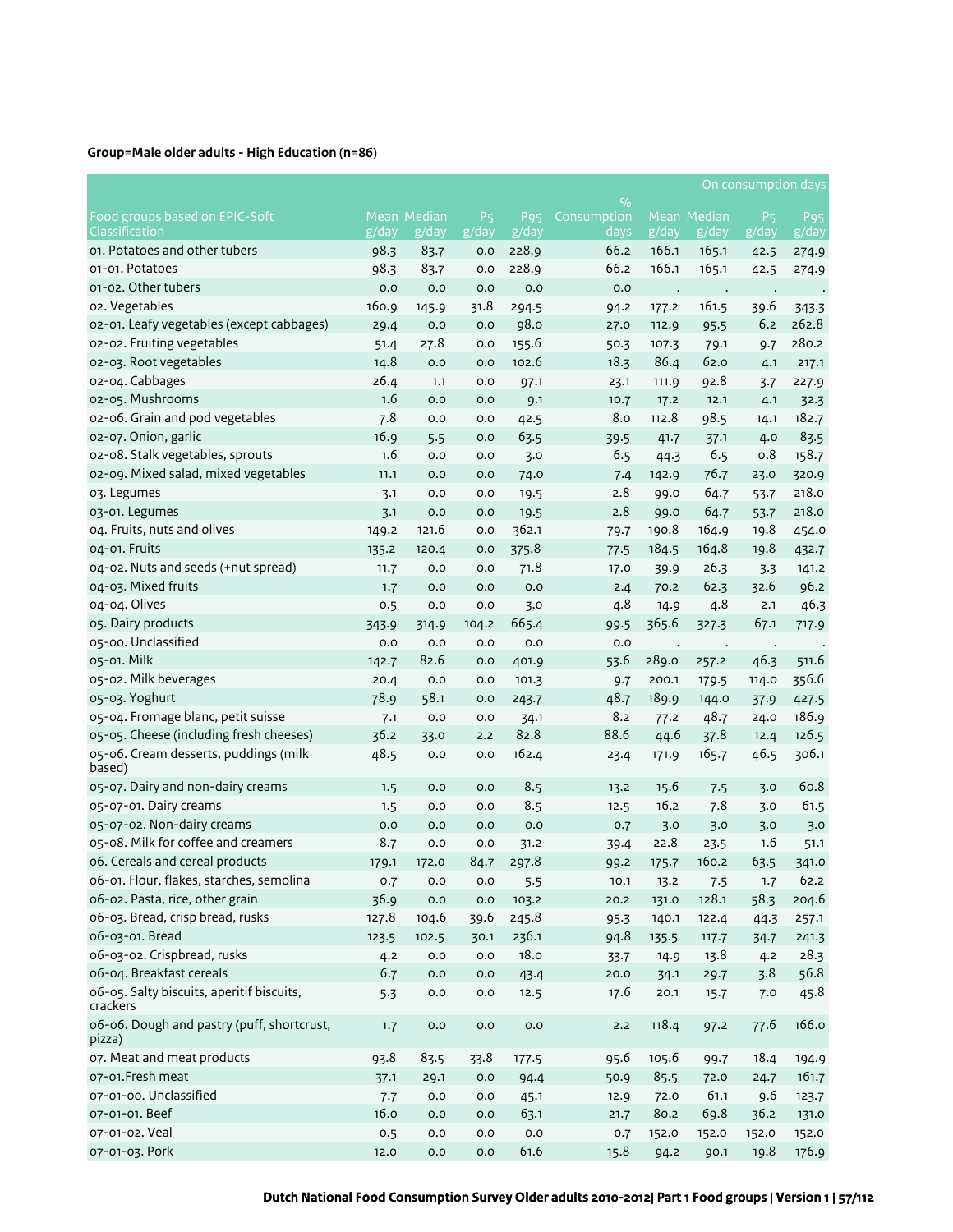# **Group=Male older adults - High Education (n=86)**

|                                                           |                 |                      |                               |               |                     |                       |                             |                         | On consumption days      |
|-----------------------------------------------------------|-----------------|----------------------|-------------------------------|---------------|---------------------|-----------------------|-----------------------------|-------------------------|--------------------------|
|                                                           |                 |                      |                               |               | $\%$                |                       |                             |                         |                          |
| Food groups based on EPIC-Soft<br>Classification          | g/day           | Mean Median<br>g/day | <b>P<sub>5</sub></b><br>g/day | Pg5<br>g/day  | Consumption<br>days | g/day                 | <b>Mean Median</b><br>g/day | P <sub>5</sub><br>g/day | P <sub>95</sub><br>g/day |
| 07-01-04. Mutton/Lamb                                     | 0.9             | 0.0                  | 0.0                           | 0.0           | 1.2                 | 75.4                  | 66.3                        | 66.1                    |                          |
| 07-02. Poultry                                            | 6.9             | 0.0                  | 0.0                           | 34.3          | 11.2                | 68.9                  | 38.3                        | 20.4                    | 93.3<br>242.4            |
| 07-02-00. Unclassified and other poultry                  | 0.0             | 0.0                  | 0.0                           | 0.0           | 0.0                 |                       |                             |                         |                          |
| 07-02-01. Chicken, hen                                    | 6.5             | 0.0                  | 0.0                           | 34.0          | 10.2                | $\cdot$<br>70.9       | $\bullet$<br>38.1           | $\cdot$<br>19.9         | 258.7                    |
| 07-02-02. Turkey, young turkey                            | 0.1             | 0.0                  | 0.0                           | 0.0           | 0.3                 | 29.5                  | 29.5                        | 29.5                    | 29.5                     |
| 07-02-03. Duck                                            | 0.3             | 0.0                  | 0.0                           | 0.0           | 0.6                 | 58.2                  | 58.2                        | 58.2                    | 58.2                     |
| 07-02-05. Rabbit (domestic)                               | 0.0             | 0.0                  | 0.0                           | 0.0           | 0.0                 |                       |                             |                         |                          |
| 07-03. Game                                               | 0.0             | 0.0                  | 0.0                           | 0.0           | 0.0                 |                       |                             |                         |                          |
| 07-04. Processed meat                                     | 45.1            | 32.3                 | 0.0                           | 155.2         | 79.1                | 60.5                  | 38.7                        | $\bullet$<br>9.3        | 154.6                    |
| 07-05. Offals                                             | 4.7             | 0.0                  | 0.0                           | 44.8          | 1.3                 | 145.8                 | 112.3                       | 98.0                    | 169.6                    |
| o8. Fish and shellfish                                    | 24.1            | 0.0                  | 0.0                           | 88.8          | 16.7                | 126.4                 | 119.0                       | 17.9                    | 265.8                    |
| 08-01. Fish                                               | 22.2            | 0.0                  | 0.0                           | 88.8          | 14.9                | 122.4                 | 118.9                       | 18.0                    | 237.9                    |
| 08-02. Crustaceans, molluscs                              | 0.8             | 0.0                  | 0.0                           | 0.0           | 1.3                 | 126.2                 | 118.6                       | 11.8                    | 143.6                    |
| 08-03. Fish products, fish in crumbs                      | 1.0             | 0.0                  | 0.0                           | 0.0           | 1.3                 | 109.5                 | 90.0                        | 90.0                    | 139.9                    |
| og. Eggs and egg products                                 | 15.3            | 0.0                  | 0.0                           | 60.5          | 20.9                | 45.0                  | 46.1                        | 6.0                     | 93.3                     |
| 09-01. Egg                                                | 15.3            | 0.0                  | 0.0                           | 60.5          | 20.9                | 45.0                  | 46.1                        | 6.0                     | 93.3                     |
| 10. Fat                                                   | 27.8            | 25.3                 | 4.0                           | 57.9          | 99.6                | 31.5                  | 30.0                        | 4.7                     | 67.1                     |
| 10-00. Unclassified                                       | 1.0             | 0.0                  | 0.0                           | 5.1           | 19.4                | 7.4                   | 6.3                         | 1.2                     | 17.6                     |
| 10-01. Vegetable oils                                     | 3.5             | 1.3                  | 0.0                           | 10.7          | 32.2                | 8.8                   | 6.8                         | 1.7                     | 19.7                     |
| 10-02. Butter                                             | 3.8             | 0.0                  | 0.0                           | 27.1          | 27.6                | 13.0                  | 8.9                         | 2.3                     | 31.8                     |
| 10-03. Margarines                                         | 19.5            | 18.1                 | 0.0                           | 52.4          | 86.4                | 27.1                  | 23.9                        | 1.5                     | 63.4                     |
| 10-04. Deep frying fats                                   | O.1             | 0.0                  | 0.0                           | 0.0           | 0.6                 | 12.9                  | 11.8                        | 11.6                    | 13.7                     |
| 10-06. Other animal fat                                   | 0.0             | 0.0                  | 0.0                           | 0.0           | 0.3                 | 4.1                   | 4.1                         | 4.1                     | 4.1                      |
| 11. Sugar and confectionery                               | 35.5            | 33.0                 | 0.0                           | 87.3          | 82.1                | 47.0                  | 38.8                        | 5.8                     | 106.8                    |
| 11-00. Unclassified                                       | 0.0             | 0.0                  | 0.0                           | 0.0           | 0.1                 | 1.9                   | 1.9                         | 1.9                     | 1.9                      |
| 11-01. Sugar, honey, jam                                  | 18.2            | 11.2                 | 0.0                           | 58.7          | 67.8                | 27.5                  | 23.1                        | 3.0                     | 63.3                     |
| 11-02. Chocolate, candy bars, paste,                      | 6.3             | 0.0                  | 0.0                           | 26.8          | 37.7                | 21.1                  | 14.8                        | 5.1                     | 42.7                     |
| chocolate confetti/flocks                                 |                 |                      |                               |               |                     |                       |                             |                         |                          |
| 11-03. Confectionery non-chocolate                        | 3.0             | 0.0                  | 0.0                           | 13.3          | 25.6                | 14.0                  | 9.8                         | 1.1                     | 34.7                     |
| 11-04. Syrup                                              | 6.1             | 0.0                  | 0.0                           | 22.3          | 23.8                | 24.0                  | 19.3                        | 4.4                     | 55.6                     |
| 11-05. Ice cream, water ice                               | 1.8             | 0.0                  | 0.0                           | 0.0           | 3.1                 | 85.4                  | 57.8                        | 50.0                    | 138.1                    |
| 11-05-00. Unclassified                                    | 0.0             | 0.0                  | 0.0                           | 0.0           | 0.0                 | $\cdot$               | $\bullet$                   | $\bullet$               |                          |
| 11-05-01. Ice cream                                       | 1.5             | 0.0                  | 0.0                           | 0.0           | 2.4                 | 81.2                  | 51.4                        | 50.0                    | 140.7                    |
| 11-05-02. Sorbet                                          | 0.3             | 0.0                  | 0.0                           | 0.0           | 0.7                 | 100.0                 | 100.0                       | 100.0                   | 100.0                    |
| 11-05-03. Water ice                                       | 0.0             | 0.0                  | $_{\rm 0.0}$                  | 0.0           | 0.0                 |                       |                             |                         |                          |
| 12. Cakes                                                 | 50.5            | 44.1                 | 5.4                           | 116.2         | 86.1                | 53.6                  | 41.6                        | 8.2                     | 140.3                    |
| 12-01. Cakes, pies, pastries, etc.                        | 32.2            | 25.3                 | $_{\rm 0.0}$                  | 96.0          | 45.2                | 57.9                  | 45.6                        | 20.0                    | 156.9                    |
| 12-02. Dry cakes, biscuits                                | 18.3            | 14.8                 | 0.0                           | 46.2          | 66.8                | 30.0                  | 20.0                        | 6.3                     | 69.9                     |
| 13. Non-alcoholic beverages                               | 1,238.4 1,222.8 |                      |                               | 774.5 1,903.4 |                     | 100.0 1,274.0 1,224.2 |                             |                         | 613.2 2,246.1            |
| 13-00. Unclassified                                       | 1.1             | 0.0                  | $_{\rm 0.0}$                  | 0.0           | 0.7                 | 122.4                 | 11.0                        | 9.5                     | 443.8                    |
| 13-01. Fruit and vegetable containing drinks              | 103.2           | 88.9                 | 0.0                           | 352.2         | 38.2                | 190.4                 | 142.7                       | 57.8                    | 480.9                    |
| 13-02. Carbonated/soft/isotonic drinks,<br>diluted syrups | 82.9            | 0.0                  | 0.0                           | 352.8         | 25.4                | 267.1                 | 181.2                       | 84.6                    | 613.7                    |
| 13-03. Coffee, tea and herbal teas                        | 711.8           | 735.6                |                               | 5.9 1,281.3   | 99.4                | 746.6                 | 741.7                       |                         | 156.8 1,318.4            |
| 13-03-01. Coffee                                          | 433.4           | 415.8                | 5.1                           | 896.9         | 96.1                | 474.3                 | 419.3                       | 127.4                   | 853.7                    |
| 13-03-02. Tea                                             | 256.7           | 168.5                |                               | 0.0 1,041.9   | 59.9                | 450.9                 | 389.4                       |                         | 157.8 1,049.0            |
| 13-03-03. Herbal tea                                      | 21.3            | 0.0                  | 0.0                           | 196.5         | 8.4                 | 183.7                 | 191.4                       | 4.0                     | 317.8                    |
| 13-03-04. Chicory, substitutes                            | 0.3             | 0.0                  | 0.0                           | 0.0           | 0.4                 | 78.2                  | 78.0                        | 78.0                    | 78.4                     |
| 13-04. Waters                                             | 339.4           | 248.7                | 7.0                           | 873.6         | 89.7                | 435.8                 | 326.0                       |                         | 80.8 1,163.2             |
| 14. Alcoholic beverages                                   | 193.4           | 123.6                | 0.0                           | 575.0         | 58.9                | 329.7                 | 291.0                       |                         | 48.1 1,095.6             |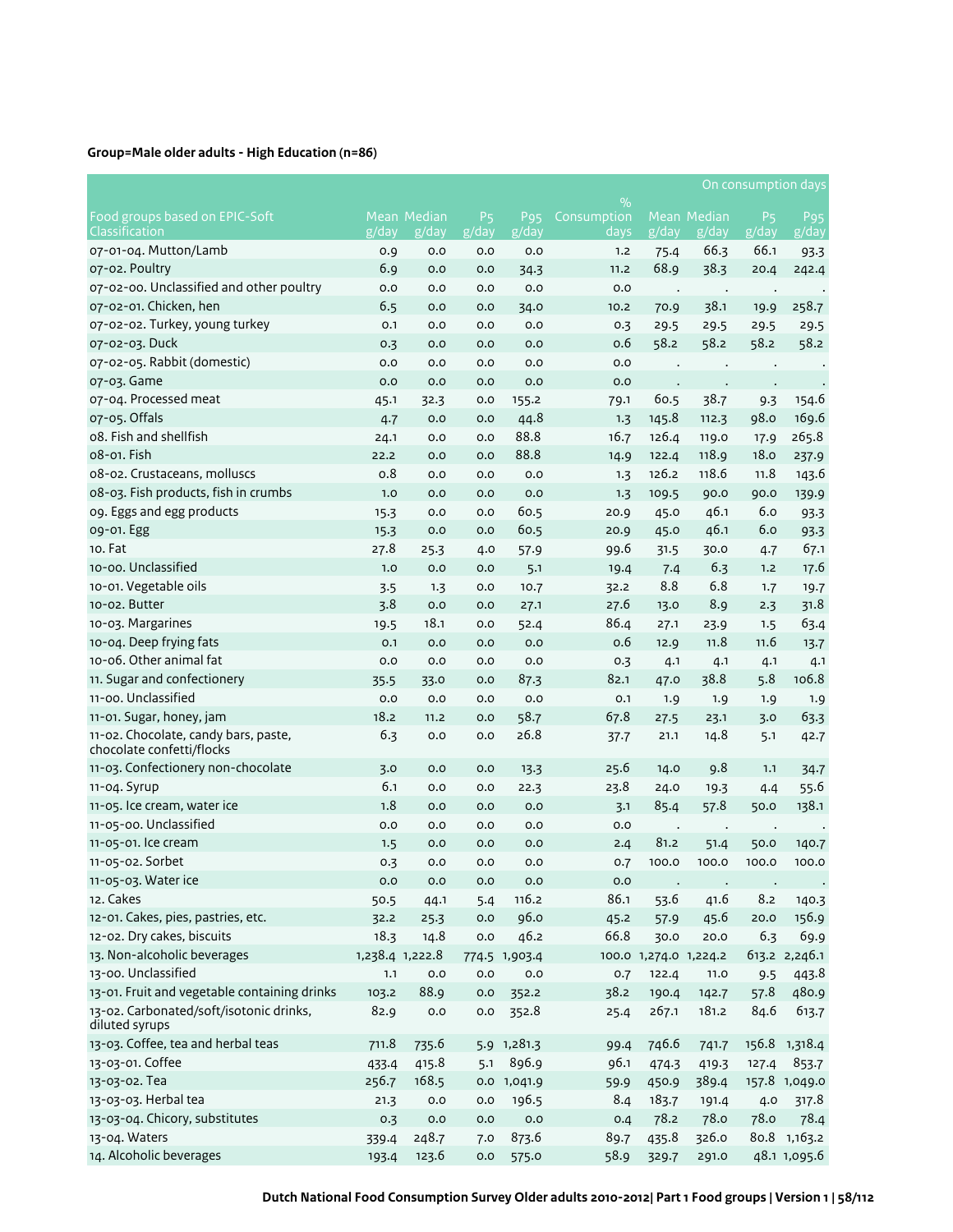# **Group=Male older adults - High Education (n=86)**

|                                                    |                       |                               |                         |                        |                              |                       |                      |                               | On consumption days |
|----------------------------------------------------|-----------------------|-------------------------------|-------------------------|------------------------|------------------------------|-----------------------|----------------------|-------------------------------|---------------------|
| Food groups based on EPIC-Soft                     |                       | Mean Median                   |                         | <b>P</b> <sub>95</sub> | $\frac{9}{0}$<br>Consumption |                       | Mean Median          | <b>P<sub>5</sub></b>          |                     |
| Classification                                     | $\sqrt{g}/\sqrt{day}$ | $\overline{g}/\overline{day}$ | P <sub>5</sub><br>g/day | g/day                  | days                         | $\sqrt{g}/\sqrt{day}$ | g/day                | $\overline{g}/\overline{day}$ | P95<br>g/day        |
| 14-00. Unclassified                                | 0.0                   | O.O                           | 0.0                     | 0.0                    | O.O                          |                       |                      | $\bullet$                     |                     |
| 14-01. Wine                                        | 98.2                  | O.O                           | 0.0                     | 431.9                  | 33.2                         | 252.2                 | 184.6                | 94.3                          | 536.4               |
| 14-02. Fortified wines (sherry, port,<br>vermouth) | 1.5                   | 0.0                           | 0.0                     | 0.0                    | 3.2                          | 70.0                  | 61.4                 | 16.0                          | 111.4               |
| 14-03. Beer, cider                                 | 70.0                  | O.O                           | 0.0                     | 423.8                  | 17.9                         | 476.8                 | 304.3                |                               | 239.3 1,035.2       |
| 14-04. Spirits, brandy                             | 22.6                  | 0.0                           | 0.0                     | 99.8                   | 28.3                         | 76.9                  | 66.6                 | 29.5                          | 170.2               |
| 14-05. Aniseed drinks (pastis, ouzo)               | 0.6                   | O.O                           | 0.0                     | 0.0                    | 0.7                          | 25.3                  | 25.3                 | 25.3                          | 25.3                |
| 14-06. Liqueurs                                    | 0.4                   | O.O                           | 0.0                     | 0.0                    | 1.4                          | 54.1                  | 48.0                 | 41.8                          | 62.3                |
| 15. Condiments and sauces                          | 25.9                  | 16.1                          | 0.0                     | 81.7                   | 68.o                         | 78.8                  | 23.4                 | 4.3                           | 114.2               |
| 15-01. Sauces                                      | 24.9                  | 15.2                          | 0.0                     | 80.6                   | 61.4                         | 41.6                  | 24.3                 | 5.1                           | 114.9               |
| 15-01-00. Unclassified and other sauces            | 16.7                  | 11.6                          | 0.0                     | 56.4                   | 48.6                         | 38.0                  | 24.3                 | 4.1                           | 110.5               |
| 15-01-01. Tomato sauces                            | 0.9                   | 0.0                           | 0.0                     | 0.0                    | 3.2                          | 35.0                  | 18.5                 | 0.3                           | 87.4                |
| 15-01-02. Dressing sauces                          | 1.5                   | O.O                           | 0.0                     | 9.5                    | 11.0                         | 17.9                  | 11.6                 | 4.7                           | 35.6                |
| 15-01-03. Mayonnaises and similars                 | 5.6                   | 0.0                           | 0.0                     | 34.7                   | 13.0                         | 30.1                  | 16.4                 | 2.3                           | 84.8                |
| 15-01-04. Dessert sauces                           | 0.0                   | 0.0                           | 0.0                     | 0.0                    | 0.3                          | 15.0                  | 15.0                 | 15.0                          | 15.0                |
| 15-02. Yeast                                       | 0.0                   | O.O                           | 0.0                     | 0.0                    | 0.9                          | 3.3                   | 1.4                  | 1.4                           | 9.2                 |
| 15-04. Condiments                                  | 1.0                   | O.O                           | 0.0                     | 6.0                    | 15.2                         | 5.6                   | 4.0                  | 0.4                           | 17.2                |
| 16. Soups, bouillon                                | 72.4                  | O.O                           | 0.0                     | 262.0                  | 25.4                         | 265.0                 | 231.9                | 157.7                         | 401.2               |
| 16-01. Soups                                       | 55.2                  | O.O                           | 0.0                     | 235.2                  | 21.3                         | 274.0                 | 245.2                | 173.8                         | 418.0               |
| 16-02. Bouillon                                    | 17.2                  | 0.0                           | 0.0                     | 156.3                  | 4.6                          | 195.3                 | 165.6                | 157.0                         | 289.1               |
| 17. Miscellaneous                                  | 20.6                  | O.O                           | 0.0                     | 99.9                   | 10.1                         | 107.0                 | 73.9                 | 20.1                          | 188.8               |
| 17-00. Unclassified                                | 0.0                   | O.O                           | 0.0                     | 0.0                    | 0.0                          |                       | $\ddot{\phantom{0}}$ | $\ddot{\phantom{0}}$          |                     |
| 17-01. Soya products                               | 2.8                   | O.O                           | 0.0                     | 25.2                   | 1.7                          | 81.0                  | 76.0                 | 43.6                          | 103.1               |
| 17-02. Dietetic products                           | 11.1                  | 0.0                           | 0.0                     | 94.2                   | 2.2                          | 200.0                 | 200.0                | 200.0                         | 200.0               |
| 17-02-00. Unclassified                             | 11.1                  | O.O                           | 0.0                     | 94.2                   | 2.2                          | 200.0                 | 200.0                | 200.0                         | 200.0               |
| 17-02-01. Artificial sweeteners                    | 0.0                   | 0.0                           | 0.0                     | 0.0                    | O.O                          |                       |                      |                               |                     |
| 17-03. Snacks                                      | 6.8                   | O.O                           | 0.0                     | 70.6                   | 6.1                          | 80.2                  | 67.0                 | 17.5                          | 142.2               |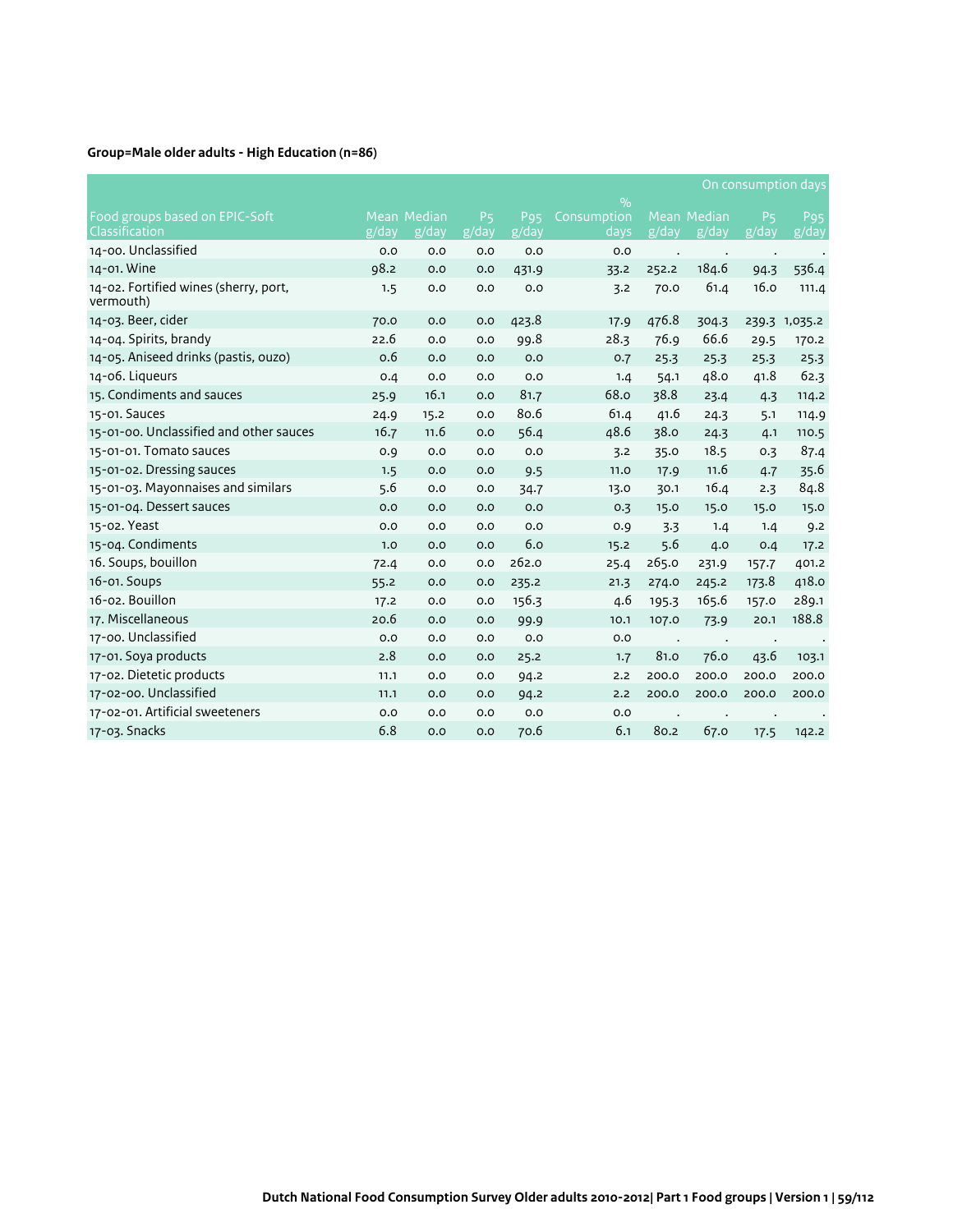# **Group=Female older adults - Low Education (n=169)**

|                                                       |       |              |                |              |             |       |                    | On consumption days           |                 |
|-------------------------------------------------------|-------|--------------|----------------|--------------|-------------|-------|--------------------|-------------------------------|-----------------|
|                                                       |       |              |                |              | $\%$        |       |                    |                               |                 |
| Food groups based on EPIC-Soft                        |       | Mean Median  | P <sub>5</sub> | <b>P</b> 95  | Consumption |       | <b>Mean Median</b> | P <sub>5</sub>                | P <sub>95</sub> |
| Classification                                        | g/day | g/day        | g/day          | g/day        | days        | g/day | g/day              | $\overline{g}/\overline{day}$ | g/day           |
| 01. Potatoes and other tubers                         | 87.5  | 73.8         | 0.0            | 163.3        | 81.1        | 116.8 | 104.0              | 39.4                          | 224.2           |
| 01-01. Potatoes                                       | 87.5  | 73.8         | 0.0            | 163.3        | 81.1        | 116.8 | 104.0              | 39.4                          | 224.2           |
| 01-02. Other tubers                                   | 0.0   | 0.0          | 0.0            | 0.0          | 0.0         |       |                    |                               |                 |
| o2. Vegetables                                        | 134.2 | 122.1        | 25.3           | 253.7        | 93.6        | 154.0 | 140.2              | 26.8                          | 305.8           |
| 02-01. Leafy vegetables (except cabbages)             | 25.4  | 8.7          | 0.0            | 86.2         | 29.4        | 92.2  | 62.1               | 18.4                          | 200.6           |
| 02-02. Fruiting vegetables                            | 37.8  | 26.0         | 0.0            | 111.3        | 45.6        | 93.4  | 73.4               | 3.4                           | 238.1           |
| 02-03. Root vegetables                                | 16.2  | 0.0          | 0.0            | 90.3         | 16.5        | 100.4 | 81.6               | 1.8                           | 229.9           |
| 02-04. Cabbages                                       | 28.6  | 1.3          | 0.0            | 105.8        | 29.8        | 109.7 | 97.7               | 3.9                           | 218.0           |
| 02-05. Mushrooms                                      | 1.5   | 0.0          | 0.0            | 15.5         | 5.3         | 26.8  | 25.6               | 1.0                           | 53.0            |
| o2-o6. Grain and pod vegetables                       | 1.9   | 0.0          | 0.0            | 0.0          | 2.3         | 62.3  | 45.4               | 1.0                           | 129.8           |
| 02-07. Onion, garlic                                  | 7.0   | 0.0          | 0.0            | 28.8         | 23.5        | 31.2  | 20.3               | 2.9                           | 94.3            |
| 02-08. Stalk vegetables, sprouts                      | 7.5   | 0.0          | 0.0            | 50.2         | 7.6         | 97.6  | 23.4               | 0.6                           | 301.1           |
| 02-09. Mixed salad, mixed vegetables                  | 8.4   | 0.0          | 0.0            | 57.4         | 7.6         | 99.0  | 74.9               | 17.5                          | 211.8           |
| 03. Legumes                                           | 0.8   | 0.0          | 0.0            | 0.0          | 1.9         | 65.1  | 45.3               | 4.6                           | 153.3           |
| 03-01. Legumes                                        | 0.8   | 0.0          | 0.0            | 0.0          | 1.9         | 65.1  | 45.3               | 4.6                           | 153.3           |
| 04. Fruits, nuts and olives                           | 183.1 | 177.7        | 0.0            | 386.5        | 85.3        | 208.1 | 187.5              | 32.5                          | 415.4           |
| 04-01. Fruits                                         | 176.1 | 172.4        | 0.0            | 368.1        | 83.6        | 203.5 | 183.0              | 51.5                          | 419.6           |
| 04-02. Nuts and seeds (+nut spread)                   | 5.5   | 0.0          | 0.0            | 24.5         | 22.3        | 22.0  | 18.0               | 5.2                           | 47.0            |
| 04-03. Mixed fruits                                   | 1.6   | 0.0          | 0.0            | 0.0          | 3.5         | 64.6  | 46.7               | 28.7                          | 129.2           |
| 04-04. Olives                                         | 0.0   | 0.0          | 0.0            | 0.0          | 0.0         |       | $\cdot$            | $\bullet$                     |                 |
| 05. Dairy products                                    | 372.6 | 332.2        | 83.1           | 856.4        | 99.2        | 341.1 | 320.9              | 40.8                          | 761.2           |
| 05-00. Unclassified                                   | 0.0   | 0.0          | 0.0            | 0.0          | 0.0         |       | $\cdot$            | $\bullet$                     |                 |
| 05-01. Milk                                           | 196.3 | 161.9        | 0.0            | 706.9        | 62.3        | 253.9 | 212.2              | 13.8                          | 705.1           |
| 05-02. Milk beverages                                 | 7.4   | 0.0          | 0.0            | 7.2          | 4.5         | 215.7 | 195.5              | 29.7                          | 328.7           |
| 05-03. Yoghurt                                        | 67.5  | 39.1         | 0.0            | 250.1        | 42.5        | 162.3 | 148.0              | 51.9                          | 301.8           |
| 05-04. Fromage blanc, petit suisse                    | 13.0  | 0.0          | 0.0            | 77.7         | 9.1         | 127.4 | 124.0              | 28.0                          | 214.1           |
| 05-05. Cheese (including fresh cheeses)               | 29.4  | 25.4         | 0.0            | 71.0         | 76.4        | 35.3  | 26.4               | 11.4                          | 82.8            |
| 05-06. Cream desserts, puddings (milk<br>based)       | 44.8  | 0.0          | 0.0            | 147.8        | 33.7        | 143.4 | 138.8              | 45.5                          | 268.8           |
| 05-07. Dairy and non-dairy creams                     | 1.3   | 0.0          | 0.0            | 9.5          | 9.5         | 12.5  | 11.2               | 3.0                           | 27.0            |
| 05-07-01. Dairy creams                                | 1.1   | 0.0          | 0.0            | 6.1          | 8.9         | 12.5  | 11.2               | 3.0                           | 27.3            |
| 05-07-02. Non-dairy creams                            | O.1   | 0.0          | 0.0            | 0.0          | 0.6         | 12.0  | 12.0               | 12.0                          | 12.0            |
| 05-08. Milk for coffee and creamers                   | 13.1  | 10.1         | 0.0            | 41.5         | 58.3        | 23.0  | 17.7               | 4.4                           | 47.3            |
| o6. Cereals and cereal products                       | 144.2 | 143.7        | 71.7           | 239.1        | 100.0       | 138.2 | 130.3              | 51.5                          | 243.8           |
| 06-01. Flour, flakes, starches, semolina              | 1.2   | $_{\rm 0.0}$ | $_{\rm 0.0}$   | 3.6          | 6.2         | 13.0  | 3.2                | 0.8                           | 81.7            |
| 06-02. Pasta, rice, other grain                       | 15.6  | 0.0          | 0.0            | 82.1         | 11.6        | 114.5 | 96.8               | 31.0                          | 315.3           |
| 06-03. Bread, crisp bread, rusks                      | 120.6 | 119.9        | 49.1           | 189.5        | 100.0       | 118.5 | 109.5              | 42.7                          | 203.5           |
| 06-03-01. Bread                                       | 111.0 | 109.8        | 34.3           | 187.5        | 98.0        | 112.3 | 103.0              | 33.9                          | 195.4           |
| 06-03-02. Crispbread, rusks                           | 9.5   | 6.2          | $_{\rm 0.0}$   | 46.0         | 51.4        | 16.4  | 12.6               | 5.7                           | 46.5            |
| 06-04. Breakfast cereals                              | 3.1   | $_{\rm 0.0}$ | $_{0.0}$       | 19.8         | 9.8         | 25.4  | 19.9               | 3.1                           | 57.0            |
| 06-05. Salty biscuits, aperitif biscuits,<br>crackers | 1.6   | 0.0          | 0.0            | 9.1          | 9.9         | 16.4  | 8.9                | 4.8                           | 59.1            |
| 06-06. Dough and pastry (puff, shortcrust,<br>pizza)  | 2.1   | $_{\rm 0.0}$ | $_{\rm 0.0}$   | $_{\rm 0.0}$ | 1.2         | 119.9 | 81.5               | 49.5                          | 184.8           |
| 07. Meat and meat products                            | 78.5  | 77.8         | 10.8           | 140.9        | 90.7        | 93.1  | 94.0               | 14.5                          | 148.8           |
| 07-01.Fresh meat                                      | 42.1  | 38.0         | $_{\rm 0.0}$   | 99.5         | 56.5        | 79.2  | 77.6               | 12.3                          | 120.7           |
| 07-01-00. Unclassified                                | 5.6   | 0.0          | $_{\rm 0.0}$   | 40.4         | 9.1         | 54.2  | 45.4               | 8.6                           | 112.1           |
| 07-01-01. Beef                                        | 19.5  | 0.0          | 0.0            | 70.9         | 27.5        | 78.3  | 83.1               | 18.0                          | 126.2           |
| 07-01-02. Veal                                        | 0.6   | 0.0          | 0.0            | $_{0.0}$     | 1.0         | 70.7  | 68.3               | 8.5                           | 138.3           |
| 07-01-03. Pork                                        | 15.6  | $_{\rm 0.0}$ | 0.0            | $55-7$       | 21.8        | 78.5  | 75.7               | 8.7                           | 117.3           |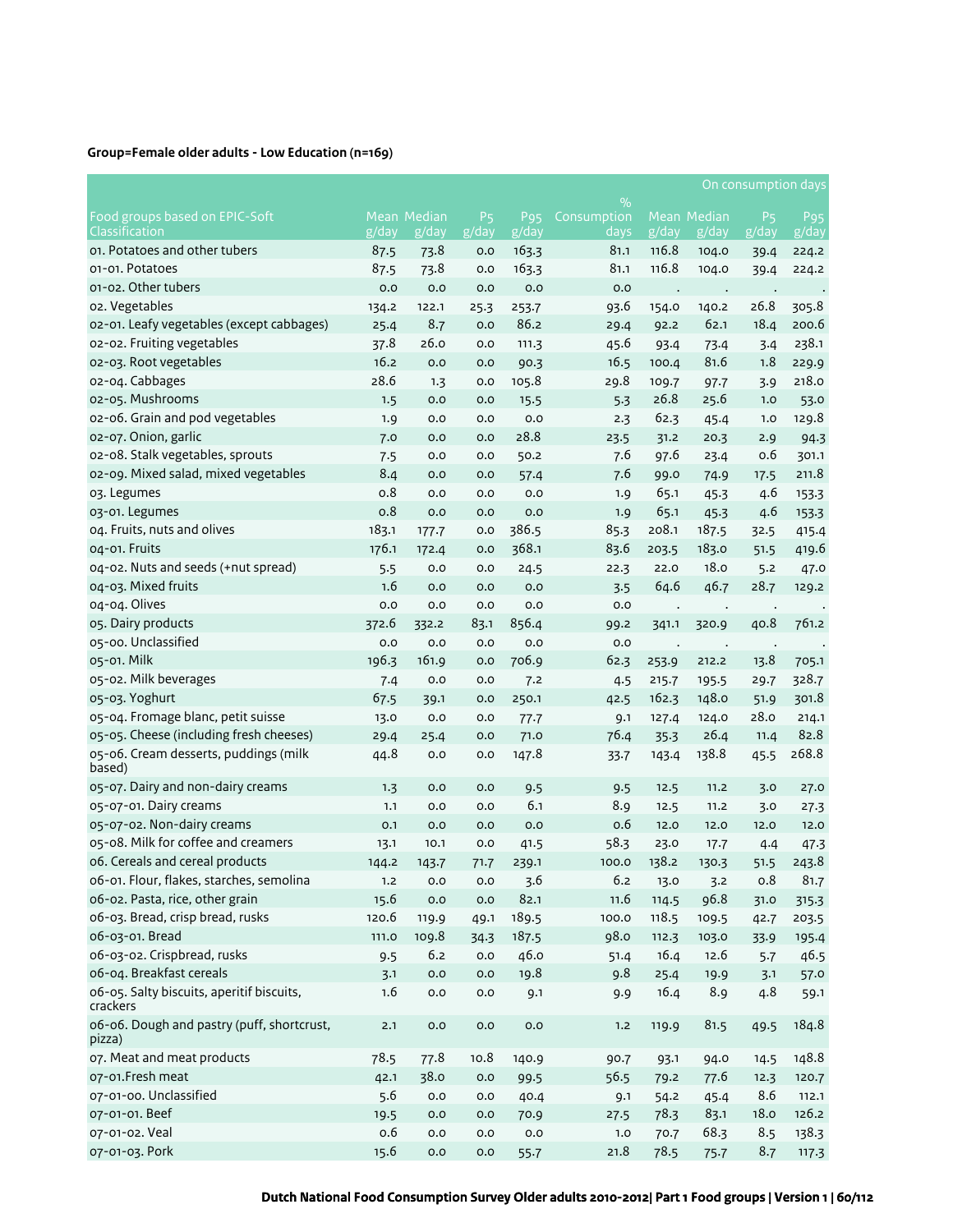# **Group=Female older adults - Low Education (n=169)**

|                                                           |       |                      |                               |                   |                     |                       |                      |                                      | On consumption days      |
|-----------------------------------------------------------|-------|----------------------|-------------------------------|-------------------|---------------------|-----------------------|----------------------|--------------------------------------|--------------------------|
|                                                           |       |                      |                               |                   | $\%$                |                       |                      |                                      |                          |
| Food groups based on EPIC-Soft<br>Classification          | g/day | Mean Median<br>g/day | <b>P<sub>5</sub></b><br>g/day | Pg5<br>g/day      | Consumption<br>days | g/day                 | Mean Median<br>g/day | P <sub>5</sub><br>$\overline{g}/day$ | P <sub>95</sub><br>g/day |
| 07-01-04. Mutton/Lamb                                     | 0.7   | 0.0                  | 0.0                           | 0.0               | 0.4                 | 96.0                  | 78.1                 | 53.0                                 | 110.1                    |
| 07-02. Poultry                                            | 9.7   | 0.0                  | 0.0                           | 61.5              | 9.9                 | 100.2                 | 106.0                | 36.6                                 | 131.1                    |
| 07-02-00. Unclassified and other poultry                  | 0.0   | 0.0                  | 0.0                           | 0.0               | 0.0                 |                       |                      |                                      |                          |
| 07-02-01. Chicken, hen                                    | 9.6   | 0.0                  | 0.0                           | 61.5              | 9.8                 | $\,$ .<br>100.1       | $\bullet$<br>104.9   | $\bullet$<br>36.5                    | 131.1                    |
| 07-02-02. Turkey, young turkey                            | 0.1   | 0.0                  | 0.0                           | 0.0               | 0.1                 | 112.0                 | 112.0                | 112.0                                | 112.0                    |
| 07-02-03. Duck                                            | 0.0   | 0.0                  | 0.0                           | 0.0               | 0.0                 |                       |                      |                                      |                          |
| 07-02-05. Rabbit (domestic)                               | 0.0   | 0.0                  | 0.0                           | 0.0               | 0.0                 |                       |                      |                                      |                          |
| 07-03. Game                                               | 0.0   | 0.0                  | 0.0                           | 0.0               | 0.0                 |                       |                      |                                      |                          |
| 07-04. Processed meat                                     | 26.6  | 19.8                 | 0.0                           | 80.7              | 70.6                | 42.0                  | 28.7                 | 9.6                                  | 114.9                    |
| 07-05. Offals                                             | O.1   | 0.0                  | 0.0                           | 0.0               | O.1                 | 105.0                 | 105.0                | 105.0                                | 105.0                    |
| o8. Fish and shellfish                                    | 18.8  | 0.0                  | 0.0                           | 92.4              | 12.8                | 132.5                 | 132.1                | 63.2                                 | 207.0                    |
| 08-01. Fish                                               | 16.2  | 0.0                  | 0.0                           | 82.8              | 11.6                | 122.3                 | 109.2                | 57.0                                 | 209.0                    |
| 08-02. Crustaceans, molluscs                              | 0.7   | 0.0                  | 0.0                           | 0.0               | 0.9                 | 82.4                  | 56.1                 | 20.0                                 | 113.5                    |
| 08-03. Fish products, fish in crumbs                      | 1.9   | 0.0                  | 0.0                           | 0.0               | 1.8                 | 114.3                 | 95.9                 | 81.0                                 | 165.6                    |
| og. Eggs and egg products                                 | 12.7  | 4.6                  | 0.0                           | 41.3              | 29.5                | 37.5                  | 45.0                 | 4.7                                  | 57.4                     |
| 09-01. Egg                                                | 12.7  | 4.6                  | 0.0                           | 41.3              | 29.5                | 37.5                  | 45.0                 | 4.7                                  | 57.4                     |
| 10. Fat                                                   | 27.4  | 25.3                 | 7.9                           | 52.4              | 99.7                | 27.1                  | 23.7                 | 8.3                                  | 57.2                     |
| 10-00. Unclassified                                       | 1.3   | 0.0                  | 0.0                           | 5.8               | 22.5                | 5.8                   | 4.3                  | 0.7                                  | 15.4                     |
| 10-01. Vegetable oils                                     | 1.9   | 0.0                  | 0.0                           | 12.7              | 18.2                | 8.3                   | 3.8                  | 0.5                                  | 31.9                     |
| 10-02. Butter                                             | 3.8   | 0.0                  | 0.0                           | 22.1              | 23.5                | 15.4                  | 11.7                 | 4.2                                  | 39.3                     |
| 10-03. Margarines                                         | 20.3  | 18.0                 | 0.0                           | 52.3              | 88.6                | 23.0                  | 20.4                 | 4.2                                  | 54.3                     |
| 10-04. Deep frying fats                                   | 0.2   | 0.0                  | 0.0                           | 0.0               | 1.4                 | 16.6                  | 11.8                 | 1.2                                  | 28.9                     |
| 10-06. Other animal fat                                   | 0.0   | 0.0                  | 0.0                           | 0.0               | 0.0                 | $\cdot$               | $\cdot$              | $\,$ .                               |                          |
| 11. Sugar and confectionery                               | 30.4  | 21.6                 | 0.0                           | 85.5              | 88.0                | 37.5                  | 28.4                 | 4.9                                  | 102.1                    |
| 11-00. Unclassified                                       | O.1   | 0.0                  | 0.0                           | 0.0               | 1.3                 | 6.4                   | 4.5                  | 3.8                                  | 9.3                      |
| 11-01. Sugar, honey, jam                                  | 15.4  | 9.6                  | 0.0                           | 54.7              | 69.5                | 23.3                  | 18.0                 | 3.4                                  | 61.1                     |
| 11-02. Chocolate, candy bars, paste,                      | 4.4   | 0.0                  | 0.0                           | 20.0              | 34.2                | 16.1                  | 14.1                 | 3.7                                  | 31.0                     |
| chocolate confetti/flocks                                 |       |                      |                               |                   |                     |                       |                      |                                      |                          |
| 11-03. Confectionery non-chocolate                        | 1.3   | 0.0                  | 0.0                           | 7.0               | 21.3                | 7.1                   | 5.2                  | 2.5                                  | 17.5                     |
| 11-04. Syrup                                              | 4.6   | 0.0                  | 0.0                           | 26.5              | 24.8                | 19.7                  | 18.1                 | 6.6                                  | 37.8                     |
| 11-05. Ice cream, water ice                               | 4.7   | 0.0                  | 0.0                           | 43.4              | 5.4                 | 91.3                  | 81.9                 | 50.0                                 | 122.7                    |
| 11-05-00. Unclassified                                    | 0.0   | 0.0                  | 0.0                           | 0.0               | 0.2                 | 50.0                  | 50.0                 | 50.0                                 | 50.0                     |
| 11-05-01. Ice cream                                       | 4.6   | 0.0                  | 0.0                           | 43.4              | 5.2                 | 93.4                  | 85.4                 | 50.0                                 | 123.0                    |
| 11-05-02. Sorbet                                          | 0.0   | 0.0                  | 0.0                           | 0.0               | 0.0                 |                       |                      |                                      |                          |
| 11-05-03. Water ice                                       | 0.1   | 0.0                  | 0.0                           | 0.0               | 0.1                 | 55.0                  | 55.0                 | 55.0                                 | 55.0                     |
| 12. Cakes                                                 | 49.0  | 39.2                 | 1.8                           | 126.0             | 88.8                | 51.5                  | 39.3                 | 8.0                                  | 145.1                    |
| 12-01. Cakes, pies, pastries, etc.                        | 36.3  | 23.2                 | 0.0                           | 124.1             | 55.4                | 57.5                  | 37.6                 | 18.9                                 | 144.7                    |
| 12-02. Dry cakes, biscuits                                | 12.6  | 9.4                  | 0.0                           | 39.8              | 63.7                | 21.8                  | 15.0                 | 5.6                                  | 55.1                     |
| 13. Non-alcoholic beverages                               |       | 1,431.3 1,338.0      |                               | 650.4 2,608.<br>9 |                     | 100.0 1,432.3 1,336.0 |                      |                                      | 652.8 2,554.3            |
| 13-00. Unclassified                                       | 0.1   | 0.0                  | 0.0                           | 0.0               | 0.1                 | 300.0                 | 300.0                | 300.0                                | 300.0                    |
| 13-01. Fruit and vegetable containing drinks              | 70.6  | 15.7                 | 0.0                           | 315.3             | 36.7                | 181.8                 | 168.5                | 30.2                                 | 429.3                    |
| 13-02. Carbonated/soft/isotonic drinks,<br>diluted syrups | 24.6  | 0.0                  | 0.0                           | 177.3             | 12.3                | 216.9                 | 177.8                | 81.5                                 | 393.7                    |
| 13-03. Coffee, tea and herbal teas                        | 736.4 | 695.9                |                               | 303.2 1,199.8     | 100.0               | 760.4                 | 697.0                |                                      | 287.0 1,370.9            |
| 13-03-01. Coffee                                          | 366.2 | 391.4                | $_{\rm 0.0}$                  | 717.8             | 90.8                | 384.2                 | 374.7                | 30.0                                 | 801.1                    |
| 13-03-02. Tea                                             | 307.0 | 281.2                | 0.0                           | 855.0             | 72.4                | 480.6                 | 421.7                | 135.7                                | 991.6                    |
| 13-03-03. Herbal tea                                      | 60.5  | 0.0                  | 0.0                           | 336.3             | 17.2                | 346.9                 | 328.8                | 71.2                                 | 699.0                    |
| 13-03-04. Chicory, substitutes                            | 2.7   | 0.0                  | 0.0                           | 0.0               | 0.9                 | 408.0                 | 257.4                | 122.0                                | 452.3                    |
| 13-04. Waters                                             | 599.7 | 545.0                |                               | 1.6 1,565.8       | 94.0                | 615.0                 | 496.7                |                                      | 69.1 1,727.2             |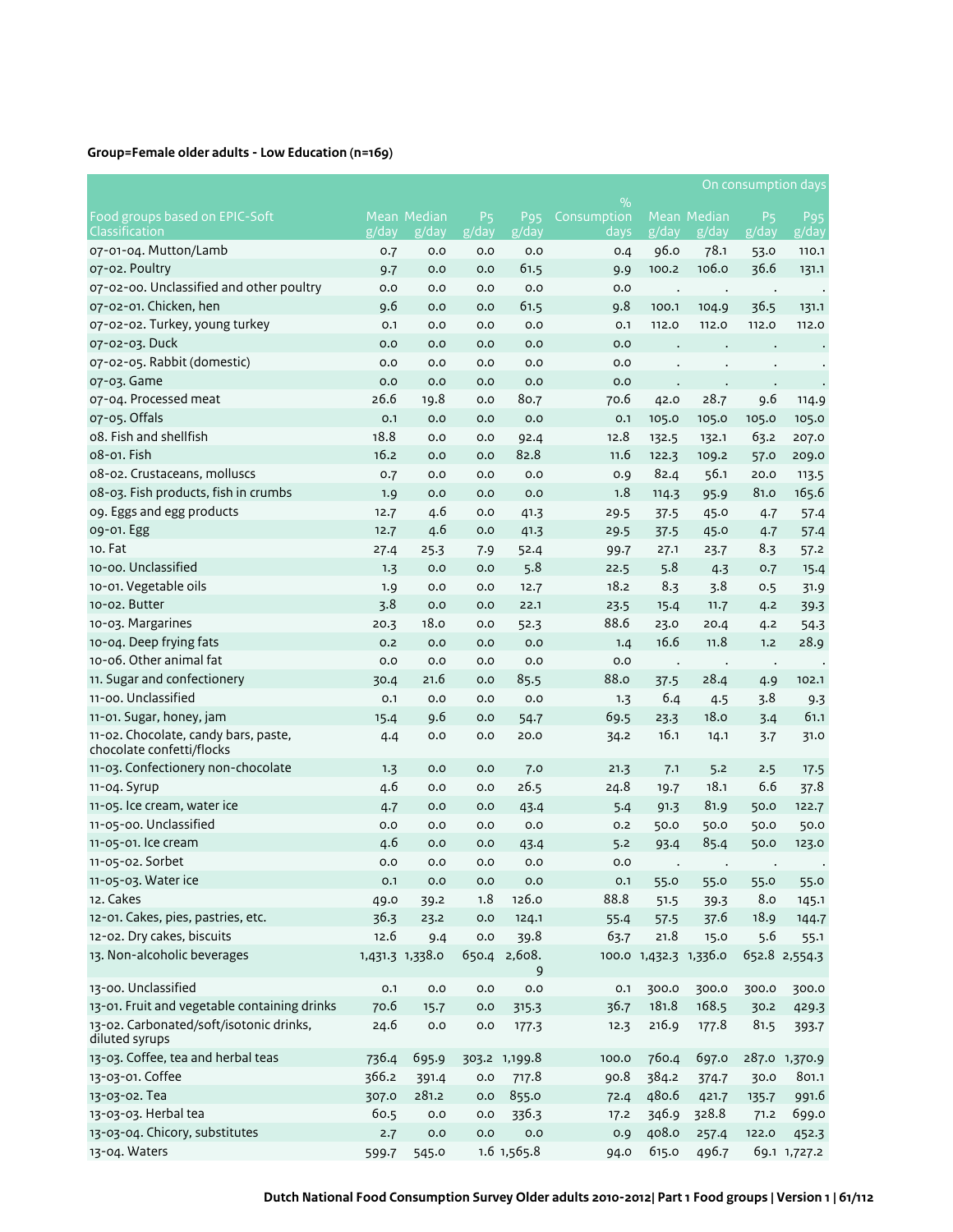# **Group=Female older adults - Low Education (n=169)**

|                                                    |                    |             |                         |                        |                              |       |             | On consumption days     |                          |
|----------------------------------------------------|--------------------|-------------|-------------------------|------------------------|------------------------------|-------|-------------|-------------------------|--------------------------|
| Food groups based on EPIC-Soft                     |                    | Mean Median |                         | <b>P</b> <sub>95</sub> | $\frac{9}{0}$<br>Consumption |       | Mean Median |                         |                          |
| Classification                                     | $\overline{g}/day$ | g/day       | P <sub>5</sub><br>g/day | g/day                  | days                         | g/day | g/day       | P <sub>5</sub><br>g/day | P <sub>95</sub><br>g/day |
| 14. Alcoholic beverages                            | 48.0               | 0.0         | 0.0                     | 236.1                  | 18.4                         | 182.8 | 130.2       | 35.7                    | 444.6                    |
| 14-00. Unclassified                                | 0.0                | 0.0         | 0.0                     | 0.0                    | 0.0                          |       |             |                         |                          |
| 14-01. Wine                                        | 36.1               | 0.0         | 0.0                     | 213.4                  | 9.0                          | 253.5 | 184.4       | 68.5                    | 598.4                    |
| 14-02. Fortified wines (sherry, port,<br>vermouth) | 5.0                | 0.0         | 0.0                     | 49.9                   | 3.8                          | 108.7 | 83.2        | 45.1                    | 167.2                    |
| 14-03. Beer, cider                                 | 4.5                | 0.0         | 0.0                     | 0.0                    | 1.3                          | 362.2 | 300.0       | 300.0                   | 461.0                    |
| 14-04. Spirits, brandy                             | 0.2                | O.O         | 0.0                     | 0.0                    | 0.9                          | 39.7  | 38.0        | 38.0                    | 44.8                     |
| 14-05. Aniseed drinks (pastis, ouzo)               | 0.0                | O.O         | 0.0                     | O.O                    | 0.0                          |       |             | $\bullet$               | $\bullet$                |
| 14-06. Liqueurs                                    | 2.2                | 0.0         | 0.0                     | 26.2                   | 3.5                          | 51.3  | 52.9        | 27.3                    | 64.9                     |
| 15. Condiments and sauces                          | 22.2               | 12.3        | 0.0                     | 75.9                   | 66.0                         | 35.3  | 24.3        | 1.9                     | 112.7                    |
| 15-01. Sauces                                      | 21.9               | 12.1        | 0.0                     | 75.9                   | 60.7                         | 37.7  | 24.3        | 1.9                     | 123.4                    |
| 15-01-00. Unclassified and other sauces            | 15.8               | 7.6         | 0.0                     | 58.9                   | 45.3                         | 38.9  | 24.3        | 3.9                     | 115.3                    |
| 15-01-01. Tomato sauces                            | 2.6                | 0.0         | 0.0                     | 2.0                    | 2.8                          | 50.2  | 12.1        | 1.7                     | 168.0                    |
| 15-01-02. Dressing sauces                          | 0.9                | 0.0         | 0.0                     | 4.3                    | 9.8                          | 10.2  | 6.0         | 1.1                     | 37.3                     |
| 15-01-03. Mayonnaises and similars                 | 2.1                | 0.0         | 0.0                     | 13.2                   | 10.2                         | 23.7  | 15.5        | 0.5                     | 72.2                     |
| 15-01-04. Dessert sauces                           | 0.6                | 0.0         | 0.0                     | 0.0                    | 1.8                          | 25.4  | 17.7        | 9.0                     | 28.8                     |
| 15-02. Yeast                                       | 0.0                | O.O         | 0.0                     | 0.0                    | 0.0                          |       | $\cdot$     | $\bullet$               |                          |
| 15-04. Condiments                                  | 0.3                | 0.0         | 0.0                     | 1.9                    | 8.1                          | 4.9   | 2.4         | 1.0                     | 11.9                     |
| 16. Soups, bouillon                                | 115.7              | 105.5       | 0.0                     | 355.3                  | 43.5                         | 257.1 | 230.1       | 113.2                   | 499.9                    |
| 16-01. Soups                                       | 112.5              | 100.5       | 0.0                     | 355.3                  | 41.8                         | 258.4 | 241.5       | 112.8                   | 500.2                    |
| 16-02. Bouillon                                    | 3.2                | 0.0         | 0.0                     | 0.0                    | 2.0                          | 193.9 | 161.3       | 80.2                    | 225.7                    |
| 17. Miscellaneous                                  | 6.9                | 0.0         | 0.0                     | 50.3                   | 5.1                          | 105.9 | 98.0        | 6.0                     | 143.9                    |
| 17-00. Unclassified                                | 0.1                | 0.0         | 0.0                     | 0.0                    | 0.3                          | 82.7  | 71.4        | 70.5                    | 91.7                     |
| 17-01. Soya products                               | 1.4                | 0.0         | 0.0                     | 0.0                    | 1.4                          | 163.4 | 136.8       | 132.0                   | 252.5                    |
| 17-02. Dietetic products                           | 1.7                | 0.0         | 0.0                     | 0.0                    | 0.8                          | 88.o  | 38.7        | 6.0                     | 116.4                    |
| 17-02-00. Unclassified                             | 1.7                | O.O         | 0.0                     | O.O                    | 0.6                          | 125.0 | 125.0       | 125.0                   | 125.0                    |
| 17-02-01. Artificial sweeteners                    | 0.0                | O.O         | 0.0                     | 0.0                    | 0.3                          | 6.0   | 6.0         | 6.0                     | 6.0                      |
| 17-03. Snacks                                      | 3.7                | O.O         | 0.0                     | 34.0                   | 2.5                          | 82.1  | 70.4        | 63.0                    | 110.4                    |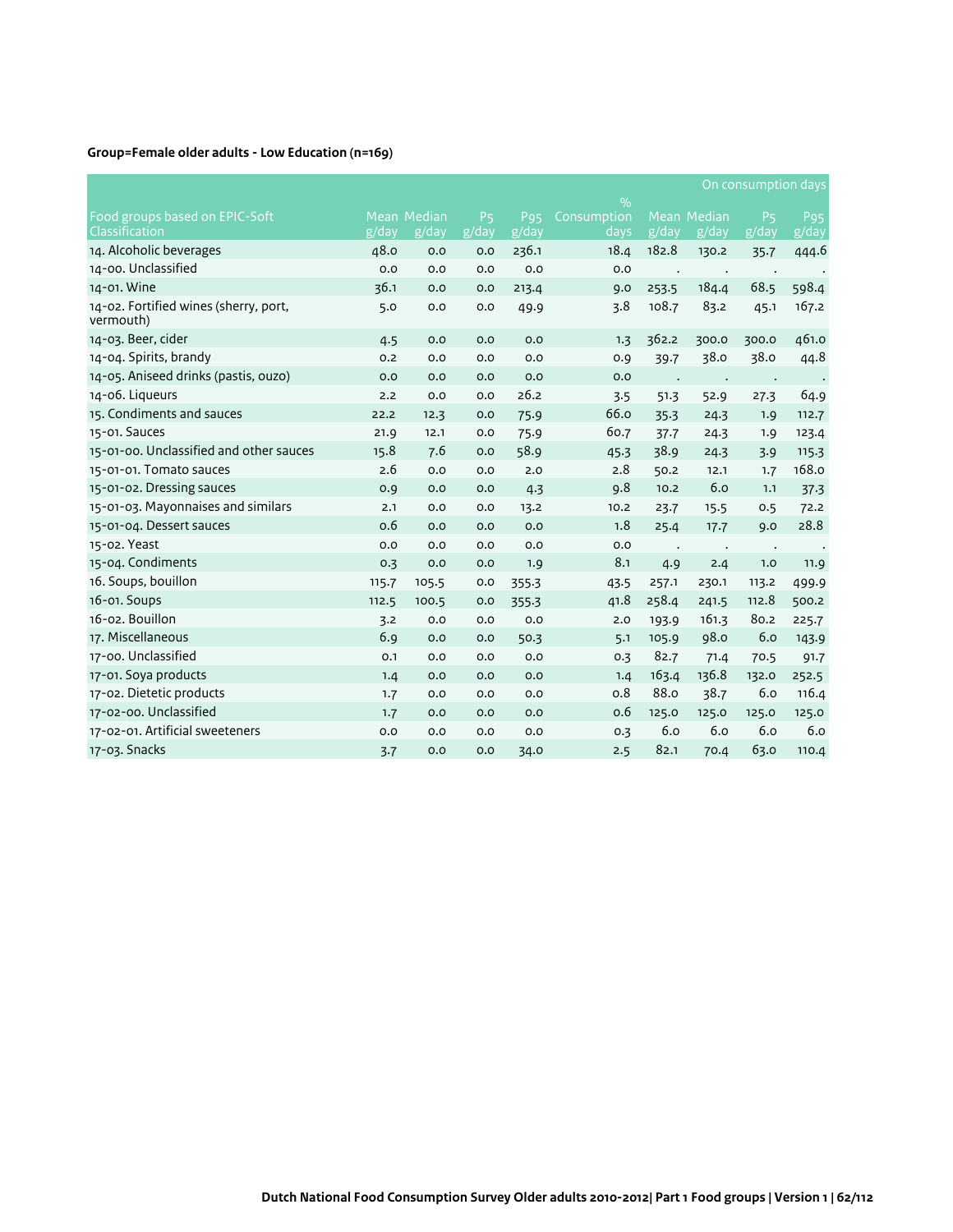# **Group=Female older adults - Moderate Education (n=121)**

|                                                       |       |                    |                      |                 |               |       |             | On consumption days           |                 |
|-------------------------------------------------------|-------|--------------------|----------------------|-----------------|---------------|-------|-------------|-------------------------------|-----------------|
|                                                       |       |                    |                      |                 | $\frac{9}{0}$ |       |             |                               |                 |
| Food groups based on EPIC-Soft                        |       | <b>Mean Median</b> | <b>P<sub>5</sub></b> | P <sub>95</sub> | Consumption   |       | Mean Median | P <sub>5</sub>                | P <sub>95</sub> |
| Classification                                        | g/day | g/day              | $\sqrt{g/day}$       | g/day           | days          | g/day | g/day       | $\overline{g}/\overline{day}$ | g/day           |
| 01. Potatoes and other tubers                         | 82.6  | 68.6               | 0.0                  | 184.4           | 71.2          | 118.6 | 112.0       | 33.6                          | 212.9           |
| 01-01. Potatoes                                       | 82.6  | 68.6               | 0.0                  | 184.4           | 71.2          | 118.6 | 112.0       | 33.6                          | 212.9           |
| 01-02. Other tubers                                   | 0.0   | 0.0                | 0.0                  | 0.0             | 0.0           |       |             |                               |                 |
| o2. Vegetables                                        | 141.4 | 125.3              | 10.2                 | 317.0           | 89.8          | 171.4 | 168.1       | 20.8                          | 327.5           |
| 02-01. Leafy vegetables (except cabbages)             | 25.8  | 0.0                | 0.0                  | 106.4           | 30.6          | 83.6  | 72.9        | 8.9                           | 181.4           |
| 02-02. Fruiting vegetables                            | 32.5  | 15.9               | 0.0                  | 99.2            | 46.8          | 90.7  | 65.0        | 6.1                           | 212.4           |
| 02-03. Root vegetables                                | 16.0  | 0.0                | 0.0                  | 89.9            | 18.0          | 98.6  | 93.9        | 1.6                           | 196.1           |
| 02-04. Cabbages                                       | 41.5  | 33.8               | 0.0                  | 119.6           | 29.0          | 140.0 | 143.0       | 3.6                           | 246.5           |
| 02-05. Mushrooms                                      | 3.2   | 0.0                | 0.0                  | 14.9            | 4.3           | 48.3  | 30.8        | 19.7                          | 81.9            |
| o2-o6. Grain and pod vegetables                       | 5.8   | 0.0                | 0.0                  | 42.8            | 6.9           | 111.7 | 68.4        | 0.9                           | 232.8           |
| 02-07. Onion, garlic                                  | 10.0  | 0.0                | 0.0                  | 55.2            | 34.1          | 34.3  | 17.3        | 1.7                           | 134.8           |
| 02-08. Stalk vegetables, sprouts                      | 1.0   | 0.0                | 0.0                  | 0.4             | 4.1           | 42.4  | 28.1        | 0.3                           | 107.1           |
| o2-o9. Mixed salad, mixed vegetables                  | 5.7   | 0.0                | 0.0                  | 57.2            | 4.9           | 89.2  | 88.4        | 9.7                           | 139.4           |
| 03. Legumes                                           | 5.1   | 0.0                | 0.0                  | 46.1            | 2.5           | 105.4 | 91.1        | 23.3                          | 220.4           |
| 03-01. Legumes                                        | 5.1   | 0.0                | 0.0                  | 46.1            | 2.5           | 105.4 | 91.1        | 23.3                          | 220.4           |
| 04. Fruits, nuts and olives                           | 140.7 | 141.6              | 0.7                  | 351.6           | 85.3          | 187.1 | 165.5       | 23.3                          | 414.3           |
| 04-01. Fruits                                         | 136.4 | 122.6              | 0.0                  | 351.6           | 80.5          | 190.1 | 167.7       | 32.5                          | 420.1           |
| 04-02. Nuts and seeds (+nut spread)                   | 3.7   | 0.0                | 0.0                  | 22.5            | 22.4          | 26.8  | 19.7        | 5.0                           | 75.7            |
| 04-03. Mixed fruits                                   | 0.3   | 0.0                | 0.0                  | 0.0             | 0.9           | 43.4  | 32.4        | 15.0                          | 60.8            |
| 04-04. Olives                                         | 0.4   | 0.0                | 0.0                  | O.O             | 2.0           | 15.2  | 18.4        | 1.3                           | 26.7            |
| 05. Dairy products                                    | 256.0 | 220.1              | 27.7                 | 602.5           | 97.5          | 292.7 | 286.8       | 29.1                          | 646.5           |
| 05-00. Unclassified                                   | 0.0   | 0.0                | 0.0                  | 0.0             | 0.0           |       | $\cdot$     |                               |                 |
| 05-01. Milk                                           | 112.3 | 45.6               | 0.0                  | 391.6           | 55.3          | 224.4 | 205.3       | 33.0                          | 586.0           |
| 05-02. Milk beverages                                 | 9.0   | 0.0                | 0.0                  | 82.7            | 6.5           | 200.1 | 190.0       | 130.0                         | 265.2           |
| 05-03. Yoghurt                                        | 57.2  | 0.0                | 0.0                  | 229.5           | 41.4          | 162.3 | 151.0       | 37.3                          | 292.5           |
| 05-04. Fromage blanc, petit suisse                    | 8.7   | 0.0                | 0.0                  | 55.2            | 11.2          | 127.9 | 104.7       | 2.1                           | 254.2           |
| 05-05. Cheese (including fresh cheeses)               | 36.7  | 29.7               | 0.0                  | 71.6            | 78.9          | 39.5  | 28.6        | 11.7                          | 85.7            |
| 05-06. Cream desserts, puddings (milk<br>based)       | 23.6  | 0.0                | 0.0                  | 110.0           | 15.8          | 173.7 | 165.7       | 49.0                          | 290.5           |
| 05-07. Dairy and non-dairy creams                     | 1.5   | 0.0                | 0.0                  | 7.7             | 10.2          | 13.7  | 8.0         | 3.0                           | 35.0            |
| 05-07-01. Dairy creams                                | 1.5   | 0.0                | 0.0                  | 7.7             | 10.2          | 13.7  | 8.0         | 3.0                           | 35.0            |
| 05-07-02. Non-dairy creams                            | 0.0   | 0.0                | 0.0                  | 0.0             | 0.0           |       |             |                               |                 |
| 05-08. Milk for coffee and creamers                   | 7.0   | 0.0                | 0.0                  | 29.9            | 39.1          | 17.3  | 14.7        | 4.2                           | 32.2            |
| o6. Cereals and cereal products                       | 134.9 | 134.7              | 68.4                 | 193.1           | 99.7          | 135.7 | 123.9       | 56.3                          | 219.9           |
| 06-01. Flour, flakes, starches, semolina              | 0.6   | 0.0                | 0.0                  | 3.1             | 9.0           | 8.7   | 5.2         | 0.4                           | 28.9            |
| 06-02. Pasta, rice, other grain                       | 14.3  | $_{\rm 0.0}$       | 0.0                  | 67.9            | 15.5          | 110.4 | 83.9        | 14.9                          | 270.9           |
| 06-03. Bread, crisp bread, rusks                      | 113.7 | 115.6              | 51.1                 | 159.9           | 97.8          | 111.9 | 104.7       | 39.1                          | 186.1           |
| 06-03-01. Bread                                       | 107.3 | 105.6              | 47.8                 | 157.5           | 96.1          | 107.1 | 103.3       | 37.8                          | 185.5           |
| 06-03-02. Crispbread, rusks                           | 6.4   | $_{\rm 0.0}$       | 0.0                  | 30.8            | 34.5          | 18.9  | 15.3        | 2.7                           | 43.6            |
| 06-04. Breakfast cereals                              | 2.9   | $_{\rm 0.0}$       | $_{\rm 0.0}$         | 19.7            | 11.2          | 26.1  | 19.9        | 5.0                           | 49.1            |
| 06-05. Salty biscuits, aperitif biscuits,<br>crackers | 3.0   | 0.0                | 0.0                  | 12.3            | 17.3          | 22.8  | 16.9        | 4.3                           | 52.2            |
| 06-06. Dough and pastry (puff, shortcrust,<br>pizza)  | 0.4   | $_{\rm 0.0}$       | $_{\rm 0.0}$         | 0.0             | 1.9           | 57.2  | 38.8        | 18.0                          | 77.0            |
| 07. Meat and meat products                            | 90.9  | 77.3               | 4.4                  | 177.2           | 81.1          | 93.2  | 78.5        | 10.5                          | 201.8           |
| 07-01.Fresh meat                                      | 52.0  | 33.7               | 0.0                  | 153.5           | 45.9          | 90.6  | 78.2        | 20.5                          | 191.1           |
| 07-01-00. Unclassified                                | 0.6   | 0.0                | 0.0                  | $_{0.0}$        | 3.5           | 32.4  | 31.8        | 7.0                           | 66.7            |
| 07-01-01. Beef                                        | 42.5  | 10.9               | 0.0                  | 140.6           | 30.0          | 104.4 | 104.7       | 26.8                          | 195.6           |
| 07-01-02. Veal                                        | 0.3   | 0.0                | 0.0                  | 0.0             | 0.6           | 73.0  | 74.1        | 55.0                          | 76.7            |
| 07-01-03. Pork                                        | 8.5   | $_{\rm 0.0}$       | 0.0                  | 52.1            | 12.6          | 67.1  | 70.5        | 7.7                           | 109.4           |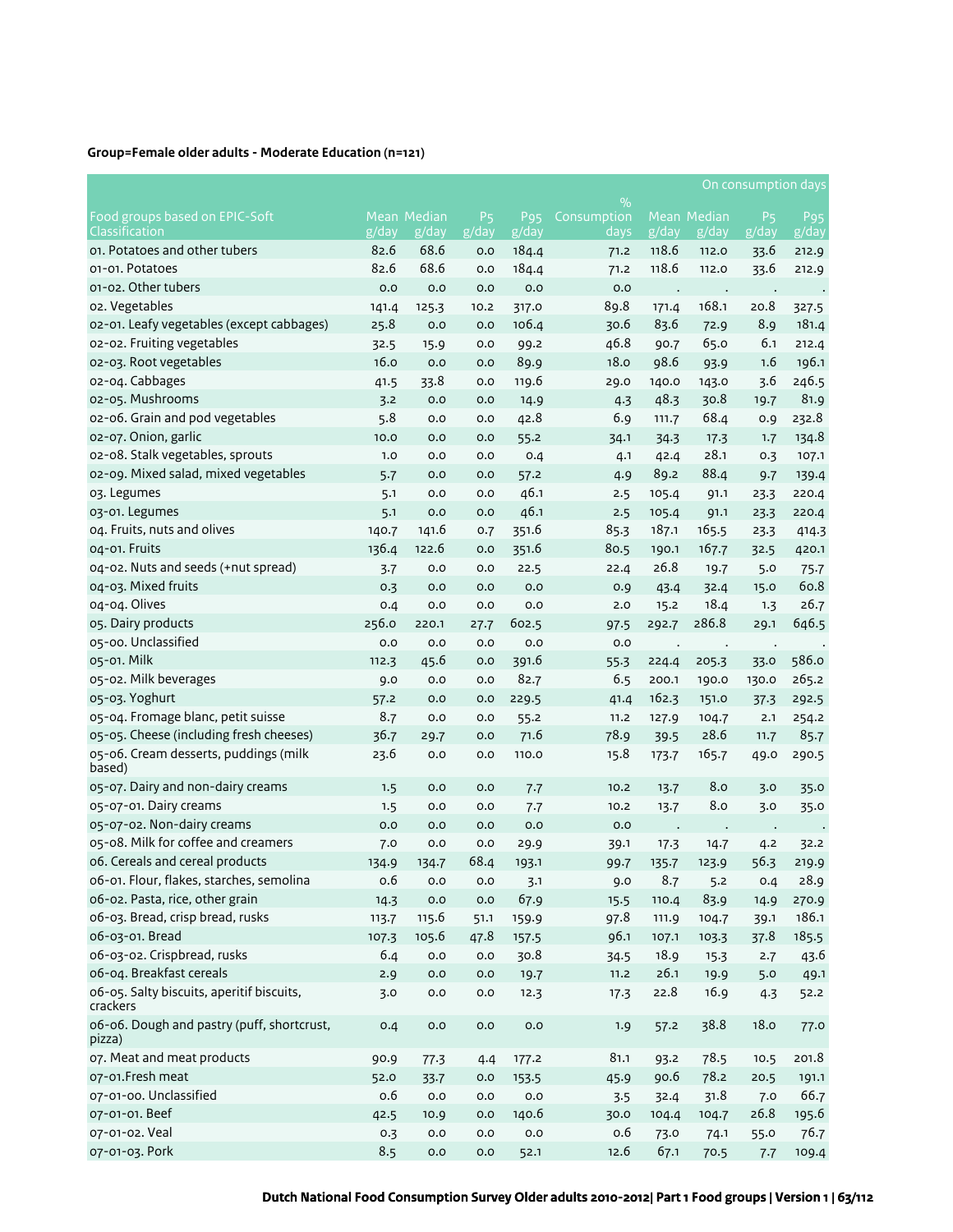# **Group=Female older adults - Moderate Education (n=121)**

|                                                                   |       |                 |                      |                        |             |                       |             |                | On consumption days |
|-------------------------------------------------------------------|-------|-----------------|----------------------|------------------------|-------------|-----------------------|-------------|----------------|---------------------|
|                                                                   |       |                 |                      |                        | $\%$        |                       |             |                |                     |
| Food groups based on EPIC-Soft                                    |       | Mean Median     | <b>P<sub>5</sub></b> | P <sub>95</sub>        | Consumption |                       | Mean Median | P <sub>5</sub> | P <sub>95</sub>     |
| Classification                                                    | g/day | g/day           | $\overline{g}/day$   | g/day                  | days        | g/day                 | g/day       | g/day          | g/day               |
| 07-01-04. Mutton/Lamb<br>07-02. Poultry                           | 0.1   | 0.0             | 0.0                  | 0.0                    | 0.3         | 70.0                  | 70.0        | 70.0           | 70.0                |
|                                                                   | 14.4  | 0.0             | 0.0                  | 74.6                   | 10.4        | 115.4                 | 75.8        | 3.9            | 313.8               |
| 07-02-00. Unclassified and other poultry                          | 0.0   | 0.0             | 0.0                  | 0.0                    | 0.0         | $\cdot$               |             | $\,$ .         |                     |
| 07-02-01. Chicken, hen                                            | 13.6  | 0.0             | 0.0                  | 74.6                   | 9.9         | 117.5                 | 78.0        | 3.9            | 315.3               |
| 07-02-02. Turkey, young turkey                                    | 0.0   | 0.0             | 0.0                  | 0.0                    | 0.0         | $\cdot$               | $\cdot$     | $\bullet$      |                     |
| 07-02-03. Duck                                                    | 0.8   | 0.0             | 0.0                  | 0.0                    | 0.5         | 76.0                  | 76.0        | 76.0           | 76.0                |
| 07-02-05. Rabbit (domestic)                                       | 0.0   | 0.0             | 0.0                  | 0.0                    | 0.0         |                       |             |                |                     |
| 07-03. Game                                                       | 0.0   | 0.0             | 0.0                  | 0.0                    | 0.0         |                       |             | $\bullet$      |                     |
| 07-04. Processed meat                                             | 24.3  | 10.1            | 0.0                  | 115.4                  | 48.7        | 44.8                  | 29.0        | 7.9            | 117.2               |
| 07-05. Offals                                                     | O.1   | 0.0             | 0.0                  | 0.0                    | 0.5         | 10.0                  | 10.0        | 10.0           | 10.0                |
| 08. Fish and shellfish                                            | 23.2  | 0.0             | 0.0                  | 100.6                  | 24.6        | 110.1                 | 96.6        | 10.3           | 200.7               |
| 08-01. Fish                                                       | 19.4  | 0.0             | 0.0                  | 100.2                  | 20.4        | 107.0                 | 87.4        | 10.0           | 200.3               |
| 08-02. Crustaceans, molluscs                                      | 0.2   | 0.0             | 0.0                  | 0.0                    | 1.0         | 26.3                  | 14.4        | 13.0           | 43.7                |
| 08-03. Fish products, fish in crumbs                              | 3.5   | 0.0             | 0.0                  | 10.6                   | 3.7         | 135.0                 | 110.0       | 78.0           | 183.9               |
| og. Eggs and egg products                                         | 10.2  | 0.0             | 0.0                  | 38.7                   | 28.2        | 37.8                  | 49.3        | 2.2            | 57.0                |
| 09-01. Egg                                                        | 10.2  | 0.0             | 0.0                  | 38.7                   | 28.2        | 37.8                  | 49.3        | 2.2            | 57.0                |
| 10. Fat                                                           | 24.4  | 25.3            | 9.0                  | 42.1                   | 98.4        | 23.7                  | 22.0        | $5-7$          | 49.2                |
| 10-00. Unclassified                                               | 1.4   | 0.0             | 0.0                  | 10.1                   | 12.6        | 9.6                   | 6.4         | 0.6            | 20.7                |
| 10-01. Vegetable oils                                             | 2.3   | 0.0             | 0.0                  | 11.2                   | 29.1        | 8.6                   | 6.1         | 0.8            | 21.2                |
| 10-02. Butter                                                     | 8.1   | 0.0             | 0.0                  | 26.8                   | 34.6        | 18.5                  | 16.2        | 3.0            | 38.4                |
| 10-03. Margarines                                                 | 12.5  | 11.0            | 0.0                  | 31.0                   | 79.7        | 16.3                  | 16.0        | 1.0            | 33.6                |
| 10-04. Deep frying fats                                           | 0.1   | 0.0             | 0.0                  | 0.0                    | 1.6         | 10.9                  | 9.5         | 3.6            | 16.5                |
| 10-06. Other animal fat                                           | 0.0   | 0.0             | 0.0                  | 0.0                    | 0.4         | 1.3                   | 1.3         | 1.3            | 1.3                 |
| 11. Sugar and confectionery                                       | 30.6  | 24.5            | 3.6                  | 82.6                   | 90.6        | 35.6                  | 28.2        | 5.5            | 87.8                |
| 11-00. Unclassified                                               | 0.1   | 0.0             | 0.0                  | 0.0                    | 1.9         | 5.3                   | 3.6         | 1.3            | 9.2                 |
| 11-01. Sugar, honey, jam                                          | 12.1  | 8.0             | 0.0                  | 39.0                   | 59.0        | 24.4                  | 20.0        | 2.5            | 52.3                |
| 11-02. Chocolate, candy bars, paste,<br>chocolate confetti/flocks | 7.8   | 6.8             | 0.0                  | 21.9                   | 50.7        | 14.7                  | 11.0        | 4.3            | 39.4                |
| 11-03. Confectionery non-chocolate                                | 2.9   | 1.3             | 0.0                  | 11.9                   | 27.7        | 9.6                   | 6.9         | 2.1            | 28.9                |
| 11-04. Syrup                                                      | 4.9   | 0.0             | 0.0                  | 45.1                   | 15.9        | 31.7                  | 19.0        | 8.3            | 75.1                |
| 11-05. Ice cream, water ice                                       | 3.3   | 0.0             | 0.0                  | 30.5                   | 5.7         | 54.7                  | 49.8        | 18.0           | 80.4                |
| 11-05-00. Unclassified                                            | 0.4   | 0.0             | 0.0                  | 0.0                    | 1.1         | 44.5                  | 37.0        | 32.0           | 48.7                |
| 11-05-01. Ice cream                                               | 2.3   | 0.0             | 0.0                  | 27.0                   | 4.1         | 58.0                  | 64.5        | 18.0           | 84.2                |
| 11-05-02. Sorbet                                                  | 0.6   | 0.0             | 0.0                  | 0.0                    | 0.5         | 50.0                  | 50.0        | 50.0           | 50.0                |
| 11-05-03. Water ice                                               | 0.0   | 0.0             | 0.0                  | 0.0                    | 0.0         |                       |             |                |                     |
| 12. Cakes                                                         | 43.3  | 32.5            | 5.5                  | 100.6                  | 87.6        | 47.5                  | 40.2        | 7.7            | 117.1               |
| 12-01. Cakes, pies, pastries, etc.                                | 23.0  | 15.3            | 0.0                  | 74.7                   | 48.5        | 45.8                  | 39.4        | 15.7           | 96.9                |
| 12-02. Dry cakes, biscuits                                        | 20.4  | 18.6            | 0.0                  | 36.1                   | 68.6        | 28.2                  | 21.6        | 7.1            | 59.3                |
| 13. Non-alcoholic beverages                                       |       | 1,647.9 1,493.7 | 873.4                | 2,578.<br>$\mathsf{o}$ |             | 100.0 1,580.0 1,437.4 |             |                | 783.7 2,773.5       |
| 13-00. Unclassified                                               | 5.4   | 0.0             | 0.0                  | 0.0                    | 3.6         | 175.5                 | 113.0       | 100.0          | 273.8               |
| 13-01. Fruit and vegetable containing drinks                      | 60.5  | 0.0             | 0.0                  | 258.3                  | 39.4        | 204.8                 | 159.8       | 53.2           | 532.2               |
| 13-02. Carbonated/soft/isotonic drinks,<br>diluted syrups         | 27.1  | 0.0             | 0.0                  | 142.4                  | 12.0        | 222.8                 | 200.5       | 76.4           | 457.9               |
| 13-03. Coffee, tea and herbal teas                                | 999.6 | 905.9           |                      | 181.6 2,087.3          | 99.4        | 941.4                 | 860.3       |                | 267.5 1,884.3       |
| 13-03-01. Coffee                                                  | 305.7 | 262.9           | 0.0                  | 817.9                  | 88.2        | 393.8                 | 338.5       | 85.5           | 854.2               |
| 13-03-02. Tea                                                     | 652.1 | 432.9           | 0.0                  | 2,006.<br>9            | 78.8        | 672.3                 | 500.2       |                | 153.8 1,958.3       |
| 13-03-03. Herbal tea                                              | 40.0  | 0.0             | 0.0                  | 276.6                  | 16.9        | 336.6                 | 228.6       | 15.3           | 927.6               |
| 13-03-04. Chicory, substitutes                                    | 1.7   | 0.0             | 0.0                  | 0.0                    | 1.3         | 166.3                 | 90.0        | 2.0            | 264.1               |
| 13-04. Waters                                                     | 555-3 | 418.7           |                      | 0.0 1,242.9            | 89.6        | 591.7                 | 476.7       |                | 97.7 1,301.8        |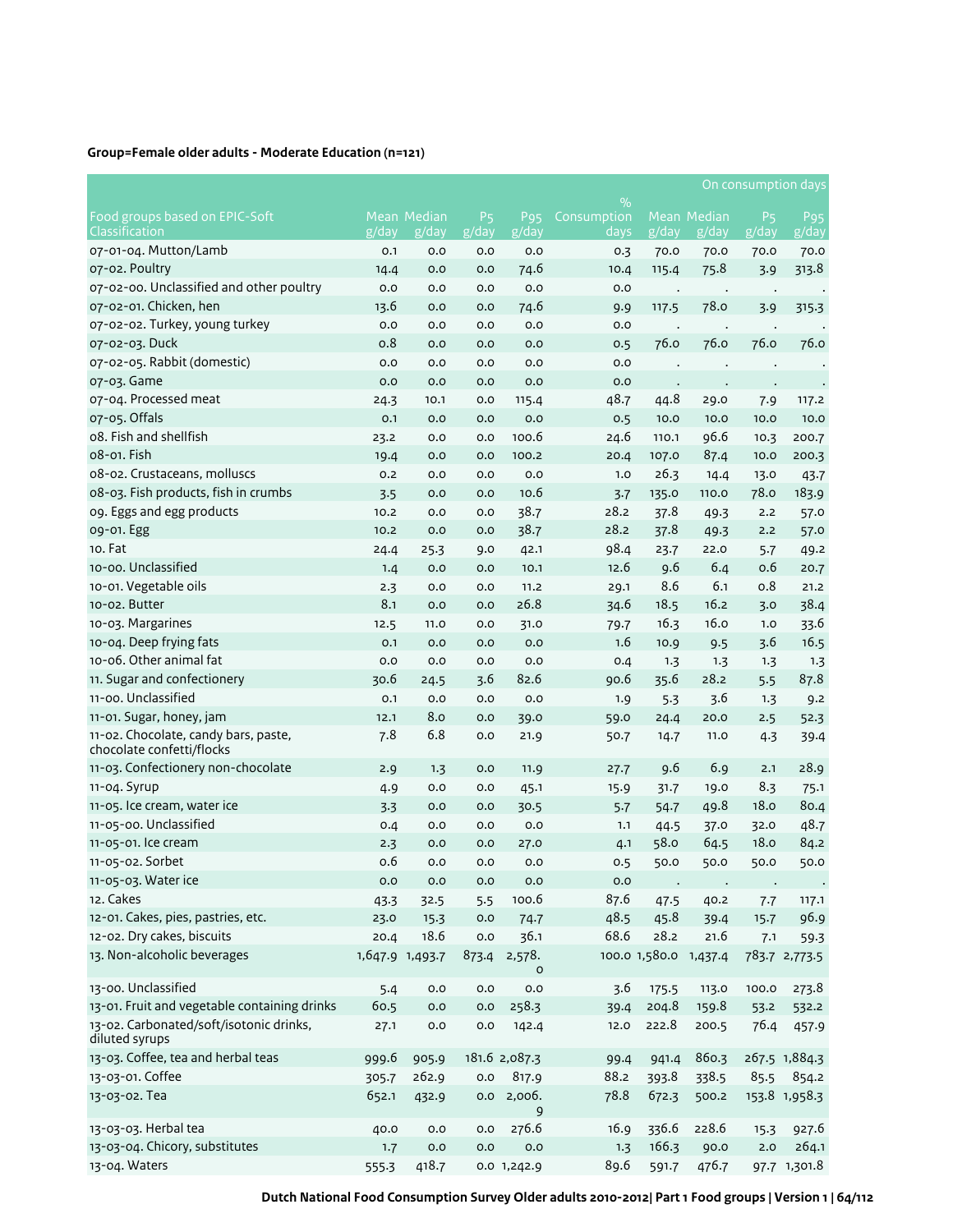# **Group=Female older adults - Moderate Education (n=121)**

|                                                    |                               |             |                |                 |                              |       |             | On consumption days |       |
|----------------------------------------------------|-------------------------------|-------------|----------------|-----------------|------------------------------|-------|-------------|---------------------|-------|
| Food groups based on EPIC-Soft                     |                               | Mean Median | P <sub>5</sub> | P <sub>95</sub> | $\frac{9}{6}$<br>Consumption |       | Mean Median | P <sub>5</sub>      | P95   |
| Classification                                     | $\overline{g}/\overline{day}$ | g/day       | g/day          | g/day           | days                         | g/day | g/day       | g/day               | g/day |
| 14. Alcoholic beverages                            | 69.8                          | 9.4         | 0.0            | 267.6           | 42.8                         | 158.4 | 125.6       | 15.2                | 376.5 |
| 14-00. Unclassified                                | 0.0                           | 0.0         | 0.0            | 0.0             | 0.0                          |       |             |                     |       |
| 14-01. Wine                                        | 42.5                          | 0.0         | 0.0            | 230.1           | 29.2                         | 160.8 | 126.7       | 47.2                | 373.1 |
| 14-02. Fortified wines (sherry, port,<br>vermouth) | 8.2                           | 0.0         | 0.0            | 66.2            | 7.7                          | 113.6 | 108.3       | 35.1                | 243.5 |
| 14-03. Beer, cider                                 | 13.6                          | 0.0         | 0.0            | O.O             | 1.1                          | 550.0 | 500.0       | 500.0               | 590.0 |
| 14-04. Spirits, brandy                             | 4.7                           | 0.0         | 0.0            | 14.0            | 8.6                          | 40.8  | 27.5        | 18.9                | 85.6  |
| 14-05. Aniseed drinks (pastis, ouzo)               | 0.0                           | 0.0         | 0.0            | 0.0             | 0.0                          |       |             |                     |       |
| 14-06. Liqueurs                                    | 0.8                           | 0.0         | 0.0            | 0.0             | 2.8                          | 83.1  | 72.8        | 5.3                 | 169.7 |
| 15. Condiments and sauces                          | 25.3                          | 18.4        | 0.0            | 54.5            | 65.2                         | 37.4  | 25.0        | 2.9                 | 104.2 |
| 15-01. Sauces                                      | 24.9                          | 17.6        | 0.0            | 54.5            | 62.8                         | 38.0  | 25.0        | 3.8                 | 106.7 |
| 15-01-00. Unclassified and other sauces            | 12.8                          | 3.4         | 0.0            | 48.3            | 47.8                         | 33.5  | 24.3        | 1.9                 | 88.0  |
| 15-01-01. Tomato sauces                            | 0.7                           | 0.0         | 0.0            | 0.0             | 3.6                          | 27.9  | 13.2        | 2.3                 | 62.2  |
| 15-01-02. Dressing sauces                          | 0.9                           | 0.0         | 0.0            | 5.8             | 9.6                          | 9.1   | 8.5         | 2.1                 | 18.4  |
| 15-01-03. Mayonnaises and similars                 | 10.4                          | 0.0         | 0.0            | 49.9            | 12.2                         | 49.1  | 26.5        | 1.9                 | 104.0 |
| 15-01-04. Dessert sauces                           | 0.0                           | 0.0         | 0.0            | 0.0             | 0.0                          |       |             |                     |       |
| 15-02. Yeast                                       | 0.0                           | 0.0         | 0.0            | 0.0             | 0.6                          | 10.0  | 10.0        | 10.0                | 10.0  |
| 15-04. Condiments                                  | 0.4                           | 0.0         | 0.0            | 2.9             | 8.7                          | 5.0   | 4.0         | 0.2                 | 11.9  |
| 16. Soups, bouillon                                | 58.9                          | 0.0         | 0.0            | 242.5           | 22.3                         | 246.5 | 235.5       | 63.6                | 380.4 |
| 16-01. Soups                                       | 51.8                          | 0.0         | 0.0            | 222.8           | 18.0                         | 264.8 | 258.4       | 116.4               | 380.3 |
| 16-o2. Bouillon                                    | 7.1                           | 0.0         | 0.0            | 94.3            | 4.3                          | 169.4 | 164.3       | 34.0                | 237.2 |
| 17. Miscellaneous                                  | 14.5                          | 0.0         | 0.0            | 75.9            | 10.2                         | 170.8 | 133.1       | 2.0                 | 397.9 |
| 17-00. Unclassified                                | 0.4                           | 0.0         | 0.0            | 0.0             | 0.5                          | 84.6  | 84.6        | 84.6                | 84.6  |
| 17-01. Soya products                               | 10.0                          | 0.0         | 0.0            | 34.1            | 5.7                          | 213.4 | 205.4       | 32.0                | 399.0 |
| 17-02. Dietetic products                           | 2.8                           | 0.0         | 0.0            | O.O             | 1.4                          | 170.0 | 48.1        | 2.0                 | 349.5 |
| 17-02-00. Unclassified                             | 2.8                           | 0.0         | 0.0            | O.O             | 0.8                          | 292.2 | 257.5       | 257.5               | 370.8 |
| 17-02-01. Artificial sweeteners                    | 0.0                           | 0.0         | 0.0            | O.O             | 0.6                          | 2.0   | 2.0         | 2.0                 | 2.0   |
| 17-03. Snacks                                      | 1.4                           | 0.0         | 0.0            | 0.0             | 2.7                          | 96.3  | 69.8        | 60.0                | 145.7 |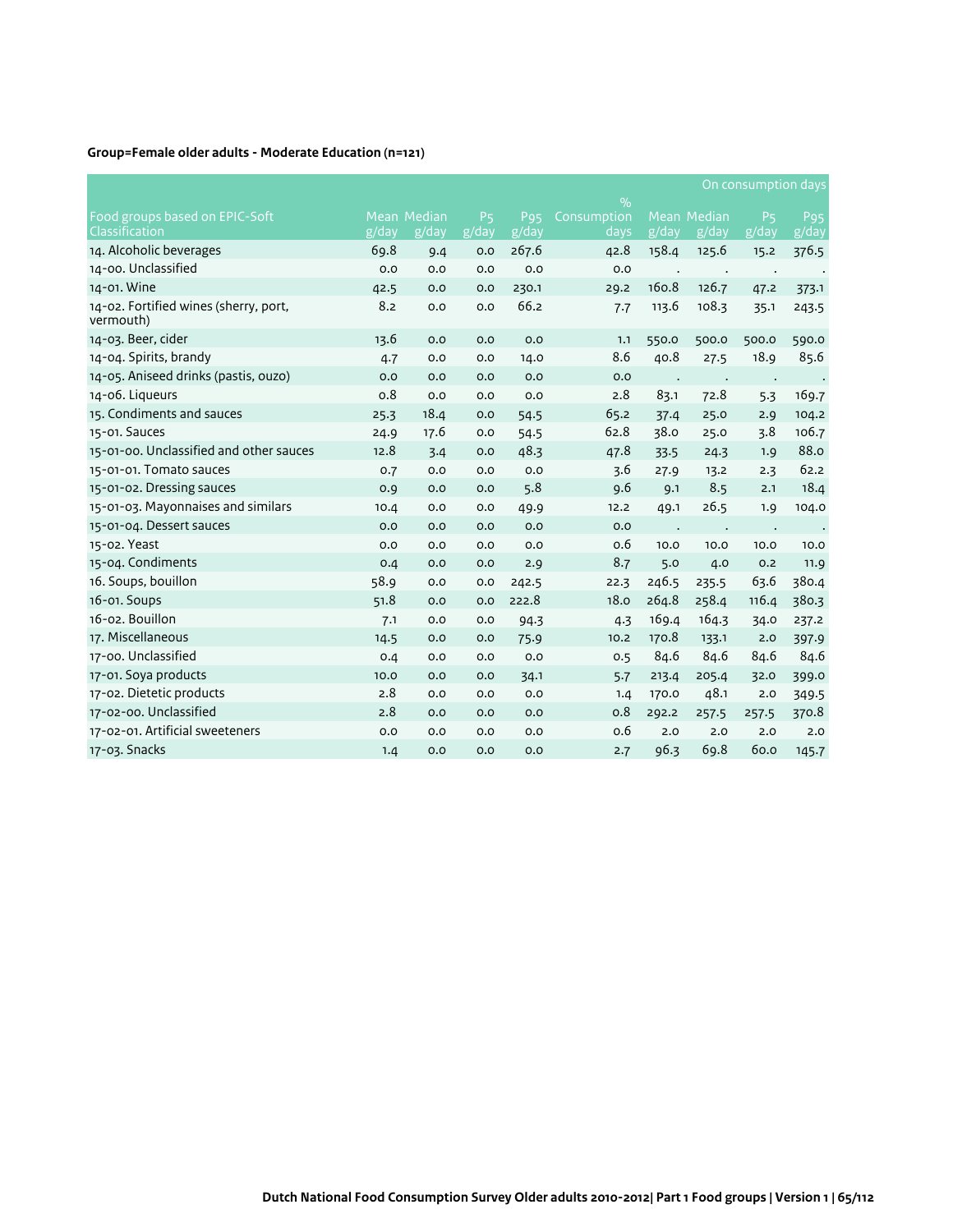# **Group=Female older adults - High Education (n=70)**

|                                                       |       |                             |                                               |                          |                     |       |                      | On consumption days                             |                          |
|-------------------------------------------------------|-------|-----------------------------|-----------------------------------------------|--------------------------|---------------------|-------|----------------------|-------------------------------------------------|--------------------------|
|                                                       |       |                             |                                               |                          | $\frac{9}{0}$       |       |                      |                                                 |                          |
| Food groups based on EPIC-Soft<br>Classification      | g/day | <b>Mean Median</b><br>g/day | <b>P<sub>5</sub></b><br>$\sqrt{g}/\sqrt{day}$ | P <sub>95</sub><br>g/day | Consumption<br>days | g/day | Mean Median<br>g/day | P <sub>5</sub><br>$\overline{g}/\overline{day}$ | P <sub>95</sub><br>g/day |
| 01. Potatoes and other tubers                         | 65.8  | 52.3                        | 0.0                                           | 152.8                    | 58.4                | 112.2 | 104.0                | 50.0                                            | 199.6                    |
| 01-01. Potatoes                                       | 65.5  | 52.2                        | 0.0                                           | 152.8                    | 57.8                | 112.1 | 103.9                | 49.1                                            |                          |
| 01-02. Other tubers                                   | 0.3   | 0.0                         | 0.0                                           | 0.0                      | 0.7                 | 120.0 | 120.0                | 120.0                                           | 199.9<br>120.0           |
| o2. Vegetables                                        | 156.7 | 153.0                       | 63.5                                          | 260.1                    | 91.4                | 159.5 | 160.6                | 39.0                                            | 295.7                    |
| 02-01. Leafy vegetables (except cabbages)             | 29.9  | 0.0                         | 0.0                                           | 121.4                    | 31.9                | 82.6  | 59.4                 | 17.0                                            | 241.2                    |
| 02-02. Fruiting vegetables                            | 50.7  | 32.1                        | 0.0                                           | 164.3                    | 51.9                | 86.6  | 66.5                 | 9.5                                             | 227.7                    |
| 02-03. Root vegetables                                | 14.4  | 0.0                         | 0.0                                           | 84.1                     | 15.4                | 92.3  | 80.5                 | 3.0                                             | 204.0                    |
| 02-04. Cabbages                                       | 35.4  | 0.0                         | 0.0                                           | 116.9                    | 23.7                | 131.8 | 169.0                | 1.7                                             |                          |
| 02-05. Mushrooms                                      | 1.5   | 0.0                         | 0.0                                           | 12.5                     | 9.1                 | 28.5  | 26.5                 | 8.8                                             | 235.9<br>55.4            |
| o2-o6. Grain and pod vegetables                       | 2.2   | 0.0                         | 0.0                                           | 0.7                      | 3.6                 | 59.7  | 18.0                 | 1.6                                             | 140.8                    |
| 02-07. Onion, garlic                                  | 11.4  | O.1                         | 0.0                                           | 54.5                     | 32.7                | 41.3  | 29.3                 | 1.7                                             | 127.2                    |
| 02-08. Stalk vegetables, sprouts                      | 2.5   | 0.0                         | 0.0                                           | 7.8                      | 5.9                 | 39.7  | 15.5                 | 2.0                                             | 150.9                    |
| o2-o9. Mixed salad, mixed vegetables                  | 8.7   | 0.0                         | 0.0                                           | 73.2                     | 11.3                | 75.9  | 46.8                 | 12.7                                            | 191.8                    |
| 03. Legumes                                           | 4.3   | 0.0                         | 0.0                                           | 46.9                     | 6.0                 | 118.1 | 110.6                | 27.3                                            | 199.2                    |
| 03-01. Legumes                                        | 4.3   | 0.0                         | 0.0                                           | 46.9                     | 6.0                 | 118.1 | 110.6                | 27.3                                            | 199.2                    |
| 04. Fruits, nuts and olives                           | 194.4 | 171.9                       | 26.1                                          | 374.9                    | 91.7                | 225.0 | 199.3                | 42.9                                            |                          |
| 04-01. Fruits                                         | 184.6 | 159.0                       | 13.7                                          | 368.3                    | 86.9                | 222.8 | 192.5                | 52.0                                            | 473.3<br>456.6           |
| 04-02. Nuts and seeds (+nut spread)                   | 6.1   | 0.0                         | 0.0                                           | 35.5                     | 25.5                | 29.2  | 21.8                 |                                                 | 63.5                     |
| 04-03. Mixed fruits                                   | 1.8   | 0.0                         | 0.0                                           | 0.0                      | 3.2                 | 129.7 | 83.3                 | 4.0<br>30.0                                     | 186.8                    |
| 04-04. Olives                                         | 1.8   | 0.0                         | 0.0                                           | 12.8                     | 4.2                 | 22.1  | 13.5                 | 5.6                                             | 57.3                     |
| 05. Dairy products                                    | 375.2 |                             | 62.8                                          | 734.4                    | 98.9                | 359.0 | 335.9                | 23.1                                            | 811.6                    |
| 05-00. Unclassified                                   | 0.0   | 353.4<br>0.0                | 0.0                                           | 0.0                      | 0.0                 |       |                      |                                                 |                          |
| 05-01. Milk                                           | 164.6 | 154.6                       | 0.0                                           | 516.3                    | 58.4                | 270.8 | $\cdot$<br>217.8     | 42.5                                            | 628.3                    |
| 05-02. Milk beverages                                 | 22.7  | 0.0                         | 0.0                                           | 188.5                    |                     | 284.1 | 286.4                | 103.0                                           | 417.4                    |
| 05-03. Yoghurt                                        | 103.8 | 62.5                        | 0.0                                           | 273.7                    | 4.5<br>48.5         | 198.4 | 170.3                | 54.5                                            | 504.1                    |
| 05-04. Fromage blanc, petit suisse                    | 12.0  | 0.0                         | 0.0                                           | 73.7                     | 16.8                | 109.8 | 102.8                | 25.1                                            | 186.7                    |
| 05-05. Cheese (including fresh cheeses)               | 39.9  | 24.7                        | 8.3                                           | 96.1                     | 87.1                | 46.9  | 28.8                 | 11.6                                            | 138.5                    |
| 05-06. Cream desserts, puddings (milk                 | 22.2  | 0.0                         | 0.0                                           | 118.6                    | 12.1                | 144.4 | 111.9                | 46.7                                            | 254.0                    |
| based)                                                |       |                             |                                               |                          |                     |       |                      |                                                 |                          |
| 05-07. Dairy and non-dairy creams                     | 1.6   | 0.0                         | 0.0                                           | 8.2                      | 8.6                 | 23.0  | 11.2                 | 3.0                                             | 74.8                     |
| 05-07-01. Dairy creams                                | 1.6   | 0.0                         | 0.0                                           | 8.2                      | 8.6                 | 23.0  | 11.2                 | 3.0                                             | 74.8                     |
| 05-07-02. Non-dairy creams                            | 0.0   | 0.0                         | 0.0                                           | 0.0                      | 0.0                 |       |                      |                                                 |                          |
| 05-08. Milk for coffee and creamers                   | 8.4   | 0.0                         | 0.0                                           | 28.2                     | 41.5                | 22.2  | 14.5                 | 5.3                                             | 69.6                     |
| o6. Cereals and cereal products                       | 139.6 | 135.8                       | 55.9                                          | 265.1                    | 98.3                | 145.3 | 129.9                | 68.8                                            | 252.0                    |
| 06-01. Flour, flakes, starches, semolina              | 0.4   | $_{\rm 0.0}$                | 0.0                                           | 1.2                      | 10.9                | 8.7   | 4.0                  | 1.5                                             | 27.2                     |
| 06-02. Pasta, rice, other grain                       | 22.1  | 0.0                         | 0.0                                           | 75.2                     | 28.8                | 76.8  | 60.2                 | 6.3                                             | 164.4                    |
| 06-03. Bread, crisp bread, rusks                      | 106.0 | 97.4                        | 54.2                                          | 193.9                    | 98.3                | 109.3 | 103.6                | 53.0                                            | 196.1                    |
| 06-03-01. Bread                                       | 100.1 | 95.2                        | 43.9                                          | 193.0                    | 96.5                | 104.6 | 87.6                 | 52.5                                            | 189.5                    |
| 06-03-02. Crispbread, rusks                           | 5.9   | 0.7                         | 0.0                                           | 24.2                     | 36.1                | 17.9  | 12.9                 | 4.1                                             | 36.8                     |
| 06-04. Breakfast cereals                              | 5.0   | $_{\rm 0.0}$                | 0.0                                           | 21.2                     | 24.5                | 23.9  | 19.9                 | 4.3                                             | 43.7                     |
| 06-05. Salty biscuits, aperitif biscuits,<br>crackers | 3.7   | $_{\rm 0.0}$                | 0.0                                           | 12.5                     | 23.2                | 16.7  | 14.9                 | 2.7                                             | 25.5                     |
| 06-06. Dough and pastry (puff, shortcrust,<br>pizza)  | 2.4   | $_{\rm 0.0}$                | 0.0                                           | 18.1                     | 4.0                 | 65.9  | 44.9                 | 26.9                                            | 97.0                     |
| 07. Meat and meat products                            | 66.2  | 56.5                        | 0.0                                           | 143.4                    | 77.6                | 82.4  | 73.4                 | 10.4                                            | 175.5                    |
| 07-01.Fresh meat                                      | 33.3  | 20.2                        | 0.0                                           | 124.0                    | 36.5                | 81.0  | 71.9                 | 24.7                                            | 172.9                    |
| 07-01-00. Unclassified                                | 7.9   | $_{\rm 0.0}$                | 0.0                                           | 43.8                     | 5.7                 | 75.8  | 52.8                 | 14.4                                            | 159.0                    |
| 07-01-01. Beef                                        | 12.7  | 0.0                         | 0.0                                           | 40.9                     | 22.7                | 70.1  | 69.6                 | 24.9                                            | 110.3                    |
| 07-01-02. Veal                                        | 0.0   | 0.0                         | 0.0                                           | $_{0.0}$                 | 0.0                 |       |                      |                                                 |                          |
| 07-01-03. Pork                                        | 10.8  | $_{\rm 0.0}$                | 0.0                                           | 68.0                     | 7.1                 | 102.8 | 80.6                 | 3.9                                             | 169.8                    |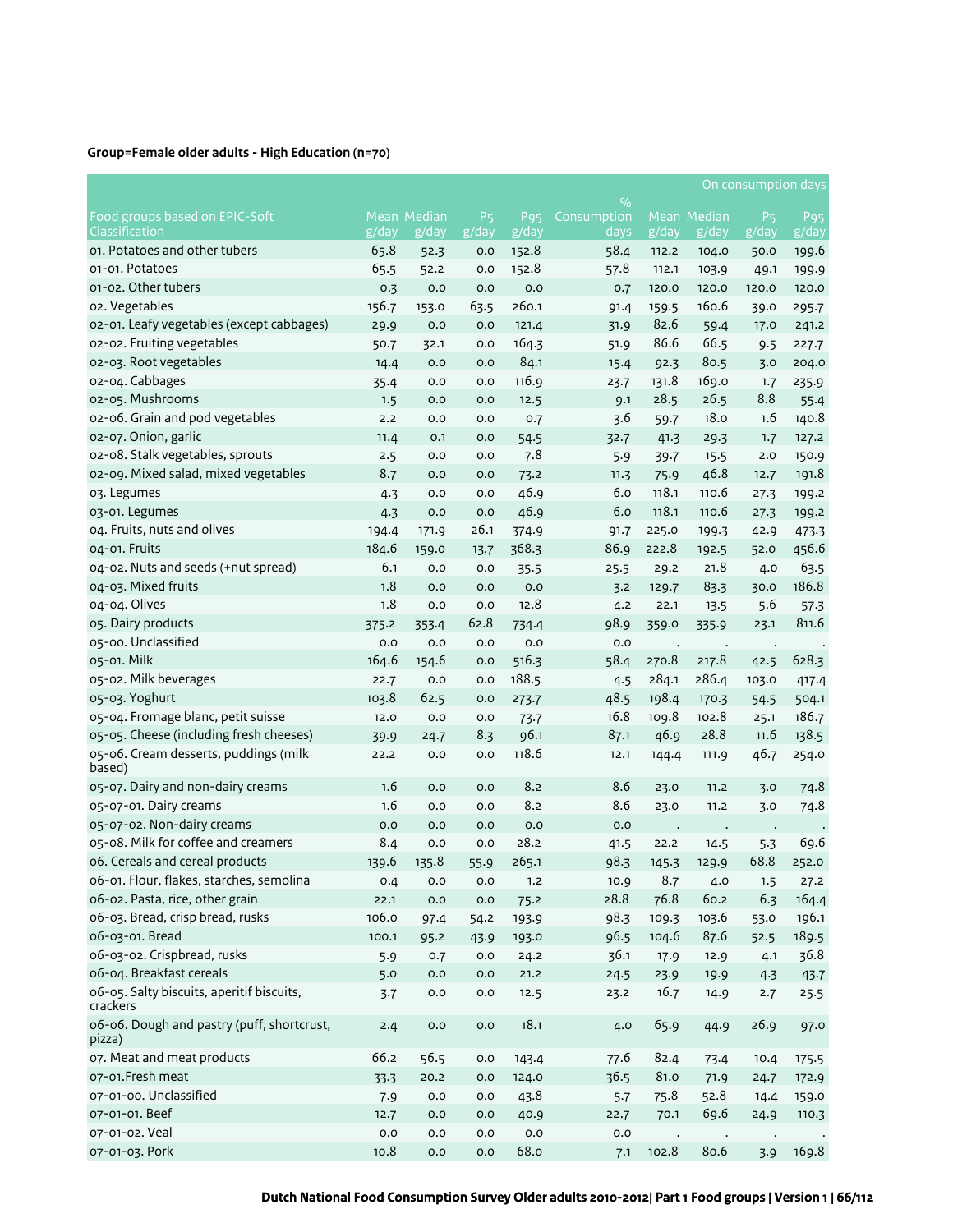# **Group=Female older adults - High Education (n=70)**

|                                                                   |                 |                      |                               |                          |                     |                       |                      |                                      | On consumption days      |
|-------------------------------------------------------------------|-----------------|----------------------|-------------------------------|--------------------------|---------------------|-----------------------|----------------------|--------------------------------------|--------------------------|
|                                                                   |                 |                      |                               |                          | $\%$                |                       |                      |                                      |                          |
| Food groups based on EPIC-Soft<br>Classification                  | g/day           | Mean Median<br>g/day | <b>P<sub>5</sub></b><br>g/day | P <sub>95</sub><br>g/day | Consumption<br>days | g/day                 | Mean Median<br>g/day | P <sub>5</sub><br>$\overline{g}/day$ | P <sub>95</sub><br>g/day |
| 07-01-04. Mutton/Lamb                                             | 2.0             | 0.0                  | 0.0                           | 0.0                      | 2.6                 | 80.5                  | 54.5                 | 31.1                                 | 106.3                    |
| 07-02. Poultry                                                    | 5.7             | 0.0                  | 0.0                           | 42.9                     | 11.2                | 62.8                  | 69.4                 | 10.6                                 | 100.9                    |
| 07-02-00. Unclassified and other poultry                          | 0.0             | 0.0                  | 0.0                           | 0.0                      | 0.0                 |                       | $\cdot$              | $\bullet$                            |                          |
| 07-02-01. Chicken, hen                                            | 4.3             | 0.0                  | 0.0                           | 36.3                     | 9.4                 | 55.4                  | 50.0                 | 10.6                                 | 92.8                     |
| 07-02-02. Turkey, young turkey                                    | 0.0             | 0.0                  | 0.0                           | 0.0                      | 0.0                 |                       |                      |                                      |                          |
| 07-02-03. Duck                                                    | 0.0             | 0.0                  | 0.0                           | 0.0                      | 0.0                 |                       |                      |                                      |                          |
| 07-02-05. Rabbit (domestic)                                       | 1.3             | 0.0                  | 0.0                           | 0.0                      | 1.8                 | 101.9                 | 101.9                | 101.9                                | 101.9                    |
| 07-03. Game                                                       | 0.5             | 0.0                  | 0.0                           | 0.0                      | 0.3                 | 264.0                 | 264.0                | 264.0                                | 264.0                    |
| 07-04. Processed meat                                             | 24.7            | 15.4                 | 0.0                           | 67.8                     | 55.1                | 43.4                  | 31.1                 | 9.4                                  | 124.1                    |
| 07-05. Offals                                                     | 2.1             | 0.0                  | 0.0                           | 0.0                      | 2.7                 | 101.9                 | 51.5                 | 6.8                                  | 117.7                    |
| 08. Fish and shellfish                                            | 30.1            | 0.0                  | 0.0                           | 115.4                    | 24.1                | 137.4                 | 133.3                | 36.4                                 | 243.8                    |
| 08-01. Fish                                                       | 24.8            | 0.0                  | 0.0                           | 113.4                    | 18.9                | 131.0                 | 133.4                | 22.3                                 | 254.8                    |
| 08-02. Crustaceans, molluscs                                      | 2.6             | 0.0                  | 0.0                           | 3.2                      | 4.6                 | 88.2                  | 63.0                 | 14.5                                 | 155.3                    |
| 08-03. Fish products, fish in crumbs                              | 2.6             | 0.0                  | 0.0                           | 31.5                     | 4.2                 | 102.0                 | 73.7                 | 60.0                                 | 141.5                    |
| og. Eggs and egg products                                         | 5.3             | 0.0                  | 0.0                           | 24.5                     | 16.5                | 43.5                  | 45.1                 | 7.1                                  | 87.8                     |
| 09-01. Egg                                                        | 5.3             | 0.0                  | 0.0                           | 24.5                     | 16.5                | 43.5                  | 45.1                 | 7.1                                  | 87.8                     |
| 10. Fat                                                           | 22.6            | 20.5                 | 4.1                           | 53.0                     | 96.7                | 24.7                  | 22.1                 | 6.2                                  | 53.0                     |
| 10-00. Unclassified                                               | 0.9             | 0.0                  | 0.0                           | 6.1                      | 12.1                | 7.3                   | 6.2                  | 0.7                                  | 14.3                     |
| 10-01. Vegetable oils                                             | 2.7             | 0.0                  | 0.0                           | 11.6                     | 32.0                | 10.8                  | 10.0                 | 1.0                                  | 32.8                     |
| 10-02. Butter                                                     | 6.0             | 2.8                  | 0.0                           | 23.1                     | 40.0                | 16.7                  | 11.2                 | 2.5                                  | 45.9                     |
| 10-03. Margarines                                                 | 13.0            | 11.3                 | 0.0                           | 31.5                     | 67.2                | 19.1                  | 16.7                 | 3.6                                  | 41.9                     |
| 10-04. Deep frying fats                                           | 0.0             | 0.0                  | 0.0                           | 0.0                      | 0.0                 |                       |                      |                                      |                          |
| 10-06. Other animal fat                                           | 0.0             | 0.0                  | 0.0                           | 0.0                      | 0.0                 | $\cdot$               | $\cdot$              | $\cdot$                              |                          |
| 11. Sugar and confectionery                                       | 28.7            | 18.5                 | 0.0                           | 75.4                     | 82.0                | 38.5                  | 26.6                 | 6.6                                  | 108.1                    |
| 11-00. Unclassified                                               | 0.5             | 0.0                  | 0.0                           | 0.5                      | 5.0                 | 19.0                  | 13.5                 | 5.0                                  | 34.8                     |
| 11-01. Sugar, honey, jam                                          | 9.7             | 7.8                  | 0.0                           | 33.1                     | 51.5                | 19.8                  | 17.0                 | 3.1                                  | 44.5                     |
| 11-02. Chocolate, candy bars, paste,<br>chocolate confetti/flocks | 7.0             | 1.4                  | 0.0                           | 22.5                     | 41.3                | 22.2                  | 16.8                 | 6.1                                  | 47.9                     |
| 11-03. Confectionery non-chocolate                                | 1.7             | 0.0                  | 0.0                           | 9.3                      | 17.0                | 10.9                  | 9.4                  | 0.5                                  | 23.5                     |
| 11-04. Syrup                                                      | 4.9             | 0.0                  | 0.0                           | 20.0                     | 24.9                | 21.8                  | 18.0                 | 3.0                                  | 53.5                     |
| 11-05. Ice cream, water ice                                       | 5.0             | 0.0                  | 0.0                           | 32.8                     | 5.7                 | 71.0                  | 64.6                 | 32.0                                 | 94.8                     |
| 11-05-00. Unclassified                                            | 0.0             | 0.0                  | 0.0                           | 0.0                      | 0.2                 | 50.0                  | 50.0                 | 50.0                                 | 50.0                     |
| 11-05-01. Ice cream                                               | 4.8             | 0.0                  | 0.0                           | 32.8                     | 5.0                 | 74.9                  | 65.0                 | 52.0                                 | 95.4                     |
| 11-05-02. Sorbet                                                  | 0.0             | 0.0                  | 0.0                           | 0.0                      | 0.3                 | 32.0                  | 32.0                 | 32.0                                 | 32.0                     |
| 11-05-03. Water ice                                               | O.1             | 0.0                  | 0.0                           | 0.0                      | 0.2                 | 50.0                  | 50.0                 | 50.0                                 | 50.0                     |
| 12. Cakes                                                         | 44.7            | 38.9                 | 0.0                           | 122.3                    | 78.4                | 54.3                  | 39.8                 | 14.2                                 | 138.8                    |
| 12-01. Cakes, pies, pastries, etc.                                | 25.3            | 9.6                  | 0.0                           | 84.7                     | 48.8                | 54.8                  | 37.1                 | 16.8                                 | 149.1                    |
| 12-02. Dry cakes, biscuits                                        | 19.4            | 12.1                 | 0.0                           | 55.1                     | 57.8                | 27.3                  | 19.5                 | 6.7                                  | 74.1                     |
| 13. Non-alcoholic beverages                                       | 1,420.6 1,476.5 |                      |                               | 507.0 2,241.3            |                     | 100.0 1,509.0 1,382.4 |                      | 792.9                                | 2,554.<br>8              |
| 13-00. Unclassified                                               | 0.4             | 0.0                  | 0.0                           | 0.0                      | 0.9                 | 150.0                 | 150.0                | 150.0                                | 150.0                    |
| 13-01. Fruit and vegetable containing drinks                      | 86.9            | 6.5                  | 0.0                           | 277.8                    | 48.5                | 194.8                 | 178.0                | 10.4                                 | 469.8                    |
| 13-02. Carbonated/soft/isotonic drinks,<br>diluted syrups         | 27.8            | 0.0                  | 0.0                           | 139.3                    | 9.2                 | 225.9                 | 149.8                | 63.8                                 | 427.5                    |
| 13-03. Coffee, tea and herbal teas                                | 804.1           | 711.0                |                               | 242.1 1,535.2            | 98.0                | 890.1                 | 840.0                |                                      | 301.5 1,643.1            |
| 13-03-01. Coffee                                                  | 379.1           | 389.7                | 0.0                           | 718.3                    | 83.6                | 442.3                 | 431.5                | 129.4                                | 731.8                    |
| 13-03-02. Tea                                                     | 273.0           | 119.5                | 0.0                           | 898.0                    | 62.6                | 565.4                 | 499.5                |                                      | 133.2 1,180.2            |
| 13-03-03. Herbal tea                                              | 151.1           | 0.0                  | 0.0                           | 663.0                    | 31.1                | 472.4                 | 454.0                | 96.5                                 | 955.6                    |
| 13-03-04. Chicory, substitutes                                    | 0.8             | 0.0                  | 0.0                           | $_{\rm 0.0}$             | 5.6                 | 34.0                  | 2.0                  | 2.0                                  | 124.2                    |
| 13-04. Waters                                                     | 501.4           | 510.1                | 0.0                           | 983.4                    | 90.7                | 573.4                 | 492.1                | 135.8                                | 1,112.5                  |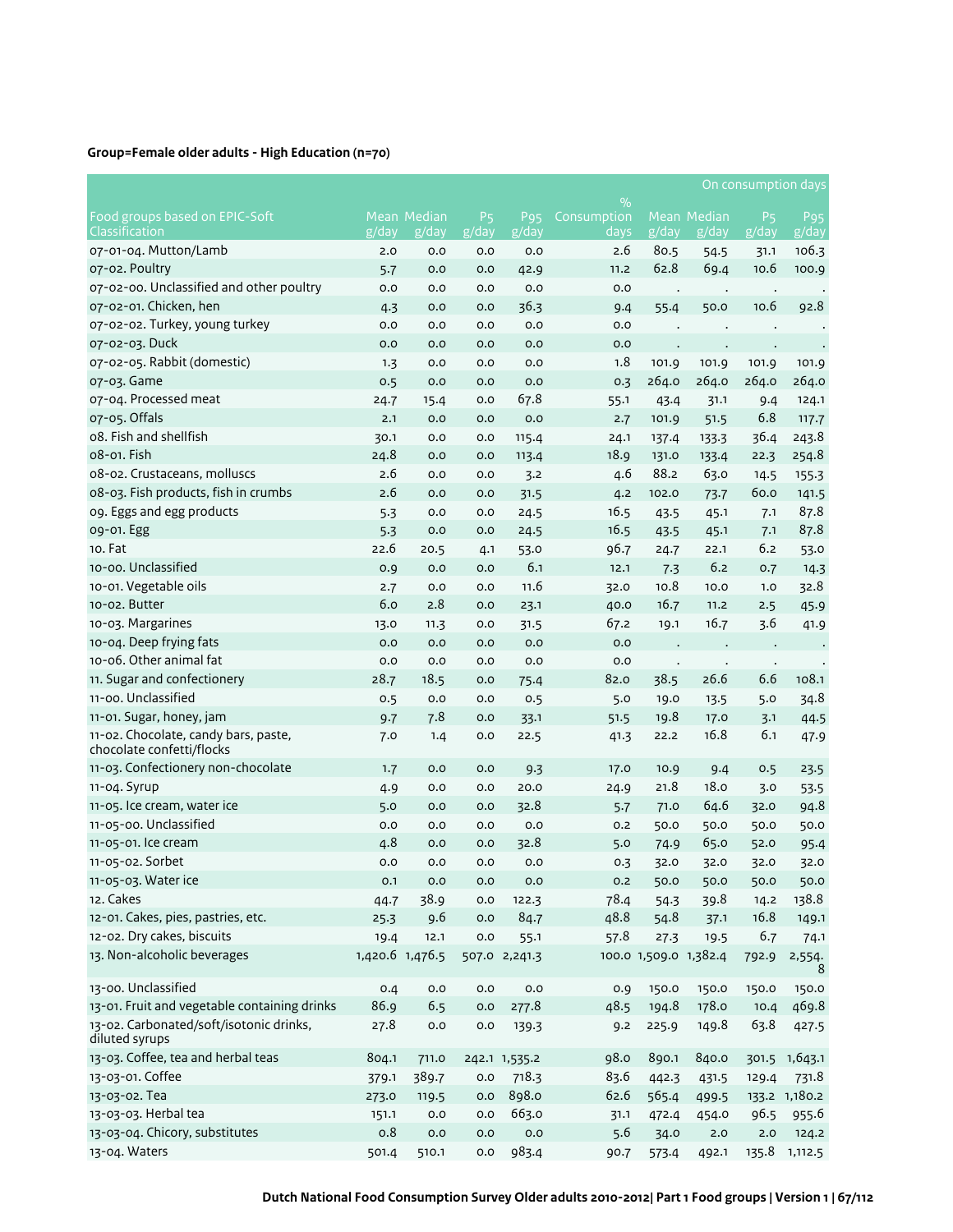# **Group=Female older adults - High Education (n=70)**

|                                                    |       |                      |                                                       |                                                  |                                      |       |                      | On consumption days                             |                                                  |
|----------------------------------------------------|-------|----------------------|-------------------------------------------------------|--------------------------------------------------|--------------------------------------|-------|----------------------|-------------------------------------------------|--------------------------------------------------|
| Food groups based on EPIC-Soft<br>Classification   | g/day | Mean Median<br>g/day | <b>P<sub>5</sub></b><br>$\overline{g}/\overline{day}$ | P <sub>95</sub><br>$\overline{g}/\overline{day}$ | $\frac{9}{6}$<br>Consumption<br>days | g/day | Mean Median<br>g/day | P <sub>5</sub><br>$\overline{g}/\overline{day}$ | P <sub>95</sub><br>$\overline{g}/\overline{day}$ |
| 14. Alcoholic beverages                            | 79.0  | 40.3                 | 0.0                                                   | 283.1                                            | 45.8                                 | 179.0 | 157.4                | 24.3                                            | 357.2                                            |
| 14-00. Unclassified                                | 0.0   | 0.0                  | 0.0                                                   | O.O                                              | O.O                                  |       |                      |                                                 |                                                  |
| 14-01. Wine                                        | 48.2  | 0.0                  | 0.0                                                   | 246.9                                            | 31.6                                 | 188.0 | 157.0                | 92.3                                            | 343.4                                            |
| 14-02. Fortified wines (sherry, port,<br>vermouth) | 19.3  | 0.0                  | 0.0                                                   | 125.5                                            | 14.6                                 | 111.1 | 81.7                 | 44.7                                            | 233.2                                            |
| 14-03. Beer, cider                                 | 8.5   | 0.0                  | 0.0                                                   | 5.2                                              | 2.5                                  | 158.5 | 29.1                 | 29.1                                            | 407.9                                            |
| 14-04. Spirits, brandy                             | 0.4   | 0.0                  | 0.0                                                   | 0.0                                              | 0.8                                  | 59.5  | 55.6                 | 54.2                                            | 66.4                                             |
| 14-05. Aniseed drinks (pastis, ouzo)               | 0.0   | 0.0                  | 0.0                                                   | O.O                                              | 0.0                                  |       |                      | $\bullet$                                       |                                                  |
| 14-06. Liqueurs                                    | 2.5   | 0.0                  | 0.0                                                   | 8.0                                              | 4.0                                  | 50.0  | 12.9                 | 2.2                                             | 118.9                                            |
| 15. Condiments and sauces                          | 17.6  | 11.2                 | 0.0                                                   | 58.1                                             | 53.4                                 | 29.3  | 22.8                 | 1.9                                             | 94.7                                             |
| 15-01. Sauces                                      | 16.9  | 6.7                  | 0.0                                                   | 58.1                                             | 46.6                                 | 31.8  | 23.3                 | 2.3                                             | 98.0                                             |
| 15-01-00. Unclassified and other sauces            | 7.6   | 0.0                  | 0.0                                                   | 40.9                                             | 24.8                                 | 29.6  | 23.3                 | 1.6                                             | 97.2                                             |
| 15-01-01. Tomato sauces                            | 1.8   | 0.0                  | 0.0                                                   | 2.8                                              | 8.5                                  | 19.7  | 3.9                  | 2.1                                             | 76.0                                             |
| 15-01-02. Dressing sauces                          | 1.0   | 0.0                  | 0.0                                                   | 5.8                                              | 11.8                                 | 11.6  | 10.0                 | 2.0                                             | 25.2                                             |
| 15-01-03. Mayonnaises and similars                 | 6.5   | 0.0                  | 0.0                                                   | 32.4                                             | 14.2                                 | 30.9  | 19.0                 | 1.9                                             | 84.9                                             |
| 15-01-04. Dessert sauces                           | 0.1   | 0.0                  | 0.0                                                   | O.O                                              | 0.3                                  | 30.0  | 30.0                 | 30.0                                            | 30.0                                             |
| 15-02. Yeast                                       | 0.0   | 0.0                  | 0.0                                                   | O.O                                              | 0.2                                  | 10.0  | 10.0                 | 10.0                                            | 10.0                                             |
| 15-04. Condiments                                  | 0.7   | 0.0                  | 0.0                                                   | 5.3                                              | 17.7                                 | 4.5   | 2.6                  | 0.4                                             | 11.7                                             |
| 16. Soups, bouillon                                | 45.9  | 0.0                  | 0.0                                                   | 189.8                                            | 28.1                                 | 212.5 | 218.5                | 4.0                                             | 375.0                                            |
| 16-01. Soups                                       | 34.5  | 0.0                  | 0.0                                                   | 160.7                                            | 17.0                                 | 247.0 | 243.6                | 12.7                                            | 385.2                                            |
| 16-02. Bouillon                                    | 11.3  | O.O                  | 0.0                                                   | 104.6                                            | 14.6                                 | 121.4 | 154.1                | 4.0                                             | 260.0                                            |
| 17. Miscellaneous                                  | 17.2  | 0.0                  | 0.0                                                   | 89.9                                             | 17.9                                 | 121.8 | 74.5                 | 52.0                                            | 248.7                                            |
| 17-00. Unclassified                                | 0.4   | 0.0                  | 0.0                                                   | O.O                                              | 1.1                                  | 52.7  | 32.2                 | 28.2                                            | 91.6                                             |
| 17-01. Soya products                               | 11.7  | 0.0                  | 0.0                                                   | 89.9                                             | 10.7                                 | 159.6 | 126.9                | 53.9                                            | 251.5                                            |
| 17-02. Dietetic products                           | 0.0   | 0.0                  | 0.0                                                   | 0.0                                              | 0.0                                  |       |                      |                                                 |                                                  |
| 17-02-00. Unclassified                             | 0.0   | 0.0                  | 0.0                                                   | 0.0                                              | 0.0                                  |       |                      |                                                 |                                                  |
| 17-02-01. Artificial sweeteners                    | 0.0   | 0.0                  | 0.0                                                   | O.O                                              | 0.0                                  |       |                      |                                                 |                                                  |
| 17-03. Snacks                                      | 5.1   | 0.0                  | 0.0                                                   | 32.8                                             | 6.1                                  | 67.8  | 64.9                 | 63.0                                            | 69.5                                             |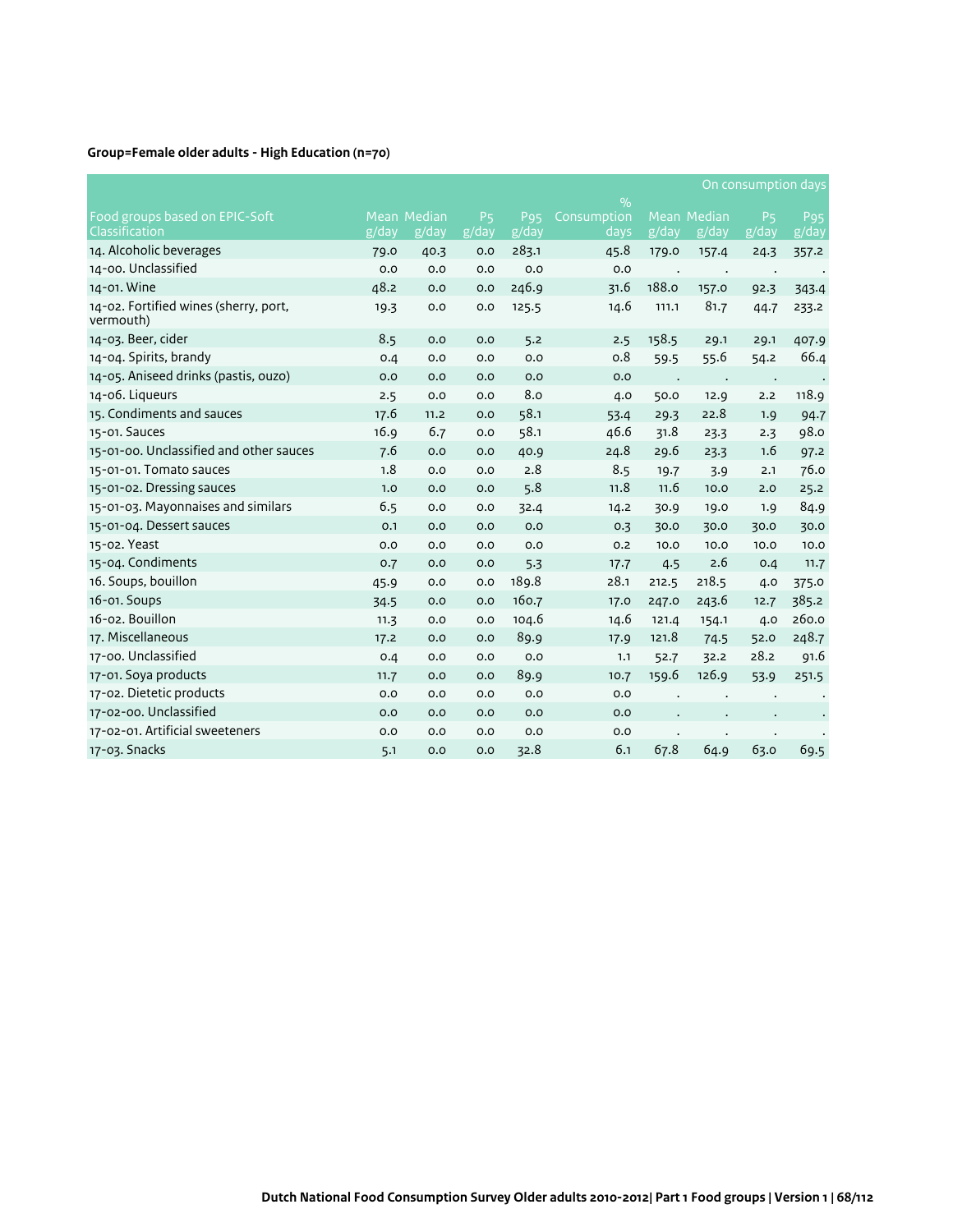**Table 2.5.a** Food consumption (food groups and subgroups) of the Dutch aged 70 years and older stratified by BMI category (DNFCS-Older adults 2010-2012), weighted for socio-demographic factors, season and day of the week.

**Group=Older adults - Under and normal weight (n=186)**

|                                                       |       |              |                |                        |                     |       |             | On consumption days |                               |
|-------------------------------------------------------|-------|--------------|----------------|------------------------|---------------------|-------|-------------|---------------------|-------------------------------|
| Food groups based on EPIC-Soft                        |       | Mean Median  | P <sub>5</sub> | <b>P</b> <sub>95</sub> | $\%$<br>Consumption |       | Mean Median | P <sub>5</sub>      | P <sub>95</sub>               |
| <b>Classification</b>                                 | g/day | g/day        | g/day          | g/day                  | days                | g/day | g/day       | g/day               | $\overline{g}/\overline{day}$ |
| 01. Potatoes and other tubers                         | 86.0  | 67.8         | 0.0            | 267.4                  | 67.2                | 131.4 | 118.2       | 37.3                | 275.8                         |
| 01-01. Potatoes                                       | 85.9  | 67.8         | 0.0            | 267.4                  | 67.0                | 131.4 | 117.6       | 37.3                | 275.9                         |
| 01-02. Other tubers                                   | O.1   | 0.0          | 0.0            | 0.0                    | 0.2                 | 120.0 | 120.0       | 120.0               | 120.0                         |
| o2. Vegetables                                        | 137.1 | 121.9        | 35.7           | 272.4                  | 92.0                | 162.5 | 152.7       | 39.7                | 303.6                         |
| 02-01. Leafy vegetables (except cabbages)             | 25.3  | 0.0          | 0.0            | 116.3                  | 31.1                | 83.5  | 58.9        | 14.0                | 205.3                         |
| 02-02. Fruiting vegetables                            | 37.9  | 16.2         | 0.0            | 150.7                  | 45.3                | 99.6  | 83.4        | 9.1                 | 237.2                         |
| 02-03. Root vegetables                                | 15.0  | 0.0          | 0.0            | 90.5                   | 18.4                | 90.3  | 83.7        | 1.9                 | 193.7                         |
| 02-04. Cabbages                                       | 32.3  | 0.0          | 0.0            | 107.8                  | 26.3                | 126.6 | 134.7       | 22.5                | 241.6                         |
| 02-05. Mushrooms                                      | 0.7   | 0.0          | 0.0            | 0.0                    | 3.8                 | 26.2  | 26.0        | 1.3                 | 57.8                          |
| o2-o6. Grain and pod vegetables                       | 5.5   | 0.0          | 0.0            | 18.4                   | 5.2                 | 133.2 | 128.6       | 2.7                 | 238.3                         |
| 02-07. Onion, garlic                                  | 8.7   | 0.0          | 0.0            | 52.9                   | 27.4                | 35.1  | 21.7        | 2.1                 | 150.7                         |
| 02-08. Stalk vegetables, sprouts                      | 2.2   | 0.0          | 0.0            | 16.9                   | 6.6                 | 37.4  | 22.0        | 1.2                 | 121.4                         |
| 02-09. Mixed salad, mixed vegetables                  | 9.4   | 0.0          | 0.0            | 64.8                   | 9.2                 | 93.1  | 73.6        | 45.0                | 199.5                         |
| 03. Legumes                                           | 2.5   | 0.0          | 0.0            | 24.7                   | 3.8                 | 82.6  | 72.2        | 1.0                 | 196.4                         |
| 03-01. Legumes                                        | 2.5   | 0.0          | 0.0            | 24.7                   | 3.8                 | 82.6  | 72.2        | 1.0                 | 196.4                         |
| 04. Fruits, nuts and olives                           | 143.5 | 139.4        | 0.0            | 299.4                  | 85.8                | 185.9 | 163.9       | 32.3                | 419.8                         |
| 04-01. Fruits                                         | 134.8 | 140.5        | 0.0            | 299.5                  | 81.8                | 181.7 | 157.5       | 33.4                | 407.8                         |
| 04-02. Nuts and seeds (+nut spread)                   | 7.3   | 0.0          | 0.0            | 27.8                   | 27.5                | 32.5  | 25.0        | 6.5                 | 84.6                          |
| 04-03. Mixed fruits                                   | 1.2   | 0.0          | 0.0            | 7.7                    | 3.5                 | 53.2  | 47.4        | 15.0                | 95.5                          |
| 04-04. Olives                                         | O.1   | 0.0          | 0.0            | 0.0                    | 1.8                 | 8.0   | 5.3         | 1.3                 | 18.9                          |
| 05. Dairy products                                    | 366.5 | 329.6        | 71.3           | 844.1                  | 99.2                | 373.0 | 330.7       | 51.5                | 846.8                         |
| 05-00. Unclassified                                   | 0.0   | 0.0          | 0.0            | 0.0                    | 0.0                 |       | $\cdot$     |                     |                               |
| 05-01. Milk                                           | 194.6 | 126.8        | 0.0            | 689.4                  | 59.6                | 306.4 | 248.3       | 37.5                | 709.1                         |
| 05-02. Milk beverages                                 | 13.6  | 0.0          | 0.0            | 109.0                  | 6.3                 | 188.4 | 187.1       | 103.9               | 272.5                         |
| 05-03. Yoghurt                                        | 59.1  | 0.0          | 0.0            | 235.8                  | 40.0                | 178.8 | 155.8       | 38.1                | 335.3                         |
| 05-04. Fromage blanc, petit suisse                    | 6.8   | 0.0          | 0.0            | 58.1                   | 9.3                 | 112.2 | 121.1       | 10.4                | 183.0                         |
| 05-05. Cheese (including fresh cheeses)               | 42.2  | 41.1         | 0.0            | 80.5                   | 83.0                | 47.8  | 41.9        | 12.2                | 98.9                          |
| 05-06. Cream desserts, puddings (milk<br>based)       | 41.7  | 0.0          | 0.0            | 175.1                  | 25.8                | 171.6 | 147.8       | 74.9                | 276.2                         |
| 05-07. Dairy and non-dairy creams                     | 0.7   | 0.0          | 0.0            | 5.7                    | 9.7                 | 11.9  | 7.9         | 3.0                 | 29.7                          |
| 05-07-01. Dairy creams                                | 0.7   | 0.0          | 0.0            | 5.7                    | 9.4                 | 12.1  | 7.9         | 3.1                 | 30.1                          |
| 05-07-02. Non-dairy creams                            | 0.0   | 0.0          | 0.0            | 0.0                    | 0.2                 | 3.0   | 3.0         | 3.0                 | 3.0                           |
| 05-08. Milk for coffee and creamers                   | 7.8   | 0.0          | 0.0            | 31.8                   | 41.7                | 19.7  | 15.8        | 4.9                 | 40.3                          |
| o6. Cereals and cereal products                       | 163.2 | 153.9        | 75.4           | 275.1                  | 99.7                | 160.9 | 139.3       | 66.5                | 346.2                         |
| 06-01. Flour, flakes, starches, semolina              | 0.9   | 0.0          | 0.0            | 2.5                    | 6.5                 | 16.6  | 6.6         | 1.4                 | 70.5                          |
| 06-02. Pasta, rice, other grain                       | 24.9  | 0.0          | 0.0            | 118.0                  | 21.4                | 118.6 | 106.6       | 29.5                | 252.1                         |
| 06-03. Bread, crisp bread, rusks                      | 128.1 | 119.6        | 58.1           | 214.6                  | 99.7                | 124.3 | 107.7       | 49.3                | 231.3                         |
| 06-03-01. Bread                                       | 121.8 | 118.1        | 55.6           | 210.5                  | 99.5                | 118.2 | 103.1       | 47.2                | 219.0                         |
| 06-03-02. Crispbread, rusks                           | 6.3   | $_{\rm 0.0}$ | 0.0            | 29.7                   | 37.9                | 16.7  | 10.0        | 2.9                 | 50.1                          |
| 06-04. Breakfast cereals                              | 5.1   | 0.0          | 0.0            | 40.0                   | 18.7                | 27.6  | 19.9        | 5.4                 | 67.4                          |
| 06-05. Salty biscuits, aperitif biscuits,<br>crackers | 2.4   | $_{\rm 0.0}$ | 0.0            | 14.0                   | 14.2                | 17.5  | 15.5        | 2.8                 | 52.0                          |
| 06-06. Dough and pastry (puff, shortcrust,<br>pizza)  | 1.7   | 0.0          | 0.0            | 0.0                    | 2.7                 | 93.6  | 57.9        | 17.6                | 185.9                         |
| 07. Meat and meat products                            | 90.7  | 84.6         | 2.0            | 155.9                  | 85.1                | 96.0  | 88.o        | 18.8                | 194.6                         |
| 07-01.Fresh meat                                      | 51.3  | 34.6         | 0.0            | 153.7                  | 48.3                | 92.4  | 77.7        | 16.2                | 190.5                         |
| 07-01-00. Unclassified                                | 4.5   | $_{\rm 0.0}$ | 0.0            | 35.5                   | 9.0                 | 62.0  | 35.5        | 10.1                | 177.3                         |
| 07-01-01. Beef                                        | 33.9  | 0.0          | $_{\rm 0.0}$   | 153.0                  | 26.7                | 94.7  | 84.8        | 19.9                | 188.8                         |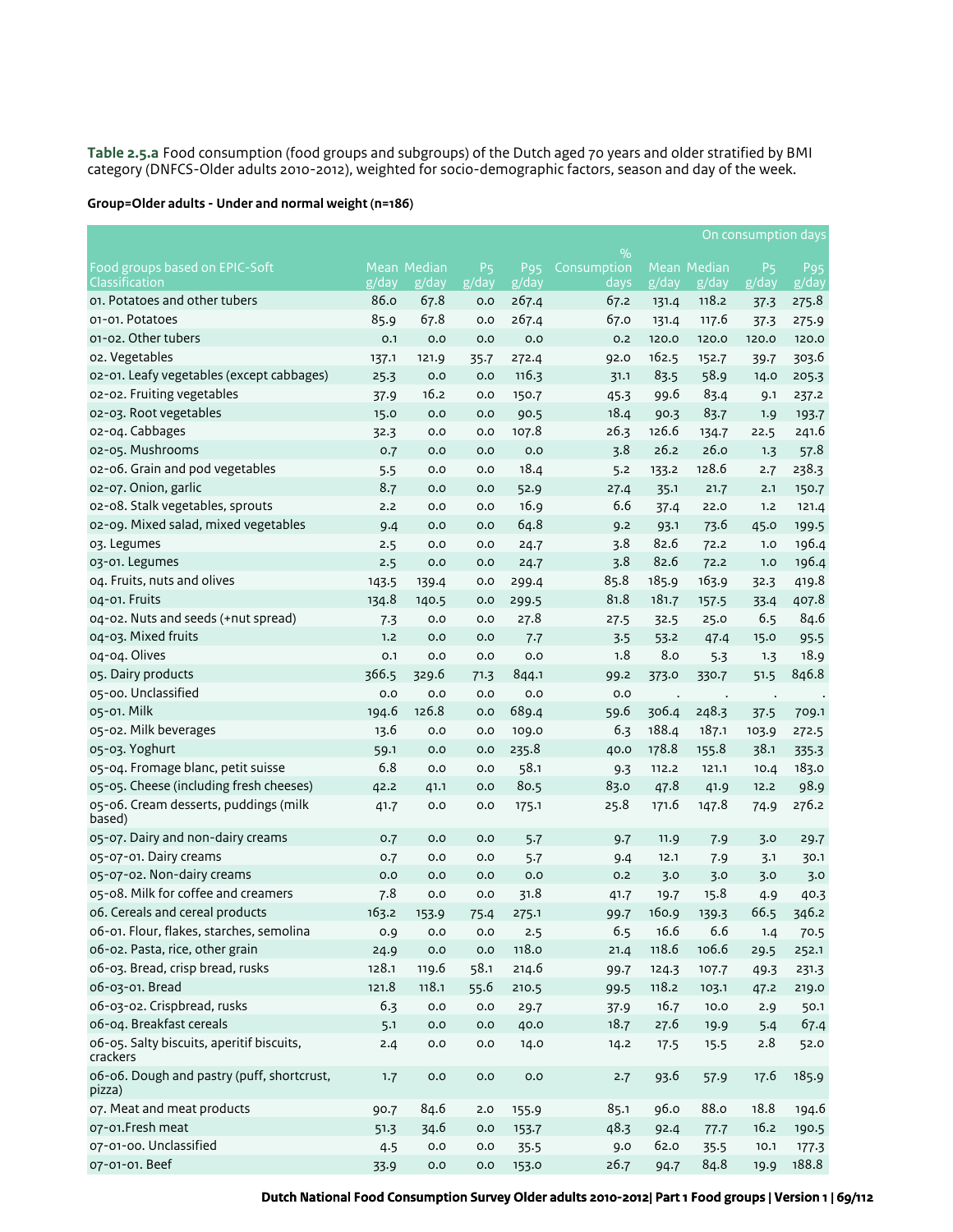# **Group=Older adults - Under and normal weight (n=186)**

|                                                                   |       |                      |                               |               |                     |                       |                             |                         | On consumption days      |
|-------------------------------------------------------------------|-------|----------------------|-------------------------------|---------------|---------------------|-----------------------|-----------------------------|-------------------------|--------------------------|
|                                                                   |       |                      |                               |               | $\%$                |                       |                             |                         |                          |
| Food groups based on EPIC-Soft<br>Classification                  | g/day | Mean Median<br>g/day | <b>P<sub>5</sub></b><br>g/day | Pg5<br>g/day  | Consumption<br>days | g/day                 | <b>Mean Median</b><br>g/day | P <sub>5</sub><br>g/day | P <sub>95</sub><br>g/day |
| 07-01-02. Veal                                                    | 0.3   | 0.0                  | 0.0                           | 0.0           | 0.5                 | 89.4                  | 74.2                        | 55.0                    | 106.5                    |
| 07-01-03. Pork                                                    | 12.2  | 0.0                  | 0.0                           | 72.4          | 12.9                | 100.8                 | 75.9                        | 10.0                    | 252.9                    |
| 07-01-04. Mutton/Lamb                                             | 0.4   | 0.0                  | 0.0                           | 0.0           | 0.5                 | 91.0                  | 70.0                        | 70.0                    | 107.8                    |
| 07-02. Poultry                                                    | 9.5   | 0.0                  | 0.0                           | 50.9          | 11.6                | 79.8                  | 76.7                        | 29.0                    | 129.3                    |
| 07-02-00. Unclassified and other poultry                          | 0.0   | 0.0                  | 0.0                           | 0.0           | 0.0                 |                       |                             |                         |                          |
| 07-02-01. Chicken, hen                                            | 9.0   | 0.0                  | 0.0                           | 47.0          | 10.7                | $\cdot$<br>78.9       | $\bullet$<br>75.4           | $\cdot$<br>28.9         | 129.8                    |
| 07-02-02. Turkey, young turkey                                    | 0.1   | 0.0                  | 0.0                           | 0.0           | 0.1                 | 112.0                 | 112.0                       | 112.0                   | 112.0                    |
| 07-02-03. Duck                                                    | O.1   | 0.0                  | 0.0                           | 0.0           | 0.2                 | 58.2                  | 58.2                        | 58.2                    | 58.2                     |
| 07-02-05. Rabbit (domestic)                                       | 0.4   | 0.0                  | 0.0                           | 0.0           | 0.6                 | 101.9                 | 101.9                       | 101.9                   | 101.9                    |
| 07-03. Game                                                       | O.1   | 0.0                  | 0.0                           | 0.0           | O.1                 | 264.0                 | 264.0                       | 264.0                   | 264.0                    |
| 07-04. Processed meat                                             | 28.4  | 18.7                 | 0.0                           | 89.7          | 53.0                | 50.8                  | 36.1                        | 6.4                     | 125.0                    |
| 07-05. Offals                                                     | 1.2   | 0.0                  | 0.0                           | 0.0           | 0.4                 | 155.0                 | 125.6                       | 105.0                   | 171.0                    |
| o8. Fish and shellfish                                            | 16.7  | 0.0                  | 0.0                           | 83.4          | 19.4                | 109.4                 | 91.9                        | 13.0                    | 209.6                    |
| 08-01. Fish                                                       | 14.6  | 0.0                  | 0.0                           | 79.2          | 16.1                | 105.0                 | 89.9                        | 10.0                    | 233.2                    |
| 08-02. Crustaceans, molluscs                                      | 1.1   | 0.0                  | 0.0                           | 0.0           | 2.4                 | 87.9                  | 62.4                        | 15.5                    | 155.7                    |
| 08-03. Fish products, fish in crumbs                              | 1.0   | 0.0                  | 0.0                           | 0.0           | 2.2                 | 99.9                  | 90.9                        | 37.5                    | 149.0                    |
| og. Eggs and egg products                                         | 8.7   | 0.0                  | 0.0                           | 47.2          | 19.8                | 44.3                  | 49.3                        | 8.1                     | 96.8                     |
| 09-01. Egg                                                        | 8.7   | 0.0                  | 0.0                           | 47.2          | 19.8                | 44.3                  | 49.3                        | 8.1                     | 96.8                     |
| 10. Fat                                                           | 30.2  | 27.5                 | 6.1                           | 50.2          | 98.0                | 29.1                  | 26.1                        | 6.3                     | 58.7                     |
| 10-00. Unclassified                                               | 0.9   | 0.0                  | 0.0                           | 6.1           | 13.6                | 6.4                   | 4.3                         | 0.6                     | 21.1                     |
| 10-01. Vegetable oils                                             | 2.7   | 0.0                  | 0.0                           | 12.2          | 27.5                | 10.1                  | 8.2                         | 0.8                     | 25.4                     |
| 10-02. Butter                                                     | 8.0   | 2.9                  | 0.0                           | 26.8          | 36.3                | 19.1                  | 17.7                        | 4.1                     | 39.5                     |
| 10-03. Margarines                                                 | 18.0  | 19.2                 | 0.0                           | 41.1          | 79.9                | 22.1                  | 21.3                        | 1.0                     | 53.4                     |
| 10-04. Deep frying fats                                           | 0.6   | 0.0                  | 0.0                           | 0.9           | 1.7                 | 18.8                  | 13.4                        | 6.3                     | 30.7                     |
| 10-06. Other animal fat                                           | 0.0   | 0.0                  | 0.0                           | 0.0           | 0.4                 | 2.1                   | 1.3                         | 1.3                     | 3.6                      |
| 11. Sugar and confectionery                                       | 49.5  | 37.8                 | 4.9                           | 115.8         | 91.0                | 54.8                  | 43.6                        | 9.4                     | 133.0                    |
| 11-00. Unclassified                                               | O.1   | 0.0                  | 0.0                           | 0.0           | 3.5                 | 9.3                   | 4.2                         | 2.5                     | 28.8                     |
| 11-01. Sugar, honey, jam                                          | 23.2  | 15.0                 | 0.0                           | 79.8          | 72.3                | 34.0                  | 25.6                        | 4.5                     | 84.1                     |
| 11-02. Chocolate, candy bars, paste,<br>chocolate confetti/flocks | 11.8  | 6.1                  | 0.0                           | 45.9          | 50.2                | 23.1                  | 14.6                        | 4.4                     | 55.6                     |
| 11-03. Confectionery non-chocolate                                | 2.4   | 0.0                  | 0.0                           | 12.6          | 22.5                | 10.1                  | 8.3                         | 1.8                     | 26.7                     |
| 11-04. Syrup                                                      | 7.0   | 0.0                  | 0.0                           | 31.8          | 27.1                | 23.5                  | 18.3                        | 6.3                     | 59.7                     |
| 11-05. Ice cream, water ice                                       | 5.0   | 0.0                  | 0.0                           | 35.7          | 5.7                 | 81.2                  | 70.2                        | 22.3                    | 137.9                    |
| 11-05-00. Unclassified                                            | 0.0   | 0.0                  | 0.0                           | 0.0           | 0.0                 |                       |                             |                         |                          |
| 11-05-01. Ice cream                                               | 4.6   | 0.0                  | 0.0                           | 35.7          | 5.7                 | 71.0                  | 70.3                        | 21.9                    | 95.2                     |
| 11-05-02. Sorbet                                                  | 0.4   | 0.0                  | 0.0                           | 0.0           | 1.2                 | 50.0                  | 50.0                        | 50.0                    | 50.0                     |
| 11-05-03. Water ice                                               | 0.0   | 0.0                  | 0.0                           | 0.0           | 0.0                 | 50.0                  | 50.0                        | 50.0                    | 50.0                     |
| 12. Cakes                                                         | 40.7  | 32.2                 | 0.0                           | 104.3         | 80.7                | 51.7                  | 40.0                        | 7.5                     | 142.8                    |
| 12-01. Cakes, pies, pastries, etc.                                | 21.7  | 14.9                 | 0.0                           | 73.8          | 42.0                | 54.9                  | 39.8                        | 19.1                    | 138.8                    |
| 12-02. Dry cakes, biscuits                                        | 18.9  | 14.7                 | 0.0                           | 44.8          | 65.6                | 28.5                  | 22.2                        | 6.1                     | 72.3                     |
| 13. Non-alcoholic beverages                                       |       | 1,471.2 1,291.2      |                               | 724.9 2,600.1 |                     | 100.0 1,434.7 1,285.5 |                             |                         | 693.9 2,453.3            |
| 13-00. Unclassified                                               | 3.9   | 0.0                  | $_{\rm 0.0}$                  | 0.0           | 2.1                 | 218.5                 | 109.6                       | 12.5                    | 535.9                    |
| 13-01. Fruit and vegetable containing drinks                      | 56.0  | 0.0                  | 0.0                           | 198.4         | 36.3                | 181.9                 | 147.3                       | 11.3                    | 425.6                    |
| 13-02. Carbonated/soft/isotonic drinks,<br>diluted syrups         | 41.8  | 0.0                  | 0.0                           | 325.8         | 12.1                | 271.1                 | 204.8                       | 97.1                    | 724.9                    |
| 13-03. Coffee, tea and herbal teas                                | 915.4 | 773.8                |                               | 231.7 2,049.0 | 99.7                | 897.0                 | 789.6                       |                         | 281.3 1,847.0            |
| 13-03-01. Coffee                                                  | 338.3 | 303.2                | $_{\rm 0.0}$                  | 821.7         | 88.2                | 427.1                 | 408.4                       | 6.0                     | 881.5                    |
| 13-03-02. Tea                                                     | 512.3 | 211.6                |                               | 0.0 1,976.1   | 71.9                | 618.9                 | 448.2                       |                         | 161.4 1,841.1            |
| 13-03-03. Herbal tea                                              | 64.0  | 0.0                  | 0.0                           | 311.2         | 19.2                | 371.3                 | 323.5                       | 18.9                    | 951.1                    |
| 13-03-04. Chicory, substitutes                                    | 0.8   | 0.0                  | 0.0                           | 0.0           | 1.8                 | 55.0                  | 3.4                         | 2.0                     | 155.2                    |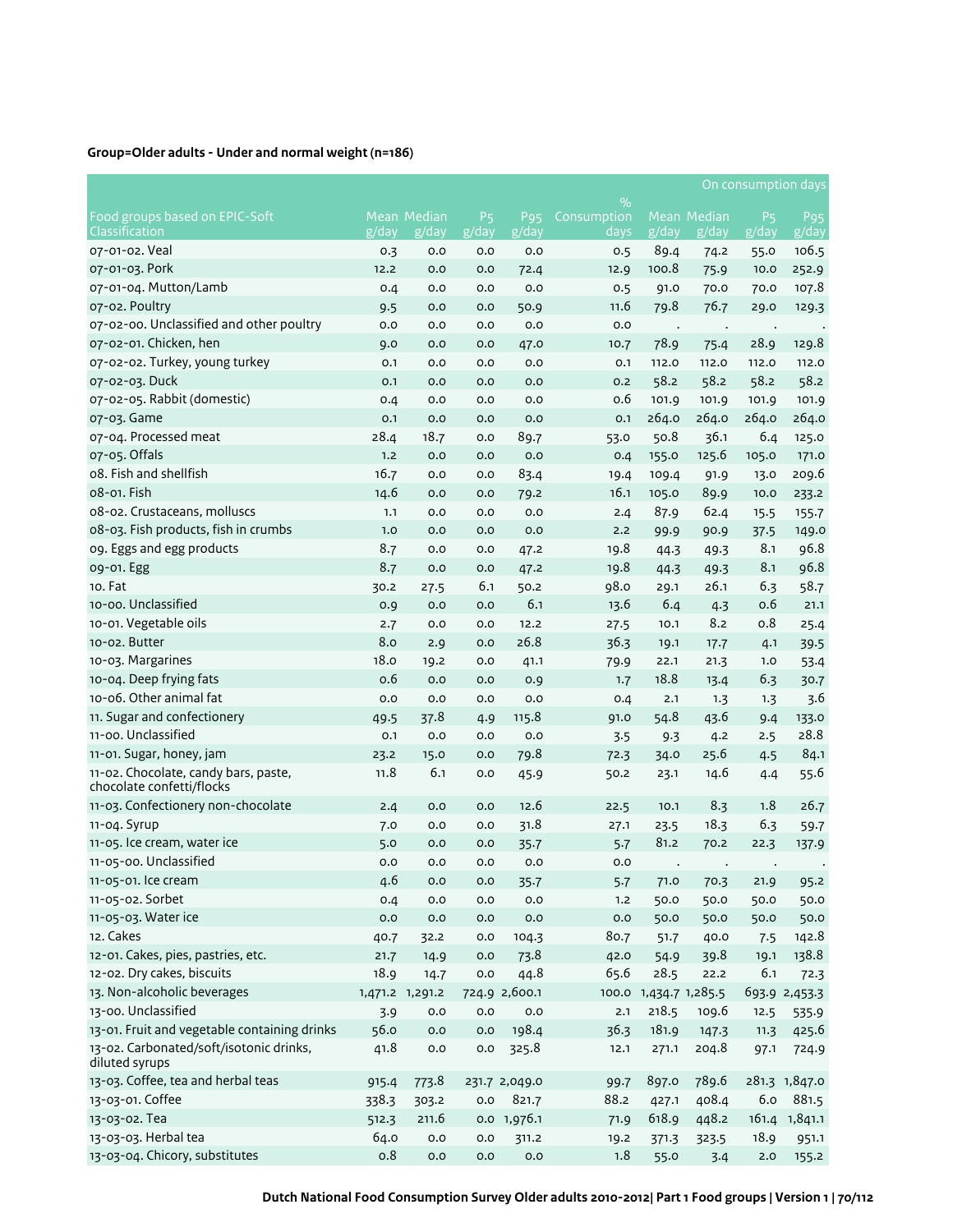# **Group=Older adults - Under and normal weight (n=186)**

|                                                  |       |                      |                         |                                                  |                     |       |                      | On consumption days                        |                          |
|--------------------------------------------------|-------|----------------------|-------------------------|--------------------------------------------------|---------------------|-------|----------------------|--------------------------------------------|--------------------------|
|                                                  |       |                      |                         |                                                  | $\frac{9}{0}$       |       |                      |                                            |                          |
| Food groups based on EPIC-Soft<br>Classification | g/day | Mean Median<br>g/day | P <sub>5</sub><br>g/day | P <sub>95</sub><br>$\overline{g}/\overline{day}$ | Consumption<br>days | g/day | Mean Median<br>g/day | <b>P<sub>5</sub></b><br>$\overline{g}/day$ | P <sub>95</sub><br>g/day |
| 13-04. Waters                                    | 454.1 | 417.2                |                         | 0.0 1,083.9                                      | 87.5                | 500.0 | 401.2                |                                            | 49.1 1,202.6             |
| 14. Alcoholic beverages                          | 104.0 | 11.5                 | 0.0                     | 434.4                                            | 46.6                | 242.7 | 155.7                | 22.7                                       | 787.6                    |
| 14-00. Unclassified                              | 0.0   | 0.0                  | 0.0                     | 0.0                                              | 0.0                 |       |                      |                                            |                          |
| 14-01. Wine                                      | 72.8  | O.O                  | 0.0                     | 301.2                                            | 34.1                | 235.3 | 155.0                | 82.2                                       | 740.5                    |
| 14-02. Fortified wines (sherry, port,            | 6.7   | O.O                  | 0.0                     | 19.0                                             | 6.1                 |       | 46.6                 | 19.9                                       | 225.9                    |
| vermouth)                                        |       |                      |                         |                                                  |                     | 95.5  |                      |                                            |                          |
| 14-03. Beer, cider                               | 16.7  | 0.0                  | 0.0                     | 3.1                                              | 4.9                 | 405.5 | 296.4                | 29.1                                       | 887.7                    |
| 14-04. Spirits, brandy                           | 7.3   | 0.0                  | 0.0                     | 36.0                                             | 11.9                | 55.7  | 38.6                 | 24.1                                       | 138.6                    |
| 14-05. Aniseed drinks (pastis, ouzo)             | 0.0   | 0.0                  | O.O                     | 0.0                                              | 0.0                 |       |                      |                                            |                          |
| 14-06. Liqueurs                                  | 0.6   | 0.0                  | 0.0                     | 0.0                                              | 2.2                 | 36.7  | 33.1                 | 2.2                                        | 73.3                     |
| 15. Condiments and sauces                        | 25.4  | 16.9                 | 0.0                     | 54.3                                             | 67.7                | 33.6  | 23.3                 | 1.9                                        | 108.2                    |
| 15-01. Sauces                                    | 24.9  | 16.7                 | 0.0                     | 54.3                                             | 62.1                | 35.5  | 24.3                 | 1.9                                        | 108.2                    |
| 15-01-00. Unclassified and other sauces          | 11.9  | 3.6                  | 0.0                     | 48.3                                             | 44.3                | 30.2  | 24.3                 | 1.9                                        | 94.6                     |
| 15-01-01. Tomato sauces                          | 2.5   | 0.0                  | 0.0                     | 18.3                                             | 6.0                 | 34.3  | 17.1                 | 0.7                                        | 109.1                    |
| 15-01-02. Dressing sauces                        | 1.7   | 0.0                  | 0.0                     | 8.7                                              | 10.2                | 13.2  | 8.7                  | 1.1                                        | 40.8                     |
| 15-01-03. Mayonnaises and similars               | 8.6   | 0.0                  | 0.0                     | 53.6                                             | 14.1                | 37.2  | 16.1                 | 1.8                                        | 106.8                    |
| 15-01-04. Dessert sauces                         | 0.0   | O.O                  | 0.0                     | 0.0                                              | O.1                 | 15.0  | 15.0                 | 15.0                                       | 15.0                     |
| 15-02. Yeast                                     | 0.0   | O.O                  | O.O                     | 0.0                                              | 0.3                 | 3.4   | 1.4                  | 1.4                                        | 8.2                      |
| 15-04. Condiments                                | 0.6   | 0.0                  | 0.0                     | 5.6                                              | 12.5                | 5.6   | 3.9                  | 0.4                                        | 12.7                     |
| 16. Soups, bouillon                              | 76.3  | 0.0                  | 0.0                     | 318.9                                            | 29.5                | 271.5 | 247.3                | 110.0                                      | 495.5                    |
| 16-01. Soups                                     | 58.3  | 0.0                  | 0.0                     | 260.2                                            | 23.2                | 256.4 | 247.5                | 123.4                                      | 394.2                    |
| 16-02. Bouillon                                  | 17.9  | O.O                  | 0.0                     | 173.8                                            | 8.7                 | 236.6 | 225.6                | 67.0                                       | 416.9                    |
| 17. Miscellaneous                                | 19.2  | O.O                  | 0.0                     | 117.2                                            | 12.9                | 136.9 | 123.3                | 52.5                                       | 249.7                    |
| 17-00. Unclassified                              | 0.3   | 0.0                  | 0.0                     | 0.0                                              | 0.6                 | 65.3  | 51.0                 | 28.2                                       | 81.2                     |
| 17-01. Soya products                             | 8.3   | O.O                  | 0.0                     | 38.6                                             | 6.4                 | 154.8 | 123.6                | 52.6                                       | 309.9                    |
| 17-02. Dietetic products                         | 6.1   | 0.0                  | 0.0                     | 0.0                                              | 2.1                 | 198.2 | 171.7                | 125.0                                      | 243.0                    |
| 17-02-00. Unclassified                           | 6.1   | O.O                  | 0.0                     | 0.0                                              | 2.1                 | 198.2 | 171.7                | 125.0                                      | 243.0                    |
| 17-02-01. Artificial sweeteners                  | 0.0   | 0.0                  | 0.0                     | 0.0                                              | 0.0                 |       |                      |                                            |                          |
| 17-03. Snacks                                    | 4.5   | O.O                  | 0.0                     | 34.0                                             | 3.8                 | 84.3  | 66.5                 | 36.5                                       | 123.9                    |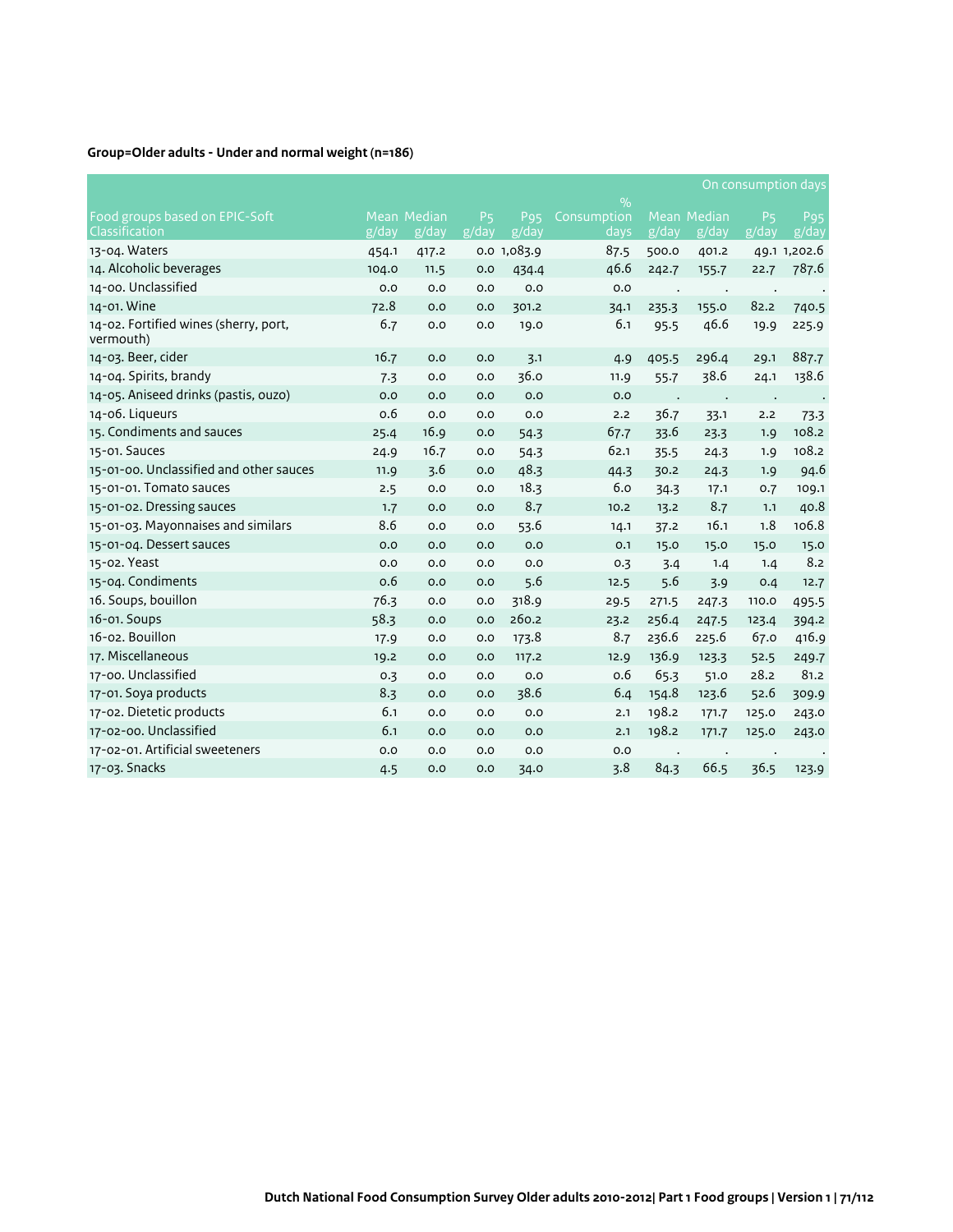# **Group=Older adults - Overweight and obese (n=523)**

|                                                       |            |                    |                |                 |             |       |                | On consumption days                  |                                                  |
|-------------------------------------------------------|------------|--------------------|----------------|-----------------|-------------|-------|----------------|--------------------------------------|--------------------------------------------------|
|                                                       |            |                    |                |                 | $\%$        |       |                |                                      |                                                  |
| Food groups based on EPIC-Soft<br>Classification      |            | <b>Mean Median</b> | P <sub>5</sub> | P <sub>95</sub> | Consumption |       | Mean Median    | P <sub>5</sub><br>$\overline{g}/day$ | P <sub>95</sub><br>$\overline{g}/\overline{day}$ |
| 01. Potatoes and other tubers                         | g/day      | g/day              | g/day          | g/day           | days        | g/day | g/day          |                                      |                                                  |
| 01-01. Potatoes                                       | 99.6       | 87.5               | 0.0            | 225.9           | 74.2        | 140.3 | 138.0<br>138.0 | 60.2<br>60.2                         | 289.7<br>289.7                                   |
| 01-02. Other tubers                                   | 99.6       | 87.5               | 0.0            | 225.9           | 74.2        | 140.3 |                |                                      |                                                  |
| o2. Vegetables                                        | 0.0        | 0.0                | 0.0            | 0.0             | 0.0         |       |                |                                      |                                                  |
|                                                       | 149.9      | 144.5              | 33.6           | 291.1           | 92.2        | 169.8 | 161.3          | 36.1                                 | 343.8                                            |
| 02-01. Leafy vegetables (except cabbages)             | 30.3       | 4.9                | 0.0            | 120.4           | 29.2        | 100.0 | 81.1           | 11.1                                 | 234.6                                            |
| 02-02. Fruiting vegetables                            | 42.9       | 27.0               | 0.0            | 163.1           | 48.8        | 98.8  | 71.8           | 6.5                                  | 266.6                                            |
| 02-03. Root vegetables<br>02-04. Cabbages             | 17.7       | 0.0                | 0.0            | 110.6           | 15.7        | 107.3 | 99.9           | 3.6                                  | 229.5                                            |
|                                                       | 30.8       | 0.0                | 0.0            | 119.9           | 24.5        | 133.5 | 135.5          | 3.8                                  | 248.0                                            |
| 02-05. Mushrooms                                      | 2.5<br>2.8 | 0.0                | 0.0            | 17.4            | 7.2         | 29.0  | 26.5           | 3.6                                  | 76.8                                             |
| o2-o6. Grain and pod vegetables                       |            | 0.0                | 0.0            | 9.6             | 4.0         | 74.3  | 68.2           | 1.3                                  | 155.5                                            |
| 02-07. Onion, garlic                                  | 9.8        | 0.0                | 0.0            | 43.6            | 30.3        | 36.8  | 26.1           | 2.6                                  | 110.7                                            |
| 02-08. Stalk vegetables, sprouts                      | 4.2        | 0.0                | 0.0            | 11.5            | 5.3         | 80.1  | 15.2           | 0.5                                  | 286.4                                            |
| 02-09. Mixed salad, mixed vegetables                  | 9.0        | 0.0                | 0.0            | 62.6            | 9.3         | 97.1  | 80.5           | 12.7                                 | 225.5                                            |
| 03. Legumes                                           | 3.2        | 0.0                | 0.0            | 16.3            | 3.3         | 115.6 | 96.5           | 30.1                                 | 244.8                                            |
| 03-01. Legumes                                        | 3.2        | 0.0                | 0.0            | 16.3            | 3.3         | 115.6 | 96.5           | 30.1                                 | 244.8                                            |
| 04. Fruits, nuts and olives                           | 174.4      | 157.4              | 0.0            | 387.5           | 85.4        | 202.6 | 179.6          | 28.3                                 | 458.1                                            |
| 04-01. Fruits                                         | 168.2      | 153.2              | 0.0            | 386.4           | 82.4        | 202.8 | 180.1          | 34.4                                 | 455.7                                            |
| 04-02. Nuts and seeds (+nut spread)                   | 5.2        | 0.0                | 0.0            | 25.1            | 18.6        | 25.5  | 19.9           | 5.1                                  | 52.1                                             |
| 04-03. Mixed fruits                                   | 0.7        | 0.0                | 0.0            | 0.0             | 1.1         | 75.3  | 53.1           | 22.0                                 | 170.5                                            |
| 04-04. Olives                                         | 0.4        | 0.0                | 0.0            | 0.0             | 1.8         | 18.2  | 9.5            | 3.5                                  | 57.2                                             |
| 05. Dairy products                                    | 343.9      | 344.8              | 67.0           | 660.3           | 98.5        | 350.3 | 330.0          | 41.0                                 | 739.9                                            |
| 05-00. Unclassified                                   | 0.2        | 0.0                | 0.0            | 0.0             | O.1         | 100.0 | 100.0          | 100.0                                | 100.0                                            |
| 05-01. Milk                                           | 150.9      | 143.6              | 0.0            | 401.8           | 61.4        | 245.0 | 212.5          | 33.7                                 | 551.2                                            |
| 05-02. Milk beverages                                 | 10.0       | 0.0                | 0.0            | 88.5            | 5.7         | 223.8 | 199.7          | 143.3                                | 372.8                                            |
| 05-03. Yoghurt                                        | 82.0       | 62.1               | 0.0            | 260.2           | 43.1        | 190.0 | 157.8          | 64.9                                 | 405.3                                            |
| 05-04. Fromage blanc, petit suisse                    | 13.1       | 0.0                | 0.0            | 90.2            | 9.9         | 132.5 | 122.9          | 20.2                                 | 240.6                                            |
| 05-05. Cheese (including fresh cheeses)               | 31.2       | 28.0               | 0.0            | 75.0            | 77.9        | 39.6  | 28.9           | 11.9                                 | 86.4                                             |
| 05-06. Cream desserts, puddings (milk<br>based)       | 42.5       | 0.0                | 0.0            | 165.1           | 26.1        | 162.9 | 153.6          | 53.7                                 | 296.7                                            |
| 05-07. Dairy and non-dairy creams                     | 1.5        | 0.0                | 0.0            | 9.9             | 9.2         | 16.3  | 11.9           | 3.0                                  | 38.0                                             |
| 05-07-01. Dairy creams                                | 1.4        | 0.0                | 0.0            | 8.4             | 8.5         | 16.1  | 11.9           | 3.0                                  | 37.4                                             |
| 05-07-02. Non-dairy creams                            | O.1        | 0.0                | 0.0            | 0.0             | 0.7         | 18.0  | 10.5           | 8.0                                  | 40.1                                             |
| 05-08. Milk for coffee and creamers                   | 12.5       | 7.9                | 0.0            | 41.5            | 49.5        | 23.6  | 17.9           | 3.9                                  | 57.3                                             |
| 06. Cereals and cereal products                       | 157.9      | 144.7              | 73.6           | 289.6           | 99.7        | 160.1 | 145.0          | 64.5                                 | 310.5                                            |
| 06-01. Flour, flakes, starches, semolina              | 1.2        | $_{\rm 0.0}$       | 0.0            | 3.9             | 8.5         | 12.1  | 4.9            | 0.6                                  | 60.3                                             |
| 06-02. Pasta, rice, other grain                       | 20.9       | 0.0                | 0.0            | 99.5            | 15.6        | 123.0 | 107.6          | 15.8                                 | 272.7                                            |
| 06-03. Bread, crisp bread, rusks                      | 125.8      | 119.6              | 47.2           | 225.4           | 98.6        | 131.4 | 121.8          | 47.2                                 | 231.5                                            |
| 06-03-01. Bread                                       | 118.6      | 109.5              | 34.3           | 217.2           | 96.7        | 126.7 | 117.8          | 43.4                                 | 227.2                                            |
| 06-03-02. Crispbread, rusks                           | 7.2        | 3.5                | $_{\rm 0.0}$   | 29.6            | 41.8        | 16.7  | 13.5           | 5.4                                  | 39.1                                             |
| 06-04. Breakfast cereals                              | 3.4        | $_{\rm 0.0}$       | 0.0            | 20.9            | 13.4        | 28.8  | 24.7           | 3.8                                  | 59.9                                             |
| 06-05. Salty biscuits, aperitif biscuits,<br>crackers | 3.3        | $_{\rm 0.0}$       | 0.0            | 15.9            | 15.2        | 21.1  | 16.2           | 3.6                                  | 61.7                                             |
| 06-06. Dough and pastry (puff, shortcrust,<br>pizza)  | 3.3        | $_{\rm 0.0}$       | 0.0            | 11.0            | 2.4         | 113.2 | 95.7           | 31.3                                 | 228.5                                            |
| 07. Meat and meat products                            | 87.9       | 81.1               | 14.5           | 179.4           | 91.3        | 100.8 | 94.7           | 14.9                                 | 214.4                                            |
| 07-01.Fresh meat                                      | 40.6       | 37.3               | 0.0            | 115.9           | 49.5        | 88.o  | 79.9           | 20.3                                 | 174.6                                            |
| 07-01-00. Unclassified                                | 5.3        | $_{\rm 0.0}$       | $_{\rm 0.0}$   | 39.7            | 8.4         | 66.9  | 63.3           | 10.1                                 | 136.9                                            |
| 07-01-01. Beef                                        | 19.9       | 0.0                | 0.0            | 88.3            | 25.1        | 86.3  | 79.8           | 24.8                                 | 167.5                                            |
| 07-01-02. Veal                                        | 0.4        | 0.0                | 0.0            | 0.0             | 0.4         | 99.7  | 73.9           | 48.2                                 | 161.6                                            |
| 07-01-03. Pork                                        | 14.5       | 0.0                | 0.0            | 67.6            | 17.6        | 87.3  | 78.3           | 15.4                                 | 201.6                                            |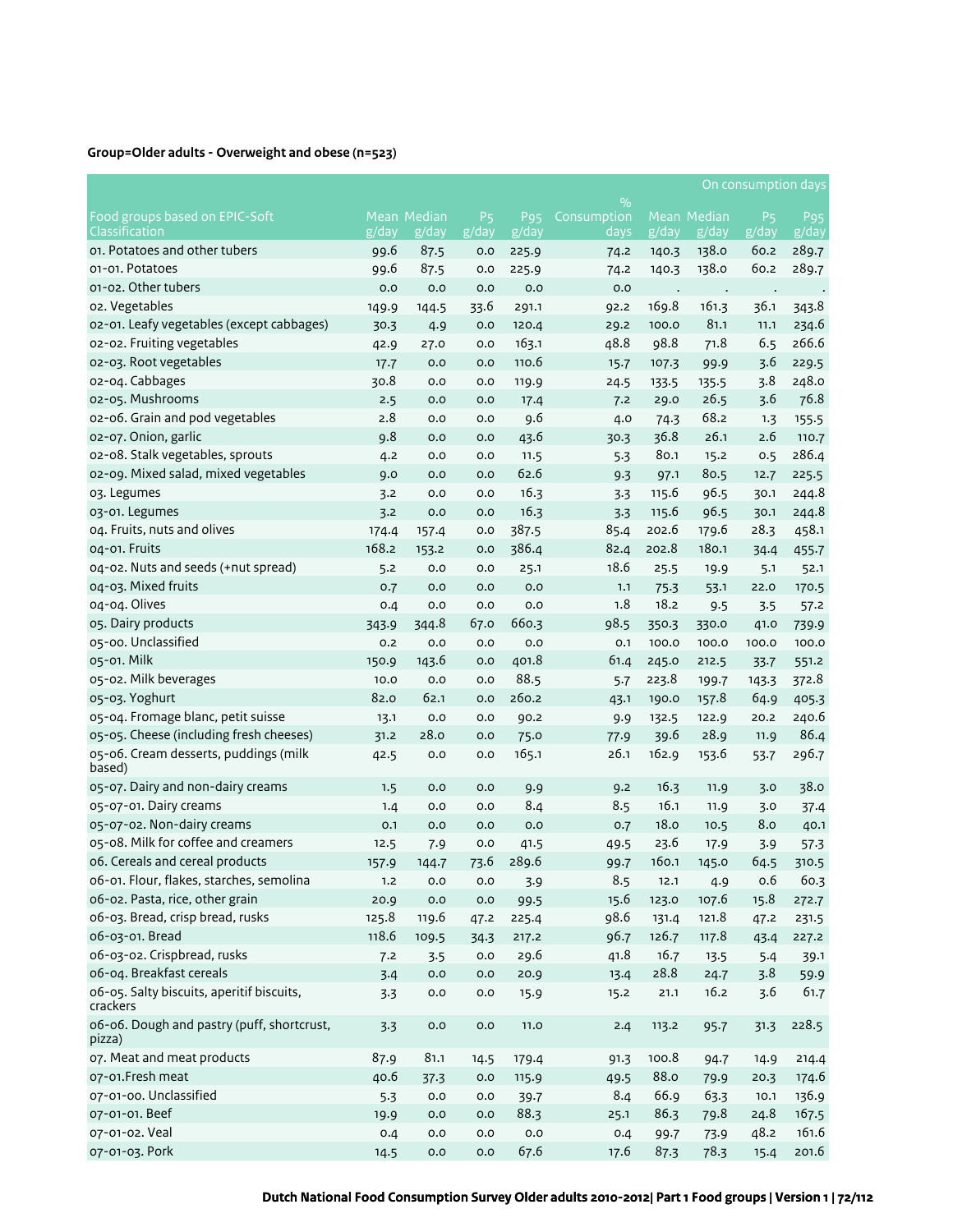# **Group=Older adults - Overweight and obese (n=523)**

|                                                                   |       |                      |                         |                                                  |                     |                 |                      |                         | On consumption days      |
|-------------------------------------------------------------------|-------|----------------------|-------------------------|--------------------------------------------------|---------------------|-----------------|----------------------|-------------------------|--------------------------|
|                                                                   |       |                      |                         |                                                  | $\%$                |                 |                      |                         |                          |
| Food groups based on EPIC-Soft<br>Classification                  | g/day | Mean Median<br>g/day | P <sub>5</sub><br>g/day | P <sub>95</sub><br>$\overline{g}/\overline{day}$ | Consumption<br>days | g/day           | Mean Median<br>g/day | P <sub>5</sub><br>g/day | P <sub>95</sub><br>g/day |
| 07-01-04. Mutton/Lamb                                             | 0.5   | 0.0                  | 0.0                     | 0.0                                              | 0.5                 | 78.9            | 68.8                 | 31.1                    | 111.4                    |
| 07-02. Poultry                                                    | 12.3  | 0.0                  | 0.0                     | 62.0                                             | 13.5                | 88.3            | 76.0                 | 11.3                    | 177.9                    |
| 07-02-00. Unclassified and other poultry                          | 0.0   | 0.0                  | 0.0                     | 0.0                                              | 0.0                 |                 |                      |                         |                          |
| 07-02-01. Chicken, hen                                            | 11.7  | 0.0                  | 0.0                     | 61.0                                             | 12.5                | $\cdot$<br>89.4 | $\cdot$<br>80.5      | $\cdot$<br>10.8         | 257.9                    |
| 07-02-02. Turkey, young turkey                                    | 0.3   | 0.0                  | 0.0                     | 0.0                                              |                     | 75.5            | 64.7                 | 29.5                    | 100.7                    |
| 07-02-03. Duck                                                    | 0.3   | 0.0                  | 0.0                     | 0.0                                              | 0.7<br>0.2          | 65.3            | 51.2                 | 42.0                    | 73.5                     |
| 07-02-05. Rabbit (domestic)                                       | 0.0   | 0.0                  | 0.0                     | 0.0                                              | 0.0                 |                 |                      |                         |                          |
| 07-03. Game                                                       | 0.0   | 0.0                  | 0.0                     | 0.0                                              | 0.0                 |                 |                      |                         |                          |
| 07-04. Processed meat                                             |       |                      | 0.0                     |                                                  | 72.8                |                 |                      |                         |                          |
| 07-05. Offals                                                     | 34.5  | 25.0                 |                         | 97.5                                             |                     | 49.7<br>66.7    | 31.7                 | 9.7<br>6.8              | 137.3                    |
| o8. Fish and shellfish                                            | 0.4   | 0.0                  | 0.0                     | 0.0                                              | 0.7                 | 126.0           | 27.6                 |                         | 121.7                    |
| 08-01. Fish                                                       | 25.1  | 0.0                  | 0.0                     | 105.5                                            | 17.7                |                 | 123.6                | 40.4                    | 223.3                    |
|                                                                   | 20.9  | 0.0                  | 0.0                     | 100.5                                            | 15.0                | 119.6           | 111.4                | 37.7                    | 223.8                    |
| 08-02. Crustaceans, molluscs                                      | 0.8   | 0.0                  | 0.0                     | 0.0                                              | 1.3                 | 63.5            | 42.1                 | 12.2                    | 142.7                    |
| 08-03. Fish products, fish in crumbs                              | 3.4   | 0.0                  | 0.0                     | 35.6                                             | 2.8                 | 125.3           | 126.0                | 53.7                    | 201.5                    |
| og. Eggs and egg products                                         | 13.4  | 2.3                  | 0.0                     | 49.0                                             | 28.2                | 42.7            | 49.4                 | 4.3                     | 94.4                     |
| 09-01. Egg                                                        | 13.4  | 2.3                  | 0.0                     | 49.0                                             | 28.2                | 42.7            | 49.4                 | 4.3                     | 94.4                     |
| 10. Fat                                                           | 28.1  | 25.1                 | 7.9                     | 59.9                                             | 99.6                | 29.6            | 25.8                 | 5.9                     | 63.0                     |
| 10-00. Unclassified                                               | 1.2   | 0.0                  | 0.0                     | 6.6                                              | 17.6                | 7.3             | 5.9                  | 0.7                     | 19.8                     |
| 10-01. Vegetable oils                                             | 2.7   | 0.0                  | 0.0                     | 12.6                                             | 28.4                | 9.3             | 5.8                  | 0.8                     | 27.8                     |
| 10-02. Butter                                                     | 3.4   | 0.0                  | 0.0                     | 22.2                                             | 23.3                | 14.8            | 11.0                 | 2.2                     | 42.6                     |
| 10-03. Margarines                                                 | 20.5  | 17.9                 | 0.0                     | 52.4                                             | 87.7                | 24.9            | 20.9                 | 3.0                     | 58.6                     |
| 10-04. Deep frying fats                                           | 0.3   | 0.0                  | 0.0                     | 0.0                                              | 1.9                 | 15.1            | 13.0                 | 1.2                     | 31.0                     |
| 10-06. Other animal fat                                           | 0.0   | 0.0                  | 0.0                     | 0.0                                              | 0.1                 | 12.4            | 7.9                  | 7.9                     | 18.4                     |
| 11. Sugar and confectionery                                       | 33.8  | 25.0                 | 0.0                     | 97.5                                             | 85.0                | 41.5            | 29.8                 | 5.3                     | 116.0                    |
| 11-00. Unclassified                                               | 0.1   | 0.0                  | 0.0                     | 0.0                                              | 1.1                 | 8.2             | 6.4                  | 0.4                     | 19.3                     |
| 11-01. Sugar, honey, jam                                          | 16.2  | 9.9                  | 0.0                     | 55.4                                             | 62.0                | 26.8            | 19.7                 | 3.4                     | 73.2                     |
| 11-02. Chocolate, candy bars, paste,<br>chocolate confetti/flocks | 6.0   | 0.0                  | 0.0                     | 24.5                                             | 33.8                | 19.2            | 14.3                 | 4.7                     | 47.9                     |
| 11-03. Confectionery non-chocolate                                | 2.0   | 0.0                  | 0.0                     | 12.0                                             | 22.4                | 10.4            | 7.5                  | 1.8                     | 29.8                     |
| 11-04. Syrup                                                      | 4.3   | 0.0                  | 0.0                     | 27.4                                             | 20.2                | 24.2            | 19.4                 | 7.6                     | 61.0                     |
| 11-05. Ice cream, water ice                                       | 5.2   | 0.0                  | 0.0                     | 40.5                                             | 6.1                 | 83.8            | 71.4                 | 32.0                    | 146.0                    |
| 11-05-00. Unclassified                                            | 0.1   | 0.0                  | 0.0                     | 0.0                                              | 0.4                 | 58.5            | 50.0                 | 50.0                    | 83.5                     |
| 11-05-01. Ice cream                                               | 4.8   | 0.0                  | 0.0                     | 37.8                                             | 5.3                 | 86.9            | 73.0                 | 32.0                    | 146.5                    |
| 11-05-02. Sorbet                                                  | 0.2   | O.O                  | 0.0                     | 0.0                                              | 0.3                 | 65.9            | 45.2                 | 32.0                    | 93.2                     |
| 11-05-03. Water ice                                               | 0.1   | 0.0                  | 0.0                     | 0.0                                              | 0.1                 | 61.8            | 50.0                 | 50.0                    | 94.8                     |
| 12. Cakes                                                         | 49.2  | 43.4                 | 0.0                     | 127.4                                            | 83.7                | 54.7            | 41.8                 | 9.4                     | 144.7                    |
| 12-01. Cakes, pies, pastries, etc.                                | 33.4  | 23.2                 | 0.0                     | 110.5                                            | 51.6                | 57.2            | 39.7                 | 18.3                    | 142.8                    |
| 12-02. Dry cakes, biscuits                                        | 15.8  | 12.3                 | $_{\rm 0.0}$            | 49.9                                             | 61.9                | 26.2            | 19.8                 | 6.8                     | 67.7                     |
| 13. Non-alcoholic beverages                                       |       | 1,419.7 1,352.6      |                         | 754.2 2,395.1                                    |                     | 100.0 1,413.8   | 1,331.5              |                         | 659.0 2,516.5            |
| 13-00. Unclassified                                               | 3.6   | 0.0                  | 0.0                     | 0.0                                              | 1.2                 | 247.5           | 153.7                | 22.9                    | 415.7                    |
| 13-01. Fruit and vegetable containing drinks                      | 72.8  | 0.0                  | 0.0                     | 273.0                                            | 36.2                | 185.5           | 164.5                | 31.8                    | 421.4                    |
| 13-02. Carbonated/soft/isotonic drinks,<br>diluted syrups         | 46.1  | 0.0                  | 0.0                     | 261.4                                            | 16.5                | 267.1           | 197.3                | 86.5                    | 652.2                    |
| 13-03. Coffee, tea and herbal teas                                | 810.0 | 758.1                |                         | 339.3 1,420.0                                    | 99.7                | 825.0           | 762.9                |                         | 350.0 1,523.8            |
| 13-03-01. Coffee                                                  | 436.9 | 425.8                | 74.9                    | 860.3                                            | 95.3                | 456.9           | 429.8                | 131.1                   | 887.8                    |
| 13-03-02. Tea                                                     | 314.5 | 264.1                | 0.0                     | 895.4                                            | 69.3                | 469.5           | 388.7                |                         | 131.5 1,037.9            |
| 13-03-03. Herbal tea                                              | 57.1  | 0.0                  | 0.0                     | 389.3                                            | 15.6                | 382.9           | 315.0                | 113.2                   | 921.1                    |
| 13-03-04. Chicory, substitutes                                    | 1.6   | 0.0                  | 0.0                     | 0.0                                              | 0.8                 | 242.4           | 137.8                | 2.0                     | 447.1                    |
| 13-04. Waters                                                     | 487.2 | 374.6                |                         | 0.0 1,336.8                                      | 88.3                | 539.9           | 406.9                |                         | 88.6 1,368.0             |
| 14. Alcoholic beverages                                           | 121.1 | 25.1                 | 0.0                     | 590.7                                            | 42.3                | 281.3           | 176.1                | 47.3                    | 898.6                    |
|                                                                   |       |                      |                         |                                                  |                     |                 |                      |                         |                          |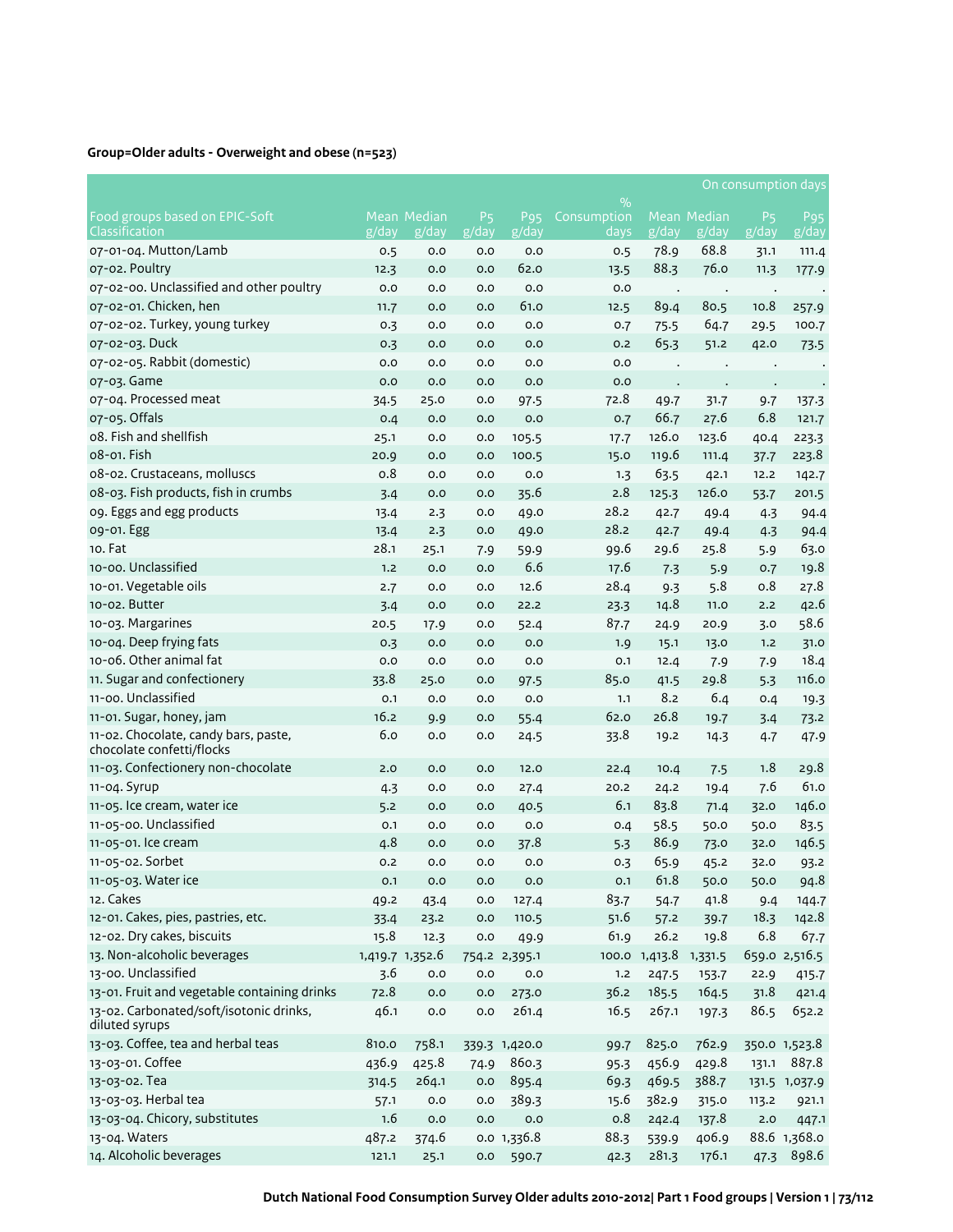# **Group=Older adults - Overweight and obese (n=523)**

|                                                    |                       |                      |                         |                                 |                     |                       |                      | On consumption days     |                          |
|----------------------------------------------------|-----------------------|----------------------|-------------------------|---------------------------------|---------------------|-----------------------|----------------------|-------------------------|--------------------------|
|                                                    |                       |                      |                         |                                 | $\frac{9}{0}$       |                       |                      |                         |                          |
| Food groups based on EPIC-Soft<br>Classification   | $\sqrt{g}/\sqrt{day}$ | Mean Median<br>g/day | P <sub>5</sub><br>g/day | <b>P</b> <sub>95</sub><br>g/day | Consumption<br>days | $\sqrt{g}/\sqrt{day}$ | Mean Median<br>g/day | P <sub>5</sub><br>g/day | P <sub>95</sub><br>g/day |
| 14-00. Unclassified                                | 0.2                   | 0.0                  | 0.0                     | O.O                             | 0.2                 | 86.2                  | 60.9                 | 24.0                    | 117.9                    |
| 14-01. Wine                                        | 52.5                  | 0.0                  | 0.0                     | 278.7                           | 23.2                | 210.8                 | 152.2                | 74.9                    | 392.2                    |
| 14-02. Fortified wines (sherry, port,<br>vermouth) | 7.2                   | 0.0                  | 0.0                     | 69.8                            | 5.6                 | 112.2                 | 100.9                | 47.7                    | 219.4                    |
| 14-03. Beer, cider                                 | 50.4                  | 0.0                  | 0.0                     | 433.4                           | 10.0                | 527.9                 | 330.9                | 251.1                   | 1,149.7                  |
| 14-04. Spirits, brandy                             | 9.0                   | 0.0                  | 0.0                     | 68.3                            | 10.8                | 81.1                  | 71.0                 | 31.8                    | 172.2                    |
| 14-05. Aniseed drinks (pastis, ouzo)               | O.1                   | 0.0                  | 0.0                     | 0.0                             | 0.1                 | 31.1                  | 25.3                 | 25.3                    | 49.7                     |
| 14-06. Liqueurs                                    | 1.7                   | 0.0                  | 0.0                     | 0.0                             | 2.9                 | 66.7                  | 54.4                 | 8.1                     | 135.6                    |
| 15. Condiments and sauces                          | 25.6                  | 15.2                 | 0.0                     | 80.4                            | 64.0                | 38.8                  | 27.4                 | 2.5                     | 107.9                    |
| 15-01. Sauces                                      | 24.9                  | 15.0                 | 0.0                     | 78.6                            | 59.7                | 40.4                  | 29.1                 | 3.8                     | 108.4                    |
| 15-01-00. Unclassified and other sauces            | 17.4                  | 8.8                  | 0.0                     | 59.6                            | 43.7                | 40.8                  | 30.4                 | 5.8                     | 105.3                    |
| 15-01-01. Tomato sauces                            | 2.0                   | 0.0                  | 0.0                     | 2.3                             | 3.6                 | 39.0                  | 13.0                 | 2.4                     | 124.9                    |
| 15-01-02. Dressing sauces                          | 1.5                   | 0.0                  | 0.0                     | 9.8                             | 11.8                | 13.0                  | 10.3                 | 2.2                     | 37.8                     |
| 15-01-03. Mayonnaises and similars                 | 3.5                   | 0.0                  | 0.0                     | 23.3                            | 11.5                | 26.4                  | 18.6                 | 2.2                     | 75.2                     |
| 15-01-04. Dessert sauces                           | 0.4                   | 0.0                  | 0.0                     | 0.0                             | 1.0                 | 28.8                  | 25.8                 | 9.2                     | 40.8                     |
| 15-02. Yeast                                       | 0.0                   | 0.0                  | 0.0                     | 0.0                             | 0.9                 | 5.4                   | 3.5                  | 2.5                     | 9.2                      |
| 15-04. Condiments                                  | 0.6                   | 0.0                  | 0.0                     | 4.5                             | 11.3                | 5.8                   | 3.9                  | 0.4                     | 18.6                     |
| 16. Soups, bouillon                                | 92.5                  | 0.0                  | 0.0                     | 325.8                           | 33.9                | 262.9                 | 244.2                | 97.4                    | 498.1                    |
| 16-01. Soups                                       | 88.o                  | 0.0                  | 0.0                     | 323.8                           | 31.3                | 268.1                 | 248.4                | 114.9                   | 498.2                    |
| 16-02. Bouillon                                    | 4.5                   | 0.0                  | 0.0                     | 1.9                             | 3.7                 | 135.5                 | 156.8                | 3.4                     | 241.6                    |
| 17. Miscellaneous                                  | 8.5                   | 0.0                  | 0.0                     | 67.1                            | 7.3                 | 119.7                 | 74.7                 | 21.7                    | 299.7                    |
| 17-00. Unclassified                                | 0.1                   | 0.0                  | 0.0                     | O.O                             | 0.2                 | 97.0                  | 77.9                 | 70.5                    | 143.2                    |
| 17-01. Soya products                               | 2.5                   | 0.0                  | 0.0                     | O.O                             | 1.8                 | 196.5                 | 162.5                | 32.1                    | 368.8                    |
| 17-02. Dietetic products                           | 1.0                   | 0.0                  | 0.0                     | 0.0                             | 0.6                 | 127.3                 | 7.9                  | 2.0                     | 330.5                    |
| 17-02-00. Unclassified                             | 1.0                   | 0.0                  | 0.0                     | 0.0                             | 0.3                 | 247.7                 | 149.6                | 30.0                    | 364.8                    |
| 17-02-01. Artificial sweeteners                    | 0.0                   | 0.0                  | 0.0                     | 0.0                             | 0.3                 | 3.5                   | 2.0                  | 2.0                     | 5.5                      |
| 17-03. Snacks                                      | 4.9                   | 0.0                  | 0.0                     | 37.1                            | 4.7                 | 89.7                  | 71.7                 | 40.5                    | 171.1                    |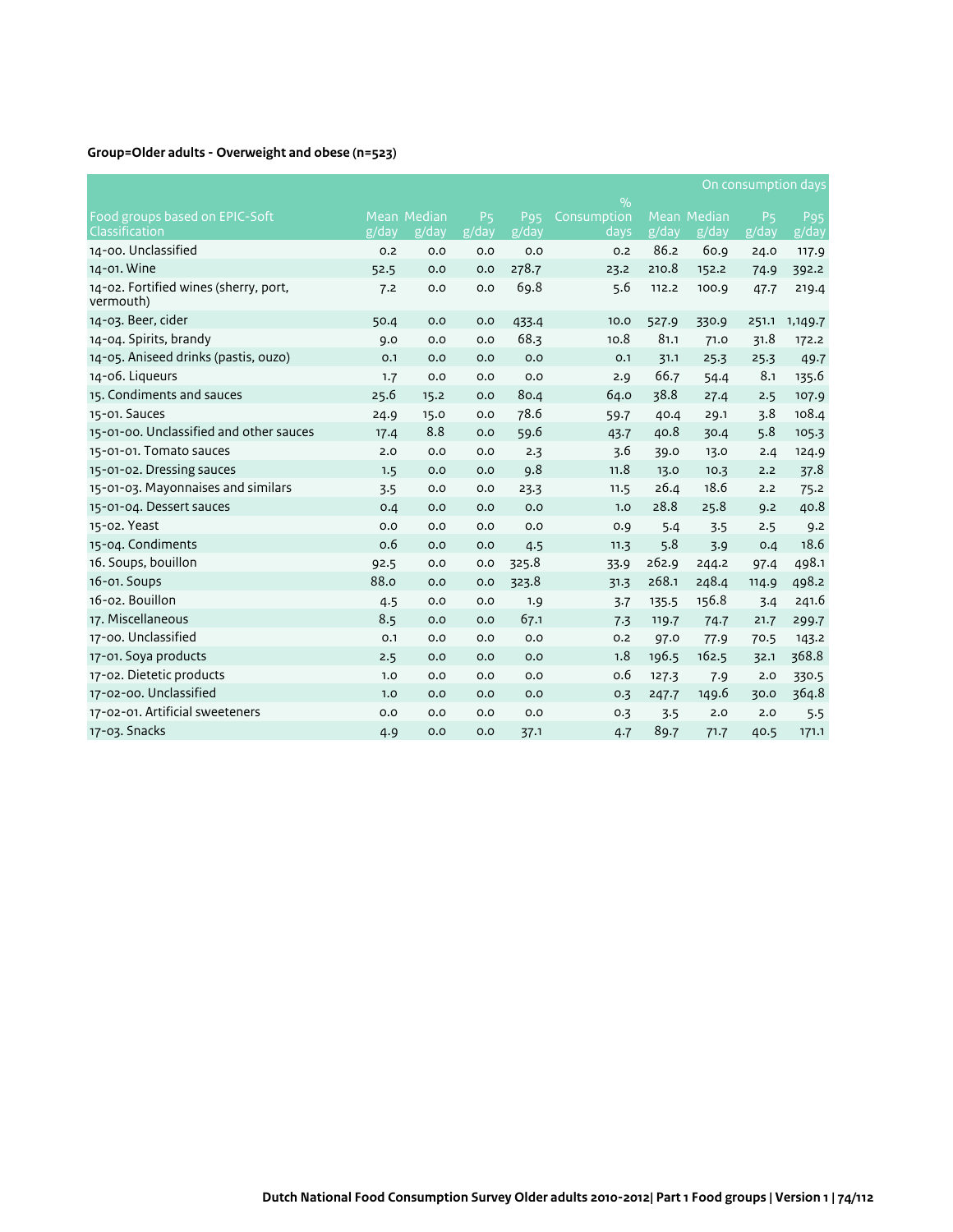**Table 2.5.b** Food consumption (food groups and subgroups) of the Dutch aged 70 years and older stratified by BMI category and gender (DNFCS-Older adults 2010-2012), weighted for socio-demographic factors, season and day of the week.

#### **Group=Male older adults - under and normal weight (n=84)**

|                                                       |            |              |                |                 |             |             |             | On consumption days  |                 |
|-------------------------------------------------------|------------|--------------|----------------|-----------------|-------------|-------------|-------------|----------------------|-----------------|
|                                                       |            |              |                |                 | $\%$        |             |             |                      |                 |
| Food groups based on EPIC-Soft                        |            | Mean Median  | P <sub>5</sub> | P <sub>95</sub> | Consumption |             | Mean Median | P <sub>5</sub>       | P <sub>95</sub> |
| Classification<br>01. Potatoes and other tubers       | g/day      | g/day        | g/day          | $\sqrt{g/day}$  | days        | g/day       | g/day       | g/day                | g/day           |
|                                                       | 112.6      | 93.4         | 0.0            | 300.9           | 68.4        | 167.5       | 140.7       | 51.9                 | 351.3           |
| 01-01. Potatoes                                       | 112.6      | 93.4         | 0.0            | 300.9           | 68.4        | 167.5       | 140.7       | 51.9                 | 351.3           |
| 01-02. Other tubers                                   | 0.0        | 0.0          | 0.0            | 0.0             | 0.0         |             |             |                      |                 |
| o2. Vegetables                                        | 145.1      | 128.0        | 7.4            | 273.0           | 93.1        | 164.2       | 156.8       | 41.6                 | 302.9           |
| 02-01. Leafy vegetables (except cabbages)             | 26.7       | 0.0          | 0.0            | 118.6           | 30.1        | 88.6        | 59.8        | 13.6                 | 208.2           |
| 02-02. Fruiting vegetables                            | 46.6       | 28.9         | 0.0            | 160.7           | 48.3        | 109.9       | 95.3        | 11.3                 | 241.7           |
| 02-03. Root vegetables                                | 23.0       | 0.0          | 0.0            | 97.4            | 22.7        | 96.4        | 89.7        | 3.9                  | 199.1           |
| 02-04. Cabbages                                       | 20.1       | 0.0          | 0.0            | 108.2           | 19.0        | 117.4       | 95.7        | 17.8                 | 243.6           |
| 02-05. Mushrooms                                      | 1.3        | 0.0          | 0.0            | 4.1             | 4.5         | 29.9        | 24.2        | 2.6                  | 63.8            |
| o2-o6. Grain and pod vegetables                       | 6.2        | 0.0          | 0.0            | 18.0            | 5.1         | 111.4       | 105.7       | 7.6                  | 226.1           |
| 02-07. Onion, garlic                                  | 9.0        | 0.0          | 0.0            | 41.6            | 28.0        | 36.1        | 23.3        | 3.2                  | 83.8            |
| 02-08. Stalk vegetables, sprouts                      | 0.6        | 0.0          | 0.0            | 2.6             | 6.4         | 18.5        | 15.7        | 1.7                  | 41.4            |
| 02-09. Mixed salad, mixed vegetables                  | 11.7       | 0.0          | 0.0            | 67.7            | 12.6        | 84.0        | 74.8        | 44.1                 | 186.5           |
| 03. Legumes                                           | 5.0        | 0.0          | 0.0            | 36.7            | 6.9         | 86.3        | 72.6        | 6.1                  | 210.8           |
| 03-01. Legumes                                        | 5.0        | 0.0          | 0.0            | 36.7            | 6.9         | 86.3        | 72.6        | 6.1                  | 210.8           |
| 04. Fruits, nuts and olives                           | 136.6      | 138.3        | 0.0            | 297.2           | 84.9        | 176.2       | 150.2       | 33.2                 | 419.9           |
| 04-01. Fruits                                         | 127.4      | 134.0        | 0.0            | 296.9           | 81.7        | 169.6       | 150.5       | 33.6                 | 403.2           |
| 04-02. Nuts and seeds (+nut spread)                   | 7.1        | 0.0          | 0.0            | 36.6            | 24.2        | 35.6        | 29.7        | 9.8                  | 77.4            |
| 04-03. Mixed fruits                                   | 2.1        | 0.0          | 0.0            | 8.8             | 4.7         | 48.5        | 25.1        | 24.0                 | 94.9            |
| 04-04. Olives                                         | 0.0        | 0.0          | 0.0            | 0.0             | 2.3         | 5.1         | 2.6         | 2.1                  | 10.5            |
| 05. Dairy products                                    | 370.1      | 333.5        | 125.2          | 745.1           | 99.6        | 379.6       | 393.9       | 57.9                 | 806.5           |
| 05-00. Unclassified                                   | 0.0        | 0.0          | 0.0            | 0.0             | 0.0         | $\cdot$     | $\cdot$     | $\ddot{\phantom{0}}$ |                 |
| 05-01. Milk                                           | 176.4      | 117.8        | 0.0            | 507.6           | 58.3        | 311.9       | 255.7       | 136.5                | 514.2           |
| 05-02. Milk beverages                                 | 25.0       | 0.0          | 0.0            | 110.1           | 9.5         | 188.2       | 195.9       | 130.0                | 251.9           |
| 05-03. Yoghurt                                        | 58.7       | 41.0         | 0.0            | 229.7           | 38.4        | 158.8       | 132.5       | 44.2                 | 343.9           |
| 05-04. Fromage blanc, petit suisse                    | 3.7        | 0.0          | 0.0            | 0.0             | 5.3         | 113.8       | 120.9       | 48.0                 | 162.9           |
| 05-05. Cheese (including fresh cheeses)               | 39.8       | 41.4         | 0.0            | 74.5            | 79.5        | 49.7        | 46.8        | 13.0                 | 89.0            |
| 05-06. Cream desserts, puddings (milk<br>based)       | 53.5       | 0.0          | 0.0            | 204.1           | 30.4        | 190.2       | 159.7       | 100.2                | 295.0           |
| 05-07. Dairy and non-dairy creams                     | 0.7        | 0.0          | 0.0            |                 | 12.6        |             | 6.7         | 3.0                  | 27.8            |
| 05-07-01. Dairy creams                                |            | 0.0          | 0.0            | 4.3             | 12.0        | 9.9<br>10.2 | 6.9         | 3.2                  | 28.2            |
| 05-07-02. Non-dairy creams                            | 0.7<br>0.0 |              |                | 4.3<br>0.0      | 0.6         |             |             |                      |                 |
| 05-08. Milk for coffee and creamers                   |            | 0.0<br>11.2  | 0.0<br>0.0     |                 |             | 3.0         | 3.0<br>18.0 | 3.0                  | 3.0             |
| o6. Cereals and cereal products                       | 12.3       |              | 87.6           | 41.3            | 57.0        | 22.5        |             | 5.1                  | 50.7            |
| 06-01. Flour, flakes, starches, semolina              | 189.9      | 182.3        |                | 299.3           | 100.0       | 184.6       | 153.5       | 59.7                 | 379.4           |
|                                                       | 1.4        | $_{\rm 0.0}$ | $_{\rm 0.0}$   | 5.5             | 6.6         | 23.2        | 8.3         | 1.3                  | 85.3            |
| 06-02. Pasta, rice, other grain                       | 42.6       | $_{\rm 0.0}$ | $_{\rm 0.0}$   | 119.6           | 24.9        | 132.6       | 111.2       | 37.3                 | 241.9           |
| 06-03. Bread, crisp bread, rusks                      | 134.4      | 122.3        | 59.2           | 244.2           | 99.9        | 137.7       | 118.7       | 58.0                 | 256.6           |
| 06-03-01. Bread                                       | 130.8      | 121.9        | 58.7           | 241.8           | 99.9        | 133.0       | 111.2       | 55.2                 | 246.3           |
| 06-03-02. Crispbread, rusks                           | 3.6        | 0.0          | $_{\rm 0.0}$   | 15.3            | 37.3        | 12.7        | 10.0        | 2.5                  | 31.0            |
| 06-04. Breakfast cereals                              | 7.3        | 0.0          | 0.0            | 40.7            | 26.4        | 28.7        | 18.4        | 5.4                  | 76.6            |
| 06-05. Salty biscuits, aperitif biscuits,<br>crackers | 2.8        | 0.0          | 0.0            | 17.1            | 15.4        | 17.8        | 19.0        | 2.4                  | 35.0            |
| 06-06. Dough and pastry (puff, shortcrust,<br>pizza)  | 1.3        | 0.0          | 0.0            | $_{\rm 0.0}$    | 1.7         | 131.6       | 154.7       | 17.6                 | 164.7           |
| 07. Meat and meat products                            | 91.3       | 83.5         | 18.8           | 164.5           | 92.0        | 101.4       | 91.3        | 20.1                 | 183.9           |
| 07-01.Fresh meat                                      | 43.2       | 32.5         | $_{\rm 0.0}$   | 139.2           | 51.0        | 96.9        | 76.5        | 25.0                 | 191.4           |
| 07-01-00. Unclassified                                | 6.7        | $_{0.0}$     | 0.0            | 37.1            | 13.8        | 70.7        | 67.1        | 9.4                  | 177.2           |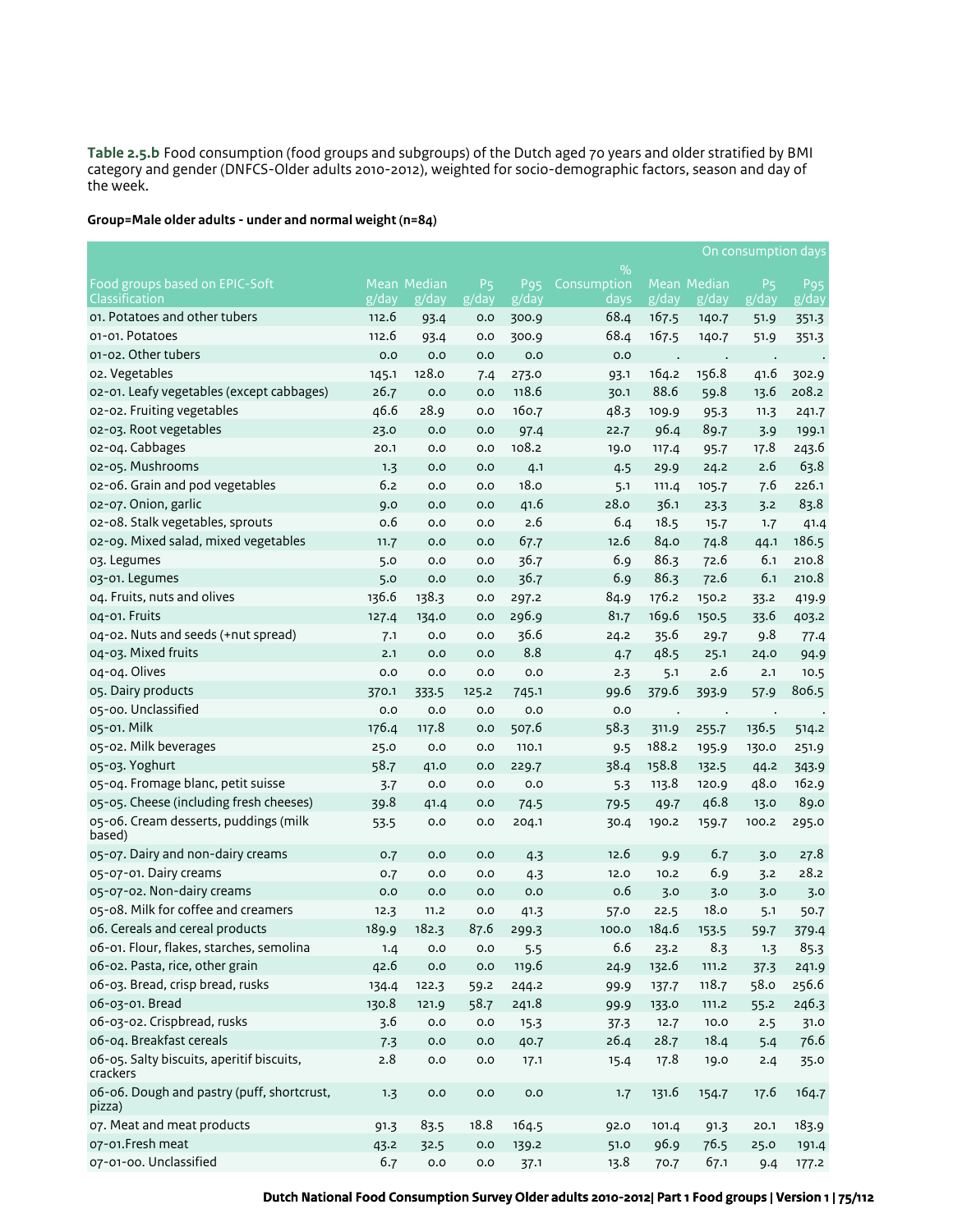|                                                                   |                 |                      |                         |                          |                     |                       |                      | On consumption days                             |                          |
|-------------------------------------------------------------------|-----------------|----------------------|-------------------------|--------------------------|---------------------|-----------------------|----------------------|-------------------------------------------------|--------------------------|
|                                                                   |                 |                      |                         |                          | $\%$                |                       |                      |                                                 |                          |
| Food groups based on EPIC-Soft<br>Classification                  | g/day           | Mean Median<br>g/day | P <sub>5</sub><br>g/day | P <sub>95</sub><br>g/day | Consumption<br>days | g/day                 | Mean Median<br>g/day | P <sub>5</sub><br>$\overline{g}/\overline{day}$ | P <sub>95</sub><br>g/day |
| 07-01-01. Beef                                                    | 20.2            | 0.0                  | 0.0                     | 73.6                     | 23.6                | 89.5                  | 84.9                 | 38.1                                            |                          |
| 07-01-02. Veal                                                    | 0.0             | 0.0                  | 0.0                     | 0.0                      | 0.0                 |                       |                      |                                                 | 145.4                    |
| 07-01-03. Pork                                                    | 16.2            | 0.0                  | 0.0                     | 69.7                     | 14.9                | $\cdot$<br>124.0      | $\cdot$<br>82.3      | $\bullet$<br>37.7                               | 306.9                    |
| 07-01-04. Mutton/Lamb                                             | 0.0             | 0.0                  | 0.0                     | 0.0                      | 0.0                 |                       |                      |                                                 |                          |
| 07-02. Poultry                                                    | 12.3            | 0.0                  | 0.0                     | 49.7                     | 14.0                | $\cdot$<br>67.9       | $\cdot$<br>68.4      | $\cdot$<br>27.6                                 | 113.1                    |
| 07-02-00. Unclassified and other poultry                          | 0.0             | 0.0                  | 0.0                     | 0.0                      | 0.0                 | $\cdot$               | $\cdot$              |                                                 |                          |
| 07-02-01. Chicken, hen                                            | 12.1            | 0.0                  | 0.0                     | 49.7                     | 13.4                | 68.3                  | 74.3                 | $\bullet$<br>27.2                               | 113.5                    |
| 07-02-02. Turkey, young turkey                                    | 0.0             | 0.0                  | 0.0                     | 0.0                      | 0.0                 | $\cdot$               | $\cdot$              | $\cdot$                                         |                          |
| 07-02-03. Duck                                                    | 0.2             | 0.0                  | 0.0                     | 0.0                      | 0.6                 | 58.2                  | 58.2                 | 58.2                                            | 58.2                     |
| 07-02-05. Rabbit (domestic)                                       | 0.0             | 0.0                  | 0.0                     | 0.0                      | 0.0                 |                       |                      |                                                 |                          |
| 07-03. Game                                                       | 0.0             | 0.0                  | 0.0                     | 0.0                      | 0.0                 |                       | $\bullet$            | $\bullet$                                       |                          |
| 07-04. Processed meat                                             | 32.8            | 23.0                 | 0.0                     | 86.2                     | 63.9                | 51.9                  | 39.3                 | 5.1                                             | 130.9                    |
| 07-05. Offals                                                     | 3.0             | 0.0                  | 0.0                     | 0.0                      | 0.7                 | 176.0                 | 176.0                | 176.0                                           | 176.0                    |
| 08. Fish and shellfish                                            | 21.5            | 0.0                  | 0.0                     | 74.8                     | 17.1                | 121.1                 | 95.5                 | 45.5                                            | 255.7                    |
| 08-01. Fish                                                       | 19.5            | 0.0                  | 0.0                     | 71.4                     | 14.9                | 117.1                 | 93.4                 | 44.4                                            | 259.9                    |
| 08-02. Crustaceans, molluscs                                      | 0.4             | 0.0                  | 0.0                     | 0.0                      | 0.7                 | 108.0                 | 52.9                 | 21.1                                            | 201.1                    |
| 08-03. Fish products, fish in crumbs                              | 1.6             | 0.0                  | 0.0                     | 0.0                      | 2.8                 | 91.9                  | 90.7                 | 37.5                                            | 134.6                    |
| og. Eggs and egg products                                         | 10.3            | 0.0                  | 0.0                     | 49.8                     | 22.6                | 43.5                  | 42.8                 | 8.7                                             | 98.8                     |
| 09-01. Egg                                                        | 10.3            | 0.0                  | 0.0                     | 49.8                     | 22.6                | 43.5                  | 42.8                 | 8.7                                             | 98.8                     |
| 10. Fat                                                           | 33.8            | 32.7                 | 7.9                     | 50.3                     | 99.6                | 33.9                  | 31.4                 | 6.4                                             | 62.5                     |
| 10-00. Unclassified                                               | 0.7             | 0.0                  | 0.0                     | 3.8                      | 16.3                | 6.1                   | 3.5                  | 0.6                                             | 15.0                     |
| 10-01. Vegetable oils                                             | 3.7             | 1.0                  | 0.0                     | 11.9                     | 31.4                | 9.3                   | 7.2                  | 0.6                                             | 24.9                     |
| 10-02. Butter                                                     | 4.8             | 0.0                  | 0.0                     | 27.6                     | 26.7                | 17.4                  | 13.0                 | 2.8                                             | 41.7                     |
| 10-03. Margarines                                                 | 23.2            | 21.6                 | 0.4                     | 43.5                     | 92.1                | 26.5                  | 24.9                 | 0.8                                             | 54.1                     |
| 10-04. Deep frying fats                                           | 1.5             | 0.0                  | 0.0                     | 13.1                     | 3.9                 | 19.7                  | 17.1                 | 6.3                                             | 30.8                     |
| 10-06. Other animal fat                                           | 0.0             | 0.0                  | 0.0                     | 0.0                      | 0.3                 | 4.1                   | 4.1                  | 4.1                                             | 4.1                      |
| 11. Sugar and confectionery                                       | 73.8            | 73.7                 | 0.0                     | 151.0                    | 92.2                | 76.2                  | 66.2                 | 14.8                                            | 172.3                    |
| 11-00. Unclassified                                               | 0.1             | 0.0                  | 0.0                     | 0.0                      | 3.6                 | 3.8                   | 2.5                  | 2.5                                             | 7.9                      |
| 11-01. Sugar, honey, jam                                          | 37.1            | 29.6                 | 0.0                     | 83.4                     | 85.0                | 44.0                  | 32.2                 | 8.6                                             | 114.2                    |
| 11-02. Chocolate, candy bars, paste,<br>chocolate confetti/flocks | 20.2            | 0.0                  | 0.0                     | 85.4                     | 46.1                | 34.8                  | 23.2                 | 7.5                                             | 94.1                     |
| 11-03. Confectionery non-chocolate                                | 2.1             | 0.0                  | 0.0                     | 13.5                     | 19.9                | 11.0                  | 9.0                  | 1.3                                             | 29.2                     |
| 11-04. Syrup                                                      | 5.8             | 0.0                  | 0.0                     | 27.6                     | 30.2                | 20.4                  | 17.2                 | 3.2                                             | 39.3                     |
| 11-05. Ice cream, water ice                                       | 8.5             | 0.0                  | 0.0                     | 44.7                     | 9.1                 | 92.0                  | 63.5                 | 49.0                                            | 142.5                    |
| 11-05-00. Unclassified                                            | 0.0             | 0.0                  | $_{\rm 0.0}$            | 0.0                      | 0.0                 |                       | $\ddot{\phantom{a}}$ | $\bullet$                                       |                          |
| 11-05-01. Ice cream                                               | 7.4             | 0.0                  | 0.0                     | 39.8                     | 9.1                 | 75.3                  | 63.5                 | 49.0                                            | 97.0                     |
| 11-05-02. Sorbet                                                  | 1.0             | 0.0                  | 0.0                     | 0.0                      | 3.0                 | 50.0                  | 50.0                 | 50.0                                            | 50.0                     |
| 11-05-03. Water ice                                               | 0.0             | 0.0                  | 0.0                     | 0.0                      | 0.0                 |                       |                      |                                                 |                          |
| 12. Cakes                                                         | 44.0            | 36.9                 | 0.0                     | 106.6                    | 76.2                | 61.7                  | 48.3                 | 11.4                                            | 140.8                    |
| 12-01. Cakes, pies, pastries, etc.                                | 25.6            | 17.8                 | 0.0                     | 82.8                     | 44.3                | 63.6                  | 57.2                 | 20.0                                            | 138.3                    |
| 12-02. Dry cakes, biscuits                                        | 18.5            | 15.0                 | $_{\rm 0.0}$            | 56.3                     | 61.8                | 30.6                  | 23.0                 | 6.5                                             | 73.0                     |
| 13. Non-alcoholic beverages                                       | 1,305.6 1,210.5 |                      |                         | 734.4 2,121.2            |                     | 100.0 1,305.5 1,209.6 |                      |                                                 | 667.6 2,187.0            |
| 13-00. Unclassified                                               | 8.7             | 0.0                  | 0.0                     | 0.0                      | 2.5                 | 318.6                 | 153.3                | 12.5                                            | 602.2                    |
| 13-01. Fruit and vegetable containing drinks                      | 54.1            | 0.0                  | 0.0                     | 155.8                    | 28.2                | 177.4                 | 145.2                | 76.3                                            | 359.9                    |
| 13-02. Carbonated/soft/isotonic drinks,<br>diluted syrups         | 79.7            | 0.0                  | 0.0                     | 449.7                    | 16.2                | 338.4                 | 244.2                | 127.0                                           | 736.9                    |
| 13-03. Coffee, tea and herbal teas                                | 795.2           | 774.2                | 132.6                   | 1,417.6                  | 99.4                | 835.1                 | 778.4                |                                                 | 231.9 1,515.0            |
| 13-03-01. Coffee                                                  | 458.8           | 409.3                | 6.6                     | 935.7                    | 97.4                | 482.1                 | 428.5                |                                                 | 122.9 1,082.8            |
| 13-03-02. Tea                                                     | 285.2           | 178.6                |                         | 0.0 1,074.6              | 64.6                | 448.8                 | 326.2                |                                                 | 164.0 1,091.5            |
| 13-03-03. Herbal tea                                              | 51.0            | $_{\rm 0.0}$         | 0.0                     | 235.4                    | 17.4                | 402.9                 | 329.1                | 131.4                                           | 854.9                    |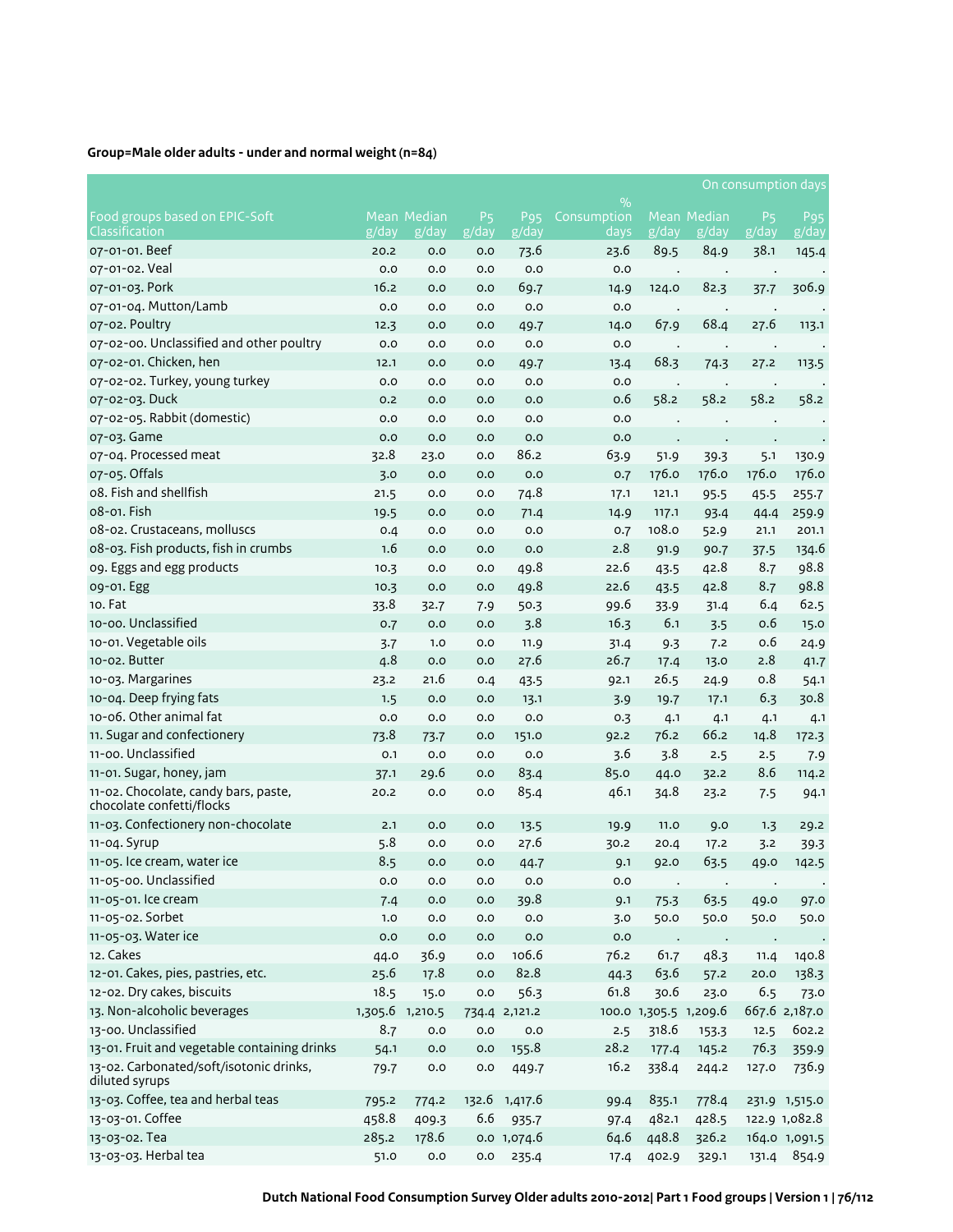|                                                    |       |                      |                                         |                                                     |                     |       |                             | On consumption days     |                          |
|----------------------------------------------------|-------|----------------------|-----------------------------------------|-----------------------------------------------------|---------------------|-------|-----------------------------|-------------------------|--------------------------|
|                                                    |       |                      |                                         |                                                     | $\frac{9}{0}$       |       |                             |                         |                          |
| Food groups based on EPIC-Soft<br>Classification   | g/day | Mean Median<br>g/day | P <sub>5</sub><br>$\sqrt{g}/\sqrt{day}$ | <b>P</b> <sub>95</sub><br>$\overline{g}/\text{day}$ | Consumption<br>days | g/day | <b>Mean Median</b><br>g/day | P <sub>5</sub><br>g/day | P <sub>95</sub><br>g/day |
| 13-03-04. Chicory, substitutes                     | 0.2   | 0.0                  | 0.0                                     | 0.0                                                 | 0.4                 | 78.2  | 78.0                        | 78.0                    | 78.4                     |
| 13-04. Waters                                      | 367.8 | 325.4                |                                         | 41.7 1,062.9                                        | 87.5                | 414.3 | 341.9                       | 47.9                    | 1,052.1                  |
| 14. Alcoholic beverages                            | 188.6 | 129.1                | 0.0                                     | 808.7                                               | 59.6                | 348.3 | 225.7                       | 76.6                    | 898.5                    |
| 14-00. Unclassified                                | 0.0   | 0.0                  | 0.0                                     | O.O                                                 | O.O                 |       |                             |                         |                          |
| 14-01. Wine                                        | 124.4 | 0.0                  | 0.0                                     | 462.3                                               | 46.9                | 293.9 | 184.0                       | 101.1                   | 780.4                    |
| 14-02. Fortified wines (sherry, port,<br>vermouth) | 6.9   | 0.0                  | 0.0                                     | 17.3                                                | 6.2                 | 91.9  | 41.8                        | 16.1                    | 210.0                    |
| 14-03. Beer, cider                                 | 42.8  | 0.0                  | 0.0                                     | 282.8                                               | 10.8                | 457.4 | 303.0                       | 222.6                   | 891.8                    |
| 14-04. Spirits, brandy                             | 14.0  | 0.0                  | 0.0                                     | 63.1                                                | 20.5                | 68.5  | 52.1                        | 31.1                    | 162.1                    |
| 14-05. Aniseed drinks (pastis, ouzo)               | 0.0   | 0.0                  | 0.0                                     | 0.0                                                 | O.O                 |       |                             |                         |                          |
| 14-06. Liqueurs                                    | 0.5   | 0.0                  | 0.0                                     | O.O                                                 | 2.1                 | 34.5  | 31.7                        | 13.2                    | 55.3                     |
| 15. Condiments and sauces                          | 29.3  | 24.9                 | 0.0                                     | 74.2                                                | 67.8                | 38.7  | 28.1                        | 3.8                     | 101.6                    |
| 15-01. Sauces                                      | 28.7  | 24.1                 | 0.0                                     | 74.2                                                | 63.7                | 39.8  | 28.2                        | 4.6                     | 102.5                    |
| 15-01-00. Unclassified and other sauces            | 17.1  | 13.7                 | 0.0                                     | 53.6                                                | 45.5                | 37.7  | 34.8                        | 4.9                     | 96.2                     |
| 15-01-01. Tomato sauces                            | 4.3   | O.O                  | 0.0                                     | 20.0                                                | 6.6                 | 41.2  | 17.3                        | 0.3                     | 131.5                    |
| 15-01-02. Dressing sauces                          | 3.7   | 0.0                  | 0.0                                     | 20.7                                                | 14.2                | 18.6  | 12.6                        | 1.2                     | 41.8                     |
| 15-01-03. Mayonnaises and similars                 | 3.6   | 0.0                  | 0.0                                     | 20.7                                                | 12.3                | 22.9  | 17.2                        | 2.1                     | 42.7                     |
| 15-01-04. Dessert sauces                           | 0.0   | 0.0                  | 0.0                                     | 0.0                                                 | 0.4                 | 15.0  | 15.0                        | 15.0                    | 15.0                     |
| 15-02. Yeast                                       | 0.0   | 0.0                  | 0.0                                     | 0.0                                                 | 0.6                 | 1.4   | 1.4                         | 1.4                     | 1.4                      |
| 15-04. Condiments                                  | 0.6   | 0.0                  | 0.0                                     | 5.3                                                 | 14.1                | 6.0   | 4.8                         | 0.4                     | 12.6                     |
| 16. Soups, bouillon                                | 95.3  | 0.0                  | 0.0                                     | 460.8                                               | 27.8                | 333.9 | 263.3                       | 163.7                   | 527.9                    |
| 16-01. Soups                                       | 56.2  | 0.0                  | 0.0                                     | 249.0                                               | 20.5                | 271.6 | 245.6                       | 170.9                   | 424.9                    |
| 16-02. Bouillon                                    | 39.1  | 0.0                  | 0.0                                     | 230.2                                               | 13.5                | 274.6 | 223.3                       | 81.5                    | 424.8                    |
| 17. Miscellaneous                                  | 22.5  | 0.0                  | 0.0                                     | 104.2                                               | 13.3                | 136.5 | 123.3                       | 42.6                    | 232.3                    |
| 17-00. Unclassified                                | 0.0   | O.O                  | 0.0                                     | O.O                                                 | O.O                 |       |                             |                         |                          |
| 17-01. Soya products                               | 3.8   | 0.0                  | 0.0                                     | 24.2                                                | 5.5                 | 100.9 | 91.6                        | 73.1                    | 130.2                    |
| 17-02. Dietetic products                           | 11.9  | 0.0                  | 0.0                                     | 103.2                                               | 3.9                 | 224.0 | 200.0                       | 200.0                   | 244.8                    |
| 17-02-00. Unclassified                             | 11.9  | 0.0                  | 0.0                                     | 103.2                                               | 3.9                 | 224.0 | 200.0                       | 200.0                   | 244.8                    |
| 17-02-01. Artificial sweeteners                    | 0.0   | 0.0                  | 0.0                                     | 0.0                                                 | 0.0                 |       |                             |                         |                          |
| 17-03. Snacks                                      | 6.7   | 0.0                  | 0.0                                     | 51.5                                                | 3.9                 | 98.4  | 88.5                        | 34.3                    | 137.0                    |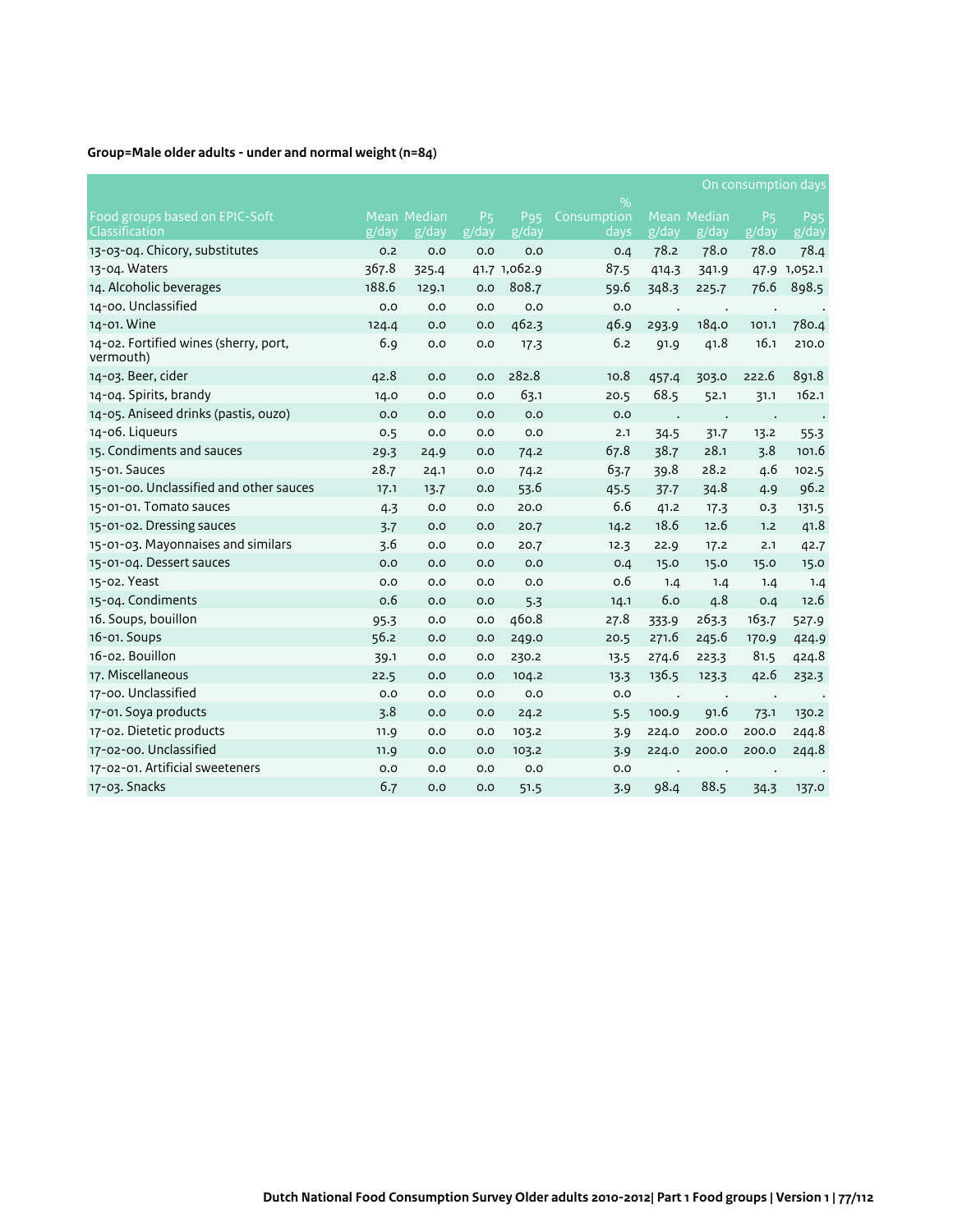|                                                       |              |                      |                         |                          |                     |               |                      | On consumption days                        |                                       |
|-------------------------------------------------------|--------------|----------------------|-------------------------|--------------------------|---------------------|---------------|----------------------|--------------------------------------------|---------------------------------------|
|                                                       |              |                      |                         |                          | $\frac{9}{0}$       |               |                      |                                            |                                       |
| Food groups based on EPIC-Soft<br>Classification      | g/day        | Mean Median<br>g/day | P <sub>5</sub><br>g/day | P <sub>95</sub><br>g/day | Consumption<br>days | g/day         | Mean Median<br>g/day | <b>P<sub>5</sub></b><br>$\overline{g}/day$ | P <sub>95</sub><br>$\overline{g}/day$ |
| 01. Potatoes and other tubers                         | 116.0        | 106.4                | 0.0                     | 252.9                    | 72.8                | 163.3         | 139.6                | 68.7                                       | 315.2                                 |
| 01-01. Potatoes                                       | 116.0        | 106.4                | 0.0                     | 252.9                    | 72.8                | 163.3         | 139.6                | 68.7                                       | 315.2                                 |
| 01-02. Other tubers                                   | 0.0          | 0.0                  | 0.0                     | 0.0                      | 0.0                 |               |                      |                                            |                                       |
| o2. Vegetables                                        | 149.1        | 136.8                | 32.5                    | 300.3                    | 92.7                | 172.0         | 161.6                | 37.6                                       | 359.9                                 |
| 02-01. Leafy vegetables (except cabbages)             | 32.9         | 0.3                  | 0.0                     | 143.4                    | 28.2                | 112.9         | 96.1                 | 7.7                                        | 340.4                                 |
| 02-02. Fruiting vegetables                            | 45.7         | 23.1                 | 0.0                     | 166.3                    | 47.2                | 106.7         | 90.0                 | 7.3                                        | 283.9                                 |
| 02-03. Root vegetables                                | 15.1         | 0.0                  | 0.0                     | 111.5                    | 13.9                | 104.0         | 99.9                 | 4.5                                        | 229.9                                 |
| 02-04. Cabbages                                       | 27.4         | 0.0                  | 0.0                     | 121.3                    | 21.3                | 148.3         | 144.7                | 3.9                                        | 297.7                                 |
| 02-05. Mushrooms                                      | 1.7          | 0.0                  | 0.0                     | 14.3                     | 7.9                 | 21.4          | 16.1                 | 3.1                                        | 50.7                                  |
| o2-o6. Grain and pod vegetables                       | 2.8          | 0.0                  | 0.0                     | 4.9                      | 4.3                 | 87.8          | 98.6                 | 0.8                                        | 152.9                                 |
| 02-07. Onion, garlic                                  | 10.7         | 0.4                  | 0.0                     | 45.8                     | 31.8                | 38.4          | 27.1                 | 1.7                                        | 102.5                                 |
| 02-08. Stalk vegetables, sprouts                      | 2.6          | 0.0                  | 0.0                     | 2.6                      | 4.7                 | 60.1          | 8.2                  | 0.7                                        | 227.2                                 |
| 02-09. Mixed salad, mixed vegetables                  | 10.3         | 0.0                  | 0.0                     | 64.7                     | 10.4                | 102.6         | 86.7                 | 12.6                                       | 253.3                                 |
| 03. Legumes                                           | 3.8          | 0.0                  | 0.0                     | 26.3                     | 3.9                 | 121.6         | 87.1                 | 36.3                                       | 248.8                                 |
| 03-01. Legumes                                        | 3.8          | 0.0                  | 0.0                     | 26.3                     | 3.9                 | 121.6         | 87.1                 | 36.3                                       | 248.8                                 |
| 04. Fruits, nuts and olives                           | 161.5        | 149.4                | 0.0                     | 388.8                    | 82.4                | 193.8         | 169.6                | 23.0                                       |                                       |
| 04-01. Fruits                                         | 154.1        | 139.4                | 0.0                     | 386.6                    | 79.1                | 194.7         | 168.9                | 28.4                                       | 449.4                                 |
| 04-02. Nuts and seeds (+nut spread)                   | 6.6          | 0.0                  | 0.0                     | 34.6                     | 15.8                | 32.7          | 20.0                 | 6.7                                        | 445.3<br>76.5                         |
| 04-03. Mixed fruits                                   | 0.5          | 0.0                  | 0.0                     | 0.0                      | 0.6                 | 67.8          | 24.2                 |                                            | 158.0                                 |
| 04-04. Olives                                         | 0.3          | 0.0                  | 0.0                     | 0.0                      | 2.2                 | 14.8          | 6.0                  | 13.0<br>3.0                                |                                       |
| 05. Dairy products                                    | 372.6        |                      |                         | 749.2                    | 98.6                | 387.9         |                      | 56.1                                       | 43.3<br>774.4                         |
| 05-00. Unclassified                                   | 0.4          | 371.7<br>0.0         | 51.9<br>0.0             | 0.0                      |                     | 100.0         | 359.2<br>100.0       | 100.0                                      | 100.0                                 |
| 05-01. Milk                                           | 160.6        | 112.8                | 0.0                     | 431.7                    | 0.3<br>64.2         | 268.2         | 221.3                |                                            | 562.0                                 |
| 05-02. Milk beverages                                 | 11.7         | 0.0                  | 0.0                     | 90.1                     | 6.4                 | 230.8         | 200.4                | 37.3<br>111.5                              | 404.4                                 |
| 05-03. Yoghurt                                        | 84.8         | 41.4                 | 0.0                     | 263.4                    | 40.5                | 212.9         | 189.3                | 71.1                                       |                                       |
| 05-04. Fromage blanc, petit suisse                    |              | 0.0                  | 0.0                     | 85.4                     | 8.7                 |               |                      | 15.8                                       | 537.4                                 |
| 05-05. Cheese (including fresh cheeses)               | 13.0         |                      |                         | 80.6                     | 78.2                | 137.0         | 127.9                | 12.1                                       | 229.4<br>106.9                        |
| 05-06. Cream desserts, puddings (milk                 | 33.4<br>55.8 | 30.2<br>0.0          | 0.0<br>0.0              | 208.2                    | 29.8                | 44.5<br>171.1 | 35.9<br>160.7        | 63.1                                       | 305.0                                 |
| based)                                                |              |                      |                         |                          |                     |               |                      |                                            |                                       |
| 05-07. Dairy and non-dairy creams                     | 1.2          | 0.0                  | 0.0                     | 8.3                      | 8.4                 | 17.7          | 11.3                 | 3.0                                        | 47.1                                  |
| 05-07-01. Dairy creams                                | 1.1          | 0.0                  | 0.0                     | 6.1                      | 7.5                 | 17.3          | 11.1                 | 3.0                                        | 42.7                                  |
| 05-07-02. Non-dairy creams                            | 0.2          | 0.0                  | 0.0                     | 0.0                      | 0.9                 | 21.2          | 11.0                 | 8.0                                        | 48.8                                  |
| 05-08. Milk for coffee and creamers                   | 11.7         | 0.0                  | 0.0                     | 44.8                     | 41.5                | 24.5          | 19.7                 | 3.2                                        | 57.6                                  |
| 06. Cereals and cereal products                       | 184.4        | 170.4                | 76.9                    | 340.8                    | 99.6                | 184.3         | 171.7                | 68.7                                       | 350.7                                 |
| 06-01. Flour, flakes, starches, semolina              | 1.3          | $_{\rm 0.0}$         | 0.0                     | 5.4                      | 7.5                 | 15.4          | 6.2                  | 0.6                                        | 64.7                                  |
| 06-02. Pasta, rice, other grain                       | 25.0         | 0.0                  | 0.0                     | 124.5                    | 15.9                | 139.2         | 126.8                | 34.0                                       | 262.1                                 |
| 06-03. Bread, crisp bread, rusks                      | 144.0        | 137.2                | 45.5                    | 245.9                    | 98.2                | 150.3         | 139.7                | 51.0                                       | 275.2                                 |
| 06-03-01. Bread                                       | 138.0        | 126.1                | 34.0                    | 239.7                    | 96.9                | 146.0         | 137.4                | 46.4                                       | 259.6                                 |
| 06-03-02. Crispbread, rusks                           | 6.0          | 0.0                  | $_{\rm 0.0}$            | 24.4                     | 36.5                | 17.1          | 14.7                 | 3.3                                        | 40.2                                  |
| 06-04. Breakfast cereals                              | 4.0          | 0.0                  | 0.0                     | 28.0                     | 13.9                | 34.2          | 29.1                 | 3.8                                        | 79.9                                  |
| 06-05. Salty biscuits, aperitif biscuits,<br>crackers | 4.0          | 0.0                  | 0.0                     | 20.2                     | 14.1                | 22.3          | 18.2                 | 2.8                                        | 73.5                                  |
| 06-06. Dough and pastry (puff, shortcrust,<br>pizza)  | 6.0          | $_{\rm 0.0}$         | $_{\rm 0.0}$            | 42.0                     | 3.6                 | 128.0         | 96.3                 | 30.1                                       | 305.7                                 |
| 07. Meat and meat products                            | 103.1        | 93.5                 | 36.5                    | 195.0                    | 96.1                | 111.3         | 99.7                 | 19.4                                       | 240.3                                 |
| 07-01.Fresh meat                                      | 42.3         | 36.2                 | 0.0                     | 131.1                    | 49.1                | 95.2          | 82.4                 | 19.4                                       | 218.5                                 |
| 07-01-00. Unclassified                                | 6.5          | 0.0                  | 0.0                     | 46.5                     | 10.8                | 72.6          | 72.3                 | 10.9                                       | 141.4                                 |
| 07-01-01. Beef                                        | 18.5         | 0.0                  | 0.0                     | 88.7                     | 22.0                | 91.6          | 79.7                 | 19.1                                       | 174.9                                 |
| 07-01-02. Veal                                        | 0.5          | 0.0                  | 0.0                     | 0.0                      | 0.5                 | 111.2         | 78.1                 | 48.2                                       | 144.5                                 |
| 07-01-03. Pork                                        | 16.6         | 0.0                  | 0.0                     | 97.4                     | 17.6                | 101.6         | 94.6                 | 16.9                                       | 212.7                                 |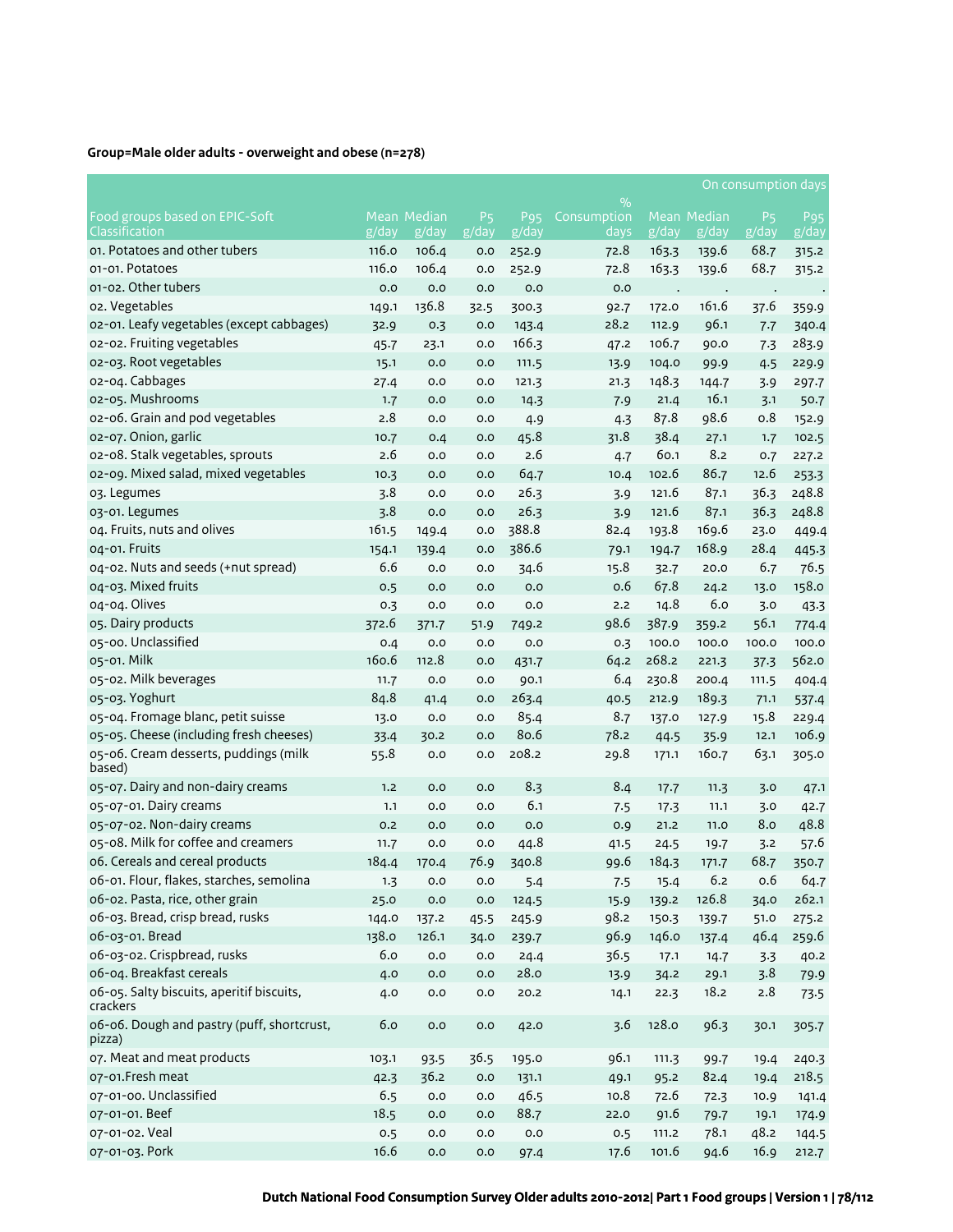|                                                           |       |                      |                         |               |                     |                       |                      |                                      | On consumption days                              |
|-----------------------------------------------------------|-------|----------------------|-------------------------|---------------|---------------------|-----------------------|----------------------|--------------------------------------|--------------------------------------------------|
|                                                           |       |                      |                         |               | $\%$                |                       |                      |                                      |                                                  |
| Food groups based on EPIC-Soft<br>Classification          | g/day | Mean Median<br>g/day | P <sub>5</sub><br>g/day | Pg5<br>g/day  | Consumption<br>days | g/day                 | Mean Median<br>g/day | P <sub>5</sub><br>$\overline{g}/day$ | P <sub>95</sub><br>$\overline{g}/\overline{day}$ |
| 07-01-04. Mutton/Lamb                                     | 0.3   | 0.0                  | 0.0                     | 0.0           | 0.4                 | 79.8                  | 68.0                 | 66.1                                 | 109.9                                            |
| 07-02. Poultry                                            | 11.8  | 0.0                  | 0.0                     | 56.0          | 16.8                | 75.8                  | 74.8                 | 15.4                                 | 135.5                                            |
| 07-02-00. Unclassified and other poultry                  | 0.0   | 0.0                  | 0.0                     | 0.0           | 0.0                 | $\cdot$               | $\cdot$              | $\cdot$                              |                                                  |
| 07-02-01. Chicken, hen                                    | 11.1  | 0.0                  | 0.0                     | 56.0          | 15.0                | 76.2                  | 74.9                 | 15.1                                 | 138.8                                            |
| 07-02-02. Turkey, young turkey                            | 0.6   | 0.0                  | 0.0                     | 0.0           | 1.6                 | 75.5                  | 64.7                 | 29.5                                 | 100.7                                            |
| 07-02-03. Duck                                            | O.1   | 0.0                  | 0.0                     | 0.0           | 0.2                 | 42.0                  | 42.0                 | 42.0                                 | 42.0                                             |
| 07-02-05. Rabbit (domestic)                               | 0.0   | 0.0                  | 0.0                     | 0.0           | 0.0                 |                       |                      |                                      |                                                  |
| 07-03. Game                                               | 0.0   | 0.0                  | 0.0                     | 0.0           | 0.0                 |                       | $\bullet$            | $\bullet$                            |                                                  |
| 07-04. Processed meat                                     | 48.7  | 41.2                 | 0.0                     | 120.8         | 79.0                | 59.9                  | 41.3                 | 9.4                                  | 148.5                                            |
| 07-05. Offals                                             | 0.2   | 0.0                  | 0.0                     | 0.0           | 0.4                 | 46.4                  | 14.8                 | 6.8                                  | 87.4                                             |
| o8. Fish and shellfish                                    | 21.6  | 0.0                  | 0.0                     | 100.2         | 16.0                | 117.4                 | 97.0                 | 32.0                                 | 225.9                                            |
| 08-01. Fish                                               | 17.8  | 0.0                  | 0.0                     | 94.6          | 13.8                | 110.2                 | 94.4                 | 30.8                                 | 224.8                                            |
| 08-02. Crustaceans, molluscs                              | 0.9   | 0.0                  | 0.0                     | 0.0           | 1.4                 | 76.3                  | 44.6                 | 10.0                                 | 154.5                                            |
| 08-03. Fish products, fish in crumbs                      | 2.9   | 0.0                  | 0.0                     | 0.0           | 2.0                 | 128.7                 | 112.1                | 1.8                                  | 215.8                                            |
| og. Eggs and egg products                                 | 14.5  | 0.0                  | 0.0                     | 53.4          | 26.0                | 49.8                  | 49.6                 | 5.8                                  | 98.5                                             |
| 09-01. Egg                                                | 14.5  | 0.0                  | 0.0                     | 53.4          | 26.0                | 49.8                  | 49.6                 | 5.8                                  | 98.5                                             |
| 10. Fat                                                   | 32.9  | 31.3                 | 8.2                     | 70.2          | 99.7                | 34.4                  | 31.5                 | 5.5                                  | 73.5                                             |
| 10-00. Unclassified                                       | 1.2   | 0.0                  | 0.0                     | 7.9           | 16.8                | 7.6                   | 5.5                  | 0.8                                  | 20.1                                             |
| 10-01. Vegetable oils                                     | 3.2   | 0.0                  | 0.0                     | 12.8          | 32.0                | 10.1                  | 6.3                  | 1.2                                  | 26.1                                             |
| 10-02. Butter                                             | 3.3   | 0.0                  | 0.0                     | 21.8          | 23.6                | 15.6                  | 11.4                 | 1.9                                  | 42.7                                             |
| 10-03. Margarines                                         | 24.8  | 19.9                 | 0.0                     | 62.4          | 87.5                | 29.4                  | 24.1                 | 2.2                                  | 68.9                                             |
| 10-04. Deep frying fats                                   | 0.4   | 0.0                  | 0.0                     | 0.0           | 2.1                 | 16.0                  | 14.1                 | 6.5                                  | 24.0                                             |
| 10-06. Other animal fat                                   | 0.0   | 0.0                  | 0.0                     | 0.0           | 0.2                 | 12.4                  | 7.9                  | 7.9                                  | 18.4                                             |
| 11. Sugar and confectionery                               | 40.4  | 31.6                 | 0.0                     | 102.7         | 83.7                | 47.9                  | 34.0                 | 5.7                                  | 134.8                                            |
| 11-00. Unclassified                                       | 0.0   | 0.0                  | 0.0                     | 0.0           | 0.6                 | 6.6                   | 2.1                  | 0.4                                  | 19.7                                             |
| 11-01. Sugar, honey, jam                                  | 21.6  | 14.9                 | 0.0                     | 67.4          | 64.8                | 31.8                  | 23.1                 | 3.1                                  | 92.6                                             |
| 11-02. Chocolate, candy bars, paste,                      | 6.1   | 0.0                  | 0.0                     | 25.0          | 31.2                | 21.1                  | 16.9                 | 5.6                                  | 49.6                                             |
| chocolate confetti/flocks                                 |       |                      |                         |               |                     |                       |                      |                                      |                                                  |
| 11-03. Confectionery non-chocolate                        | 2.5   | 0.0                  | 0.0                     | 13.4          | 22.3                | 13.0                  | 9.6                  | 2.0                                  | 33.1                                             |
| 11-04. Syrup                                              | 5.4   | 0.0                  | 0.0                     | 28.4          | 19.8                | 27.2                  | 19.8                 | 7.8                                  | 63.5                                             |
| 11-05. Ice cream, water ice                               | 5.1   | 0.0                  | 0.0                     | 31.9          | 5.2                 | 91.7                  | 71.0                 | 42.3                                 | 160.6                                            |
| 11-05-00. Unclassified                                    | 0.2   | 0.0                  | 0.0                     | 0.0           | 0.2                 | 96.0                  | 96.0                 | 96.0                                 | 96.0                                             |
| 11-05-01. Ice cream                                       | 4.7   | 0.0                  | 0.0                     | 30.8          | 4.6                 | 91.4                  | 67.2                 | 39.5                                 | 158.9                                            |
| 11-05-02. Sorbet                                          | 0.1   | 0.0                  | 0.0                     | 0.0           | 0.2                 | 100.0                 | 100.0                | 100.0                                | 100.0                                            |
| 11-05-03. Water ice                                       | 0.1   | 0.0                  | 0.0                     | 0.0           | 0.2                 | 63.4                  | 50.0                 | 50.0                                 | 96.5                                             |
| 12. Cakes                                                 | 46.9  | 39.6                 | 0.0                     | 127.4         | 79.1                | 56.3                  | 42.0                 | 8.5                                  | 155.8                                            |
| 12-01. Cakes, pies, pastries, etc.                        | 29.4  | 19.7                 | 0.0                     | 100.5         | 44.4                | 60.3                  | 42.4                 | 18.5                                 | 165.0                                            |
| 12-02. Dry cakes, biscuits                                | 17.4  | 12.9                 | 0.0                     | 51.9          | 59.6                | 29.7                  | 24.7                 | 6.8                                  | 70.9                                             |
| 13. Non-alcoholic beverages                               |       | 1,302.6 1,276.9      |                         | 628.9 2,137.8 |                     | 100.0 1,302.3 1,225.3 |                      |                                      | 600.7 2,330.1                                    |
| 13-00. Unclassified                                       | 4.5   | 0.0                  | 0.0                     | 0.0           | 1.0                 | 309.7                 | 163.2                | 10.6                                 | 629.2                                            |
| 13-01. Fruit and vegetable containing drinks              | 65.7  | 0.0                  | 0.0                     | 252.4         | 32.6                | 171.9                 | 140.2                | 13.1                                 | 380.8                                            |
| 13-02. Carbonated/soft/isotonic drinks,<br>diluted syrups | 76.7  | 0.0                  | 0.0                     | 403.7         | 23.5                | 286.2                 | 198.6                | 90.2                                 | 685.2                                            |
| 13-03. Coffee, tea and herbal teas                        | 822.6 | 762.7                |                         | 342.0 1,504.1 | 100.0               | 823.7                 | 751.9                |                                      | 326.7 1,524.1                                    |
| 13-03-01. Coffee                                          | 476.0 | 462.7                | 70.4                    | 943.6         | 95.9                | 507.6                 | 480.1                | 143.4                                | 930.2                                            |
| 13-03-02. Tea                                             | 300.1 | 198.3                |                         | 0.0 1,042.3   | 64.7                | 455.8                 | 375.0                |                                      | 115.5 1,071.8                                    |
| 13-03-03. Herbal tea                                      | 46.5  | 0.0                  | 0.0                     | 323.4         | 11.3                | 371.2                 | 270.2                | 3.0                                  | 850.5                                            |
| 13-03-04. Chicory, substitutes                            | 0.0   | 0.0                  | 0.0                     | 0.0           | 0.0                 |                       |                      |                                      |                                                  |
| 13-04. Waters                                             | 333.2 | 249.3                |                         | 0.0 1,023.0   | 80.8                | 435.6                 | 315.3                |                                      | 72.1 1,167.5                                     |
| 14. Alcoholic beverages                                   | 193.4 | 95.2                 | 0.0                     | 802.6         | 54.8                | 344.3                 | 248.5                | 54.0                                 | 990.4                                            |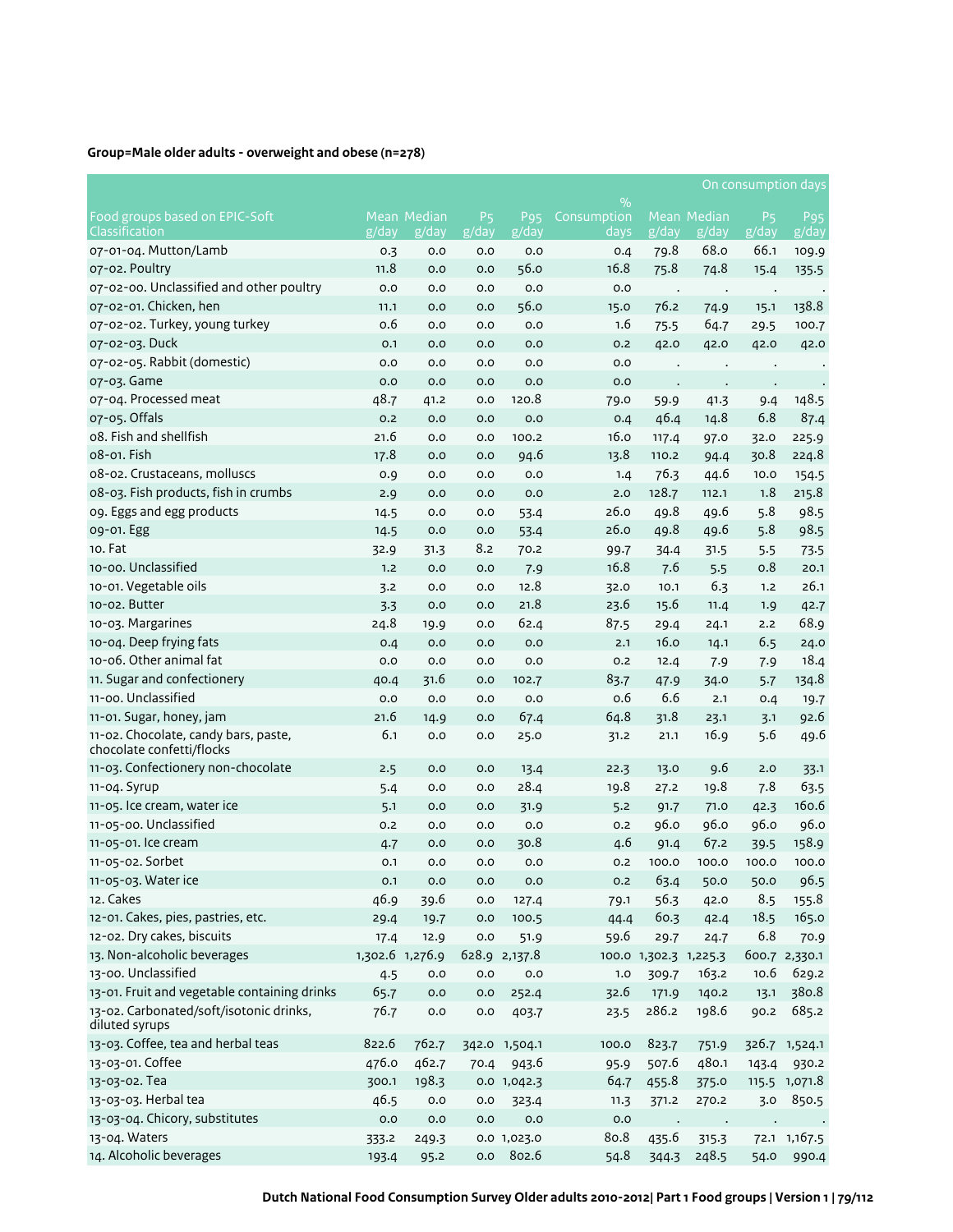|                                                    |       |                      |                         |                          |                     |                 |                      |                               | On consumption days      |
|----------------------------------------------------|-------|----------------------|-------------------------|--------------------------|---------------------|-----------------|----------------------|-------------------------------|--------------------------|
|                                                    |       |                      |                         |                          | $\frac{9}{0}$       |                 |                      |                               |                          |
| Food groups based on EPIC-Soft<br>Classification   | g/day | Mean Median<br>g/day | P <sub>5</sub><br>g/day | P <sub>95</sub><br>g/day | Consumption<br>days | $\sqrt{g/d}$ ay | Mean Median<br>g/day | <b>P<sub>5</sub></b><br>g/day | P <sub>95</sub><br>g/day |
| 14-00. Unclassified                                | 0.5   | O.O                  | 0.0                     | O.O                      | 0.4                 | 86.2            | 60.9                 | 24.0                          | 117.9                    |
| 14-01. Wine                                        | 65.0  | O.O                  | 0.0                     | 306.8                    | 27.2                | 223.3           | 172.9                | 77.2                          | 408.4                    |
| 14-02. Fortified wines (sherry, port,<br>vermouth) | 3.7   | 0.0                  | 0.0                     | 0.0                      | 3.1                 | 100.6           | 88.o                 | 0.2                           | 159.3                    |
| 14-03. Beer, cider                                 | 103.4 | 0.0                  | 0.0                     | 569.0                    | 19.9                | 534.2           | 322.4                | 250.6                         | 1,159.2                  |
| 14-04. Spirits, brandy                             | 19.7  | O.O                  | 0.0                     | 98.5                     | 20.6                | 84.3            | 71.7                 | 30.3                          | 172.8                    |
| 14-05. Aniseed drinks (pastis, ouzo)               | 0.3   | O.O                  | 0.0                     | 0.0                      | 0.3                 | 31.1            | 25.3                 | 25.3                          | 49.7                     |
| 14-06. Liqueurs                                    | 0.7   | 0.0                  | 0.0                     | 0.0                      | 1.5                 | 67.9            | 54.2                 | 18.0                          | 127.6                    |
| 15. Condiments and sauces                          | 29.6  | 18.8                 | 0.0                     | 81.7                     | 65.8                | 40.0            | 29.6                 | 2.5                           | 109.6                    |
| 15-01. Sauces                                      | 28.4  | 17.4                 | 0.0                     | 80.8                     | 60.5                | 41.8            | 31.5                 | 4.3                           | 112.8                    |
| 15-01-00. Unclassified and other sauces            | 19.8  | 11.6                 | 0.0                     | 63.6                     | 45.2                | 40.8            | 29.9                 | 5.3                           | 106.4                    |
| 15-01-01. Tomato sauces                            | 1.8   | 0.0                  | 0.0                     | 3.0                      | 3.2                 | 44.3            | 13.9                 | 2.0                           | 120.8                    |
| 15-01-02. Dressing sauces                          | 1.8   | O.O                  | 0.0                     | 10.6                     | 12.0                | 15.0            | 11.5                 | 4.0                           | 37.1                     |
| 15-01-03. Mayonnaises and similars                 | 4.6   | 0.0                  | 0.0                     | 27.5                     | 12.1                | 28.0            | 19.5                 | 2.8                           | 69.4                     |
| 15-01-04. Dessert sauces                           | 0.4   | 0.0                  | 0.0                     | 0.0                      | 0.6                 | 37.9            | 28.5                 | 22.5                          | 43.4                     |
| 15-02. Yeast                                       | 0.0   | O.O                  | 0.0                     | 0.0                      | 1.6                 | 4.2             | 3.0                  | 2.5                           | 4.9                      |
| 15-04. Condiments                                  | 1.1   | O.O                  | 0.0                     | 8.6                      | 13.3                | 7.1             | 4.1                  | 0.6                           | 20.3                     |
| 16. Soups, bouillon                                | 97.5  | 0.0                  | 0.0                     | 356.7                    | 35.4                | 266.9           | 227.6                | 94.2                          | 495.9                    |
| 16-01. Soups                                       | 92.9  | 0.0                  | 0.0                     | 348.9                    | 33.5                | 267.7           | 230.1                | 109.4                         | 495.6                    |
| 16-02. Bouillon                                    | 4.6   | O.O                  | 0.0                     | 2.0                      | 3.1                 | 149.1           | 181.0                | 3.3                           | 253.3                    |
| 17. Miscellaneous                                  | 8.3   | O.O                  | 0.0                     | 70.6                     | 7.2                 | 98.3            | 70.7                 | 35.2                          | 225.4                    |
| 17-00. Unclassified                                | 0.0   | O.O                  | 0.0                     | 0.0                      | O.1                 | 169.2           | 169.2                | 169.2                         | 169.2                    |
| 17-01. Soya products                               | 0.6   | O.O                  | 0.0                     | O.O                      | 0.3                 | 274.9           | 182.8                | 43.6                          | 324.0                    |
| 17-02. Dietetic products                           | 0.0   | 0.0                  | 0.0                     | 0.0                      | 0.1                 | 30.0            | 30.0                 | 30.0                          | 30.0                     |
| 17-02-00. Unclassified                             | O.O   | 0.0                  | 0.0                     | 0.0                      | O.1                 | 30.0            | 30.0                 | 30.0                          | 30.0                     |
| 17-02-01. Artificial sweeteners                    | 0.0   | 0.0                  | 0.0                     | 0.0                      | O.O                 |                 |                      |                               |                          |
| 17-03. Snacks                                      | 7.7   | O.O                  | 0.0                     | 70.2                     | 6.8                 | 90.7            | 70.5                 | 38.6                          | 198.6                    |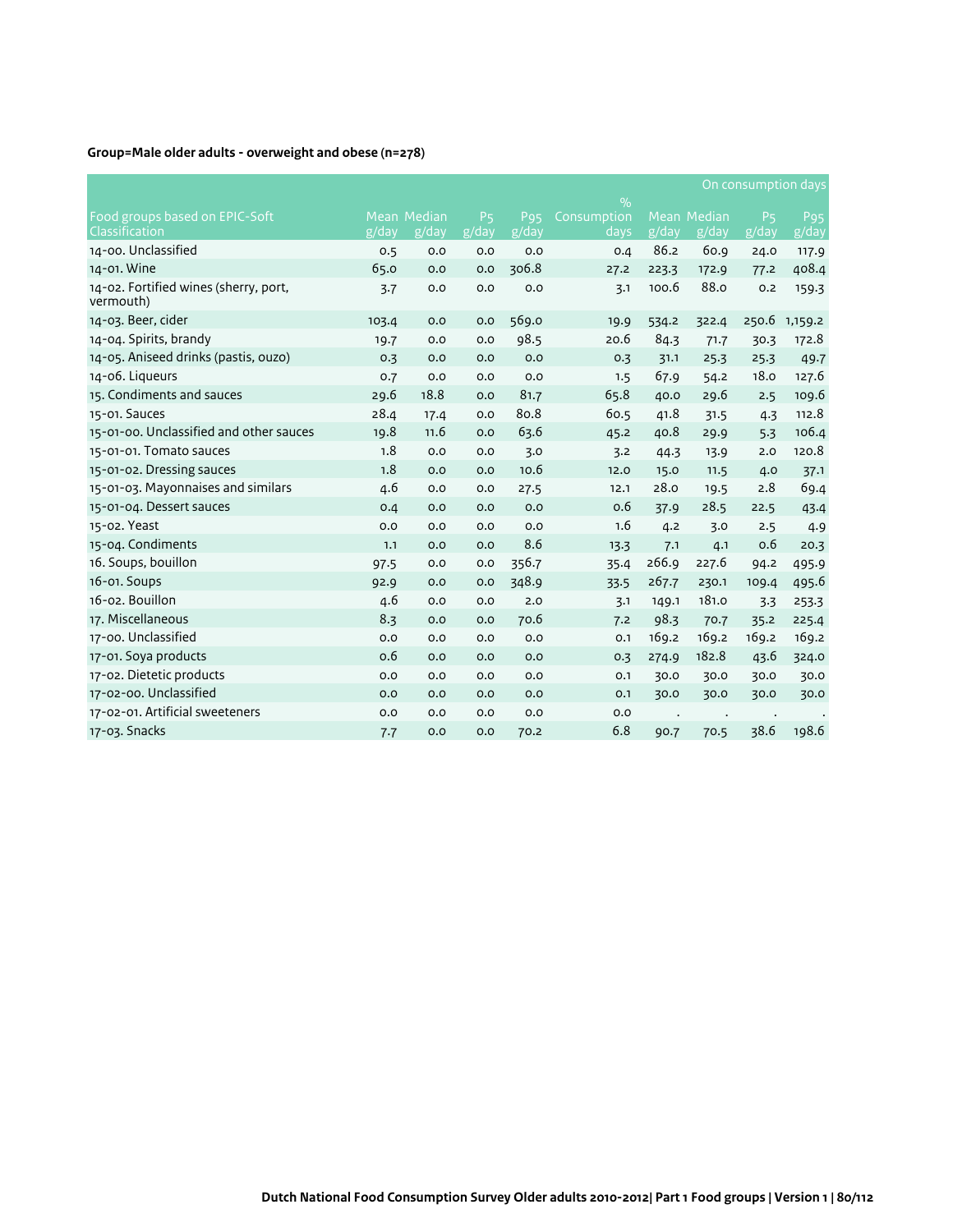|                                                       |       |                      |                         |                     |                     |                    |                      | On consumption days     |                          |
|-------------------------------------------------------|-------|----------------------|-------------------------|---------------------|---------------------|--------------------|----------------------|-------------------------|--------------------------|
|                                                       |       |                      |                         |                     | $\%$                |                    |                      |                         |                          |
| Food groups based on EPIC-Soft<br>Classification      | g/day | Mean Median<br>g/day | P <sub>5</sub><br>g/day | <b>P95</b><br>g/day | Consumption<br>days | $\overline{g}/day$ | Mean Median<br>g/day | P <sub>5</sub><br>g/day | P <sub>95</sub><br>g/day |
| 01. Potatoes and other tubers                         | 69.6  | 63.8                 | 0.0                     | 175.6               | 66.5                | 107.7              | 98.7                 | 34.1                    | 206.4                    |
| 01-01. Potatoes                                       | 69.5  | 63.8                 | 0.0                     | 175.6               | 66.1                | 107.6              | 98.7                 | 34.1                    | 206.4                    |
| 01-02. Other tubers                                   | O.1   | 0.0                  | 0.0                     | 0.0                 | 0.4                 | 120.0              | 120.0                | 120.0                   | 120.0                    |
| o2. Vegetables                                        | 132.2 | 105.5                | 57.1                    | 263.7               | 91.3                | 161.4              | 150.0                | 39.6                    | 301.8                    |
| 02-01. Leafy vegetables (except cabbages)             | 24.5  | 0.0                  | 0.0                     | 92.8                | 31.7                | 80.4               | 54.4                 | 13.2                    | 189.1                    |
| 02-02. Fruiting vegetables                            | 32.6  | 5.2                  | 0.0                     | 105.3               | 43.3                | 92.3               | 74.5                 | 6.4                     | 226.4                    |
| 02-03. Root vegetables                                | 10.1  | 0.0                  | 0.0                     | 79.8                | 15.6                | 84.7               | 74.8                 | 2.0                     | 175.6                    |
| 02-04. Cabbages                                       | 39.8  | 32.0                 | 0.0                     | 104.2               | 31.0                | 130.2              | 135.5                | 23.2                    | 240.7                    |
| 02-05. Mushrooms                                      | 0.4   | 0.0                  | 0.0                     | 0.0                 | 3.4                 | 23.1               | 25.3                 | 1.3                     | 41.4                     |
| o2-o6. Grain and pod vegetables                       | 5.2   | 0.0                  | 0.0                     | 16.7                | 5.2                 | 146.7              | 148.2                | 2.7                     | 235.1                    |
| 02-07. Onion, garlic                                  | 8.5   | 0.0                  | 0.0                     | 77.5                | 27.1                | 34.4               | 18.3                 | 1.6                     | 157.7                    |
| 02-08. Stalk vegetables, sprouts                      | 3.3   | 0.0                  | 0.0                     | 24.3                | 6.7                 | 48.7               | 30.2                 | 1.0                     | 127.3                    |
| 02-09. Mixed salad, mixed vegetables                  | 7.9   | 0.0                  | 0.0                     | 50.5                | 7.1                 | 103.5              | 63.3                 | 49.3                    | 202.9                    |
| 03. Legumes                                           | 1.0   | 0.0                  | 0.0                     | 0.0                 | 1.8                 | 73.4               | 30.0                 | 1.0                     | 168.3                    |
| 03-01. Legumes                                        | 1.0   | 0.0                  | 0.0                     | 0.0                 | 1.8                 | 73.4               | 30.0                 | 1.0                     | 168.3                    |
| 04. Fruits, nuts and olives                           | 147.7 | 164.4                | 3.6                     | 298.1               | 86.4                | 192.1              | 178.2                | 32.0                    | 417.1                    |
| 04-01. Fruits                                         | 139.4 | 153.7                | 0.0                     | 299.5               | 81.9                | 189.3              | 165.2                | 33.0                    | 414.3                    |
| 04-02. Nuts and seeds (+nut spread)                   | 7.4   | 0.0                  | 0.0                     | 27.3                | 29.7                | 31.0               | 24.3                 | 6.5                     | 92.9                     |
| 04-03. Mixed fruits                                   | 0.7   | 0.0                  | 0.0                     | 0.0                 | 2.7                 | 58.3               | 50.9                 | 15.0                    | 92.2                     |
| 04-04. Olives                                         | 0.2   | 0.0                  | 0.0                     | 0.0                 | 1.5                 | 10.8               | 6.9                  | 1.3                     | 19.4                     |
| 05. Dairy products                                    | 364.3 | 290.9                | 66.o                    | 969.4               | 98.9                | 368.7              | 307.5                | 46.9                    | 853.6                    |
| 05-00. Unclassified                                   | 0.0   | 0.0                  | 0.0                     | 0.0                 | 0.0                 |                    | $\cdot$              | $\bullet$               |                          |
| 05-01. Milk                                           | 205.8 | 110.2                | 0.0                     | 812.2               | 60.4                | 303.0              | 243.8                | 30.0                    | 734.9                    |
| 05-02. Milk beverages                                 | 6.5   | 0.0                  | 0.0                     | 4.8                 | 4.3                 | 188.6              | 171.2                | 18.5                    | 324.3                    |
| 05-03. Yoghurt                                        | 59.4  | 0.0                  | 0.0                     | 227.2               | 41.0                | 190.8              | 181.7                | 33.8                    | 335.2                    |
| 05-04. Fromage blanc, petit suisse                    | 8.7   | 0.0                  | 0.0                     | 68.6                | 11.8                | 111.7              | 115.3                | 2.0                     | 184.0                    |
| 05-05. Cheese (including fresh cheeses)               | 43.7  | 40.1                 | 2.3                     | 81.3                | 85.2                | 46.7               | 32.3                 | 11.3                    | 106.6                    |
| 05-06. Cream desserts, puddings (milk<br>based)       | 34.5  | 0.0                  | 0.0                     | 135.1               | 22.9                | 156.0              | 138.0                | 54.7                    | 257.4                    |
| 05-07. Dairy and non-dairy creams                     | 0.7   | 0.0                  | 0.0                     | 5.7                 | 7.8                 | 13.9               | 8.0                  | 3.0                     | 34.6                     |
| 05-07-01. Dairy creams                                | 0.7   | 0.0                  | 0.0                     | 5.7                 | 7.8                 | 13.9               | 8.0                  | 3.0                     | 34.6                     |
| 05-07-02. Non-dairy creams                            | 0.0   | 0.0                  | 0.0                     | 0.0                 | 0.0                 |                    |                      |                         |                          |
| 05-08. Milk for coffee and creamers                   | 5.1   | 0.0                  | 0.0                     | 28.6                | 32.0                | 16.4               | 13.6                 | 4.0                     | 32.1                     |
| o6. Cereals and cereal products                       | 146.7 | 151.9                | 70.2                    | 227.6               | 99.6                | 145.8              | 124.0                | 67.9                    | 285.2                    |
| 06-01. Flour, flakes, starches, semolina              | 0.5   | $_{0.0}$             | $_{\rm 0.0}$            | $2.0$               | 6.5                 | 12.3               | 5.8                  | 1.2                     | 33.4                     |
| 06-02. Pasta, rice, other grain                       | 14.0  | 0.0                  | $_{\rm 0.0}$            | 66.7                | 19.2                | 107.0              | 104.8                | 26.1                    | 249.1                    |
| 06-03. Bread, crisp bread, rusks                      | 124.2 | 119.4                | 54.1                    | 188.8               | 99.6                | 115.8              | 104.7                | 34.6                    | 203.9                    |
| 06-03-01. Bread                                       | 116.3 | 115.7                | 51.9                    | 169.0               | 99.2                | 108.8              | 101.7                | 33.9                    | 187.3                    |
| 06-03-02. Crispbread, rusks                           | 7.9   | $_{\rm 0.0}$         | $_{\rm 0.0}$            | 35.9                | 38.2                | 19.2               | 17.3                 | 3.1                     | 47.4                     |
| 06-04. Breakfast cereals                              | 3.8   | 0.0                  | 0.0                     | 38.2                | 13.7                | 26.3               | 22.0                 | 6.2                     | 43.9                     |
| 06-05. Salty biscuits, aperitif biscuits,<br>crackers | 2.2   | $_{\rm 0.0}$         | 0.0                     | 11.2                | 13.5                | 17.2               | 10.0                 | 4.0                     | 59.2                     |
| o6-o6. Dough and pastry (puff, shortcrust,<br>pizza)  | 1.9   | 0.0                  | 0.0                     | $_{\rm 0.0}$        | 3.3                 | 81.1               | 53.4                 | 18.0                    | 167.3                    |
| 07. Meat and meat products                            | 90.3  | 86.6                 | 0.2                     | 154.7               | 80.7                | 92.0               | 81.7                 | 12.9                    | 195.7                    |
| 07-01.Fresh meat                                      | 56.4  | 37.5                 | 0.0                     | 148.2               | 46.6                | 89.4               | 78.0                 | 10.8                    | 190.2                    |
| 07-01-00. Unclassified                                | 3.1   | $_{\rm 0.0}$         | 0.0                     | 12.9                | 5.9                 | 49.2               | 25.5                 | 10.1                    | 135.6                    |
| 07-01-01. Beef                                        | 42.3  | 8.3                  | 0.0                     | 144.3               | 28.6                | 97.4               | 84.0                 | 16.8                    | 187.1                    |
| 07-01-02. Veal                                        | 0.6   | 0.0                  | 0.0                     | $_{\rm 0.0}$        | 0.9                 | 89.4               | 74.2                 | 55.0                    | 106.5                    |
| 07-01-03. Pork                                        | 9.7   | $_{\rm 0.0}$         | 0.0                     | 64.5                | 11.5                | 81.6               | 75.4                 | 8.3                     | 152.3                    |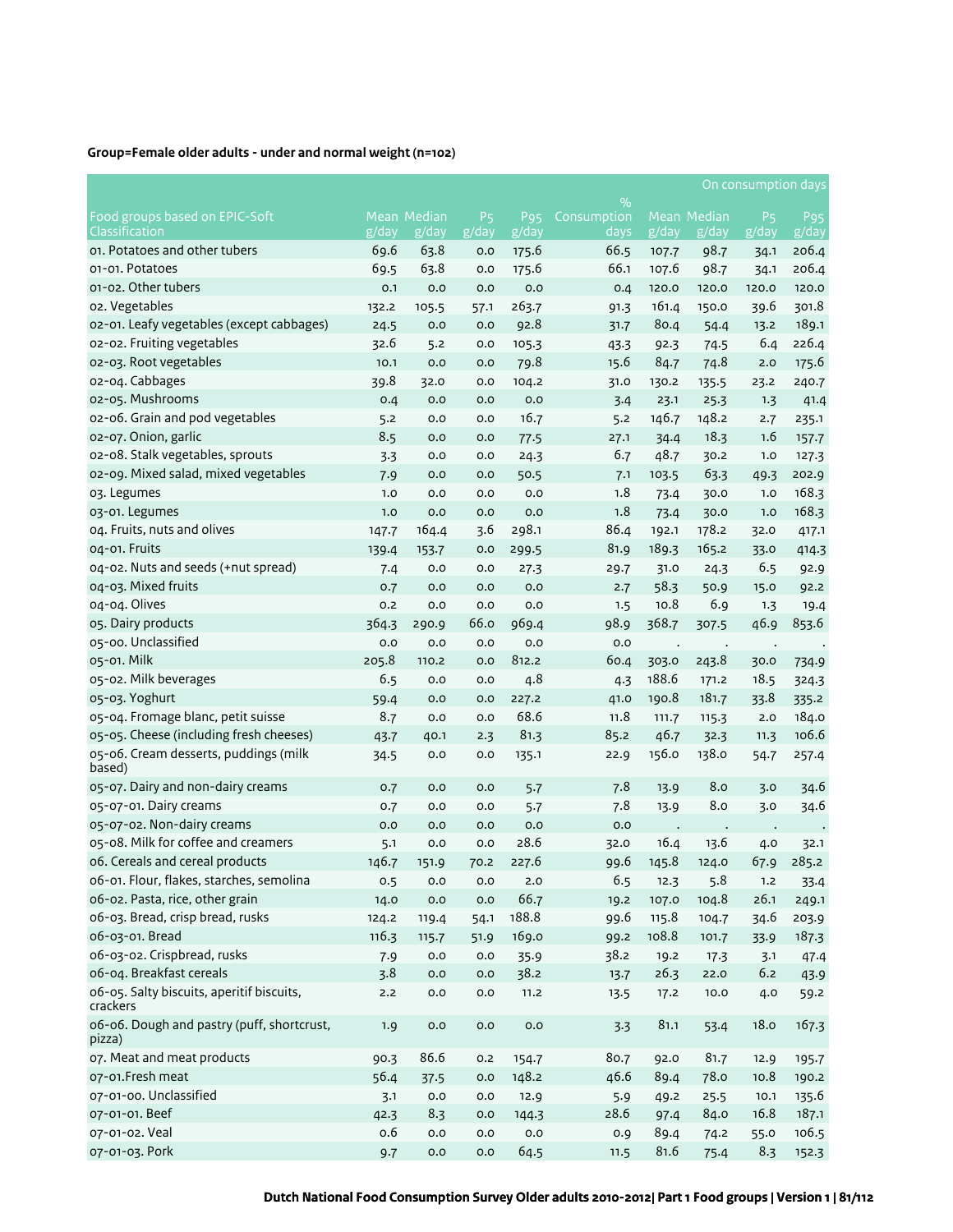|                                                                   |             |                 |                      |               |             |                       |                    |                | On consumption days                              |
|-------------------------------------------------------------------|-------------|-----------------|----------------------|---------------|-------------|-----------------------|--------------------|----------------|--------------------------------------------------|
|                                                                   |             |                 |                      |               | $\%$        |                       |                    |                |                                                  |
| Food groups based on EPIC-Soft<br>Classification                  |             | Mean Median     | <b>P<sub>5</sub></b> | Pg5           | Consumption |                       | <b>Mean Median</b> | P <sub>5</sub> | P <sub>95</sub><br>$\overline{g}/\overline{day}$ |
| 07-01-04. Mutton/Lamb                                             | g/day       | g/day           | g/day                | g/day         | days<br>0.8 | g/day                 | g/day              | g/day          |                                                  |
| 07-02. Poultry                                                    | 0.7<br>7.8  | 0.0<br>0.0      | 0.0                  | 0.0           |             | 91.0                  | 70.0<br>77.8       | 70.0           | 107.8<br>130.8                                   |
| 07-02-00. Unclassified and other poultry                          |             | 0.0             | 0.0                  | 50.7<br>0.0   | 10.0<br>0.0 | 90.4                  |                    | 45.0           |                                                  |
| 07-02-01. Chicken, hen                                            | 0.0         |                 | 0.0                  |               |             | $\cdot$               | $\cdot$            | $\bullet$      |                                                  |
|                                                                   | 7.0         | 0.0             | 0.0                  | 44.5          | 9.0         | 89.0                  | 75.5               | 45.0           | 131.2                                            |
| 07-02-02. Turkey, young turkey                                    | 0.2         | 0.0             | 0.0                  | 0.0           | 0.1         | 112.0                 | 112.0              | 112.0          | 112.0                                            |
| 07-02-03. Duck<br>07-02-05. Rabbit (domestic)                     | 0.0<br>0.6  | 0.0             | 0.0                  | 0.0           | 0.0         |                       |                    |                |                                                  |
| 07-03. Game                                                       |             | 0.0             | 0.0                  | 0.0           | 0.9         | 101.9                 | 101.9              | 101.9          | 101.9                                            |
| 07-04. Processed meat                                             | 0.2<br>25.8 | 0.0             | 0.0                  | 0.0<br>108.7  | 0.1<br>46.0 | 264.0                 | 264.0              | 264.0          | 264.0                                            |
| 07-05. Offals                                                     |             | 10.0            | 0.0                  |               |             | 49.9                  | 31.7               | 7.0            | 116.3                                            |
| o8. Fish and shellfish                                            | O.1         | 0.0             | 0.0                  | 0.0           | 0.2         | 105.0                 | 105.0              | 105.0          | 105.0                                            |
|                                                                   | 13.8        | 0.0             | 0.0                  | 82.7          | 20.8        | 103.3                 | 86.3               | 10.0           | 178.7                                            |
| 08-01. Fish                                                       | 11.6        | 0.0             | 0.0                  | 80.4          | 16.9        | 98.3                  | 80.9               | 10.0           | 179.3                                            |
| 08-02. Crustaceans, molluscs                                      | 1.5         | 0.0             | 0.0                  | 0.0           | 3.5         | 85.5                  | 61.7               | 15.6           | 152.7                                            |
| 08-03. Fish products, fish in crumbs                              | 0.7         | 0.0             | 0.0                  | 0.0           | 1.7         | 108.0                 | 81.7               | 60.0           | 143.2                                            |
| og. Eggs and egg products                                         | 7.7         | 0.0             | 0.0                  | 25.0          | 18.0        | 44.9                  | 49.4               | 5.6            | 89.9                                             |
| 09-01. Egg                                                        | 7.7         | 0.0             | 0.0                  | 25.0          | 18.0        | 44.9                  | 49.4               | 5.6            | 89.9                                             |
| 10. Fat                                                           | 28.0        | 27.4            | 6.0                  | 47.7          | 97.0        | 26.1                  | 23.4               | 6.0            | 54.2                                             |
| 10-00. Unclassified                                               | 1.0         | 0.0             | 0.0                  | 9.5           | 11.9        | 6.6                   | 4.3                | 0.4            | 20.0                                             |
| 10-01. Vegetable oils                                             | 2.1         | 0.0             | 0.0                  | 12.3          | 25.0        | 10.8                  | 10.2               | 0.8            | 25.1                                             |
| 10-02. Butter                                                     | 10.1        | 4.4             | 0.0                  | 26.7          | 42.4        | 19.8                  | 17.8               | 4.1            | 38.0                                             |
| 10-03. Margarines                                                 | 14.8        | 10.9            | 0.0                  | 40.1          | 72.2        | 18.5                  | 18.0               | 0.9            | 47.0                                             |
| 10-04. Deep frying fats                                           | 0.0         | 0.0             | 0.0                  | 0.0           | 0.2         | 10.7                  | 9.6                | 9.0            | 11.4                                             |
| 10-06. Other animal fat                                           | 0.0         | 0.0             | 0.0                  | 0.0           | 0.5         | 1.3                   | 1.3                | 1.3            | 1.3                                              |
| 11. Sugar and confectionery                                       | 34.5        | 24.4            | 5.1                  | 85.6          | 90.3        | 40.8                  | 34.3               | 7.2            | 103.0                                            |
| 11-00. Unclassified                                               | 0.2         | 0.0             | 0.0                  | 0.0           | 3.4         | 13.0                  | 4.8                | 3.8            | 33.2                                             |
| 11-01. Sugar, honey, jam                                          | 14.6        | 8.9             | 0.0                  | 53.8          | 64.3        | 25.7                  | 21.4               | 3.2            | 56.3                                             |
| 11-02. Chocolate, candy bars, paste,<br>chocolate confetti/flocks | 6.7         | 6.1             | 0.0                  | 25.8          | 52.8        | 16.7                  | 11.7               | 4.2            | 47.2                                             |
| 11-03. Confectionery non-chocolate                                | 2.5         | 0.0             | 0.0                  | 9.7           | 24.1        | 9.7                   | 8.2                | 2.1            | 25.5                                             |
| 11-04. Syrup                                                      | 7.8         | 0.0             | 0.0                  | 56.8          | 25.1        | 25.8                  | 18.4               | 7.6            | 70.2                                             |
| 11-05. Ice cream, water ice                                       | 2.8         | 0.0             | 0.0                  | 33.1          | 3.6         | 63.8                  | 67.0               | 18.0           | 74.3                                             |
| 11-05-00. Unclassified                                            | 0.0         | 0.0             | 0.0                  | 0.0           | 0.0         | $\cdot$               | $\bullet$          | $\bullet$      |                                                  |
| 11-05-01. Ice cream                                               | 2.8         | 0.0             | 0.0                  | 33.1          | 3.5         | 64.1                  | 67.3               | 18.0           | 74.3                                             |
| 11-05-02. Sorbet                                                  | 0.0         | 0.0             | 0.0                  | 0.0           | 0.0         |                       |                    |                |                                                  |
| 11-05-03. Water ice                                               | 0.0         | 0.0             | 0.0                  | 0.0           | 0.1         | 50.0                  | 50.0               | 50.0           | 50.0                                             |
| 12. Cakes                                                         | 38.6        | 32.1            | 0.0                  | 100.4         | 83.6        | 45.8                  | 35.2               | 7.3            | 142.4                                            |
| 12-01. Cakes, pies, pastries, etc.                                | 19.4        | 12.4            | 0.0                  | 65.5          | 40.5        | 48.9                  | 39.3               | 19.1           | 145.1                                            |
| 12-02. Dry cakes, biscuits                                        | 19.2        | 14.3            | 0.0                  | 43.9          | 68.0        | 27.3                  | 19.7               | 5.5            | 63.7                                             |
| 13. Non-alcoholic beverages                                       |             | 1,573.3 1,390.4 |                      | 715.1 2,563.9 |             | 100.0 1,516.9 1,362.6 |                    |                | 712.0 2,709.6                                    |
| 13-00. Unclassified                                               | 0.9         | 0.0             | 0.0                  | 0.0           | 1.8         | 131.2                 | 125.0              | 125.0          | 145.0                                            |
| 13-01. Fruit and vegetable containing drinks                      | 57.2        | 0.0             | 0.0                  | 285.7         | 41.5        | 183.9                 | 148.2              | 10.0           | 522.9                                            |
| 13-02. Carbonated/soft/isotonic drinks,<br>diluted syrups         | 18.4        | 0.0             | 0.0                  | 103.2         | 9.5         | 197.7                 | 176.5              | 86.4           | 339.0                                            |
| 13-03. Coffee, tea and herbal teas                                | 989.6       | 726.4           |                      | 232.9 2,100.3 | 99.8        | 936.3                 | 813.3              |                | 263.6 2,120.4                                    |
| 13-03-01. Coffee                                                  | 264.0       | 229.4           | 0.0                  | 700.8         | 82.3        | 385.7                 | 373.3              |                | 4.6 808.7                                        |
| 13-03-02. Tea                                                     | 652.4       | 290.4           |                      | 0.0 1,920.0   | 76.6        | 710.1                 | 543.2              |                | 154.8 2,031.6                                    |
| 13-03-03. Herbal tea                                              | 72.0        | 0.0             | 0.0                  | 311.2         | 20.3        | 354.0                 | 292.3              | 6.1            | 853.4                                            |
| 13-03-04. Chicory, substitutes                                    | 1.2         | 0.0             | 0.0                  | 0.0           | 2.6         | 52.9                  | 3.1                | 2.0            | 156.2                                            |
| 13-04. Waters                                                     | 507.3       | 419.1           |                      | 0.0 1,047.0   | 87.5        | 554.6                 | 456.3              |                | 67.4 1,308.0                                     |
| 14. Alcoholic beverages                                           | 51.8        | 8.0             | 0.0                  | 232.2         | 38.3        | 138.0                 | 124.3              | 15.8           | 303.6                                            |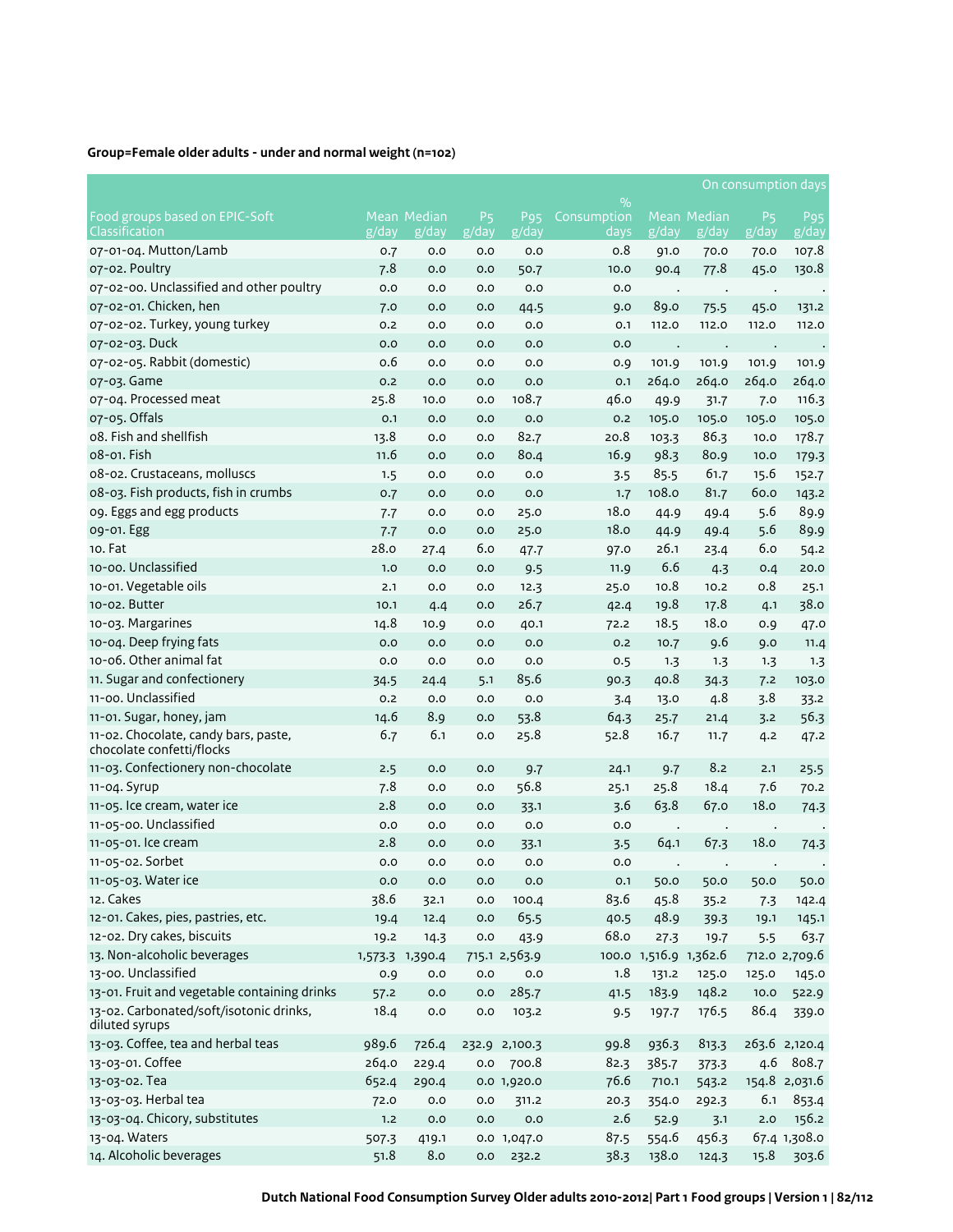|                                                    |                       |                                              |                         |                                 |                     |       |                      | On consumption days                             |                                                  |
|----------------------------------------------------|-----------------------|----------------------------------------------|-------------------------|---------------------------------|---------------------|-------|----------------------|-------------------------------------------------|--------------------------------------------------|
|                                                    |                       |                                              |                         |                                 | $\frac{9}{0}$       |       |                      |                                                 |                                                  |
| Food groups based on EPIC-Soft<br>Classification   | $\sqrt{g}/\sqrt{day}$ | Mean Median<br>$\overline{g}/\overline{day}$ | P <sub>5</sub><br>g/day | <b>P</b> <sub>95</sub><br>g/day | Consumption<br>days | g/day | Mean Median<br>g/day | P <sub>5</sub><br>$\overline{g}/\overline{day}$ | P <sub>95</sub><br>$\overline{g}/\overline{day}$ |
| 14-00. Unclassified                                | 0.0                   | 0.0                                          | 0.0                     | 0.0                             | 0.0                 |       |                      |                                                 |                                                  |
| 14-01. Wine                                        | 40.9                  | 0.0                                          | 0.0                     | 229.4                           | 25.9                | 167.8 | 137.1                | 59.8                                            | 325.8                                            |
| 14-02. Fortified wines (sherry, port,<br>vermouth) | 6.5                   | 0.0                                          | 0.0                     | 31.4                            | 6.1                 | 97.7  | 46.8                 | 9.7                                             | 221.2                                            |
| 14-03. Beer, cider                                 | 0.6                   | 0.0                                          | 0.0                     | 0.0                             | 1.0                 | 61.4  | 29.1                 | 29.1                                            | 186.2                                            |
| 14-04. Spirits, brandy                             | 3.2                   | 0.0                                          | 0.0                     | 12.4                            | 6.4                 | 29.8  | 26.1                 | 14.3                                            | 47.5                                             |
| 14-05. Aniseed drinks (pastis, ouzo)               | 0.0                   | 0.0                                          | 0.0                     | 0.0                             | 0.0                 |       |                      |                                                 |                                                  |
| 14-06. Liqueurs                                    | 0.6                   | 0.0                                          | 0.0                     | 0.0                             | 2.2                 | 38.0  | 33.4                 | 2.2                                             | 81.7                                             |
| 15. Condiments and sauces                          | 23.1                  | 14.1                                         | 0.0                     | 54.3                            | 67.7                | 30.4  | 23.3                 | 1.8                                             | 107.2                                            |
| 15-01. Sauces                                      | 22.5                  | 14.1                                         | 0.0                     | 54.2                            | 61.1                | 32.6  | 23.5                 | 1.8                                             | 108.2                                            |
| 15-01-00. Unclassified and other sauces            | 8.8                   | 0.0                                          | 0.0                     | 38.2                            | 43.5                | 25.2  | 23.3                 | 1.8                                             | 72.0                                             |
| 15-01-01. Tomato sauces                            | 1.4                   | 0.0                                          | 0.0                     | 2.3                             | 5.6                 | 29.1  | 10.8                 | 3.6                                             | 77.0                                             |
| 15-01-02. Dressing sauces                          | 0.5                   | 0.0                                          | 0.0                     | 3.5                             | 7.7                 | 7.0   | 6.0                  | 1.0                                             | 13.9                                             |
| 15-01-03. Mayonnaises and similars                 | 11.8                  | 0.0                                          | 0.0                     | 53.9                            | 15.2                | 44.6  | 15.1                 | 1.8                                             | 107.6                                            |
| 15-01-04. Dessert sauces                           | 0.0                   | 0.0                                          | 0.0                     | 0.0                             | 0.0                 |       |                      | $\cdot$                                         |                                                  |
| 15-02. Yeast                                       | 0.0                   | 0.0                                          | 0.0                     | 0.0                             | O.1                 | 10.0  | 10.0                 | 10.0                                            | 10.0                                             |
| 15-04. Condiments                                  | 0.6                   | 0.0                                          | 0.0                     | 5.4                             | 11.5                | 5.4   | 2.8                  | 0.3                                             | 12.4                                             |
| 16. Soups, bouillon                                | 64.6                  | 0.0                                          | 0.0                     | 240.4                           | 30.6                | 235.5 | 231.7                | 89.7                                            | 366.1                                            |
| 16-01. Soups                                       | 59.6                  | 0.0                                          | 0.0                     | 234.0                           | 24.9                | 248.4 | 245.0                | 110.4                                           | 369.2                                            |
| 16-02. Bouillon                                    | 4.9                   | 0.0                                          | 0.0                     | 0.0                             | 5.7                 | 179.1 | 172.4                | 70.0                                            | 270.2                                            |
| 17. Miscellaneous                                  | 17.2                  | 0.0                                          | 0.0                     | 107.5                           | 12.6                | 137.1 | 118.3                | 52.1                                            | 284.6                                            |
| 17-00. Unclassified                                | 0.6                   | 0.0                                          | 0.0                     | 0.0                             | 1.0                 | 65.3  | 51.0                 | 28.2                                            | 81.2                                             |
| 17-01. Soya products                               | 11.0                  | 0.0                                          | 0.0                     | 63.5                            | 7.0                 | 181.6 | 140.7                | 52.3                                            | 361.2                                            |
| 17-02. Dietetic products                           | 2.5                   | 0.0                                          | 0.0                     | 0.0                             | 0.9                 | 125.0 | 125.0                | 125.0                                           | 125.0                                            |
| 17-02-00. Unclassified                             | 2.5                   | 0.0                                          | 0.0                     | O.O                             | 0.9                 | 125.0 | 125.0                | 125.0                                           | 125.0                                            |
| 17-02-01. Artificial sweeteners                    | 0.0                   | 0.0                                          | 0.0                     | O.O                             | 0.0                 |       |                      |                                                 |                                                  |
| 17-03. Snacks                                      | 3.1                   | 0.0                                          | 0.0                     | 30.3                            | 3.7                 | 75.0  | 63.4                 | 60.0                                            | 107.0                                            |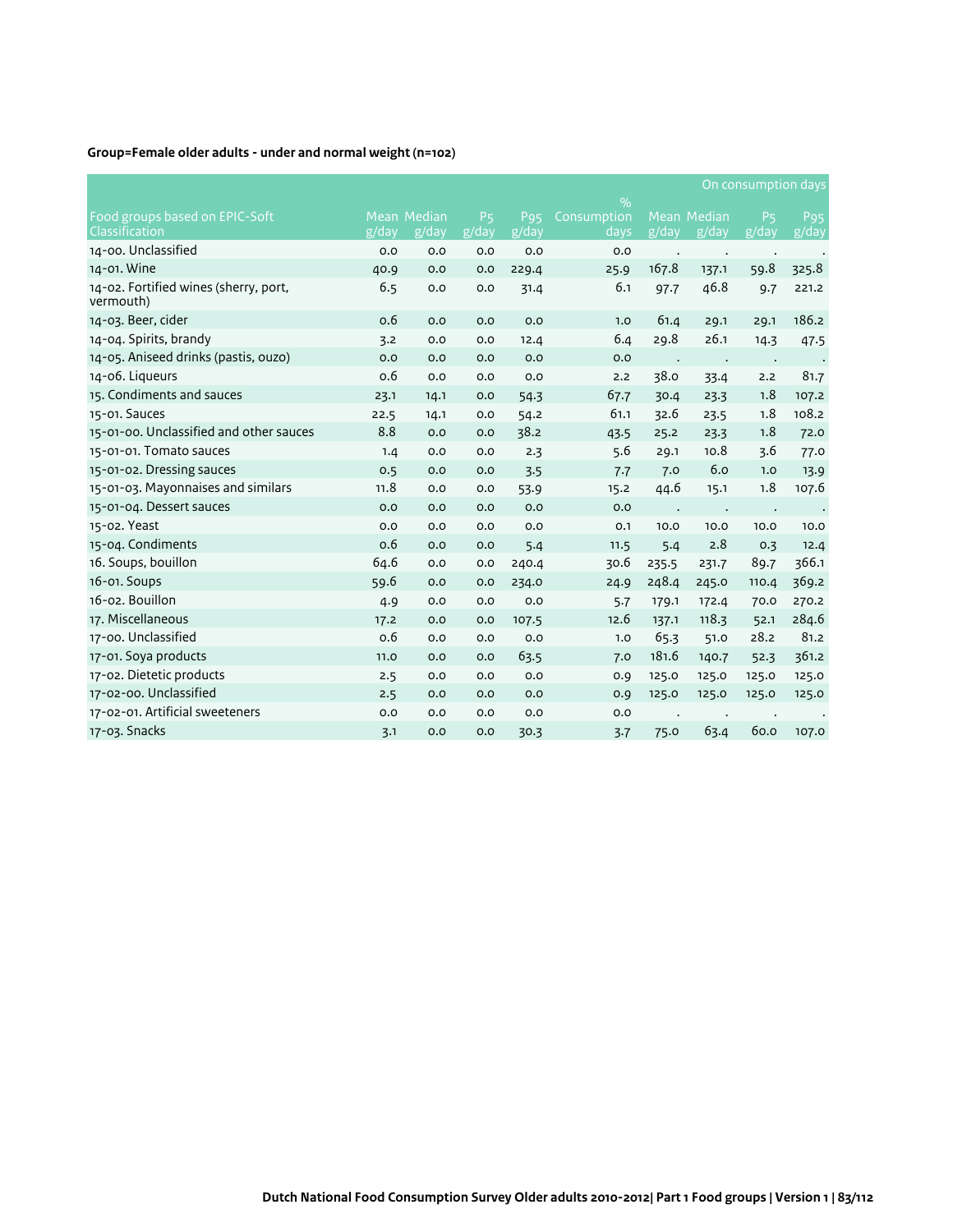|                                                       |       |              |                         |                 |                     |       |             | On consumption days |                     |
|-------------------------------------------------------|-------|--------------|-------------------------|-----------------|---------------------|-------|-------------|---------------------|---------------------|
| Food groups based on EPIC-Soft                        |       | Mean Median  |                         | P <sub>95</sub> | $\%$<br>Consumption |       | Mean Median | P <sub>5</sub>      | P <sub>95</sub>     |
| Classification                                        | g/day | g/day        | P <sub>5</sub><br>g/day | g/day           | days                | g/day | g/day       | g/day               | $\overline{g/d}$ ay |
| 01. Potatoes and other tubers                         | 88.1  | 76.0         | 0.0                     | 173.5           | 75.4                | 121.1 | 109.0       | 49.2                | 225.5               |
| 01-01. Potatoes                                       | 88.1  | 76.0         | 0.0                     | 173.5           | 75.4                | 121.1 | 109.0       | 49.2                | 225.5               |
| 01-02. Other tubers                                   | 0.0   | 0.0          | 0.0                     | 0.0             | 0.0                 |       |             |                     |                     |
| o2. Vegetables                                        | 150.4 | 150.0        | 33.3                    | 274.0           | 91.8                | 167.8 | 160.5       | 30.5                | 328.5               |
| 02-01. Leafy vegetables (except cabbages)             | 28.4  | 8.8          | 0.0                     | 108.2           | 30.1                | 89.6  | 66.5        | 16.0                | 199.2               |
| 02-02. Fruiting vegetables                            | 40.9  | 29.2         | 0.0                     | 128.5           | 50.1                | 92.4  | 65.7        | 4.8                 | 254.7               |
| 02-03. Root vegetables                                | 19.5  | 0.0          | 0.0                     | 109.1           | 17.2                | 109.5 | 103.8       | 2.1                 | 229.2               |
| 02-04. Cabbages                                       | 33.2  | 1.6          | 0.0                     | 118.4           | 27.4                | 123.6 | 129.5       | 3.5                 | 243.0               |
| 02-05. Mushrooms                                      | 3.1   | 0.0          | 0.0                     | 17.7            | 6.7                 | 36.8  | 29.1        | 3.9                 | 81.1                |
| o2-o6. Grain and pod vegetables                       | 2.8   | 0.0          | 0.0                     | 14.3            | 3.7                 | 60.7  | 49.6        | 1.1                 | 142.3               |
| 02-07. Onion, garlic                                  | 9.1   | 0.0          | 0.0                     | 39.8            | 29.0                | 35.3  | 23.5        | 2.7                 | 113.1               |
| 02-08. Stalk vegetables, sprouts                      | 5.2   | 0.0          | 0.0                     | 44.2            | 5.8                 | 94.1  | 16.0        | 0.3                 | 300.3               |
| 02-09. Mixed salad, mixed vegetables                  | 8.0   | 0.0          | 0.0                     | 61.9            | 8.4                 | 91.2  | 77.6        | 12.7                | 176.4               |
| 03. Legumes                                           | 2.7   | 0.0          | 0.0                     | 0.0             | 2.7                 | 108.2 | 106.1       | 27.3                | 224.0               |
| 03-01. Legumes                                        | 2.7   | 0.0          | 0.0                     | 0.0             | 2.7                 | 108.2 | 106.1       | 27.3                | 224.0               |
| 04. Fruits, nuts and olives                           | 183.6 | 167.0        | 0.5                     | 381.9           | 88.0                | 209.7 | 192.2       | 28.4                | 458.0               |
| 04-01. Fruits                                         | 178.1 | 160.6        | 0.0                     | 381.4           | 85.3                | 209.4 | 192.2       | 47.5                | 457.1               |
| 04-02. Nuts and seeds (+nut spread)                   | 4.1   | 0.0          | 0.0                     | 22.6            | 21.1                | 20.8  | 17.8        | 4.9                 | 46.8                |
| 04-03. Mixed fruits                                   | 0.8   | 0.0          | 0.0                     | 0.0             | 1.5                 | 77.7  | 54.6        | 24.0                | 137.9               |
| 04-04. Olives                                         | 0.6   | 0.0          | 0.0                     | 0.0             | 1.4                 | 22.6  | 18.8        | 4.9                 | 55.0                |
| 05. Dairy products                                    | 323.7 | 325.5        | 67.1                    | 622.4           | 98.3                | 317.8 | 314.6       | 35.5                | 628.0               |
| 05-00. Unclassified                                   | 0.0   | 0.0          | 0.0                     | 0.0             | 0.0                 |       | $\cdot$     | $\bullet$           |                     |
| 05-01. Milk                                           | 144.0 | 144.8        | 0.0                     | 386.8           | 59.0                | 223.3 | 204.6       | 26.2                | 446.6               |
| 05-02. Milk beverages                                 | 8.8   | 0.0          | 0.0                     | 85.4            | 5.2                 | 216.4 | 194.1       | 148.2               | 343.9               |
| 05-03. Yoghurt                                        | 80.0  | 62.4         | 0.0                     | 256.1           | 45.3                | 172.3 | 148.3       | 64.8                | 332.9               |
| 05-04. Fromage blanc, petit suisse                    | 13.2  | 0.0          | 0.0                     | 91.0            | 11.0                | 129.3 | 121.0       | 24.1                | 244.7               |
| 05-05. Cheese (including fresh cheeses)               | 29.7  | 27.5         | 0.0                     | 69.6            | 77.7                | 35.3  | 25.6        | 11.4                | 83.8                |
| 05-06. Cream desserts, puddings (milk<br>based)       | 33.1  | 0.0          | 0.0                     | 127.4           | 22.9                | 153.7 | 142.9       | 47.1                | 279.3               |
| 05-07. Dairy and non-dairy creams                     | 1.7   | 0.0          | 0.0                     | 11.4            | 9.8                 | 15.2  | 11.9        | 3.0                 | 33.1                |
| 05-07-01. Dairy creams                                | 1.6   | 0.0          | 0.0                     | 9.3             | 9.4                 | 15.4  | 11.9        | 3.0                 | 33.7                |
| 05-07-02. Non-dairy creams                            | 0.1   | 0.0          | 0.0                     | 0.0             | 0.4                 | 12.0  | 12.0        | 12.0                | 12.0                |
| 05-08. Milk for coffee and creamers                   | 13.1  | 8.9          | 0.0                     | 41.5            | 56.5                | 23.0  | 17.3        | 4.5                 | 47.8                |
| o6. Cereals and cereal products                       | 139.3 | 136.0        | 69.8                    | 240.9           | 99.7                | 139.2 | 130.0       | 58.3                | 239.4               |
| 06-01. Flour, flakes, starches, semolina              | 1.1   | $_{\rm 0.0}$ | 0.0                     | 3.7             | 9.3                 | 9.8   | 2.9         | 0.6                 | 49.1                |
| 06-02. Pasta, rice, other grain                       | 18.1  | 0.0          | 0.0                     | 85.2            | 15.3                | 108.5 | 88.8        | 9.0                 | 271.9               |
| 06-03. Bread, crisp bread, rusks                      | 112.9 | 111.9        | 50.4                    | 185.5           | 98.9                | 115.2 | 104.9       | 45.2                | 188.6               |
| 06-03-01. Bread                                       | 104.8 | 103.9        | 34.6                    | 185.3           | 96.6                | 110.0 | 103.7       | 42.3                | 181.5               |
| 06-03-02. Crispbread, rusks                           | 8.1   | 5.5          | $_{\rm 0.0}$            | 30.1            | 46.4                | 16.4  | 12.8        | 5.7                 | 37.6                |
| 06-04. Breakfast cereals                              | 3.0   | $_{\rm 0.0}$ | 0.0                     | 19.9            | 12.9                | 23.8  | 18.9        | 3.9                 | 52.2                |
| 06-05. Salty biscuits, aperitif biscuits,<br>crackers | 2.8   | 0.0          | 0.0                     | 13.1            | 16.2                | 20.2  | 15.6        | 5.2                 | 59.1                |
| 06-06. Dough and pastry (puff, shortcrust,<br>pizza)  | 1.4   | 0.0          | 0.0                     | 0.0             | 1.3                 | 78.7  | 62.7        | 42.1                | 114.4               |
| 07. Meat and meat products                            | 77.2  | 71.0         | 10.9                    | 161.9           | 87.3                | 90.8  | 84.8        | 11.5                | 171.9               |
| 07-01.Fresh meat                                      | 39.4  | 37.5         | 0.0                     | 105.8           | 49.9                | 81.9  | 77.3        | 24.0                | 151.5               |
| 07-01-00. Unclassified                                | 4.4   | $_{\rm 0.0}$ | 0.0                     | 31.3            | 6.4                 | 58.5  | 51.0        | 8.4                 | 112.2               |
| 07-01-01. Beef                                        | 20.8  | 0.0          | 0.0                     | 83.6            | 27.8                | 82.7  | 79.3        | 25.8                | 158.3               |
| 07-01-02. Veal                                        | 0.3   | 0.0          | 0.0                     | 0.0             | 0.4                 | 88.5  | 71.1        | 70.0                | 144.4               |
| 07-01-03. Pork                                        | 13.1  | 0.0          | 0.0                     | 55.4            | 17.7                | 75.0  | 75.7        | 7.8                 | 115.7               |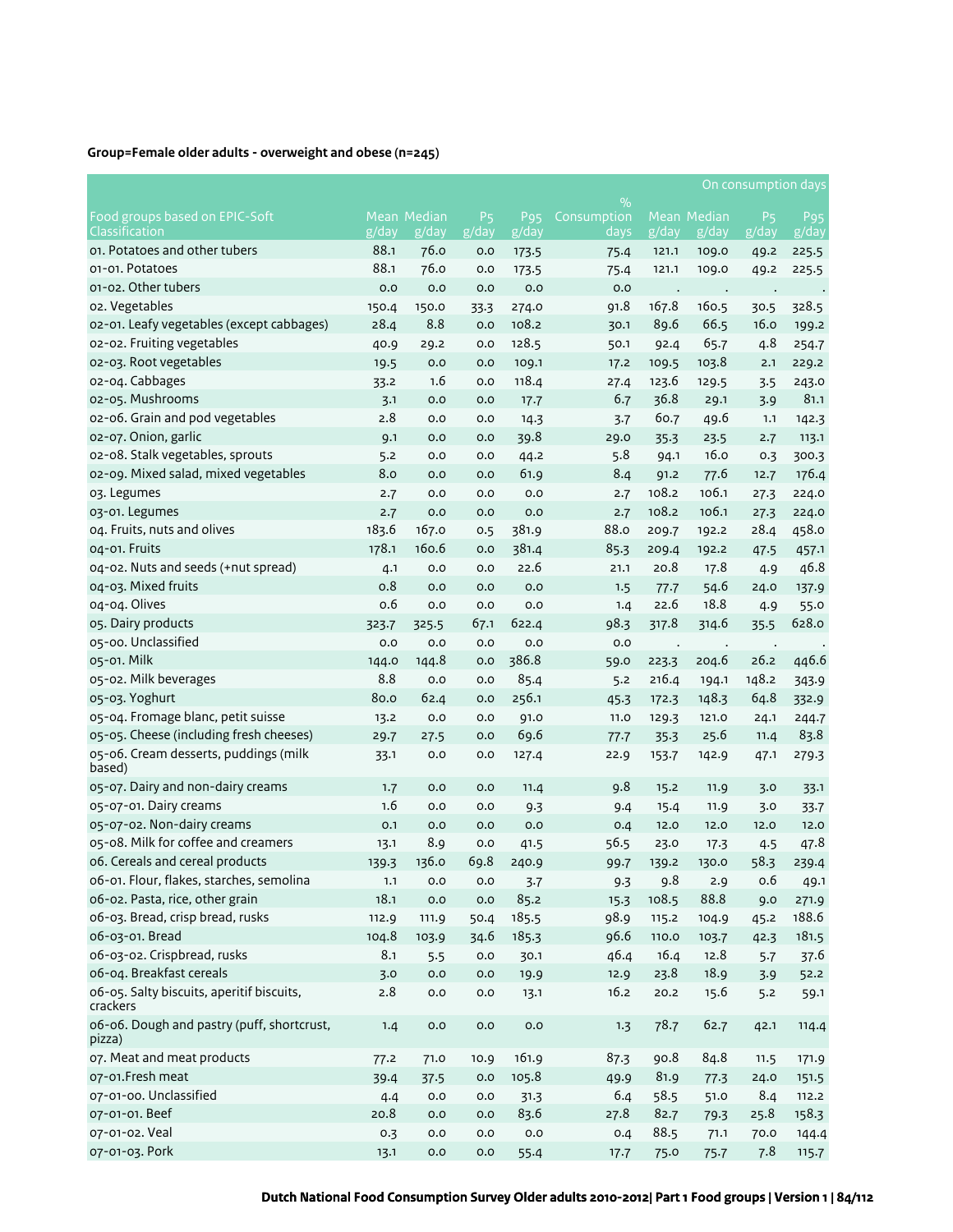|                                                                   |                 |                      |                               |                                                  |                     |                       |                             |                                      | On consumption days      |
|-------------------------------------------------------------------|-----------------|----------------------|-------------------------------|--------------------------------------------------|---------------------|-----------------------|-----------------------------|--------------------------------------|--------------------------|
|                                                                   |                 |                      |                               |                                                  | $\%$                |                       |                             |                                      |                          |
| Food groups based on EPIC-Soft<br>Classification                  | g/day           | Mean Median<br>g/day | <b>P<sub>5</sub></b><br>g/day | P <sub>95</sub><br>$\overline{g}/\overline{day}$ | Consumption<br>days | g/day                 | <b>Mean Median</b><br>g/day | P <sub>5</sub><br>$\overline{g}/day$ | P <sub>95</sub><br>g/day |
| 07-01-04. Mutton/Lamb                                             | 0.7             | 0.0                  | 0.0                           | 0.0                                              | 0.6                 | 78.4                  | 55.2                        | 31.1                                 | 110.5                    |
| 07-02. Poultry                                                    | 12.7            | 0.0                  | 0.0                           | 62.6                                             | 10.6                | 105.3                 | 91.5                        |                                      | 287.9                    |
| 07-02-00. Unclassified and other poultry                          | 0.0             | 0.0                  | 0.0                           | 0.0                                              | 0.0                 |                       |                             | 5.9                                  |                          |
| 07-02-01. Chicken, hen                                            |                 | 0.0                  | 0.0                           | 62.6                                             |                     | 106.1                 | $\cdot$                     |                                      | 289.5                    |
| 07-02-02. Turkey, young turkey                                    | 12.2            | 0.0                  |                               |                                                  | 10.3                |                       | 91.9                        | 5.7                                  |                          |
| 07-02-03. Duck                                                    | 0.0             |                      | 0.0                           | 0.0                                              | 0.0                 |                       | $\cdot$<br>76.0             | $\bullet$                            |                          |
|                                                                   | 0.5             | 0.0                  | 0.0                           | 0.0                                              | 0.3                 | 76.0                  |                             | 76.0                                 | 76.0                     |
| 07-02-05. Rabbit (domestic)                                       | 0.0             | 0.0                  | 0.0                           | 0.0                                              | 0.0                 |                       |                             |                                      |                          |
| 07-03. Game                                                       | 0.0             | 0.0                  | 0.0                           | 0.0                                              | 0.0                 |                       |                             | $\bullet$                            |                          |
| 07-04. Processed meat                                             | 24.5            | 15.0                 | 0.0                           | 74.0                                             | 67.4                | 39.4                  | 26.5                        | 9.7                                  | 118.2                    |
| 07-05. Offals                                                     | 0.6             | 0.0                  | 0.0                           | 0.0                                              | 1.0                 | 74.3                  | 22.9                        | 6.8                                  | 114.8                    |
| o8. Fish and shellfish                                            | 27.5            | 0.0                  | 0.0                           | 103.9                                            | 19.1                | 132.1                 | 130.6                       | 47.1                                 | 215.2                    |
| 08-01. Fish                                                       | 23.0            | 0.0                  | 0.0                           | 103.7                                            | 15.9                | 126.6                 | 123.7                       | 41.6                                 | 219.9                    |
| 08-02. Crustaceans, molluscs                                      | 0.7             | 0.0                  | 0.0                           | 0.0                                              | 1.3                 | 51.6                  | 25.3                        | 14.5                                 | 107.6                    |
| 08-03. Fish products, fish in crumbs                              | 3.8             | 0.0                  | 0.0                           | 40.9                                             | 3.6                 | 123.8                 | 112.9                       | 70.4                                 | 200.5                    |
| og. Eggs and egg products                                         | 12.7            | 3.8                  | 0.0                           | 44.2                                             | 30.1                | 37.5                  | 45.0                        | 4.1                                  | 64.4                     |
| 09-01. Egg                                                        | 12.7            | 3.8                  | 0.0                           | 44.2                                             | 30.1                | 37.5                  | 45.0                        | 4.1                                  | 64.4                     |
| 10. Fat                                                           | 24.7            | 22.1                 | 7.9                           | 51.7                                             | 99.5                | 25.5                  | 23.2                        | 6.1                                  | 54.5                     |
| 10-00. Unclassified                                               | 1.2             | 0.0                  | 0.0                           | 6.0                                              | 18.3                | 7.0                   | 5.9                         | 0.7                                  | 19.3                     |
| 10-01. Vegetable oils                                             | 2.3             | 0.0                  | 0.0                           | 11.3                                             | 25.3                | 8.4                   | 4.9                         | 0.7                                  | 29.6                     |
| 10-02. Butter                                                     | 3.5             | 0.0                  | 0.0                           | 21.1                                             | 23.0                | 14.1                  | 10.8                        | 2.5                                  | 41.1                     |
| 10-03. Margarines                                                 | 17.5            | 16.5                 | 0.0                           | 48.5                                             | 87.8                | 21.0                  | 19.2                        | $3-7$                                | 47.2                     |
| 10-04. Deep frying fats                                           | 0.2             | 0.0                  | 0.0                           | 0.0                                              | 1.8                 | 14.3                  | 12.0                        | 1.2                                  | 28.1                     |
| 10-06. Other animal fat                                           | 0.0             | 0.0                  | 0.0                           | 0.0                                              | 0.0                 | $\cdot$               | $\cdot$                     | $\,$ .                               |                          |
| 11. Sugar and confectionery                                       | 29.2            | 21.5                 | 0.0                           | 77.4                                             | 86.2                | 36.0                  | 25.0                        | 4.8                                  | 101.0                    |
| 11-00. Unclassified                                               | 0.2             | 0.0                  | 0.0                           | 0.0                                              | 1.6                 | 8.7                   | 8.8                         | 1.3                                  | 16.5                     |
| 11-01. Sugar, honey, jam                                          | 12.5            | 9.4                  | 0.0                           | 42.1                                             | 59.7                | 22.0                  | 18.6                        | 3.5                                  | 50.2                     |
| 11-02. Chocolate, candy bars, paste,<br>chocolate confetti/flocks | 6.0             | 0.0                  | 0.0                           | 21.9                                             | 36.0                | 17.7                  | 13.8                        | 4.2                                  | 43.4                     |
| 11-03. Confectionery non-chocolate                                | 1.7             | 0.0                  | 0.0                           | 8.7                                              | 22.5                | 8.2                   | 5.5                         | 1.7                                  | 20.0                     |
| 11-04. Syrup                                                      | 3.6             | 0.0                  | 0.0                           | 19.2                                             | 20.5                | 21.8                  | 18.1                        | 5.0                                  | 55.2                     |
| 11-05. Ice cream, water ice                                       | 5.3             | 0.0                  | 0.0                           | 45.5                                             | 6.9                 | 78.7                  | 71.6                        | 32.0                                 | 119.4                    |
| 11-05-00. Unclassified                                            | 0.1             | 0.0                  | 0.0                           | 0.0                                              | 0.6                 | 50.0                  | 50.0                        | 50.0                                 | 50.0                     |
| 11-05-01. Ice cream                                               | 4.8             | 0.0                  | 0.0                           | 45.5                                             | 5.9                 | 83.8                  | 74.8                        | 32.0                                 | 120.4                    |
| 11-05-02. Sorbet                                                  | 0.3             | 0.0                  | 0.0                           | 0.0                                              | 0.3                 | 45.9                  | 38.4                        | 32.0                                 | 48.8                     |
| 11-05-03. Water ice                                               | 0.1             | $_{\rm 0.0}$         | $_{\rm 0.0}$                  | 0.0                                              | 0.0                 | 55.0                  | 55.0                        | 55.0                                 | 55.0                     |
| 12. Cakes                                                         | 50.9            | 45.6                 | 3.4                           | 126.2                                            | 87.6                | 53.5                  | 41.7                        | 9.5                                  | 144.4                    |
| 12-01. Cakes, pies, pastries, etc.                                | 36.2            | 25.8                 | $_{\rm 0.0}$                  | 110.5                                            | 57.8                | 55.1                  | 39.3                        | 18.2                                 | 135.9                    |
| 12-02. Dry cakes, biscuits                                        | 14.7            | 11.8                 | 0.0                           | 42.2                                             | 64.0                | 23.4                  | 19.0                        | 6.5                                  | 57.9                     |
| 13. Non-alcoholic beverages                                       | 1,502.2 1,392.8 |                      |                               | 856.4 2,508.1                                    |                     | 100.0 1,510.0 1,420.4 |                             |                                      | 746.2 2,577.5            |
| 13-00. Unclassified                                               | 2.9             | 0.0                  | 0.0                           | 0.0                                              | 1.3                 | 205.4                 | 110.3                       | 100.0                                | 281.0                    |
| 13-01. Fruit and vegetable containing drinks                      | 77.9            | 24.3                 | 0.0                           | 279.9                                            | 39.4                | 195.3                 | 175.4                       | 34.1                                 | 477.1                    |
| 13-02. Carbonated/soft/isotonic drinks,<br>diluted syrups         | 24.5            | 0.0                  | 0.0                           | 159.0                                            | 10.5                | 230.3                 | 190.9                       | 77.2                                 | 470.6                    |
| 13-03. Coffee, tea and herbal teas                                | 801.2           | 755.2                |                               | 334.9 1,388.4                                    | 99.5                | 826.2                 | 775.0                       |                                      | 375.0 1,523.4            |
| 13-03-01. Coffee                                                  | 409.3           | 391.9                | 74.5                          | 785.6                                            | 94.8                | 412.7                 | 391.1                       | 124.4                                | 832.7                    |
| 13-03-02. Tea                                                     | 324.6           | 314.2                | $_{\rm 0.0}$                  | 831.3                                            | 73.4                | 479.9                 | 417.0                       | 140.2                                | 995.4                    |
| 13-03-03. Herbal tea                                              | 64.5            | 0.0                  | 0.0                           | 403.9                                            | 19.3                | 388.9                 | 329.1                       | 123.6                                | 922.5                    |
| 13-03-04. Chicory, substitutes                                    | 2.7             | 0.0                  | 0.0                           | 0.0                                              | 1.5                 | 242.4                 | 137.8                       | 2.0                                  | 447.1                    |
| 13-04. Waters                                                     | 595.8           | 503.4                |                               | 4.2 1,563.0                                      | 94.7                | 616.6                 | 498.0                       | 98.4                                 | 1,537.1                  |
| 14. Alcoholic beverages                                           | 70.1            | 0.0                  | $_{\rm 0.0}$                  | 363.0                                            | 31.5                | 186.9                 | 137.0                       | 38.7                                 | 480.0                    |
|                                                                   |                 |                      |                               |                                                  |                     |                       |                             |                                      |                          |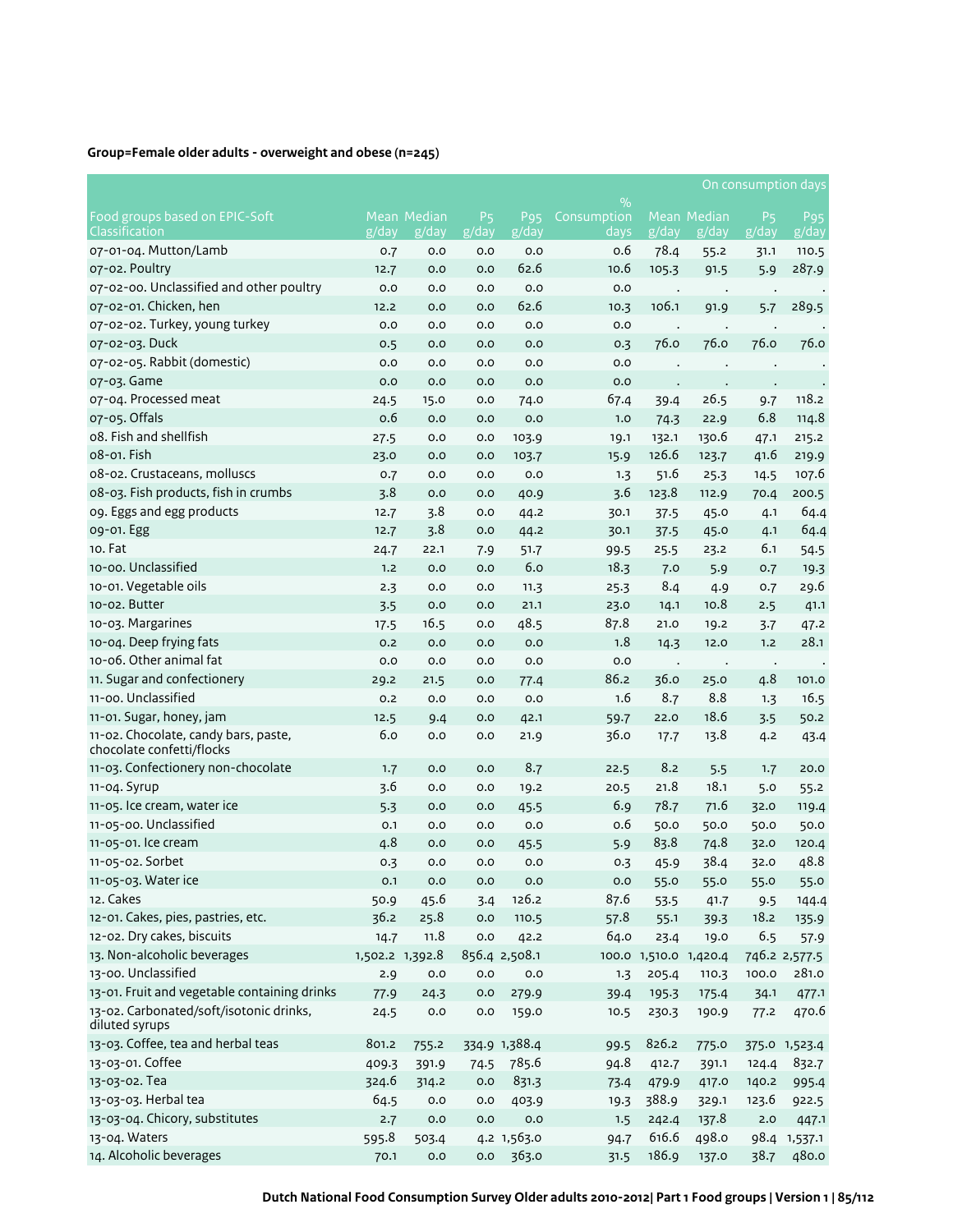|                                                    |       |             |                                         |                          |                              |       |             | On consumption days           |                                      |
|----------------------------------------------------|-------|-------------|-----------------------------------------|--------------------------|------------------------------|-------|-------------|-------------------------------|--------------------------------------|
| Food groups based on EPIC-Soft                     |       | Mean Median |                                         |                          | $\frac{9}{0}$<br>Consumption |       | Mean Median |                               |                                      |
| Classification                                     | g/day | g/day       | P <sub>5</sub><br>$\sqrt{g}/\sqrt{day}$ | P <sub>95</sub><br>g/day | days                         | g/day | g/day       | <b>P<sub>5</sub></b><br>g/day | P95<br>$\overline{g}/\overline{day}$ |
| 14-00. Unclassified                                | 0.0   | 0.0         | 0.0                                     | O.O                      | O.O                          |       |             |                               |                                      |
| 14-01. Wine                                        | 43.6  | 0.0         | 0.0                                     | 248.5                    | 19.8                         | 196.0 | 141.1       | 66.0                          | 374.1                                |
| 14-02. Fortified wines (sherry, port,<br>vermouth) | 9.6   | 0.0         | 0.0                                     | 80.0                     | 7.7                          | 116.2 | 103.8       | 47.7                          | 226.6                                |
| 14-03. Beer, cider                                 | 13.1  | 0.0         | 0.0                                     | O.O                      | 1.5                          | 458.2 | 426.6       | 300.0                         | 574.7                                |
| 14-04. Spirits, brandy                             | 1.4   | 0.0         | 0.0                                     | 0.0                      | 2.4                          | 56.6  | 50.0        | 38.0                          | 88.8                                 |
| 14-05. Aniseed drinks (pastis, ouzo)               | 0.0   | 0.0         | 0.0                                     | 0.0                      | O.O                          |       |             |                               |                                      |
| 14-06. Liqueurs                                    | 2.4   | 0.0         | 0.0                                     | 25.3                     | 4.1                          | 66.3  | 54.3        | 7.1                           | 134.9                                |
| 15. Condiments and sauces                          | 22.7  | 14.5        | 0.0                                     | 69.6                     | 62.5                         | 37.7  | 25.4        | 2.2                           | 102.4                                |
| 15-01. Sauces                                      | 22.4  | 14.5        | 0.0                                     | 68.9                     | 59.0                         | 39.2  | 28.2        | 3.8                           | 104.4                                |
| 15-01-00. Unclassified and other sauces            | 15.8  | 6.5         | 0.0                                     | 58.8                     | 42.5                         | 40.7  | 30.4        | 6.6                           | 104.8                                |
| 15-01-01. Tomato sauces                            | 2.1   | 0.0         | 0.0                                     | 2.2                      | 4.0                          | 35.4  | 10.0        | 2.2                           | 97.1                                 |
| 15-01-02. Dressing sauces                          | 1.2   | 0.0         | 0.0                                     | 5.8                      | 11.7                         | 11.1  | 8.6         | 2.0                           | 35.0                                 |
| 15-01-03. Mayonnaises and similars                 | 2.8   | 0.0         | 0.0                                     | 14.9                     | 11.0                         | 25.0  | 15.5        | 0.5                           | 74.6                                 |
| 15-01-04. Dessert sauces                           | 0.5   | 0.0         | 0.0                                     | 0.0                      | 1.4                          | 25.7  | 17.9        | 9.0                           | 28.8                                 |
| 15-02. Yeast                                       | 0.0   | 0.0         | 0.0                                     | 0.0                      | 0.3                          | 10.0  | 10.0        | 10.0                          | 10.0                                 |
| 15-04. Condiments                                  | 0.3   | 0.0         | 0.0                                     | 2.4                      | 9.6                          | 4.2   | 2.4         | 0.3                           | 11.7                                 |
| 16. Soups, bouillon                                | 89.1  | 0.0         | 0.0                                     | 310.5                    | 32.6                         | 259.1 | 257.7       | 75.0                          | 491.6                                |
| 16-01. Soups                                       | 84.6  | 0.0         | 0.0                                     | 300.1                    | 29.4                         | 268.5 | 260.8       | 115.4                         | 492.6                                |
| 16-02. Bouillon                                    | 4.4   | 0.0         | 0.0                                     | 0.0                      | 4.2                          | 127.0 | 116.4       | 4.0                           | 232.2                                |
| 17. Miscellaneous                                  | 8.6   | 0.0         | 0.0                                     | 50.6                     | 7.3                          | 138.0 | 100.2       | 3.0                           | 325.0                                |
| 17-00. Unclassified                                | 0.1   | 0.0         | 0.0                                     | O.O                      | 0.3                          | 84.8  | 74.6        | 70.5                          | 92.1                                 |
| 17-01. Soya products                               | 3.9   | 0.0         | 0.0                                     | O.O                      | 3.1                          | 189.8 | 156.3       | 32.0                          | 353.0                                |
| 17-02. Dietetic products                           | 1.7   | 0.0         | 0.0                                     | O.O                      | 0.9                          | 136.4 | 5.2         | 2.0                           | 336.5                                |
| 17-02-00. Unclassified                             | 1.7   | 0.0         | 0.0                                     | 0.0                      | 0.4                          | 292.2 | 257.5       | 257.5                         | 370.8                                |
| 17-02-01. Artificial sweeteners                    | 0.0   | 0.0         | 0.0                                     | O.O                      | 0.5                          | 3.5   | 2.0         | 2.0                           | 5.5                                  |
| 17-03. Snacks                                      | 2.9   | 0.0         | 0.0                                     | 29.5                     | 2.9                          | 87.5  | 73.6        | 63.0                          | 134.7                                |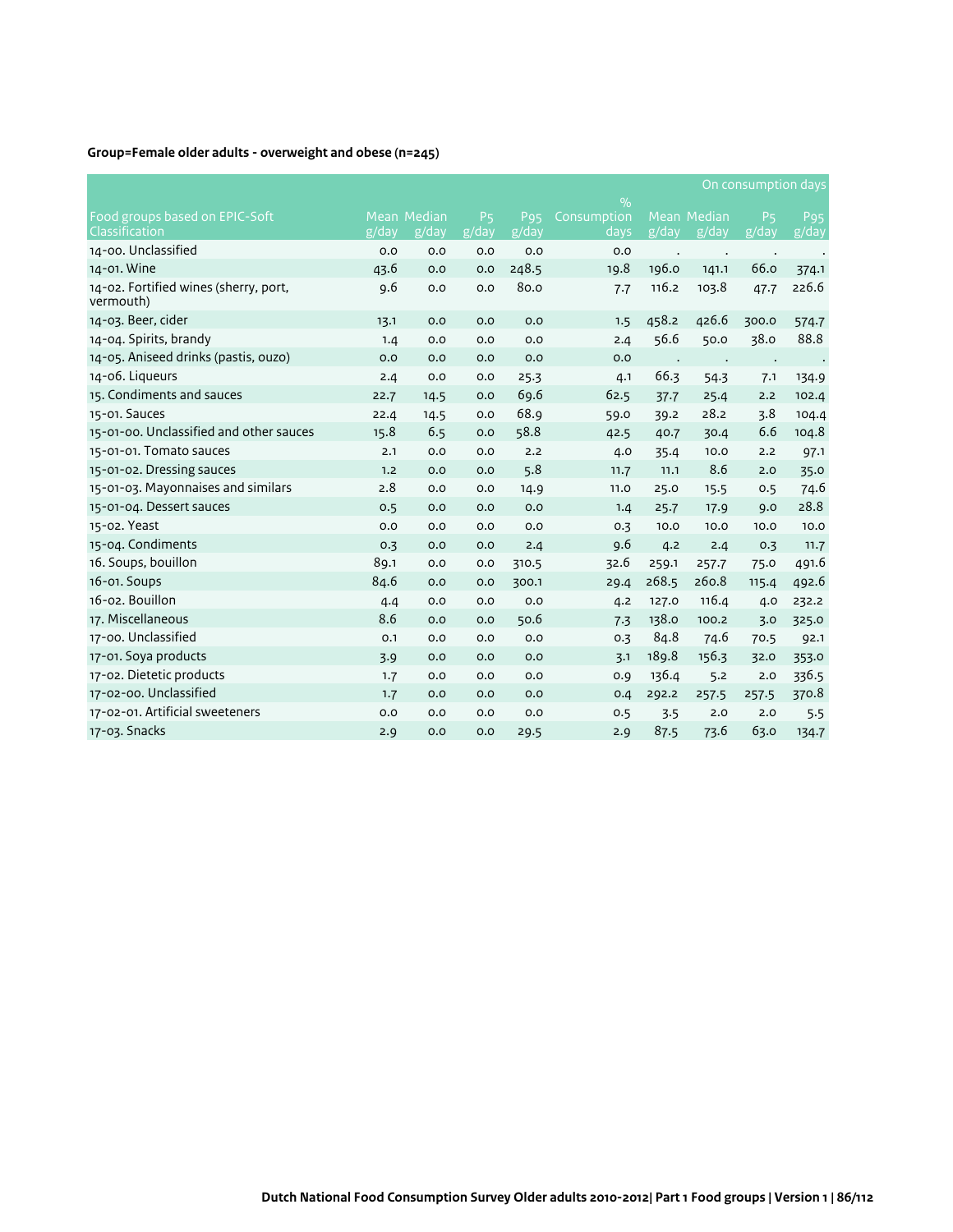**Table 3.1** Average contribution of places of consumption to total food group consumption of the Dutch aged 70 years and older (DNFCS-Older adults 2010-2012), weighted for socio-demographic factors, season and day of the week.

#### **Total Population (n=739)**

| Food groups based on EPIC-Soft |         |             |
|--------------------------------|---------|-------------|
| Classification                 | At home | Not at home |
|                                | mean%   | mean%       |
| 01 Potatoes and other tubers   | 92.7%   | 7.3%        |
| o2 Vegetables                  | 92.9%   | 7.1%        |
| 03 Legumes                     | 94.8%   | 5.2%        |
| 04 Fruits, nuts and olives     | 95.3%   | 4.7%        |
| 05 Dairy products              | 93.6%   | 6.4%        |
| 06 Cereals and cereal product  | 94.8%   | 5.2%        |
| 07 Meat and meat products      | 89.1%   | 10.9%       |
| 08 Fish and shellfish          | 84.4%   | 15.6%       |
| 09 Eggs and egg products       | 90.6%   | 9.4%        |
| 10 Fat                         | 93.7%   | 6.3%        |
| 11 Sugar and confectionary     | 89.8%   | 10.2%       |
| 12 Cakes                       | 78.6%   | 21.4%       |
| 13 Non-alcoholic beverages     | 90.2%   | 9.8%        |
| 14 Alcoholic beverages         | 69.0%   | 31.0%       |
| 15 Condiments and sauces       | 87.8%   | 12.2%       |
| 16 Soups, bouillon             | 87.0%   | 13.0%       |
| 17 Miscellaneous               | 76.8%   | 23.2%       |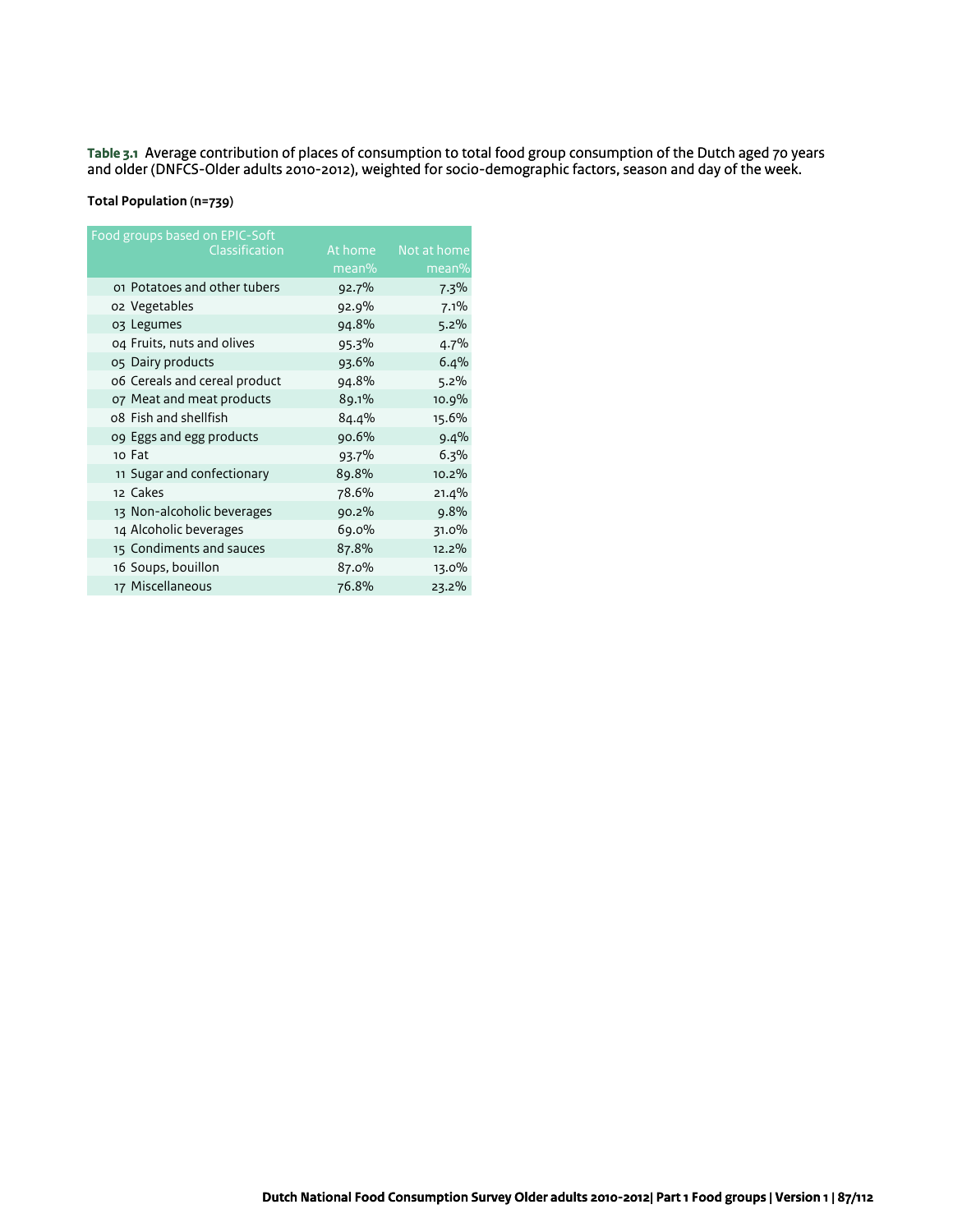**Table 3.2** Average contribution of places of consumption to total food group consumption of Dutch adults aged 70 years and older stratified by gender (DNFCS-Older adults 2010-2012), weighted for socio-demographic factors, season and day of the week.

#### **Group=Male older adults (n=373)**

| Food groups based on EPIC-Soft |          |             |
|--------------------------------|----------|-------------|
| Classification                 | At home  | Not at home |
|                                | mean%    | mean%       |
| 01 Potatoes and other tubers   | 96.7%    | $3.3\%$     |
| o2 Vegetables                  | 96.4%    | 3.6%        |
| 03 Legumes                     | 90.5%    | 9.5%        |
| 04 Fruits, nuts and olives     | 96.4%    | 3.6%        |
| 05 Dairy products              | 95.2%    | 4.8%        |
| 06 Cereals and cereal product  | 95.0%    | 5.0%        |
| 07 Meat and meat products      | 92.6%    | 7.4%        |
| 08 Fish and shellfish          | 92.3%    | 7.7%        |
| og Eggs and egg products       | 92.4%    | 7.6%        |
| 10 Fat                         | 95.6%    | 4.4%        |
| 11 Sugar and confectionary     | 90.4%    | 9.6%        |
| 12 Cakes                       | 80.9%    | 19.1%       |
| 13 Non-alcoholic beverages     | 90.2%    | 9.8%        |
| 14 Alcoholic beverages         | 80.3%    | 19.7%       |
| 15 Condiments and sauces       | 93.3%    | 6.7%        |
| 16 Soups, bouillon             | $90.0\%$ | $10.0\%$    |
| 17 Miscellaneous               | 76.6%    | 23.4%       |

#### **Group=Female older adults (n=366)**

| Food groups based on EPIC-Soft |         |             |
|--------------------------------|---------|-------------|
| Classification                 | At home | Not at home |
|                                | mean%   | mean%       |
| 01 Potatoes and other tubers   | 90.3%   | 9.7%        |
| o2 Vegetables                  | 90.6%   | 9.4%        |
| 03 Legumes                     | 98.4%   | 1.6%        |
| 04 Fruits, nuts and olives     | 94.6%   | 5.4%        |
| 05 Dairy products              | 92.6%   | 7.4%        |
| 06 Cereals and cereal product  | 94.7%   | 5.3%        |
| 07 Meat and meat products      | 86.8%   | 13.2%       |
| 08 Fish and shellfish          | 79.0%   | 21.0%       |
| og Eggs and egg products       | 89.6%   | 10.4%       |
| 10 Fat                         | 92.4%   | 7.6%        |
| 11 Sugar and confectionary     | 89.5%   | 10.5%       |
| 12 Cakes                       | 77.3%   | 22.7%       |
| 13 Non-alcoholic beverages     | 90.2%   | 9.8%        |
| 14 Alcoholic beverages         | 59.0%   | 41.0%       |
| 15 Condiments and sauces       | 84.2%   | 15.8%       |
| 16 Soups, bouillon             | 85.0%   | 15.0%       |
| 17 Miscellaneous               | 77.0%   | 23.0%       |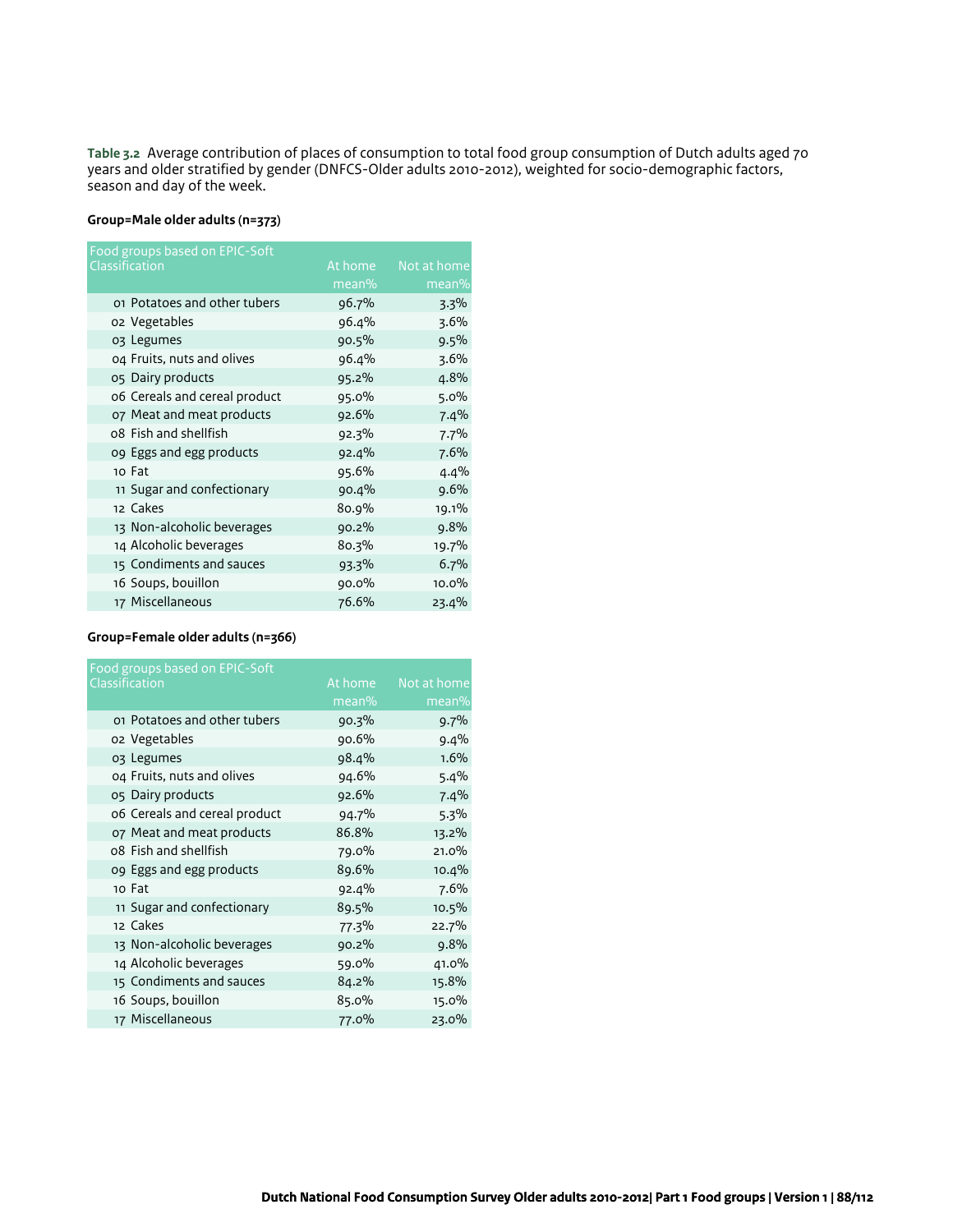**Table 3.3.a** Average contribution of places of consumption to total food group consumption of Dutch adults aged 70 years and older stratified by age (DNFCS-Older adults 2010-2012), weighted for socio-demographic factors, season and day of the week.

# **Group=Older adults - 70-79 years (n=514)**

| Food groups based on EPIC-Soft |          |             |
|--------------------------------|----------|-------------|
| Classification                 | At home  | Not at home |
|                                | mean%    | $mean\%$    |
| 01 Potatoes and other tubers   | 93.8%    | 6.2%        |
| o2 Vegetables                  | 94.2%    | 5.8%        |
| 03 Legumes                     | 92.8%    | 7.2%        |
| 04 Fruits, nuts and olives     | 95.4%    | 4.6%        |
| 05 Dairy products              | 95.5%    | 4.5%        |
| 06 Cereals and cereal product  | 94.6%    | 5.4%        |
| 07 Meat and meat products      | $90.0\%$ | 10.0%       |
| 08 Fish and shellfish          | 89.9%    | 10.1%       |
| og Eggs and egg products       | 88.4%    | 11.6%       |
| 10 Fat                         | 93.6%    | 6.4%        |
| 11 Sugar and confectionary     | 90.2%    | 9.8%        |
| 12 Cakes                       | 77.8%    | 22.2%       |
| 13 Non-alcoholic beverages     | 89.8%    | 10.2%       |
| 14 Alcoholic beverages         | 74.1%    | 25.9%       |
| 15 Condiments and sauces       | 89.0%    | 11.0%       |
| 16 Soups, bouillon             | 89.5%    | 10.5%       |
| 17 Miscellaneous               | 72.2%    | 27.8%       |

#### **Group=Older adults - 80 years and older (n=225)**

| Food groups based on EPIC-Soft |         |             |
|--------------------------------|---------|-------------|
| Classification                 | At home | Not at home |
|                                | mean%   | mean%       |
| 01 Potatoes and other tubers   | 90.7%   | $9.3\%$     |
| o2 Vegetables                  | 90.2%   | 9.8%        |
| 03 Legumes                     | 97.8%   | $2.2\%$     |
| 04 Fruits, nuts and olives     | 95.2%   | 4.8%        |
| 05 Dairy products              | 90.1%   | 9.9%        |
| 06 Cereals and cereal product  | 95.2%   | 4.8%        |
| 07 Meat and meat products      | 87.5%   | 12.5%       |
| 08 Fish and shellfish          | 71.9%   | 28.1%       |
| 09 Eggs and egg products       | 96.1%   | 3.9%        |
| 10 Fat                         | 93.9%   | 6.1%        |
| 11 Sugar and confectionary     | 89.2%   | 10.8%       |
| 12 Cakes                       | 80.0%   | 20.0%       |
| 13 Non-alcoholic beverages     | 91.0%   | $9.0\%$     |
| 14 Alcoholic beverages         | 58.4%   | 41.6%       |
| 15 Condiments and sauces       | 85.8%   | 14.2%       |
| 16 Soups, bouillon             | 81.7%   | 18.3%       |
| 17 Miscellaneous               | 89.4%   | 10.6%       |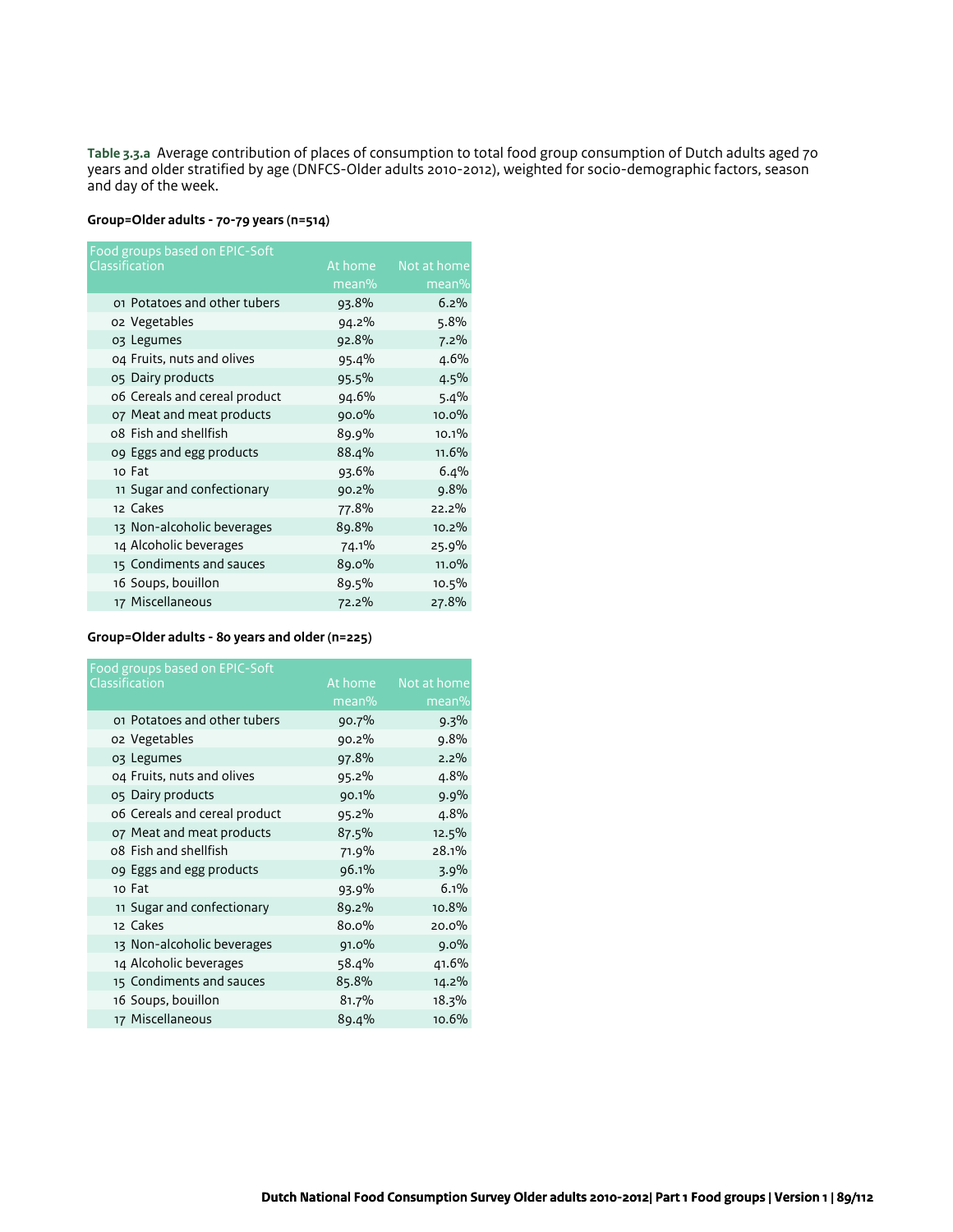**Table 3.3.b** Average contribution of places of consumption to total food group consumption of Dutch adults aged 70 years and older stratified by age and gender (DNFCS-Older adults 2010-2012), weighted for socio-demographic factors, season and day of the week.

# **Group=Male older adults - 70-79 years (n=270)**

| Food groups based on EPIC-Soft |         |             |
|--------------------------------|---------|-------------|
| Classification                 | At home | Not at home |
|                                | mean%   | mean%       |
| 01 Potatoes and other tubers   | 95.6%   | 4.4%        |
| o2 Vegetables                  | 95.7%   | $4.3\%$     |
| 03 Legumes                     | 89.2%   | 10.8%       |
| 04 Fruits, nuts and olives     | 95.8%   | 4.2%        |
| 05 Dairy products              | 94.5%   | 5.5%        |
| 06 Cereals and cereal product  | 94.9%   | 5.1%        |
| 07 Meat and meat products      | 90.8%   | 9.2%        |
| 08 Fish and shellfish          | 92.9%   | 7.1%        |
| og Eggs and egg products       | 92.1%   | 7.9%        |
| 10 Fat                         | 95.0%   | 5.0%        |
| 11 Sugar and confectionary     | 90.5%   | 9.5%        |
| 12 Cakes                       | 78.6%   | 21.4%       |
| 13 Non-alcoholic beverages     | 89.2%   | 10.8%       |
| 14 Alcoholic beverages         | 77.6%   | 22.4%       |
| 15 Condiments and sauces       | 91.4%   | 8.6%        |
| 16 Soups, bouillon             | 92.2%   | 7.8%        |
| 17 Miscellaneous               | 69.1%   | 30.9%       |

#### **Group=Male older adults - 80 years and older (n=103)**

| Food groups based on EPIC-Soft |          |             |
|--------------------------------|----------|-------------|
| Classification                 | At home  | Not at home |
|                                | mean%    | mean%       |
| 01 Potatoes and other tubers   | 92.5%    | 7.5%        |
| o2 Vegetables                  | 93.1%    | 6.9%        |
| 03 Legumes                     | 100.0%   | $0.0\%$     |
| 04 Fruits, nuts and olives     | 95.0%    | 5.0%        |
| 05 Dairy products              | 96.4%    | $3.6\%$     |
| 06 Cereals and cereal product  | 94.4%    | 5.6%        |
| 07 Meat and meat products      | 89.4%    | 10.6%       |
| 08 Fish and shellfish          | 87.4%    | 12.6%       |
| og Eggs and egg products       | 86.0%    | 14.0%       |
| 10 Fat                         | 92.4%    | 7.6%        |
| 11 Sugar and confectionary     | $90.0\%$ | $10.0\%$    |
| 12 Cakes                       | 77.3%    | 22.7%       |
| 13 Non-alcoholic beverages     | 90.2%    | 9.8%        |
| 14 Alcoholic beverages         | 70.1%    | 29.9%       |
| 15 Condiments and sauces       | 86.9%    | 13.1%       |
| 16 Soups, bouillon             | 87.2%    | 12.8%       |
| 17 Miscellaneous               | 74.3%    | 25.7%       |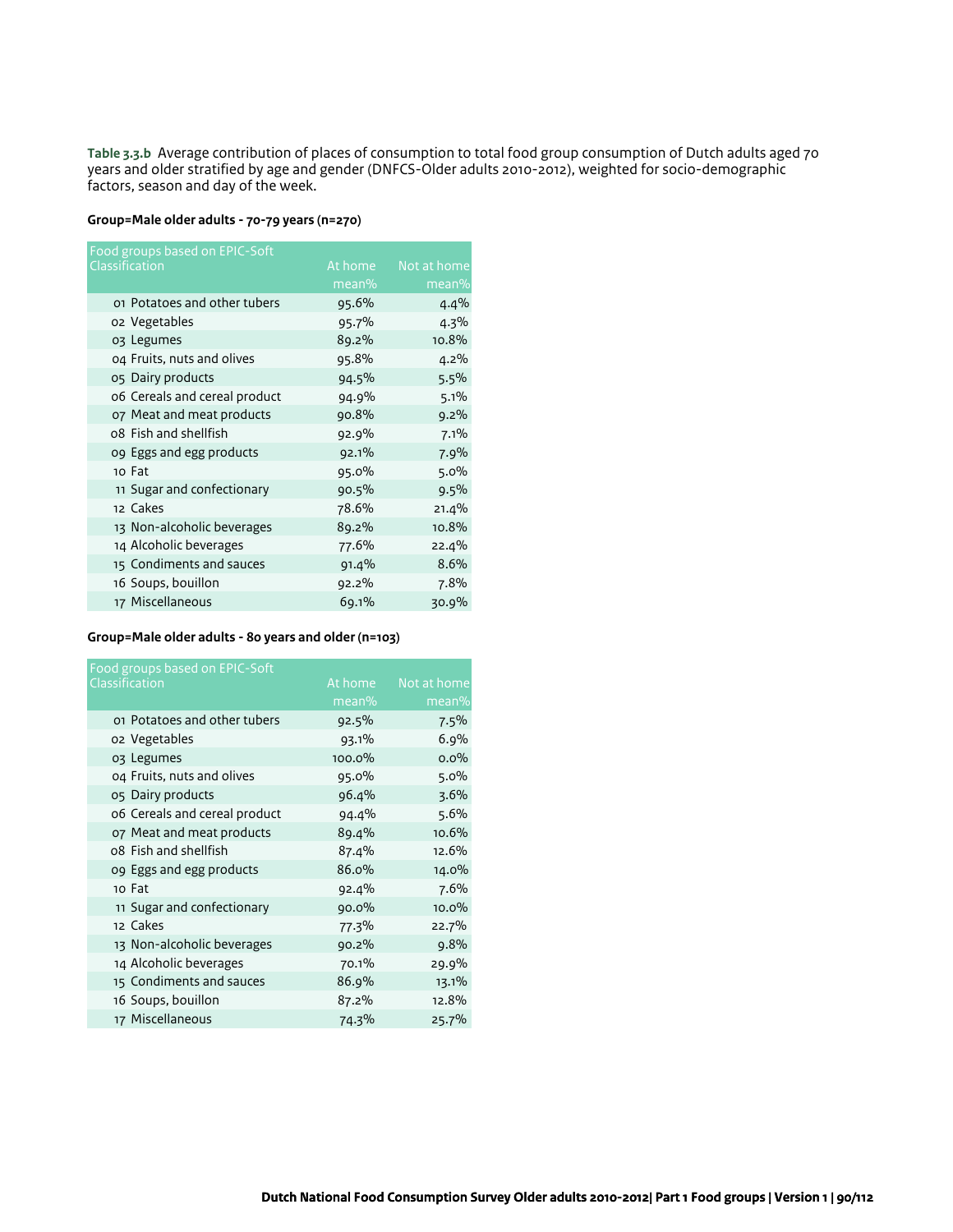# **Group=Female older adults - 70-79 years (n=244)**

| Food groups based on EPIC-Soft |          |             |
|--------------------------------|----------|-------------|
| Classification                 | At home  | Not at home |
|                                | mean%    | mean%       |
| 01 Potatoes and other tubers   | 99.9%    | 0.1%        |
| o2 Vegetables                  | 98.4%    | 1.6%        |
| 03 Legumes                     | 100.0%   | $0.0\%$     |
| 04 Fruits, nuts and olives     | 98.1%    | 1.9%        |
| 05 Dairy products              | 97.1%    | 2.9%        |
| 06 Cereals and cereal product  | 95.3%    | 4.7%        |
| 07 Meat and meat products      | 97.3%    | 2.7%        |
| 08 Fish and shellfish          | $90.0\%$ | 10.0%       |
| 09 Eggs and egg products       | 93.6%    | 6.4%        |
| 10 Fat                         | 97.0%    | 3.0%        |
| 11 Sugar and confectionary     | 90.1%    | 9.9%        |
| 12 Cakes                       | 86.7%    | 13.3%       |
| 13 Non-alcoholic beverages     | 92.6%    | 7.4%        |
| 14 Alcoholic beverages         | 89.9%    | 10.1%       |
| 15 Condiments and sauces       | 98.2%    | 1.8%        |
| 16 Soups, bouillon             | 81.9%    | 18.1%       |
| 17 Miscellaneous               | 90.6%    | 9.4%        |

# **Group=Female older adults - 80 years and older (n=122)**

| Food groups based on EPIC-Soft |         |             |
|--------------------------------|---------|-------------|
| Classification                 | At home | Not at home |
|                                | mean%   | mean%       |
| 01 Potatoes and other tubers   | 86.9%   | 13.1%       |
| o2 Vegetables                  | 86.6%   | 13.4%       |
| 03 Legumes                     | 97.5%   | 2.5%        |
| 04 Fruits, nuts and olives     | 93.9%   | 6.1%        |
| 05 Dairy products              | 86.9%   | 13.1%       |
| 06 Cereals and cereal product  | 95.2%   | 4.8%        |
| 07 Meat and meat products      | 83.0%   | 17.0%       |
| 08 Fish and shellfish          | 64.1%   | 35.9%       |
| 09 Eggs and egg products       | 97.0%   | $3.0\%$     |
| 10 Fat                         | 92.5%   | 7.5%        |
| 11 Sugar and confectionary     | 88.8%   | 11.2%       |
| 12 Cakes                       | 77.2%   | 22.8%       |
| 13 Non-alcoholic beverages     | 90.3%   | $9.7\%$     |
| 14 Alcoholic beverages         | 43.8%   | 56.2%       |
| 15 Condiments and sauces       | 80.4%   | 19.6%       |
| 16 Soups, bouillon             | 81.6%   | 18.4%       |
| 17 Miscellaneous               | 87.8%   | 12.2%       |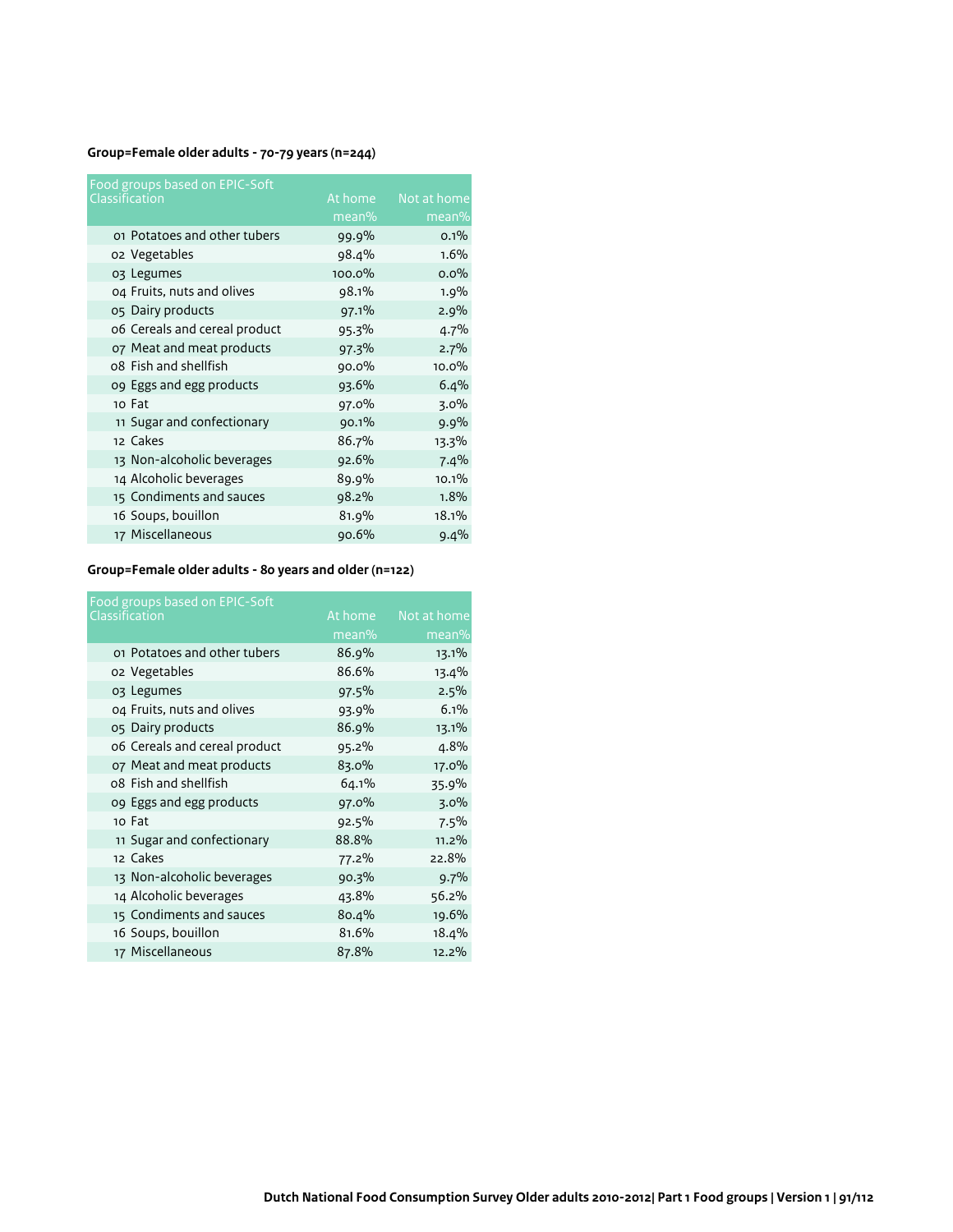**Table 3.4.a** Average contribution of places of consumption to total food group consumption of Dutch adults aged 70 years and older stratified by educational level (DNFCS-Older adults 2010-2012), weighted for socio-demographic factors, season and day of the week.

#### **Group=Older adults - Low education (n=293)**

| Food groups based on EPIC-Soft |          |             |
|--------------------------------|----------|-------------|
| Classification                 | At home  | Not at home |
|                                | mean%    | mean%       |
| 01 Potatoes and other tubers   | 90.9%    | 9.1%        |
| 02 Vegetables                  | $90.0\%$ | $10.0\%$    |
| 03 Legumes                     | 97.5%    | 2.5%        |
| 04 Fruits, nuts and olives     | 95.3%    | 4.7%        |
| 05 Dairy products              | 94.6%    | 5.4%        |
| 06 Cereals and cereal product  | 95.1%    | 4.9%        |
| 07 Meat and meat products      | 87.6%    | 12.4%       |
| 08 Fish and shellfish          | 86.7%    | 13.3%       |
| og Eggs and egg products       | 87.7%    | 12.3%       |
| 10 Fat                         | 94.1%    | 5.9%        |
| 11 Sugar and confectionary     | 91.9%    | 8.1%        |
| 12 Cakes                       | 80.1%    | 19.9%       |
| 13 Non-alcoholic beverages     | 90.9%    | 9.1%        |
| 14 Alcoholic beverages         | 66.9%    | 33.1%       |
| 15 Condiments and sauces       | 84.4%    | 15.6%       |
| 16 Soups, bouillon             | 86.4%    | 13.6%       |
| 17 Miscellaneous               | 75.4%    | 24.6%       |

# **Group=Older adults - Moderate education (n=250)**

| Food groups based on EPIC-Soft |         |             |
|--------------------------------|---------|-------------|
| Classification                 | At home | Not at home |
|                                | mean%   | mean%       |
| 01 Potatoes and other tubers   | 92.7%   | 7.3%        |
| o2 Vegetables                  | 95.2%   | 4.8%        |
| 03 Legumes                     | 92.0%   | 8.0%        |
| 04 Fruits, nuts and olives     | 95.0%   | 5.0%        |
| 05 Dairy products              | 91.8%   | 8.2%        |
| 06 Cereals and cereal product  | 96.4%   | 3.6%        |
| 07 Meat and meat products      | 89.9%   | 10.1%       |
| 08 Fish and shellfish          | 74.0%   | 26.0%       |
| 09 Eggs and egg products       | 96.8%   | $3.2\%$     |
| 10 Fat                         | 94.4%   | 5.6%        |
| 11 Sugar and confectionary     | 91.3%   | 8.7%        |
| 12 Cakes                       | 76.4%   | 23.6%       |
| 13 Non-alcoholic beverages     | 90.2%   | 9.8%        |
| 14 Alcoholic beverages         | 59.7%   | 40.3%       |
| 15 Condiments and sauces       | 89.7%   | 10.3%       |
| 16 Soups, bouillon             | 89.7%   | 10.3%       |
| 17 Miscellaneous               | 82.1%   | 17.9%       |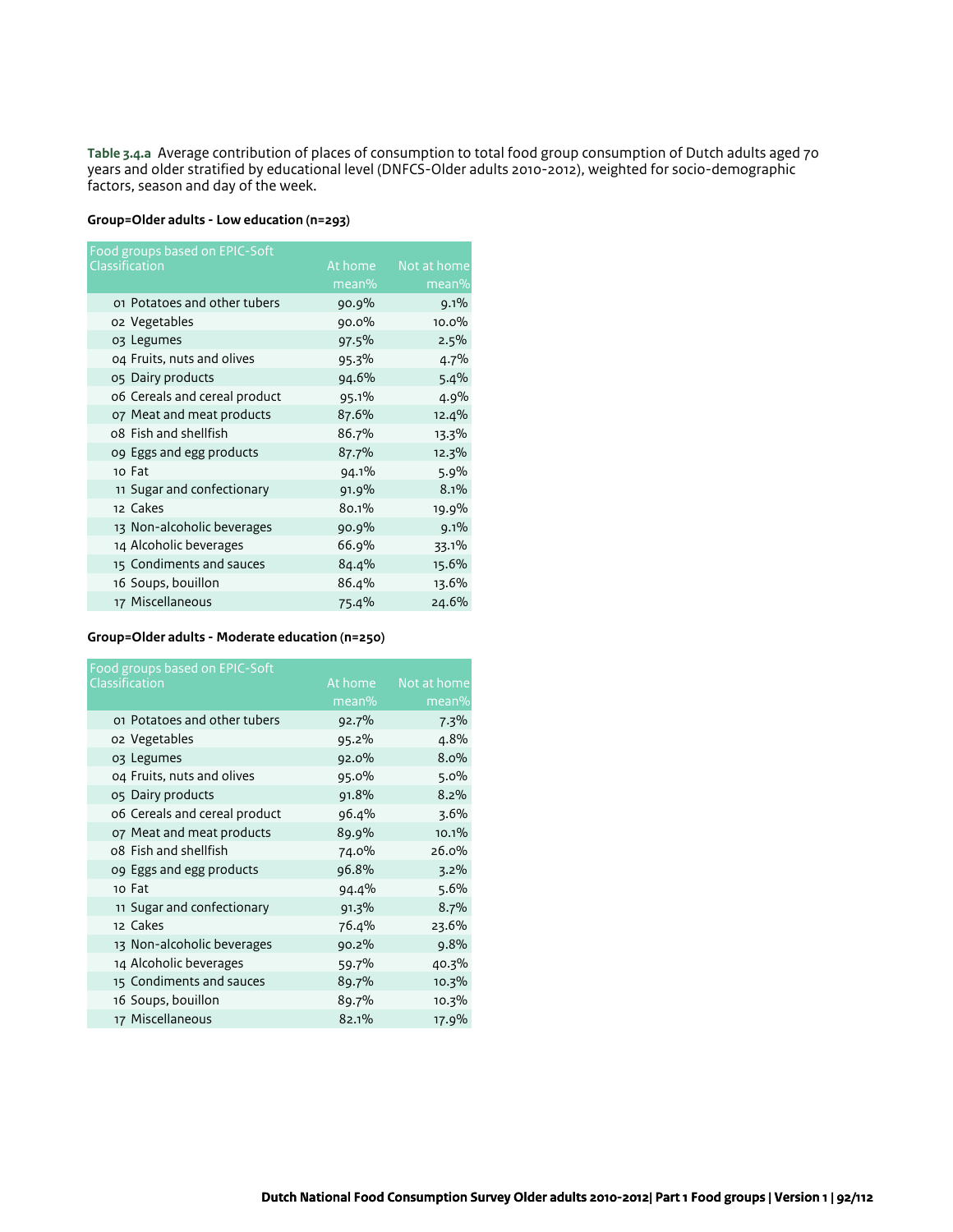# **Group=Older adults - High education (n=156)**

| Food groups based on EPIC-Soft |          |             |
|--------------------------------|----------|-------------|
| Classification                 | At home  | Not at home |
|                                | mean%    | mean%       |
| 01 Potatoes and other tubers   | 97.1%    | 2.9%        |
| o2 Vegetables                  | 93.5%    | 6.5%        |
| 03 Legumes                     | 100.0%   | 0.0%        |
| 04 Fruits, nuts and olives     | 95.0%    | 5.0%        |
| 05 Dairy products              | 94.7%    | 5.3%        |
| 06 Cereals and cereal product  | 90.7%    | 9.3%        |
| 07 Meat and meat products      | 90.6%    | 9.4%        |
| 08 Fish and shellfish          | 93.2%    | 6.8%        |
| 09 Eggs and egg products       | 92.6%    | 7.4%        |
| 10 Fat                         | 91.9%    | 8.1%        |
| 11 Sugar and confectionary     | 82.6%    | 17.4%       |
| 12 Cakes                       | 78.2%    | 21.8%       |
| 13 Non-alcoholic beverages     | 88.6%    | 11.4%       |
| 14 Alcoholic beverages         | 81.7%    | 18.3%       |
| 15 Condiments and sauces       | 88.1%    | 11.9%       |
| 16 Soups, bouillon             | $80.0\%$ | 20.0%       |
| 17 Miscellaneous               | 75.1%    | 24.9%       |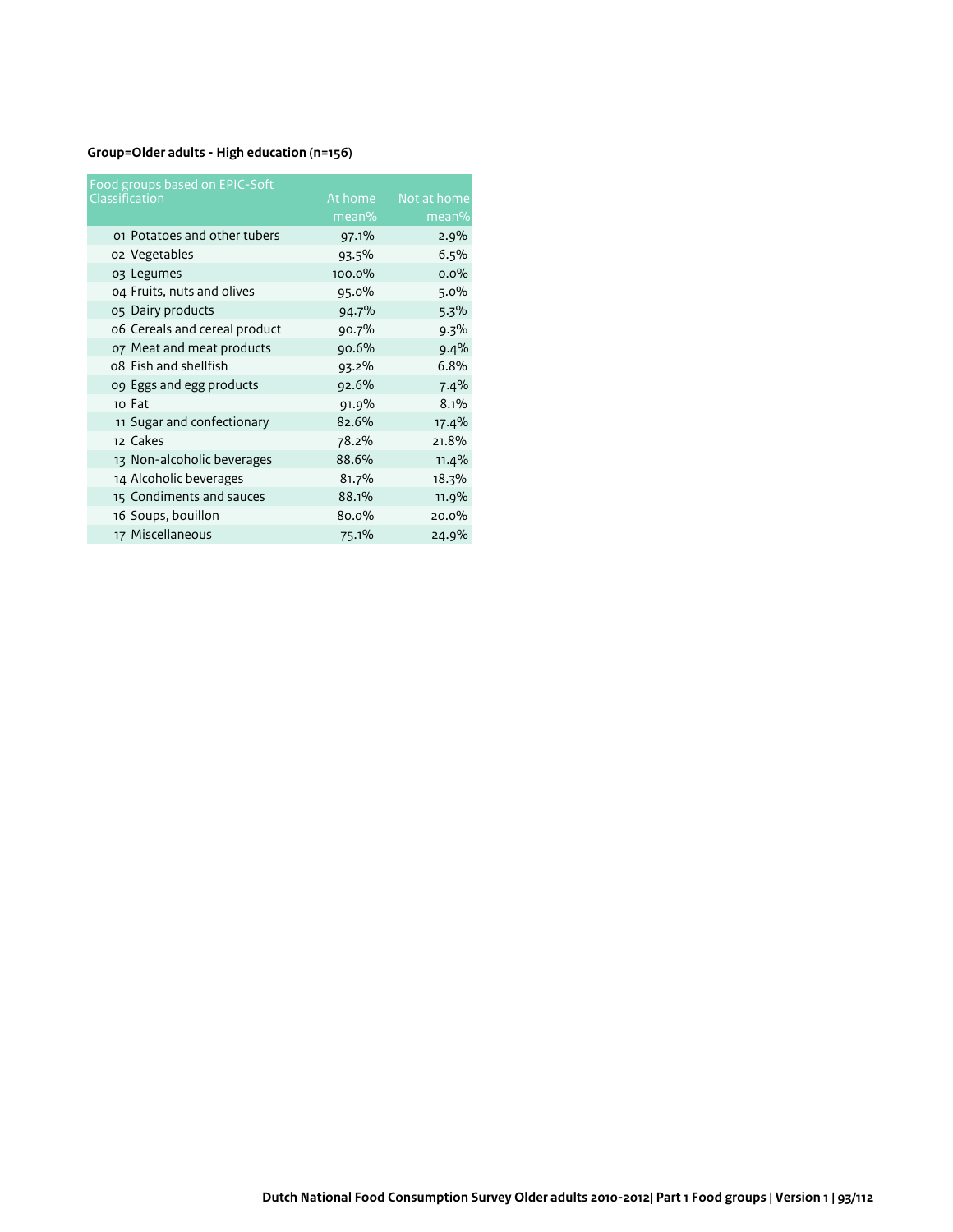**Table 3.4.b** Average contribution of places of consumption to total food group consumption of Dutch adults aged 70 years and older stratified by educational level and gender (DNFCS-Older adults 2010-2012), weighted for socio-demographic factors, season and day of the week.

#### **Group=Male older adults - Low Education (n=124)**

| Food groups based on EPIC-Soft |         |             |
|--------------------------------|---------|-------------|
| Classification                 | At home | Not at home |
|                                | mean%   | mean%       |
| 01 Potatoes and other tubers   | 97.8%   | $2.2\%$     |
| 02 Vegetables                  | 96.2%   | 3.8%        |
| 03 Legumes                     | 100.0%  | $0.0\%$     |
| 04 Fruits, nuts and olives     | 96.0%   | $4.0\%$     |
| 05 Dairy products              | 97.4%   | 2.6%        |
| 06 Cereals and cereal product  | 95.8%   | 4.2%        |
| 07 Meat and meat products      | 93.7%   | 6.3%        |
| 08 Fish and shellfish          | 82.9%   | 17.1%       |
| og Eggs and egg products       | 89.6%   | 10.4%       |
| 10 Fat                         | 96.0%   | $4.0\%$     |
| 11 Sugar and confectionary     | 94.6%   | 5.4%        |
| 12 Cakes                       | 83.0%   | 17.0%       |
| 13 Non-alcoholic beverages     | 91.3%   | 8.7%        |
| 14 Alcoholic beverages         | 72.8%   | 27.2%       |
| 15 Condiments and sauces       | 91.5%   | 8.5%        |
| 16 Soups, bouillon             | 95.3%   | 4.7%        |
| 17 Miscellaneous               | 80.4%   | 19.6%       |

#### **Group=Male older adults - Moderate Education (n=129)**

| Food groups based on EPIC-Soft |          |             |
|--------------------------------|----------|-------------|
| Classification                 | At home  | Not at home |
|                                | mean%    | mean%       |
| 01 Potatoes and other tubers   | $96.0\%$ | 4.0%        |
| o2 Vegetables                  | 97.0%    | 3.0%        |
| 03 Legumes                     | 78.1%    | 21.9%       |
| 04 Fruits, nuts and olives     | 96.2%    | 3.8%        |
| 05 Dairy products              | 93.6%    | 6.4%        |
| 06 Cereals and cereal product  | 95.2%    | 4.8%        |
| 07 Meat and meat products      | $91.0\%$ | $9.0\%$     |
| 08 Fish and shellfish          | 95.4%    | 4.6%        |
| og Eggs and egg products       | 94.8%    | 5.2%        |
| 10 Fat                         | 94.9%    | 5.1%        |
| 11 Sugar and confectionary     | 90.6%    | 9.4%        |
| 12 Cakes                       | 80.4%    | 19.6%       |
| 13 Non-alcoholic beverages     | 88.7%    | 11.3%       |
| 14 Alcoholic beverages         | 77.2%    | 22.8%       |
| 15 Condiments and sauces       | 92.2%    | 7.8%        |
| 16 Soups, bouillon             | 90.7%    | 9.3%        |
| 17 Miscellaneous               | 62.5%    | 37.5%       |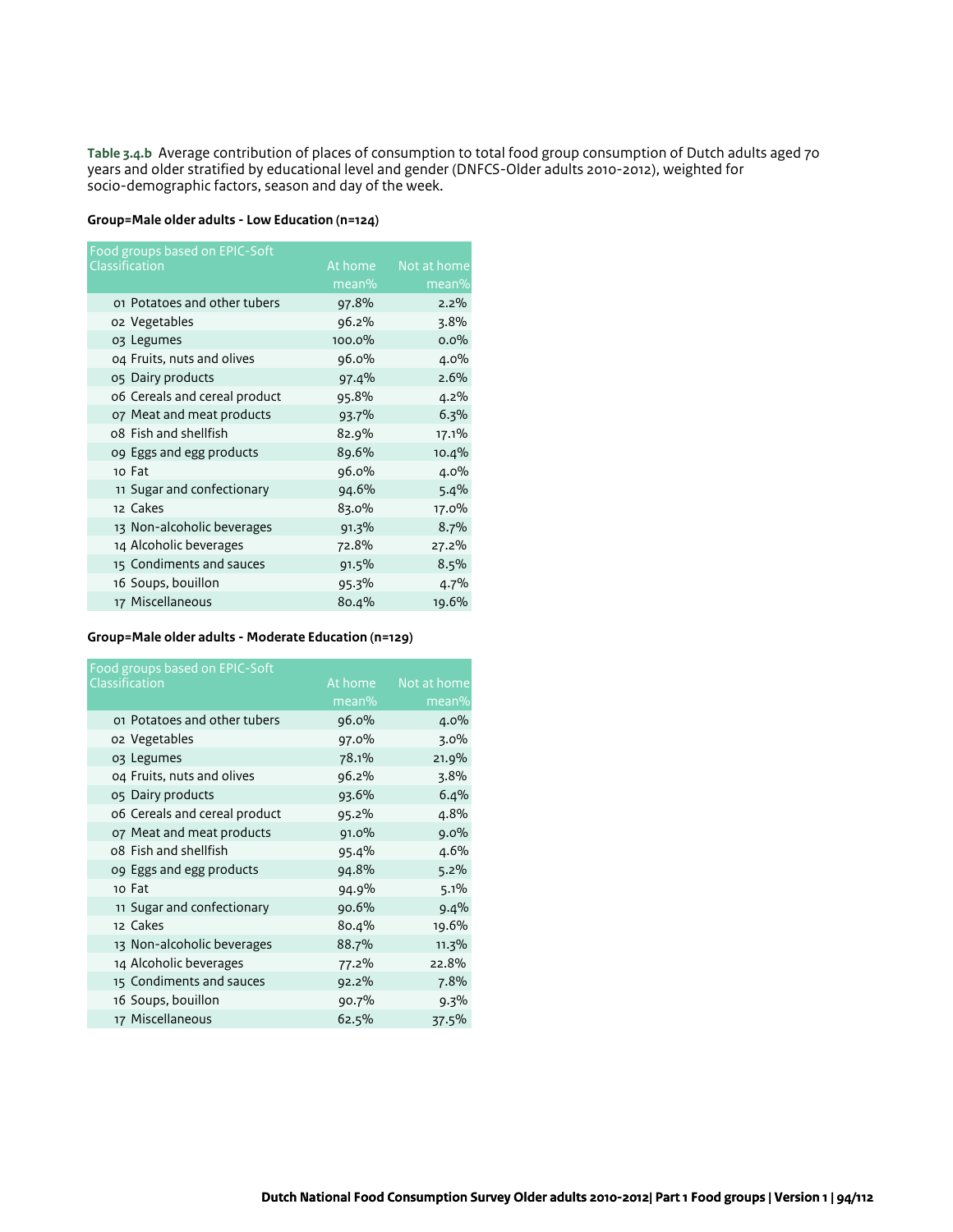# **Group=Male older adults - High Education (n=86)**

| Food groups based on EPIC-Soft |         |             |
|--------------------------------|---------|-------------|
| Classification                 | At home | Not at home |
|                                | mean%   | mean%       |
| 01 Potatoes and other tubers   | 97.7%   | 2.3%        |
| o2 Vegetables                  | 96.4%   | 3.6%        |
| 03 Legumes                     | 100.0%  | $0.0\%$     |
| 04 Fruits, nuts and olives     | 96.7%   | 3.3%        |
| 05 Dairy products              | 95.5%   | 4.5%        |
| 06 Cereals and cereal product  | 93.2%   | 6.8%        |
| 07 Meat and meat products      | 93.4%   | 6.6%        |
| 08 Fish and shellfish          | 93.2%   | 6.8%        |
| 09 Eggs and egg products       | 99.1%   | 0.9%        |
| 10 Fat                         | 96.5%   | 3.5%        |
| 11 Sugar and confectionary     | 84.2%   | 15.8%       |
| 12 Cakes                       | 77.7%   | 22.3%       |
| 13 Non-alcoholic beverages     | 90.9%   | 9.1%        |
| 14 Alcoholic beverages         | 88.1%   | 11.9%       |
| 15 Condiments and sauces       | 95.4%   | 4.6%        |
| 16 Soups, bouillon             | 76.3%   | 23.7%       |
| 17 Miscellaneous               | 92.1%   | 7.9%        |

# **Group=Female older adults - Low Education (n=169)**

| Food groups based on EPIC-Soft |         |             |
|--------------------------------|---------|-------------|
| Classification                 | At home | Not at home |
|                                | mean%   | mean%       |
| 01 Potatoes and other tubers   | 88.1%   | 11.9%       |
| o2 Vegetables                  | 87.5%   | 12.5%       |
| 03 Legumes                     | 93.8%   | 6.2%        |
| 04 Fruits, nuts and olives     | 95.1%   | 4.9%        |
| 05 Dairy products              | 93.4%   | 6.6%        |
| 06 Cereals and cereal product  | 94.9%   | 5.1%        |
| 07 Meat and meat products      | 85.0%   | 15.0%       |
| 08 Fish and shellfish          | 88.4%   | 11.6%       |
| 09 Eggs and egg products       | 87.2%   | 12.8%       |
| 10 Fat                         | 93.4%   | 6.6%        |
| 11 Sugar and confectionary     | 90.8%   | 9.2%        |
| 12 Cakes                       | 79.0%   | 21.0%       |
| 13 Non-alcoholic beverages     | 90.7%   | 9.3%        |
| 14 Alcoholic beverages         | 63.0%   | 37.0%       |
| 15 Condiments and sauces       | 81.4%   | 18.6%       |
| 16 Soups, bouillon             | 82.9%   | 17.1%       |
| 17 Miscellaneous               | 71.9%   | 28.1%       |

# **Group=Female older adults - Moderate Education (n=121)**

| Food groups based on EPIC-Soft<br><b>Classification</b> | At home<br>$mean\%$ | Not at home<br>mean% |
|---------------------------------------------------------|---------------------|----------------------|
|                                                         |                     |                      |
| 01 Potatoes and other tubers                            | 90.9%               | 9.1%                 |
| o2 Vegetables                                           | 94.1%               | 5.9%                 |
| 03 Legumes                                              | 100.0%              | 0.0%                 |
| 04 Fruits, nuts and olives                              | 94.2%               | 5.8%                 |
| 05 Dairy products                                       | 90.7%               | 9.3%                 |
| 06 Cereals and cereal product                           | 97.1%               | 2.9%                 |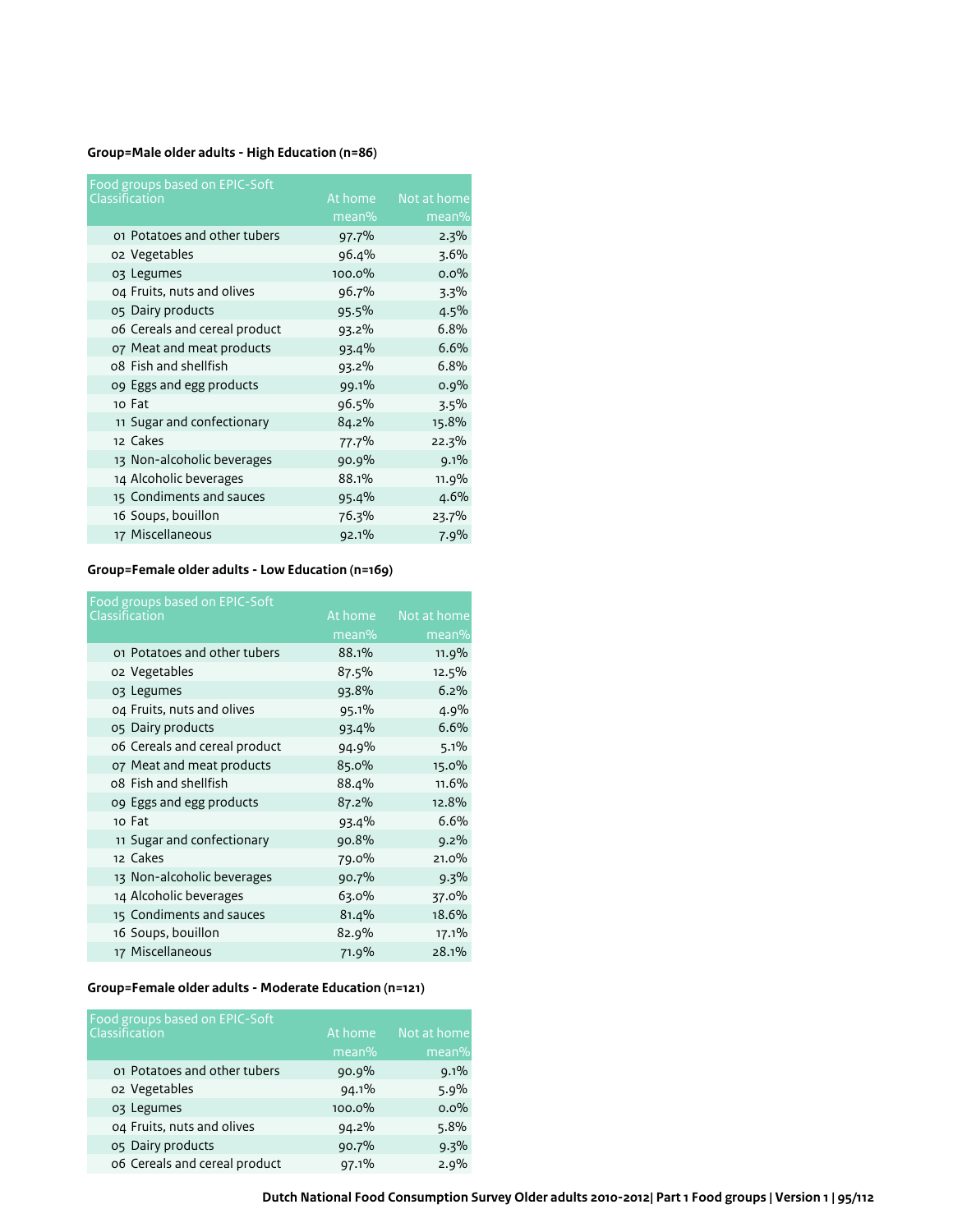# **Group=Female older adults - Moderate Education (n=121)**

| Food groups based on EPIC-Soft<br>Classification | At home<br>mean% | Not at home<br>mean% |
|--------------------------------------------------|------------------|----------------------|
| 07 Meat and meat products                        | 89.3%            | 10.7%                |
| 08 Fish and shellfish                            | 65.0%            | 35.0%                |
| og Eggs and egg products                         | 98.1%            | 1.9%                 |
| 10 Fat                                           | 94.1%            | 5.9%                 |
| 11 Sugar and confectionary                       | 91.7%            | 8.3%                 |
| 12 Cakes                                         | 74.1%            | 25.9%                |
| 13 Non-alcoholic beverages                       | 91.1%            | 8.9%                 |
| 14 Alcoholic beverages                           | 48.1%            | 51.9%                |
| 15 Condiments and sauces                         | 88.3%            | 11.7%                |
| 16 Soups, bouillon                               | 89.0%            | 11.0%                |
| 17 Miscellaneous                                 | 97.6%            | 2.4%                 |

**Group=Female older adults - High Education (n=70)**

| Food groups based on EPIC-Soft |         |             |
|--------------------------------|---------|-------------|
| Classification                 | At home | Not at home |
|                                | mean%   | mean%       |
| 01 Potatoes and other tubers   | 96.5%   | 3.5%        |
| o2 Vegetables                  | 90.8%   | 9.2%        |
| 03 Legumes                     | 100.0%  | $0.0\%$     |
| 04 Fruits, nuts and olives     | 93.7%   | 6.3%        |
| 05 Dairy products              | 94.0%   | 6.0%        |
| 06 Cereals and cereal product  | 88.5%   | 11.5%       |
| 07 Meat and meat products      | 88.0%   | 12.0%       |
| 08 Fish and shellfish          | 93.2%   | 6.8%        |
| og Eggs and egg products       | 83.4%   | 16.6%       |
| 10 Fat                         | 87.7%   | 12.3%       |
| 11 Sugar and confectionary     | 81.1%   | 18.9%       |
| 12 Cakes                       | 78.7%   | 21.3%       |
| 13 Non-alcoholic beverages     | 86.4%   | 13.6%       |
| 14 Alcoholic beverages         | 75.5%   | 24.5%       |
| 15 Condiments and sauces       | 80.2%   | 19.8%       |
| 16 Soups, bouillon             | 84.7%   | 15.3%       |
| 17 Miscellaneous               | 61.8%   | 38.2%       |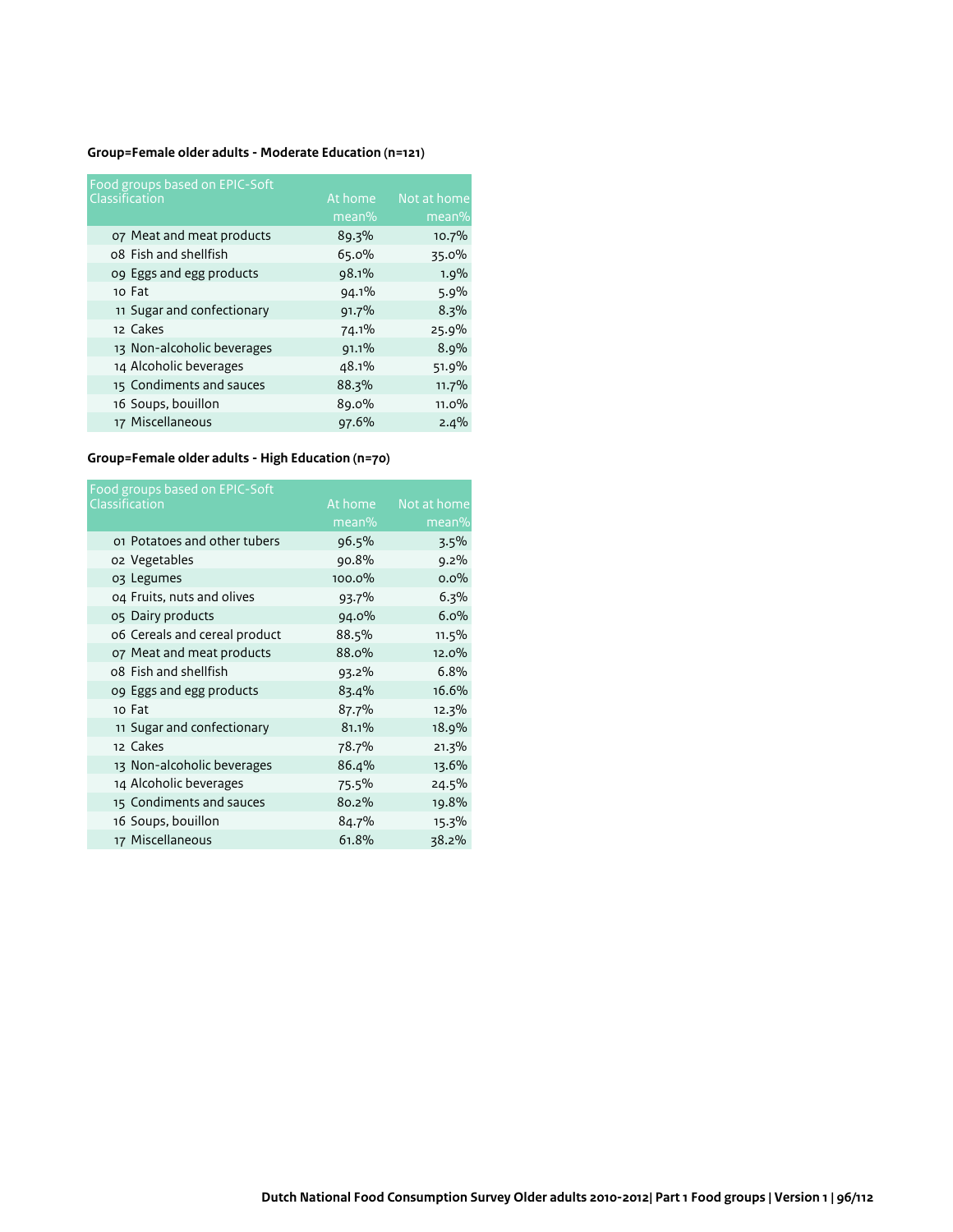**Table 3.5.a** Average contribution of places of consumption to total food group consumption of Dutch adults aged 70 years and older stratified by BMI category (DNFCS-Older adults 2010-2012), weighted for socio-demographic factors, season and day of the week.

# **Group=Older adults - Under and normal weight (n=186)**

| Food groups based on EPIC-Soft |         |             |
|--------------------------------|---------|-------------|
| Classification                 | At home | Not at home |
|                                | mean%   | mean%       |
| 01 Potatoes and other tubers   | 95.7%   | 4.3%        |
| o2 Vegetables                  | 93.8%   | 6.2%        |
| 03 Legumes                     | 84.3%   | 15.7%       |
| 04 Fruits, nuts and olives     | 96.6%   | 3.4%        |
| 05 Dairy products              | 90.8%   | 9.2%        |
| 06 Cereals and cereal product  | 95.5%   | 4.5%        |
| 07 Meat and meat products      | 88.0%   | 12.0%       |
| 08 Fish and shellfish          | 80.4%   | 19.6%       |
| og Eggs and egg products       | 92.4%   | 7.6%        |
| 10 Fat                         | 91.5%   | 8.5%        |
| 11 Sugar and confectionary     | 91.6%   | 8.4%        |
| 12 Cakes                       | 73.3%   | 26.7%       |
| 13 Non-alcoholic beverages     | 90.2%   | 9.8%        |
| 14 Alcoholic beverages         | 62.6%   | 37.4%       |
| 15 Condiments and sauces       | 88.8%   | 11.2%       |
| 16 Soups, bouillon             | 90.8%   | 9.2%        |
| 17 Miscellaneous               | 81.5%   | 18.5%       |

#### **Group=Older adults - Overweight and obese (n=523)**

| Food groups based on EPIC-Soft |          |             |
|--------------------------------|----------|-------------|
| Classification                 | At home  | Not at home |
|                                | mean%    | mean%       |
| 01 Potatoes and other tubers   | 91.6%    | 8.4%        |
| o2 Vegetables                  | 92.5%    | 7.5%        |
| 03 Legumes                     | 98.3%    | 1.7%        |
| 04 Fruits, nuts and olives     | 94.8%    | $5.2\%$     |
| 05 Dairy products              | 95.6%    | 4.4%        |
| 06 Cereals and cereal product  | 94.6%    | 5.4%        |
| 07 Meat and meat products      | 89.6%    | 10.4%       |
| 08 Fish and shellfish          | 86.9%    | 13.1%       |
| 09 Eggs and egg products       | $90.0\%$ | 10.0%       |
| 10 Fat                         | 95.0%    | 5.0%        |
| 11 Sugar and confectionary     | 89.6%    | 10.4%       |
| 12 Cakes                       | 80.5%    | 19.5%       |
| 13 Non-alcoholic beverages     | 90.2%    | 9.8%        |
| 14 Alcoholic beverages         | 72.1%    | 27.9%       |
| 15 Condiments and sauces       | 88.1%    | 11.9%       |
| 16 Soups, bouillon             | 84.2%    | 15.8%       |
| 17 Miscellaneous               | 76.0%    | 24.0%       |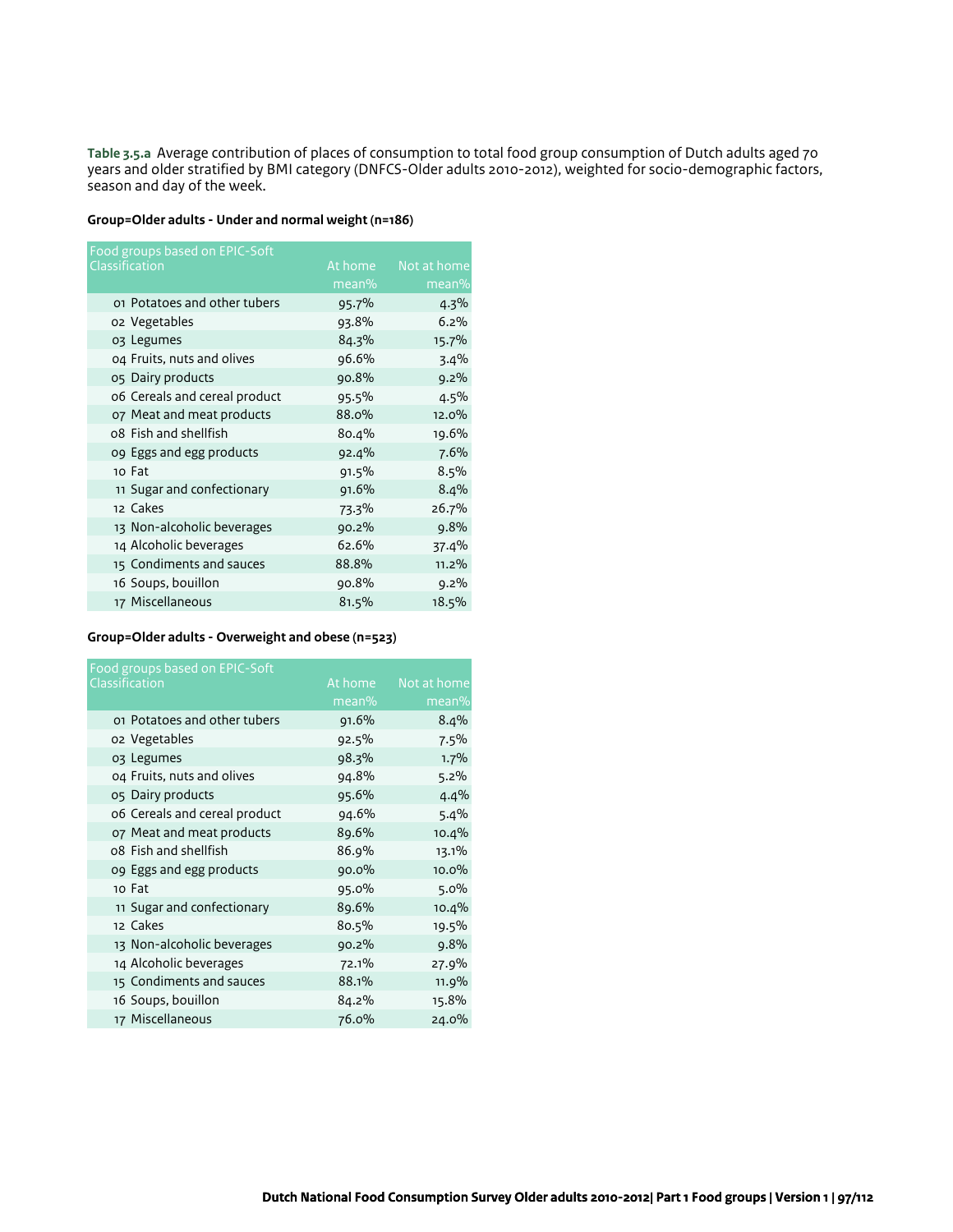**Table 3.5.b** Average contribution of places of consumption to total food group consumption of Dutch adults aged 70 years and older stratified by BMI category and gender (DNFCS-Older adults 2010-2012), weighted for socio-demographic factors, season and day of the week.

#### **Group=Male older adults - under and normal weight (n=84)**

| Food groups based on EPIC-Soft |         |             |
|--------------------------------|---------|-------------|
| Classification                 | At home | Not at home |
|                                | mean%   | mean%       |
| 01 Potatoes and other tubers   | 97.3%   | 2.7%        |
| o2 Vegetables                  | 94.9%   | 5.1%        |
| 03 Legumes                     | 79.4%   | 20.6%       |
| 04 Fruits, nuts and olives     | 94.0%   | 6.0%        |
| 05 Dairy products              | 93.7%   | 6.3%        |
| 06 Cereals and cereal product  | 94.0%   | 6.0%        |
| 07 Meat and meat products      | 92.5%   | 7.5%        |
| 08 Fish and shellfish          | 93.9%   | 6.1%        |
| og Eggs and egg products       | 87.0%   | 13.0%       |
| 10 Fat                         | 94.1%   | 5.9%        |
| 11 Sugar and confectionary     | 92.1%   | 7.9%        |
| 12 Cakes                       | 82.2%   | 17.8%       |
| 13 Non-alcoholic beverages     | 92.0%   | 8.0%        |
| 14 Alcoholic beverages         | 86.0%   | 14.0%       |
| 15 Condiments and sauces       | 91.9%   | 8.1%        |
| 16 Soups, bouillon             | 91.5%   | 8.5%        |
| 17 Miscellaneous               | 84.0%   | 16.0%       |

| Food groups based on EPIC-Soft |         |             |
|--------------------------------|---------|-------------|
| Classification                 | At home | Not at home |
|                                | mean%   | mean%       |
| 01 Potatoes and other tubers   | 97.8%   | $2.2\%$     |
| o2 Vegetables                  | 97.1%   | 2.9%        |
| 03 Legumes                     | 100.0%  | $0.0\%$     |
| 04 Fruits, nuts and olives     | 97.9%   | 2.1%        |
| 05 Dairy products              | 96.7%   | 3.3%        |
| 06 Cereals and cereal product  | 95.4%   | 4.6%        |
| 07 Meat and meat products      | 93.5%   | 6.5%        |
| 08 Fish and shellfish          | 92.5%   | 7.5%        |
| og Eggs and egg products       | 94.7%   | 5.3%        |
| 10 Fat                         | 96.8%   | $3.2\%$     |
| 11 Sugar and confectionary     | 90.5%   | 9.5%        |
| 12 Cakes                       | 81.2%   | 18.8%       |
| 13 Non-alcoholic beverages     | 89.5%   | 10.5%       |
| 14 Alcoholic beverages         | 78.0%   | 22.0%       |
| 15 Condiments and sauces       | 95.9%   | 4.1%        |
| 16 Soups, bouillon             | 89.7%   | 10.3%       |
| 17 Miscellaneous               | 81.1%   | 18.9%       |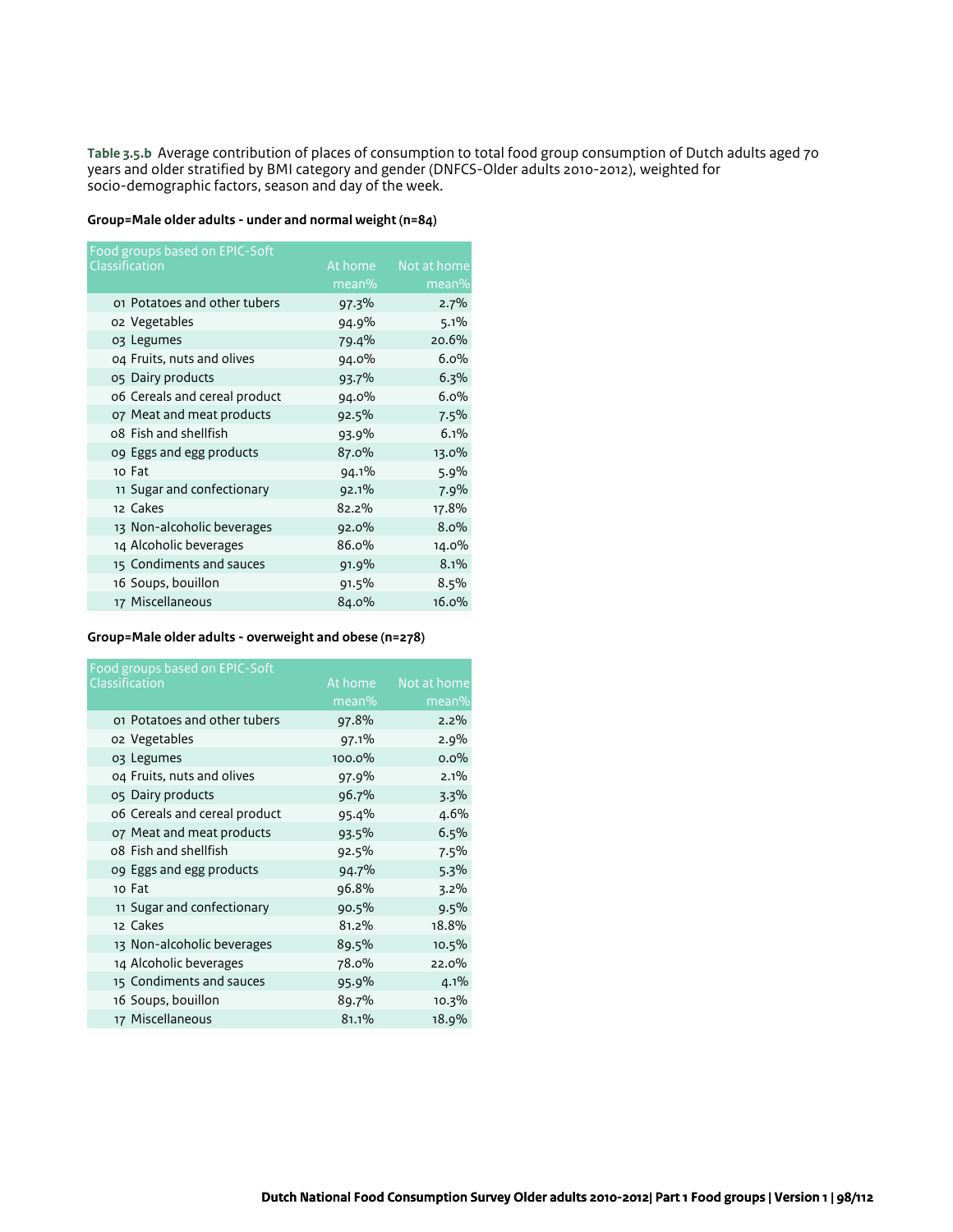| Food groups based on EPIC-Soft<br>Classification | At home  | Not at home |
|--------------------------------------------------|----------|-------------|
|                                                  | mean%    | mean%       |
| 01 Potatoes and other tubers                     | 94.6%    | 5.4%        |
| o2 Vegetables                                    | 93.2%    | 6.8%        |
| 03 Legumes                                       | 100.0%   | 0.0%        |
| 04 Fruits, nuts and olives                       | 98.1%    | 1.9%        |
| 05 Dairy products                                | 88.9%    | 11.1%       |
| 06 Cereals and cereal product                    | 96.4%    | $3.6\%$     |
| 07 Meat and meat products                        | 85.1%    | 14.9%       |
| 08 Fish and shellfish                            | 68.3%    | 31.7%       |
| 09 Eggs and egg products                         | 95.5%    | 4.5%        |
| 10 Fat                                           | $90.0\%$ | $10.0\%$    |
| 11 Sugar and confectionary                       | 91.3%    | 8.7%        |
| 12 Cakes                                         | 68.2%    | 31.8%       |
| 13 Non-alcoholic beverages                       | 89.1%    | 10.9%       |
| 14 Alcoholic beverages                           | 47.1%    | 52.9%       |
| 15 Condiments and sauces                         | 87.0%    | 13.0%       |
| 16 Soups, bouillon                               | 90.3%    | 9.7%        |
| 17 Miscellaneous                                 | 79.5%    | 20.5%       |

| Food groups based on EPIC-Soft |         |             |
|--------------------------------|---------|-------------|
| Classification                 | At home | Not at home |
|                                | mean%   | mean%       |
| 01 Potatoes and other tubers   | 87.7%   | 12.3%       |
| o2 Vegetables                  | 89.3%   | 10.7%       |
| 03 Legumes                     | 96.7%   | 3.3%        |
| 04 Fruits, nuts and olives     | 92.7%   | 7.3%        |
| 05 Dairy products              | 94.8%   | 5.2%        |
| 06 Cereals and cereal product  | 94.1%   | 5.9%        |
| 07 Meat and meat products      | 86.8%   | 13.2%       |
| 08 Fish and shellfish          | 83.6%   | 16.4%       |
| 09 Eggs and egg products       | 87.3%   | 12.7%       |
| 10 Fat                         | 93.7%   | 6.3%        |
| 11 Sugar and confectionary     | 89.0%   | 11.0%       |
| 12 Cakes                       | 80.0%   | 20.0%       |
| 13 Non-alcoholic beverages     | 90.7%   | $9.3\%$     |
| 14 Alcoholic beverages         | 65.9%   | 34.1%       |
| 15 Condiments and sauces       | 82.3%   | 17.7%       |
| 16 Soups, bouillon             | 80.2%   | 19.8%       |
| 17 Miscellaneous               | 72.2%   | 27.8%       |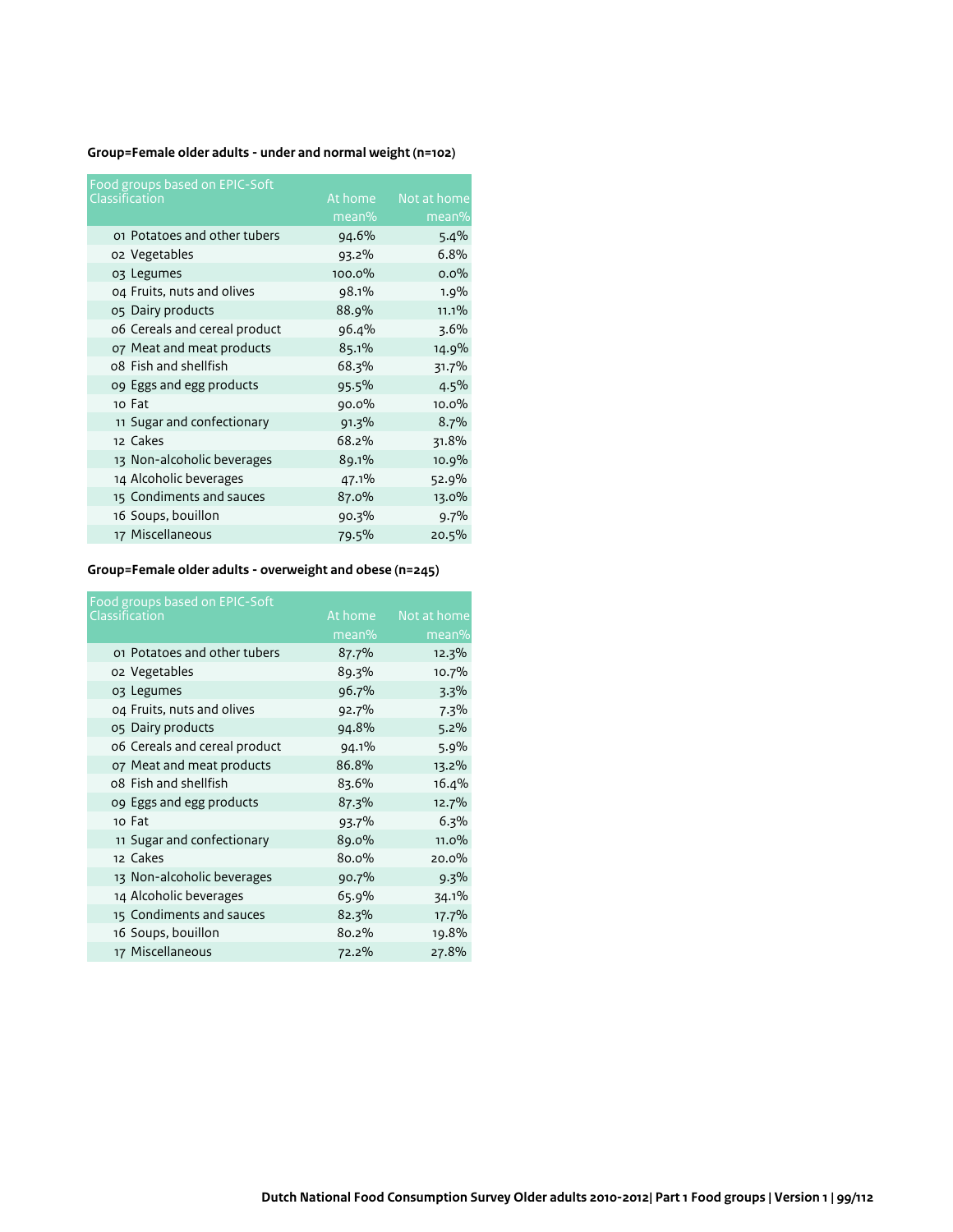**Table 4.1** Average contribution of places of consumption to total food group consumption of Dutch adults aged 70 years and older (DNFCS-Older adults 2010-2012), weighted for socio-demographic factors, season and day of the week.

# **Total Population (n=739)**

| Food groups based on EPIC-Soft |                  |          |               |           |
|--------------------------------|------------------|----------|---------------|-----------|
| <b>Classification</b>          | <b>Breakfast</b> | Lunch    | <b>Dinner</b> | Inbetween |
|                                | mean%            | mean%    | mean%         | mean%     |
| 01 Potatoes and other tubers   | 0.1%             | 28.1%    | 71.7%         | 0.1%      |
| o2 Vegetables                  | 1.2%             | 27.7%    | 69.1%         | 1.9%      |
| 03 Legumes                     | $0.0\%$          | 50.5%    | 48.4%         | 1.1%      |
| 04 Fruits, nuts and olives     | 9.8%             | 18.9%    | 17.9%         | 53.4%     |
| 05 Dairy products              | 16.3%            | 31.7%    | 27.0%         | 24.9%     |
| 06 Cereals and cereal product  | 31.9%            | 35.7%    | 26.2%         | 6.1%      |
| 07 Meat and meat products      | 3.8%             | 33.2%    | 59.6%         | 3.5%      |
| 08 Fish and shellfish          | $0.5\%$          | 30.6%    | 58.8%         | 10.1%     |
| og Eggs and egg products       | 19.8%            | 31.0%    | 43.8%         | 5.4%      |
| 10 Fat                         | 27.6%            | 33.8%    | 34.2%         | $4.3\%$   |
| 11 Sugar and confectionary     | 35.5%            | $12.2\%$ | 13.5%         | 38.8%     |
| 12 Cakes                       | 7.1%             | 3.7%     | $1.5\%$       | 87.7%     |
| 13 Non-alcoholic beverages     | 22.1%            | 7.0%     | 6.4%          | 64.5%     |
| 14 Alcoholic beverages         | $0.0\%$          | 2.6%     | 20.4%         | 77.0%     |
| 15 Condiments and sauces       | 1.6%             | 27.4%    | 66.4%         | 4.6%      |
| 16 Soups, bouillon             | $0.0\%$          | 46.6%    | 41.2%         | 12.2%     |
| 17 Miscellaneous               | 2.9%             | 19.4%    | 43.6%         | 34.0%     |
|                                |                  |          |               |           |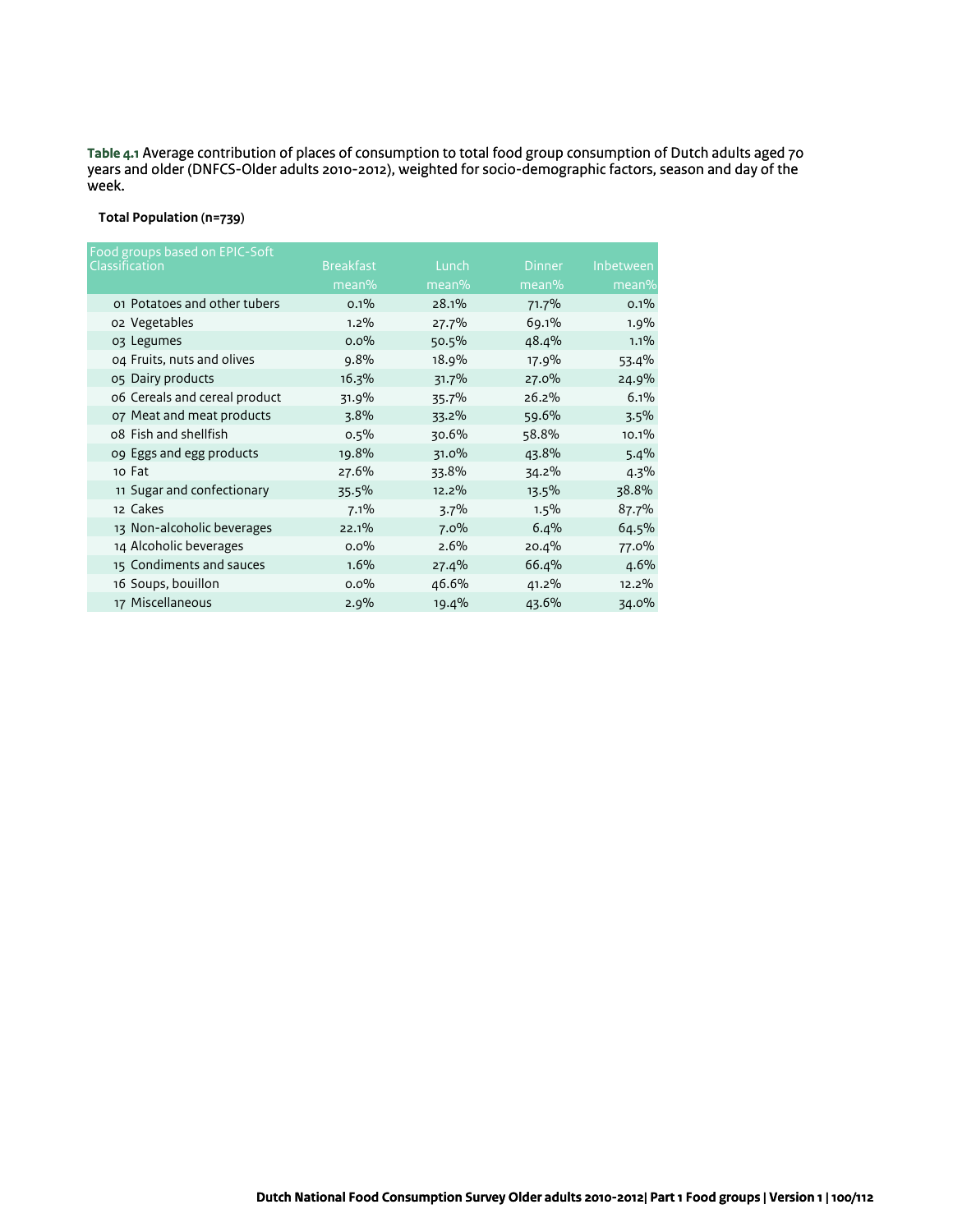**Table 4.2.a** Average contribution of places of consumption to total food group consumption of Dutch adults aged 70 years and older stratified by gender (DNFCS-Older adults 2010-2012), weighted for socio-demographic factors, season and day of the week.

#### **Group=Male older adults (n=373)**

| Food groups based on EPIC-Soft |                  |         |               |           |
|--------------------------------|------------------|---------|---------------|-----------|
| Classification                 | <b>Breakfast</b> | Lunch   | <b>Dinner</b> | Inbetween |
|                                | mean%            | mean%   | mean%         | mean%     |
| 01 Potatoes and other tubers   | $0.2\%$          | 21.7%   | 78.1%         | 0.1%      |
| oz Vegetables                  | 2.4%             | 22.4%   | 73.8%         | $1.4\%$   |
| 03 Legumes                     | $0.0\%$          | 34.5%   | 63.8%         | 1.7%      |
| 04 Fruits, nuts and olives     | 8.7%             | 24.3%   | 19.0%         | 48.0%     |
| 05 Dairy products              | 20.1%            | 31.8%   | 29.5%         | 18.5%     |
| 06 Cereals and cereal product  | 32.2%            | 37.0%   | 25.1%         | 5.6%      |
| 07 Meat and meat products      | 6.0%             | 30.2%   | 59.4%         | 4.4%      |
| 08 Fish and shellfish          | 0.9%             | 31.9%   | 56.2%         | $11.0\%$  |
| og Eggs and egg products       | 22.6%            | 23.7%   | 46.4%         | 7.2%      |
| 10 Fat                         | 28.6%            | 33.5%   | 34.6%         | $3.3\%$   |
| 11 Sugar and confectionary     | 34.5%            | 13.1%   | 12.9%         | 39.5%     |
| 12 Cakes                       | 8.0%             | 4.7%    | 0.7%          | 86.6%     |
| 13 Non-alcoholic beverages     | 21.8%            | 6.3%    | 6.6%          | 65.3%     |
| 14 Alcoholic beverages         | $0.0\%$          | $2.2\%$ | 20.8%         | 77.1%     |
| 15 Condiments and sauces       | 3.6%             | 23.7%   | 68.4%         | $4.3\%$   |
| 16 Soups, bouillon             | $0.0\%$          | 38.8%   | 48.2%         | 13.0%     |
| 17 Miscellaneous               | 2.1%             | 12.7%   | 60.2%         | 25.1%     |

#### **Group=Female older adults (n=366)**

| Food groups based on EPIC-Soft |                  |         |               |           |
|--------------------------------|------------------|---------|---------------|-----------|
| Classification                 | <b>Breakfast</b> | Lunch   | <b>Dinner</b> | Inbetween |
|                                | mean%            | mean%   | mean%         | mean%     |
| on Potatoes and other tubers   | $0.0\%$          | 32.0%   | 67.9%         | 0.2%      |
| o2 Vegetables                  | 0.5%             | 31.2%   | 66.1%         | 2.3%      |
| 03 Legumes                     | $0.0\%$          | 64.4%   | 35.1%         | 0.6%      |
| 04 Fruits, nuts and olives     | 10.5%            | 15.5%   | 17.2%         | 56.8%     |
| 05 Dairy products              | 13.8%            | 31.7%   | 25.3%         | 29.2%     |
| 06 Cereals and cereal product  | 31.7%            | 34.9%   | 27.0%         | 6.5%      |
| 07 Meat and meat products      | 2.3%             | 35.2%   | 59.7%         | 2.8%      |
| 08 Fish and shellfish          | $0.2\%$          | 29.8%   | 60.5%         | 9.5%      |
| og Eggs and egg products       | 18.2%            | 35.0%   | 42.3%         | 4.5%      |
| 10 Fat                         | 27.0%            | 34.0%   | 34.0%         | 5.0%      |
| 11 Sugar and confectionary     | 36.1%            | 11.6%   | 14.0%         | 38.4%     |
| 12 Cakes                       | 6.5%             | $3.2\%$ | 1.9%          | 88.4%     |
| 13 Non-alcoholic beverages     | 22.3%            | $7.5\%$ | 6.3%          | 63.9%     |
| 14 Alcoholic beverages         | $0.0\%$          | 2.9%    | 20.1%         | 77.0%     |
| 15 Condiments and sauces       | 0.3%             | 29.9%   | 65.1%         | 4.8%      |
| 16 Soups, bouillon             | $0.0\%$          | 51.8%   | 36.6%         | 11.6%     |
| 17 Miscellaneous               | 3.7%             | 24.8%   | 30.4%         | $41.2\%$  |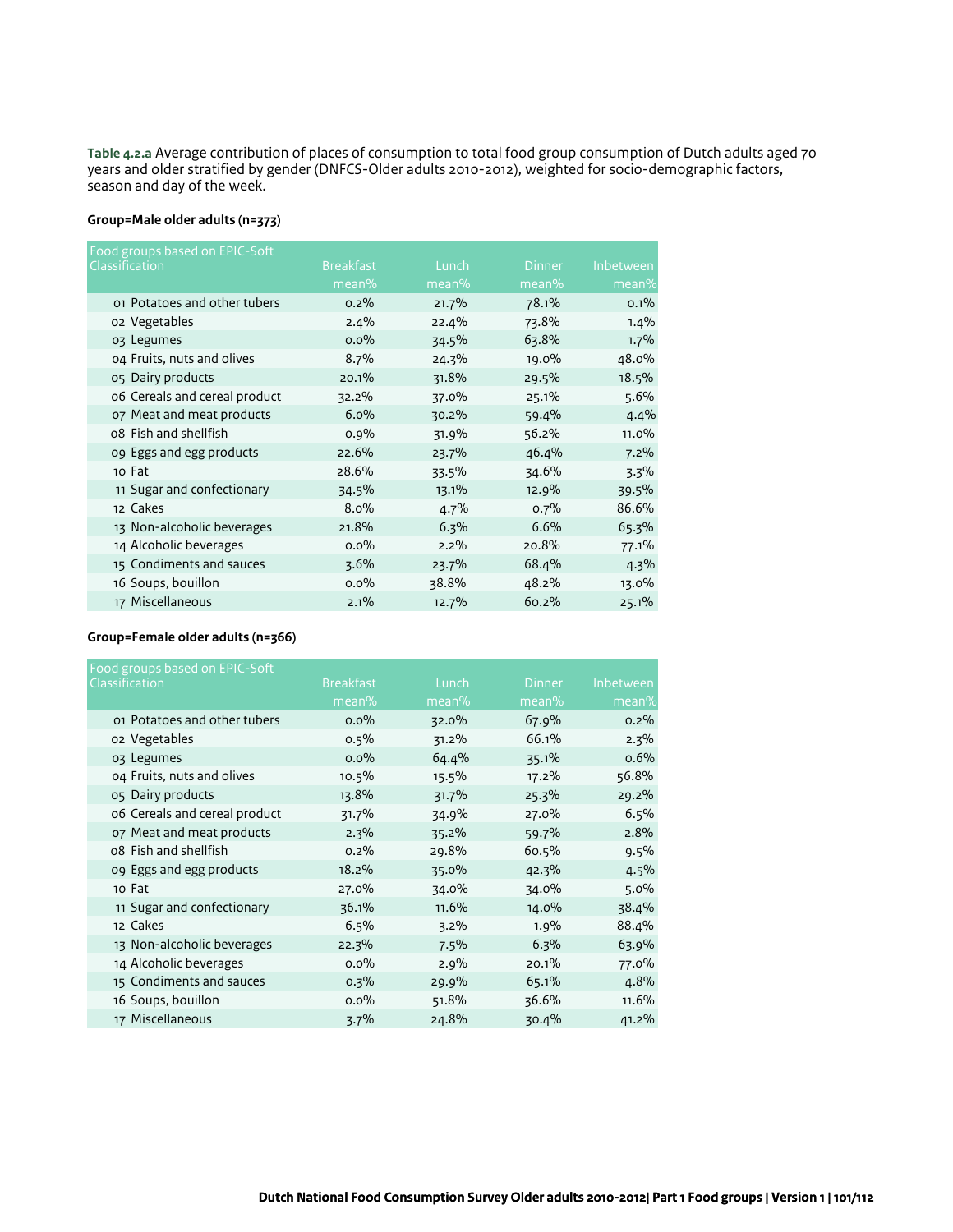**Table 4.3.a** Average contribution of places of consumption to total food group consumption of Dutch adults aged 70 years and older stratified by age (DNFCS-Older adults 2010-2012), weighted for socio-demographic factors, season and day of the week.

#### **Group=Older adults - 70-79 years (n=514)**

| Food groups based on EPIC-Soft<br>Classification | <b>Breakfast</b> | Lunch    | <b>Dinner</b> | Inbetween |
|--------------------------------------------------|------------------|----------|---------------|-----------|
|                                                  |                  |          |               |           |
|                                                  | mean%            | mean%    | mean%         | mean%     |
| 01 Potatoes and other tubers                     | $0.0\%$          | 26.5%    | 73.4%         | 0.1%      |
| oz Vegetables                                    | $1.0\%$          | 26.0%    | 70.2%         | 2.7%      |
| 03 Legumes                                       | $0.0\%$          | 40.4%    | 58.4%         | 1.3%      |
| 04 Fruits, nuts and olives                       | 8.4%             | 18.6%    | 17.1%         | 55.8%     |
| 05 Dairy products                                | 17.6%            | 31.6%    | 27.0%         | 23.8%     |
| 06 Cereals and cereal product                    | 32.0%            | 35.8%    | 25.7%         | 6.5%      |
| 07 Meat and meat products                        | 3.9%             | 32.8%    | 59.5%         | 3.8%      |
| 08 Fish and shellfish                            | $0.2\%$          | 32.8%    | 60.4%         | 6.7%      |
| og Eggs and egg products                         | 17.2%            | 34.0%    | 43.3%         | 5.5%      |
| 10 Fat                                           | 26.9%            | 33.7%    | 35.4%         | 4.1%      |
| 11 Sugar and confectionary                       | 35.4%            | $13.2\%$ | 13.7%         | 37.7%     |
| 12 Cakes                                         | 8.5%             | $4.1\%$  | $1.3\%$       | 86.1%     |
| 13 Non-alcoholic beverages                       | 22.0%            | 6.5%     | 6.2%          | 65.3%     |
| 14 Alcoholic beverages                           | $0.0\%$          | $2.2\%$  | 23.1%         | 74.7%     |
| 15 Condiments and sauces                         | 1.1%             | 26.4%    | 67.9%         | 4.6%      |
| 16 Soups, bouillon                               | $0.0\%$          | 40.7%    | 46.0%         | 13.3%     |
| 17 Miscellaneous                                 | $4.0\%$          | 21.3%    | 33.3%         | 41.4%     |
|                                                  |                  |          |               |           |

#### **Group=Older adults - 80 years and older (n=225)**

| Food groups based on EPIC-Soft |                  |         |               |           |
|--------------------------------|------------------|---------|---------------|-----------|
| Classification                 | <b>Breakfast</b> | Lunch   | <b>Dinner</b> | Inbetween |
|                                | mean%            | mean%   | mean%         | mean%     |
| 01 Potatoes and other tubers   | $0.2\%$          | 31.1%   | 68.6%         | 0.1%      |
| o2 Vegetables                  | 1.6%             | 30.9%   | 67.0%         | 0.4%      |
| 03 Legumes                     | $0.0\%$          | 66.7%   | 32.6%         | 0.7%      |
| 04 Fruits, nuts and olives     | 12.3%            | 19.5%   | 19.2%         | 48.9%     |
| 05 Dairy products              | 14.0%            | 32.0%   | 27.0%         | 27.0%     |
| 06 Cereals and cereal product  | 31.8%            | 35.5%   | 27.2%         | 5.5%      |
| 07 Meat and meat products      | 3.6%             | 33.8%   | 59.7%         | 2.9%      |
| 08 Fish and shellfish          | $1.2\%$          | 25.8%   | 55.1%         | 17.9%     |
| 09 Eggs and egg products       | 26.1%            | 23.7%   | 45.0%         | 5.2%      |
| 10 Fat                         | 29.0%            | 34.1%   | 32.2%         | 4.7%      |
| 11 Sugar and confectionary     | 35.7%            | 10.4%   | $13.2\%$      | 40.7%     |
| 12 Cakes                       | 4.6%             | $3.0\%$ | 1.8%          | 90.6%     |
| 13 Non-alcoholic beverages     | 22.3%            | 8.0%    | 6.8%          | 62.9%     |
| 14 Alcoholic beverages         | $0.0\%$          | $3.3\%$ | 14.9%         | 81.7%     |
| 15 Condiments and sauces       | 2.4%             | 29.2%   | 63.8%         | 4.6%      |
| 16 Soups, bouillon             | $0.0\%$          | 59.0%   | 31.2%         | 9.8%      |
| 17 Miscellaneous               | 0.2%             | 14.1%   | 71.8%         | 13.9%     |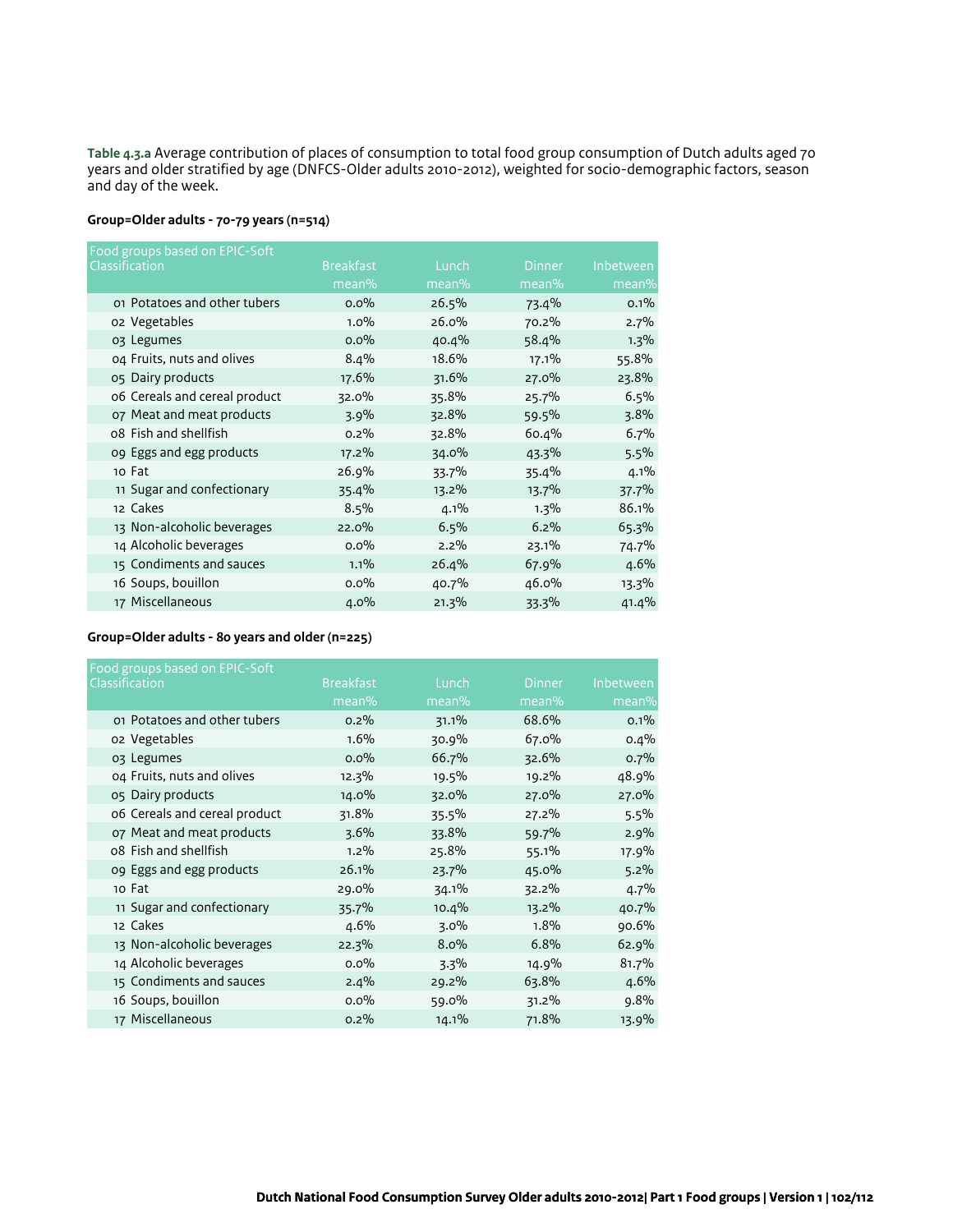**Table 4.3.b** Average contribution of places of consumption to total food group consumption of Dutch adults aged 70 years and older stratified by age and gender (DNFCS-Older adults 2010-2012), weighted for socio-demographic factors, season and day of the week.

# **Group=Male older adults - 70-79 years (n=270)**

| Food groups based on EPIC-Soft<br>Classification | <b>Breakfast</b> | Lunch | <b>Dinner</b> | Inbetween |
|--------------------------------------------------|------------------|-------|---------------|-----------|
|                                                  |                  |       |               |           |
|                                                  | mean%            | mean% | mean%         | mean%     |
| 01 Potatoes and other tubers                     | $0.0\%$          | 20.0% | 79.9%         | 0.1%      |
| oz Vegetables                                    | $1.5\%$          | 20.8% | 76.1%         | 1.6%      |
| 03 Legumes                                       | $0.0\%$          | 37.4% | 60.7%         | 1.9%      |
| 04 Fruits, nuts and olives                       | 8.0%             | 24.7% | 17.6%         | 49.7%     |
| 05 Dairy products                                | 18.8%            | 34.9% | 28.2%         | 18.0%     |
| 06 Cereals and cereal product                    | 31.5%            | 35.2% | 26.6%         | 6.7%      |
| 07 Meat and meat products                        | 4.9%             | 29.2% | 61.6%         | 4.3%      |
| o8 Fish and shellfish                            | $0.0\%$          | 34.5% | 53.1%         | 12.4%     |
| og Eggs and egg products                         | 26.0%            | 23.0% | 46.3%         | 4.7%      |
| 10 Fat                                           | 27.9%            | 32.5% | 36.1%         | 3.6%      |
| 11 Sugar and confectionary                       | 35.1%            | 12.6% | $13.4\%$      | 38.9%     |
| 12 Cakes                                         | 7.6%             | 4.8%  | 0.6%          | 87.0%     |
| 13 Non-alcoholic beverages                       | 21.8%            | 5.3%  | 6.2%          | 66.7%     |
| 14 Alcoholic beverages                           | $0.0\%$          | 1.9%  | 21.9%         | 76.1%     |
| 15 Condiments and sauces                         | 1.9%             | 22.5% | 70.0%         | 5.6%      |
| 16 Soups, bouillon                               | $0.0\%$          | 37.2% | 48.1%         | 14.7%     |
| 17 Miscellaneous                                 | $3.2\%$          | 8.0%  | 60.6%         | 28.2%     |

#### **Group=Male older adults - 80 years and older (n=103)**

| Food groups based on EPIC-Soft |                  |         |               |           |
|--------------------------------|------------------|---------|---------------|-----------|
| <b>Classification</b>          | <b>Breakfast</b> | Lunch   | <b>Dinner</b> | Inbetween |
|                                | mean%            | mean%   | mean%         | mean%     |
| 01 Potatoes and other tubers   | $0.0\%$          | 31.3%   | 68.5%         | 0.2%      |
| o2 Vegetables                  | 0.7%             | 30.1%   | 65.6%         | 3.5%      |
| 03 Legumes                     | $0.0\%$          | 46.1%   | 53.8%         | 0.1%      |
| 04 Fruits, nuts and olives     | 8.8%             | 14.0%   | 16.8%         | 60.4%     |
| 05 Dairy products              | 16.6%            | 28.9%   | 26.0%         | 28.4%     |
| 06 Cereals and cereal product  | 32.3%            | 36.4%   | 25.0%         | 6.3%      |
| 07 Meat and meat products      | $3.1\%$          | 35.8%   | 57.8%         | 3.3%      |
| 08 Fish and shellfish          | 0.3%             | 31.3%   | 66.5%         | 1.9%      |
| og Eggs and egg products       | 11.5%            | 41.1%   | 41.3%         | 6.1%      |
| 10 Fat                         | 26.1%            | 34.6%   | 34.8%         | 4.5%      |
| 11 Sugar and confectionary     | 35.6%            | 13.7%   | 14.0%         | 36.8%     |
| 12 Cakes                       | 9.1%             | 3.6%    | 1.8%          | 85.4%     |
| 13 Non-alcoholic beverages     | 22.1%            | 7.5%    | 6.2%          | 64.1%     |
| 14 Alcoholic beverages         | $0.0\%$          | $2.5\%$ | 24.4%         | 73.0%     |
| 15 Condiments and sauces       | 0.4%             | 29.7%   | 66.0%         | 3.9%      |
| 16 Soups, bouillon             | $0.0\%$          | 43.8%   | 44.1%         | 12.1%     |
| 17 Miscellaneous               | 4.5%             | 29.9%   | 15.6%         | 50.0%     |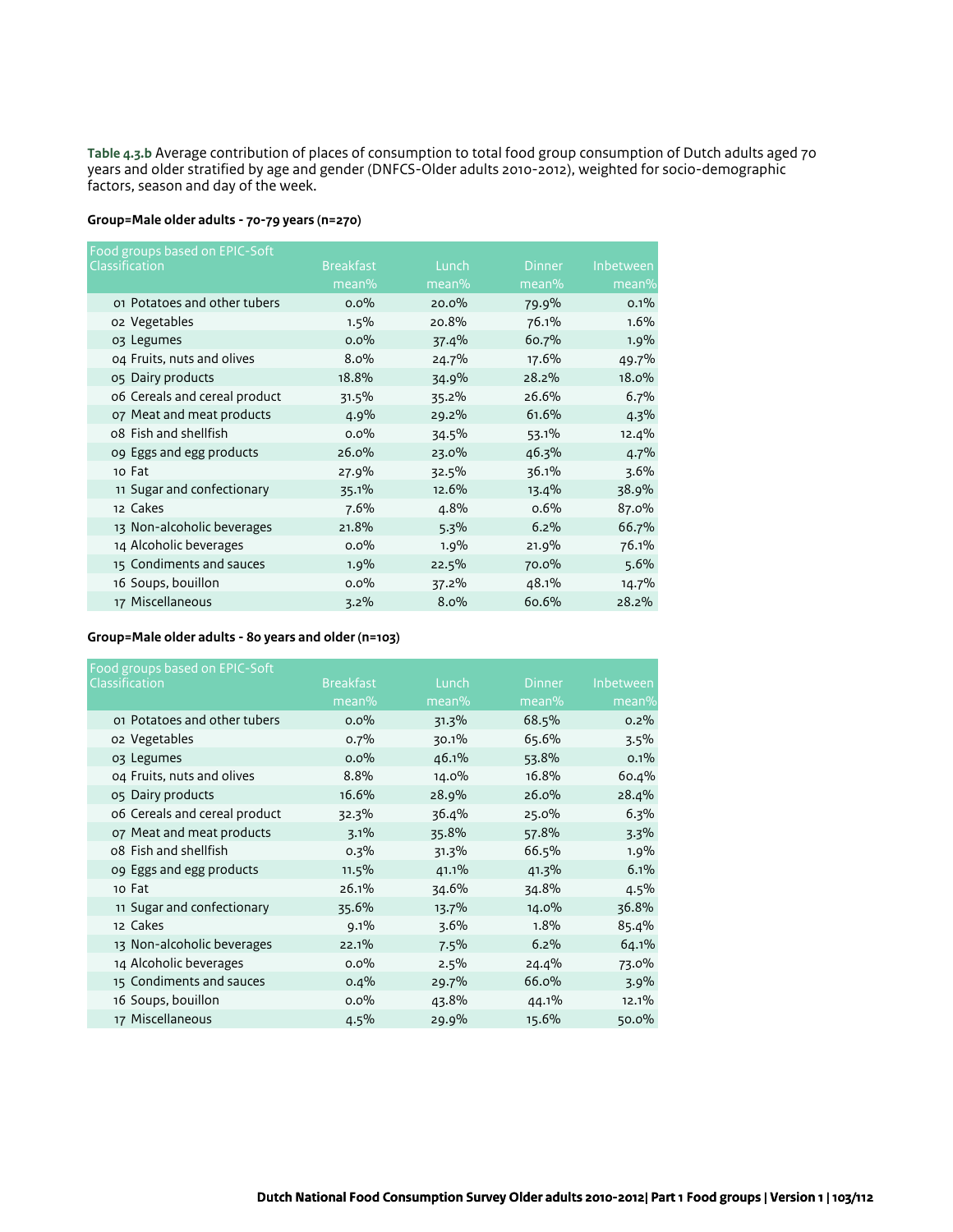# **Group=Female older adults - 70-79 years (n=244)**

| Food groups based on EPIC-Soft<br>Classification | <b>Breakfast</b> | Lunch   | <b>Dinner</b> | Inbetween |
|--------------------------------------------------|------------------|---------|---------------|-----------|
|                                                  | $mean\%$         | mean%   | mean%         | mean%     |
| on Potatoes and other tubers                     | 0.8%             | 26.1%   | 73.1%         | $0.0\%$   |
| o2 Vegetables                                    | 5.0%             | 26.6%   | 67.6%         | 0.8%      |
| 03 Legumes                                       | $0.0\%$          | 14.2%   | 85.8%         | $0.0\%$   |
| 04 Fruits, nuts and olives                       | 10.5%            | 23.3%   | 22.7%         | 43.5%     |
| 05 Dairy products                                | 23.6%            | 23.5%   | 33.0%         | 19.9%     |
| 06 Cereals and cereal product                    | 34.1%            | 42.0%   | 21.1%         | 2.8%      |
| 07 Meat and meat products                        | 9.1%             | 32.8%   | 53.5%         | 4.6%      |
| 08 Fish and shellfish                            | 3.9%             | 22.9%   | 67.0%         | 6.3%      |
| og Eggs and egg products                         | 9.9%             | 26.5%   | 47.0%         | 16.6%     |
| 10 Fat                                           | 30.4%            | 36.2%   | 30.6%         | 2.7%      |
| 11 Sugar and confectionary                       | 33.1%            | 14.4%   | 11.6%         | 40.8%     |
| 12 Cakes                                         | $9.2\%$          | 4.4%    | 0.9%          | 85.5%     |
| 13 Non-alcoholic beverages                       | 22.0%            | 8.9%    | 7.6%          | 61.5%     |
| 14 Alcoholic beverages                           | $0.0\%$          | $3.1\%$ | 16.6%         | 80.3%     |
| 15 Condiments and sauces                         | 8.0%             | 27.0%   | 63.9%         | 1.1%      |
| 16 Soups, bouillon                               | $0.0\%$          | 44.9%   | 48.4%         | 6.7%      |
| 17 Miscellaneous                                 | $0.0\%$          | 21.2%   | 59.5%         | 19.3%     |

# **Group=Female older adults - 80 years and older (n=122)**

| Food groups based on EPIC-Soft |                  |       |               |           |
|--------------------------------|------------------|-------|---------------|-----------|
| Classification                 | <b>Breakfast</b> | Lunch | <b>Dinner</b> | Inbetween |
|                                | mean%            | mean% | mean%         | mean%     |
| 01 Potatoes and other tubers   | $0.0\%$          | 33.1% | 66.8%         | 0.1%      |
| o2 Vegetables                  | $0.1\%$          | 32.9% | 66.7%         | 0.3%      |
| 03 Legumes                     | $0.0\%$          | 76.1% | 23.1%         | 0.8%      |
| 04 Fruits, nuts and olives     | 13.1%            | 17.9% | 17.7%         | 51.3%     |
| 05 Dairy products              | 9.6%             | 35.9% | 24.3%         | 30.3%     |
| 06 Cereals and cereal product  | 30.8%            | 32.6% | 29.9%         | 6.7%      |
| 07 Meat and meat products      | $1.1\%$          | 34.3% | 62.5%         | 2.1%      |
| 08 Fish and shellfish          | $0.0\%$          | 27.0% | 50.0%         | 22.9%     |
| og Eggs and egg products       | 31.8%            | 22.7% | 44.3%         | $1.2\%$   |
| 10 Fat                         | 28.4%            | 33.1% | 32.8%         | 5.6%      |
| 11 Sugar and confectionary     | 36.9%            | 8.5%  | 14.0%         | 40.6%     |
| 12 Cakes                       | 2.7%             | 2.5%  | 2.1%          | 92.6%     |
| 13 Non-alcoholic beverages     | 22.5%            | 7.6%  | 6.4%          | 63.6%     |
| 14 Alcoholic beverages         | $0.0\%$          | 3.4%  | 14.2%         | 82.4%     |
| 15 Condiments and sauces       | $0.0\%$          | 30.2% | 63.7%         | 6.1%      |
| 16 Soups, bouillon             | $0.0\%$          | 64.1% | 25.0%         | 10.9%     |
| 17 Miscellaneous               | 0.4%             | 4.3%  | 88.8%         | 6.5%      |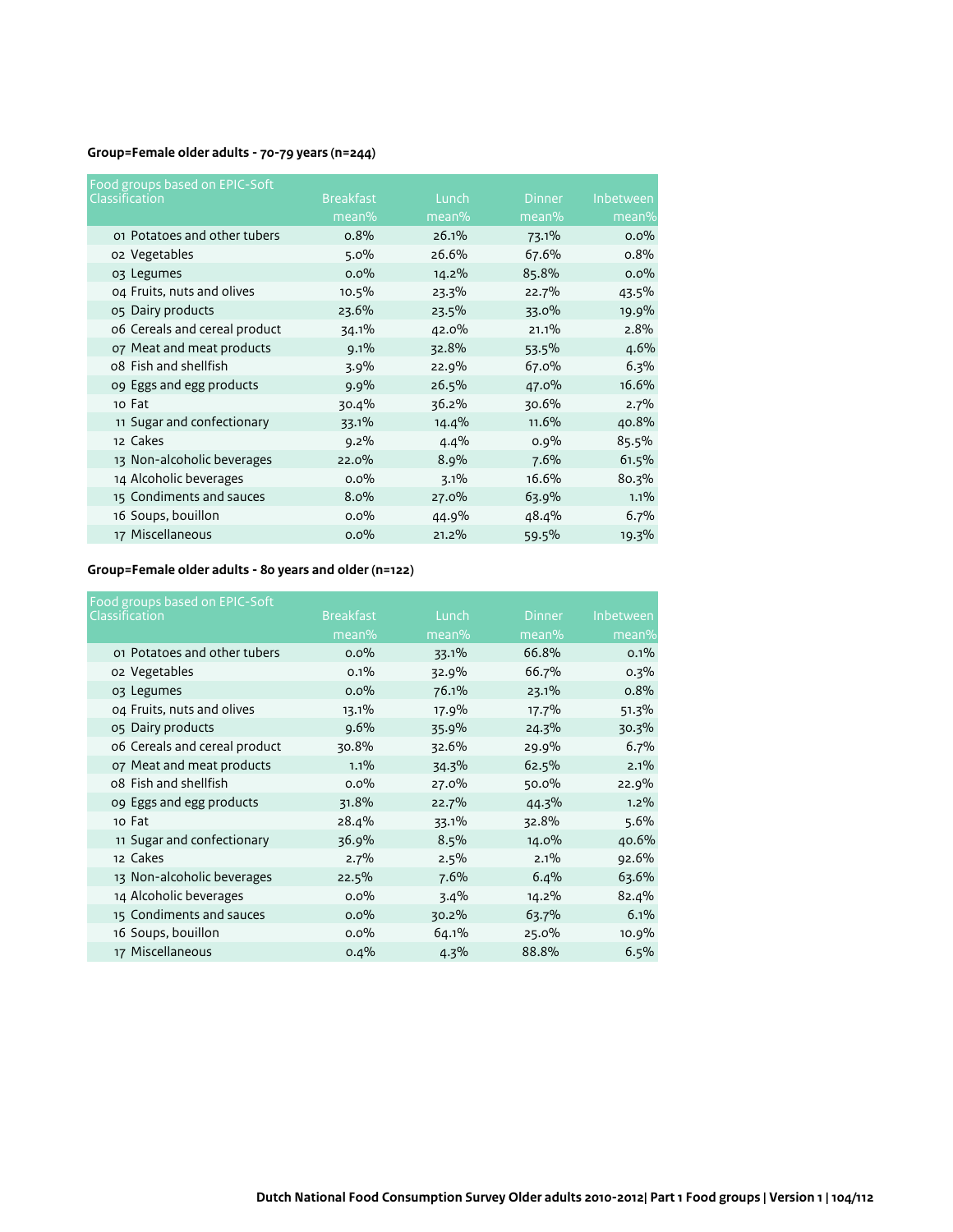**Table 4.4.a** Average contribution of places of consumption to total food group consumption of Dutch adults aged 70 years and older stratified by educational level (DNFCS-Older adults 2010-2012), weighted for socio-demographic factors, season and day of the week.

# **Group=Older adults - Low education (n=293)**

| Food groups based on EPIC-Soft |                  |       |               |           |
|--------------------------------|------------------|-------|---------------|-----------|
| Classification                 | <b>Breakfast</b> | Lunch | <b>Dinner</b> | Inbetween |
|                                | $mean\%$         | mean% | mean%         | mean%     |
| 01 Potatoes and other tubers   | $0.0\%$          | 40.6% | 59.3%         | 0.1%      |
| o2 Vegetables                  | 0.7%             | 39.0% | 57.0%         | $3.2\%$   |
| 03 Legumes                     | $0.0\%$          | 60.8% | 38.4%         | 0.8%      |
| 04 Fruits, nuts and olives     | 7.8%             | 16.2% | 14.9%         | 61.2%     |
| 05 Dairy products              | 14.4%            | 29.2% | 29.4%         | 27.0%     |
| 06 Cereals and cereal product  | 34.5%            | 30.8% | 29.0%         | 5.7%      |
| 07 Meat and meat products      | 3.5%             | 40.6% | 53.0%         | 2.9%      |
| 08 Fish and shellfish          | 0.9%             | 35.9% | 51.8%         | 11.5%     |
| og Eggs and egg products       | 14.9%            | 35.1% | 41.0%         | $9.0\%$   |
| 10 Fat                         | 28.3%            | 28.4% | 38.2%         | 5.1%      |
| 11 Sugar and confectionary     | 38.8%            | 14.2% | 16.6%         | 30.4%     |
| 12 Cakes                       | 7.8%             | 3.8%  | 1.7%          | 86.8%     |
| 13 Non-alcoholic beverages     | 21.9%            | 7.8%  | 7.1%          | 63.1%     |
| 14 Alcoholic beverages         | $0.0\%$          | 1.5%  | 12.2%         | 86.3%     |
| 15 Condiments and sauces       | $0.2\%$          | 39.5% | 56.7%         | 3.7%      |
| 16 Soups, bouillon             | $0.0\%$          | 54.3% | 37.8%         | 7.9%      |
| 17 Miscellaneous               | 2.1%             | 19.5% | 43.8%         | 34.5%     |

#### **Group=Older adults - Moderate education (n=250)**

| Food groups based on EPIC-Soft |                  |         |               |           |
|--------------------------------|------------------|---------|---------------|-----------|
| <b>Classification</b>          | <b>Breakfast</b> | Lunch   | <b>Dinner</b> | Inbetween |
|                                | mean%            | mean%   | mean%         | mean%     |
| 01 Potatoes and other tubers   | $0.0\%$          | 22.9%   | 77.0%         | 0.1%      |
| o2 Vegetables                  | 0.9%             | 23.9%   | 74.1%         | $1.1\%$   |
| 03 Legumes                     | $0.0\%$          | 60.1%   | 39.9%         | $0.0\%$   |
| 04 Fruits, nuts and olives     | 11.4%            | 16.9%   | 19.0%         | 52.8%     |
| 05 Dairy products              | 15.7%            | 34.4%   | 25.9%         | 24.0%     |
| 06 Cereals and cereal product  | 31.7%            | 38.4%   | 23.7%         | 6.2%      |
| 07 Meat and meat products      | 2.8%             | 29.3%   | 65.0%         | 2.9%      |
| 08 Fish and shellfish          | $0.5\%$          | 33.6%   | 53.8%         | 12.0%     |
| og Eggs and egg products       | 22.8%            | 28.4%   | 47.3%         | 1.4%      |
| 10 Fat                         | 28.2%            | 36.2%   | 32.0%         | 3.7%      |
| 11 Sugar and confectionary     | 35.9%            | 10.7%   | $11.2\%$      | 42.2%     |
| 12 Cakes                       | 4.9%             | $3.0\%$ | $1.5\%$       | 90.6%     |
| 13 Non-alcoholic beverages     | 22.2%            | 7.0%    | 5.9%          | 64.9%     |
| 14 Alcoholic beverages         | $0.0\%$          | 3.5%    | 16.9%         | 79.7%     |
| 15 Condiments and sauces       | $1.2\%$          | 21.3%   | 71.9%         | 5.6%      |
| 16 Soups, bouillon             | $0.0\%$          | 45.7%   | 38.5%         | 15.8%     |
| 17 Miscellaneous               | 4.9%             | 20.7%   | 54.4%         | 20.0%     |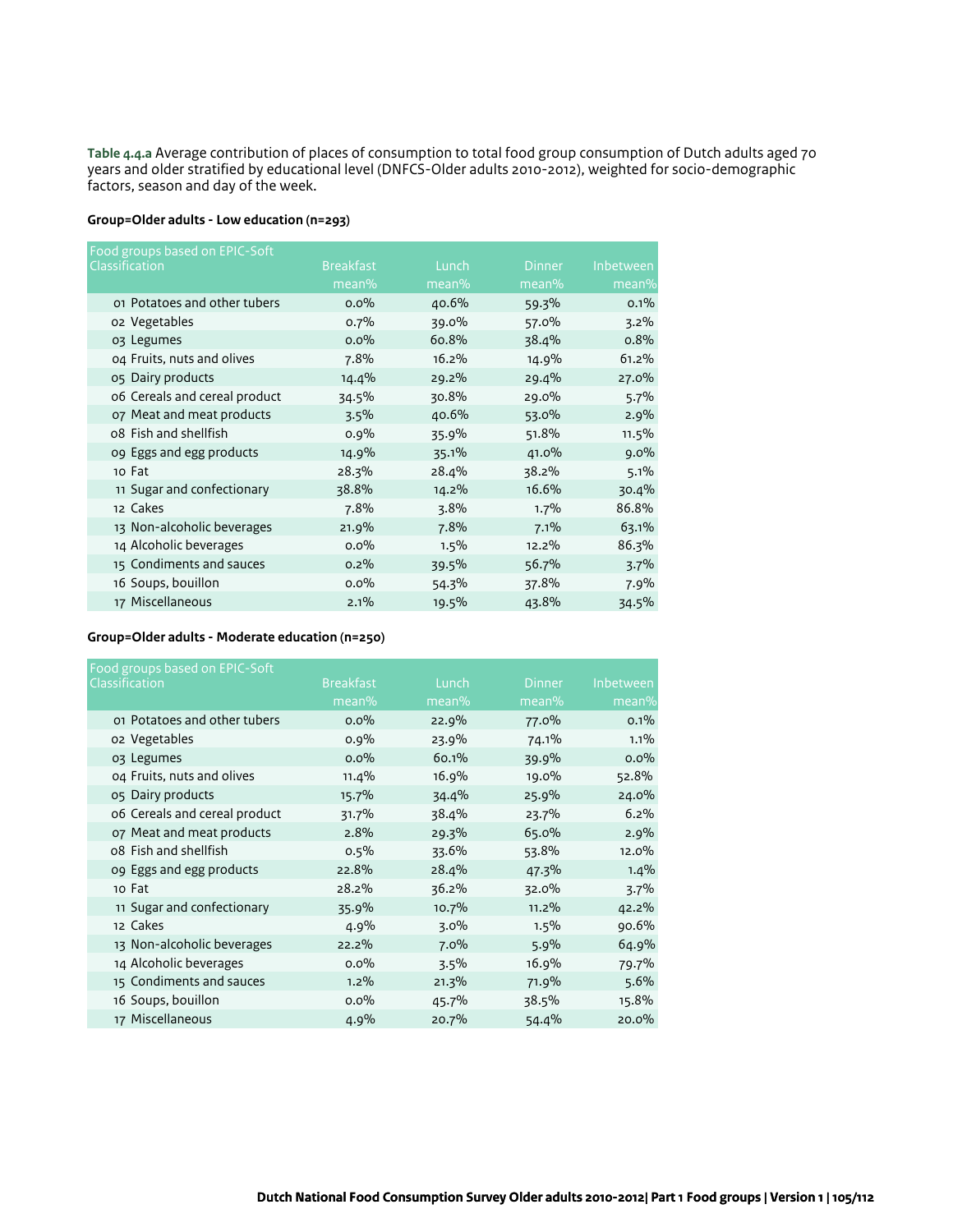# **Group=Older adults - High education (n=156)**

| Food groups based on EPIC-Soft |                  |         |               |           |
|--------------------------------|------------------|---------|---------------|-----------|
| Classification                 | <b>Breakfast</b> | Lunch   | <b>Dinner</b> | Inbetween |
|                                | mean%            | mean%   | mean%         | mean%     |
| on Potatoes and other tubers   | $0.0\%$          | 14.0%   | 85.7%         | 0.3%      |
| o2 Vegetables                  | 1.6%             | 17.2%   | 80.1%         | $1.1\%$   |
| 03 Legumes                     | $0.0\%$          | 7.7%    | 92.3%         | $0.0\%$   |
| 04 Fruits, nuts and olives     | 11.6%            | 20.2%   | 21.8%         | 46.3%     |
| 05 Dairy products              | 20.5%            | 28.9%   | 24.7%         | 25.8%     |
| 06 Cereals and cereal product  | 28.2%            | 41.3%   | 22.9%         | 7.7%      |
| 07 Meat and meat products      | 4.5%             | 25.4%   | 63.3%         | 6.8%      |
| 08 Fish and shellfish          | $0.0\%$          | 27.4%   | 64.1%         | 8.5%      |
| og Eggs and egg products       | 29.5%            | 24.3%   | 41.4%         | 4.8%      |
| 10 Fat                         | 25.2%            | 37.8%   | 33.2%         | 3.8%      |
| 11 Sugar and confectionary     | 31.0%            | 11.1%   | $12.1\%$      | 45.9%     |
| 12 Cakes                       | $9.3\%$          | 4.8%    | $1.0\%$       | 84.9%     |
| 13 Non-alcoholic beverages     | 23.3%            | 5.7%    | 6.2%          | 64.8%     |
| 14 Alcoholic beverages         | $0.0\%$          | $3.2\%$ | 25.0%         | 71.8%     |
| 15 Condiments and sauces       | 0.8%             | 16.1%   | 77.0%         | 6.1%      |
| 16 Soups, bouillon             | $0.0\%$          | 37.2%   | 39.7%         | 23.1%     |
| 17 Miscellaneous               | $2.2\%$          | 16.4%   | 33.6%         | 47.8%     |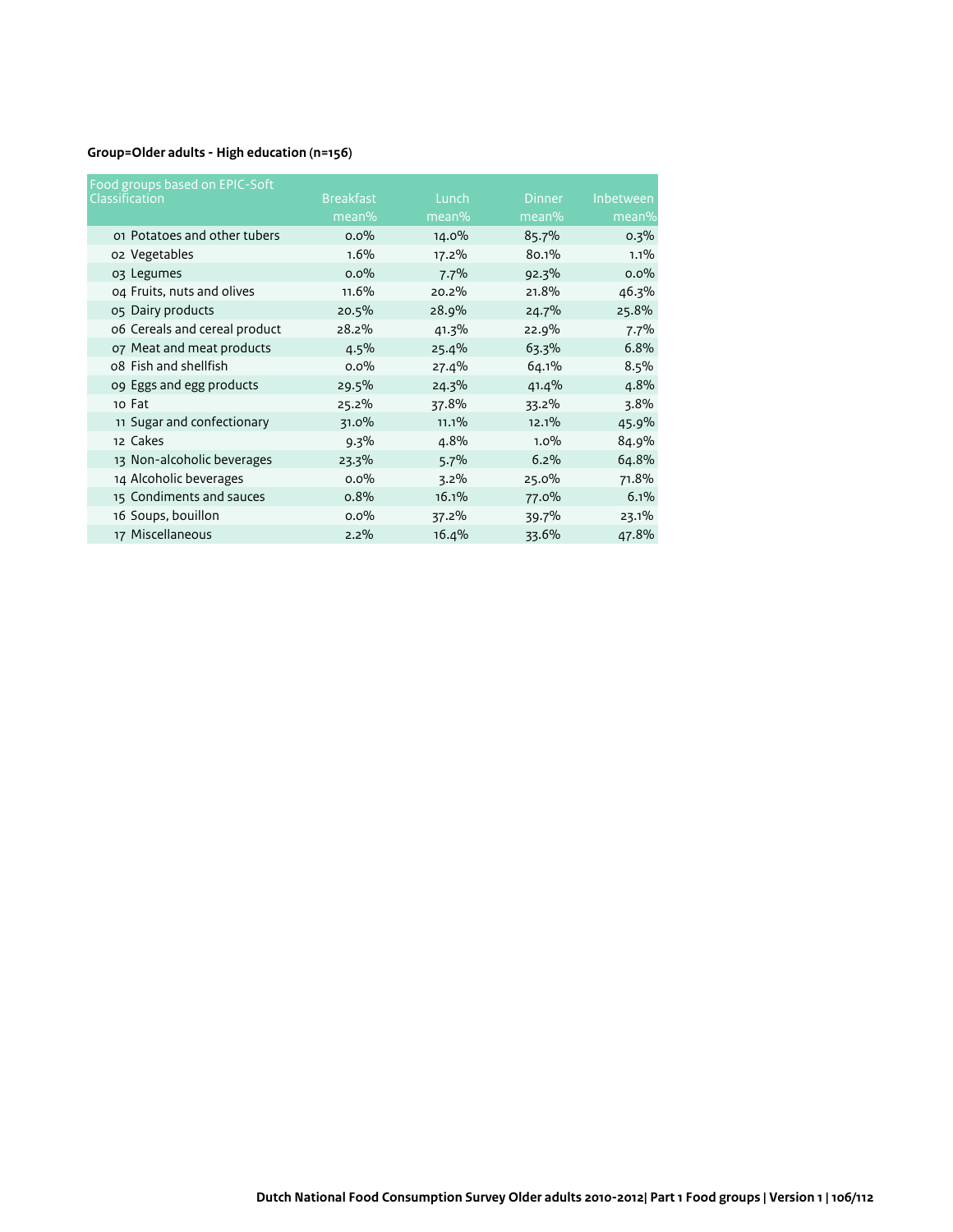**Table 4.4.b** Average contribution of places of consumption to total food group consumption of Dutch adults aged 70 years and older stratified by educational level and gender (DNFCS-Older adults 2010-2012), weighted for socio-demographic factors, season and day of the week.

#### **Group=Male older adults - Low Education (n=124)**

| Food groups based on EPIC-Soft<br><b>Classification</b> | <b>Breakfast</b> |         |               |           |
|---------------------------------------------------------|------------------|---------|---------------|-----------|
|                                                         |                  | Lunch   | <b>Dinner</b> | Inbetween |
|                                                         | $mean\%$         | mean%   | mean%         | mean%     |
| 01 Potatoes and other tubers                            | $0.0\%$          | 36.4%   | 63.5%         | 0.1%      |
| o2 Vegetables                                           | $1.8\%$          | 37.6%   | 58.4%         | 2.3%      |
| 03 Legumes                                              | $0.0\%$          | 66.1%   | 33.9%         | $0.0\%$   |
| 04 Fruits, nuts and olives                              | $7.2\%$          | 22.6%   | 14.5%         | 55.7%     |
| 05 Dairy products                                       | 23.1%            | 28.8%   | 28.8%         | 19.3%     |
| 06 Cereals and cereal product                           | 39.3%            | 27.8%   | 27.8%         | 5.1%      |
| 07 Meat and meat products                               | 6.6%             | 39.9%   | 51.8%         | 1.8%      |
| 08 Fish and shellfish                                   | $1.5\%$          | 21.9%   | 59.1%         | 17.4%     |
| og Eggs and egg products                                | 25.8%            | 20.4%   | 39.4%         | 14.4%     |
| 10 Fat                                                  | 30.2%            | 26.5%   | 39.4%         | 3.9%      |
| 11 Sugar and confectionary                              | 38.1%            | 12.4%   | 16.9%         | 32.6%     |
| 12 Cakes                                                | 6.2%             | 4.8%    | $1.0\%$       | 88.1%     |
| 13 Non-alcoholic beverages                              | 21.7%            | 8.1%    | 8.0%          | 62.2%     |
| 14 Alcoholic beverages                                  | $0.0\%$          | $1.4\%$ | 12.0%         | 86.6%     |
| 15 Condiments and sauces                                | 0.7%             | 34.7%   | 61.4%         | $3.2\%$   |
| 16 Soups, bouillon                                      | $0.0\%$          | 50.6%   | 37.4%         | 12.0%     |
| 17 Miscellaneous                                        | 3.9%             | 5.7%    | 81.2%         | $9.2\%$   |

#### **Group=Male older adults - Moderate Education (n=129)**

| Food groups based on EPIC-Soft |                  |         |               |           |
|--------------------------------|------------------|---------|---------------|-----------|
| <b>Classification</b>          | <b>Breakfast</b> | Lunch,  | <b>Dinner</b> | Inbetween |
|                                | $mean\%$         | mean%   | mean%         | mean%     |
| 01 Potatoes and other tubers   | $0.0\%$          | 20.7%   | 79.3%         | $0.0\%$   |
| o2 Vegetables                  | $1.5\%$          | 22.2%   | 74.6%         | 1.6%      |
| 03 Legumes                     | $0.0\%$          | 9.7%    | 90.3%         | $0.0\%$   |
| 04 Fruits, nuts and olives     | 11.3%            | 15.0%   | 19.3%         | 54.4%     |
| 05 Dairy products              | 15.7%            | 31.8%   | 32.9%         | 19.6%     |
| 06 Cereals and cereal product  | 31.7%            | 41.5%   | 21.6%         | 5.1%      |
| 07 Meat and meat products      | 3.7%             | 28.5%   | 61.8%         | 6.0%      |
| 08 Fish and shellfish          | 1.8%             | 55.6%   | 32.8%         | 9.8%      |
| og Eggs and egg products       | 11.3%            | 33.9%   | 51.3%         | 3.6%      |
| 10 Fat                         | 26.9%            | 34.4%   | 36.7%         | 2.0%      |
| 11 Sugar and confectionary     | 34.5%            | 12.8%   | 12.1%         | 40.7%     |
| 12 Cakes                       | 6.9%             | $3.3\%$ | 0.1%          | 89.7%     |
| 13 Non-alcoholic beverages     | 21.1%            | 5.3%    | 5.5%          | 68.1%     |
| 14 Alcoholic beverages         | $0.0\%$          | $2.2\%$ | $10.0\%$      | 87.9%     |
| 15 Condiments and sauces       | 2.5%             | 24.3%   | 69.0%         | 4.2%      |
| 16 Soups, bouillon             | $0.0\%$          | 39.9%   | 47.3%         | 12.7%     |
| 17 Miscellaneous               | 2.3%             | 8.0%    | 61.8%         | 27.9%     |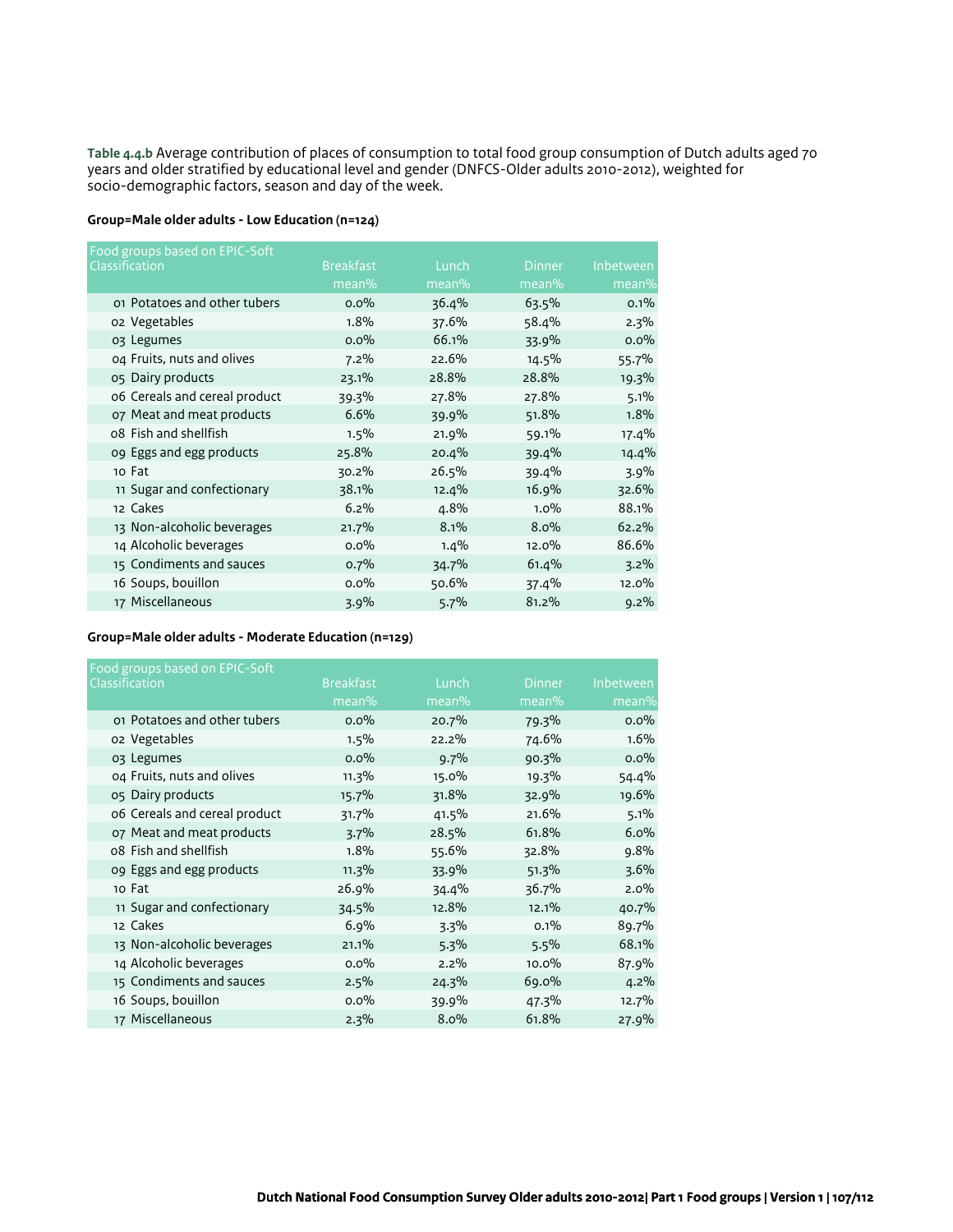# **Group=Male older adults - High Education (n=86)**

| Food groups based on EPIC-Soft |                  |          |               |           |
|--------------------------------|------------------|----------|---------------|-----------|
| Classification                 | <b>Breakfast</b> | Lunch    | <b>Dinner</b> | Inbetween |
|                                | mean%            | mean%    | mean%         | mean%     |
| on Potatoes and other tubers   | $0.0\%$          | $10.0\%$ | 89.9%         | 0.1%      |
| o2 Vegetables                  | $3.0\%$          | 13.2%    | 83.2%         | 0.6%      |
| 03 Legumes                     | $0.0\%$          | 8.8%     | 91.2%         | $0.0\%$   |
| 04 Fruits, nuts and olives     | 5.7%             | 27.0%    | 23.8%         | 43.6%     |
| 05 Dairy products              | 23.7%            | 29.1%    | 28.9%         | 18.4%     |
| 06 Cereals and cereal product  | 26.9%            | 41.6%    | 23.3%         | 8.2%      |
| 07 Meat and meat products      | 6.1%             | 21.2%    | 64.9%         | 7.8%      |
| 08 Fish and shellfish          | $0.0\%$          | 36.4%    | 49.1%         | 14.5%     |
| og Eggs and egg products       | 37.4%            | 14.6%    | 40.5%         | 7.5%      |
| 10 Fat                         | 28.2%            | 36.7%    | 31.1%         | $4.0\%$   |
| 11 Sugar and confectionary     | 35.0%            | 16.0%    | 10.1%         | 38.9%     |
| 12 Cakes                       | 12.1%            | 5.9%     | $1.3\%$       | 80.7%     |
| 13 Non-alcoholic beverages     | 24.3%            | 6.2%     | $7.2\%$       | 62.4%     |
| 14 Alcoholic beverages         | $0.0\%$          | $4.5\%$  | 18.3%         | 77.2%     |
| 15 Condiments and sauces       | $1.5\%$          | 12.0%    | 77.6%         | 8.9%      |
| 16 Soups, bouillon             | $0.0\%$          | 34.3%    | 41.1%         | 24.7%     |
| 17 Miscellaneous               | $0.0\%$          | 21.0%    | 41.3%         | 37.7%     |

# **Group=Female older adults - Low Education (n=169)**

| Food groups based on EPIC-Soft |                  |         |               |           |
|--------------------------------|------------------|---------|---------------|-----------|
| Classification                 | <b>Breakfast</b> | Lunch   | <b>Dinner</b> | Inbetween |
|                                | mean%            | mean%   | mean%         | mean%     |
| 01 Potatoes and other tubers   | $0.0\%$          | 42.2%   | 57.6%         | 0.1%      |
| o2 Vegetables                  | $0.2\%$          | 39.6%   | 56.5%         | 3.6%      |
| 03 Legumes                     | $0.0\%$          | 52.9%   | 45.0%         | 2.0%      |
| 04 Fruits, nuts and olives     | 8.0%             | 13.7%   | 15.0%         | 63.3%     |
| 05 Dairy products              | 10.7%            | 29.4%   | 29.7%         | 30.2%     |
| 06 Cereals and cereal product  | 32.5%            | 32.0%   | 29.5%         | 5.9%      |
| 07 Meat and meat products      | $2.2\%$          | 40.9%   | 53.5%         | 3.4%      |
| 08 Fish and shellfish          | 0.6%             | 42.3%   | 48.4%         | 8.7%      |
| og Eggs and egg products       | 11.9%            | 39.2%   | 41.4%         | 7.4%      |
| 10 Fat                         | 27.5%            | 29.2%   | 37.7%         | 5.6%      |
| 11 Sugar and confectionary     | 39.0%            | 15.0%   | 16.5%         | 29.5%     |
| 12 Cakes                       | 8.4%             | 3.4%    | 2.0%          | 86.3%     |
| 13 Non-alcoholic beverages     | 22.0%            | $7.7\%$ | 6.8%          | 63.5%     |
| 14 Alcoholic beverages         | $0.0\%$          | 1.6%    | 12.3%         | 86.1%     |
| 15 Condiments and sauces       | $0.0\%$          | 41.5%   | 54.7%         | 3.9%      |
| 16 Soups, bouillon             | $0.0\%$          | 55.8%   | 37.9%         | 6.3%      |
| 17 Miscellaneous               | 0.9%             | 29.1%   | 17.8%         | 52.2%     |

# **Group=Female older adults - Moderate Education (n=121)**

| Food groups based on EPIC-Soft |                  |          |               |           |
|--------------------------------|------------------|----------|---------------|-----------|
| <b>Classification</b>          | <b>Breakfast</b> | Lunch    | <b>Dinner</b> | Inbetween |
|                                | $mean\%$         | $mean\%$ | mean%         | mean%     |
| on Potatoes and other tubers   | $0.0\%$          | 24.1%    | 75.8%         | 0.1%      |
| o2 Vegetables                  | $0.4\%$          | 25.0%    | 73.8%         | 0.8%      |
| 03 Legumes                     | $0.0\%$          | 89.0%    | 11.0%         | $0.0\%$   |
| 04 Fruits, nuts and olives     | 11.4%            | 18.1%    | 18.8%         | 51.8%     |
| 05 Dairy products              | 15.7%            | 36.1%    | 21.5%         | 26.7%     |
| 06 Cereals and cereal product  | 31.7%            | 36.4%    | 25.0%         | 6.9%      |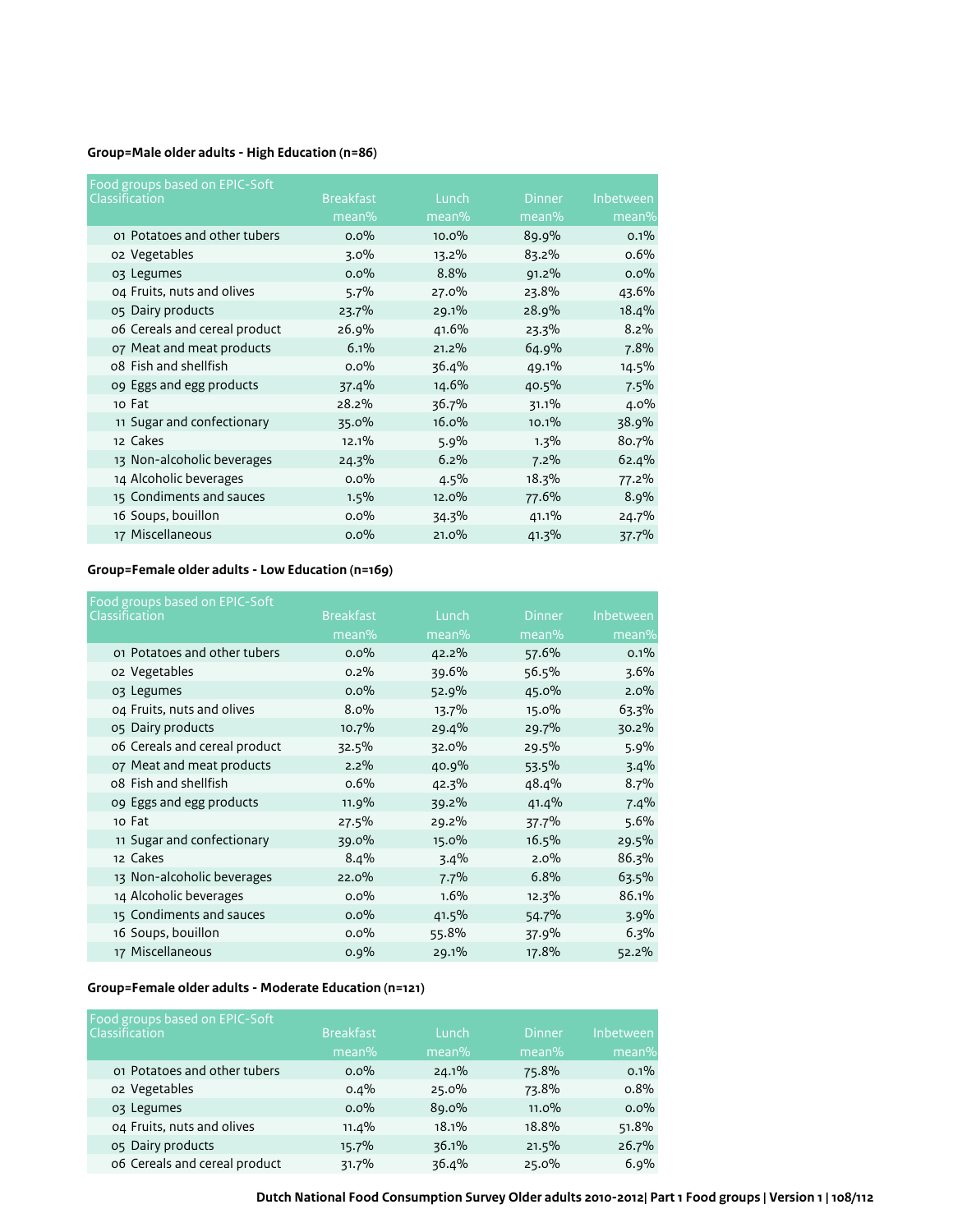# **Group=Female older adults - Moderate Education (n=121)**

| Food groups based on EPIC-Soft |                  |       |               |           |
|--------------------------------|------------------|-------|---------------|-----------|
| Classification                 | <b>Breakfast</b> | Lunch | <b>Dinner</b> | Inbetween |
|                                | mean%            | mean% | mean%         | mean%     |
| 07 Meat and meat products      | $2.2\%$          | 29.8% | 67.1%         | 0.9%      |
| 08 Fish and shellfish          | $0.0\%$          | 24.4% | 62.7%         | 12.9%     |
| og Eggs and egg products       | 30.5%            | 24.8% | 44.7%         | $0.0\%$   |
| 10 Fat                         | $29.0\%$         | 37.3% | $29.0\%$      | 4.7%      |
| 11 Sugar and confectionary     | 36.7%            | 9.5%  | 10.6%         | 43.2%     |
| 12 Cakes                       | $3.8\%$          | 2.8%  | 2.3%          | 91.2%     |
| 13 Non-alcoholic beverages     | 22.9%            | 8.1%  | 6.1%          | 62.9%     |
| 14 Alcoholic beverages         | $0.0\%$          | 4.3%  | 21.5%         | 74.2%     |
| 15 Condiments and sauces       | 0.4%             | 19.6% | 73.5%         | 6.5%      |
| 16 Soups, bouillon             | $0.0\%$          | 49.8% | 32.3%         | 17.9%     |
| 17 Miscellaneous               | 6.9%             | 30.7% | 48.6%         | 13.8%     |

# **Group=Female older adults - High Education (n=70)**

| Food groups based on EPIC-Soft |                  |       |               |           |
|--------------------------------|------------------|-------|---------------|-----------|
| Classification                 | <b>Breakfast</b> | Lunch | <b>Dinner</b> | Inbetween |
|                                | mean%            | mean% | mean%         | mean%     |
| 01 Potatoes and other tubers   | $0.0\%$          | 17.7% | 81.9%         | 0.4%      |
| o2 Vegetables                  | $0.3\%$          | 21.0% | 77.2%         | 1.6%      |
| 03 Legumes                     | $0.0\%$          | 6.7%  | 93.3%         | $0.0\%$   |
| 04 Fruits, nuts and olives     | 16.3%            | 14.9% | 20.3%         | 48.4%     |
| 05 Dairy products              | 17.6%            | 28.9% | 20.9%         | 32.6%     |
| 06 Cereals and cereal product  | 29.4%            | 41.0% | 22.4%         | $7.2\%$   |
| 07 Meat and meat products      | $3.0\%$          | 29.4% | 61.8%         | 5.8%      |
| 08 Fish and shellfish          | $0.0\%$          | 19.2% | 77.8%         | $3.0\%$   |
| og Eggs and egg products       | 18.2%            | 38.2% | 42.8%         | 0.8%      |
| 10 Fat                         | 22.5%            | 38.9% | 35.1%         | $3.5\%$   |
| 11 Sugar and confectionary     | 27.3%            | 6.6%  | 13.9%         | 52.2%     |
| 12 Cakes                       | 6.4%             | 3.7%  | 0.8%          | 89.1%     |
| 13 Non-alcoholic beverages     | 22.3%            | 5.3%  | 5.3%          | 67.1%     |
| 14 Alcoholic beverages         | $0.0\%$          | 1.9%  | 31.5%         | 66.6%     |
| 15 Condiments and sauces       | $0.0\%$          | 20.6% | 76.4%         | 3.0%      |
| 16 Soups, bouillon             | $0.0\%$          | 40.9% | 38.0%         | 21.1%     |
| 17 Miscellaneous               | 3.9%             | 12.8% | 27.6%         | 55.8%     |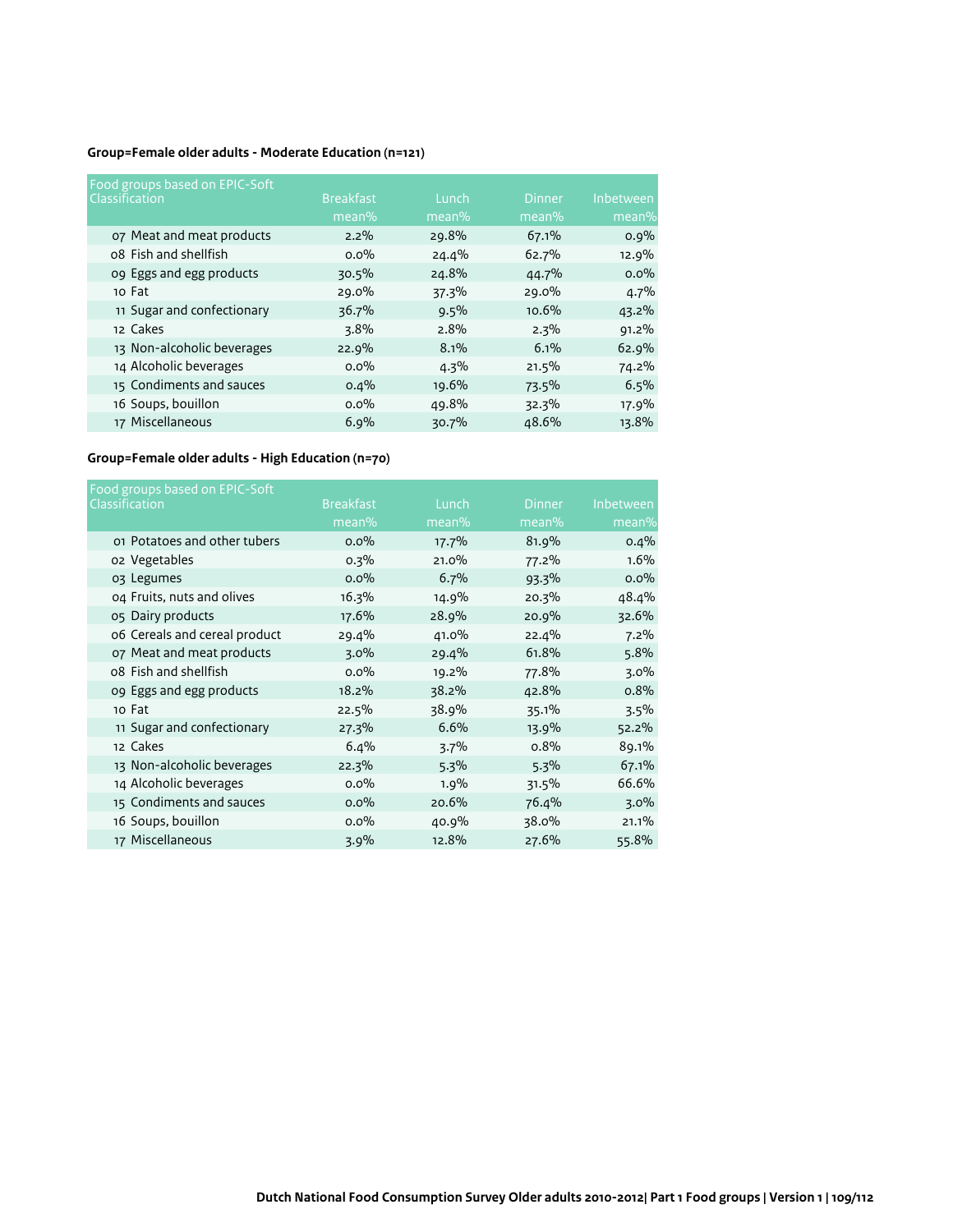**Table 4.5.a** Average contribution of places of consumption to total food group consumption of Dutch adults aged 70 years and older stratified by BMI category (DNFCS-Older adults 2010-2012), weighted for socio-demographic factors, season and day of the week.

### **Group=Older adults - Under and normal weight (n=186)**

| Food groups based on EPIC-Soft |                  |       |               |           |
|--------------------------------|------------------|-------|---------------|-----------|
| Classification                 | <b>Breakfast</b> | Lunch | <b>Dinner</b> | Inbetween |
|                                | mean%            | mean% | mean%         | mean%     |
| 01 Potatoes and other tubers   | 0.3%             | 17.8% | 81.7%         | $0.2\%$   |
| o2 Vegetables                  | 1.6%             | 19.2% | 78.3%         | 0.8%      |
| 03 Legumes                     | $0.0\%$          | 61.9% | 35.3%         | 2.8%      |
| 04 Fruits, nuts and olives     | 11.6%            | 17.6% | 15.0%         | 55.8%     |
| 05 Dairy products              | 18.4%            | 35.7% | 19.2%         | 26.8%     |
| 06 Cereals and cereal product  | 29.6%            | 35.8% | 28.0%         | 6.5%      |
| 07 Meat and meat products      | 2.7%             | 28.4% | 67.0%         | 2.0%      |
| 08 Fish and shellfish          | $0.0\%$          | 12.6% | 67.7%         | 19.7%     |
| og Eggs and egg products       | 13.5%            | 27.0% | 54.0%         | 5.5%      |
| 10 Fat                         | 28.3%            | 35.8% | 31.3%         | 4.6%      |
| 11 Sugar and confectionary     | 38.3%            | 11.9% | 10.7%         | 39.1%     |
| 12 Cakes                       | $7.2\%$          | 2.6%  | $1.1\%$       | 89.1%     |
| 13 Non-alcoholic beverages     | 21.3%            | 7.9%  | 6.6%          | 64.1%     |
| 14 Alcoholic beverages         | $0.0\%$          | 1.8%  | 26.0%         | 72.2%     |
| 15 Condiments and sauces       | 2.8%             | 23.1% | 67.2%         | 6.9%      |
| 16 Soups, bouillon             | $0.0\%$          | 44.7% | 37.1%         | 18.3%     |
| 17 Miscellaneous               | 2.4%             | 12.4% | 44.3%         | 40.9%     |

## **Group=Older adults - Overweight and obese (n=523)**

| Food groups based on EPIC-Soft |                  |       |               |           |
|--------------------------------|------------------|-------|---------------|-----------|
| <b>Classification</b>          | <b>Breakfast</b> | Lunch | <b>Dinner</b> | Inbetween |
|                                | mean%            | mean% | mean%         | mean%     |
| 01 Potatoes and other tubers   | $0.0\%$          | 32.2% | 67.7%         | 0.1%      |
| o2 Vegetables                  | $1.1\%$          | 30.9% | 65.5%         | 2.5%      |
| 03 Legumes                     | $0.0\%$          | 34.8% | 64.6%         | 0.6%      |
| 04 Fruits, nuts and olives     | $9.0\%$          | 18.8% | 19.6%         | 52.6%     |
| 05 Dairy products              | 15.3%            | 31.2% | 30.4%         | 23.1%     |
| 06 Cereals and cereal product  | 32.7%            | 35.7% | 25.8%         | 5.8%      |
| 07 Meat and meat products      | 4.3%             | 34.3% | 57.2%         | 4.2%      |
| 08 Fish and shellfish          | 0.7%             | 36.1% | 56.7%         | 6.5%      |
| og Eggs and egg products       | 21.8%            | 31.7% | 41.1%         | 5.4%      |
| 10 Fat                         | 27.3%            | 32.8% | 35.9%         | $4.0\%$   |
| 11 Sugar and confectionary     | 34.7%            | 12.2% | 15.0%         | 38.0%     |
| 12 Cakes                       | $7.2\%$          | 3.7%  | 1.7%          | 87.4%     |
| 13 Non-alcoholic beverages     | 22.3%            | 6.4%  | 6.0%          | 65.3%     |
| 14 Alcoholic beverages         | $0.0\%$          | 2.5%  | 17.8%         | 79.6%     |
| 15 Condiments and sauces       | $1.1\%$          | 30.8% | 64.5%         | 3.6%      |
| 16 Soups, bouillon             | $0.0\%$          | 46.6% | 44.3%         | $9.1\%$   |
| 17 Miscellaneous               | $3.8\%$          | 26.6% | 37.8%         | 31.9%     |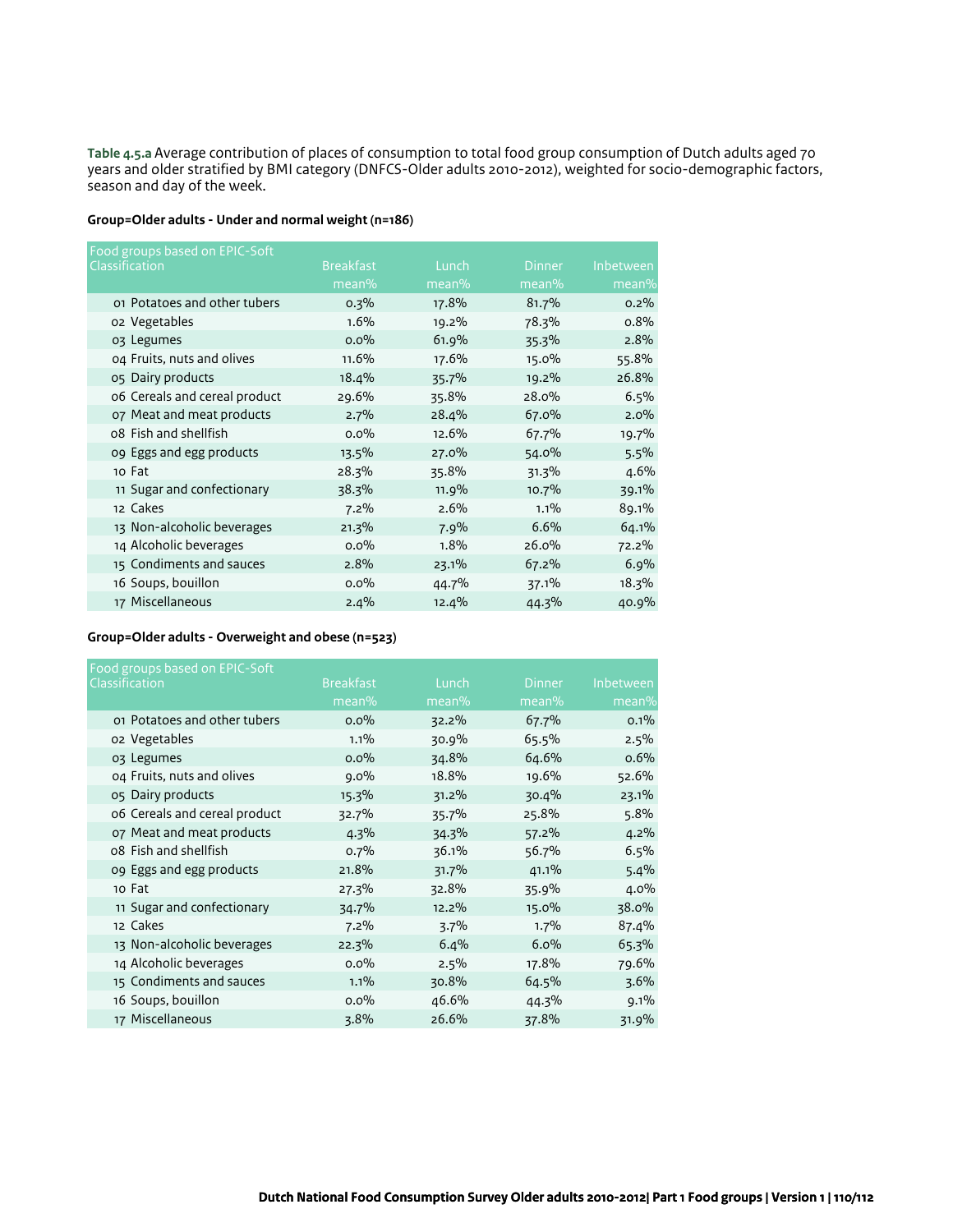**Table 4.5.b** Average contribution of places of consumption to total food group consumption of Dutch adults aged 70 years and older stratified by BMI category and gender (DNFCS-Older adults 2010-2012), weighted for socio-demographic factors, season and day of the week.

#### **Group=Male older adults - under and normal weight (n=84)**

| Food groups based on EPIC-Soft<br>Classification | <b>Breakfast</b> | Lunch   | <b>Dinner</b> | Inbetween |
|--------------------------------------------------|------------------|---------|---------------|-----------|
|                                                  |                  |         |               |           |
|                                                  | mean%            | mean%   | mean%         | mean%     |
| 01 Potatoes and other tubers                     | 0.7%             | 14.8%   | 84.4%         | 0.1%      |
| o2 Vegetables                                    | $2.8\%$          | 14.6%   | 81.5%         | $1.1\%$   |
| 03 Legumes                                       | $0.0\%$          | 56.5%   | 39.9%         | 3.6%      |
| 04 Fruits, nuts and olives                       | $9.0\%$          | 35.4%   | 17.3%         | 38.4%     |
| 05 Dairy products                                | 23.6%            | 35.9%   | 20.3%         | 20.2%     |
| 06 Cereals and cereal product                    | 30.3%            | 36.4%   | 28.2%         | 5.1%      |
| 07 Meat and meat products                        | $4.0\%$          | 31.6%   | 61.1%         | 3.3%      |
| 08 Fish and shellfish                            | $0.0\%$          | 5.6%    | 83.3%         | $11.2\%$  |
| og Eggs and egg products                         | 19.0%            | 16.1%   | 50.7%         | 14.3%     |
| 10 Fat                                           | 25.4%            | 34.2%   | 36.7%         | 3.7%      |
| 11 Sugar and confectionary                       | 34.8%            | 17.4%   | $11.0\%$      | 36.7%     |
| 12 Cakes                                         | 10.5%            | 5.6%    | $0.2\%$       | 83.7%     |
| 13 Non-alcoholic beverages                       | 20.4%            | 7.5%    | 7.5%          | 64.6%     |
| 14 Alcoholic beverages                           | $0.0\%$          | $3.2\%$ | 37.0%         | 59.7%     |
| 15 Condiments and sauces                         | $7.2\%$          | 22.1%   | 67.1%         | 3.6%      |
| 16 Soups, bouillon                               | $0.0\%$          | 38.0%   | 43.4%         | 18.6%     |
| 17 Miscellaneous                                 | 3.2%             | $1.0\%$ | 61.9%         | 33.9%     |
|                                                  |                  |         |               |           |

## **Group=Male older adults - overweight and obese (n=278)**

| Food groups based on EPIC-Soft |                  |       |               |           |
|--------------------------------|------------------|-------|---------------|-----------|
| <b>Classification</b>          | <b>Breakfast</b> | Lunch | <b>Dinner</b> | Inbetween |
|                                | mean%            | mean% | mean%         | mean%     |
| 01 Potatoes and other tubers   | $0.0\%$          | 25.0% | 75.0%         | 0.1%      |
| o2 Vegetables                  | $2.2\%$          | 24.9% | 71.4%         | 1.5%      |
| 03 Legumes                     | $0.0\%$          | 16.0% | 84.0%         | $0.0\%$   |
| 04 Fruits, nuts and olives     | 7.9%             | 20.5% | 19.4%         | 52.2%     |
| 05 Dairy products              | 18.7%            | 30.7% | 33.0%         | 17.6%     |
| 06 Cereals and cereal product  | 33.1%            | 36.6% | 24.2%         | 6.1%      |
| 07 Meat and meat products      | 6.7%             | 28.9% | 59.4%         | 5.0%      |
| 08 Fish and shellfish          | $1.4\%$          | 42.5% | 44.3%         | 11.8%     |
| og Eggs and egg products       | 23.9%            | 26.4% | 45.3%         | 4.4%      |
| 10 Fat                         | 30.0%            | 33.1% | 33.6%         | $3.3\%$   |
| 11 Sugar and confectionary     | 34.9%            | 11.5% | 13.7%         | 39.9%     |
| 12 Cakes                       | $7.3\%$          | 4.2%  | 0.9%          | 87.6%     |
| 13 Non-alcoholic beverages     | 22.4%            | 5.5%  | 6.1%          | 66.0%     |
| 14 Alcoholic beverages         | $0.0\%$          | 1.8%  | 13.7%         | 84.5%     |
| 15 Condiments and sauces       | 2.1%             | 25.1% | 68.2%         | 4.5%      |
| 16 Soups, bouillon             | $0.0\%$          | 39.1% | 50.5%         | 10.3%     |
| 17 Miscellaneous               | 1.3%             | 25.2% | 54.3%         | 19.2%     |